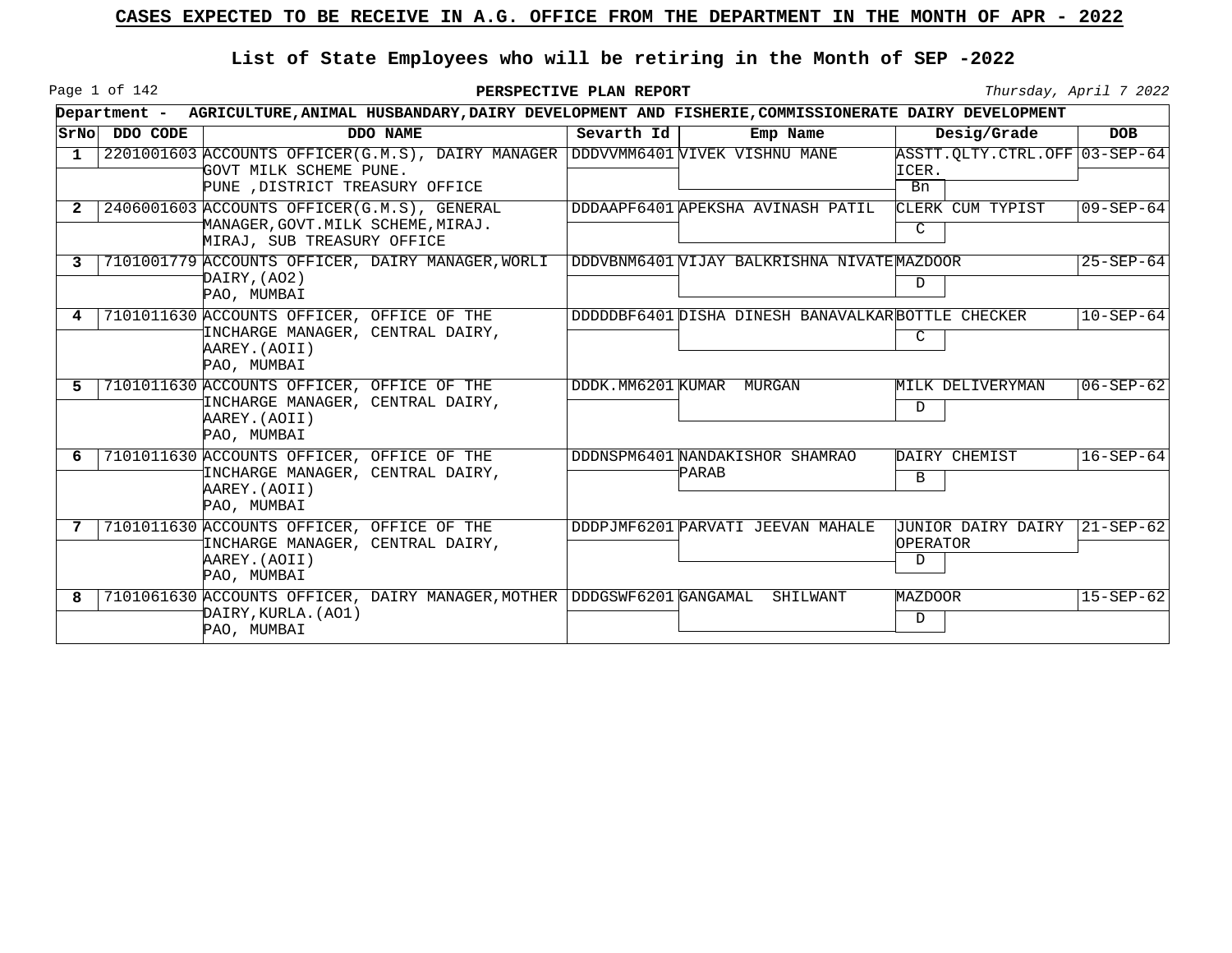Page 2 of 142

|   |               | Department - AGRICULTURE, ANIMAL HUSBANDARY, DAIRY DEVELOPMENT AND FISHERIE, COMMISSIONERATE OF AGRICULTURE                                                              |            |                                                 |                                            |                 |
|---|---------------|--------------------------------------------------------------------------------------------------------------------------------------------------------------------------|------------|-------------------------------------------------|--------------------------------------------|-----------------|
|   | SrNo DDO CODE | DDO NAME                                                                                                                                                                 | Sevarth Id | Emp Name                                        | Desig/Grade                                | <b>DOB</b>      |
| 1 |               | 1601001213 ACCOUNT OFFICER, DISTRICT<br>SUPERINTENDING AGRICULTURE OFFICER<br><b>PALGHAR</b><br>PALGHAR TREASURY OFFICE                                                  |            | AGRJSGM6401 JAGAN SUBHAN GAWALI                 | TRACER<br>C                                | $13 - SEP - 64$ |
|   |               | 2201001211 ASST DIRECTOR ACCOUNTS, COMMISSIONERATE AGRSNMF6401 SUVARNA SHRINIWAS ITTAMASSTT SUPERINTEDENT 03-SEP-64<br>OF AGRICULTURE<br>PUNE , DISTRICT TREASURY OFFICE |            |                                                 | C                                          |                 |
|   |               | 2201001211 ASST DIRECTOR ACCOUNTS, COMMISSIONERATE AGRGKTM6401 GANESH KHANDUJI TAMBE<br>OF AGRICULTURE<br>PUNE , DISTRICT TREASURY OFFICE                                |            |                                                 | TECHNICAL OFFICER<br>Bn                    | $10 - SEP - 64$ |
| 4 |               | 2201001669 TALUKA AGRICULTURE OFFICER, TALUKA<br>AGRICULTURAL OFFICER, HAVELI<br>PUNE , DISTRICT TREASURY OFFICE                                                         |            | AGRRDBM6401 RAJKUMAR DHONDIBA<br>BORADE         | SENIOR CLERK<br>C                          | $27 - SEP - 64$ |
| 5 |               | 2301001669 TALUKA AGRICULTURE OFFICER, TALUKA<br>AGRICULTURE OFFICE SATARA<br>SATARA TREASURY , DISTRICT TREASURY<br>OFFICE                                              |            | AGRPLGM6401 PRAMOD LAXMAN GURAV                 | TRACER<br>C                                | $13 - SEP - 64$ |
| 6 |               | 2408001669 TALUKA AGRICULTURE OFFICER, TALUKA<br>AGRICULTURAL OFFICER, TASGAON<br>TASGAON, SUB TREASURY OFFICE                                                           |            | AGRVJJM6401 VINAYAK JAGNATT JAGTAP AGRICULTURAL | ASSISTANT<br>$\mathcal{C}$                 | $23 - SEP - 64$ |
|   |               | 5102001669 TALUKA AGRICULTURE OFFICER, TALUKA<br>AGRICULTURE OFFICER<br>Satana BAG, SUB TREASURY OFFICE                                                                  |            | AGRDFPM6401 DADAJI FULA PAGAR                   | AGRICULTURE<br>SUPERVISOR<br>$\mathcal{C}$ | $02 - SEP - 64$ |
| 8 |               | 5303001669 TALUKA AGRICULTURE OFFICER, TALUKA<br>AGRICULTURAL OFFICER, BHADGOAN<br>BHADGAON, SUB TREASURY OFFICE                                                         |            | AGRPKMM6401 PRADIPKUMAR KHEMA<br>MAHAJAN        | AGRICULTURAL<br>ASSISTANT<br>$\mathcal{C}$ | $29 - SEP - 64$ |
| 9 |               | 5404001302 SUB DIVISIONAL AGRICULTUR OFFI, SUB<br>DIVISIONAL AGRICULTURE OFFICER, KARJAT<br>DIST. AHMEDNAGAR<br>KARJAT, SUB TREASURY OFFICE                              |            | AGRRNDM6402 RAMDAS NAMDEO DAREKAR               | TECHNICAL OFFICER<br>Bn                    | $ 01-OCT-64 $   |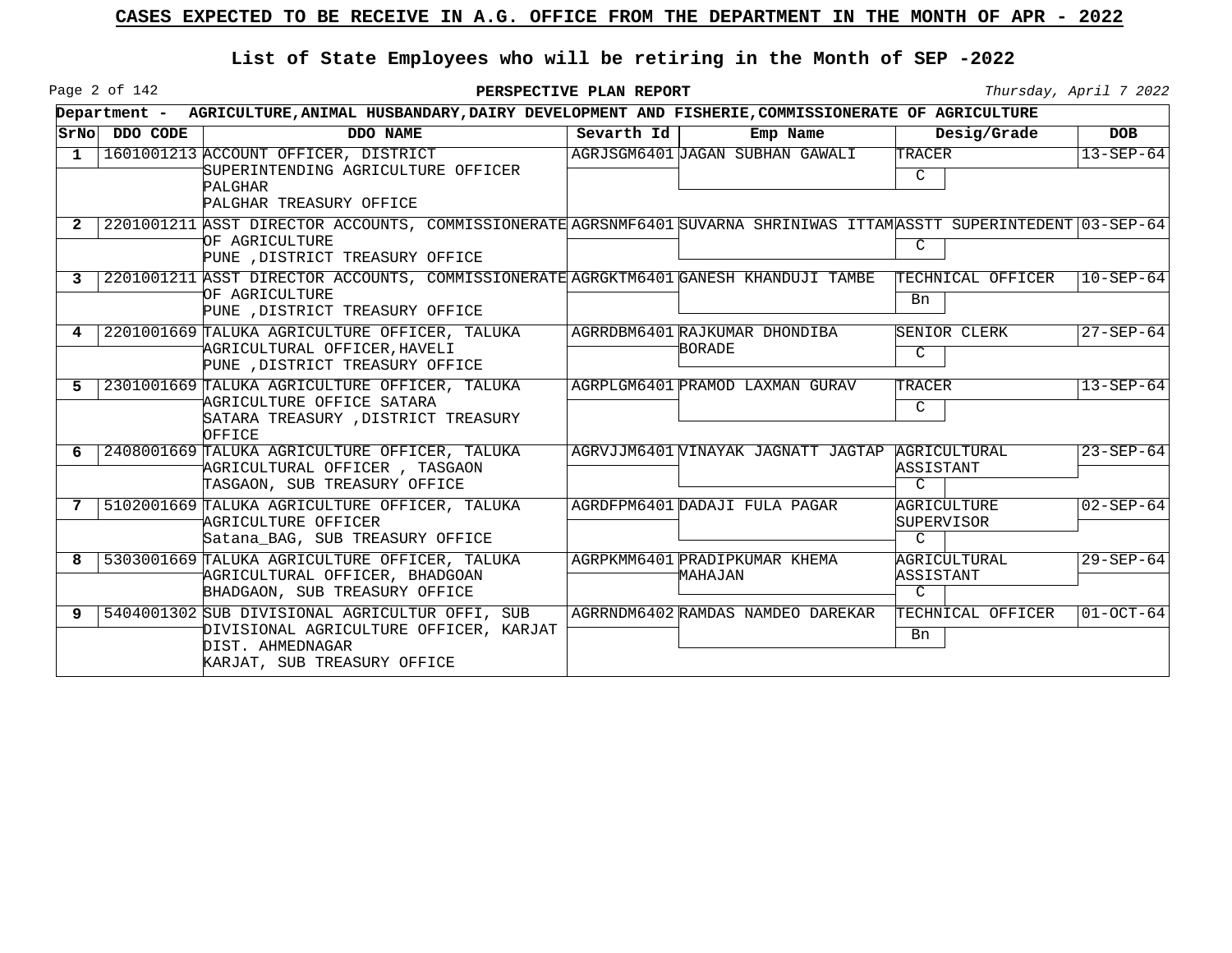Page 3 of 142

|      |          | Department - AGRICULTURE, ANIMAL HUSBANDARY, DAIRY DEVELOPMENT AND FISHERIE, COMMISSIONERATE OF ANIMAL HUSBANDARY                                       |            |                                                |                                     |                 |
|------|----------|---------------------------------------------------------------------------------------------------------------------------------------------------------|------------|------------------------------------------------|-------------------------------------|-----------------|
| SrNo | DDO CODE | DDO NAME                                                                                                                                                | Sevarth Id | Emp Name                                       | Desig/Grade                         | <b>DOB</b>      |
|      |          | 2201001360 ADMINISTRATIVE OFFICER, INSTITUTE OF<br>VETERINARY BIOLOGICAL PRODUCT,<br>PUNEGANESHKHIND ROAD AUNDH PUNE<br>PUNE , DISTRICT TREASURY OFFICE |            | AHDAMKM6401 ARVIND MURLIDHAR<br>KULKARNI       | ASSTT COMM AH /<br>DAHO (ZP)<br>Α   | 105-SEP-641     |
|      |          | 2408001356 ASSTT COMM AH / DAHO (ZP),<br>ASSTT.COMMISSIONER OF A.H. T.M.V.P.,<br>TASGAON<br>TASGAON, SUB TREASURY OFFICE                                |            | AHDVPIM6401 VISHAMBHAR PUNDLIK<br><b>INGLE</b> | LIVESTOCK<br><b>SUPERVISER</b><br>C | $01-0CT-64$     |
|      |          | $2601001351$ DC(AH)/PRINCIPAL/DDC/DC(OC),<br>DIST.DY.COMMISSIONER OF ANIMAL<br>HUSBANDRY KOLHAPUR<br>KOLHAPUR, DISTRICT TREASURY OFFICE                 |            | AHDRHNM6401 RIYAJAHMED HASANSO<br>NADAF        | <b>SUPERINTENDENT</b><br>Bn         | $19 - SEP - 64$ |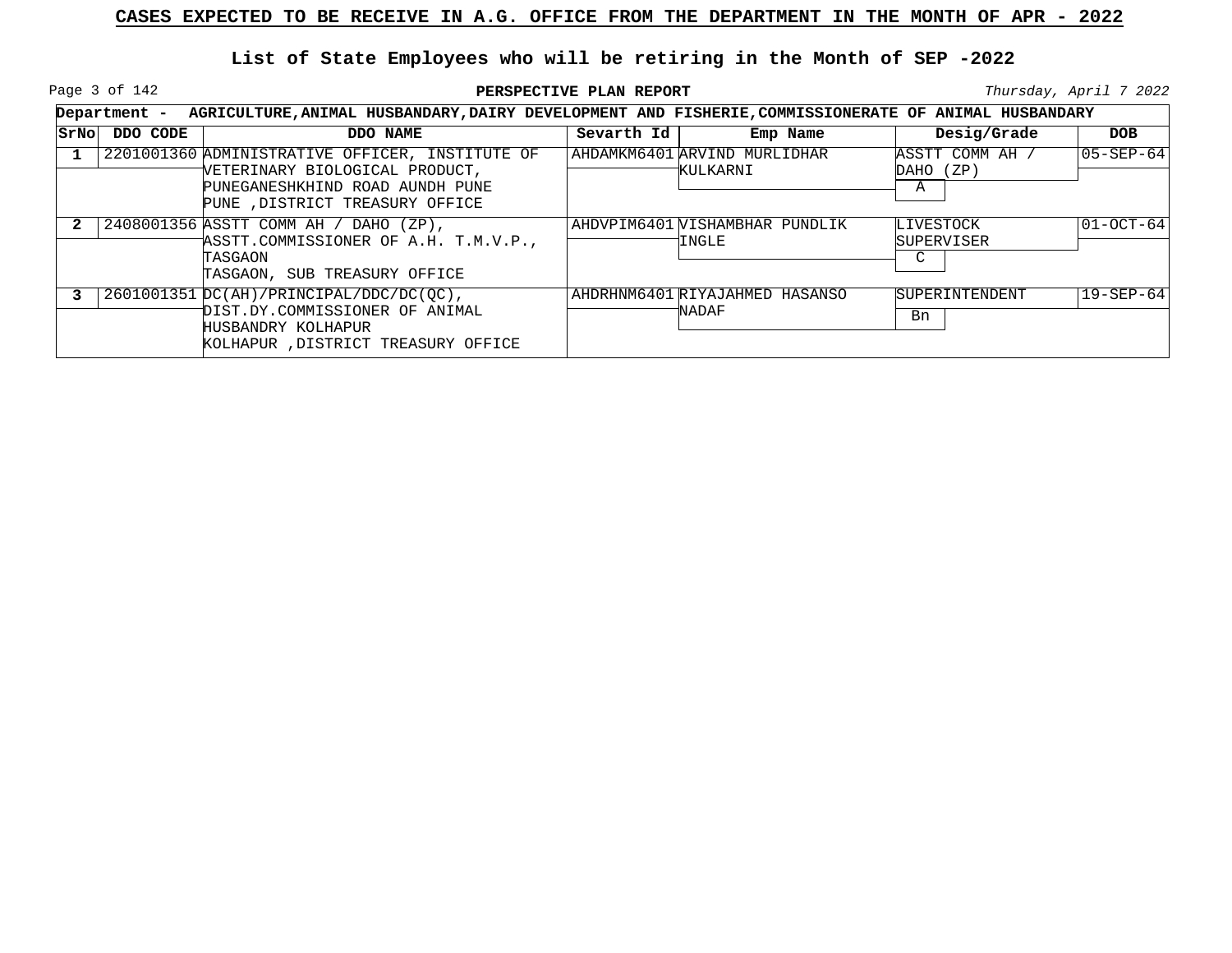Page 4 of 142

**PERSPECTIVE PLAN REPORT Thursday**, April 7 2022

|      | Department - | AGRICULTURE, ANIMAL HUSBANDARY, DAIRY DEVELOPMENT AND FISHERIE, COMMISSIONERATE OF FISHERIES                                       |            |                                            |                                                   |                 |
|------|--------------|------------------------------------------------------------------------------------------------------------------------------------|------------|--------------------------------------------|---------------------------------------------------|-----------------|
| SrNo | DDO CODE     | DDO NAME                                                                                                                           | Sevarth Id | Emp Name                                   | Desig/Grade                                       | <b>DOB</b>      |
|      |              | 2301001566 ASSTT.COMMISSIONEROF FISHERIES, ASS<br>COMMI OF FISHERIES (TECH) SATARA<br>SATARA TREASURY, DISTRICT TREASURY<br>OFFICE |            | FISSVVM6401 SHRIKANT VINAYAK<br>WARUNJIKAR | FISHERIES<br>DEVELOPMENT OFFICER<br>B             | $23 - SEP - 64$ |
|      |              | 5101001566 ASSTT.COMMISSIONEROF FISHERIES,<br>ASSISTANT COMMISSIONER OF FISHERIES<br>NASHIK , DISTRICT TREASURY OFFICE             |            | FISSVSF6401 SUJATA VIJAY SALUNKHE          | ASSTT.COMMISSIONERO 21-SEP-64<br>FISHERIES<br>Α   |                 |
|      |              | 7101001561 ASSISTANT DIRECTOR FINANCE,<br>COMMISSIONERATE OF FISHERIES<br>PAO, MUMBAI                                              |            | FISYLPM6401 YUVARAJ LAXMAN PAWAR           | ASSTT.COMMISSIONERO   14-SEP-64<br>FISHERIES<br>Α |                 |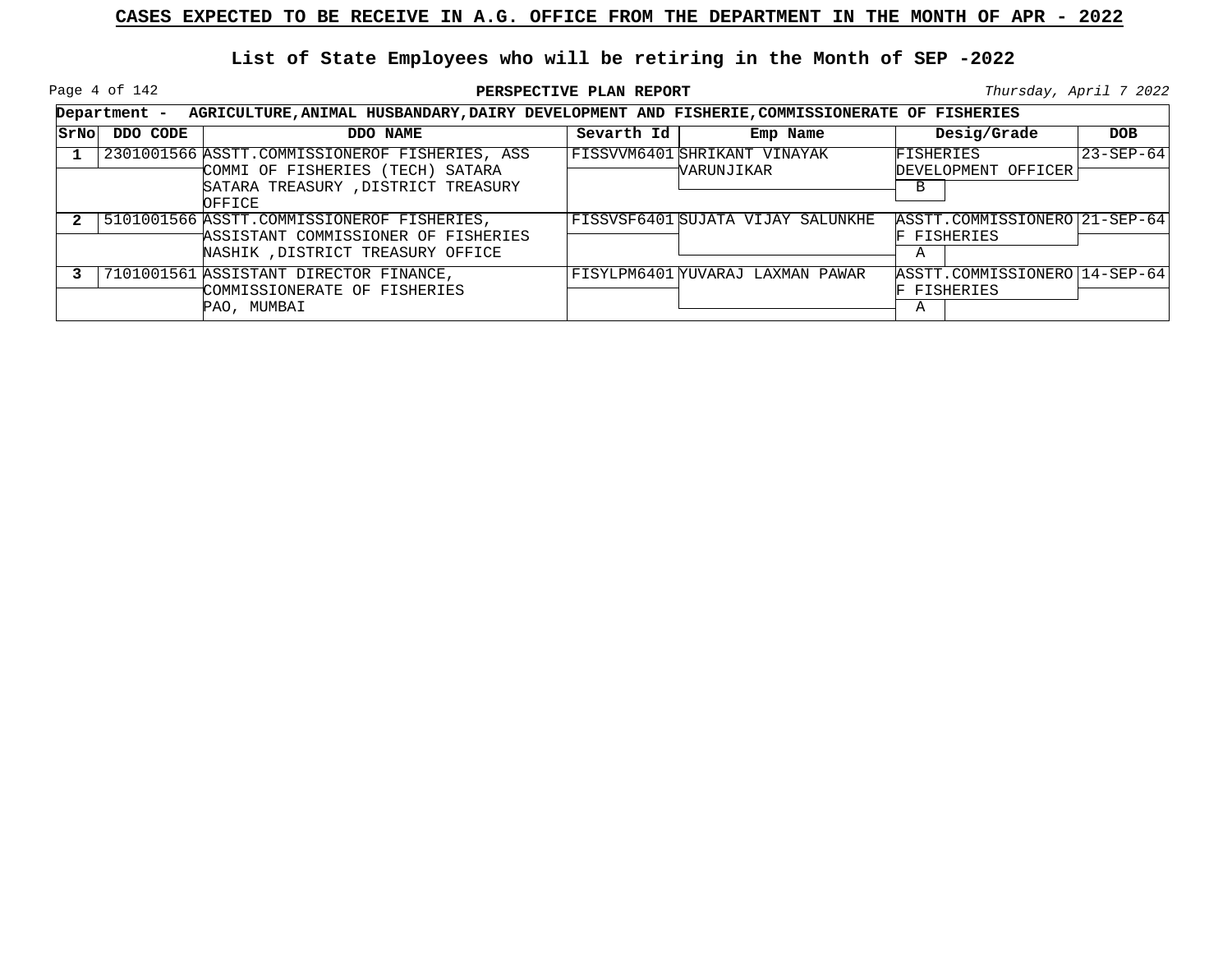Page 5 of 142

**PERSPECTIVE PLAN REPORT Thursday**, April 7 2022

|       | Department - CO-OPERATION MARKETING TEXTILES DEPT, CO-OPERATION MARKETING TEXTILES DEPT |                                                                                                                 |            |                                  |                                           |                   |  |  |  |
|-------|-----------------------------------------------------------------------------------------|-----------------------------------------------------------------------------------------------------------------|------------|----------------------------------|-------------------------------------------|-------------------|--|--|--|
| SrNol | DDO CODE                                                                                | DDO NAME                                                                                                        | Sevarth Id | Emp Name                         | Desig/Grade                               | <b>DOB</b>        |  |  |  |
|       |                                                                                         | 7101070036 SECTION OFFICER, CO-OPERATION<br>, MARKETING AND TEXTILES<br>DEPARTMENT. (MANTRALAYA)<br>PAO, MUMBAI |            | ESTNGGF6401 NISHA GANESH GAMRE   | HIGHER GRADE<br><b>STENOGRAPHER</b><br>Bn | $04 - SEP - 64$   |  |  |  |
|       |                                                                                         | 7101070036 SECTION OFFICER, CO-OPERATION<br>, MARKETING AND TEXTILES<br>DEPARTMENT. (MANTRALAYA)<br>PAO, MUMBAI |            | ESTSLKM6401 SURESH LAXMAN KAMBLE | CLERK CUM TYPIST<br>$\sim$<br>J           | $ 02 - SEP - 64 $ |  |  |  |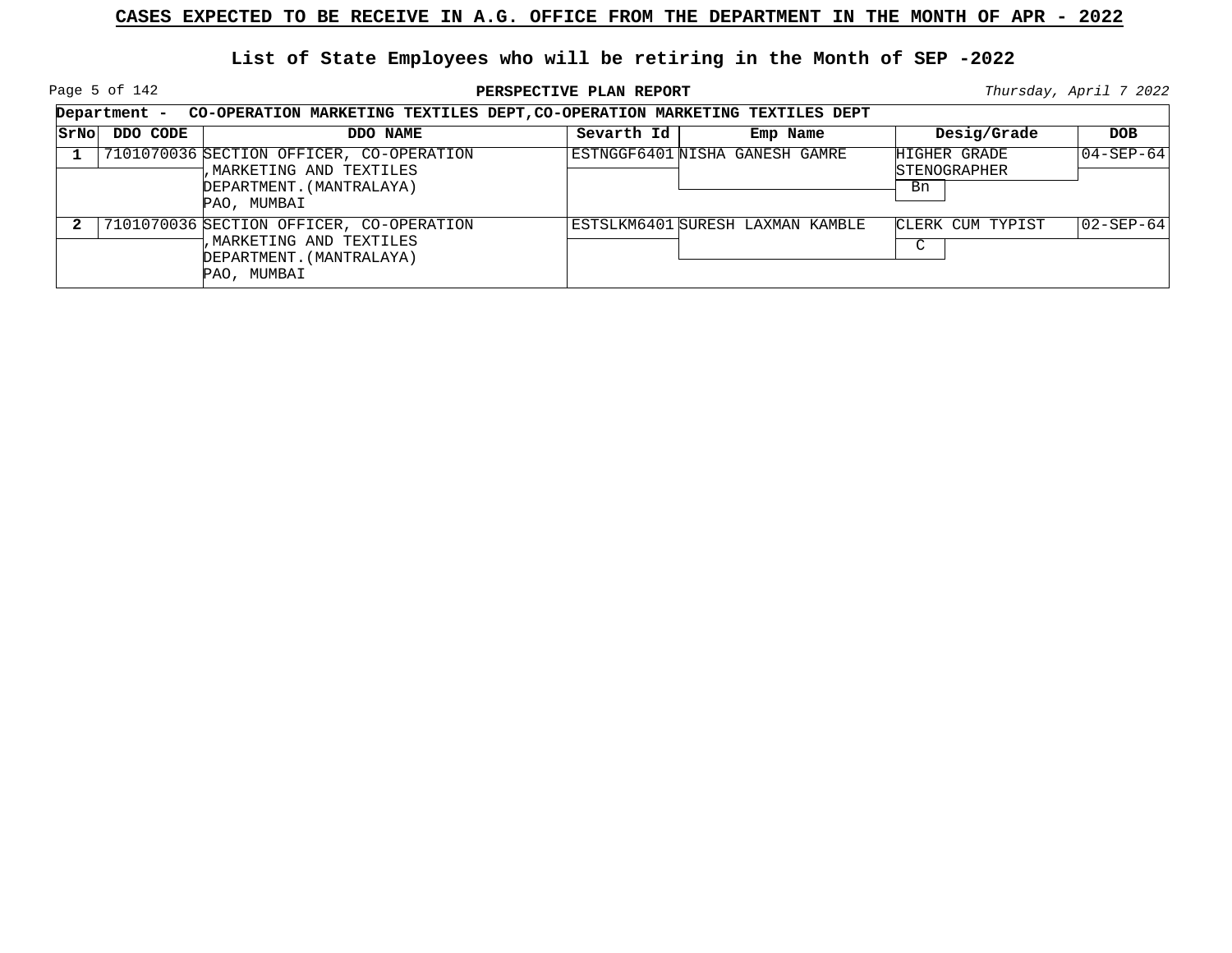Page 6 of 142

|      |          | Department - CO-OPERATION MARKETING TEXTILES DEPT, COMMISSIONER FOR COOPERATION AND REGISTRAR OF COOP                                       |            |                                          |                                       |                 |
|------|----------|---------------------------------------------------------------------------------------------------------------------------------------------|------------|------------------------------------------|---------------------------------------|-----------------|
| SrNo | DDO CODE | DDO NAME                                                                                                                                    | Sevarth Id | Emp Name                                 | Desig/Grade                           | <b>DOB</b>      |
|      |          | 1201001517 DEPUTY REGISTRAR, DY. REGISTRAR, CO-<br>OPERATIVE, SOCIETIES, M WARD, NAVI<br>MUMBAI<br>THANE , DISTRICT TREASURY OFFICE         |            | CCRJJXF6401 JAYMALA JOHN XEVIER          | CO-OPERATIVE<br>OFFICER GR.-1<br>C    | $16 - SEP - 64$ |
|      |          | 2201001437 DIVISIONAL DY. REGISTRAR C.S.,<br>DIVISIONAL JOINT REGISTRAR, COOP.<br>SOCYS., PUNE DIVISION<br>PUNE , DISTRICT TREASURY OFFICE  |            | CCRVMTF6401 WANITA MARUTI THOPATE        | OFFICE<br><b>SUPERINTENDANT</b><br>Bn | $07 - SEP - 64$ |
|      |          | 2201001541 JUDGE COOPERATIVE COURT, JUDGE CO-OP.<br>COURT NO.<br>PUNE , DISTRICT TREASURY OFFICE                                            |            | CCRDVGM6201 DATTATRAYA VITHAL<br>'GAVATE | JUDGE COOPERATIVE<br>COURT<br>Α       | 01-OCT-62       |
|      |          | 2206001517 ASSISTANT REGISTRAR, ASSISTANT<br>REGISTRAR, C. S., INDAPUR<br>INDAPUR, SUB TREASURY OFFICE                                      |            | CCRMTPM6401 MHASKURAM TUKARAM<br>PATANE  | ASST CO-OP OFFICER 103-SEP-641<br>C.  |                 |
|      |          | 2301001702 SPECIAL AUDITOR - CLASS 1, DISTRICT<br>'SPECIAL AUDITOR CLASS 1 CO SCOYS SATARA'<br>SATARA TREASURY, DISTRICT TREASURY<br>OFFICE |            | CCRRNJM6201 RAJAN NARAYAN JADHAV         | PEON<br>D                             | 03-SEP-62       |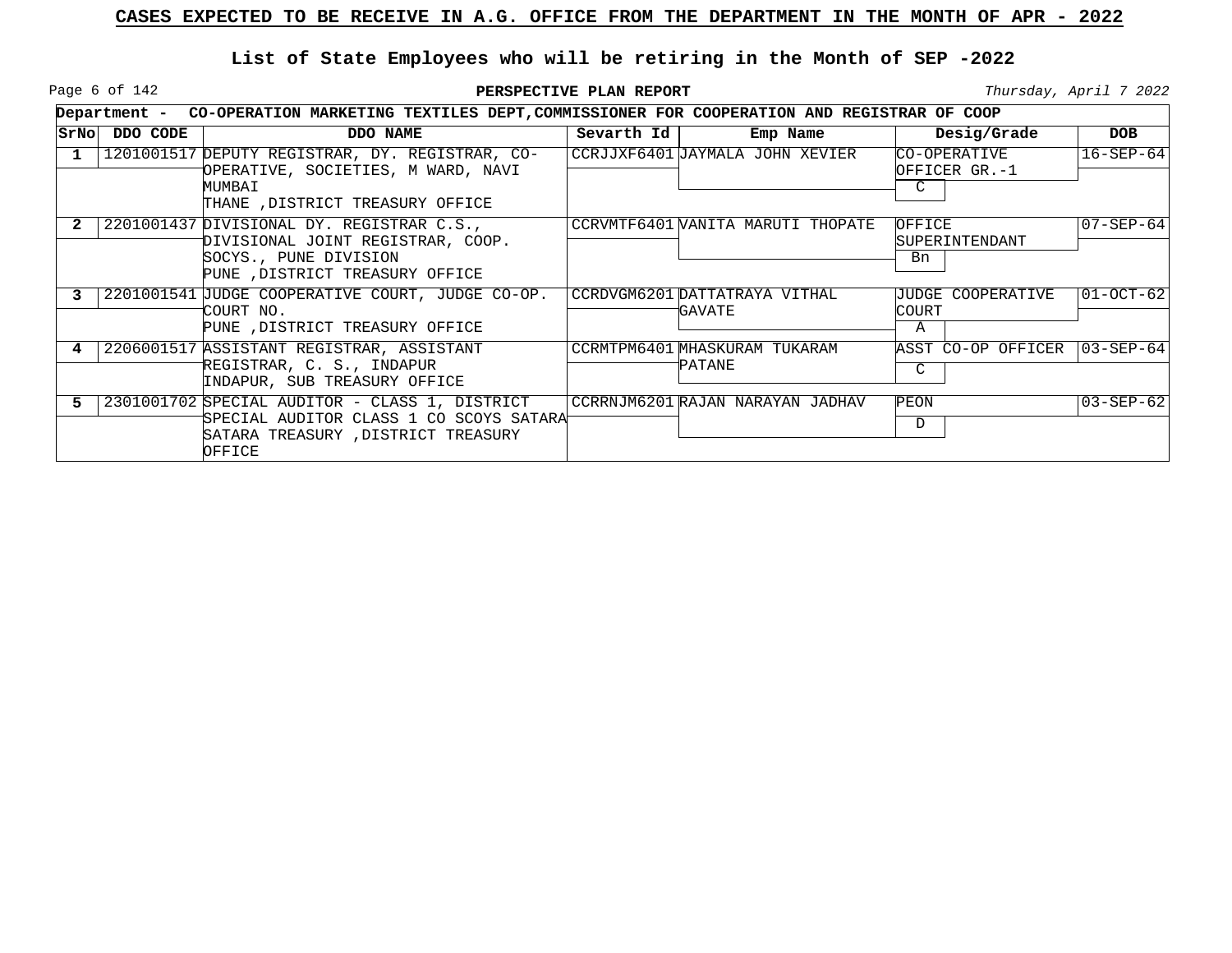#### **List of State Employees who will be retiring in the Month of SEP -2022**

Page 7 of 142

**PERSPECTIVE PLAN REPORT Thursday**, April 7 2022

 $\overline{\phantom{0}}$ 

|      | Department -<br>ENVIRONMENT DEPARTMENT., ENVIRONMENT DEPARTMENT (MANTRALAYA) |                                        |            |                                 |             |                 |  |  |  |
|------|------------------------------------------------------------------------------|----------------------------------------|------------|---------------------------------|-------------|-----------------|--|--|--|
| SrNo | DDO CODE                                                                     | DDO NAME                               | Sevarth Id | Emp Name                        | Desig/Grade | <b>DOB</b>      |  |  |  |
|      |                                                                              | 7101006252 SECTION OFFICER, MANTRALAYA |            | ESTCRAM6401 CHANDRAKANT RAJARAM | ASSISTANT   | $12 - SEP - 64$ |  |  |  |
|      |                                                                              | PAO,<br>MUMBAI                         |            | 'ADAM                           | Bn          |                 |  |  |  |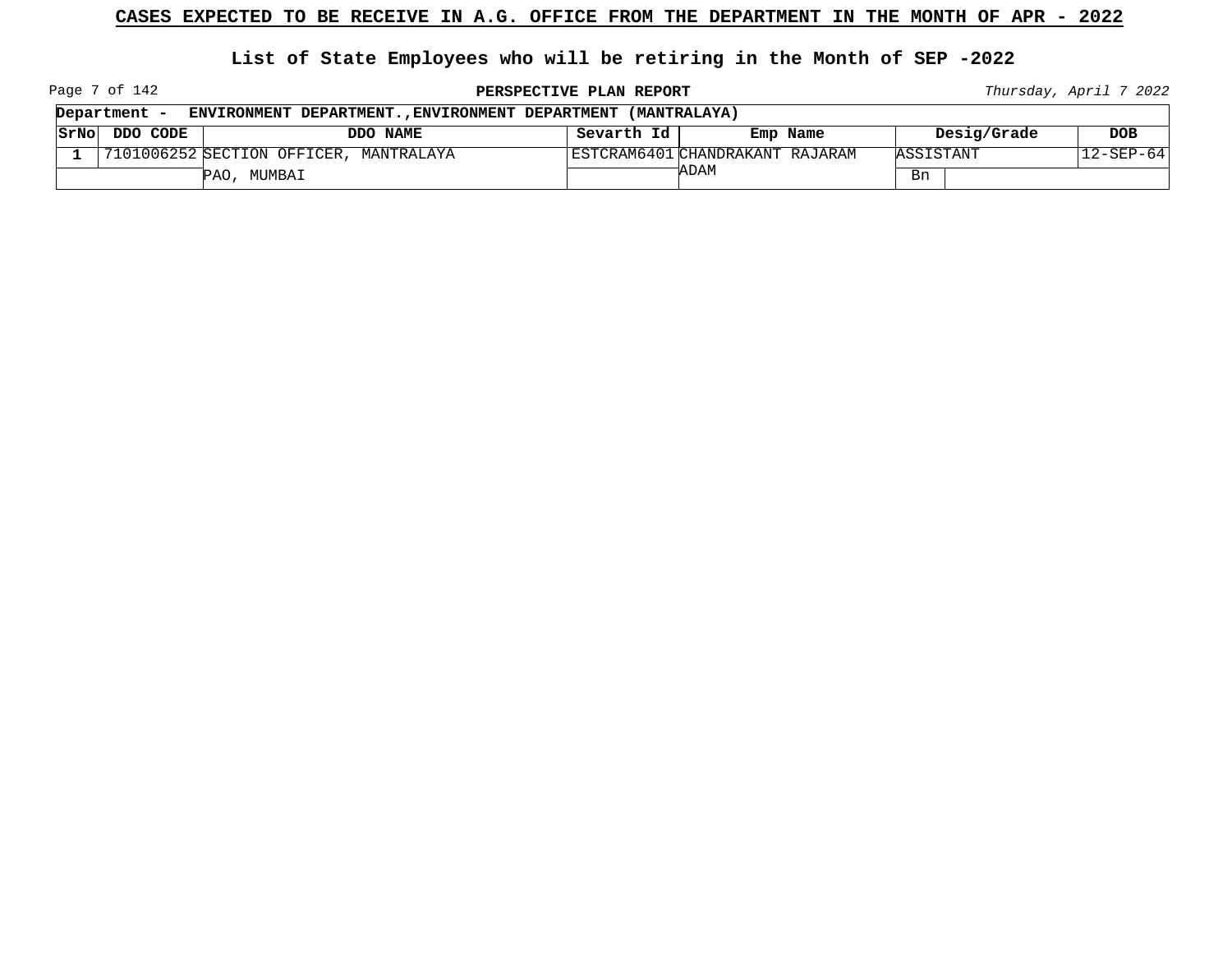Page 8 of 142

|              |               | Department - FINANCE DEPARTMENT., COMMISSIONERATE OF SALES TAX                                                                                         |            |                                                               |                |                               |                 |
|--------------|---------------|--------------------------------------------------------------------------------------------------------------------------------------------------------|------------|---------------------------------------------------------------|----------------|-------------------------------|-----------------|
|              | SrNo DDO CODE | DDO NAME                                                                                                                                               | Sevarth Id | Emp Name                                                      |                | Desig/Grade                   | <b>DOB</b>      |
| 1            |               | 1206002970 ESTABLISHMENT OFFICER,<br>怔.O.DY.COMMR.(VAT ADMN)SALES TAX,<br>KALYAN, DIST-THANE<br>KALYAN, SUB TREASURY OFFICE                            |            | STDTNPF6401 TARA NATWAR PARMAR                                | $\mathcal{C}$  | TAX ASSISTANT                 | $25 - SEP - 64$ |
| $\mathbf{2}$ |               | 1206002970 ESTABLISHMENT OFFICER,<br>怔.O.DY.COMMR.(VAT ADMN)SALES TAX,<br>KALYAN, DIST-THANE<br>KALYAN, SUB TREASURY OFFICE                            |            | STDSRCM6201 SURESH RAMCHANDRA<br>CHAVAN                       | PEON<br>D.     |                               | $01-0CT-62$     |
| 3            |               | 1206002970 ESTABLISHMENT OFFICER,<br>E.0.DY.COMMR. (VAT ADMN) SALES TAX,<br>KALYAN, DIST-THANE<br>KALYAN, SUB TREASURY OFFICE                          |            | STDRRVM6401 RAJENDRAKUMAR RAVAJI<br>VALVI                     | SALES TAX<br>A | ASST. COMMR. OF               | $21 - SEP - 64$ |
| 4            |               | 2201012970 ESTABLISHMENT OFFICER, ESTABLISHMENT<br>OFFICER, JOINT COMMR.OF SALES TAX, (VAT)<br><b>PUNE</b><br>PUNE , DISTRICT TREASURY OFFICE          |            | STDDYDM6401 DHANANJAY YESHWANT<br>DEODHAR                     | Bn             | SALES TAX INSPECTOR 14-SEP-64 |                 |
| 5.           |               | 2201022970 ESTABLISHMENT OFFICER, ESTABLISHMENT<br>OFFICER-3, JOINT COMMISSIONER SALES TAX<br>(BUISNESS AUDIT)<br>PUNE , DISTRICT TREASURY OFFICE      |            | STDJDNM6401 JAYPRAKASH DNYANESHWAR SALES TAX OFFICER<br>NARKE | B              |                               | $09 - SEP - 64$ |
| 6            |               | 5301002970 ESTABLISHMENT OFFICER, ESTABLISHMENT<br>OFFICER JOINT COMMISSIONER OF SALES TAX<br>(VAT ADMN) JALGAON<br>JALGAON , DISTRICT TREASURY OFFICE |            | STDRDPM6402 RAJENDRA DEWAJI PRADHANSALES TAX OFFICER          | B              |                               | $19 - SEP - 64$ |
| 7            |               | 7101002970 ESTABLISHMENT OFFICER, COMMISSIONERATE STDPPBF6401 PRAJYOTI PRAKASH BIDOO SALES TAX INSPECTOR 25-SEP-64<br>OF SALES TAX<br>PAO, MUMBAI      |            |                                                               | Bn             |                               |                 |
|              |               | 7101002970 ESTABLISHMENT OFFICER, COMMISSIONERATE STDRKTM6401 RAJENDRA KASHINATH<br>OF SALES TAX<br>PAO, MUMBAI                                        |            | TAWDE                                                         | B              | SALES TAX OFFICER             | $30 - SEP - 64$ |
| 9            |               | 7101012970 ESTABLISHMENT OFFICER, SPECIAL<br>COMMISSIONER OF STATE TAX MAHARASHTRA<br>STATE MUMBAI<br>PAO, MUMBAI                                      |            | DDDHBDM6201 HANUMANT BABAN DHUMAL                             | PEON<br>D      |                               | $08 - SEP - 62$ |
| $10^{-}$     |               | 7101052970 ESTABLISHMENT OFFICER, ESTABLISHMENT<br>OFFICER, REFUND AUDIT AND CROSS CHECK<br>CELL MUMBAI.<br>PAO, MUMBAI                                |            | STDDPPM6401 DEVEDAS PURSHOTTAM<br>PARADKAR                    | B              | SALES TAX OFFICER             | $18 - SEP - 64$ |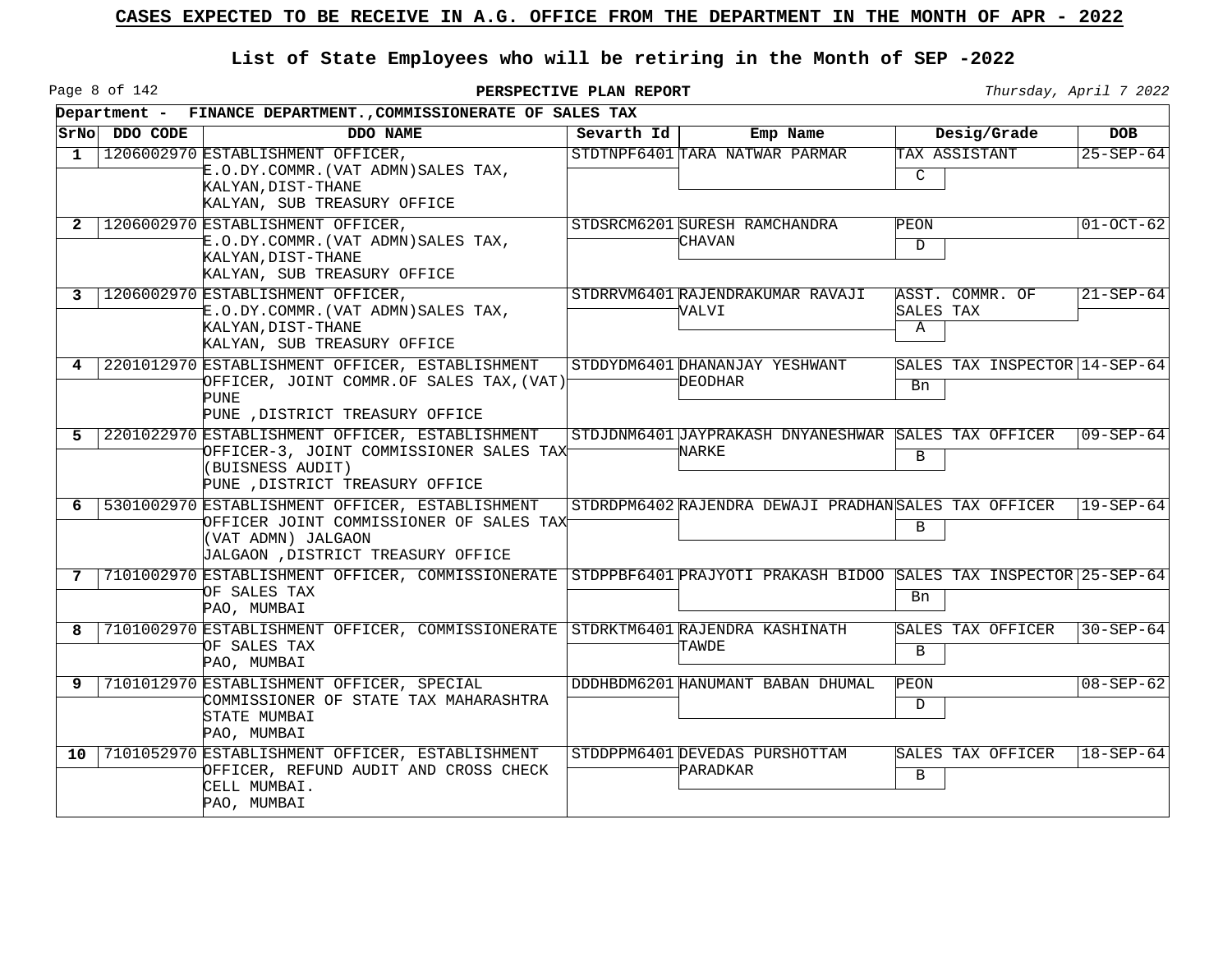# **List of State Employees who will be retiring in the Month of SEP -2022**

Page 9 of 142

**PERSPECTIVE PLAN REPORT Thursday**, April 7 2022

┑

|      | FINANCE DEPARTMENT., COMMISSIONERATE OF SALES TAX<br>Department - |                                                    |            |                              |    |                               |            |  |
|------|-------------------------------------------------------------------|----------------------------------------------------|------------|------------------------------|----|-------------------------------|------------|--|
| SrNo | DDO CODE                                                          | DDO NAME                                           | Sevarth Id | Emp Name                     |    | Desig/Grade                   | <b>DOB</b> |  |
|      |                                                                   | 11 7101142970 ESTABLISHMENT OFFICER, ESTABLISHMENT |            | STDSDPF6401 SUNITA DHANANJAY |    | SALES TAX INSPECTOR 30-SEP-64 |            |  |
|      |                                                                   | OFFICER BORDER CHECK POST MUMBAI<br>PAO, MUMBAI    |            | PANSARE                      | Bn |                               |            |  |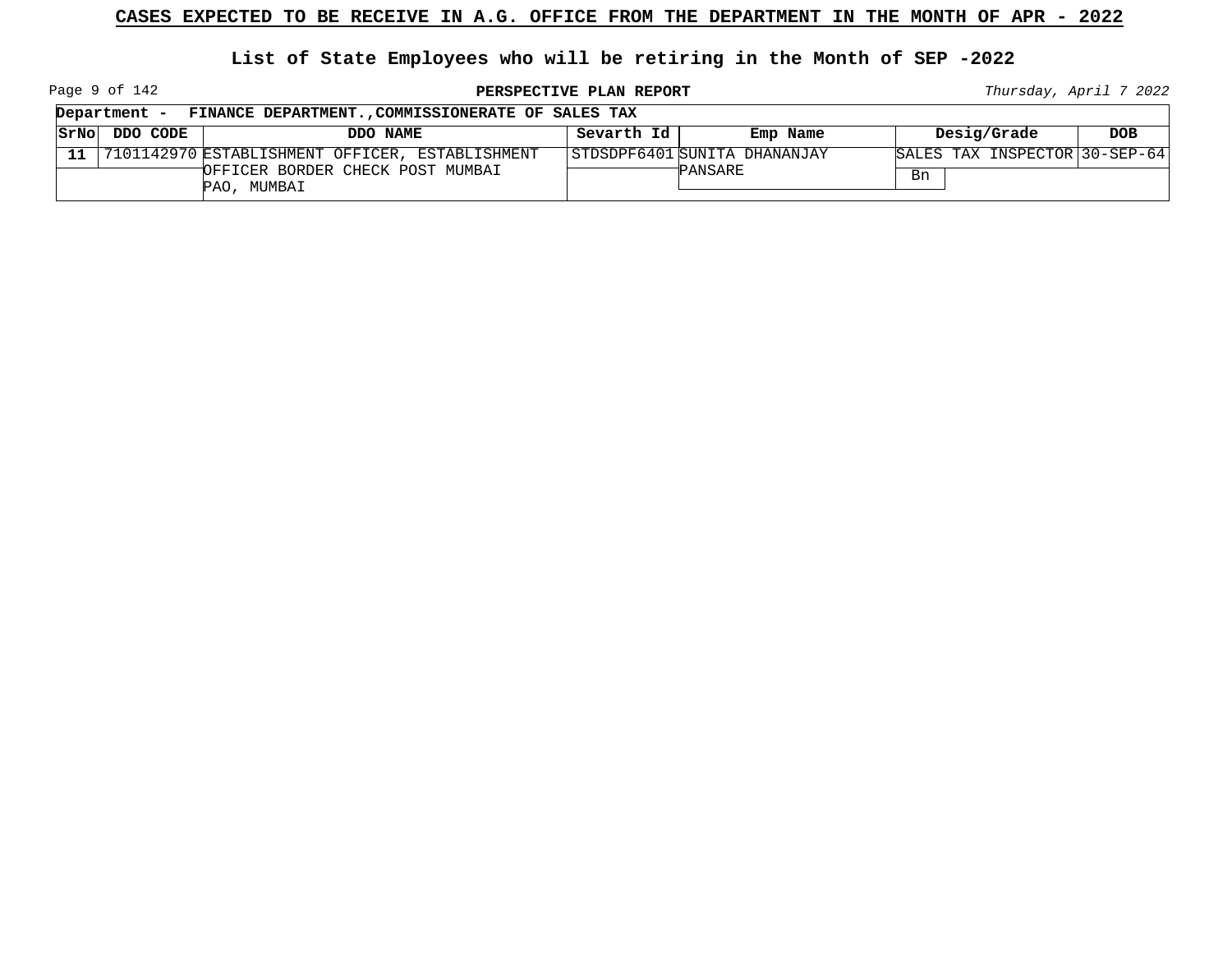Page 10 of 142

|      | Department - FINANCE DEPARTMENT., DIRECTORATE OF ACCOUNTS AND TREASURIES |                                                                                                                                            |            |                                  |                                        |                 |  |  |  |  |
|------|--------------------------------------------------------------------------|--------------------------------------------------------------------------------------------------------------------------------------------|------------|----------------------------------|----------------------------------------|-----------------|--|--|--|--|
| SrNo | DDO CODE                                                                 | DDO NAME                                                                                                                                   | Sevarth Id | Emp Name                         | Desig/Grade                            | <b>DOB</b>      |  |  |  |  |
|      |                                                                          | 1301003270 TREASURY OFFICER, TREASURY OFFICE,<br>RAIGAD<br>RAIGAD-ALIBAG , DISTRICT TREASURY OFFICE                                        |            | DATBVLM6401 BALU VITHAL LOHAKARE | SUB-TREASURY<br>OFFICER ( HR GR)<br>Bn | $18 - SEP - 64$ |  |  |  |  |
|      |                                                                          | 7101003264 ASSISTANT PAY AND ACCS OFFICER, PAY AND DATNMBF6401 NIRMALA MENGHRAJ BHATIA SENIOR ACCOUNTANT<br>ACCOUNTS OFFICE<br>PAO, MUMBAI |            |                                  | C                                      | 23-SEP-64       |  |  |  |  |
|      |                                                                          | 7101003264 ASSISTANT PAY AND ACCS OFFICER, PAY AND DATAVMF6401 ANJANI VITHAL MEDHEKAR SENIOR ACCOUNTANT<br>ACCOUNTS OFFICE<br>PAO, MUMBAI  |            |                                  | C                                      | $ 01-0CT-64 $   |  |  |  |  |
|      |                                                                          | 7101003269 ACCOUNTS OFFICER, DIRECTORATE OF<br>ACCOUNTS AND TREASURIES, MUMBAI<br>PAO, MUMBAI                                              |            | DDDRBAM6401 RAMESH BABURAO AVHAD | ACCOUNTS CLERK<br>C                    | 03-SEP-64       |  |  |  |  |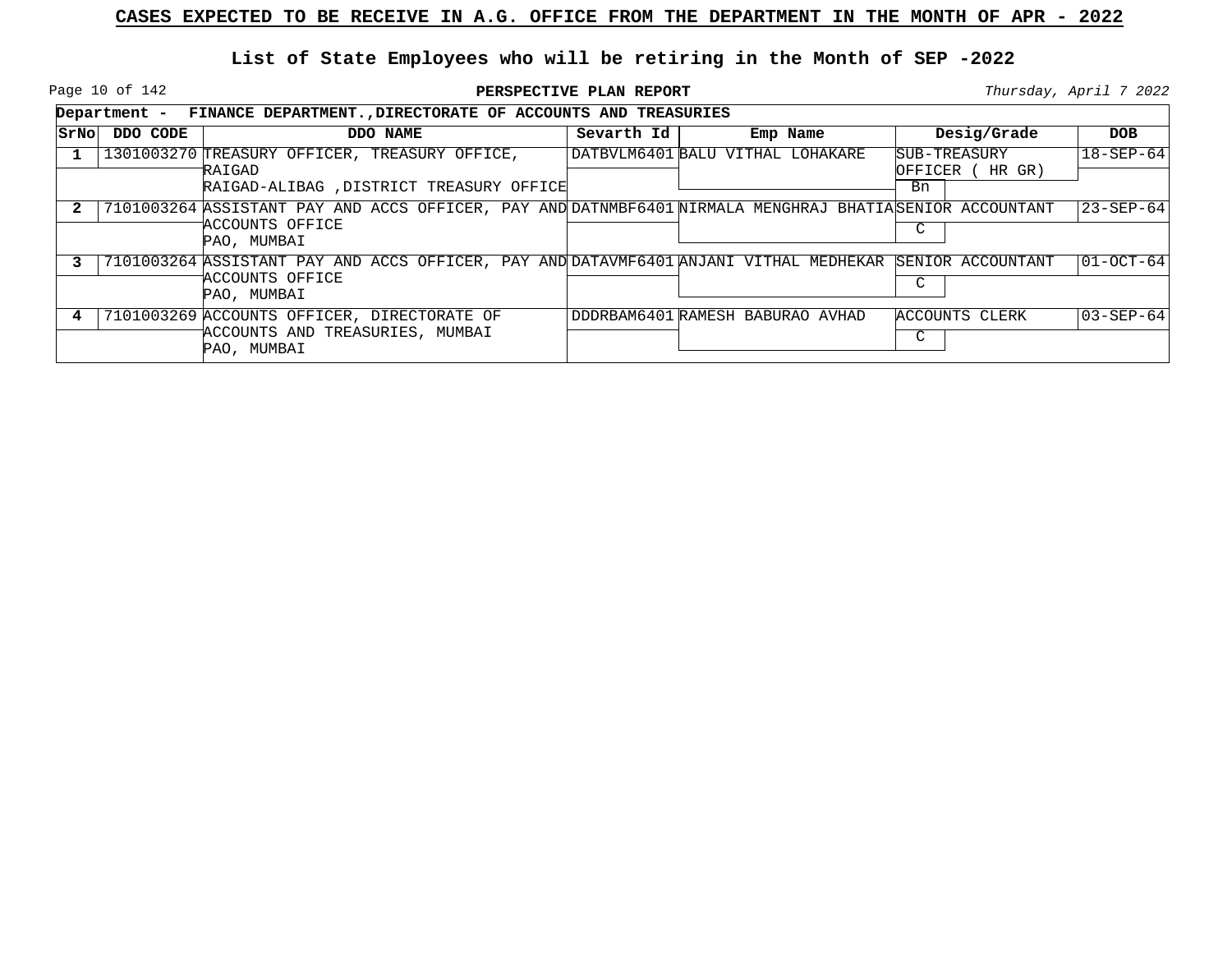Page 11 of 142

**PERSPECTIVE PLAN REPORT Thursday**, April 7 2022

┑

|      | Department - | FINANCE DEPARTMENT., FINANCE DEPARTMENT            | (MANTRALAYA) |                                    |                           |                 |
|------|--------------|----------------------------------------------------|--------------|------------------------------------|---------------------------|-----------------|
| SrNo | DDO CODE     | DDO NAME                                           | Sevarth Id   | Emp Name                           | Desig/Grade               | <b>DOB</b>      |
|      |              | 7101002902 UNDER SECRETARY, FINANCE DEPARTMENT     |              | ESTPPGF6401 PRAMILA PRALHAD GHARAT | STENOGRAPHER<br>$H$ $G$ ) | 11-SEP-64       |
|      |              | (MANTRALAYA)<br>MUMBAI -<br>400 032<br>PAO, MUMBAI |              |                                    | Bn                        |                 |
|      |              | 7101002902 UNDER SECRETARY, FINANCE DEPARTMENT     |              | ESTPPKF6401 PRADNYA PARSHURAM      | ASSISTANT                 | $19 - SEP - 64$ |
|      |              | (MANTRALAYA)<br>MUMBAI -<br>400 032<br>PAO, MUMBAI |              | KARAVADE                           | Bn                        |                 |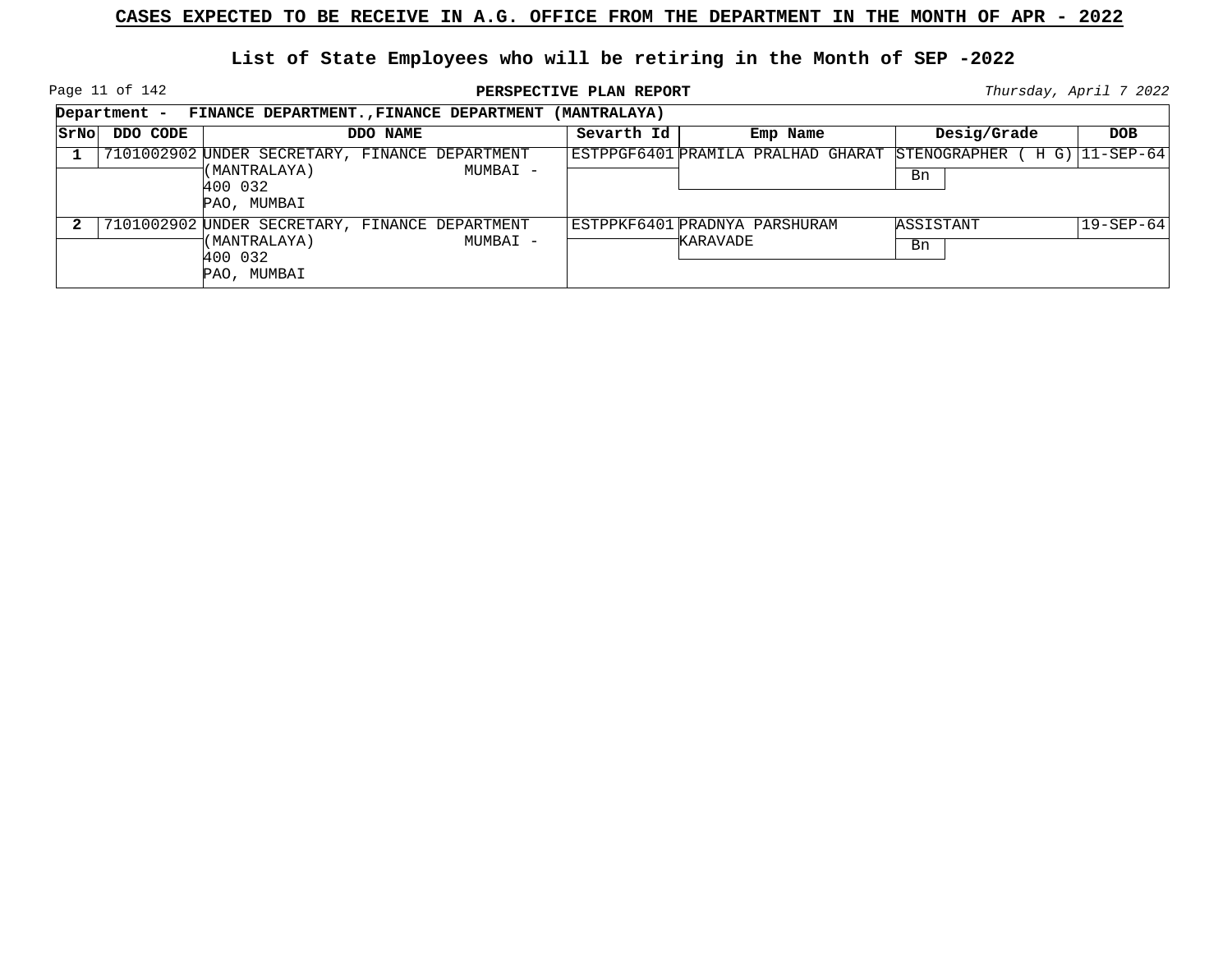Page 12 of 142

|      |          | Department - FOOD, CIVIL SUPPLIES AND CONSUMER PROTECTION DEPARTMENT., CONTROLLER OF LEGAL METROLOGY                                      |            |                                                    |             |                          |
|------|----------|-------------------------------------------------------------------------------------------------------------------------------------------|------------|----------------------------------------------------|-------------|--------------------------|
| SrNo | DDO CODE | DDO NAME                                                                                                                                  | Sevarth Id | Emp Name                                           | Desig/Grade | <b>DOB</b>               |
|      |          | 2201005373 ASSISTANT CONTROLLER OF LEGAL,<br>ASSISTANT CONTROLLER OF LEGAL<br>METROLOGY, PUNE DISTRICT<br>PUNE , DISTRICT TREASURY OFFICE |            | CLMNGTM6201 NATHURAM GABAJI TIKONE FIELD ASSISTANT | C           | 04-SEP-62                |
|      |          | 2501005373 ASSISTANT CONTROLLER OF LEGAL,<br>ASSISTANT CONTROLLER OF LEGAL<br>METROLOGY, SOLAPUR<br>SOLAPUR, DISTRICT TREASURY OFFICE     |            | CLMSYJM6201 SIDRAM YALLAPPA JADHAV PEON            | D           | $ 18 - \text{SEP} - 62 $ |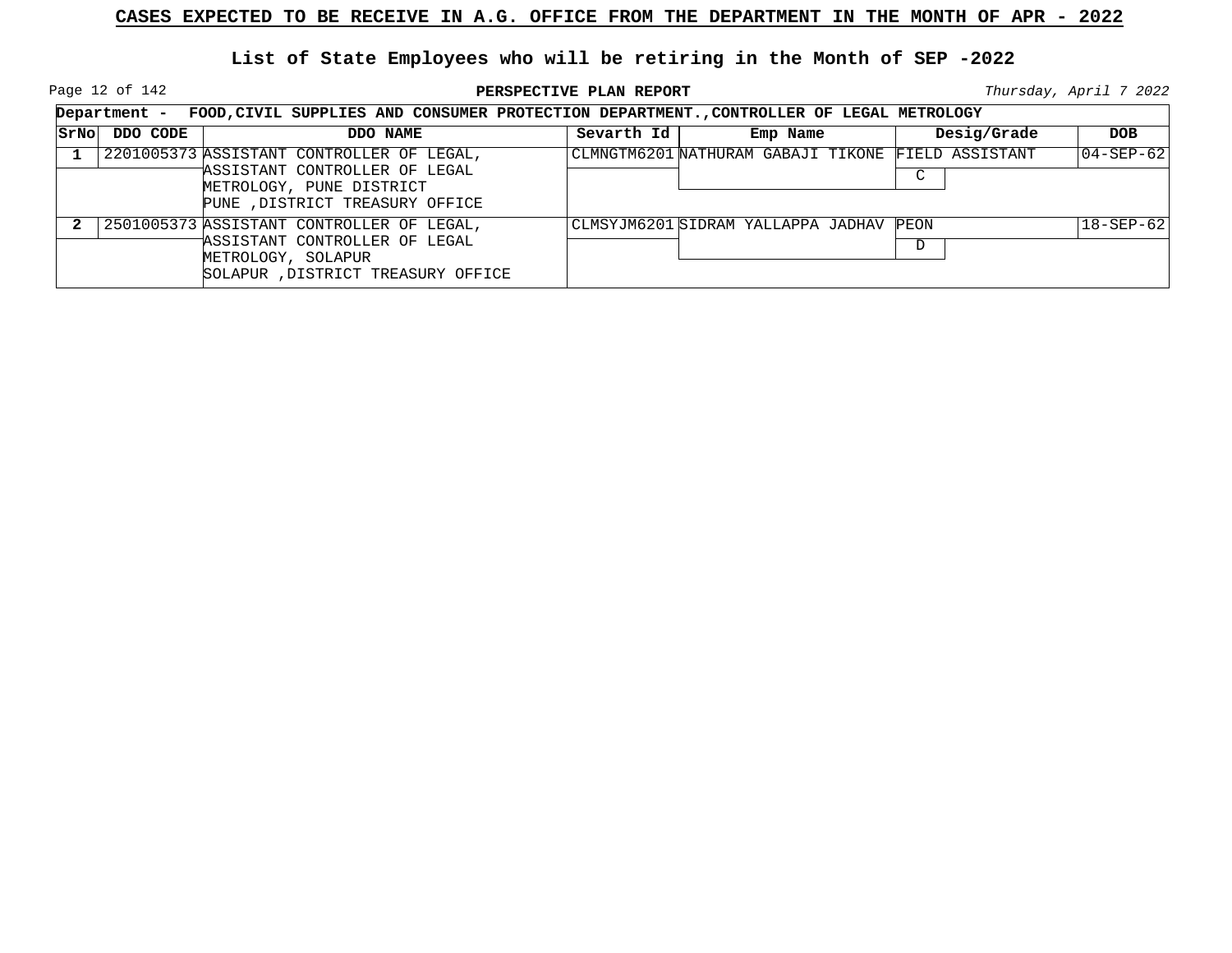Page 13 of 142

|             | Department -<br>FOOD, CIVIL SUPPLIES AND CONSUMER PROTECTION DEPARTMENT., CONTROLLER OF RATIONING |                                                                                                                                                            |            |                                  |                                                   |                   |  |  |  |  |
|-------------|---------------------------------------------------------------------------------------------------|------------------------------------------------------------------------------------------------------------------------------------------------------------|------------|----------------------------------|---------------------------------------------------|-------------------|--|--|--|--|
| <b>SrNo</b> | DDO CODE                                                                                          | DDO NAME                                                                                                                                                   | Sevarth Id | Emp Name                         | Desig/Grade                                       | <b>DOB</b>        |  |  |  |  |
|             |                                                                                                   | 1201005318 RATIONING OFFICER, OFFICE OF THE DEPUTY RTNNHPM6401 NARAYAN HARIBHAU<br>CONTROLLER OF RATIONING - F REGION,<br>THANE , DISTRICT TREASURY OFFICE |            | PIMPALNERKAR                     | CLERK CUM TYPIST<br>$\sim$                        | $ 26 - SEP - 64 $ |  |  |  |  |
|             |                                                                                                   | 7101045318 RATIONING OFFICER, DY. CONTROLLER OF<br>RATIONING, G REGION, KANDIVALI<br>PAO, MUMBAI                                                           |            | RTNPRMM6401 PRAVIN RAMDAS MHATRE | RATIONING<br>INSPECTOR (INSPECTIO)<br>$\sim$<br>◡ | $ 09 - SEP - 64 $ |  |  |  |  |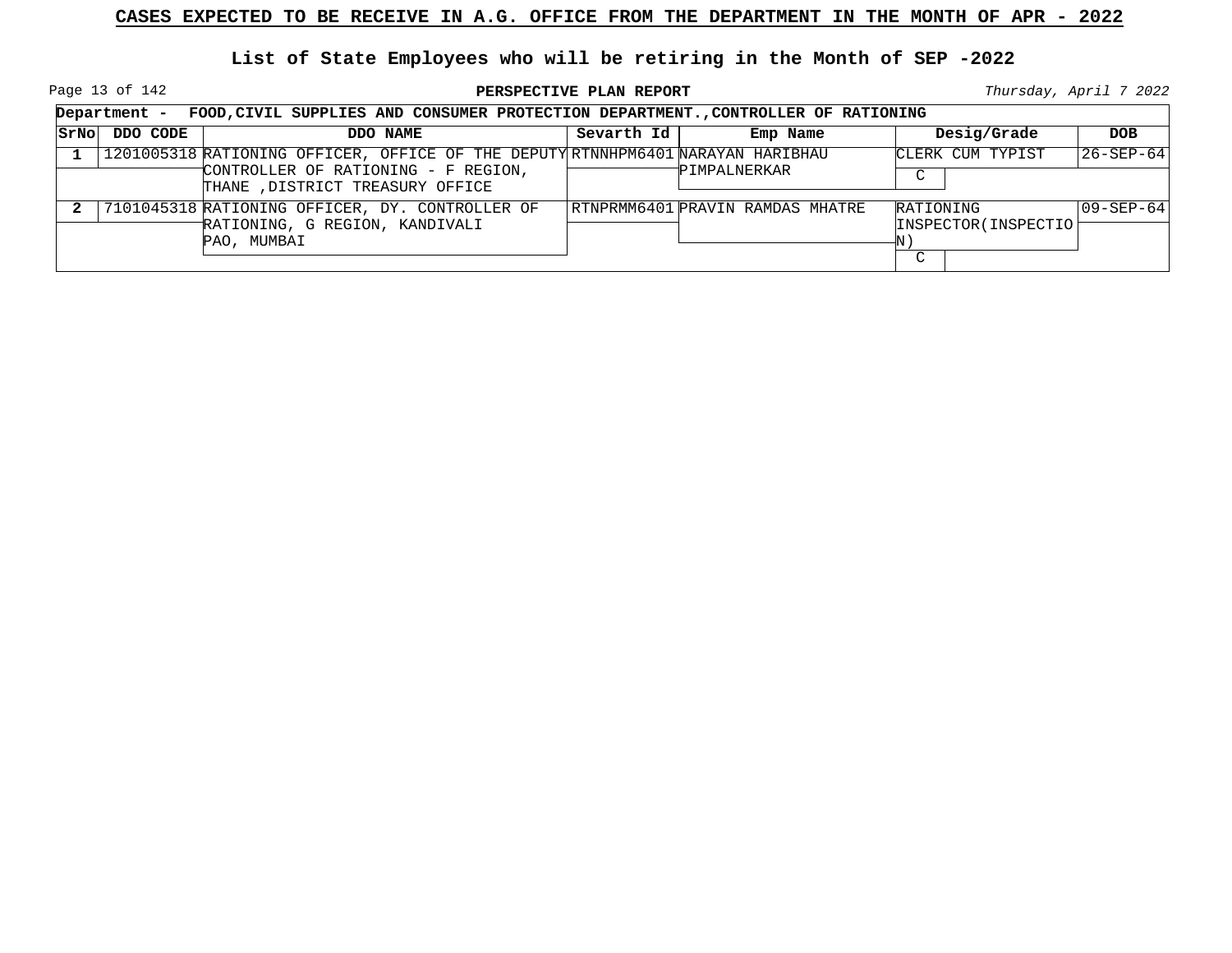**List of State Employees who will be retiring in the Month of SEP -2022**

Page 14 of 142

| FOOD, CIVIL SUPPLIES AND CONSUMER PROTECTION DEPARTMENT., DIRECTORATE OF CIVIL SUPPLIES WAREHOUSING<br>Department<br>MOVEME |          |                                                                                                                    |            |                                         |                                | AND               |
|-----------------------------------------------------------------------------------------------------------------------------|----------|--------------------------------------------------------------------------------------------------------------------|------------|-----------------------------------------|--------------------------------|-------------------|
| SrNol                                                                                                                       | DDO CODE | DDO NAME                                                                                                           | Sevarth Id | Emp Name                                | Desig/Grade                    | DOB.              |
|                                                                                                                             |          | 7101005341 ASSISTANT DIRECTOR, DIRECTORATE OF<br>CIVIL SUPPLIES (WAREHOUSING AND<br>MOVEMENT)<br>MUMBAI<br>$PAO$ . |            | DCSPTPF6401 PRABHAVATI TUKARAM<br>PAWAR | SUPERINTENDENT<br>$\sim$<br>Bn | $ 08 - SEP - 64 $ |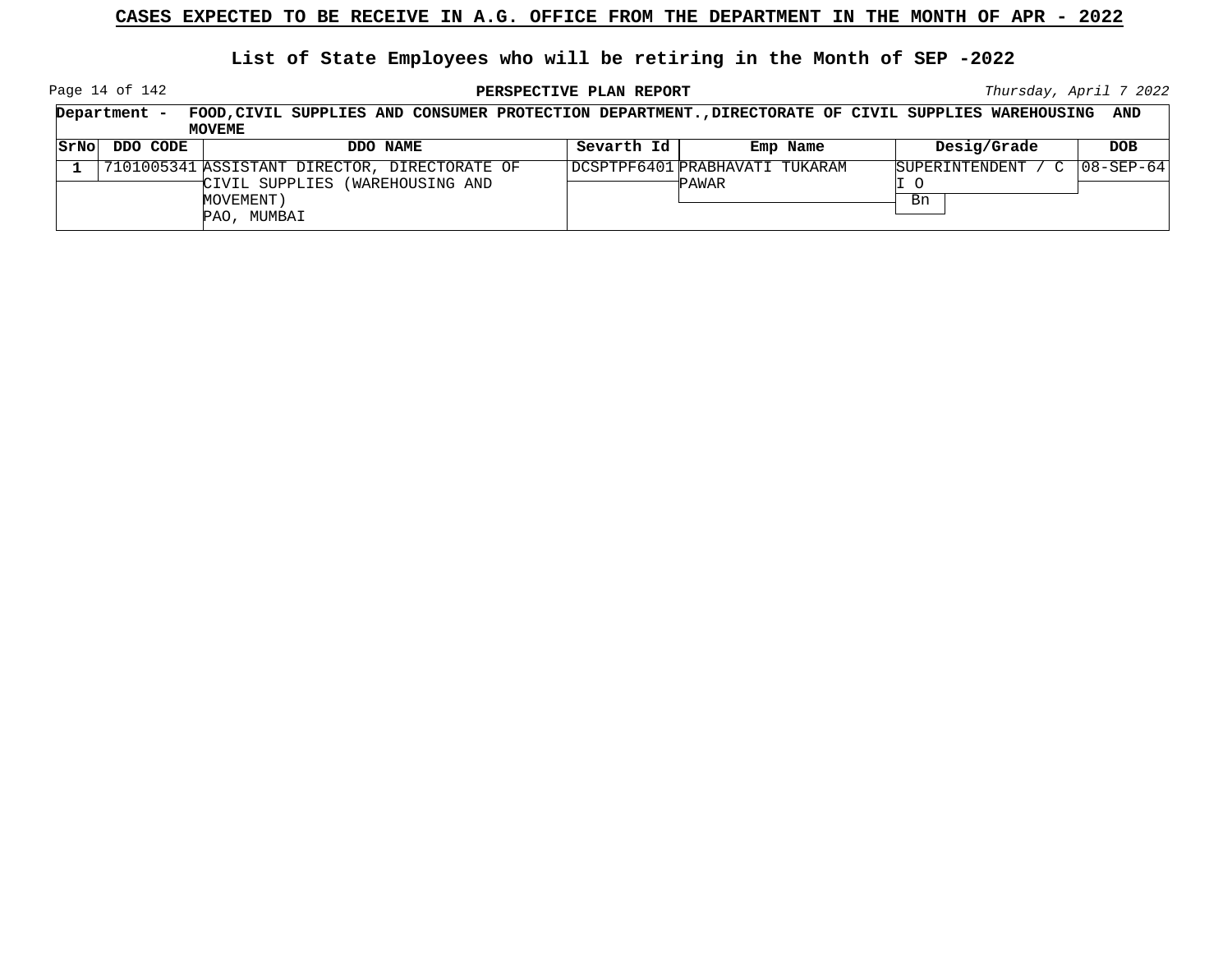**List of State Employees who will be retiring in the Month of SEP -2022**

Page 15 of 142

**PERSPECTIVE PLAN REPORT Thursday**, April 7 2022

| Department -  | GENERAL ADMINISTRATION DEPARTMENT., DEPUTY TRANSPORT COMMISSIONER AND CONTROLLER OF GO |            |          |             |            |
|---------------|----------------------------------------------------------------------------------------|------------|----------|-------------|------------|
| SrNo DDO CODE | DDO NAME                                                                               | Sevarth Id | Emp Name | Desig/Grade | <b>DOB</b> |
|               | 7101000531 ACCOUNT OFFICER, CONTROLLER GOVERNMENT  DTCNRMM6201 NIVRUTTI RAMCHANDRA     |            |          | PEON        | 09-SEP-62  |
|               | TRANSPORT SERVICE<br>PAO, MUMBAI                                                       |            | MORE     |             |            |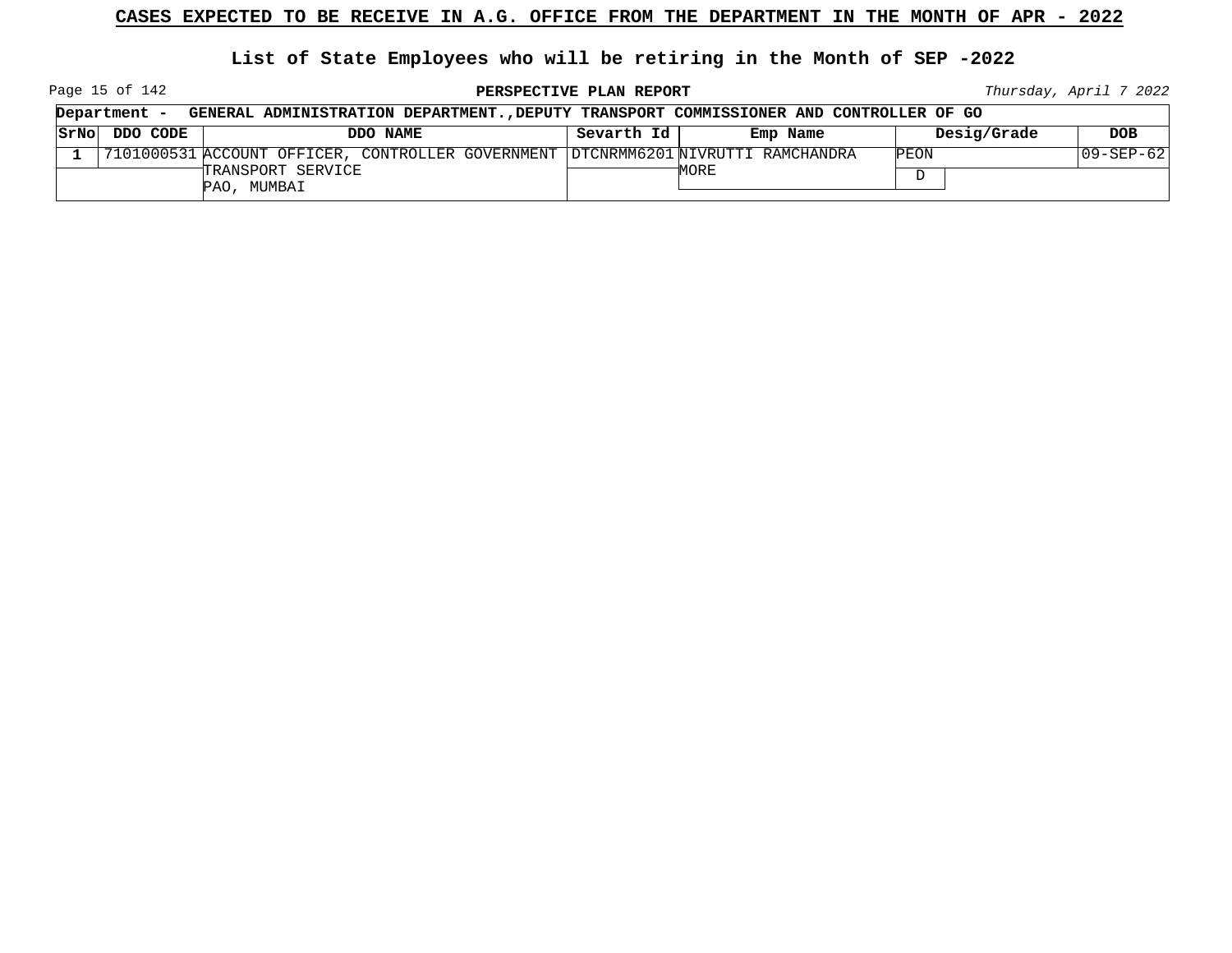**List of State Employees who will be retiring in the Month of SEP -2022**

Page 16 of 142

**PERSPECTIVE PLAN REPORT Thursday**, April 7 2022

┑

|      | Department - | GENERAL ADMINISTRATION DEPARTMENT., DIRECTOR, SAINIK WELFARE DEPARTMENT, PUNE |            |                                 |             |                 |
|------|--------------|-------------------------------------------------------------------------------|------------|---------------------------------|-------------|-----------------|
| SrNo | DDO CODE     | DDO NAME                                                                      | Sevarth Id | Emp Name                        | Desig/Grade | <b>DOB</b>      |
|      |              | 5201000131 ZILLA SAINIK WELFARE OFFICER, ZILLA                                |            | ESWYUMM6201 YUVARAJ UKHA MAHALE | WATCHMAN    | $16 - SEP - 62$ |
|      |              | SAINIK WELFARE OFFICE, DHULE<br>DHULE , DISTRICT TREASURY OFFICE              |            |                                 | $\Gamma$    |                 |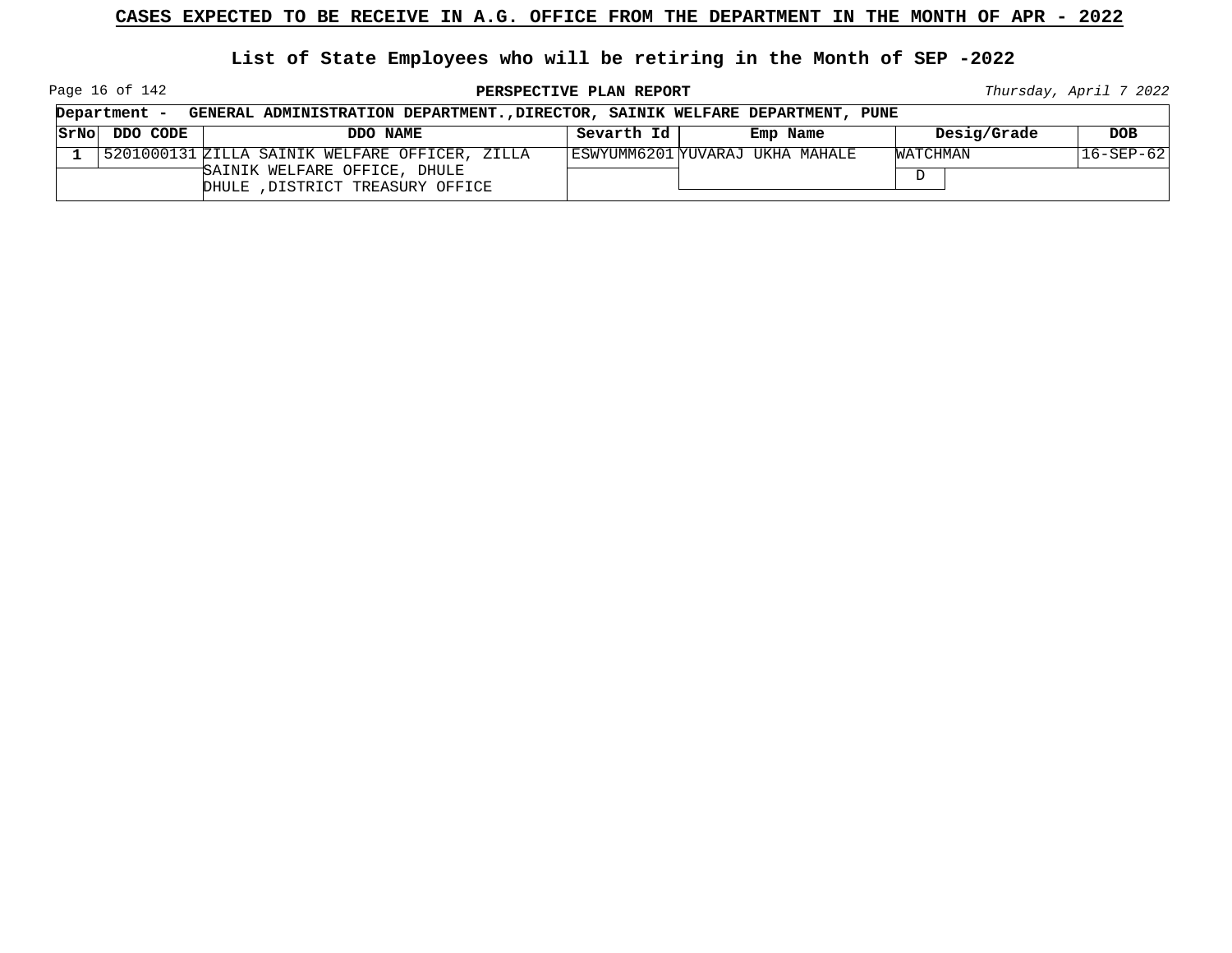Page 17 of 142

|      | Department -<br>GENERAL ADMINISTRATION DEPARTMENT., GENERAL ADMINISTRATION DEPARTMENT<br><b>MANTRALAYA</b> |                                                                                                                                |            |          |                                           |                   |  |  |
|------|------------------------------------------------------------------------------------------------------------|--------------------------------------------------------------------------------------------------------------------------------|------------|----------|-------------------------------------------|-------------------|--|--|
| SrNo | DDO CODE                                                                                                   | DDO NAME                                                                                                                       | Sevarth Id | Emp Name | Desig/Grade                               | <b>DOB</b>        |  |  |
|      |                                                                                                            | 7101000036 SECTION OFFICER, GENERAL ADMINISTARTION ESTSNMF6401 SNEHA NITIN MANJREKAR<br>MANTRALAY<br>DEPARTMENT<br>PAO, MUMBAI |            |          | HIGHER GRADE<br><b>STENOGRAPHER</b><br>Bn | $15 - SEP - 64$   |  |  |
|      |                                                                                                            | 7101000036 SECTION OFFICER, GENERAL ADMINISTARTION ESTRDPM6401 RAJENDRA DASHARATHA<br>MANTRALAY<br>DEPARTMENT<br>PAO, MUMBAI   |            | PISAT    | ASSISTANT SECTION<br>OFFICER<br>Bn        | $ 17 - SEP - 64 $ |  |  |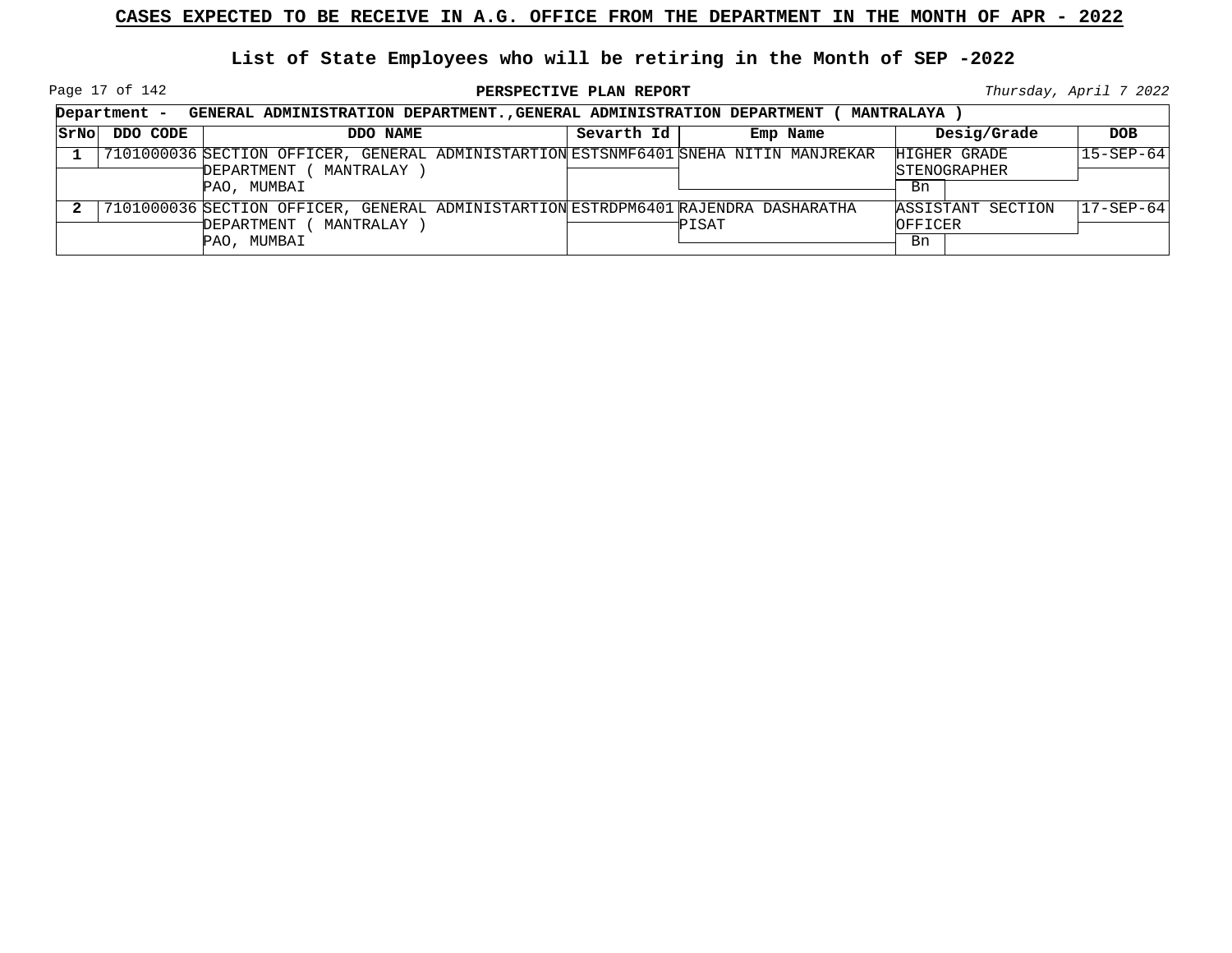Page 18 of 142

**PERSPECTIVE PLAN REPORT Thursday**, April 7 2022

 $\overline{\phantom{a}}$ 

|      | Department -<br>GENERAL ADMINISTRATION DEPARTMENT., MAHARASHTRA PUBLIC SERVICE COMMISSION |                                                                                      |            |                                                   |  |                 |             |                   |  |
|------|-------------------------------------------------------------------------------------------|--------------------------------------------------------------------------------------|------------|---------------------------------------------------|--|-----------------|-------------|-------------------|--|
| SrNo | DDO CODE                                                                                  | DDO NAME                                                                             | Sevarth Id | Emp Name                                          |  |                 | Desig/Grade | <b>DOB</b>        |  |
|      |                                                                                           | 7101000020 ACCOUNTS OFFICER, MAHARASHTRA PUBLIC<br>SERVICE COMMISSION<br>PAO, MUMBAI |            | MPSLRBF6401 LEENA RAVINDRA BHOSALE SUPERINTENDENT |  | B               |             | $ 24 - SEP - 64 $ |  |
|      |                                                                                           | 7101000020 ACCOUNTS OFFICER, MAHARASHTRA PUBLIC<br>SERVICE COMMISSION<br>PAO, MUMBAI |            | MPSDHSM6401 DINKAR HANMANT SHINDE                 |  | ASSISTANT<br>Bn |             | $17 - SEP - 64$   |  |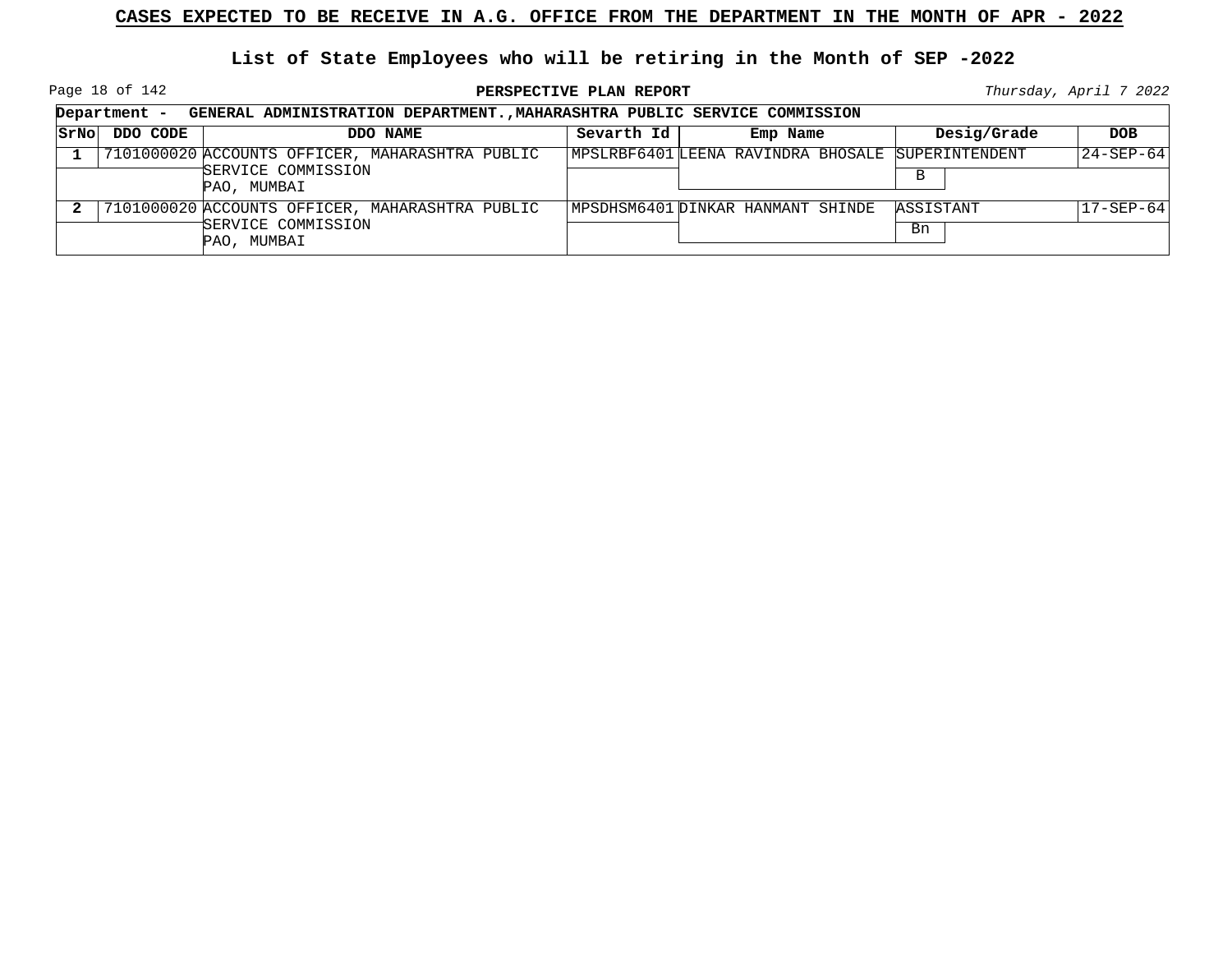Page 19 of 142

|       | Department - | GENERAL ADMINISTRATION DEPARTMENT., MINISTER STAFF ESTABLISHMENT           |            |                                   |                                           |                 |
|-------|--------------|----------------------------------------------------------------------------|------------|-----------------------------------|-------------------------------------------|-----------------|
| SrNol | DDO CODE     | DDO NAME                                                                   | Sevarth Id | Emp Name                          | Desig/Grade                               | <b>DOB</b>      |
|       |              | 7101040036 SECTION OFFICER, MINISTER STAFF<br>ESTABLISHMENT<br>PAO, MUMBAI |            | ESTSPKF6401 SADHANA PRAKASH KADAM | STENO GRAPHER (GR.<br>$B-NON.GAZ$ )<br>Bn | $14 - SEP - 64$ |
|       |              | 7101040036 SECTION OFFICER, MINISTER STAFF<br>ESTABLISHMENT<br>PAO, MUMBAI |            | MUDVSCM6201 VIJAY SAHADEV CHAVAN  | <b>CHOPDAR</b><br>D                       | $30 - SEP - 62$ |
|       |              | 7101040036 SECTION OFFICER, MINISTER STAFF<br>ESTABLISHMENT<br>PAO, MUMBAI |            | MPHTNKM6201 TUKARAM NAMDEO KAMBLE | <b>CHOPDAR</b><br>D                       | 01-OCT-621      |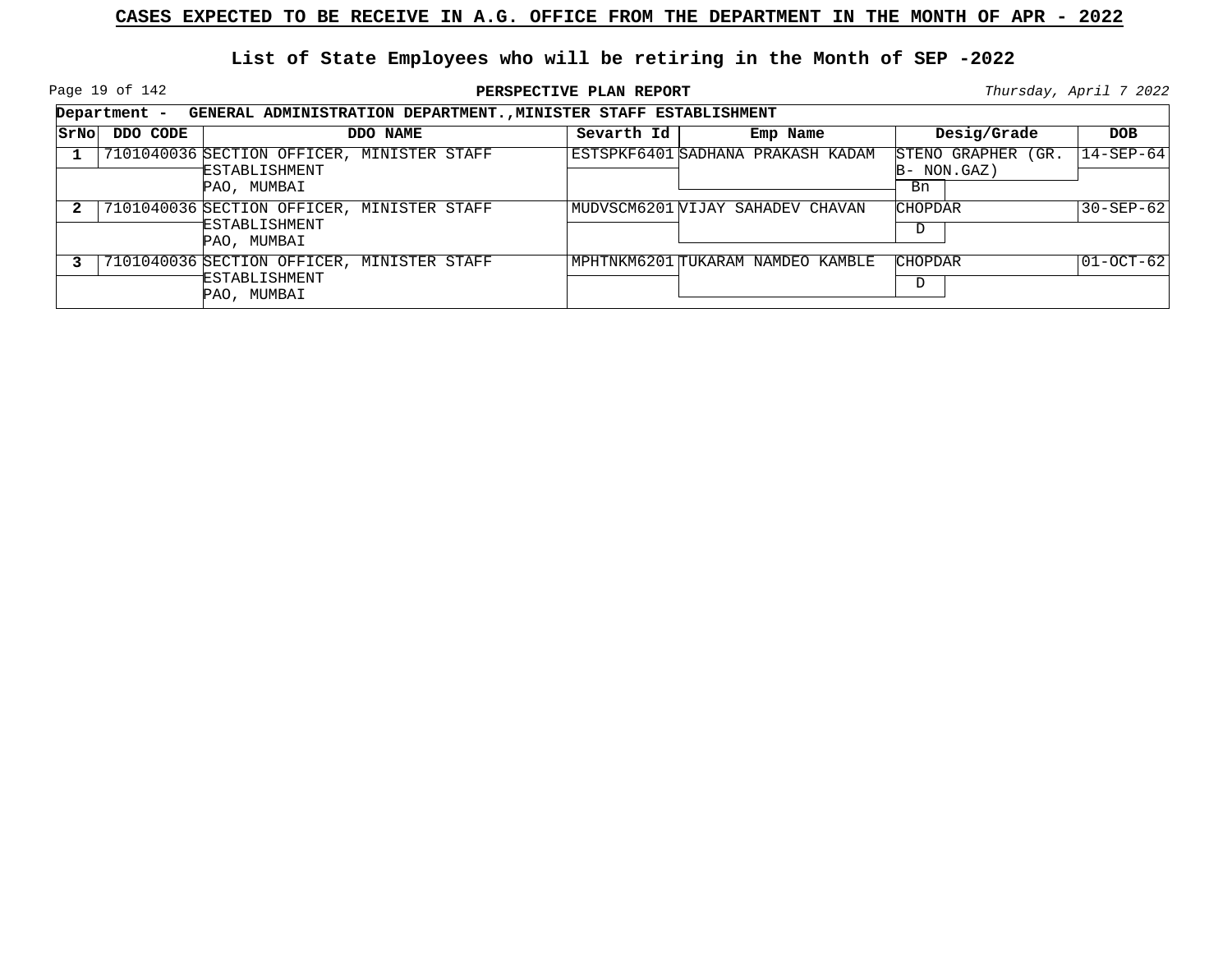Page 20 of 142

|      | Department - GENERAL ADMINISTRATION DEPARTMENT., PROTOCOL, SAHYADREI AND AMBER STATE GUEST HOUSE EST |                                                                                                    |            |                                          |                              |                   |  |  |
|------|------------------------------------------------------------------------------------------------------|----------------------------------------------------------------------------------------------------|------------|------------------------------------------|------------------------------|-------------------|--|--|
| SrNo | DDO CODE                                                                                             | DDO NAME                                                                                           | Sevarth Id | Emp Name                                 | Desig/Grade                  | <b>DOB</b>        |  |  |
|      |                                                                                                      | 7101010036 MANAGER, GENERAL ADMINISTRATION<br>DEPARTMENT PROTOCOL BRANCH MANTRALAYA<br>PAO, MUMBAI |            | PROPDCM6201 PRAKASH DADU CHAVAN          | WAITER<br>D                  | $ 01-OCT-62 $     |  |  |
|      |                                                                                                      | 7101010036 MANAGER, GENERAL ADMINISTRATION<br>DEPARTMENT PROTOCOL BRANCH MANTRALAYA<br>PAO, MUMBAI |            | PROVMMM6401 WINAYAK MAHADEV<br>MANDREKAR | TELEPHONE OPERATOR<br>$\sim$ | $ 08 - SEP - 64 $ |  |  |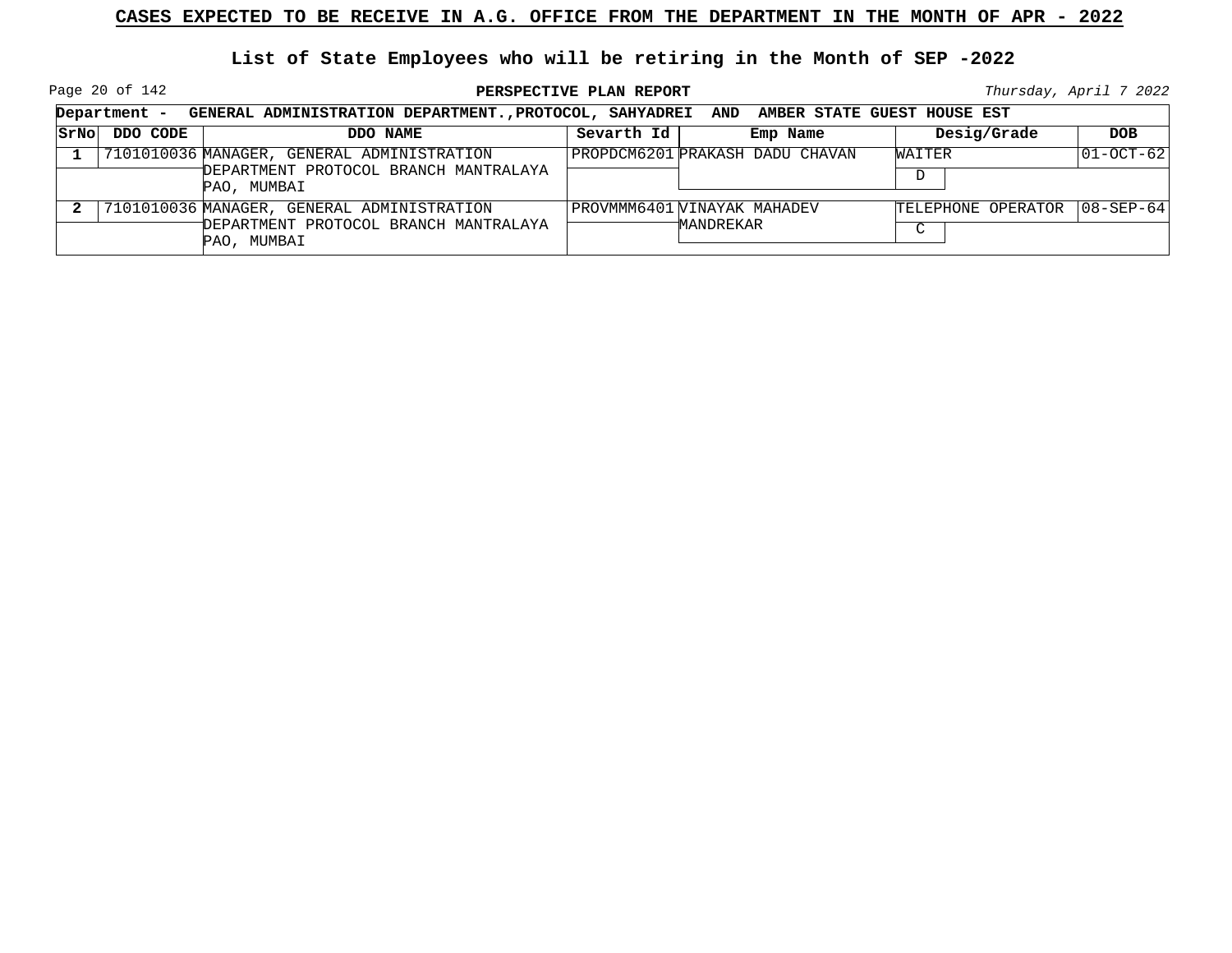Page 21 of 142

|      | Department - HIGHER AND TECHNICAL EDUCATION DEPARTMENT., DIRECTORATE OF EDUCATION HIGHER EDUCATION |                                                                                                                         |            |                                                 |                              |                 |
|------|----------------------------------------------------------------------------------------------------|-------------------------------------------------------------------------------------------------------------------------|------------|-------------------------------------------------|------------------------------|-----------------|
| SrNo | DDO CODE                                                                                           | DDO NAME                                                                                                                | Sevarth Id | Emp Name                                        | Desig/Grade                  | DOB             |
|      |                                                                                                    | 2601001851 PRINCIPAL, RAJARAM COLLEGE, KOLHAPUR<br>KOLHAPUR , DISTRICT TREASURY OFFICE                                  |            | DHENGIM6401 NANDKUMAR GANPATRAO<br>'INGAVALE    | LABORATORY<br>ASSISTANT<br>C | $26 - SEP - 64$ |
|      |                                                                                                    | 7101001863 PRINCIPAL, GOVERNMENT OF MAHARASHTRA<br>ISMAIL YUSUF COLLEGE JOGESHWARI EAST<br>MUMBAI 400060<br>PAO, MUMBAI |            | DHESJGM6201 SURESH JAYSINGH GHAG                | LABORATORY<br>ATTENDENT<br>D | $19 - SEP - 62$ |
|      |                                                                                                    | 7101001938 DIRECTOR, SYDENHAM INSTITUTE OF<br>MANAGEMENT STUDIES RESEARCH<br>PAO, MUMBAI                                |            | DHESMKF6401 SNEHALATA MANOHAR KADAMSENIOR CLERK | C                            | $23 - SEP - 64$ |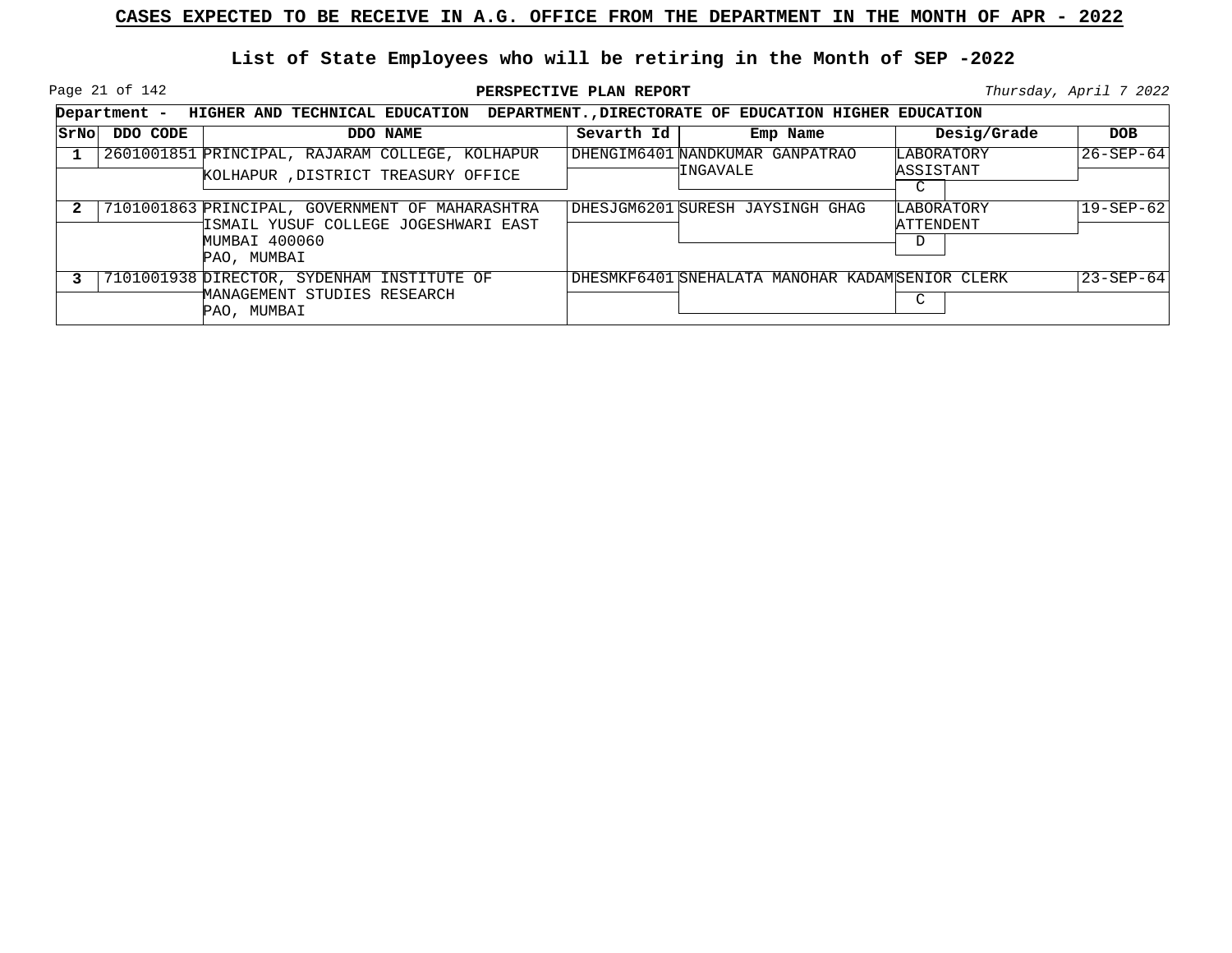**List of State Employees who will be retiring in the Month of SEP -2022**

Page 22 of 142

**PERSPECTIVE PLAN REPORT Thursday**, April 7 2022

┑

|      | Department - | HIGHER AND TECHNICAL EDUCATION               |          |            | DEPARTMENT. DIRECTORATE OF LIBRARIES |              |                  |
|------|--------------|----------------------------------------------|----------|------------|--------------------------------------|--------------|------------------|
| SrNo | DDO CODE     |                                              | DDO NAME | Sevarth Id | Emp Name                             | Desig/Grade  | <b>DOB</b>       |
|      |              | 17101002182 ACCOUNTS OFFICER, DIRECTORATE OF |          |            | LIBKHPF6401 KRUTIKA HEMANT PARAB     | SENIOR CLERK | $108 - SEP - 64$ |
|      |              | LIBRARIES<br>PAO, MUMBAI                     |          |            |                                      | $\sim$       |                  |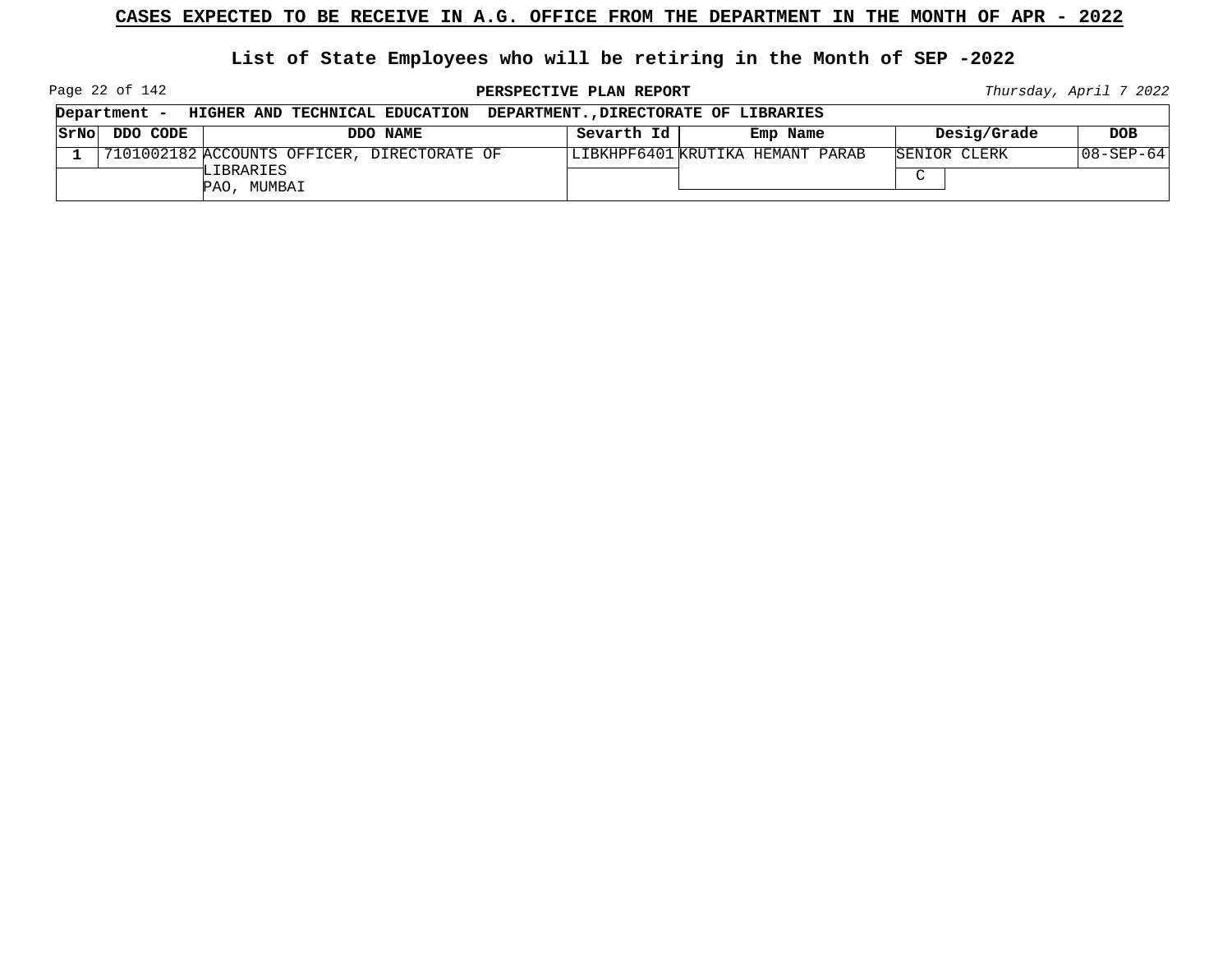Page 23 of 142

|                    |          | Department - HIGHER AND TECHNICAL EDUCATION                                                           |            | DEPARTMENT., DIRECTORATE OF TECHNICAL EDUCATION              |                  |                   |
|--------------------|----------|-------------------------------------------------------------------------------------------------------|------------|--------------------------------------------------------------|------------------|-------------------|
| <i><b>SrNo</b></i> | DDO CODE | DDO NAME                                                                                              | Sevarth Id | Emp Name                                                     | Desig/Grade      | <b>DOB</b>        |
|                    |          | 2201002110 PROF. ELECTRICAL ENGG., COLLEGE OF<br>ENGINEERING, PUNE<br>PUNE , DISTRICT TREASURY OFFICE |            | DTERAPM6401 RAJENDRAKUMAR ANANTRAO ASSISTANT PROF.<br>PATIL. | ELECTRONICS<br>A | $ 03 - SEP - 64 $ |
|                    |          | 7101002100 PRINCIPAL, GOVERNMENT POLYTECHNIC,<br>MUMBAI<br>PAO, MUMBAI                                |            | DTEGTJM6401 GANESH TATOBA JADHAV                             | FOREMAN<br>Bn    | $10 - SEP - 64$   |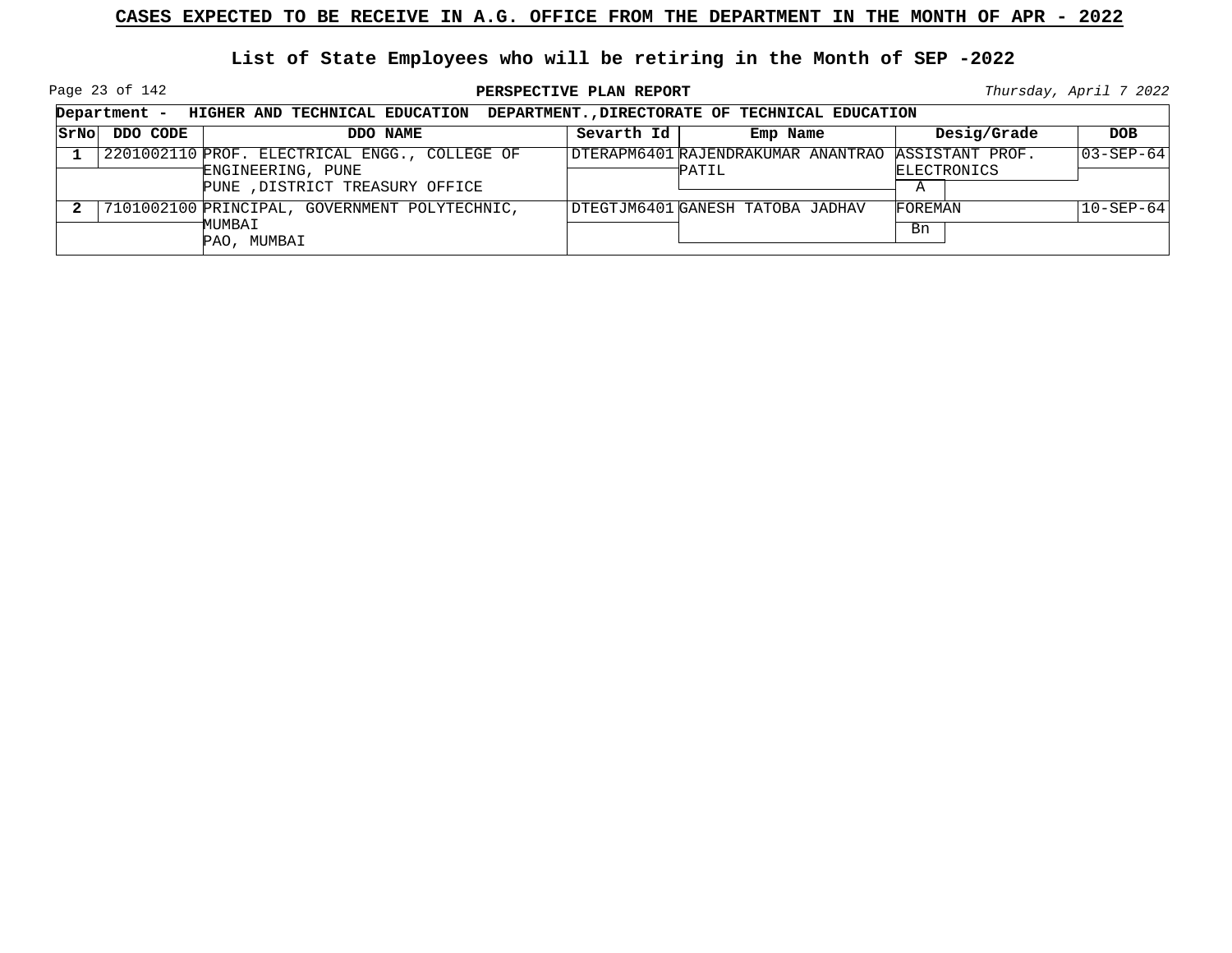#### **List of State Employees who will be retiring in the Month of SEP -2022**

Page 24 of 142

**PERSPECTIVE PLAN REPORT Thursday**, April 7 2022

┑

|      | Department - | HOME DEPARTMENT., COMMISSIONER, STATE EXCISE                 |            |                                                  |             |             |
|------|--------------|--------------------------------------------------------------|------------|--------------------------------------------------|-------------|-------------|
| SrNo | DDO CODE     | DDO NAME                                                     | Sevarth Id | Emp Name                                         | Desig/Grade | DOB.        |
|      |              | 12501000321 DEPUTY SUPERINTENDENT, SUPERINTENDENT            |            | EXCMNSM6401 MEHBUB NURUDDIN SHAIKH SUB-INSPECTOR |             | 104-SEP-641 |
|      |              | TSTATE EXCISE, SOLAPUR<br>SOLAPUR , DISTRICT TREASURY OFFICE |            |                                                  | $\sim$      |             |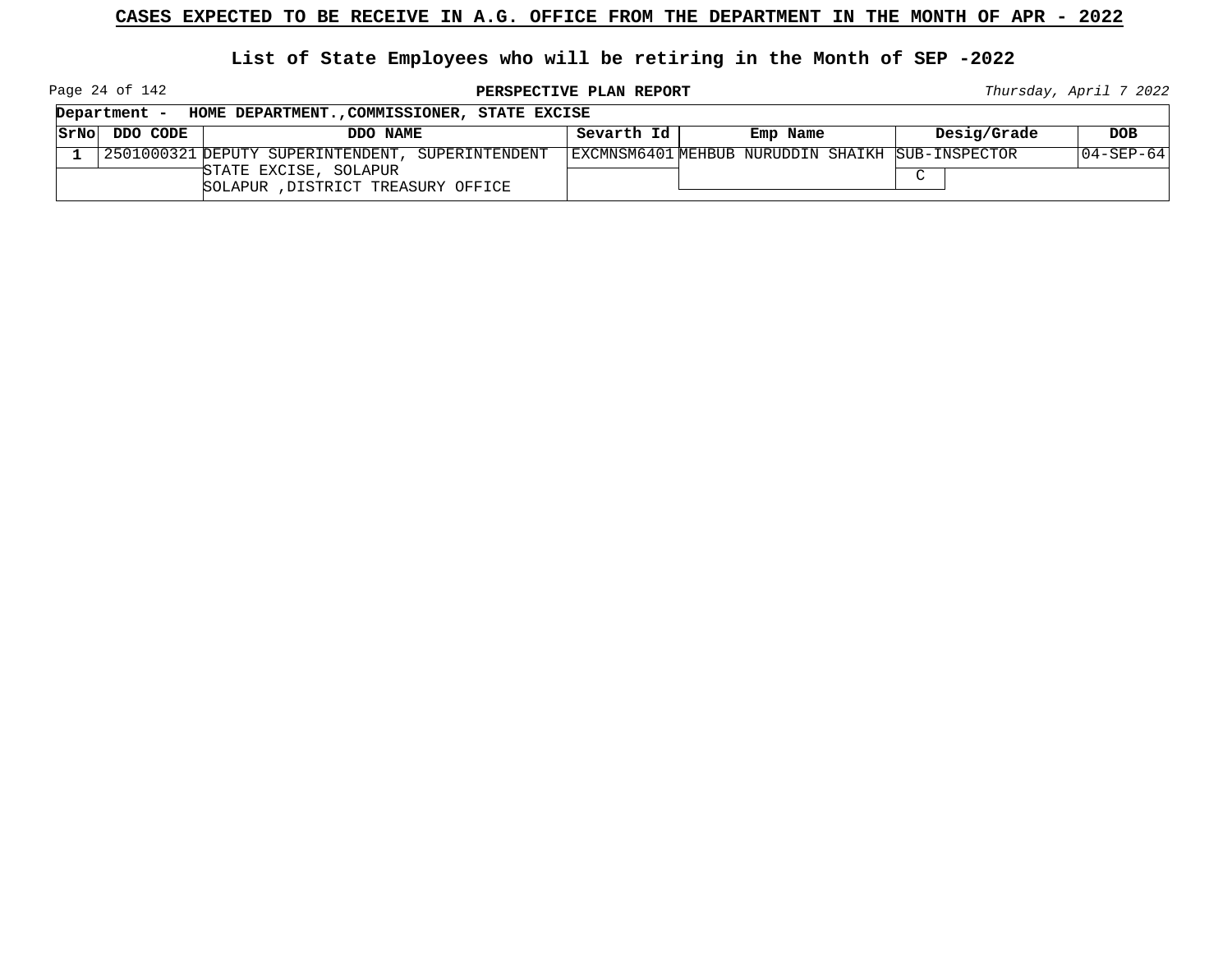Page 25 of 142

|                 |               | Department - HOME DEPARTMENT., DIRECTOR GENERAL OF POLICE                                                                                                     |              |                                         |                                             |                 |  |  |  |
|-----------------|---------------|---------------------------------------------------------------------------------------------------------------------------------------------------------------|--------------|-----------------------------------------|---------------------------------------------|-----------------|--|--|--|
|                 | SrNo DDO CODE | DDO NAME                                                                                                                                                      | Sevarth $Id$ | Emp Name                                | Desig/Grade                                 | <b>DOB</b>      |  |  |  |
| 1               |               | 1201000359 OFFICE SUPERINTENDENT, SUPERINTENDENT<br>OF POLICE THANE RURAL THANE<br>THANE , DISTRICT TREASURY OFFICE                                           |              | DGPBDTF6401 BHARTI DILIP THANEKAR       | OFFICE<br>SUPERINTENDENT<br>$\mathbf{B}$    | $13 - SEP - 64$ |  |  |  |
| 2               |               | 1201000359 OFFICE SUPERINTENDENT, SUPERINTENDENT<br>OF POLICE THANE RURAL THANE<br>THANE , DISTRICT TREASURY OFFICE                                           |              | ACBRDVM6401 RAJU DEORAM VANJARI         | POLICE INSPECTOR<br>Α                       | $05 - SEP - 64$ |  |  |  |
| 3               |               | 1201000359 OFFICE SUPERINTENDENT, SUPERINTENDENT<br>OF POLICE THANE RURAL THANE<br>THANE , DISTRICT TREASURY OFFICE                                           |              | DGPDBSM6411 DILIP BHALCHANDRA<br>SAWANT | DY. SUPDT.OF<br>POLICE- UNARMED<br>A        | $01-OCT-64$     |  |  |  |
| 4               |               | 1201000450 OFFICE SUPERINTENDENT, COMMISSIONER OF DGPSHMM6402 SUDHAKAR HAIBATRAO MORE ASSISTANT SUB<br>POLICE, THANE CITY<br>THANE , DISTRICT TREASURY OFFICE |              |                                         | INSPECTOR<br>$\mathcal{C}$                  | $02 - SEP - 64$ |  |  |  |
| 5               |               | 1201000450 OFFICE SUPERINTENDENT, COMMISSIONER OF<br>POLICE, THANE CITY<br>THANE , DISTRICT TREASURY OFFICE                                                   |              | DGPSSSM6417 SUDHAKAR SADASHIV<br>SHINDE | POLICE NAIK<br>C                            | $20 - SEP - 64$ |  |  |  |
| 6               |               | 1201000450 OFFICE SUPERINTENDENT, COMMISSIONER OF DGPBDAM6401 BHAGWAN DATTATRAY AUTI P S I - UNARMED<br>POLICE, THANE CITY<br>THANE .DISTRICT TREASURY OFFICE |              |                                         | C                                           | $15 - SEP - 64$ |  |  |  |
| 7               |               | 1201000450 OFFICE SUPERINTENDENT, COMMISSIONER OF DGPRDPM6403 RAJENDRA DUTTATRAY<br>POLICE, THANE CITY<br>THANE , DISTRICT TREASURY OFFICE                    |              | POTDAR                                  | HEAD CONSTABLE<br>C                         | $04 - SEP - 64$ |  |  |  |
| 8               |               | 1201000450 OFFICE SUPERINTENDENT, COMMISSIONER OF DGPRJPM6402 RAMESH JAYSING PAWAR<br>POLICE, THANE CITY<br>THANE , DISTRICT TREASURY OFFICE                  |              |                                         | ASSISTANT SUB<br>INSPECTOR<br>$\mathcal{C}$ | $23 - SEP - 64$ |  |  |  |
| 9               |               | 1201000454 OFFICE SUPERINTENDENT, OFFICE OF THE<br>ADDITIONAL COMMISSIONER OF POLICE WEST<br>REGION, THANE<br>THANE , DISTRICT TREASURY OFFICE                |              | DGPVAPM6401 VINOD ABHIMAN PATIL         | ASSISTANT SUB<br>INSPECTOR<br>C             | $11-SEP-64$     |  |  |  |
| 10              |               | 1201000675 OFFICE SUPERINTENDENT, COMMISSIONER OF DGPPMIM6401 POPAT MARUTI INGAWALE<br>POLICE NAVI MUMBAI<br>THANE , DISTRICT TREASURY OFFICE                 |              |                                         | HEAD CONSTABLE<br>C                         | $25 - SEP - 64$ |  |  |  |
| 11              |               | 1201000675 OFFICE SUPERINTENDENT, COMMISSIONER OF DGPSSSM6409 SURESH SUPADU SALUNKE<br>POLICE NAVI MUMBAI<br>THANE , DISTRICT TREASURY OFFICE                 |              |                                         | ASSISTANT SUB<br>INSPECTOR<br>$\mathcal{C}$ | $01-0CT-64$     |  |  |  |
| 12 <sub>1</sub> |               | 1201000675 OFFICE SUPERINTENDENT, COMMISSIONER OF DGPPMNM6401 PRADEEP MAHESHWAR NABARHEAD CONSTABLE<br>POLICE NAVI MUMBAI<br>THANE , DISTRICT TREASURY OFFICE |              |                                         | C                                           | $15 - SEP - 64$ |  |  |  |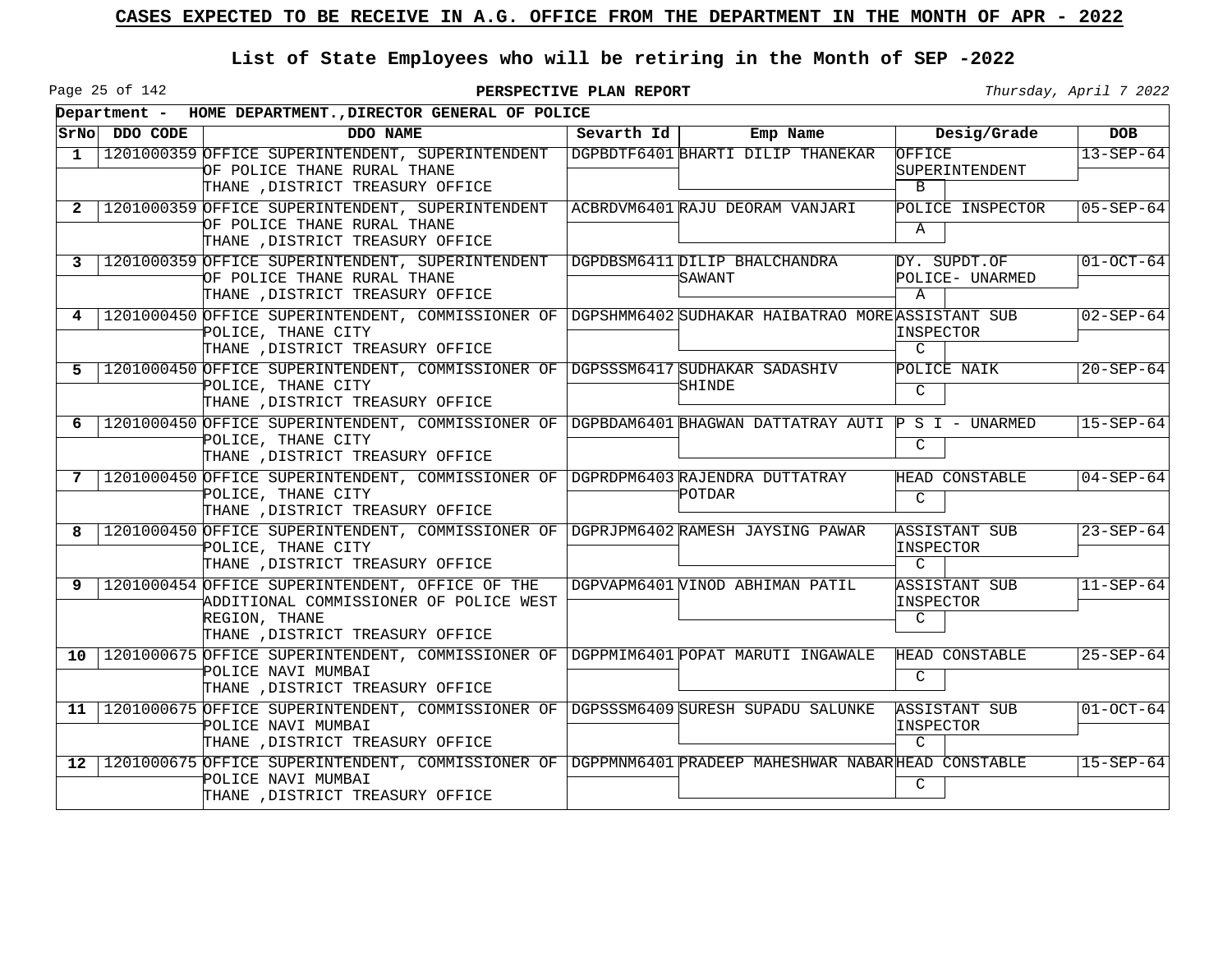Page 26 of 142

|    | SrNo DDO CODE | DDO NAME                                                                                                                                                         | Sevarth Id | Emp Name                                          | Desig/Grade                                     | <b>DOB</b>      |
|----|---------------|------------------------------------------------------------------------------------------------------------------------------------------------------------------|------------|---------------------------------------------------|-------------------------------------------------|-----------------|
|    |               | 13 1206000454 OFFICE SUPERINTENDENT, OFFICE OF THE                                                                                                               |            | DGPNDTM6401 NAZIR DAGADU TADVI                    | HEAD CONSTABLE                                  | $03 - SEP - 64$ |
|    |               | ADDITIONAL COMMISSIONER OF POLICE EAST<br>REGION KALYAN<br>KALYAN, SUB TREASURY OFFICE                                                                           |            |                                                   | $\mathcal{C}$                                   |                 |
| 14 |               | 1206000454 OFFICE SUPERINTENDENT, OFFICE OF THE<br>ADDITIONAL COMMISSIONER OF POLICE EAST<br>REGION KALYAN<br>KALYAN, SUB TREASURY OFFICE                        |            | DGPSUNM6401 SANJAY UDAYBHAN<br>NIMBALKAR          | HEAD CONSTABLE<br>$\mathcal{C}$                 | $13 - SEP - 64$ |
|    |               | 15   1301000362 ASSTT. ACCOUNTS OFFICER, SUPERINTENDENT DGPPVPM6402 PRADIP VITTHAL PATIL<br>OF POLICE, RAIGAD-ALIBAG<br>RAIGAD-ALIBAG , DISTRICT TREASURY OFFICE |            |                                                   | ASST. SUB INSP.<br>SARANG<br>$\mathcal{C}$      | $23 - SEP - 64$ |
|    |               | 16   1301000362 ASSTT. ACCOUNTS OFFICER, SUPERINTENDENT DGPDJPM6403 DILIP JANARDAN PATIL<br>OF POLICE, RAIGAD-ALIBAG<br>RAIGAD-ALIBAG , DISTRICT TREASURY OFFICE |            |                                                   | ASSISTANT SUB<br>INSPECTOR<br>$\mathcal{C}$     | $05 - SEP - 64$ |
|    |               | 17   1301000362 ASSTT. ACCOUNTS OFFICER, SUPERINTENDENT DGPVNPM6401 VISHAWNATH NAMADEV<br>OF POLICE, RAIGAD-ALIBAG<br>RAIGAD-ALIBAG , DISTRICT TREASURY OFFICE   |            | PATIL                                             | HEAD CONSTABLE<br>$\mathcal{C}$                 | $27 - SEP - 64$ |
|    |               | 18   1401000362 PERSONAL ASSISTANT, SUPERINTENDENT OF<br>POLICE RATNAGIRI<br>RATNAGIRI , DISTRICT TREASURY OFFICE                                                |            | DGPNSSM6405 NIWAS SITARAM SALOKHE                 | DY. SUPDT.OF<br>POLICE- UNARMED<br>$\mathsf{A}$ | $28 - SEP - 64$ |
|    |               | 19   1401000362 PERSONAL ASSISTANT, SUPERINTENDENT OF<br>POLICE RATNAGIRI<br>RATNAGIRI , DISTRICT TREASURY OFFICE                                                |            | DGPNSSF6401 NIVEDITA SHRINIWAS<br>SHETE           | SENIOR GRADE CLERK<br>$\mathcal{C}$             | $13 - SEP - 64$ |
|    |               | 20   1401000362 PERSONAL ASSISTANT, SUPERINTENDENT OF<br>POLICE RATNAGIRI<br>RATNAGIRI , DISTRICT TREASURY OFFICE                                                |            | DGPASCM6402 ANANT SHANKAR CHAVAN                  | <b>ASSISTANT SUB</b><br>INSPECTOR<br>C.         | $06 - SEP - 64$ |
|    |               | 21   1501000362 ACCOUNTS OFFICER, SUPERINTENDENT OF<br>POLICE SINDHUDURG<br>SINDHUDURG , DISTRICT TREASURY OFFICE                                                |            | DGPSYNM6401 SURYAJI YASHAVANT NAIK                | HEAD CONSTABLE<br>C                             | $15 - SEP - 64$ |
|    |               | 22   1501000362 ACCOUNTS OFFICER, SUPERINTENDENT OF<br>POLICE SINDHUDURG<br>SINDHUDURG , DISTRICT TREASURY OFFICE                                                |            | DGPAARM6402 ANAMOL ANANT RAORANE                  | HEAD CONSTABLE<br>C                             | $16 - SEP - 64$ |
|    |               | 23   1601000357 OFFICE SUPERINTENDENT, SUPERINTENDANT<br>OF POLICE PALGHAR<br>PALGHAR TREASURY OFFICE                                                            |            | DGPARDM6404 ANIL RAJARAM DABADE                   | ASSTT POLICE<br>INSPECTOR<br><sub>B</sub>       | $01-0CT-64$     |
| 24 |               | 2201000359 OFFICE SUPERINTENDENT, SUPERINTENDENT<br>OF POLICE, PUNE (RURAL)<br>PUNE , DISTRICT TREASURY OFFICE                                                   |            | DGPRTSM6402 RAOSAHEB TRIMBAK SHINDE ASSISTANT SUB | INSPECTOR<br>$\overline{C}$                     | $08 - SEP - 64$ |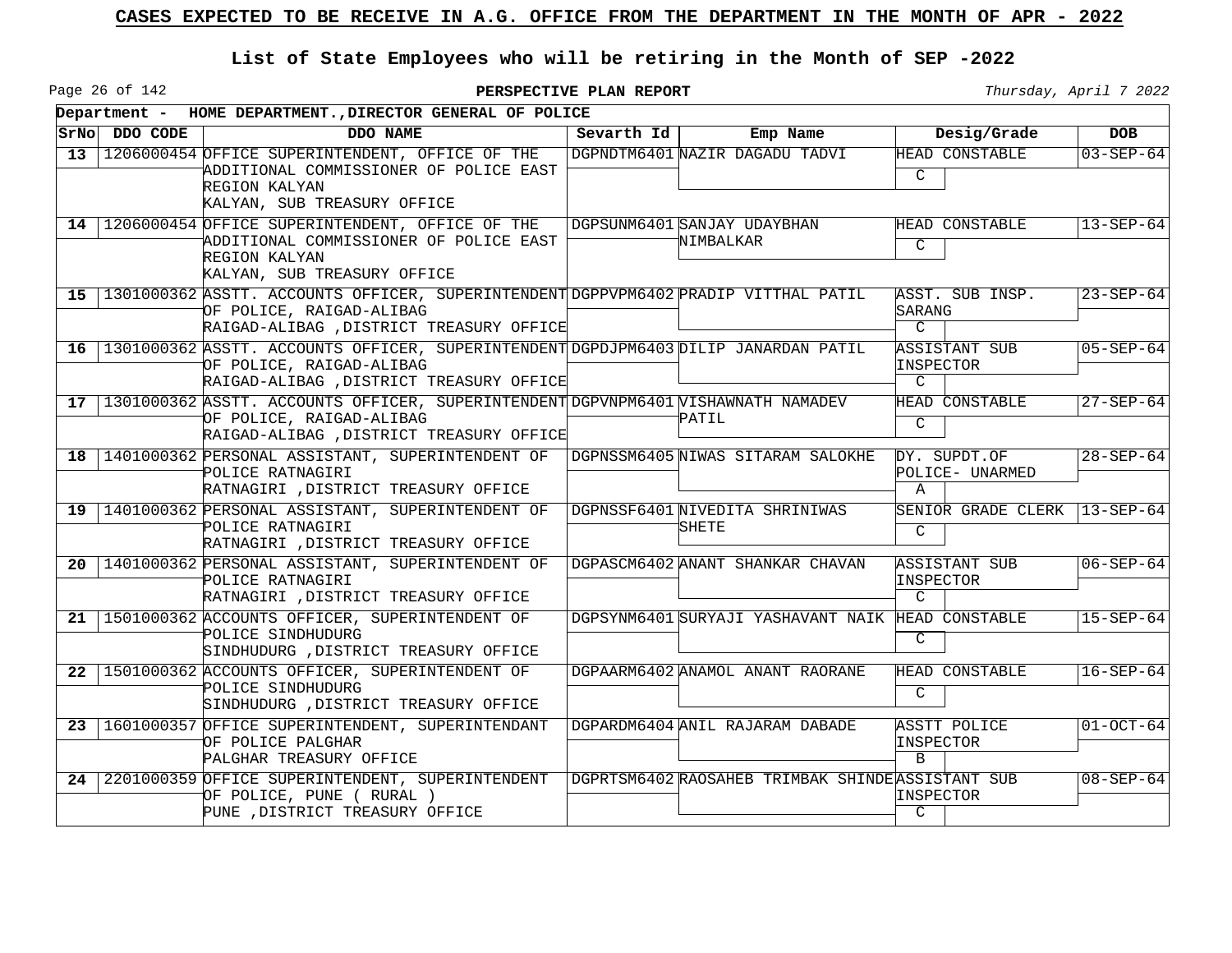Page 27 of 142

|    |               | Department - HOME DEPARTMENT., DIRECTOR GENERAL OF POLICE                                                                                                    |            |                                                |                                                   |                 |  |  |  |  |
|----|---------------|--------------------------------------------------------------------------------------------------------------------------------------------------------------|------------|------------------------------------------------|---------------------------------------------------|-----------------|--|--|--|--|
|    | SrNo DDO CODE | DDO NAME                                                                                                                                                     | Sevarth Id | Emp Name                                       | Desig/Grade                                       | <b>DOB</b>      |  |  |  |  |
| 25 |               | 2201000359 OFFICE SUPERINTENDENT, SUPERINTENDENT<br>OF POLICE, PUNE ( RURAL )<br>PUNE , DISTRICT TREASURY OFFICE                                             |            | DGPRSNM6403 RAMESH SITARAM NIKAM               | HEAD CONSTABLE<br>C                               | $01 - OCT - 64$ |  |  |  |  |
| 26 |               | 2201000359 OFFICE SUPERINTENDENT, SUPERINTENDENT<br>OF POLICE, PUNE ( RURAL )<br>PUNE , DISTRICT TREASURY OFFICE                                             |            | DGPVRMM6403 VIJAY RAMCHANDRA MALI              | <b>ASSISTANT SUB</b><br>INSPECTOR<br>$\mathsf{C}$ | $11 - SEP - 64$ |  |  |  |  |
| 27 |               | 2201000359 OFFICE SUPERINTENDENT, SUPERINTENDENT<br>OF POLICE, PUNE ( RURAL )<br>PUNE , DISTRICT TREASURY OFFICE                                             |            | DGPVBGM6405 WILAS BABURAO GUJAR                | <b>ASSTT POLICE</b><br>INSPECTOR<br>$\mathbf{B}$  | $06 - SEP - 64$ |  |  |  |  |
| 28 |               | 2201000359 OFFICE SUPERINTENDENT, SUPERINTENDENT<br>OF POLICE, PUNE ( RURAL )<br>PUNE , DISTRICT TREASURY OFFICE                                             |            | DGPSMSM6412 SURENDRA MADHUKAR SALVIPOLICE NAIK | C                                                 | $28 - SEP - 64$ |  |  |  |  |
| 29 |               | 2201000359 OFFICE SUPERINTENDENT, SUPERINTENDENT<br>OF POLICE, PUNE ( RURAL )<br>PUNE , DISTRICT TREASURY OFFICE                                             |            | DGPDYSM6401 DHANANJAY YASHWANT<br>SAVANT       | ASSISTANT SUB<br>INSPECTOR<br>$\mathcal{C}$       | $16 - SEP - 64$ |  |  |  |  |
| 30 |               | 2201000369 OFFICE SUPERINTENDENT, SPECIAL<br>INSPECTOR GENERAL OF POLICE, STATE<br>RESERVE POLICE FORCE, PUNE RANGE, PUNE<br>PUNE , DISTRICT TREASURY OFFICE |            | DGPSVBM6402 SHAMDAS VITTHALDAS<br>BAIRAGI      | $P S I - ARMED$<br>C                              | $08 - SEP - 64$ |  |  |  |  |
| 31 |               | 2201000370 OFFICE SUPERINTENDENT, ADDL. DIRECTOR<br>GENERAL OF POLICE AND D P W , M. S. ,<br>PUNE<br>PUNE , DISTRICT TREASURY OFFICE                         |            | DGPTKSM6401 TULSHIRAM KASHIRAM<br>SATOTE       | $P S I - W / L STORE$<br>C                        | $20 - SEP - 64$ |  |  |  |  |
| 32 |               | 2201000380 OFFICE SUPERINTENDENT, ADDL.DIRECTOR<br>GENERAL OF POLICE, C.I.D., M.S.PUNE<br>PUNE , DISTRICT TREASURY OFFICE                                    |            | DGPORMM6401 ONIL RAMESH MAYEKAR                | DY. SUPDT.OF<br>POLICE- UNARMED<br>$\mathbb A$    | $04 - SEP - 64$ |  |  |  |  |
| 33 |               | 2201000381 OFFICE SUPERINTENDENT, SUPDT. OF POLICE   DGPABDM6403 ANKUSH BABURAO DODAMISE POLICE NAIK<br>RAILWAYS PUNE<br>PUNE , DISTRICT TREASURY OFFICE     |            |                                                | C                                                 | $10 - SEP - 64$ |  |  |  |  |
|    |               | 34 2201000449 ADDL COMMR OF POLICE - D I G,<br>COMMISSIONER OF POLICE PIMPRI CHINCHWAD<br>PUNE , DISTRICT TREASURY OFFICE                                    |            | DGPNDKM6406 NANDU DNYANOBA KHULPE              | ADMINISTRATIVE<br>OFFICER<br>$\mathbf{B}$         | $12 - SEP - 64$ |  |  |  |  |
| 35 |               | $\vert$ 2201000449 ADDL COMMR OF POLICE - D I G,<br>COMMISSIONER OF POLICE PIMPRI CHINCHWAD<br>PUNE , DISTRICT TREASURY OFFICE                               |            | DGPVDVM6401WINAYAK DAGADU VARPE                | POLICE NAIK<br>$\mathsf{C}$                       | $25 - SEP - 64$ |  |  |  |  |
| 36 |               | 2201000449 ADDL COMMR OF POLICE - D I G,<br>COMMISSIONER OF POLICE PIMPRI CHINCHWAD<br>PUNE , DISTRICT TREASURY OFFICE                                       |            | DGPSAKM6406 SANJAY ANANDRAO KALE               | POLICE SUB<br>INSPECTOR<br>$\overline{C}$         | $06 - SEP - 64$ |  |  |  |  |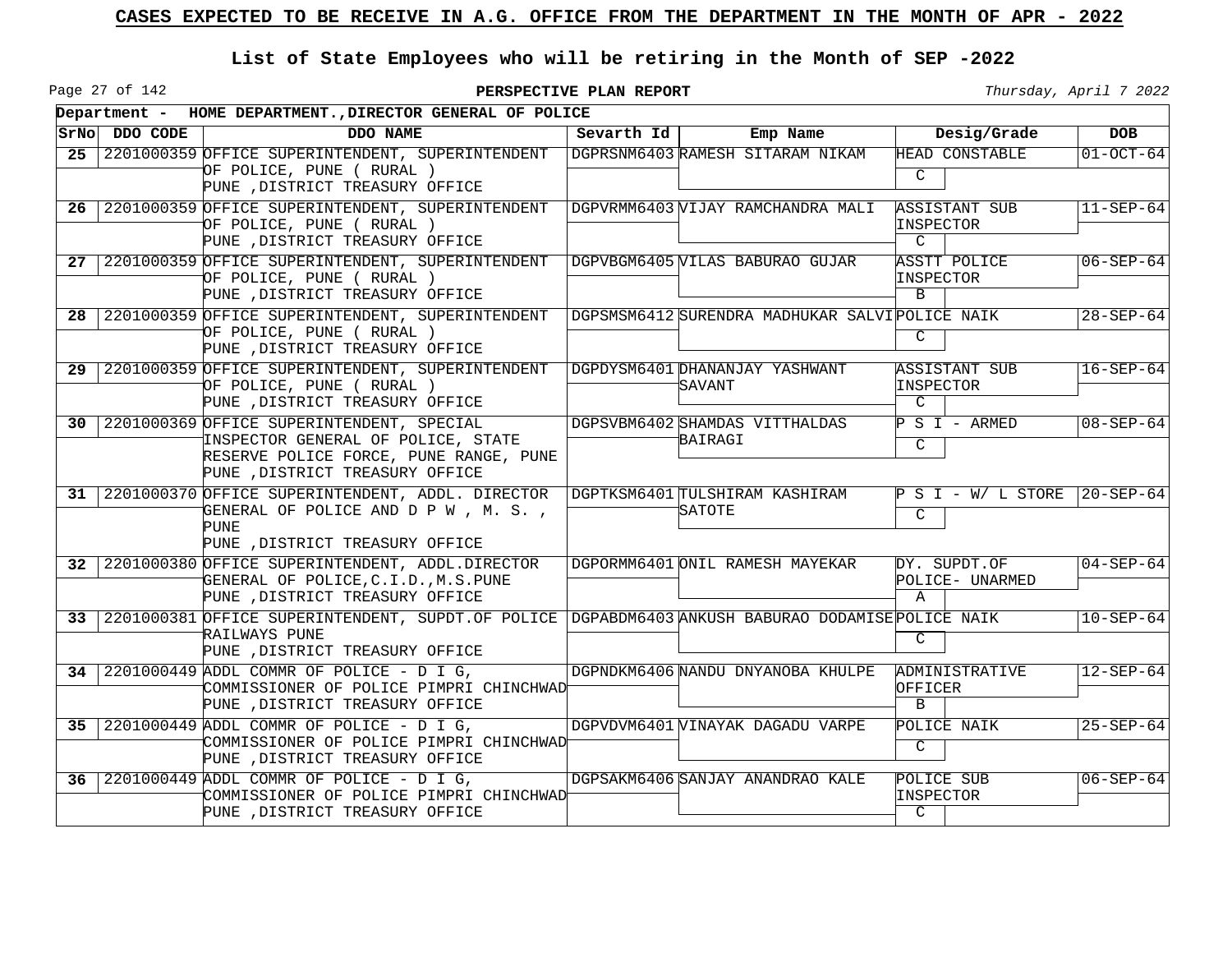Page 28 of 142

|      |               | Department - HOME DEPARTMENT., DIRECTOR GENERAL OF POLICE                                                                 |            |                                                   |                            |                 |
|------|---------------|---------------------------------------------------------------------------------------------------------------------------|------------|---------------------------------------------------|----------------------------|-----------------|
|      | SrNo DDO CODE | DDO NAME                                                                                                                  | Sevarth Id | Emp Name                                          | Desig/Grade                | <b>DOB</b>      |
| 37   |               | 2201000450 OFFICE SUPERINTENDENT, COMMISSIONER OF DGPBABM6401 BALASAHEB AANADRAO                                          |            |                                                   | ASSISTANT SUB              | $19 - SEP - 64$ |
|      |               | POLICE PUNE CITY<br>PUNE , DISTRICT TREASURY OFFICE                                                                       |            | BARGE                                             | INSPECTOR<br>$\mathcal{C}$ |                 |
|      |               |                                                                                                                           |            |                                                   |                            |                 |
|      |               | 38 2201000450 OFFICE SUPERINTENDENT, COMMISSIONER OF DGPABHM6403 ASHOK BABURAO HUNDEKARIASSISTANT SUB<br>POLICE PUNE CITY |            |                                                   | INSPECTOR                  | $20 - SEP - 64$ |
|      |               | PUNE , DISTRICT TREASURY OFFICE                                                                                           |            |                                                   | $\mathcal{C}$              |                 |
| 39 I |               | 2201000450 OFFICE SUPERINTENDENT, COMMISSIONER OF DGPMADM6401 MOHAN ANNA DHAGARE                                          |            |                                                   | ASSISTANT SUB              | $14 - SEP - 64$ |
|      |               | POLICE PUNE CITY                                                                                                          |            |                                                   | INSPECTOR                  |                 |
|      |               | PUNE , DISTRICT TREASURY OFFICE                                                                                           |            |                                                   | $\mathcal{C}$              |                 |
| 40   |               | 2201000450 OFFICE SUPERINTENDENT, COMMISSIONER OF DGPGAKM6402 GANESH ARJUN KAMBLE                                         |            |                                                   | ASSISTANT SUB              | $08 - SEP - 64$ |
|      |               | POLICE PUNE CITY                                                                                                          |            |                                                   | INSPECTOR                  |                 |
|      |               | PUNE , DISTRICT TREASURY OFFICE                                                                                           |            |                                                   | $\mathcal{C}$              |                 |
| 41 I |               | 2201000450 OFFICE SUPERINTENDENT, COMMISSIONER OF DGPVBPM6401 VINAYAK BHIMRAO PAWAR                                       |            |                                                   | ASSISTANT SUB              | $09 - SEP - 64$ |
|      |               | POLICE PUNE CITY                                                                                                          |            |                                                   | INSPECTOR                  |                 |
|      |               | PUNE , DISTRICT TREASURY OFFICE                                                                                           |            |                                                   | $\mathcal{C}$              |                 |
| 42   |               | 2201000450 OFFICE SUPERINTENDENT, COMMISSIONER OF DGPSBYM6401 SUNIL BHAGWAN YADAV                                         |            |                                                   | POLICE INSPECTOR           | $02 - SEP - 64$ |
|      |               | POLICE PUNE CITY                                                                                                          |            |                                                   | Α                          |                 |
|      |               | PUNE , DISTRICT TREASURY OFFICE                                                                                           |            |                                                   |                            |                 |
|      |               | 43 2201000450 OFFICE SUPERINTENDENT, COMMISSIONER OF DGPBJKM6402 BHIMRAO JOGU KHARAT                                      |            |                                                   | HEAD CONSTABLE             | $10 - SEP - 64$ |
|      |               | POLICE PUNE CITY                                                                                                          |            |                                                   | C                          |                 |
|      |               | PUNE , DISTRICT TREASURY OFFICE                                                                                           |            |                                                   |                            |                 |
| 44   |               | 2201000450 OFFICE SUPERINTENDENT, COMMISSIONER OF DGPSSGM6409 SUNIL SAMBHAJI GAIKWAD                                      |            |                                                   | DRIVER - A S I             | $22 - SEP - 64$ |
|      |               | POLICE PUNE CITY                                                                                                          |            |                                                   | C                          |                 |
|      |               | PUNE , DISTRICT TREASURY OFFICE                                                                                           |            |                                                   |                            |                 |
|      |               | 45 2201000574 ADJUTANT, S.R.P.F.GR.NO.1, PUNE                                                                             |            | DGPSMHM6402 SAKHARAM MARUTI HILE                  | ASSISTANT SUB              | $04 - SEP - 64$ |
|      |               | PUNE , DISTRICT TREASURY OFFICE                                                                                           |            |                                                   | INSPECTOR<br>$\mathcal{C}$ |                 |
| 46   |               | 2205010574 ADJUTANT, COMMANDANT S R P F GR VII                                                                            |            | DGPVJDM6202 VILAS JANARDHAN DOLAS                 | SHIMPI                     | $15 - SEP - 62$ |
|      |               |                                                                                                                           |            |                                                   |                            |                 |
|      |               | DHAUND, SUB TREASURY OFFICE                                                                                               |            |                                                   | $\mathcal{D}$              |                 |
| 47   |               | 2301000362 PERSONAL ASSISTANT, SUPERINTENDENT OF                                                                          |            | DGPGBBM6402 GAJANAN BABASAHEB BHISE ASSISTANT SUB |                            | $15 - SEP - 64$ |
|      |               | POLICE, SATARA                                                                                                            |            |                                                   | INSPECTOR                  |                 |
|      |               | SATARA TREASURY , DISTRICT TREASURY<br>OFFICE                                                                             |            |                                                   | C                          |                 |
| 48 I |               | 2301000362 PERSONAL ASSISTANT, SUPERINTENDENT OF                                                                          |            | DGPBKKM6405 BHARAT KRUSHNA KINDRE                 | POLICE INSPECTOR           | $25 - SEP - 64$ |
|      |               | POLICE, SATARA                                                                                                            |            |                                                   | Α                          |                 |
|      |               | SATARA TREASURY , DISTRICT TREASURY                                                                                       |            |                                                   |                            |                 |
|      |               | OFFICE                                                                                                                    |            |                                                   |                            |                 |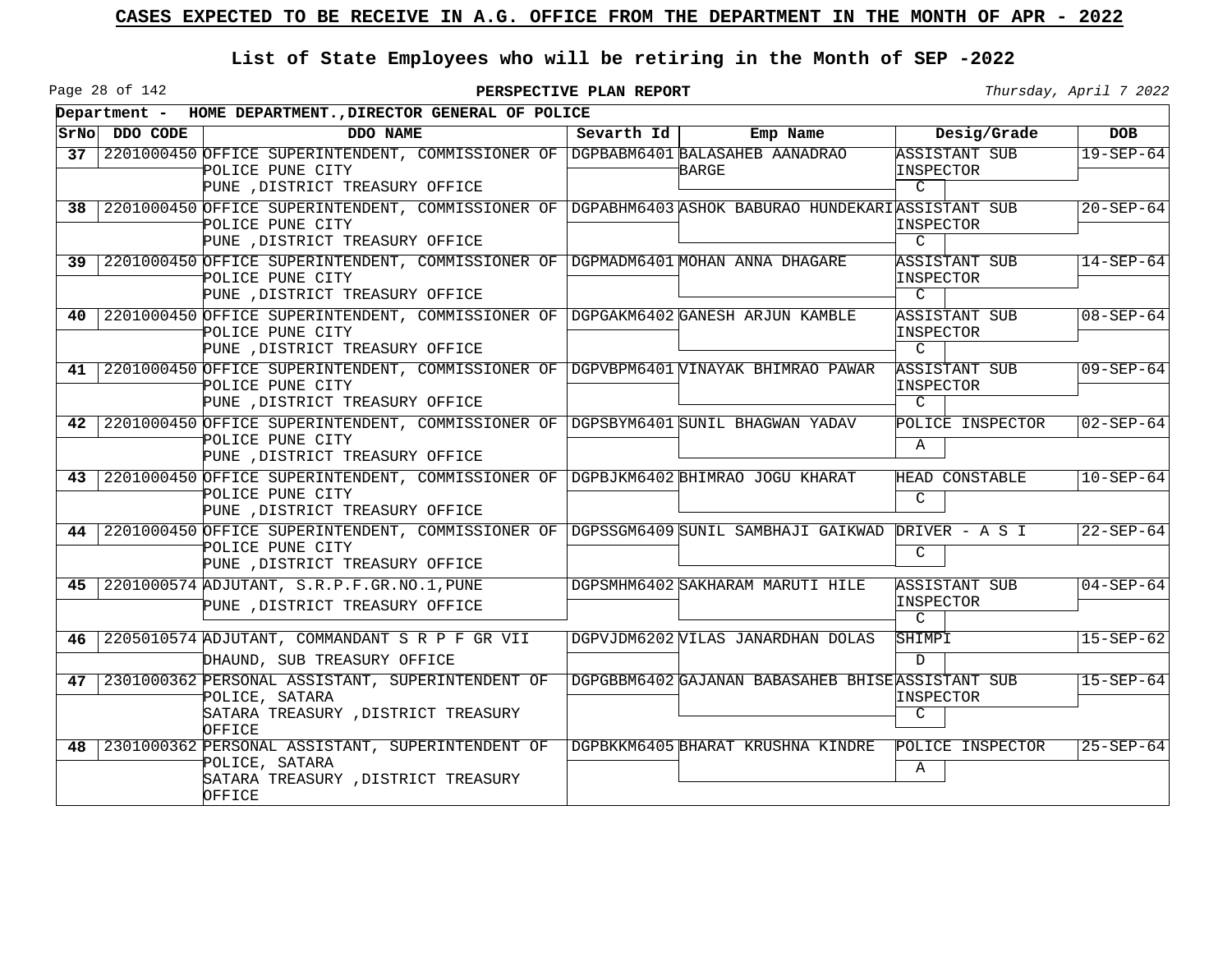Page 29 of 142

|                 |               | Department - HOME DEPARTMENT., DIRECTOR GENERAL OF POLICE                                                                                                           |            |                                             |                                                    |                 |
|-----------------|---------------|---------------------------------------------------------------------------------------------------------------------------------------------------------------------|------------|---------------------------------------------|----------------------------------------------------|-----------------|
|                 | SrNo DDO CODE | DDO NAME                                                                                                                                                            | Sevarth Id | Emp Name                                    | Desig/Grade                                        | <b>DOB</b>      |
| 49              |               | 2301000362 PERSONAL ASSISTANT, SUPERINTENDENT OF<br>POLICE, SATARA<br>SATARA TREASURY , DISTRICT TREASURY<br>OFFICE                                                 |            | DGPMPDM6402 MADHUKAR PANDURANG<br>DHUMAL    | POLICE NAIK<br>$\mathcal{C}$                       | $29 - SEP - 64$ |
| 50 <sub>1</sub> |               | 2301000362 PERSONAL ASSISTANT, SUPERINTENDENT OF<br>POLICE, SATARA<br>SATARA TREASURY , DISTRICT TREASURY<br>OFFICE                                                 |            | DGPDHBM6402 DATTATARY HANMANTRAO<br>BULUNGE | POLICE SUB<br>INSPECTOR<br>$\mathcal{C}$           | $03 - SEP - 64$ |
|                 |               | 51 2401000362 PERSONAL ASSISTANT, SUPERINTENDENT OF<br>POLICE, SANGLI<br>SANGLI , DISTRICT TREASURY OFFICE                                                          |            | DGPSAMM6403 SHANKAR ANANDRAO<br>MANDALE     | ASSISTANT SUB<br>INSPECTOR<br>$\mathcal{C}$        | $02 - SEP - 64$ |
|                 |               | 52 2401000362 PERSONAL ASSISTANT, SUPERINTENDENT OF<br>POLICE, SANGLI<br>SANGLI , DISTRICT TREASURY OFFICE                                                          |            | DGPPGKM6403 PRAKASH GOVINDRAO<br>KAMBLE     | P S I - UNARMED<br>$\mathcal{C}$                   | $04 - SEP - 64$ |
|                 |               | 53 2501000362 OFFICE SUPERINTENDENT, SUPERINTENDENT<br>OF POLICE SOLAPUR RURAL<br>SOLAPUR , DISTRICT TREASURY OFFICE                                                |            | DGPNPPM6402 NARAYAN PUNDALIK<br>PARCHANDRAO | ASSISTANT SUB<br>INSPECTOR<br>$\mathcal{C}$        | $01-0CT-64$     |
|                 |               | 54 2501000362 OFFICE SUPERINTENDENT, SUPERINTENDENT<br>OF POLICE SOLAPUR RURAL<br>SOLAPUR , DISTRICT TREASURY OFFICE                                                |            | DGPAKCM6401 ANIL KONDIBA CHAUGULE           | POLICE SUB<br>INSPECTOR<br>$\mathcal{C}$           | $02 - SEP - 64$ |
|                 |               | 55 2501000362 OFFICE SUPERINTENDENT, SUPERINTENDENT<br>OF POLICE SOLAPUR RURAL<br>SOLAPUR , DISTRICT TREASURY OFFICE                                                |            | DGPNKPM6402 NARAYAN KUDLIK<br>PRACHANDRAO   | <b>ASSISTANT SUB</b><br>INSPECTOR<br>$\mathcal{C}$ | $01 - OCT - 64$ |
| 56 l            |               | 2501000450 OFFICE SUPERINTENDENT, COMMISSIONER OF DGPSNPM6404 SAMPATRAO NARAYAN PAWAR POLICE INSPECTOR<br>POLICE SOLAPUR CITY<br>SOLAPUR , DISTRICT TREASURY OFFICE |            |                                             | Α                                                  | $01-OCT-64$     |
| 57 I            |               | 2501000450 OFFICE SUPERINTENDENT, COMMISSIONER OF DGPSJCF6401 SANGITA JAGDISH<br>POLICE SOLAPUR CITY<br>SOLAPUR , DISTRICT TREASURY OFFICE                          |            | CHANDRASHEKHAR                              | POLICE NAIK<br>$\overline{C}$                      | $19 - SEP - 64$ |
| 58 I            |               | 2601000362 OFFICE SUPERINTENDENT, SUPDT.OF POLICE, DGPBAPM6402 BAPUSO APPASO PATIL<br>KOLHAPUR.<br>KOLHAPUR , DISTRICT TREASURY OFFICE                              |            |                                             | ASSISTANT SUB<br>INSPECTOR<br>$\mathcal{C}$        | $07 - SEP - 64$ |
| 59 I            |               | 2601000362 OFFICE SUPERINTENDENT, SUPDT.OF POLICE, DGPSASM6410 SHAKIL ADAM SHAIKH<br>KOLHAPUR<br>KOLHAPUR , DISTRICT TREASURY OFFICE                                |            |                                             | HEAD CONSTABLE<br>$\mathcal{C}$                    | $26 - SEP - 64$ |
| 60 I            |               | 2601000362 OFFICE SUPERINTENDENT, SUPDT.OF POLICE, DGPSBGM6404 SHIVAJI BANDU GADAWE<br>KOLHAPUR<br>KOLHAPUR , DISTRICT TREASURY OFFICE                              |            |                                             | HEAD CONSTABLE<br>$\mathcal{C}$                    | $02 - SEP - 64$ |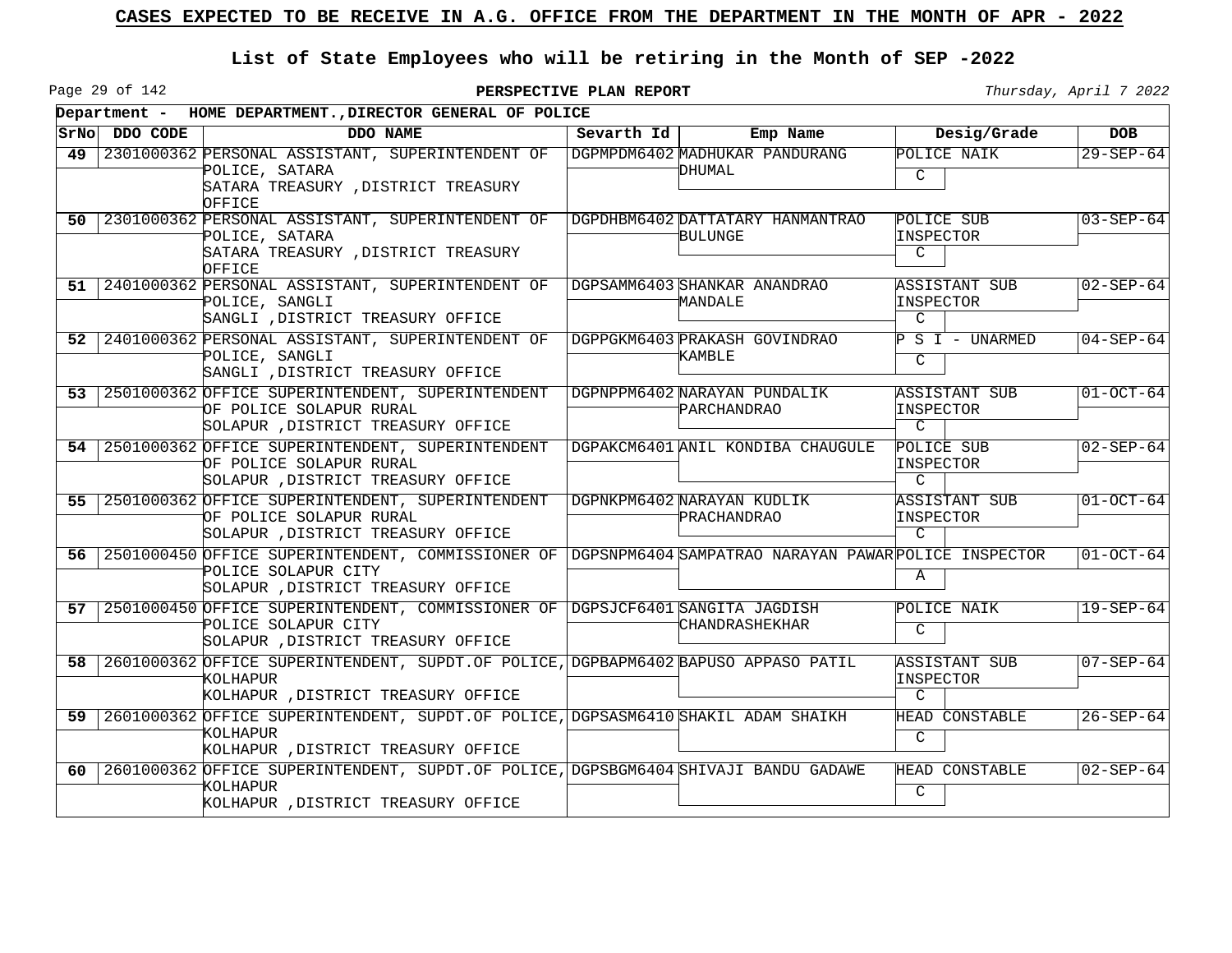Page 30 of 142

|                 |               | Department - HOME DEPARTMENT., DIRECTOR GENERAL OF POLICE                                                                                                 |            |                                                   |                                                    |                 |
|-----------------|---------------|-----------------------------------------------------------------------------------------------------------------------------------------------------------|------------|---------------------------------------------------|----------------------------------------------------|-----------------|
|                 | SrNo DDO CODE | DDO NAME                                                                                                                                                  | Sevarth Id | Emp Name                                          | Desig/Grade                                        | <b>DOB</b>      |
| 61              |               | 2601000362 OFFICE SUPERINTENDENT, SUPDT. OF POLICE, DGPASDM6403 ABASAHEB SHANKARRAO<br>kolhapur<br>KOLHAPUR , DISTRICT TREASURY OFFICE                    |            | DHARPAWAR                                         | ASSISTANT SUB<br>INSPECTOR<br>C                    | $25 - SEP - 64$ |
| 62 <sup>1</sup> |               | 5101000362 OFFICE SUPERINTENDENT, SUPDT. OF POLICE DGPSSAM6402 SANJAY SUKDEO AHIRE<br>NASHIK RURAL<br>NASHIK , DISTRICT TREASURY OFFICE                   |            |                                                   | HEAD CONSTABLE<br>$\mathcal{C}$                    | $21 - SEP - 64$ |
| 63 I            |               | 5101000362 OFFICE SUPERINTENDENT, SUPDT. OF POLICE DGPGDBM6401 GORAKHANATH DADA BALAK HEAD CONSTABLE<br>NASHIK RURAL<br>NASHIK , DISTRICT TREASURY OFFICE |            |                                                   | $\mathcal{C}$                                      | $15 - SEP - 64$ |
|                 |               | 64   5101000362 OFFICE SUPERINTENDENT, SUPDT. OF POLICE DGPRSCM6401 RAMESH SKHARAM<br>NASHIK RURAL<br>NASHIK , DISTRICT TREASURY OFFICE                   |            | CHAUDHARI                                         | <b>ASSISTANT SUB</b><br>INSPECTOR<br>$\mathcal{C}$ | $24 - SEP - 64$ |
|                 |               | 65   5101000362 OFFICE SUPERINTENDENT, SUPDT. OF POLICE DGPDWWM6401 DASHRATH WAMAN WAGH<br>NASHIK RURAL<br>NASHIK , DISTRICT TREASURY OFFICE              |            |                                                   | POLICE NAIK<br>C                                   | $01-OCT-64$     |
| 66              |               | 5101000402 OFFICE SUPERINTENDENT,<br>DIRECTOR, MAHARASHTRA POLICE<br><b>ACADEMY, NASHIK</b><br>NASHIK , DISTRICT TREASURY OFFICE                          |            | DGPJBAM6401 JAGANNATH BABURAO AJABEHEAD CONSTABLE | C                                                  | $13 - SEP - 64$ |
|                 |               | 67   5101000450 OFFICE SUPERINTENDENT, OFFICE OF THE<br>COMMISSIONER OF POLICE<br>NASHIK , DISTRICT TREASURY OFFICE                                       |            | DGPGDKM6402 DNYANESHWAR DASHRATH<br>KADVE         | ASSISTANT SUB<br>INSPECTOR<br>$\mathcal{C}$        | $24 - SEP - 64$ |
| 68 l            |               | 5101000450 OFFICE SUPERINTENDENT, OFFICE OF THE<br>COMMISSIONER OF POLICE<br>NASHIK , DISTRICT TREASURY OFFICE                                            |            | DGPNDKM6404 NANDU DAULAT KADAM                    | ASSISTANT SUB<br>INSPECTOR<br>$\mathcal{C}$        | $04 - SEP - 64$ |
|                 |               | 69   5201000362 OFFICE SUPERINTENDENT, SUPERINTENDENT<br>OF POLICE DHULE<br>DHULE , DISTRICT TREASURY OFFICE                                              |            | DGPSNPM6407 SUNILDATTA NARAYAN<br>PANPATIL        | ASSISTANT SUB<br>INSPECTOR<br>$\mathcal{C}$        | $09 - SEP - 64$ |
|                 |               | 70   5201000362 OFFICE SUPERINTENDENT, SUPERINTENDENT<br>OF POLICE DHULE<br>DHULE , DISTRICT TREASURY OFFICE                                              |            | DGPKHCM6402 KASHIRAM HAUSHIRAM<br>CHAURE          | HEAD CONSTABLE<br>$\mathcal{C}$                    | $13 - SEP - 64$ |
|                 |               | 71   5201000362 OFFICE SUPERINTENDENT, SUPERINTENDENT<br>OF POLICE DHULE<br>DHULE , DISTRICT TREASURY OFFICE                                              |            | DGPDDKM6405 DIVAKAR DAGDU KOLI                    | HEAD CONSTABLE<br>$\mathcal{C}$                    | $01-OCT-64$     |
|                 |               | 72   5201000401 OFFICE SUPERINTENDENT, OFFICE<br>SUPERINTENDENT POLICE TRAINING SCHOOL<br>DHULE<br>DHULE , DISTRICT TREASURY OFFICE                       |            | DGPCMDM6402 CHANDRAKANT MADHAVRAO<br>DEORE        | HEAD CONSTABLE<br>C                                | $23 - SEP - 64$ |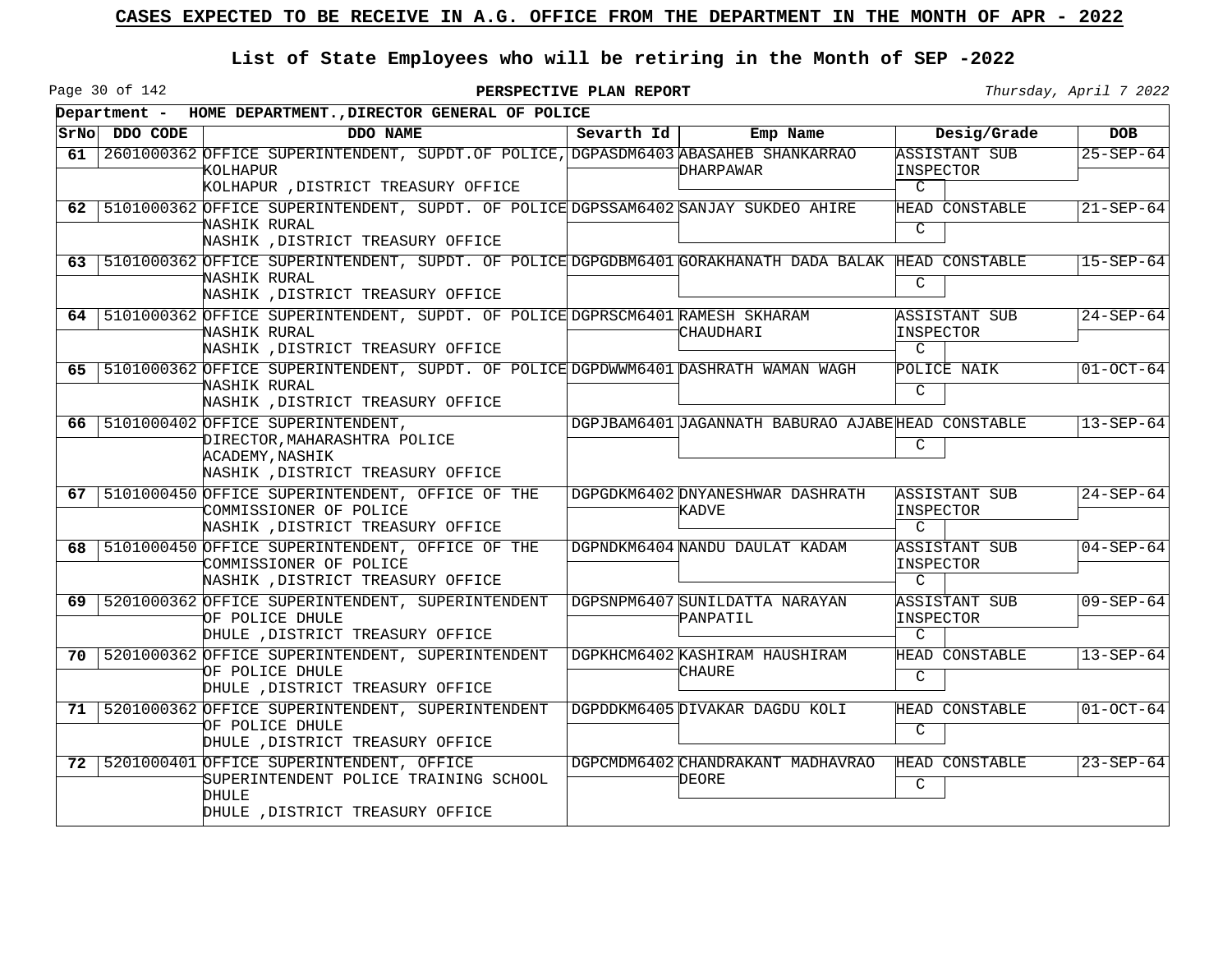Page 31 of 142

|      |               |                                                                                                                         | Department - HOME DEPARTMENT., DIRECTOR GENERAL OF POLICE |                                                       |                                                           |                 |  |  |  |  |  |
|------|---------------|-------------------------------------------------------------------------------------------------------------------------|-----------------------------------------------------------|-------------------------------------------------------|-----------------------------------------------------------|-----------------|--|--|--|--|--|
|      | SrNo DDO CODE | DDO NAME                                                                                                                | Sevarth Id                                                | Emp Name                                              | Desig/Grade                                               | <b>DOB</b>      |  |  |  |  |  |
| 73   |               | 5201000570 ADJUTANT, STATE RESERVE POLICE FORCE<br>GROUP 6, DHULE<br>DHULE , DISTRICT TREASURY OFFICE                   |                                                           | DGPDGSM6401 DILIP GOPICHAND SHINDE                    | <b>ASSISTANT SUB</b><br>INSPECTOR<br>$\mathcal{C}$        | $23 - SEP - 64$ |  |  |  |  |  |
|      |               | 74 5301000362 OFFICE SUPERINTENDENT, SUPDT.OF<br>POLICE, JALGAON<br>JALGAON , DISTRICT TREASURY OFFICE                  |                                                           | DGPDMKM6403 DEVIDAS MADHUKAR KUNGAR POLICE INSPECTOR- | UNARMED<br>$\mathsf{A}$                                   | $02 - SEP - 64$ |  |  |  |  |  |
|      |               | 75   5301000362 OFFICE SUPERINTENDENT, SUPDT.OF<br>POLICE, JALGAON<br>JALGAON , DISTRICT TREASURY OFFICE                |                                                           | DGPMMSM6408 MASUD MUSHIRODHHIN<br>SHAIKH              | <b>ASSISTANT SUB</b><br>INSPECTOR<br>$\mathcal{C}$        | $27 - SEP - 64$ |  |  |  |  |  |
| 76   |               | 5301000362 OFFICE SUPERINTENDENT, SUPDT.OF<br>POLICE, JALGAON<br>JALGAON , DISTRICT TREASURY OFFICE                     |                                                           | DGPBINM6401 BHATU IRBHAN NERKAR                       | HEAD CONSTABLE<br>C                                       | $10 - SEP - 64$ |  |  |  |  |  |
| 77 I |               | 5301000362 OFFICE SUPERINTENDENT, SUPDT.OF<br>POLICE, JALGAON<br>JALGAON , DISTRICT TREASURY OFFICE                     |                                                           | DGPYPJM6401 YOGESH PRABHAKAR JOSHI HEAD CONSTABLE     | C                                                         | $13 - SEP - 64$ |  |  |  |  |  |
|      |               | 78   5401000362 OFFICE SUPERINTENDENT, SUPERINTENDENT<br>OF POLICE, AHMEDNAGAR<br>AHMEDNAGAR , DISTRICT TREASURY OFFICE |                                                           | DGPJLKM6401 JAGANNATH LAXMAN KUSKAROFFICE             | SUPERINTENDENT<br><sub>B</sub>                            | $30 - SEP - 64$ |  |  |  |  |  |
| 79   |               | 5401000362 OFFICE SUPERINTENDENT, SUPERINTENDENT<br>OF POLICE, AHMEDNAGAR<br>AHMEDNAGAR , DISTRICT TREASURY OFFICE      |                                                           | DGPSEKM6401 SANJU EKNATH KATHAWATE                    | <b>ASSISTANT SUB</b><br><b>INSPECTOR</b><br>$\mathcal{C}$ | $11 - SEP - 64$ |  |  |  |  |  |
| 80   |               | 5401000362 OFFICE SUPERINTENDENT, SUPERINTENDENT<br>OF POLICE, AHMEDNAGAR<br>AHMEDNAGAR , DISTRICT TREASURY OFFICE      |                                                           | DGPVCKM6401 VILAS CHINTAMAN KHULE                     | <b>HEAD CONSTABLE</b><br>C                                | $25 - SEP - 64$ |  |  |  |  |  |
| 81   |               | 5401000362 OFFICE SUPERINTENDENT, SUPERINTENDENT<br>OF POLICE, AHMEDNAGAR<br>AHMEDNAGAR , DISTRICT TREASURY OFFICE      |                                                           | DGPBSJM6401 BALU SONA JADHAV                          | <b>ASSISTANT SUB</b><br><b>INSPECTOR</b><br>$\mathcal{C}$ | $15 - SEP - 64$ |  |  |  |  |  |
| 82   |               | 5401000362 OFFICE SUPERINTENDENT, SUPERINTENDENT<br>OF POLICE, AHMEDNAGAR<br>AHMEDNAGAR , DISTRICT TREASURY OFFICE      |                                                           | DGPBVHM6401 BALU VISHWANATH HAPSE                     | <b>HEAD CONSTABLE</b><br>C                                | $01-OCT-64$     |  |  |  |  |  |
| 83   |               | 5401000362 OFFICE SUPERINTENDENT, SUPERINTENDENT<br>OF POLICE, AHMEDNAGAR<br>AHMEDNAGAR , DISTRICT TREASURY OFFICE      |                                                           | DGPMSSM6404 MADHUKAR SUKHDEO SHINDEP S I - UNARMED    | C                                                         | $22 - SEP - 64$ |  |  |  |  |  |
| 84   |               | 5501000357 OFFICE SUPERINTENDENT, SUPERINTENDENT<br>OF POLICE NANDURBAR<br>NANDURBAR , DISTRICT TREASURY OFFICE         |                                                           | DGPRSWM6404 RAJU SUKLAL WANKHEDE                      | <b>ASSISTANT SUB</b><br><b>INSPECTOR</b><br>C             | $12 - SEP - 64$ |  |  |  |  |  |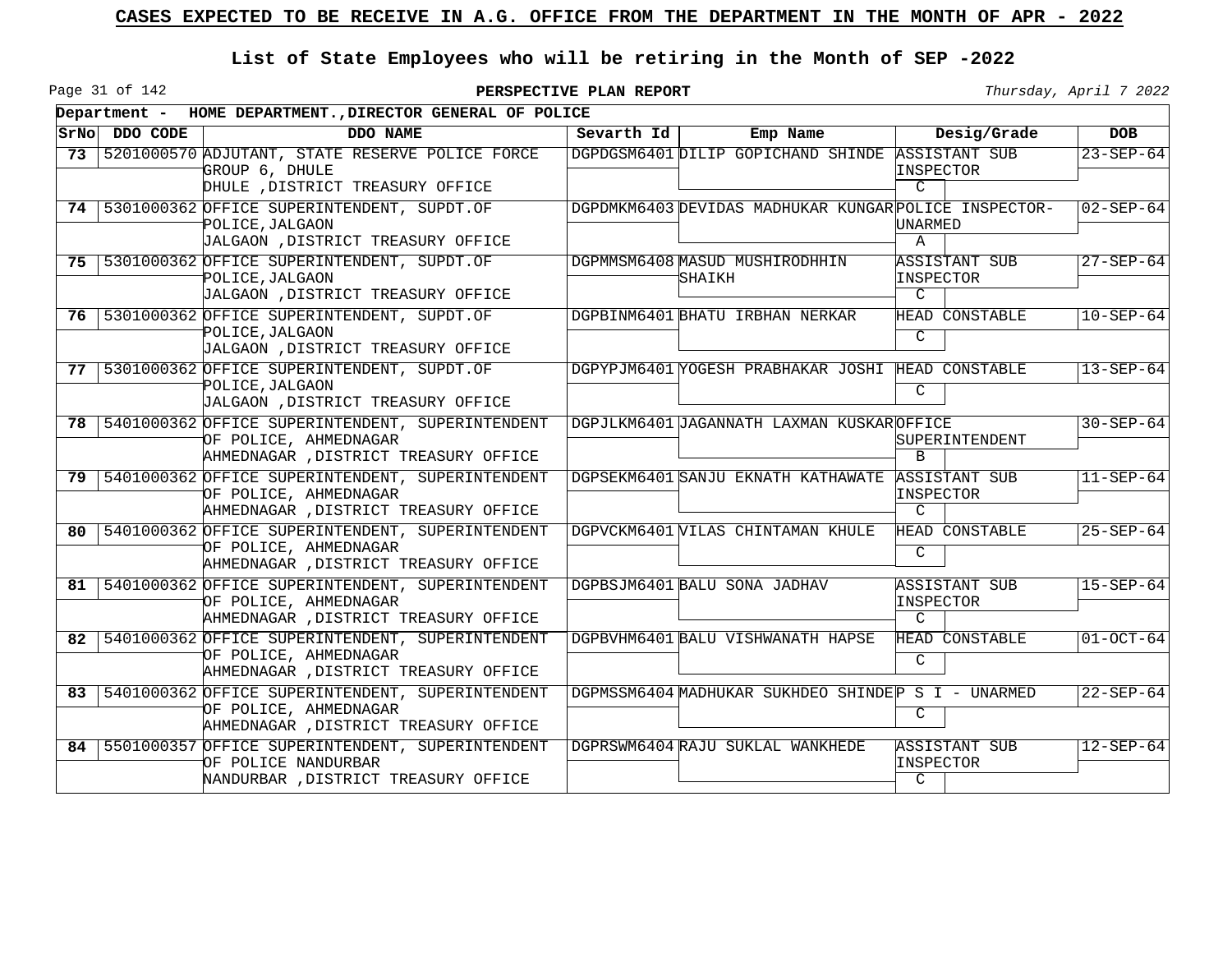Page 32 of 142

|                 |          | Department - HOME DEPARTMENT., DIRECTOR GENERAL OF POLICE                                                                                   |            |                                                                  |                                                    |                 |
|-----------------|----------|---------------------------------------------------------------------------------------------------------------------------------------------|------------|------------------------------------------------------------------|----------------------------------------------------|-----------------|
| SrNo            | DDO CODE | DDO NAME                                                                                                                                    | Sevarth Id | Emp Name                                                         | Desig/Grade                                        | <b>DOB</b>      |
| 85              |          | 7101000354 OFFICE SUPERINTENDENT, DIRECTOR GENERAL DGPPTMM6401 PRADEEP TANAJI MORE<br>OF POLICE<br>PAO, MUMBAI                              |            |                                                                  | HEAD CLERK<br>C                                    | $17 - SEP - 64$ |
| 86.             |          | 7101000354 OFFICE SUPERINTENDENT, DIRECTOR GENERAL DGPSKJM6205 SUBODH KUMAR JAISWAL<br>OF POLICE<br>PAO, MUMBAI                             |            |                                                                  | DIRECTOR GENERAL OF 22-SEP-62<br>POLICE<br>Α       |                 |
| 87              |          | 7101000354 OFFICE SUPERINTENDENT, DIRECTOR GENERAL DGPKBKM6401 KISHOR BABURAO KALE<br>OF POLICE<br>PAO, MUMBAI                              |            |                                                                  | OFFICE<br>SUPERINTENDENT<br><sub>B</sub>           | $24 - SEP - 64$ |
| 88              |          | 7101000393 OFFICE SUPERINTENDENT, COMMISSIONER OF DGPAJMM6401 ASHOK JOTIRAM MANE<br>POLICE RAILWAYS MUMBAI<br>PAO, MUMBAI                   |            |                                                                  | ASSISTANT SUB<br>INSPECTOR<br>$\mathcal{C}$        | $09 - SEP - 64$ |
| 89              |          | 7101000393 OFFICE SUPERINTENDENT, COMMISSIONER OF DGPSVUM6401 SURENDRA VASANT UPADHYEASSISTANT SUB<br>POLICE RAILWAYS MUMBAI<br>PAO, MUMBAI |            |                                                                  | INSPECTOR<br>$\mathcal{C}$                         | $05 - SEP - 64$ |
| 90.             |          | 7101000393 OFFICE SUPERINTENDENT, COMMISSIONER OF DGPABSM6401 AMIR BABALAL SHAIKH<br>POLICE RAILWAYS MUMBAI<br>PAO, MUMBAI                  |            |                                                                  | ASSISTANT SUB<br>INSPECTOR<br>$\mathcal{C}$        | $01-0CT-64$     |
| 91              |          | 7101000393 OFFICE SUPERINTENDENT, COMMISSIONER OF DGPASKM6404 ANIL SHANKAR KALAL<br>POLICE RAILWAYS MUMBAI<br>PAO, MUMBAI                   |            |                                                                  | <b>ASSISTANT SUB</b><br>INSPECTOR<br>$\mathcal{C}$ | $24 - SEP - 64$ |
| 92 I            |          | 7101000432 OFFICE SUPERINTENDENT, D.I.G. (V.I.P.<br>SECURITY) SPECIAL PROTECTION UNIT DADAR<br>MUMBAI<br>PAO, MUMBAI                        |            | DGPSNGM6401 SANJAY NAMDEO GOGAWALE                               | POLICE INSPECTOR<br>Α                              | $16 - SEP - 64$ |
| 93 <sub>1</sub> |          | 7101000452 SENIOR ADMINISTRATIVE OFFICER,<br>COMMISSIONER OF POLICE, MUMBAI<br>PAO, MUMBAI                                                  |            | DGPPBBM6405 PREMRAJ BALRAJ BHANDARI JUNIOR GRADE CLERK 09-SEP-64 | C                                                  |                 |
| 94 I            |          | 7101000452 SENIOR ADMINISTRATIVE OFFICER,<br>COMMISSIONER OF POLICE, MUMBAI<br>PAO, MUMBAI                                                  |            | DGPRVJM6401 RAJENDRA VASANT JAGTAP ADMIN OFFICER                 | B                                                  | $11 - SEP - 64$ |
| $95 \mid$       |          | 7101000454 ADMINISTRATIVE OFFICER, JOINT<br>COMMISSIONER OF POLICE CRIME BRANCH<br>MUMBAI<br>PAO, MUMBAI                                    |            | DGPDJCM6401 DEEPAK JAYRAM CHAVAN                                 | WRITER H C<br>C                                    | $01-0CT-64$     |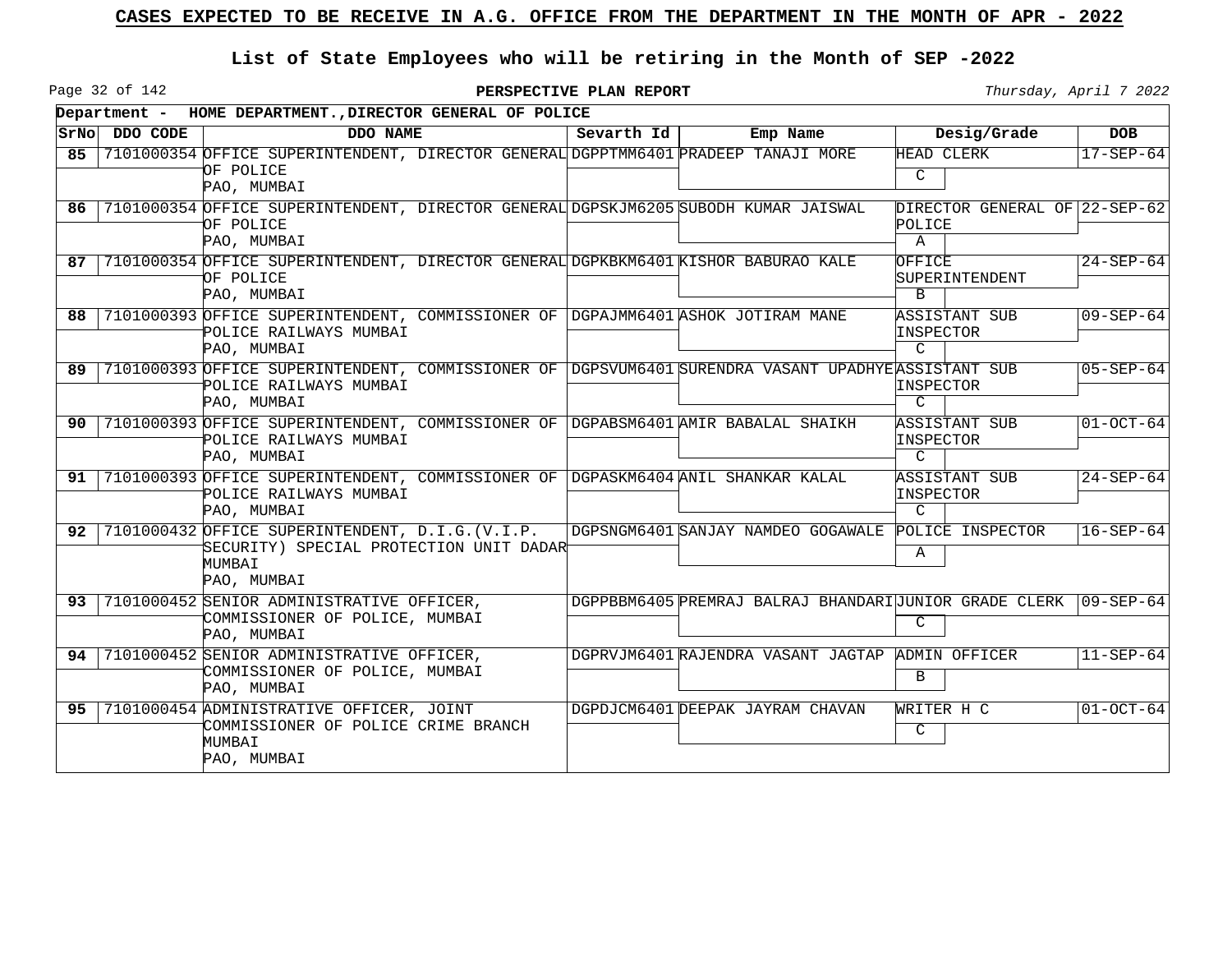Page 33 of 142

**PERSPECTIVE PLAN REPORT** Thursday, April 7 2022

 $\overline{\phantom{0}}$ 

|     |                | Department - HOME DEPARTMENT., DIRECTOR GENERAL OF POLICE                                                                             |            |                                                   |                                                   |                 |
|-----|----------------|---------------------------------------------------------------------------------------------------------------------------------------|------------|---------------------------------------------------|---------------------------------------------------|-----------------|
|     | SrNo  DDO CODE | DDO NAME                                                                                                                              | Sevarth Id | Emp Name                                          | Desig/Grade                                       | <b>DOB</b>      |
| 96  |                | 7101000454 ADMINISTRATIVE OFFICER, JOINT<br>COMMISSIONER OF POLICE CRIME BRANCH<br>MUMBAI<br>PAO, MUMBAI                              |            | DGPRLJM6401 RAVINDRA LAXMAN JADHAV                | <b>ASSISTANT SUB</b><br>INSPECTOR<br>$\mathsf{C}$ | $05 - SEP - 64$ |
|     |                | 97   7101000455 ADMINISTRATIVE OFFICER, JOINT<br>COMISSIONER OF POLICE, TRAFFIC MUMBAI<br>PAO, MUMBAI                                 |            | DGPAMDM6403 ANWAR MEHBOOB DAFEDAR                 | HEAD CONSTABLE<br>C                               | $18 - SEP - 64$ |
| 98. |                | 7101000455 ADMINISTRATIVE OFFICER, JOINT<br>COMISSIONER OF POLICE, TRAFFIC MUMBAI<br>PAO, MUMBAI                                      |            | DGPASSM6410 ASHOK SAHEBRAO SAPKAL                 | POLICE INSPECTOR-<br>UNARMED<br>A                 | $26 - SEP - 64$ |
|     |                | 99 7101000455 ADMINISTRATIVE OFFICER, JOINT<br>COMISSIONER OF POLICE, TRAFFIC MUMBAI<br>PAO, MUMBAI                                   |            | DGPSGKM6407 SURYKANT GIRDHAR KOLHE                | HEAD CONSTABLE<br>C                               | $03 - SEP - 64$ |
|     |                | 100 7101000455 ADMINISTRATIVE OFFICER, JOINT<br>COMISSIONER OF POLICE, TRAFFIC MUMBAI<br>PAO, MUMBAI                                  |            | DGPDGDM6403 DEEPAK GOVIND DESAI                   | ASSISTANT SUB<br>INSPECTOR<br>$\overline{C}$      | $24 - SEP - 64$ |
|     |                | 101 7101000455 ADMINISTRATIVE OFFICER, JOINT<br>COMISSIONER OF POLICE, TRAFFIC MUMBAI<br>PAO, MUMBAI                                  |            | DGPADHM6402 ARVIND DNYANDEO HARALE                | ASSISTANT SUB<br>INSPECTOR<br>$\mathcal{C}$       | $26 - SEP - 64$ |
|     |                | 102 7101000455 ADMINISTRATIVE OFFICER, JOINT<br>COMISSIONER OF POLICE, TRAFFIC MUMBAI<br>PAO, MUMBAI                                  |            | DGPSVSF6401 SMITA VIJAY SATAM                     | OFFICE<br>SUPERINTENDENT - N<br>GZ<br>Bn          | $07 - SEP - 64$ |
|     |                | 103 7101000460 ASSTT COMMR OF POLICE, OFFICE OF THE<br>JOINT COMMISSIONER OF POLICE, ECONOMIC<br>OFFENCES WING, MUMBAI<br>PAO, MUMBAI |            | DGPDSMM6408 DAYANAND SHANKAR MISALE ASSISTANT SUB | INSPECTOR<br>C                                    | $19 - SEP - 64$ |
|     |                | 104 7101000460 ASSTT COMMR OF POLICE, OFFICE OF THE<br>JOINT COMMISSIONER OF POLICE, ECONOMIC<br>OFFENCES WING, MUMBAI<br>PAO, MUMBAI |            | DGPAAPF6402 ANUSHREE ANAND PARAB                  | OFFICE<br>SUPERINTENDENT<br>B                     | $28 - SEP - 64$ |
|     |                | 105 7101000597 ADMINISTRATIVE OFFICER, ADDL<br>COMMISSIONER OF POLICE, SPECIAL BRANCH,<br>MUMBAI<br>PAO, MUMBAI                       |            | DGPDYKM6401DEEPAK YASHWANT<br>KALGUTKAR           | $P S I - UNARMED$<br>C                            | $03 - SEP - 64$ |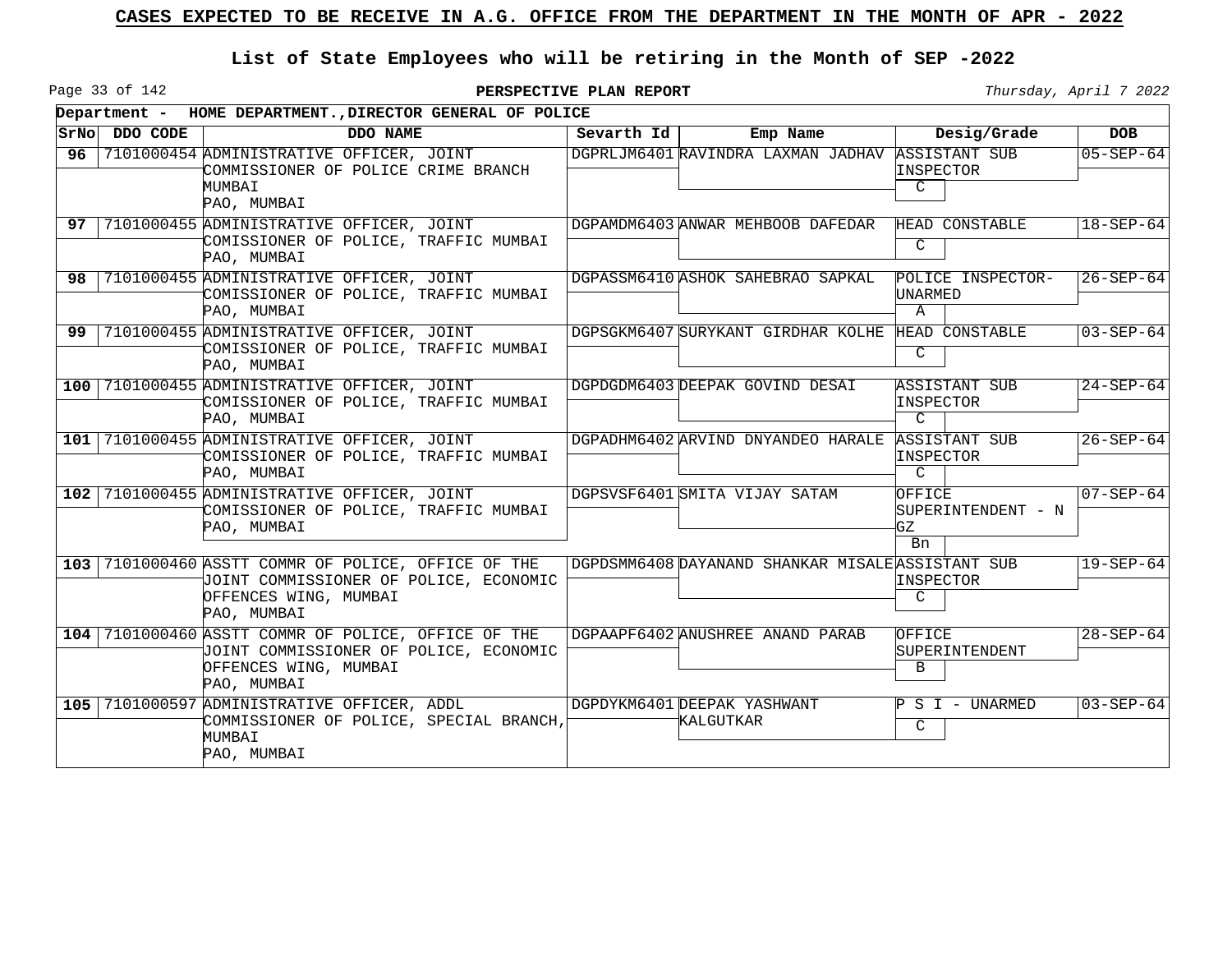Page 34 of 142

|     | Department - HOME DEPARTMENT., DIRECTOR GENERAL OF POLICE |                                                                                                                            |            |                                                      |                                                    |                 |  |  |
|-----|-----------------------------------------------------------|----------------------------------------------------------------------------------------------------------------------------|------------|------------------------------------------------------|----------------------------------------------------|-----------------|--|--|
|     | SrNo DDO CODE                                             | DDO NAME                                                                                                                   | Sevarth Id | Emp Name                                             | Desig/Grade                                        | <b>DOB</b>      |  |  |
|     |                                                           | 106 7101000597 ADMINISTRATIVE OFFICER, ADDL<br>COMMISSIONER OF POLICE, SPECIAL BRANCH,<br>MUMBAI<br>PAO, MUMBAI            |            | DGPCBCM6403 CHADRAKANT BALU<br>CHIKHALKAR            | WRITER H C<br>$\mathcal{C}$                        | $27 - SEP - 64$ |  |  |
|     |                                                           | 107 7101000597 ADMINISTRATIVE OFFICER, ADDL<br>COMMISSIONER OF POLICE, SPECIAL BRANCH,<br>MUMBAI<br>PAO, MUMBAI            |            | DGPDAGM6402 DATTATRAY ANKUSH<br><b>GAONKAR</b>       | ASSISTANT SUB<br>INSPECTOR<br>C                    | $05 - SEP - 64$ |  |  |
|     |                                                           | 108 7101010316 ADMIN OFFICER, ADDL.COMMISSONAR OF<br>POLICE, WEST REGION, MUMBAI<br>PAO, MUMBAI                            |            | DGPKNGM6403 KRISHNA NIVRUTI GAWADE                   | HEAD CONSTABLE<br>C                                | $27 - SEP - 64$ |  |  |
|     |                                                           | 109 7101010316 ADMIN OFFICER, ADDL.COMMISSONAR OF<br>POLICE, WEST REGION, MUMBAI<br>PAO, MUMBAI                            |            | DGPNKNM6401 NANDA KRISHNA NAIK                       | ASSISTANT SUB<br>INSPECTOR<br>$\mathcal{C}$        | $26 - SEP - 64$ |  |  |
| 110 |                                                           | 7101010316 ADMIN OFFICER, ADDL.COMMISSONAR OF<br>POLICE, WEST REGION, MUMBAI<br>PAO, MUMBAI                                |            | DGPSVPM6402 SANJAY VITHAL PANASKAR POLICE CONSTABLE  | C                                                  | $02 - SEP - 64$ |  |  |
| 111 |                                                           | 7101010316 ADMIN OFFICER, ADDL.COMMISSONAR OF<br>POLICE, WEST REGION, MUMBAI<br>PAO, MUMBAI                                |            | DGPSKKM6410 SURESH KASHIRAM KADAM                    | POLICE CONSTABLE<br>C                              | $16 - SEP - 64$ |  |  |
| 112 |                                                           | 7101010316 ADMIN OFFICER, ADDL.COMMISSONAR OF<br>POLICE, WEST REGION, MUMBAI<br>PAO, MUMBAI                                |            | DGPMKSM6404 MANOJ KASHIRAM SATARKAR POLICE INSPECTOR | $\mathbf{A}$                                       | $05 - SEP - 64$ |  |  |
|     |                                                           | 113 7101010316 ADMIN OFFICER, ADDL.COMMISSONAR OF<br>POLICE, WEST REGION, MUMBAI<br>PAO, MUMBAI                            |            | DGPPRAM6401 PANDHARINATH RAMU ALDARASSISTANT SUB     | INSPECTOR<br>$\mathcal{C}$                         | $06 - SEP - 64$ |  |  |
|     |                                                           | 114 7101010316 ADMIN OFFICER, ADDL.COMMISSONAR OF<br>POLICE, WEST REGION, MUMBAI<br>PAO, MUMBAI                            |            | DGPSBGM6403 SANTOSH BARKYA GANDHI                    | <b>ASSISTANT SUB</b><br>INSPECTOR<br>$\mathcal{C}$ | $08 - SEP - 64$ |  |  |
|     |                                                           | 115 7101010316 ADMIN OFFICER, ADDL.COMMISSONAR OF<br>POLICE, WEST REGION, MUMBAI<br>PAO, MUMBAI                            |            | DGPATMM6401 ANANT TUKARAM MHASKE                     | ASSISTANT SUB<br>INSPECTOR<br>$\mathcal{C}$        | $01 - OCT - 64$ |  |  |
|     |                                                           | 116 7101010597 ADMINISTRATIVE OFFICER, ADDIONAL<br>COMMISSIONER OF POLICE PROTECTION AND<br>SECURITY MUMBAI<br>PAO, MUMBAI |            | DGPBDDM6402 BHAGWAN DHONDIBA DHOLE                   | <b>ASSISTANT SUB</b><br>INSPECTOR<br>C             | $01 - OCT - 64$ |  |  |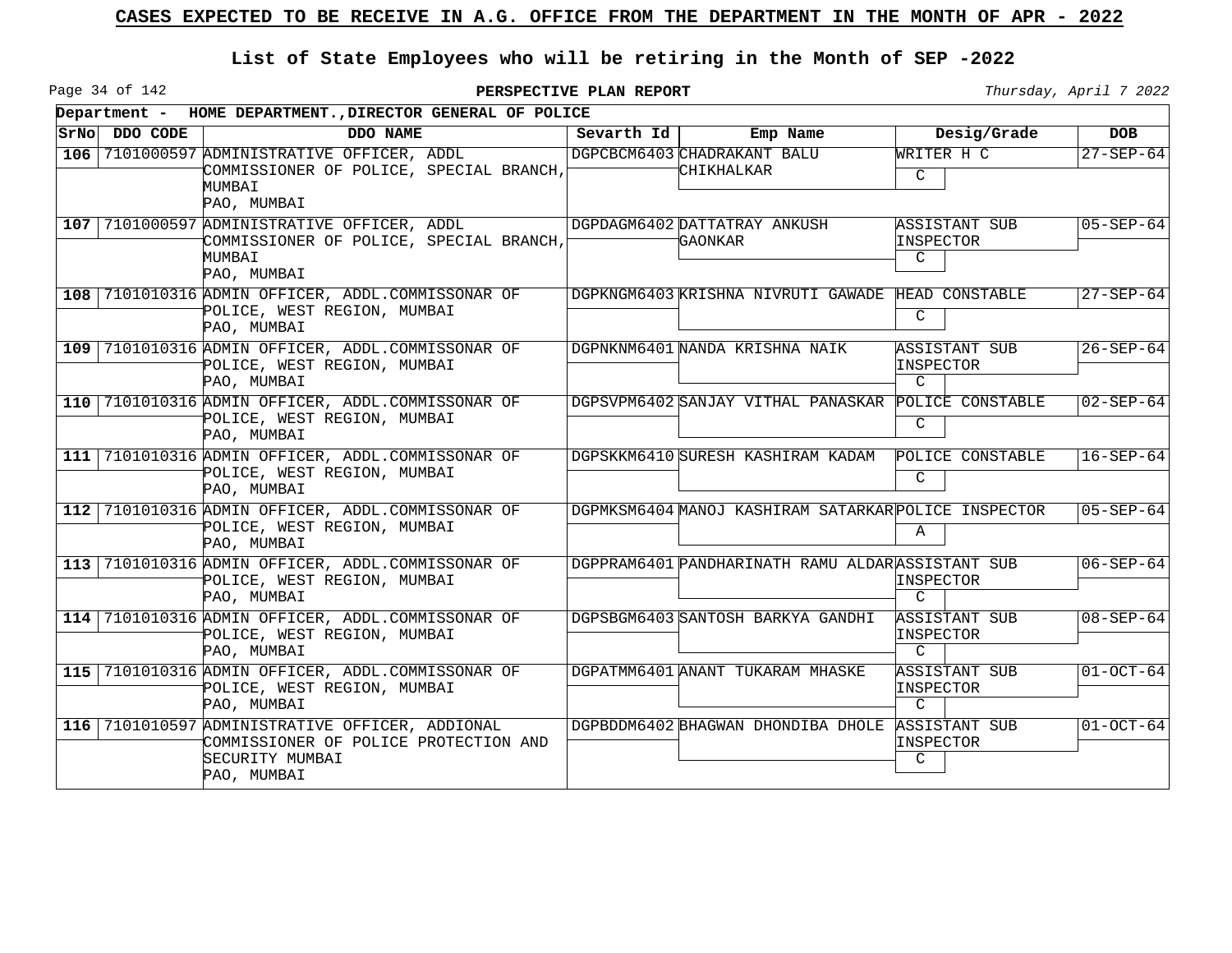Page 35 of 142

|       | Department - HOME DEPARTMENT., DIRECTOR GENERAL OF POLICE |                                                                                                                            |            |                                                |                                                   |                 |  |  |  |
|-------|-----------------------------------------------------------|----------------------------------------------------------------------------------------------------------------------------|------------|------------------------------------------------|---------------------------------------------------|-----------------|--|--|--|
| SrNol | DDO CODE                                                  | DDO NAME                                                                                                                   | Sevarth Id | Emp Name                                       | Desig/Grade                                       | <b>DOB</b>      |  |  |  |
| 117   |                                                           | 7101010597 ADMINISTRATIVE OFFICER, ADDIONAL<br>COMMISSIONER OF POLICE PROTECTION AND<br>SECURITY MUMBAI<br>PAO, MUMBAI     |            | DGPNGSM6401 NARENDRA GANPAT SAWANT             | <b>ASSISTANT SUB</b><br>INSPECTOR<br>$\mathsf{C}$ | $11 - SEP - 64$ |  |  |  |
|       |                                                           | 118 7101010597 ADMINISTRATIVE OFFICER, ADDIONAL<br>COMMISSIONER OF POLICE PROTECTION AND<br>SECURITY MUMBAI<br>PAO, MUMBAI |            | DGPARSM6408 ANAND RAGHUNATH SALVE              | ASSISTANT SUB<br>INSPECTOR<br>C                   | $24 - SEP - 64$ |  |  |  |
|       |                                                           | 119 7101010597 ADMINISTRATIVE OFFICER, ADDIONAL<br>COMMISSIONER OF POLICE PROTECTION AND<br>SECURITY MUMBAI<br>PAO, MUMBAI |            | DGPGPPM6401 GANESH PITHYA PEDAMKAR             | POLICE SUB<br>INSPECTOR<br>C                      | $01 - OCT - 64$ |  |  |  |
|       |                                                           | 120 7101010597 ADMINISTRATIVE OFFICER, ADDIONAL<br>COMMISSIONER OF POLICE PROTECTION AND<br>SECURITY MUMBAI<br>PAO, MUMBAI |            | DGPDTPM6401 DNYANESHWAR TUKARAM<br>PALAYEKAR   | HEAD CONSTABLE<br>C                               | $07 - SEP - 64$ |  |  |  |
|       |                                                           | 121 7101010599 ADMINISTRATIVE OFFICER, DEPUTY<br>COMMISSIONER OF POLICE ARMED POLICE<br>WORLI MUMBAI<br>PAO, MUMBAI        |            | DGPPMKM6401 PRAKASH MAHADEO KADAM              | WRITER H C<br>C                                   | $28 - SEP - 64$ |  |  |  |
| 122   |                                                           | 7101010599 ADMINISTRATIVE OFFICER, DEPUTY<br>COMMISSIONER OF POLICE ARMED POLICE<br>WORLI MUMBAI<br>PAO, MUMBAI            |            | DGPARGM6404 ARUN RAJARAM GAONKAR               | <b>ASSISTANT SUB</b><br>INSPECTOR<br>C            | $17 - SEP - 64$ |  |  |  |
| 123   |                                                           | 7101010599 ADMINISTRATIVE OFFICER, DEPUTY<br>COMMISSIONER OF POLICE ARMED POLICE<br>WORLI MUMBAI<br>PAO, MUMBAI            |            | DGPRGTM6401 RAJAN GANPAT TARKAR                | <b>ASSISTANT SUB</b><br>INSPECTOR<br>C.           | $08 - SEP - 64$ |  |  |  |
| 124   |                                                           | 7101010599 ADMINISTRATIVE OFFICER, DEPUTY<br>COMMISSIONER OF POLICE ARMED POLICE<br>WORLI MUMBAI<br>PAO, MUMBAI            |            | DGPMPGM6403 MANGESH POPAT GANGURDE             | ASSISTANT SUB<br>INSPECTOR<br>C.                  | $28 - SEP - 64$ |  |  |  |
|       |                                                           | 125 7101020316 ADMINISTRATIVE OFFICER, ADDL.<br>COMMISSIONER OF POLICE, EAST REGION<br>MUMBAI<br>PAO, MUMBAI               |            | DGPVCWM6401 VILAS CHANGDEO WAGHMARE POLICE SUB | INSPECTOR<br>C.                                   | $07 - SEP - 64$ |  |  |  |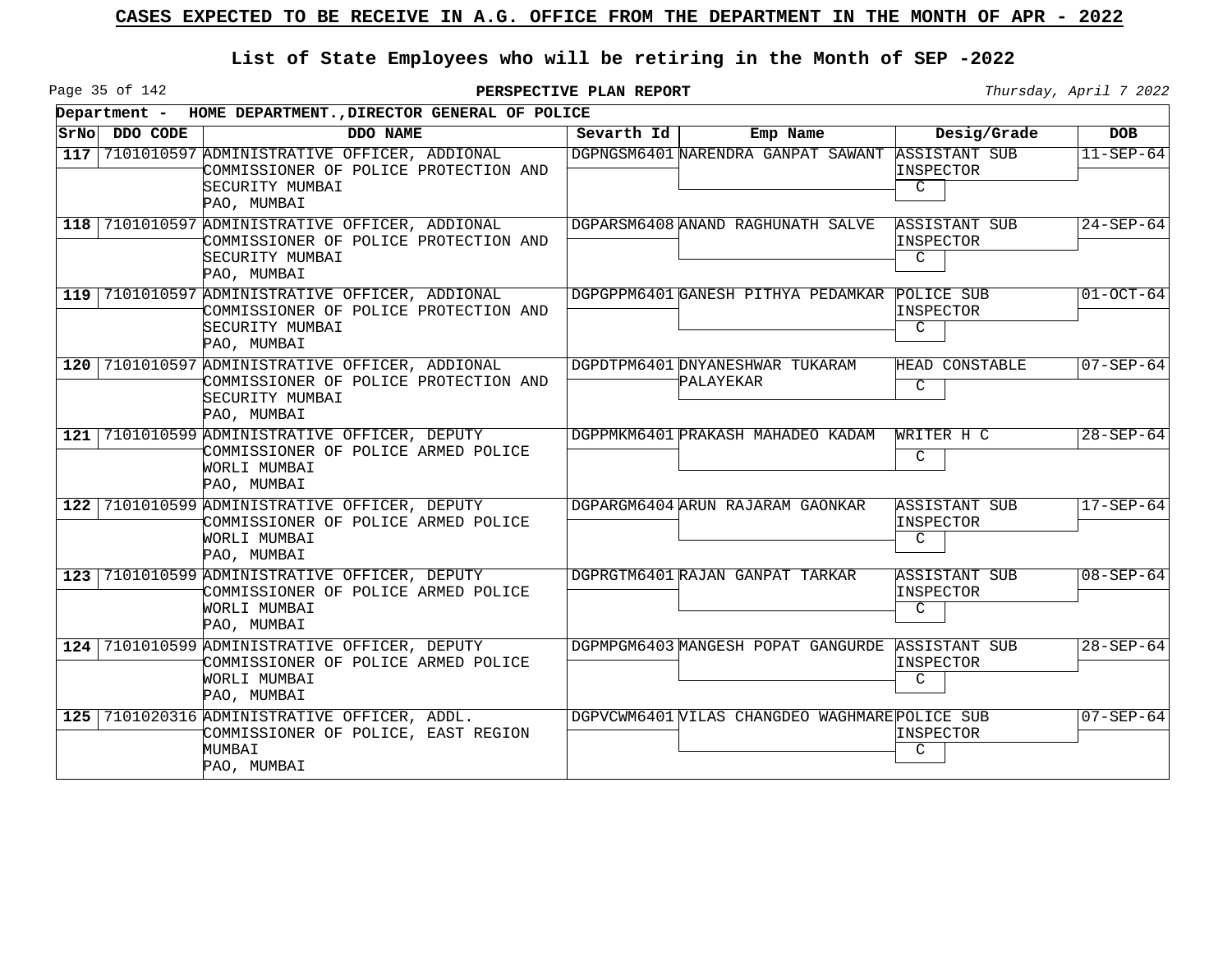Page 36 of 142

|      |          | Department - HOME DEPARTMENT., DIRECTOR GENERAL OF POLICE                                                    |  |            |                                                   |                                                    |                 |  |  |
|------|----------|--------------------------------------------------------------------------------------------------------------|--|------------|---------------------------------------------------|----------------------------------------------------|-----------------|--|--|
| SrNo | DDO CODE | DDO NAME                                                                                                     |  | Sevarth Id | Emp Name                                          | Desig/Grade                                        | <b>DOB</b>      |  |  |
| 126  |          | 7101020316 ADMINISTRATIVE OFFICER, ADDL.<br>COMMISSIONER OF POLICE, EAST REGION<br>MUMBAI<br>PAO, MUMBAI     |  |            | DGPRDWM6401 RAJENDRA DATTARAM WALKEHEAD CONSTABLE | C                                                  | $11 - SEP - 64$ |  |  |
|      |          | 127 7101020316 ADMINISTRATIVE OFFICER, ADDL.<br>COMMISSIONER OF POLICE, EAST REGION<br>MUMBAI<br>PAO, MUMBAI |  |            | DGPRHKM6402 RAJAN HANUMANT KAMBALE ASSISTANT SUB  | INSPECTOR<br>$\mathcal{C}$                         | $08 - SEP - 64$ |  |  |
|      |          | 128 7101020316 ADMINISTRATIVE OFFICER, ADDL.<br>COMMISSIONER OF POLICE, EAST REGION<br>MUMBAI<br>PAO, MUMBAI |  |            | DGPVSJM6403 VITTHAL SHANKAR JAGTAP                | POLICE SUB<br>INSPECTOR<br>C                       | $01 - OCT - 64$ |  |  |
|      |          | 129 7101020316 ADMINISTRATIVE OFFICER, ADDL.<br>COMMISSIONER OF POLICE, EAST REGION<br>MUMBAI<br>PAO, MUMBAI |  |            | DGPRRNF6401 RUPALI RAVINDRA NAIK                  | HEAD CONSTABLE<br>C                                | $03 - SEP - 64$ |  |  |
|      |          | 130 7101020316 ADMINISTRATIVE OFFICER, ADDL.<br>COMMISSIONER OF POLICE, EAST REGION<br>MUMBAI<br>PAO, MUMBAI |  |            | DGPMGKM6404 MANSING GOPINATH KADAM                | ASSISTANT SUB<br>INSPECTOR<br>C                    | $05 - SEP - 64$ |  |  |
| 131  |          | 7101020316 ADMINISTRATIVE OFFICER, ADDL.<br>COMMISSIONER OF POLICE, EAST REGION<br>MUMBAI<br>PAO, MUMBAI     |  |            | DGPAJNM6401 ANANDU JAYRAM NAIK                    | ASSISTANT SUB<br>INSPECTOR<br>C                    | $20 - SEP - 64$ |  |  |
| 132  |          | 7101020316 ADMINISTRATIVE OFFICER, ADDL.<br>COMMISSIONER OF POLICE, EAST REGION<br>MUMBAI<br>PAO, MUMBAI     |  |            | DGPMSLM6404 MARUTI SOMA LANGHI                    | <b>ASSISTANT SUB</b><br>INSPECTOR<br>$\mathcal{C}$ | $26 - SEP - 64$ |  |  |
| 133  |          | 7101020316 ADMINISTRATIVE OFFICER, ADDL.<br>COMMISSIONER OF POLICE, EAST REGION<br>MUMBAI<br>PAO, MUMBAI     |  |            | DGPMVPF6401 MIRA VASANT PABALE                    | HEAD CONSTABLE<br>C                                | $19 - SEP - 64$ |  |  |
|      |          | 134 7101020316 ADMINISTRATIVE OFFICER, ADDL.<br>COMMISSIONER OF POLICE, EAST REGION<br>MUMBAI<br>PAO, MUMBAI |  |            | DGPRAKM6404 RAMESH EKNATH<br>KATARNAVARE          | HEAD CONSTABLE<br>C                                | $26 - SEP - 64$ |  |  |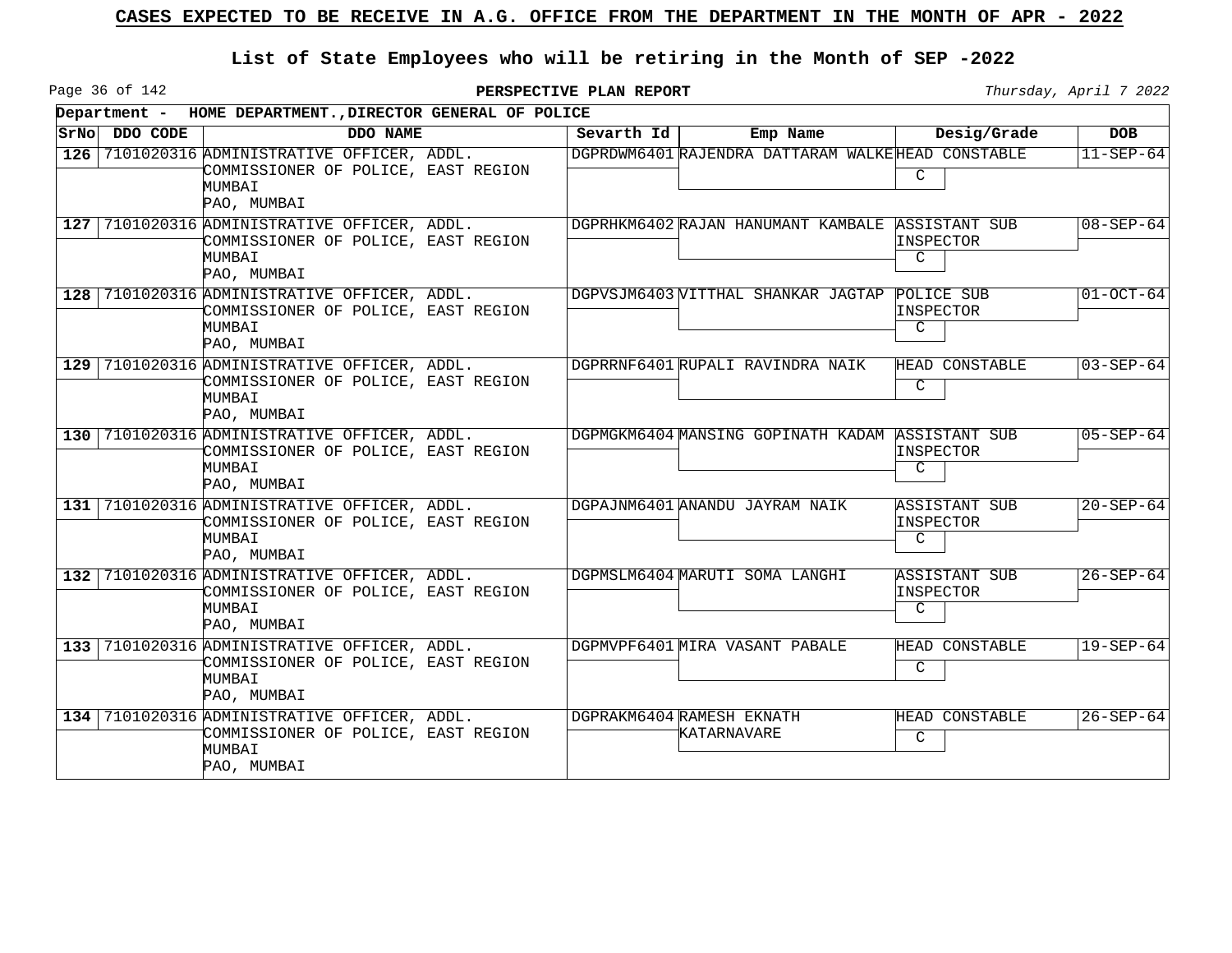Page 37 of 142

|     |               | Department - HOME DEPARTMENT., DIRECTOR GENERAL OF POLICE                                                                             |            |                                           |                                                   |                 |
|-----|---------------|---------------------------------------------------------------------------------------------------------------------------------------|------------|-------------------------------------------|---------------------------------------------------|-----------------|
|     | SrNo DDO CODE | DDO NAME                                                                                                                              | Sevarth Id | Emp Name                                  | Desig/Grade                                       | <b>DOB</b>      |
| 135 |               | 7101020316 ADMINISTRATIVE OFFICER, ADDL.<br>COMMISSIONER OF POLICE, EAST REGION<br>MUMBAI<br>PAO, MUMBAI                              |            | DGPDGHM6401 DHANRAJ GOVIND<br>HUMRASAKAR  | <b>ASSISTANT SUB</b><br>INSPECTOR<br>$\mathsf{C}$ | $02 - SEP - 64$ |
|     |               | 136 7101020316 ADMINISTRATIVE OFFICER, ADDL.<br>COMMISSIONER OF POLICE, EAST REGION<br>MUMBAI<br>PAO, MUMBAI                          |            | DGPDKNM6401 DILEEP KUSHALI NAIK           | ASSISTANT SUB<br>INSPECTOR<br>C                   | $02 - SEP - 64$ |
|     |               | 137 7101020316 ADMINISTRATIVE OFFICER, ADDL.<br>COMMISSIONER OF POLICE, EAST REGION<br>MUMBAI<br>PAO, MUMBAI                          |            | DGPRDSF6401 REKHA DILIP SAHARE            | WRITER H C<br>$\mathcal{C}$                       | $01 - OCT - 64$ |
|     |               | 138 7101020599 ADMINISTRATIVE OFFICER, OFFICE OF THE<br>DEPUTY COMMISSIONER OF POLICE, ARMED<br>POLICE, TARDEO, MUMBAI<br>PAO, MUMBAI |            | DGPPKSM6406 PANDURANG KASHIRAM<br>SAWANT  | HEAD CONSTABLE<br>C                               | $07 - SEP - 64$ |
|     |               | 139 7101020599 ADMINISTRATIVE OFFICER, OFFICE OF THE<br>DEPUTY COMMISSIONER OF POLICE, ARMED<br>POLICE, TARDEO, MUMBAI<br>PAO, MUMBAI |            | DGPSVSM6405 SATYAWAN VISHNU SAWANT        | ASSISTANT SUB<br>INSPECTOR<br>C                   | $16 - SEP - 64$ |
|     |               | 140 7101030316 ADMINISTRATIVE OFFICER,<br>ADDL.COMMISSIONER OF POLICE, SOUTH<br>REGION NAGPADA, MUMBAI<br>PAO, MUMBAI                 |            | DGPBRKM6410 BHARAT RAGHUNATH KADAM        | HEAD CONSTABLE<br>C                               | $04 - SEP - 64$ |
| 141 |               | 7101030316 ADMINISTRATIVE OFFICER,<br>ADDL.COMMISSIONER OF POLICE, SOUTH<br>REGION NAGPADA, MUMBAI<br>PAO, MUMBAI                     |            | DGPCBMM6401 CHANDRAKANT BHAGOJI<br>MOHITE | POLICE SUB<br>INSPECTOR<br>C                      | $20 - SEP - 64$ |
|     |               | 142 7101030316 ADMINISTRATIVE OFFICER,<br>ADDL.COMMISSIONER OF POLICE, SOUTH<br>REGION NAGPADA, MUMBAI<br>PAO, MUMBAI                 |            | DGPCGZM6402 CHARUDATTA GANESH ZAD         | <b>ASSISTANT SUB</b><br>INSPECTOR<br>C            | $25 - SEP - 64$ |
|     |               | 143 7101030316 ADMINISTRATIVE OFFICER,<br>ADDL.COMMISSIONER OF POLICE, SOUTH<br>REGION NAGPADA, MUMBAI<br>PAO, MUMBAI                 |            | DGPRRTM6401 RAVIKANT RAJARAM<br>TODANKAR  | <b>ASSISTANT SUB</b><br>INSPECTOR<br>C            | $20 - SEP - 64$ |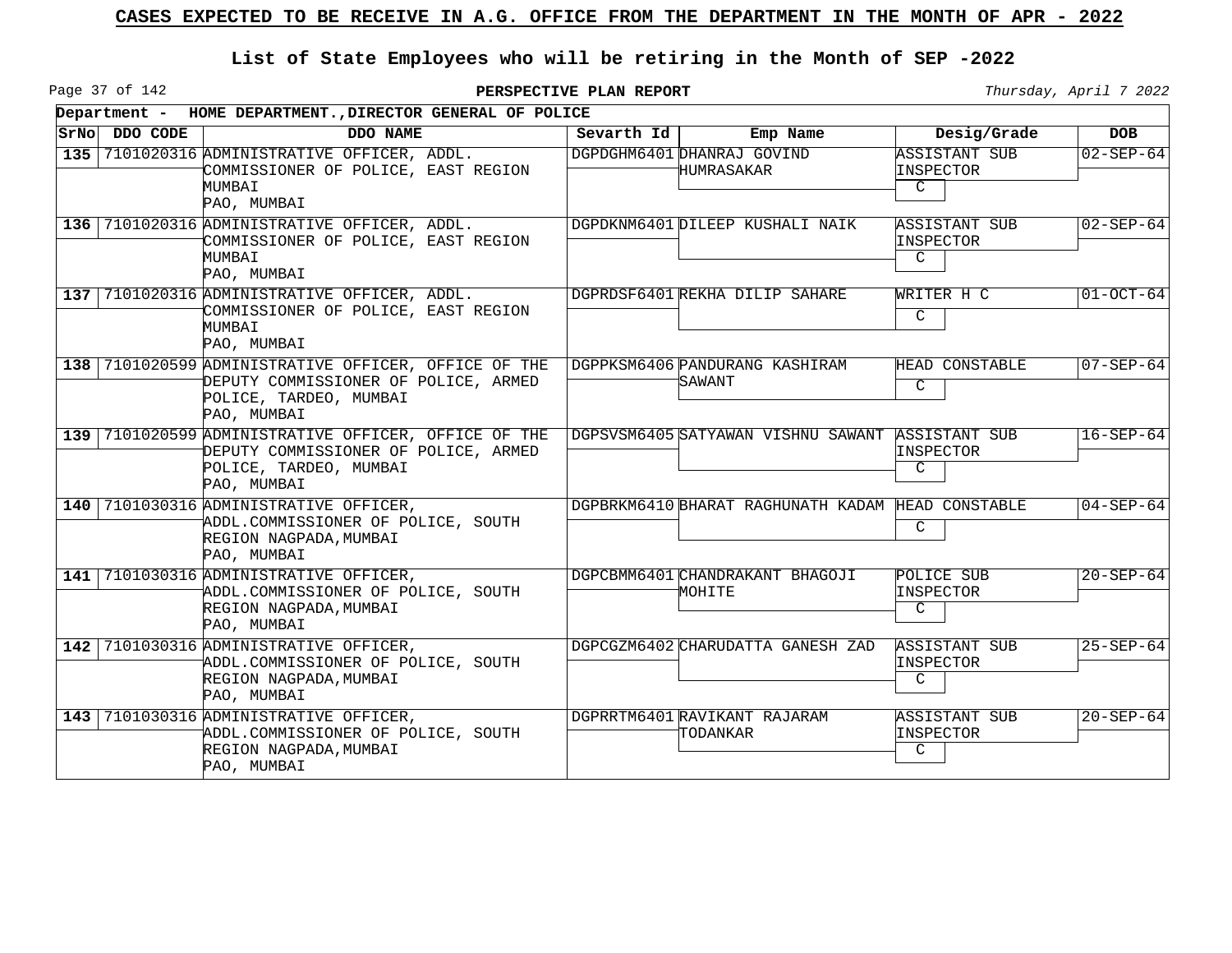Page 38 of 142

|     |               | Department - HOME DEPARTMENT., DIRECTOR GENERAL OF POLICE                                                             |  |            |                                                   |                                                   |                 |  |  |
|-----|---------------|-----------------------------------------------------------------------------------------------------------------------|--|------------|---------------------------------------------------|---------------------------------------------------|-----------------|--|--|
|     | SrNo DDO CODE | DDO NAME                                                                                                              |  | Sevarth Id | Emp Name                                          | Desig/Grade                                       | <b>DOB</b>      |  |  |
| 144 |               | 7101030316 ADMINISTRATIVE OFFICER,<br>ADDL.COMMISSIONER OF POLICE, SOUTH<br>REGION NAGPADA, MUMBAI<br>PAO, MUMBAI     |  |            | DGPJKSM6401 JALINDAR KRUSHNA SHINDEHEAD CONSTABLE | C                                                 | $26 - SEP - 64$ |  |  |
|     |               | 145 7101030316 ADMINISTRATIVE OFFICER,<br>ADDL.COMMISSIONER OF POLICE, SOUTH<br>REGION NAGPADA, MUMBAI<br>PAO, MUMBAI |  |            | DGPMKBM6403 MOHAN KASHIRAM BHANDE                 | <b>ASSISTANT SUB</b><br>INSPECTOR<br>$\mathsf{C}$ | $30 - SEP - 64$ |  |  |
|     |               | 146 7101030316 ADMINISTRATIVE OFFICER,<br>ADDL.COMMISSIONER OF POLICE, SOUTH<br>REGION NAGPADA, MUMBAI<br>PAO, MUMBAI |  |            | DGPDBCM6403 DIPAK BALA CHIPKAR                    | ASSISTANT SUB<br>INSPECTOR<br>C                   | $09 - SEP - 64$ |  |  |
|     |               | 147 7101030316 ADMINISTRATIVE OFFICER,<br>ADDL.COMMISSIONER OF POLICE, SOUTH<br>REGION NAGPADA, MUMBAI<br>PAO, MUMBAI |  |            | DGPMNBM6401 MOHAN NIVRUTTI BHILARE                | <b>ASSISTANT SUB</b><br>INSPECTOR<br>C            | $08 - SEP - 64$ |  |  |
| 148 |               | 7101030316 ADMINISTRATIVE OFFICER,<br>ADDL.COMMISSIONER OF POLICE, SOUTH<br>REGION NAGPADA, MUMBAI<br>PAO, MUMBAI     |  |            | DGPNGSM6402 NANDKUMAR GULABRAO<br>SHINDE          | POLICE SUB<br>INSPECTOR<br>C                      | $23 - SEP - 64$ |  |  |
|     |               | 149 7101030316 ADMINISTRATIVE OFFICER,<br>ADDL.COMMISSIONER OF POLICE, SOUTH<br>REGION NAGPADA, MUMBAI<br>PAO, MUMBAI |  |            | DGPBDSM6406 BHAGWAN DEORAM SANGLE                 | HEAD CONSTABLE<br>C                               | $07 - SEP - 64$ |  |  |
|     |               | 150 7101030316 ADMINISTRATIVE OFFICER,<br>ADDL.COMMISSIONER OF POLICE, SOUTH<br>REGION NAGPADA, MUMBAI<br>PAO, MUMBAI |  |            | DGPSJPM6402 SURESH JANU PATIL                     | <b>HEAD CONSTABLE</b><br>C                        | $08 - SEP - 64$ |  |  |
|     |               | 151 7101030316 ADMINISTRATIVE OFFICER,<br>ADDL.COMMISSIONER OF POLICE, SOUTH<br>REGION NAGPADA, MUMBAI<br>PAO, MUMBAI |  |            | DGPPNGM6401 PRADIP NARAYAN GAIKWAD                | POLICE SUB<br>INSPECTOR<br>C                      | $25 - SEP - 64$ |  |  |
|     |               | 152 7101030316 ADMINISTRATIVE OFFICER,<br>ADDL.COMMISSIONER OF POLICE, SOUTH<br>REGION NAGPADA, MUMBAI<br>PAO, MUMBAI |  |            | DGPPSSM6403 PRAFULAKIRAN SADANAND<br>SAWANT       | HEAD CONSTABLE<br>C                               | $10 - SEP - 64$ |  |  |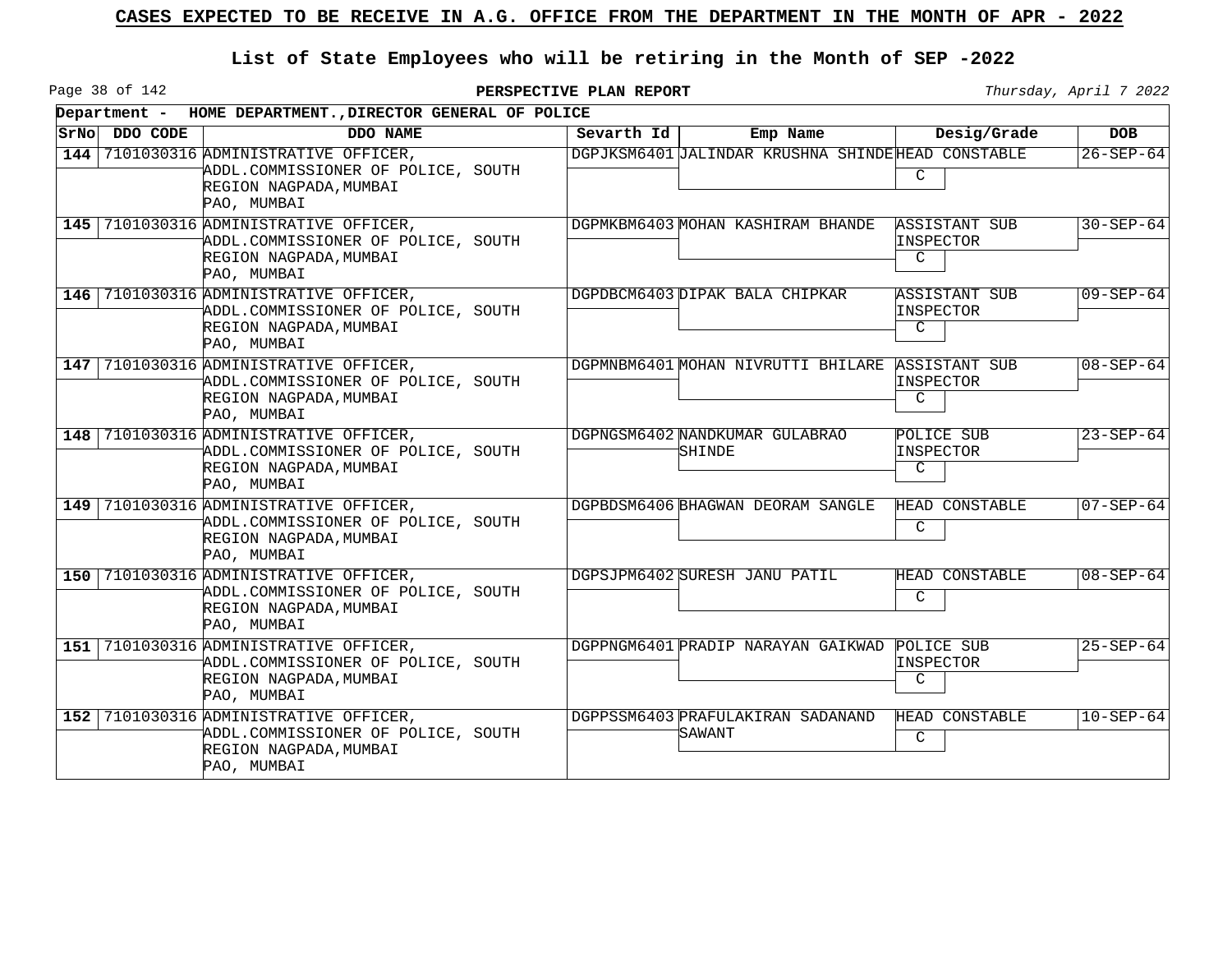Page 39 of 142

|               | Department - HOME DEPARTMENT., DIRECTOR GENERAL OF POLICE                                                             |            |                                          |                                                    |                 |
|---------------|-----------------------------------------------------------------------------------------------------------------------|------------|------------------------------------------|----------------------------------------------------|-----------------|
| SrNo DDO CODE | DDO NAME                                                                                                              | Sevarth Id | Emp Name                                 | Desig/Grade                                        | <b>DOB</b>      |
|               | 153 7101030316 ADMINISTRATIVE OFFICER.<br>ADDL.COMMISSIONER OF POLICE, SOUTH<br>REGION NAGPADA, MUMBAI<br>PAO, MUMBAI |            | DGPAGMM6402 ARUN GANPAT MANE             | POLICE CONSTABLE<br>C                              | $07 - SEP - 64$ |
|               | 154 7101040316 ADMIN OFFICER, ADDL. COMMISSIONER OF<br>POLICE, CENTRAL REGION MUMBAI<br>PAO, MUMBAI                   |            | DGPVKSM6402 VILAS KASHIRAM SAWANT        | ASSISTANT SUB<br>INSPECTOR<br>$\mathcal{C}$        | $23 - SEP - 64$ |
|               | 155 7101040316 ADMIN OFFICER, ADDL. COMMISSIONER OF<br>POLICE, CENTRAL REGION MUMBAI<br>PAO, MUMBAI                   |            | DGPVNSM6403 WILAS NARAHARI SALVI         | ASSISTANT SUB<br>INSPECTOR<br>$\mathcal{C}$        | $01 - OCT - 64$ |
|               | 156 7101040316 ADMIN OFFICER, ADDL. COMMISSIONER OF<br>POLICE, CENTRAL REGION MUMBAI<br>PAO, MUMBAI                   |            | DGPJBDM6401 JANARDAN BABU DIVEKAR        | ASSISTANT SUB<br>INSPECTOR<br>$\mathcal{C}$        | $28 - SEP - 64$ |
|               | 157 7101040316 ADMIN OFFICER, ADDL. COMMISSIONER OF<br>POLICE, CENTRAL REGION MUMBAI<br>PAO, MUMBAI                   |            | DGPGKGM6402 GANESH KRISHNA GAVHANE       | HEAD CONSTABLE<br>$\mathsf{C}$                     | $09 - SEP - 64$ |
|               | 158 7101040316 ADMIN OFFICER, ADDL. COMMISSIONER OF<br>POLICE, CENTRAL REGION MUMBAI<br>PAO, MUMBAI                   |            | ACBSVSM6401 SANTOSH VINAYAK SHIRKE       | POLICE SUB<br>INSPECTOR<br>C                       | $19 - SEP - 64$ |
|               | 159 7101040316 ADMIN OFFICER, ADDL. COMMISSIONER OF<br>POLICE, CENTRAL REGION MUMBAI<br>PAO, MUMBAI                   |            | DGPCNDM6401 CHANDRAKANT NARAYAN<br>DALVI | POLICE INSPECTOR<br>Α                              | $21 - SEP - 64$ |
|               | 160 7101040316 ADMIN OFFICER, ADDL. COMMISSIONER OF<br>POLICE, CENTRAL REGION MUMBAI<br>PAO, MUMBAI                   |            | DGPDBKM6401 DEEPAK BALWANT KADAM         | ASSISTANT SUB<br>INSPECTOR<br>$\mathcal{C}$        | $15 - SEP - 64$ |
|               | 161 7101040599 ADMINISTRATIVE OFFICER, DEPUTY<br>COMMISSIONER OF POLICE ARMED POLICE<br>NAIGAON MUMBAI<br>PAO, MUMBAI |            | DGPGPRM6401 GANESH PANDURANG RANE        | ASSISTANT SUB<br>INSPECTOR<br>C                    | $15 - SEP - 64$ |
|               | 162 7101050316 ADMIN OFFICER, ADDL COMMISSIONER OF<br>POLICE, NORTH REGION, MUMBAI<br>PAO, MUMBAI                     |            | DGPVMSM6402 VIJAY MAHADEO SAWANT         | POLICE SUB<br>INSPECTOR<br>$\mathcal{C}$           | $04 - SEP - 64$ |
|               | 163 7101050316 ADMIN OFFICER, ADDL COMMISSIONER OF<br>POLICE, NORTH REGION, MUMBAI<br>PAO, MUMBAI                     |            | DGPSBNM6401 SATISH BALAJI NAIK           | <b>ASSISTANT SUB</b><br>INSPECTOR<br>$\mathcal{C}$ | $18 - SEP - 64$ |
|               | 164 7101050316 ADMIN OFFICER, ADDL COMMISSIONER OF<br>POLICE, NORTH REGION, MUMBAI<br>PAO, MUMBAI                     |            | DGPSBSM6413 SUSHIL BABAJI SURVE          | <b>HEAD CONSTABLE</b><br>$\mathcal{C}$             | $30 - SEP - 64$ |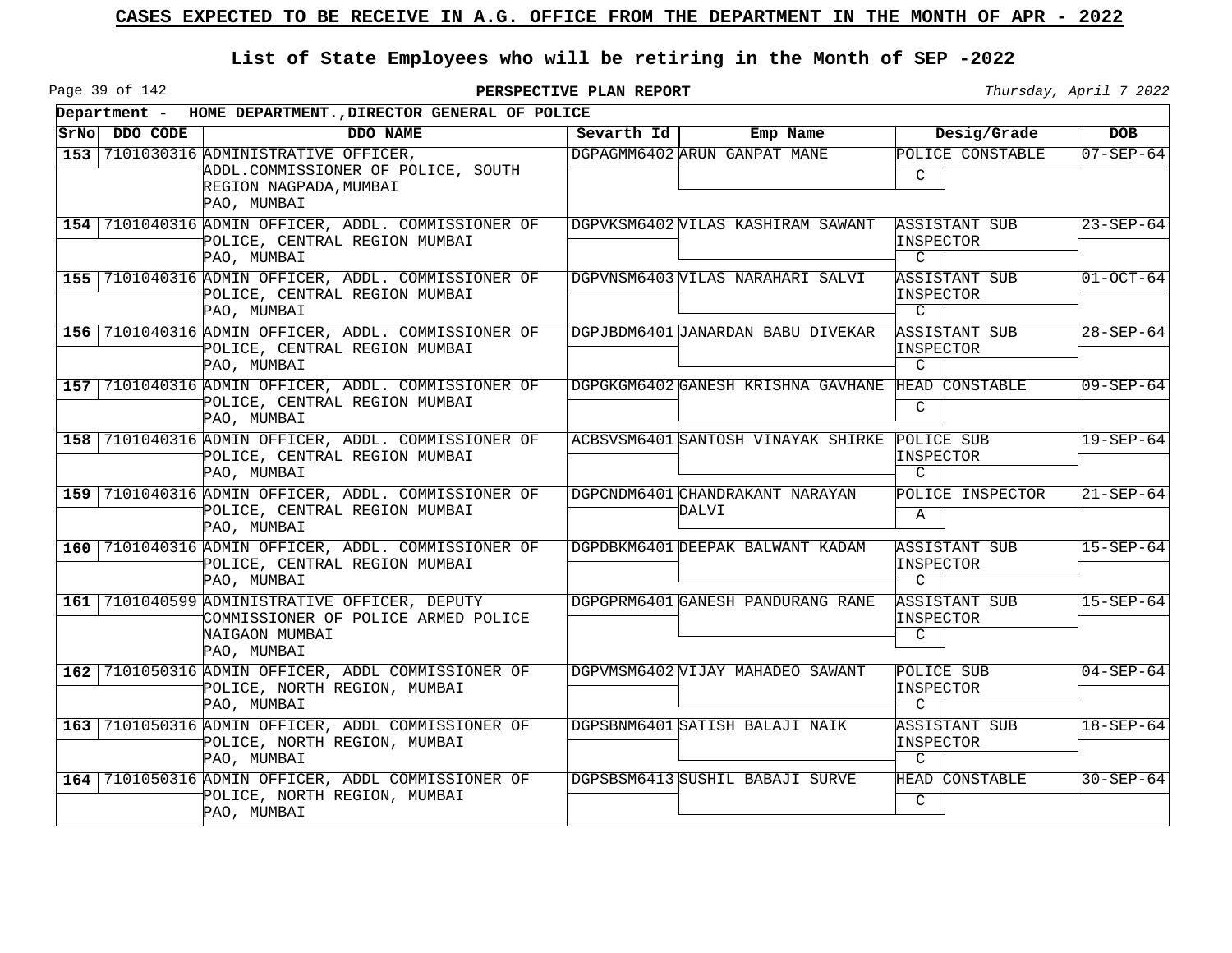Page 40 of 142

|     | Department - HOME DEPARTMENT., DIRECTOR GENERAL OF POLICE |                                                                                                                                                               |            |                                                   |                                                           |                 |  |  |  |
|-----|-----------------------------------------------------------|---------------------------------------------------------------------------------------------------------------------------------------------------------------|------------|---------------------------------------------------|-----------------------------------------------------------|-----------------|--|--|--|
|     | SrNo DDO CODE                                             | DDO NAME                                                                                                                                                      | Sevarth Id | Emp Name                                          | Desig/Grade                                               | <b>DOB</b>      |  |  |  |
| 165 |                                                           | 7101050316 ADMIN OFFICER, ADDL COMMISSIONER OF<br>POLICE, NORTH REGION, MUMBAI<br>PAO, MUMBAI                                                                 |            | DGPSDAM6409 SANJAY DATTARAM AYARE                 | HEAD CONSTABLE<br>C                                       | $03 - SEP - 64$ |  |  |  |
|     |                                                           | 166 7101050316 ADMIN OFFICER, ADDL COMMISSIONER OF<br>POLICE, NORTH REGION, MUMBAI<br>PAO, MUMBAI                                                             |            | DGPSSKM6417 SURYAKANT SHANTARAM<br>KARANGUTKAR    | POLICE SUB<br>INSPECTOR<br>$\mathcal{C}$                  | $23 - SEP - 64$ |  |  |  |
|     |                                                           | 167 7101050316 ADMIN OFFICER, ADDL COMMISSIONER OF<br>POLICE, NORTH REGION, MUMBAI<br>PAO, MUMBAI                                                             |            | DGPDBSM6406 DATTARAM BHAGWAN SAPLE                | <b>ASSISTANT SUB</b><br><b>INSPECTOR</b><br>$\mathcal{C}$ | $11 - SEP - 64$ |  |  |  |
|     |                                                           | 168 7101050316 ADMIN OFFICER, ADDL COMMISSIONER OF<br>POLICE, NORTH REGION, MUMBAI<br>PAO, MUMBAI                                                             |            | DGPDDRM6401 DEEPAK DURYODHAN RANE                 | HEAD CONSTABLE<br>C                                       | $22 - SEP - 64$ |  |  |  |
|     |                                                           | 169 7101050316 ADMIN OFFICER, ADDL COMMISSIONER OF<br>POLICE, NORTH REGION, MUMBAI<br>PAO, MUMBAI                                                             |            | DGPDNSM6402 DEVIDAS NAMDEO SHINDE                 | <b>ASSISTANT SUB</b><br><b>INSPECTOR</b><br>C             | $07 - SEP - 64$ |  |  |  |
|     |                                                           | 170 7101050316 ADMIN OFFICER, ADDL COMMISSIONER OF<br>POLICE, NORTH REGION, MUMBAI<br>PAO, MUMBAI                                                             |            | DGPSABM6406 SANJAY ANANT BHAAT                    | HEAD CONSTABLE<br>C                                       | $29 - SEP - 64$ |  |  |  |
|     |                                                           | 171 7101050599 ADMINISTRATIVE OFFICER, DEPUTY<br>COMMISSIONER OF POLICE ARMED POLICE<br>MAROL MUMBAI<br>PAO, MUMBAI                                           |            | DGPSYPM6401 SHIVAJI YESHWANT PADWAL ASSISTANT SUB | INSPECTOR<br>C                                            | $01 - OCT - 64$ |  |  |  |
| 172 |                                                           | 7101050599 ADMINISTRATIVE OFFICER, DEPUTY<br>COMMISSIONER OF POLICE ARMED POLICE<br>MAROL MUMBAI<br>PAO, MUMBAI                                               |            | DGPAGSM6402 ANIL GANPAT SURVE                     | POLICE NAIK<br>C                                          | $18 - SEP - 64$ |  |  |  |
|     |                                                           | 173 7101050599 ADMINISTRATIVE OFFICER, DEPUTY<br>COMMISSIONER OF POLICE ARMED POLICE<br>MAROL MUMBAI<br>PAO, MUMBAI                                           |            | DGPANKM6402 ANIL NARAYAN KHANKAL                  | <b>ASSISTANT SUB</b><br>INSPECTOR<br>C                    | $01-0CT-64$     |  |  |  |
| 174 |                                                           | 7101050599 ADMINISTRATIVE OFFICER, DEPUTY<br>COMMISSIONER OF POLICE ARMED POLICE<br>MAROL MUMBAI<br>PAO, MUMBAI                                               |            | DGPDYKM6403 DINKAR YASHWANT<br>KALGUTKAR          | ASSISTANT SUB<br>INSPECTOR<br>$\mathcal{C}$               | $25 - SEP - 64$ |  |  |  |
|     |                                                           | 175 7101060316 ADMIN OFFICER, ADDITIONAL COMMISSIONER DGPSSKM6420 SANJAY SHANTARAM KADAM TECHNICIAN- A S I<br>OF POLICE, M. T. SECTION, MUMBAI<br>PAO, MUMBAI |            |                                                   | C                                                         | $01-0CT-64$     |  |  |  |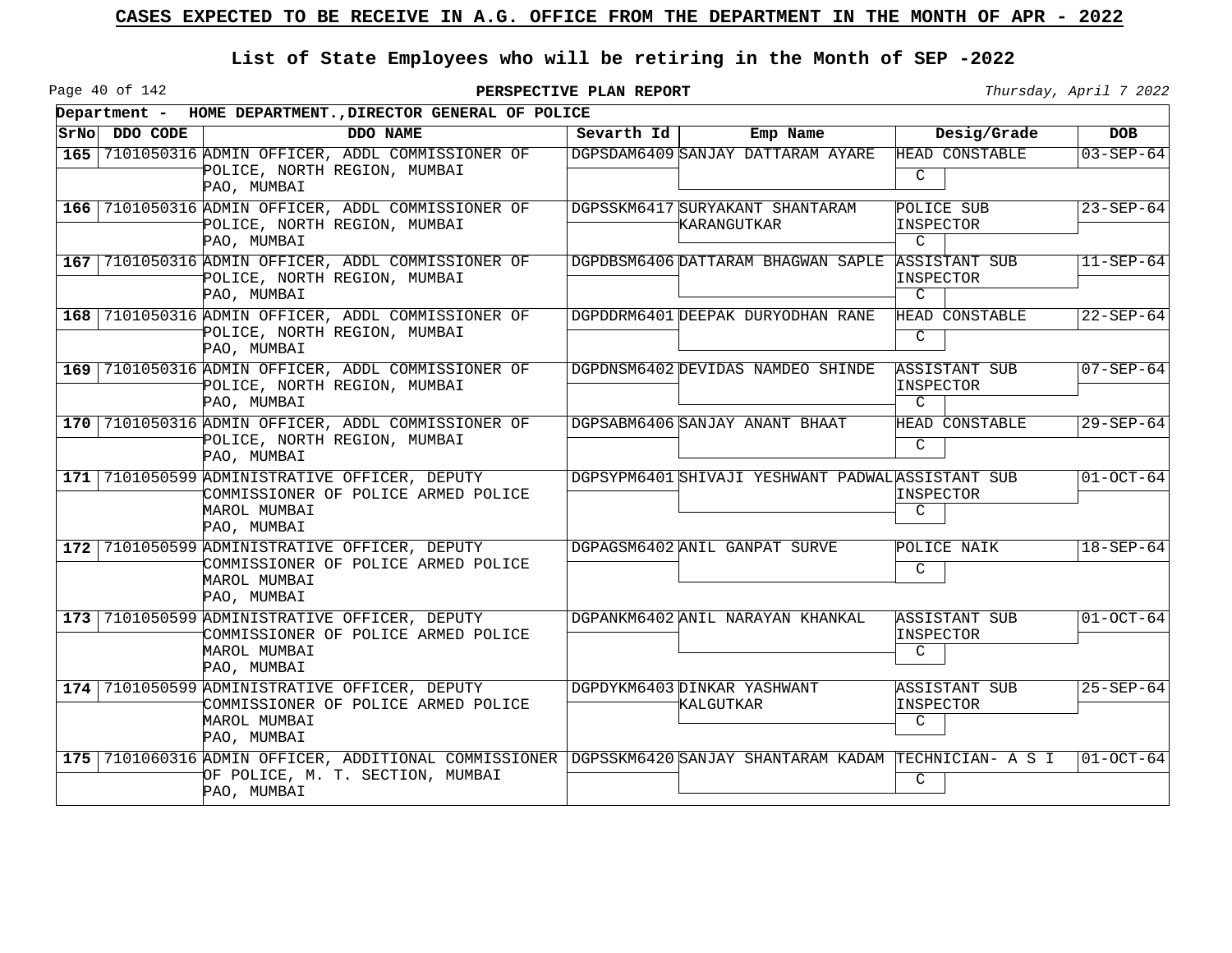Page 41 of 142

|      | HOME DEPARTMENT., DIRECTOR GENERAL OF POLICE<br>Department - |                                                                                                      |  |            |                                                            |   |              |                  |  |  |
|------|--------------------------------------------------------------|------------------------------------------------------------------------------------------------------|--|------------|------------------------------------------------------------|---|--------------|------------------|--|--|
| SrNo | DDO CODE                                                     | DDO NAME                                                                                             |  | Sevarth Id | Emp Name                                                   |   | Desig/Grade  | DOB              |  |  |
| 176  |                                                              | 7101060316 ADMIN OFFICER, ADDITIONAL COMMISSIONER<br>OF POLICE, M. T. SECTION, MUMBAI<br>PAO, MUMBAI |  |            | DGPAZSM6401 ASHOK ZIPRA SAKPAL                             | C | DRIVER - H C | $ 11 - SEP - 64$ |  |  |
| 177  |                                                              | 7101060316 ADMIN OFFICER, ADDITIONAL COMMISSIONER<br>OF POLICE, M. T. SECTION, MUMBAI<br>PAO, MUMBAI |  |            | DGPMGUM6401 MANOHAR GENUBHAI UKIRDEDRIVER - H C            | C |              | 16-SEP-64        |  |  |
| 178  |                                                              | 7101060316 ADMIN OFFICER, ADDITIONAL COMMISSIONER<br>OF POLICE, M. T. SECTION, MUMBAI<br>PAO, MUMBAI |  |            | DGPVVPM6402 WINAYCHANDRA VISHWANATHDRIVER - H C<br>'PRABHU | C |              | $18 - SEP - 64$  |  |  |
| 179  |                                                              | 7101060316 ADMIN OFFICER, ADDITIONAL COMMISSIONER<br>OF POLICE, M. T. SECTION, MUMBAI<br>PAO, MUMBAI |  |            | DGPNRMM6401 NANDKUMAR RAJARAM<br>MAHADIK                   | C | DRIVER - H C | $30 - SEP - 64$  |  |  |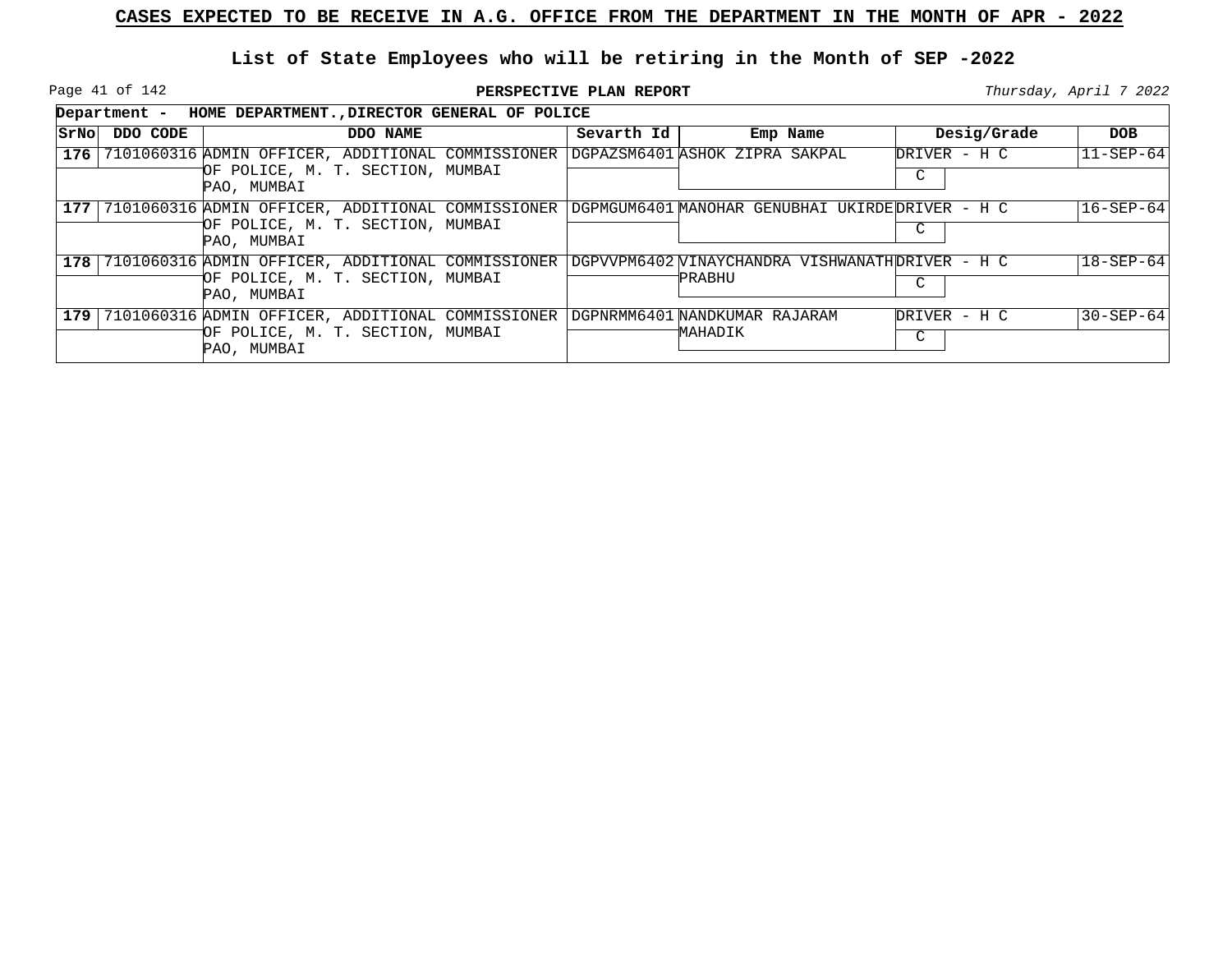**List of State Employees who will be retiring in the Month of SEP -2022**

Page 42 of 142

**PERSPECTIVE PLAN REPORT Thursday**, April 7 2022

┑

| Department -<br>HOME DEPARTMENT., DIRECTORATE OF ANTI CORRUPTION BUREAU, M. S. MUMBA |          |                                           |            |                                  |                     |               |             |  |
|--------------------------------------------------------------------------------------|----------|-------------------------------------------|------------|----------------------------------|---------------------|---------------|-------------|--|
| SrNo                                                                                 | DDO CODE | DDO NAME                                  | Sevarth Id | Emp Name                         |                     | Desig/Grade   | DOB.        |  |
|                                                                                      |          | 7101000411 ADDL. D. C. P/ADDL. S.P., ANTI |            | DGPRPKM6404 RAVINDRA PUNAJI KHOT |                     | ASSISTANT SUB | 109-SEP-641 |  |
|                                                                                      |          | CORRUPTION BUREAU, MUMBAI UNIT            |            |                                  | INSPECTOR<br>$\sim$ |               |             |  |
|                                                                                      |          | PAO, MUMBAI                               |            |                                  |                     |               |             |  |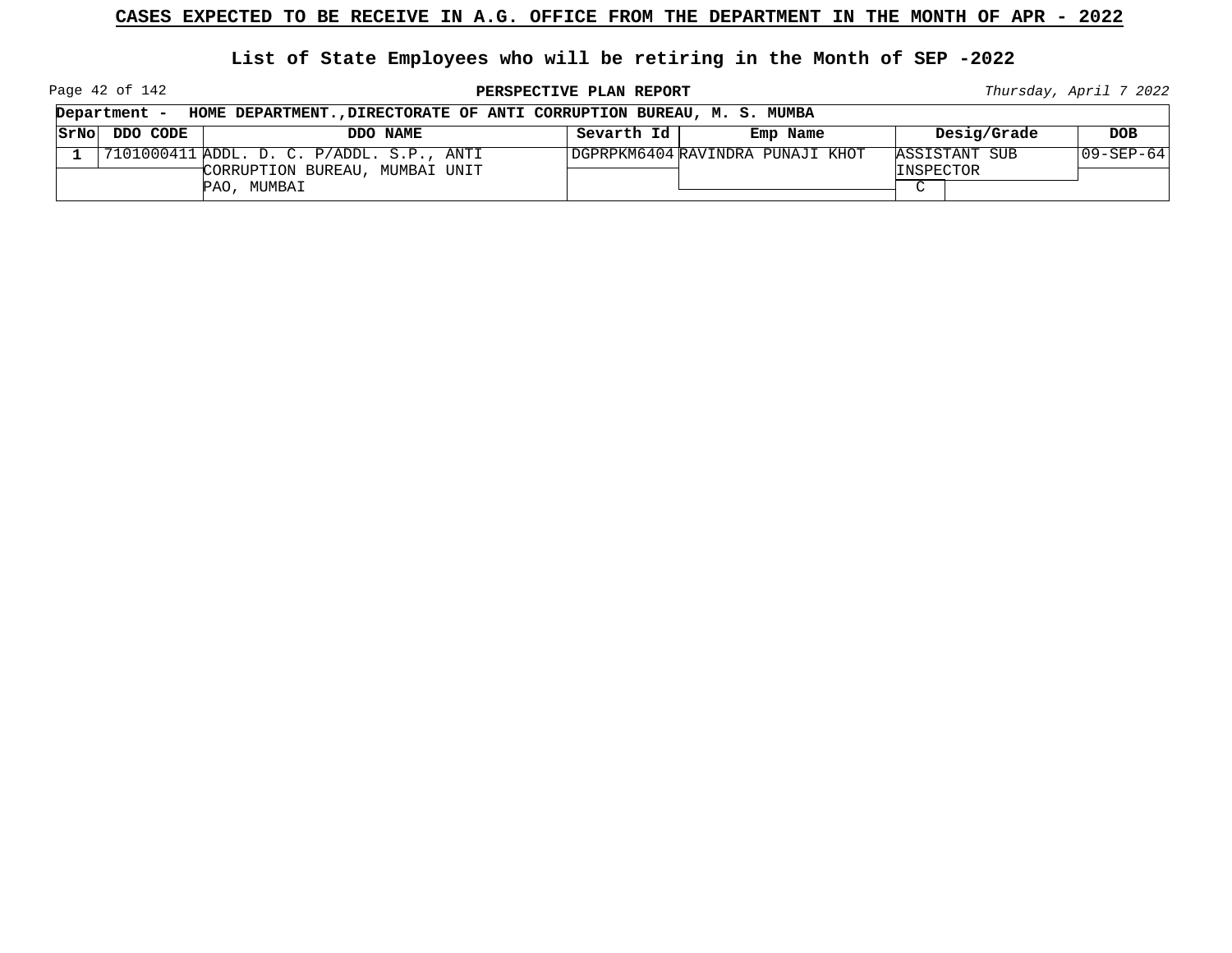Page 43 of 142

**PERSPECTIVE PLAN REPORT Thursday**, April 7 2022

|       | Department - | HOME DEPARTMENT., INSPECTOR GENERAL OF PRISON, PUNE                                                                                                               |            |                                          |                   |                 |
|-------|--------------|-------------------------------------------------------------------------------------------------------------------------------------------------------------------|------------|------------------------------------------|-------------------|-----------------|
| SrNol | DDO CODE     | DDO NAME                                                                                                                                                          | Sevarth Id | Emp Name                                 | Desig/Grade       | DOB             |
|       |              | 1309000476 SUPERINTENDENT CENTRAL PRISON,<br>SUPERINTENDENT TALOJA CENTRAL PRISON<br>NAVI MUMBAI<br>PANVEL, SUB TREASURY OFFICE                                   |            | IGPLNAM6401 LINGOJI NARSING<br>'ADGULWAR | HAVILDAR<br>C     | $14 - SEP - 64$ |
|       |              | 2601000476 ADMINISTRATIVE OFFICER, KOLHAPUR<br>CENTRAL PRISON, KALAMBA<br>KOLHAPUR , DISTRICT TREASURY OFFICE                                                     |            | IGPSGGM6401 SHRIKANT GOVIND GATANE       | SENIOR CLERK<br>C | $13 - SEP - 64$ |
|       |              | 5101000476 ADMINISTRATIVE OFFICER, SUPERINTENDENT, IGPBSKM6401 BHARAT SUKHDEO KAPADNISHAVILDAR<br>NASHIK ROAD CENTRAL PRISON<br>NASHIK , DISTRICT TREASURY OFFICE |            |                                          | C                 | $10 - SEP - 64$ |
|       |              | 5101000476 ADMINISTRATIVE OFFICER, SUPERINTENDENT, IGPPPBM6401 PRADIP PANDIT BAVISKAR<br>NASHIK ROAD CENTRAL PRISON<br>NASHIK, DISTRICT TREASURY OFFICE           |            |                                          | SUBHEDAR<br>C     | $23 - SEP - 64$ |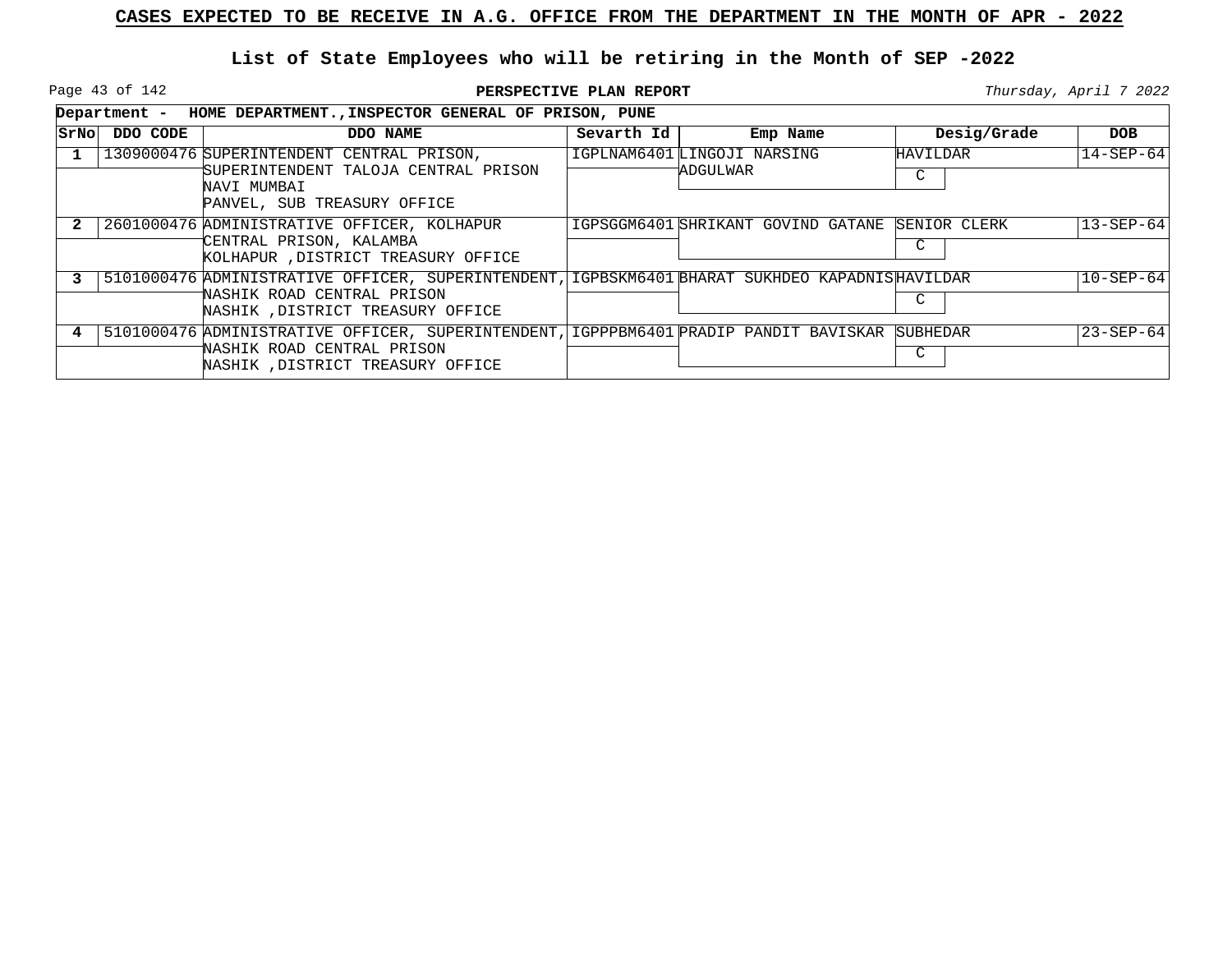Page 44 of 142

**PERSPECTIVE PLAN REPORT Thursday**, April 7 2022

|      | HOME DEPARTMENT., MOTOR ACCIDENTS CLAIMS TRIBUNAL MUMBAI<br>Department - |                                                                                                                        |            |          |                            |                   |  |  |  |
|------|--------------------------------------------------------------------------|------------------------------------------------------------------------------------------------------------------------|------------|----------|----------------------------|-------------------|--|--|--|
| SrNo | DDO CODE                                                                 | DDO NAME                                                                                                               | Sevarth Id | Emp Name | Desig/Grade                | <b>DOB</b>        |  |  |  |
|      |                                                                          | 7101010590 ACCOUNT OFFICER, MOTOR ACCIDENTS CLAIMS MACKNGM6201 KAILAS NAMDEO GHOLAP<br>TRIBUNAL MUMBAI<br>PAO, MUMBAI  |            |          | CLERK CUM TYPIST<br>$\sim$ | $ 07 - SEP - 62 $ |  |  |  |
|      |                                                                          | 7101010590 ACCOUNT OFFICER, MOTOR ACCIDENTS CLAIMS MACGVKM6201 GAJANAN VASANT KELKAR<br>TRIBUNAL MUMBAI<br>PAO, MUMBAI |            |          | NAIK<br>D                  | $ 01-0CT-62 $     |  |  |  |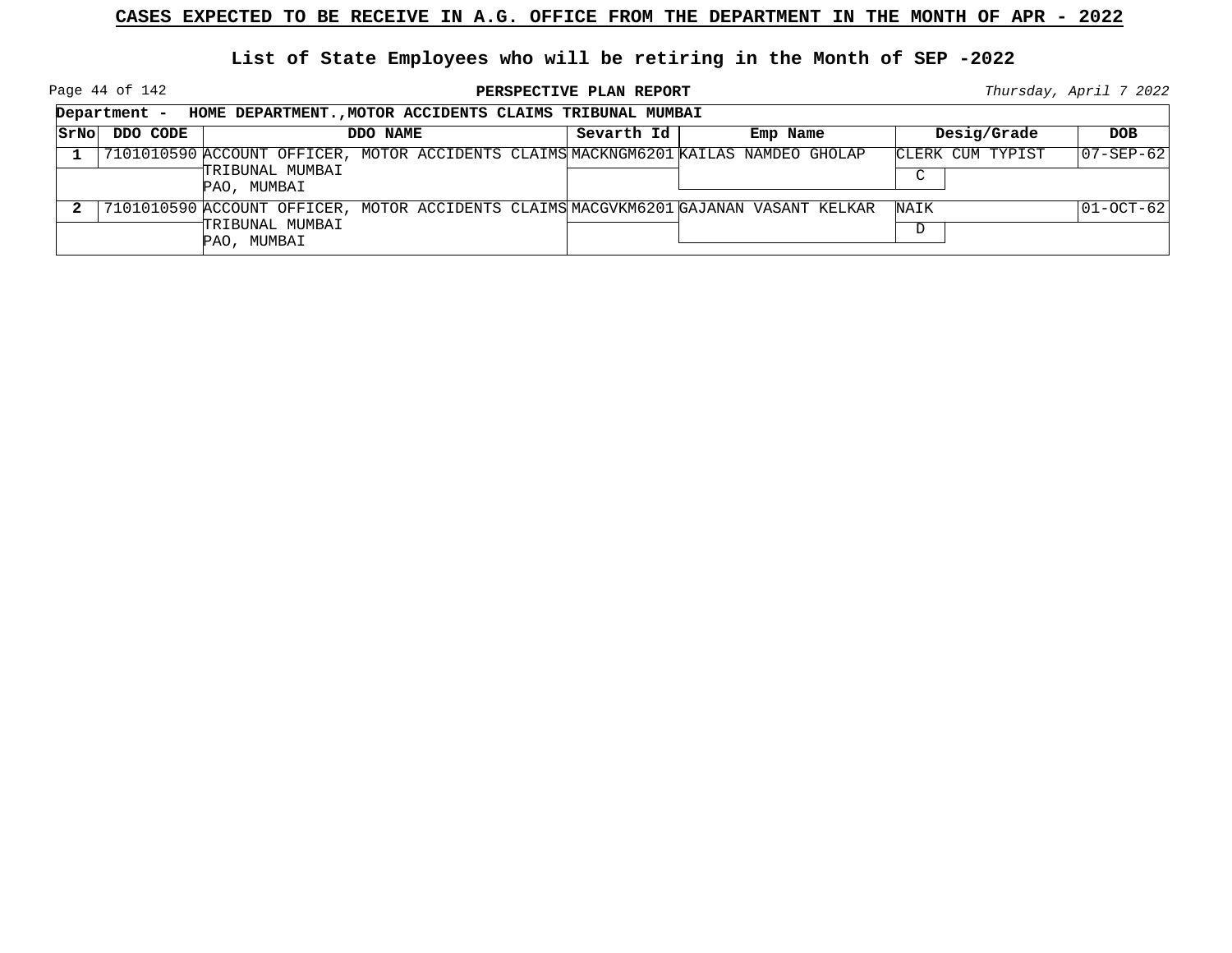Page 45 of 142

|       |          | Department - HOME DEPARTMENT., TRANSPORT COMMISSIONER                                                         |            |                                                  |                                             |            |  |  |  |
|-------|----------|---------------------------------------------------------------------------------------------------------------|------------|--------------------------------------------------|---------------------------------------------|------------|--|--|--|
| SrNol | DDO CODE | DDO NAME                                                                                                      | Sevarth Id | Emp Name                                         | Desig/Grade                                 | <b>DOB</b> |  |  |  |
|       |          | 2201000345 DEPUTY R. T. O., DY. REGIONAL TRANSPORT RTOUBRM6401 UTTAM BHIMLA RATHOD<br>OFFICE PIMPRI CHINCHWAD |            |                                                  | ASTT. M.V. INSPECTOR 07-SEP-64<br>SENIOR GR |            |  |  |  |
|       |          | PUNE , DISTRICT TREASURY OFFICE                                                                               |            |                                                  | C                                           |            |  |  |  |
|       |          | 2601000343 ACCOUNTS OFFICER-1, REGIONAL TRANSPORT                                                             |            | RTOUMNM6401 ULHAS MOHANRAO NARGUND M.V.INSPECTOR |                                             | 29-SEP-64  |  |  |  |
|       |          | OFFICE, KOLHAPUR<br>KOLHAPUR , DISTRICT TREASURY OFFICE                                                       |            |                                                  | Bn                                          |            |  |  |  |
|       |          | 7101010345 ACCOUNTS OFFICER -2, REGIONAL TRANSPORT RTOVBKM6401 VIJAY BABURAO KIRTANE                          |            |                                                  | <b>JUNIOR AUDITOR</b>                       | 25-SEP-64  |  |  |  |
|       |          | OFFICE, MUMBAI (CENTRAL)<br>PAO, MUMBAI                                                                       |            |                                                  | $\sim$                                      |            |  |  |  |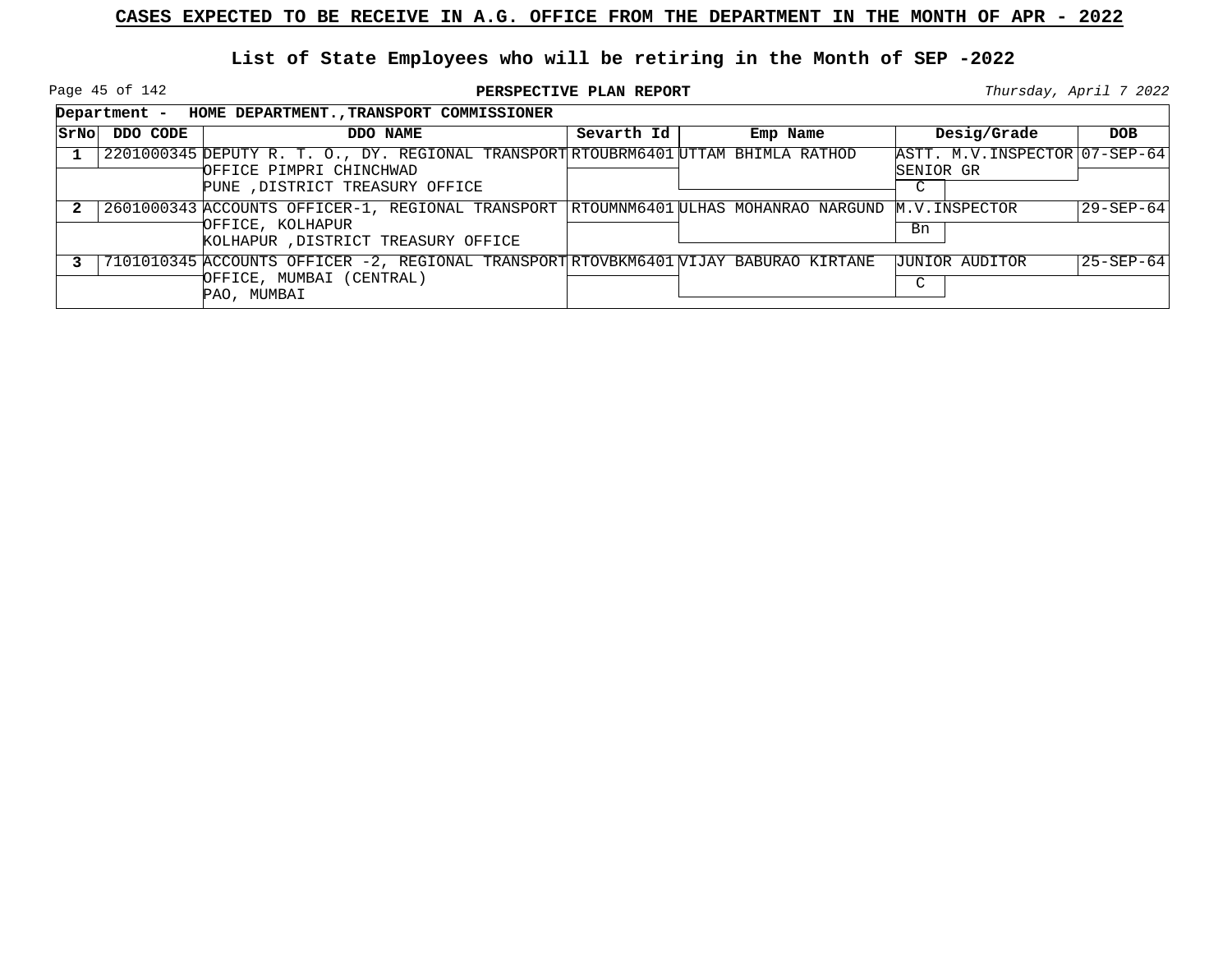Page 46 of 142

|      | Department - | <b>HOUSING</b><br>DEPARTMENT., HOUSING DEPARTMENT FIELD ESTABLISHMENT                                    |            |                                                 |                     |                 |  |  |  |
|------|--------------|----------------------------------------------------------------------------------------------------------|------------|-------------------------------------------------|---------------------|-----------------|--|--|--|
| SrNo | DDO CODE     | DDO NAME                                                                                                 | Sevarth Id | Emp Name                                        | Desig/Grade         | <b>DOB</b>      |  |  |  |
|      |              | 7101003603 RESIDENT DEPUTY COLLECTOR, CONTROLLER<br>(ENCROACHMENT/REMOVAL) GREATER MUMBAI<br>PAO, MUMBAI |            | REVMBCM6401 MANGESH BALKRISHNA<br>†CHAVAN       | <b>DRIVER</b><br>C  | 105-SEP-64      |  |  |  |
|      |              | 7101063602 DEPUTY COLLECTOR, OFFICE OF DEPUTY<br>COLLECTOR (ENC/REM) MULUND<br>PAO, MUMBAI               |            | REVKMIF6201 KAMAL MADHUKAR INGALE               | PEON<br>D           | $30 - SEP - 62$ |  |  |  |
|      |              | 7101083602 DEPUTY COLLECTOR, DEPUTY COLLECTOR<br>ENCROCHMENT GHATKOPAR<br>PAO, MUMBAI                    |            | REVGGSM6401 GURUNATH GAJANAN<br><b>SURYARAO</b> | BILL COLLECTOR<br>◡ | 08-SEP-64       |  |  |  |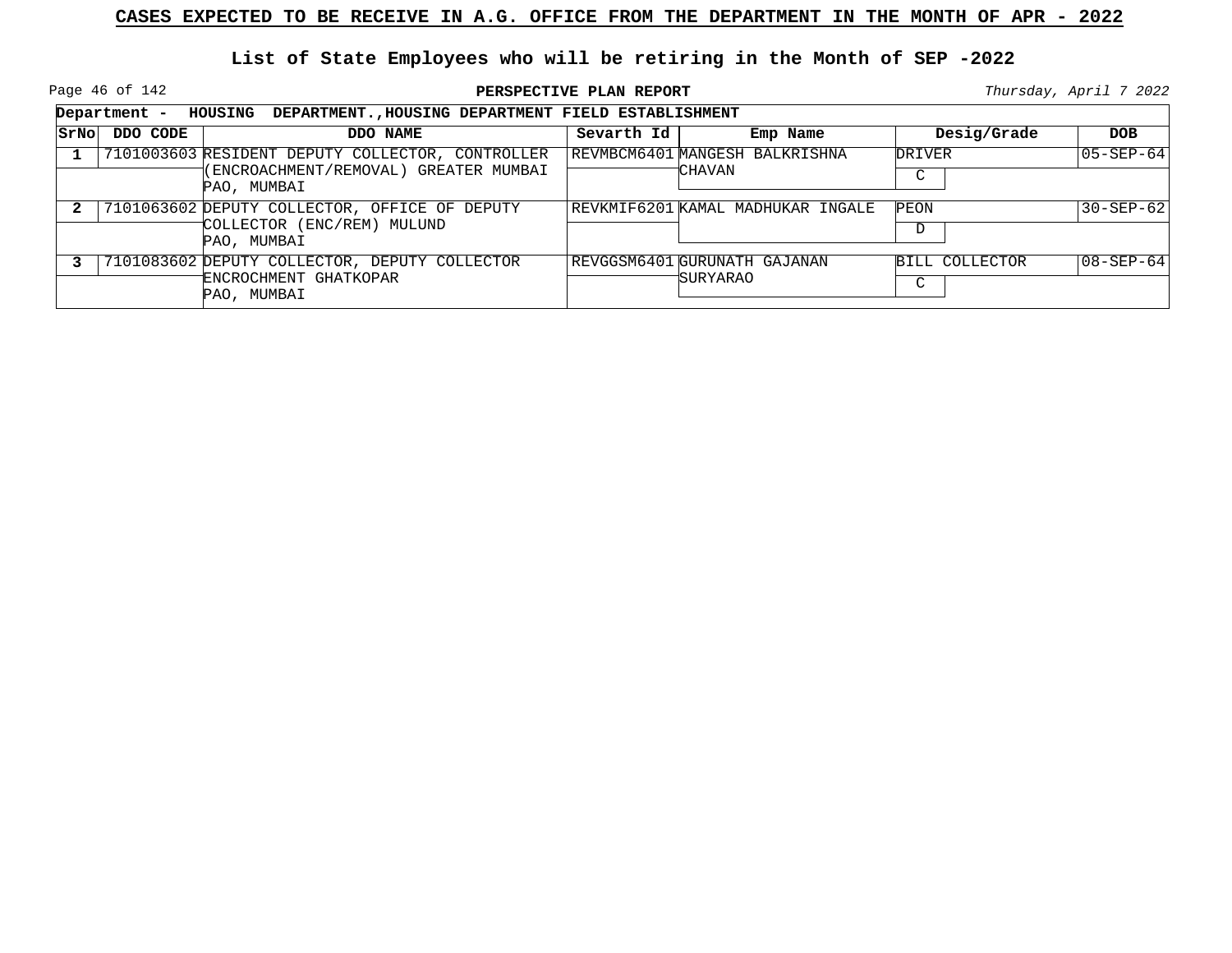## **List of State Employees who will be retiring in the Month of SEP -2022**

Page 47 of 142

**PERSPECTIVE PLAN REPORT Thursday**, April 7 2022

|      | Department - | DEPARTMENT., HOUSING DEPARTMENT (MANTRALAYA)<br><b>HOUSING</b> |            |                             |             |           |
|------|--------------|----------------------------------------------------------------|------------|-----------------------------|-------------|-----------|
| SrNo | DDO CODE     | DDO NAME                                                       | Sevarth Id | Emp Name                    | Desig/Grade | DOB       |
|      |              | 7101003586 UNDER SECRETARY, HOUSING                            |            | ESTPPNF6401 PRACHI PRAPHULL | ASSISTANT   | 07-SEP-64 |
|      |              | DEPARTMENT (MANTRALAYA)<br>PAO, MUMBAI                         |            | *NAGVEKAR                   |             |           |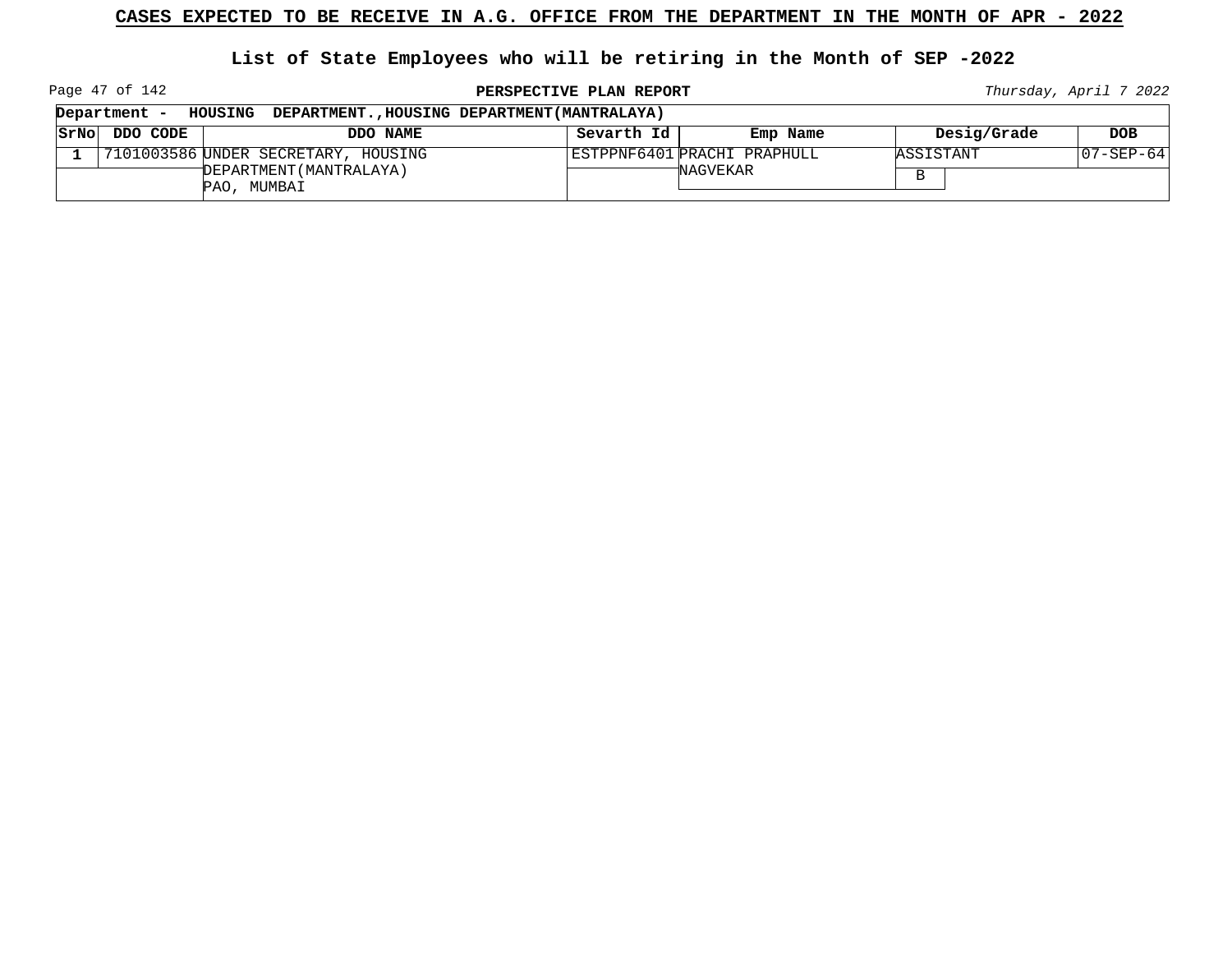Page 48 of 142

|      | Department -<br>INDUSTRIES, ENERGY AND LABOUR DEPARTMENT., CHIEF ELECTRICAL INSPECTOR |                                                                                                                                                                                      |            |          |                                  |                   |  |  |  |
|------|---------------------------------------------------------------------------------------|--------------------------------------------------------------------------------------------------------------------------------------------------------------------------------------|------------|----------|----------------------------------|-------------------|--|--|--|
| SrNo | DDO CODE                                                                              | DDO NAME                                                                                                                                                                             | Sevarth Id | Emp Name | Desig/Grade                      | <b>DOB</b>        |  |  |  |
|      |                                                                                       | 5301004720 ASSTT. ELECTRICAL INSPECTOR, ELECTRICAL PWFGEMM6401 GANESH EKNATH MAHURKAR<br>INSPECTOR, INSPECTION DIVISION, JALGAON<br>JALGAON , DISTRICT TREASURY OFFICE               |            |          | ASST/ SEC./ JR.<br>ENGINEER<br>B | $ 09 - SEP - 64 $ |  |  |  |
|      |                                                                                       | 7101004722 ELECTRICAL INSPECTOR, CHIEF ELECTRICAL PWFPGMM6401 PRADEEP GOPAL MOGHE<br>INSPECTOR I E AND LABOUR DEPT PWD ADMN<br>BLDG 3RD FLOR R.C. MARG CHEMBUR MUMBAI<br>PAO, MUMBAI |            |          | SENIOR CLERK<br>C                | 26-SEP-64         |  |  |  |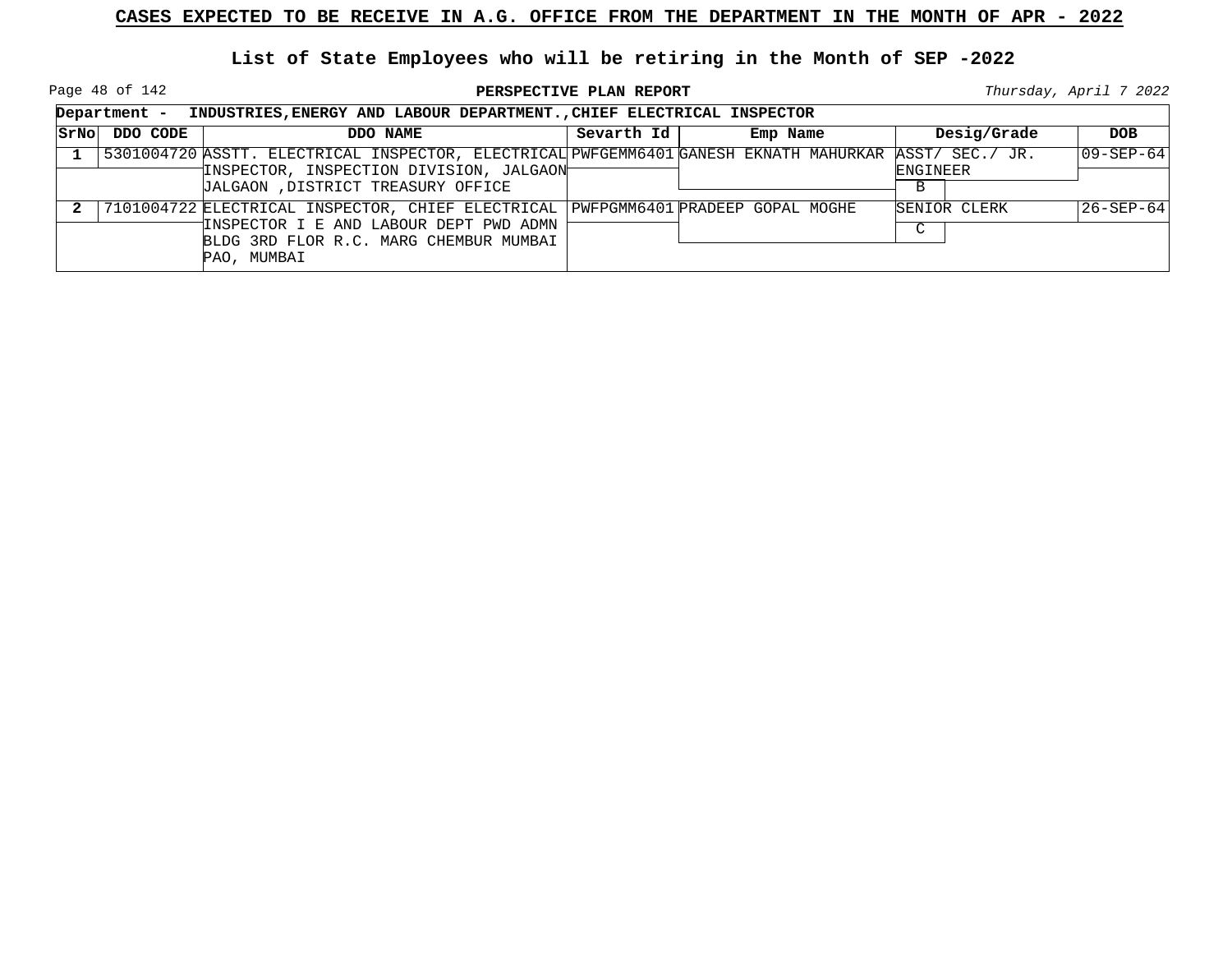Page 49 of 142

|             | Department -<br>INDUSTRIES, ENERGY AND LABOUR DEPARTMENT., COMMISSIONER OF LABOUR |                                                                                                                      |            |          |                                               |            |  |
|-------------|-----------------------------------------------------------------------------------|----------------------------------------------------------------------------------------------------------------------|------------|----------|-----------------------------------------------|------------|--|
| <b>SrNo</b> | DDO CODE                                                                          | DDO NAME                                                                                                             | Sevarth Id | Emp Name | Desig/Grade                                   | <b>DOB</b> |  |
|             |                                                                                   | 2503004836 GOVT, LABOUR OFFICER, GOVERNMENT LABOUR LABALKM6401 ASHOK LAXMANRAO KAMBLE GOVT, LABOUR OFFICER 30-SEP-64 |            |          |                                               |            |  |
|             |                                                                                   | OFFICER, BARSHI<br>BARSHI, SUB TREASURY OFFICE                                                                       |            |          | В                                             |            |  |
|             |                                                                                   | 7101004821 ASSISTANT COMMISSINER, COMMISSIONER OF  LABASPF6401 ASHA SURYAKANT POPERE<br>LABOUR                       |            |          | STENOGRAPHER HIGHER 22-SEP-64<br><b>GRADE</b> |            |  |
|             |                                                                                   | PAO, MUMBAI                                                                                                          |            |          | $\sim$                                        |            |  |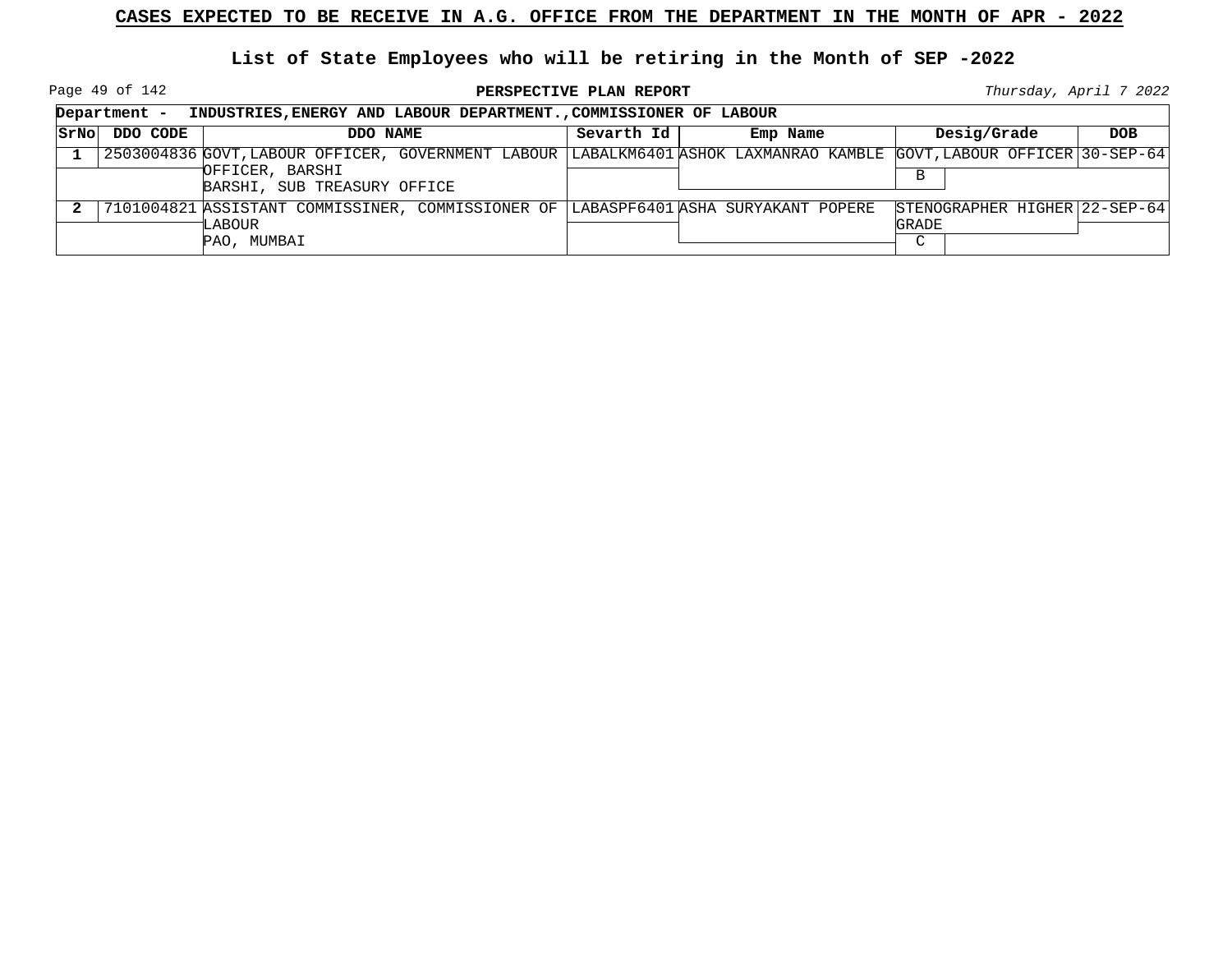Page 50 of 142

|      | Department - | INDUSTRIES, ENERGY AND LABOUR DEPARTMENT., DIRECTORATE OF GOVT PRINTING, STATIONERY AND |            |                                           |               | <b>PUBLICA</b>    |                          |
|------|--------------|-----------------------------------------------------------------------------------------|------------|-------------------------------------------|---------------|-------------------|--------------------------|
| SrNo | DDO CODE     | DDO NAME                                                                                | Sevarth Id | Emp Name                                  |               | Desig/Grade       | <b>DOB</b>               |
|      |              | 2201004796 ASSISTANT MANAGER, GOVERNMENT                                                |            | DPSABSM6201 ASHOK BHIKU SABLE             |               | SWEEPER MUKADAM   | $ 21 - \text{SEP} - 62 $ |
|      |              | PHOTOZINCO PRESS AND BOOK DEPOT, PUNE<br>PUNE , DISTRICT TREASURY OFFICE                |            |                                           | D             |                   |                          |
|      |              | 2201004798 MANAGER, YERWADA PRISON PRESS PUNE-                                          |            | DPSJYGM6401 JAGGANATH YAMAJI              |               | ASSTT. SUPERVISOR | $18 - SEP - 64$          |
|      |              | 411006<br>PUNE , DISTRICT TREASURY OFFICE                                               |            | GABHALE                                   | (OFFSET)<br>C |                   |                          |
|      |              | 2201004798 MANAGER, YERWADA PRISON PRESS PUNE-                                          |            | DPSCAMM6401 CHANDRAKANT ANNA              |               | CLERK TYPIST      | $15 - SEP - 64$          |
|      |              | 1411006<br>PUNE , DISTRICT TREASURY OFFICE                                              |            | MAHAMUNKAR                                | C             |                   |                          |
| 4    |              | 7101004791 ESTABLISHMENT OFFICER, GOVERNMENT                                            |            | DPSACJM6401 ARUN CHANDRAKANT JAGTAPBINDER |               |                   | $ 01-OCT-64 $            |
|      |              | CENTRAL PRESS, MUMBAI.<br>PAO, MUMBAI                                                   |            |                                           | C             |                   |                          |
| 5    |              | 7101004791 ESTABLISHMENT OFFICER, GOVERNMENT                                            |            | DPSSBKM6401 SURENDRA BALKRISHNA           |               | SENIOR CLERK      | $18 - SEP - 64$          |
|      |              | CENTRAL PRESS, MUMBAI.<br>PAO, MUMBAI                                                   |            | KASHID                                    | C             |                   |                          |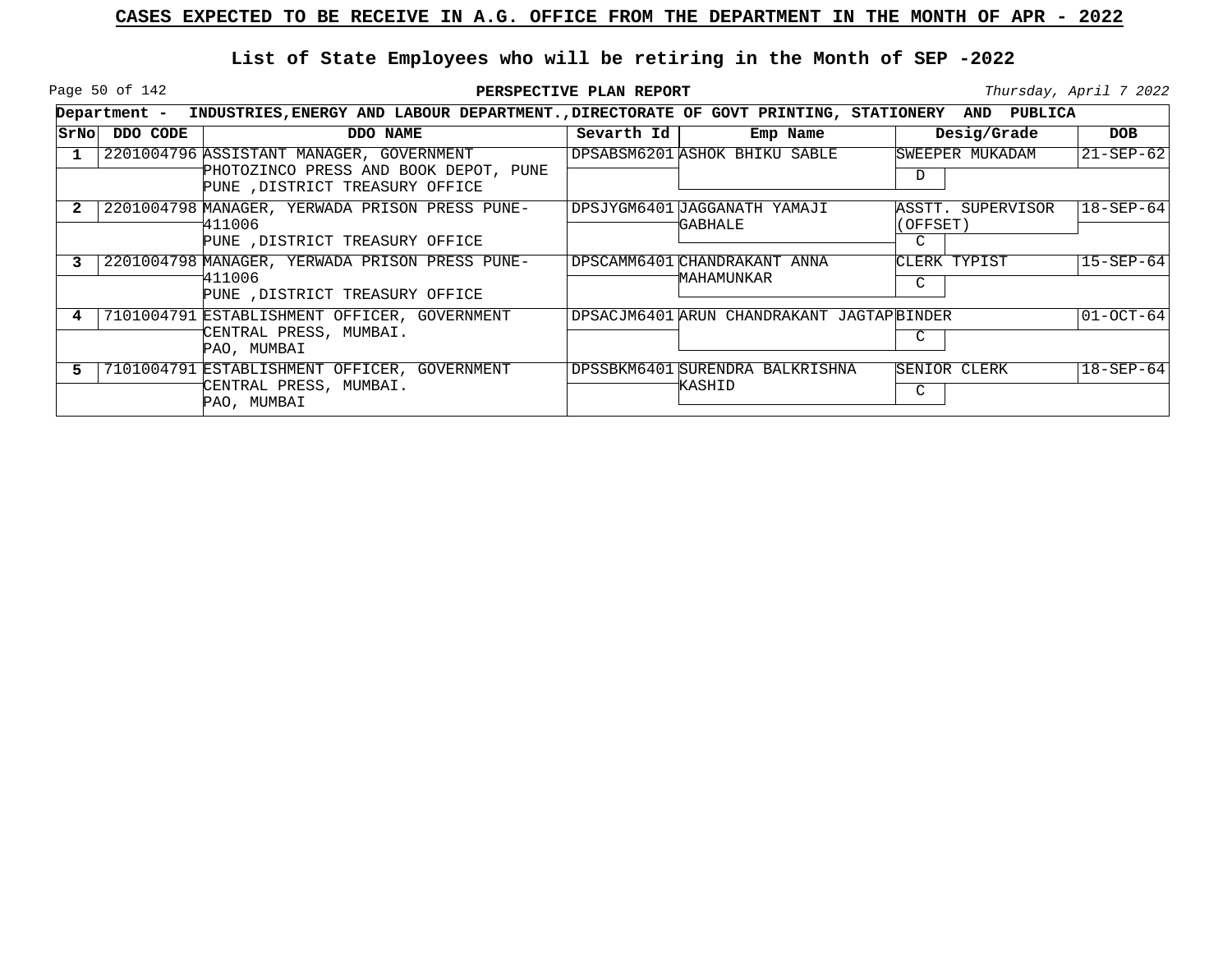Page 51 of 142

**PERSPECTIVE PLAN REPORT Thursday**, April 7 2022

| Department -<br>INDUSTRIES, ENERGY AND LABOUR DEPARTMENT., DIRECTORATE OF INDUSTRIAL SAFETY AND HEALTH |                                            |            |                                          |             |                 |
|--------------------------------------------------------------------------------------------------------|--------------------------------------------|------------|------------------------------------------|-------------|-----------------|
| STNO DDO CODE                                                                                          | DDO NAME                                   | Sevarth Id | Emp Name                                 | Desig/Grade | <b>DOB</b>      |
|                                                                                                        | 7101004830 ORGANIZATION AND METHOD OFFICE, |            | DISPSMM6201 PROMOD SHRIDHAR MAYEKAR PEON |             | $17 - SEP - 62$ |
|                                                                                                        | DIRECTORATE OF INDUSTRIAL SAFETY AND       |            |                                          | D           |                 |
|                                                                                                        | HEALTH                                     |            |                                          |             |                 |
|                                                                                                        | PAO, MUMBAI                                |            |                                          |             |                 |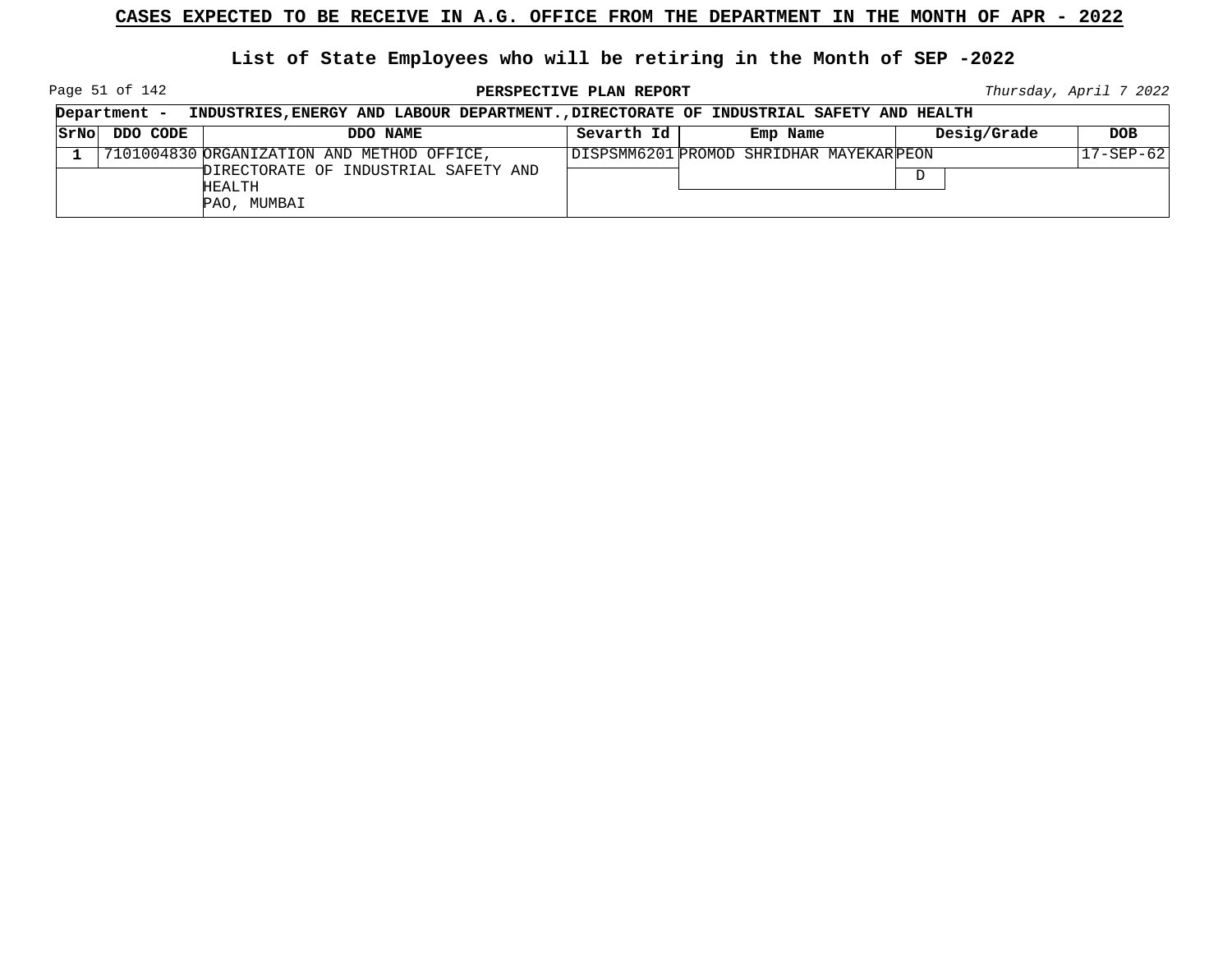**List of State Employees who will be retiring in the Month of SEP -2022**

Page 52 of 142

**PERSPECTIVE PLAN REPORT Thursday**, April 7 2022

┑

|      | Department -<br>INDUSTRIES, ENERGY AND LABOUR DEPARTMENT., DIRECTORATE OF INDUSTRIES |                                                            |            |                                |                  |                 |  |  |
|------|--------------------------------------------------------------------------------------|------------------------------------------------------------|------------|--------------------------------|------------------|-----------------|--|--|
| SrNo | DDO CODE                                                                             | DDO NAME                                                   | Sevarth Id | Emp Name                       | Desig/Grade      | <b>DOB</b>      |  |  |
|      |                                                                                      | $ 7101004736$ $p$ y dir OF INDUSTRIES<br>TECH )<br>, JOINT |            | IINDUUGF6401 UNMITA UDAY GAMRE | NOTING ASSISTANT | $19 - SEP - 64$ |  |  |
|      |                                                                                      | (MMR) MUMBAI<br>DIRECTOR OF INDUSTRIES<br>PAO, MUMBAI      |            |                                | $\sim$           |                 |  |  |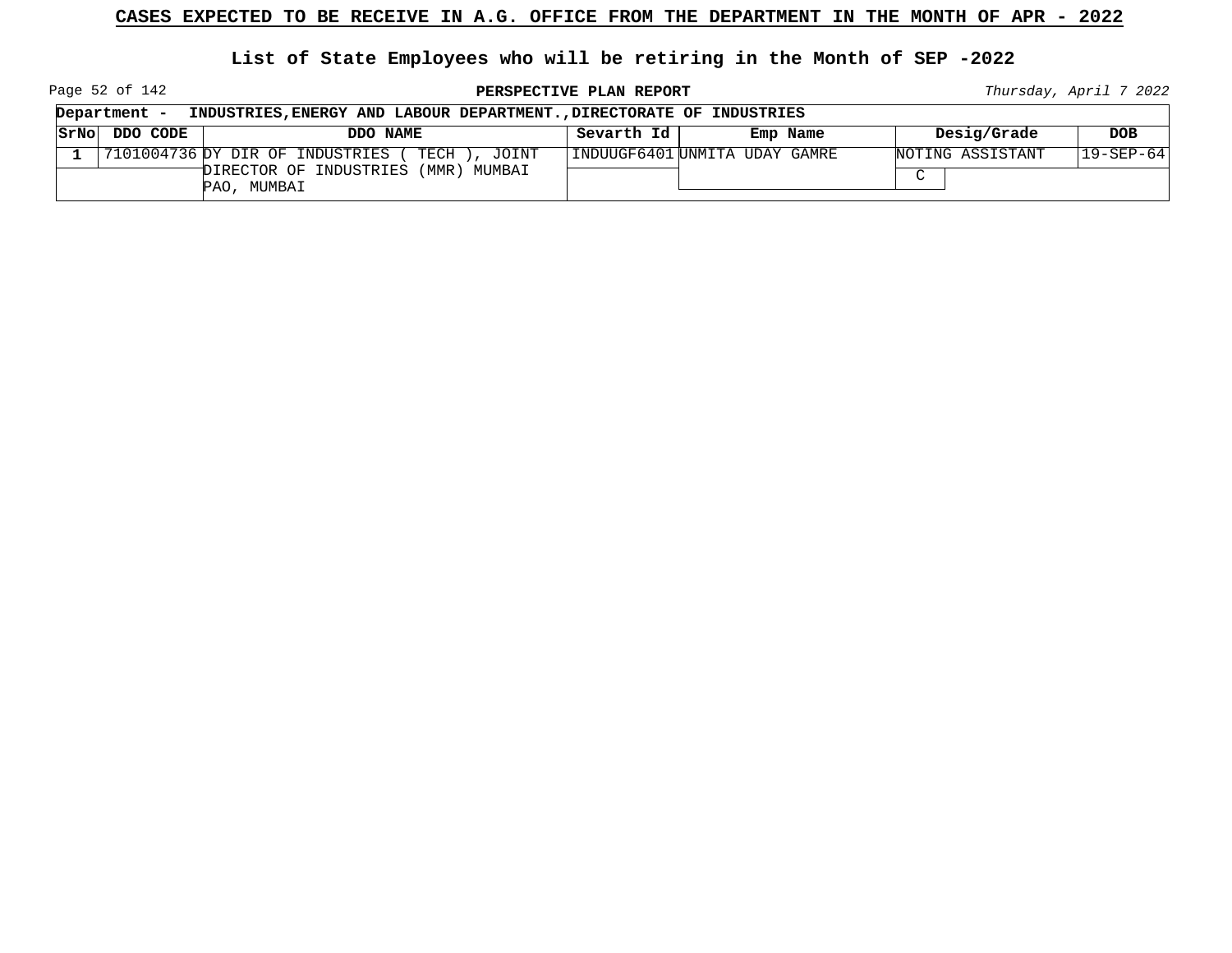Page 53 of 142

**PERSPECTIVE PLAN REPORT Thursday**, April 7 2022

|       | Department -<br>INDUSTRIES, ENERGY AND LABOUR DEPARTMENT., INDUSTRIAL COURTS |                                                                                    |            |                                   |                    |                          |  |  |
|-------|------------------------------------------------------------------------------|------------------------------------------------------------------------------------|------------|-----------------------------------|--------------------|--------------------------|--|--|
| SrNol | DDO CODE                                                                     | DDO NAME                                                                           | Sevarth Id | Emp Name                          | Desig/Grade        | <b>DOB</b>               |  |  |
|       |                                                                              | 2601004881 JUDGE, LABOUR COURT, KOLHAPUR                                           |            | CWCDABM6401 DEVIDAS ANNAJI BIDAVE | CLERK OF THE COURT | $ 11 - \text{SEP} - 64 $ |  |  |
|       |                                                                              | KOLHAPUR, DISTRICT TREASURY OFFICE                                                 |            |                                   | $\mathcal{C}$      |                          |  |  |
|       |                                                                              | 7101004863 ASSISTANT REGISTRAR, INDUSTRIAL COURTS, INCUSBM6201 ULHAS SHIVRAM BAGAL |            |                                   | <b>CHOPDAR</b>     | 19-SEP-62                |  |  |
|       |                                                                              | MAHARASHTRA, MUMBAI<br>PAO, MUMBAI                                                 |            |                                   | D                  |                          |  |  |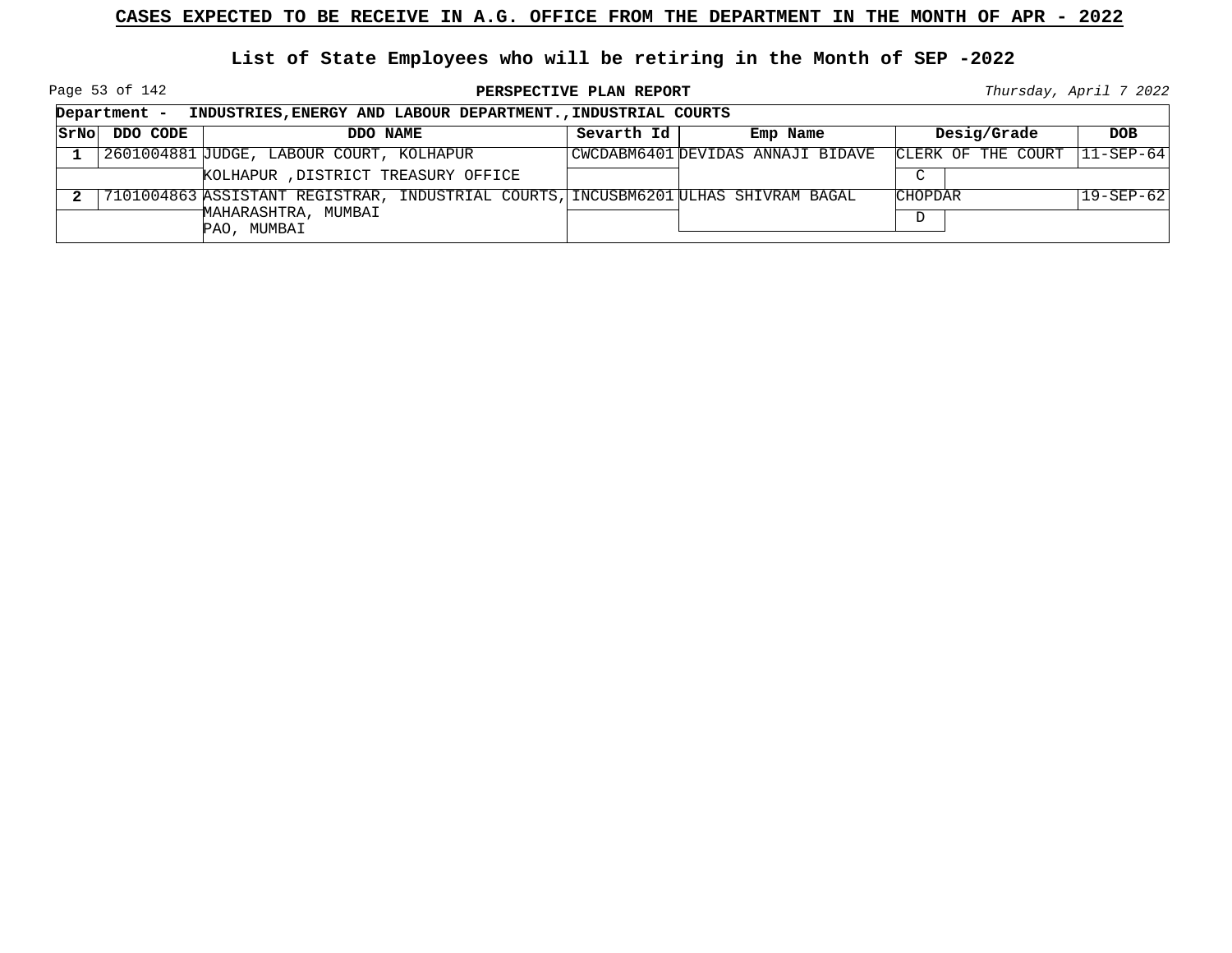Page 54 of 142

|                 |               | Department - LAW AND JUDICIARY DEPATMENT., HIGH COURT                                                                                                                        |                        |                                                    |                                                 |                 |
|-----------------|---------------|------------------------------------------------------------------------------------------------------------------------------------------------------------------------------|------------------------|----------------------------------------------------|-------------------------------------------------|-----------------|
|                 | SrNo DDO CODE | DDO NAME                                                                                                                                                                     | Sevarth $Id$           | Emp Name                                           | Desig/Grade                                     | <b>DOB</b>      |
| 1               |               | 1201004470 ADDL DIST AND SESSION JUDGE, ADDITIONAL HCDRRKM6202 RAJENDRA RADHAKISHAN<br>DISTRICT<br>THANE , DISTRICT TREASURY OFFICE                                          |                        | KAKANI                                             | DISTRICT JUDGE AND<br>ADD JUDGE<br>$\mathbb{A}$ | $05 - SEP - 62$ |
| 2               |               | 1201014476 CIVIL J. JR. DIV.AND J. M. F.C, CIVIL<br>JUDGE J.D.AND JMFC VASHI<br>THANE , DISTRICT TREASURY OFFICE                                                             |                        | HCDGRTF6401 GEETA RAMCHANDRA TIKHE                 | SENIOR CLERK<br>C                               | $05 - SEP - 64$ |
| 3               |               | 1201014504 JUDICIAL MAGISTRATE F. C., JMFC II<br>COURT THANE<br>THANE , DISTRICT TREASURY OFFICE                                                                             |                        | HCDSRDM6401 SURESH RAMCHANDRA<br>DABHEKAR          | <b>SENIOR CLERK</b><br>$\mathcal{C}$            | $23 - SEP - 64$ |
| 4               |               | 2211004475 CIVIL J. JR. DIV.AND J. M. F.C, CIVIL<br>AND CRIMINAL COURT RAJGURUNAGAR TAL.<br>KHED DIST. PUNE<br>KHED, SUB TREASURY OFFICE                                     | HCDSHKM6401 SHASHIKANT | HARISHCHANDRA KAMBLE                               | <b>JR. CLERK</b><br>$\mathcal{C}$               | $07 - SEP - 64$ |
| -5              |               | 2305004476 JT. CIVIL J. JR. DIV. J. M. F., CIVIL<br>COURT, VADUJ<br>KHATAV (VA, SUB TREASURY OFFICE                                                                          |                        | HCDRDTM6401 RAJENDRAKUMAR DIGAMBAR CLERK<br>TIKOLE | $\mathcal{C}$                                   | $16 - SEP - 64$ |
| 6               |               | 2308004476 CIVIL J. JR. DIV.AND J. M. F.C, CIVIL<br>COURT DAHIWADI<br>MAN (DAHI, SUB TREASURY OFFICE                                                                         |                        | HCDRRPM6401 RAVISHANKAR RAMADHAR<br>PARDESHI       | HEAD BAILIFF<br>C                               | $22 - SEP - 64$ |
| 7               |               | 2504004475 CIVIL J. JR. DIV.AND J. M. F.C, CIVIL<br>COURT JUNIOR DIVISION AND J.M.F.C.<br>KARMALA<br>KARMALA, SUB TREASURY OFFICE                                            |                        | HCDSKSM6401 SANJAY KASHINATH<br>SARSAMBI           | ASSISTANT<br>SUPERINTENDENT<br>$\mathcal{C}$    | $25 - SEP - 64$ |
| 8               |               | 2601004470 DISTRICT JUDGE AND ADD JUDGE, DISTRICT HCDPPMM6401 PRAKASH PRABHUDAS MISAL DRIVER<br>AND SESSIONS COURT, KOLHAPUR.<br>KOLHAPUR , DISTRICT TREASURY OFFICE         |                        |                                                    | C                                               | $27 - SEP - 64$ |
| 9               |               | 2609004476 CIVIL J. JR. DIV.AND J. M. F.C, CIVIL<br>COURT JUNIOR DIVISION AND J. M. F. C.<br>PANHALA<br>PANHALA, SUB TREASURY OFFICE                                         |                        | HCDVMTM6401 VIVEK MUKUND TAMBE                     | BAILIFF<br>C                                    | $12 - SEP - 64$ |
| 10 <sup>1</sup> |               | 5111004476 CIVIL J. JR. DIV.AND J. M. F.C, CIVIL<br>JUDGE, JUNIOR DIVISION AND JMFC, SINNAR<br>SINNAR, SUB TREASURY OFFICE                                                   |                        | HCDSDWM6401 SUNIL DATTATRAY WAKADE                 | ASSTT<br>SUPERINTENDENT<br>Bn                   | $11 - SEP - 64$ |
|                 |               | 11   5201004470 DISTRICT JUDGE AND ADDL SESSION JUDGE, HCDRBCM6402 RAVINDRA BHIMSING<br>DISTRICT JUDGE 1 AND ADDL.SESSION JUDGE<br>DHULE<br>DHULE , DISTRICT TREASURY OFFICE |                        | CHAVAN                                             | REGISTRAR<br>Α                                  | $06 - SEP - 64$ |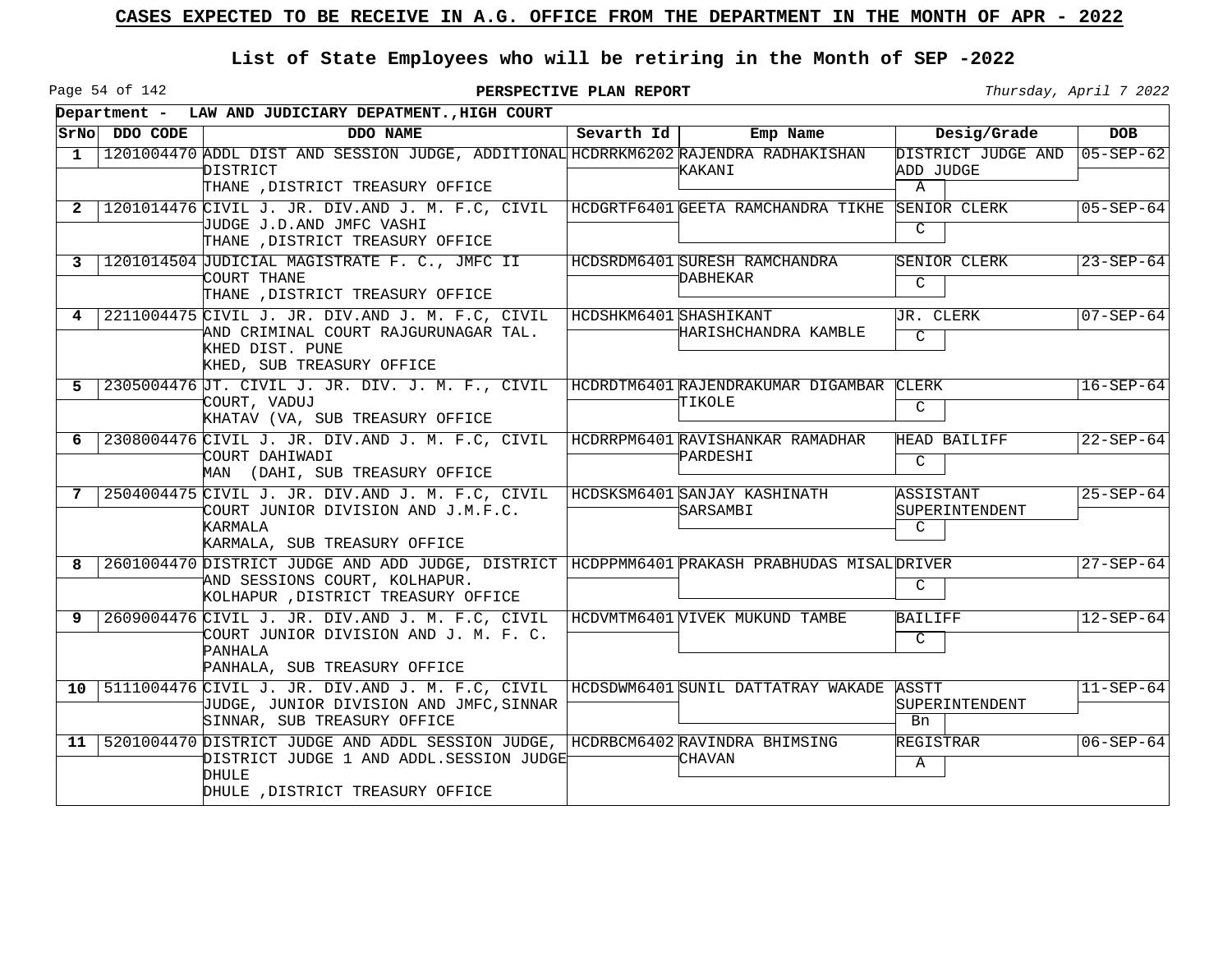Page 55 of 142

|                 |          | Department - LAW AND JUDICIARY DEPATMENT., HIGH COURT                                                                                         |            |                                                     |                                              |                 |
|-----------------|----------|-----------------------------------------------------------------------------------------------------------------------------------------------|------------|-----------------------------------------------------|----------------------------------------------|-----------------|
| SrNo            | DDO CODE | DDO NAME                                                                                                                                      | Sevarth Id | Emp Name                                            | Desig/Grade                                  | <b>DOB</b>      |
| 12 <sup>1</sup> |          | 5201004470 DISTRICT JUDGE AND ADDL SESSION JUDGE,<br>DISTRICT JUDGE 1 AND ADDL.SESSION JUDGE<br>DHULE<br>DHULE , DISTRICT TREASURY OFFICE     |            | HCDPRSM6401 PRALAHAD RAVAN SHIRSATHSENIOR CLERK     | C                                            | $11 - SEP - 64$ |
|                 |          | 13 5201004470 DISTRICT JUDGE AND ADDL SESSION JUDGE,<br>DISTRICT JUDGE 1 AND ADDL.SESSION JUDGET<br>DHULE<br>DHULE , DISTRICT TREASURY OFFICE |            | HCDVNKM6401 VIKAS NARAYAN KAPOLE                    | ASSISTANT<br>SUPERINTENDENT<br>$\mathcal{C}$ | $11 - SEP - 64$ |
|                 |          | 14 5302004523 CIVIL JUDGES SR. DIVISION, CIVIL COURT<br>SENIOR DIVISION, AMALNER<br>AMALNER, SUB TREASURY OFFICE                              |            | HCDNTWM6201 NEELKANTH TUKARAM<br>WADNERE            | NAIK<br>D                                    | $06 - SEP - 62$ |
|                 |          | 15 5312004476 CIVIL J. JR. DIV.AND J. M. F.C, CIVIL<br>AND CRIMINAL COURT RAVER<br>RAVER, SUB TREASURY OFFICE                                 |            | HCDKRWF6401 KALPANA RAJENDRA WANI                   | SENIOR CLERK<br>C                            | $01-0CT-64$     |
|                 |          | 16   5401004470 DISTRICT JUDGE AND ADDL SESSION JUDGE,<br>DISTRICT AND SESSIONS COURT AHMEDNAGAR<br>AHMEDNAGAR , DISTRICT TREASURY OFFICE     |            | HCDSRSM6402 SANJAY RANGNATH SATPUTEHEAD BAILIFF     | C                                            | $24 - SEP - 64$ |
|                 |          | 17   5401004470 DISTRICT JUDGE AND ADDL SESSION JUDGE,<br>DISTRICT AND SESSIONS COURT AHMEDNAGAR<br>AHMEDNAGAR , DISTRICT TREASURY OFFICE     |            | HCDUCTM6401 UDDHAV CHANGDEO<br>TRYAMBAKE            | STENOGRAPHER (LG) 26-SEP-64<br>$\mathbf{A}$  |                 |
|                 |          | 18   5403004476 CIVILJUDGEJR. DIVISIONAND JMFC, CIVIL<br>AND CRIMINAL COURT, JAMKHED<br>JAMKHED, SUB TREASURY OFFICE                          |            | HCDPRGM6401 POPAT RAMCHANDRA GARAD                  | ASSISTANT<br><b>SUPERINTENDENT</b><br>C      | $18 - SEP - 64$ |
| 19 <sup>1</sup> |          | 7101004431 ASSISTANT REGISTRAR, HIGH COURT,<br>APPELLATE SIDE, BOMBAY<br>PAO, MUMBAI                                                          |            | HCDVVPF6401 VAISHALI VIJAY<br><b>PRABHULKAR</b>     | SECTION OFFICER<br>B                         | $30 - SEP - 64$ |
| 20              |          | 7101004440 MASTER ( ADM.), REGISTRAR O S /<br>PROTHONOTARY AND SENIOR MASTER HIGH<br>COURT<br>PAO, MUMBAI                                     |            | HCDRRYM6201 RAMESH RAMCHANDRA YADAVCHOBDAR          | D                                            | $27 - SEP - 62$ |
| 21              |          | 7101004443 OFFICIAL ASSIGNEE, OFFICE OF THE<br>OFFICIAL ASSIGNEE, HIGH COURT, BOMBAY.<br>PAO, MUMBAI                                          |            | HCDVVSM6401 VIKAS VISHWANATH SHENOY SECTION OFFICER | B                                            | $04 - SEP - 64$ |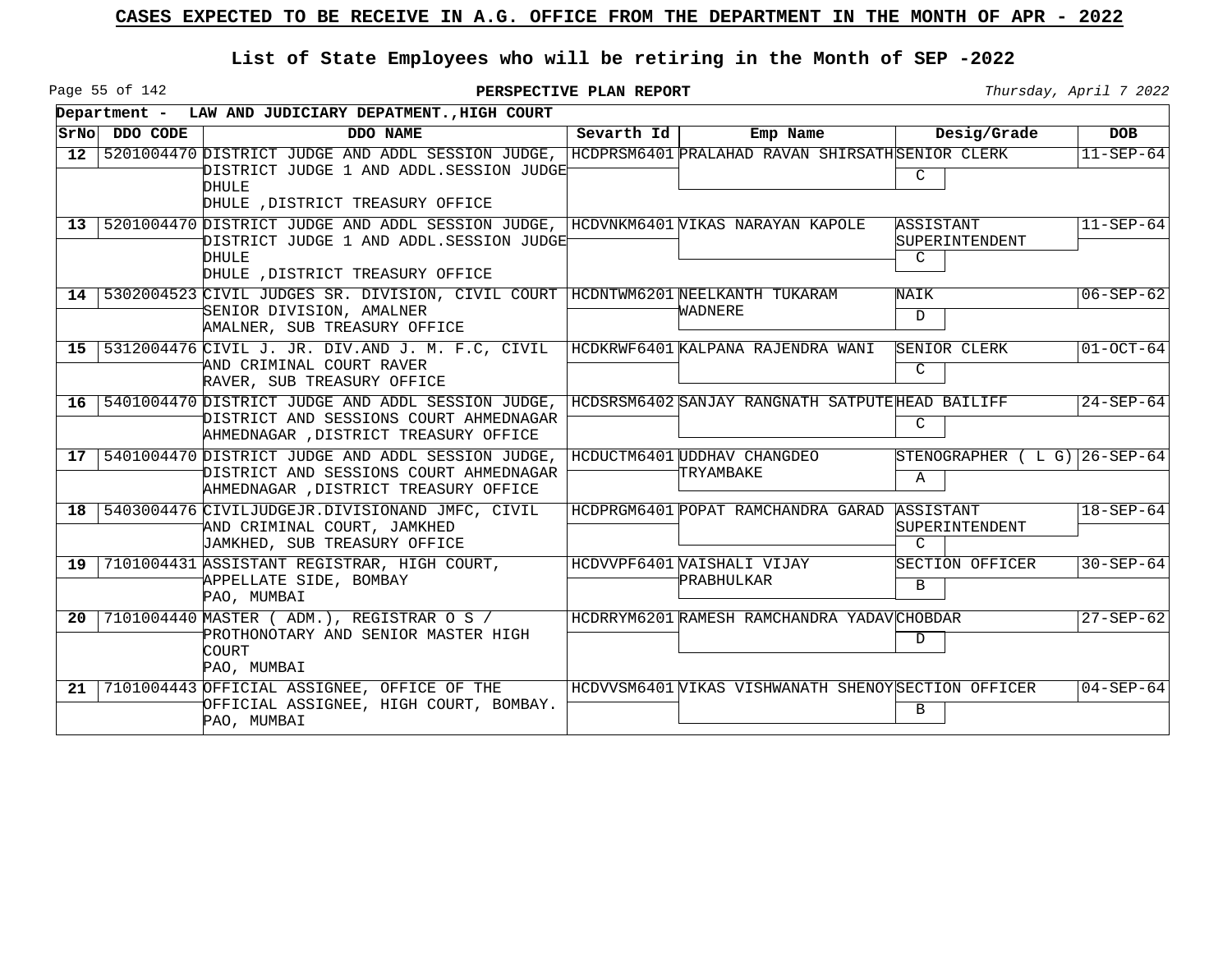**List of State Employees who will be retiring in the Month of SEP -2022**

Page 56 of 142

**PERSPECTIVE PLAN REPORT Thursday**, April 7 2022

|      | Department - | LAW AND JUDICIARY DEPATMENT., LAW AND JUDICIARY DEPATMENT |            | <b>MANTRALAYA)</b>            |                 |                   |
|------|--------------|-----------------------------------------------------------|------------|-------------------------------|-----------------|-------------------|
| SrNo | DDO CODE     | DDO NAME                                                  | Sevarth Id | Emp Name                      | Desig/Grade     | <b>DOB</b>        |
|      |              | 7101004402 SECTION OFFICER, LAW AND JUDICIARY             |            | ESTKRPF6401 KAMINI RAMCHANDRA | SECTION OFFICER | $ 29 - SEP - 64 $ |
|      |              | DEPARTMENT, MANTRALAYA<br>PAO, MUMBAI                     |            | PILANKAR                      | в               |                   |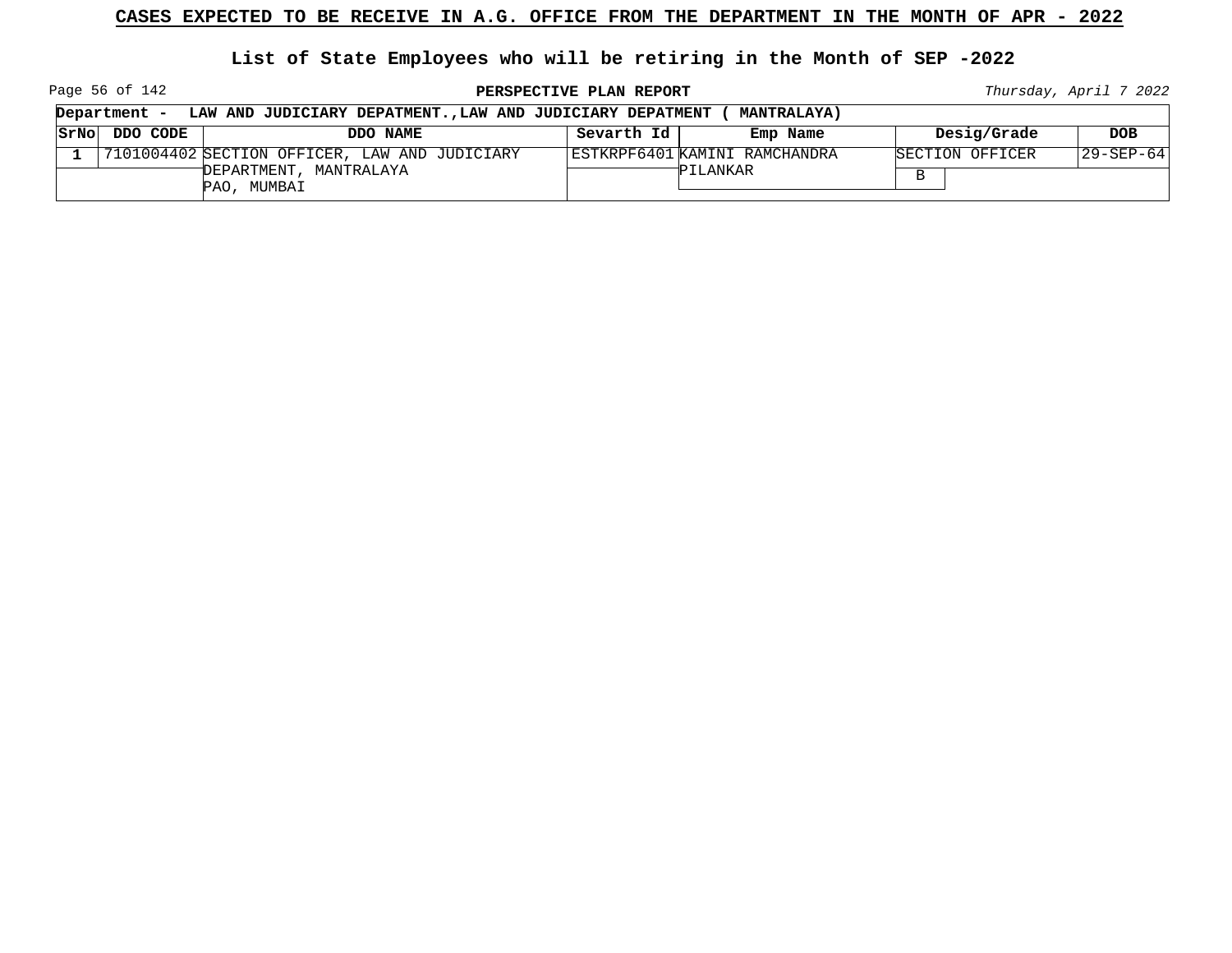Page 57 of 142

|      |          | Department - LAW AND JUDICIARY DEPATMENT., PRINCIPAL JUDGE, BOMBAY CITY CIVIL AND SESSIONS CO        |            |                                                   |                                     |                   |
|------|----------|------------------------------------------------------------------------------------------------------|------------|---------------------------------------------------|-------------------------------------|-------------------|
| SrNo | DDO CODE | DDO NAME                                                                                             | Sevarth Id | Emp Name                                          | Desig/Grade                         | <b>DOB</b>        |
|      |          | 7101014453 DEPUTY REGISTRAR, PRINCIPAL JUDGE,<br>BOMBAY CITY CIVIL AND SESSIONS COURT<br>PAO, MUMBAI |            | BCCAVKM6201 ANANT VITTHAL KAMBLE                  | HAVILDAR<br>D                       | $13 - SEP - 62$   |
|      |          | 7101014453 DEPUTY REGISTRAR, PRINCIPAL JUDGE,<br>BOMBAY CITY CIVIL AND SESSIONS COURT<br>PAO, MUMBAI |            | BCCBMDF6401 BHARATI MAHADEV<br>DIGHIKAR           | <b>INTERPRETER</b><br>C             | $11 - SEP - 64$   |
|      |          | 7101014453 DEPUTY REGISTRAR, PRINCIPAL JUDGE,<br>BOMBAY CITY CIVIL AND SESSIONS COURT<br>PAO, MUMBAI |            | BCCRSBF6401 REWATI SHARANBASAPPA<br>BHALE         | ASSISTANT<br>SUPERINTENDENT<br>C    | $12 - SEP - 64$   |
|      |          | 7101014453 DEPUTY REGISTRAR, PRINCIPAL JUDGE,<br>BOMBAY CITY CIVIL AND SESSIONS COURT<br>PAO, MUMBAI |            | BCCSSSM6401 SHIVANAND SHRINIVAS<br><b>İSHENOY</b> | ASSISTANT REGISTRAR 27-SEP-64<br>Bn |                   |
|      |          | 7101014453 DEPUTY REGISTRAR, PRINCIPAL JUDGE,<br>BOMBAY CITY CIVIL AND SESSIONS COURT<br>PAO, MUMBAI |            | BCCVVMF6401 VRUTIKA VILAS MODAK                   | CLERK CUM TYPIST<br>C               | $ 18 - SEP - 64 $ |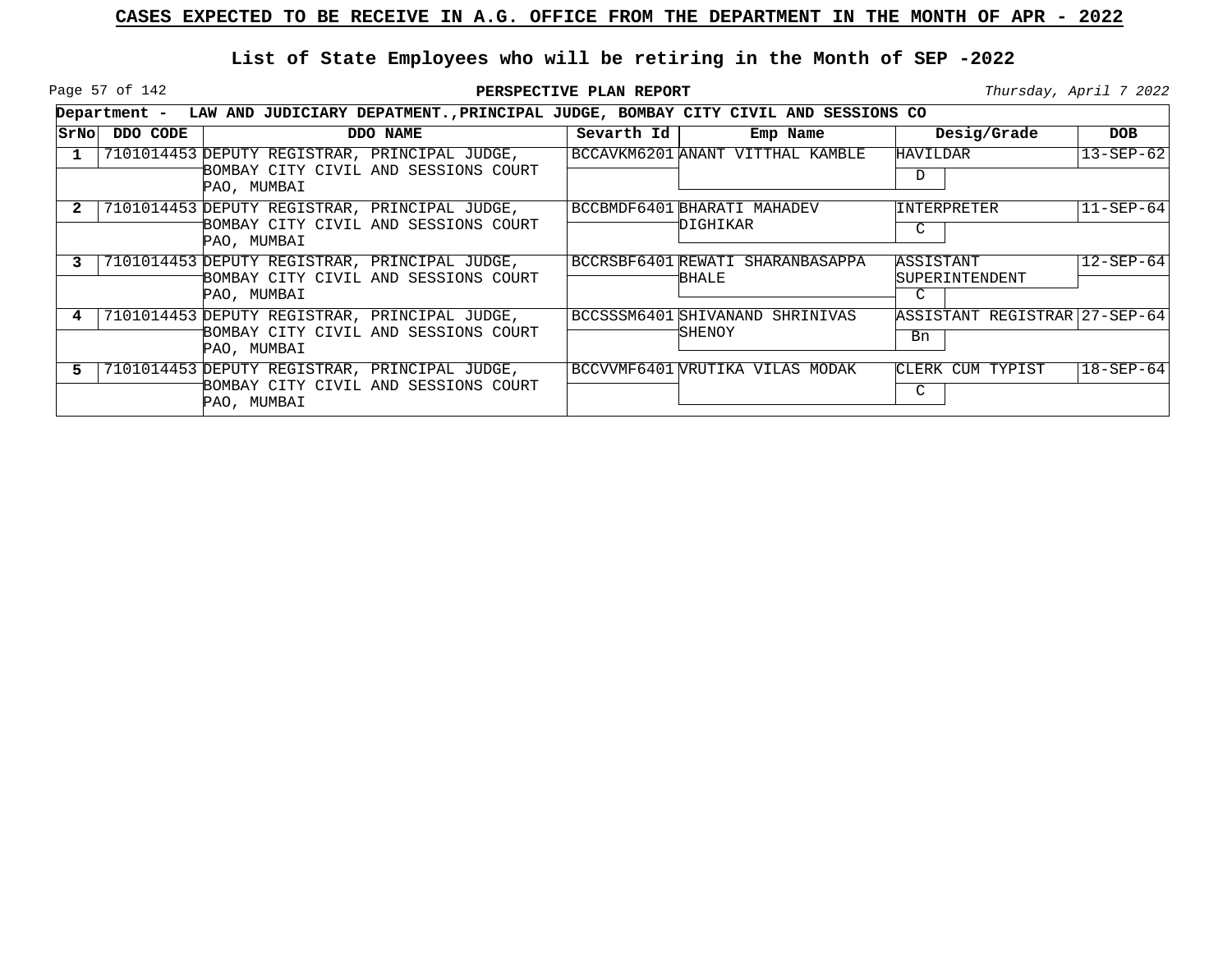Page 58 of 142

|             |          | Department - MAHARASHTRA LEGISLATURE SECRETERIATE, MAHARASHTRA LEGISLATURE SECRETERIATE                                       |            |          |               |                   |                   |
|-------------|----------|-------------------------------------------------------------------------------------------------------------------------------|------------|----------|---------------|-------------------|-------------------|
| <b>SrNo</b> | DDO CODE | DDO NAME                                                                                                                      | Sevarth Id | Emp Name |               | Desig/Grade       | <b>DOB</b>        |
|             |          | 7101006005 SECTION OFFICER CUM D D O, MAHARASHTRA MLSGRSM6201 GAUTAM RAMJI SALVE<br>LEGISLATURE SECRETARIAT<br>PAO, MUMBAI    |            |          | PEON<br>D     |                   | $20 - SEP - 62$   |
|             |          | 7101006005 SECTION OFFICER CUM D D O, MAHARASHTRA MLSSBBM6401 SANJAY BAPU BASNAK<br>LEGISLATURE SECRETARIAT<br>PAO, MUMBAI    |            |          | OFFICER<br>Bn | ASSISTANT SECTION | $ 04 - SEP - 64 $ |
|             |          | 7101006005 SECTION OFFICER CUM D D O, MAHARASHTRA   MLSSSKF6401 SNEHA SUNIL KARAWDE<br>LEGISLATURE SECRETARIAT<br>PAO, MUMBAI |            |          | OFFICER<br>Bn | ASSISTANT SECTION | $13 - SEP - 64$   |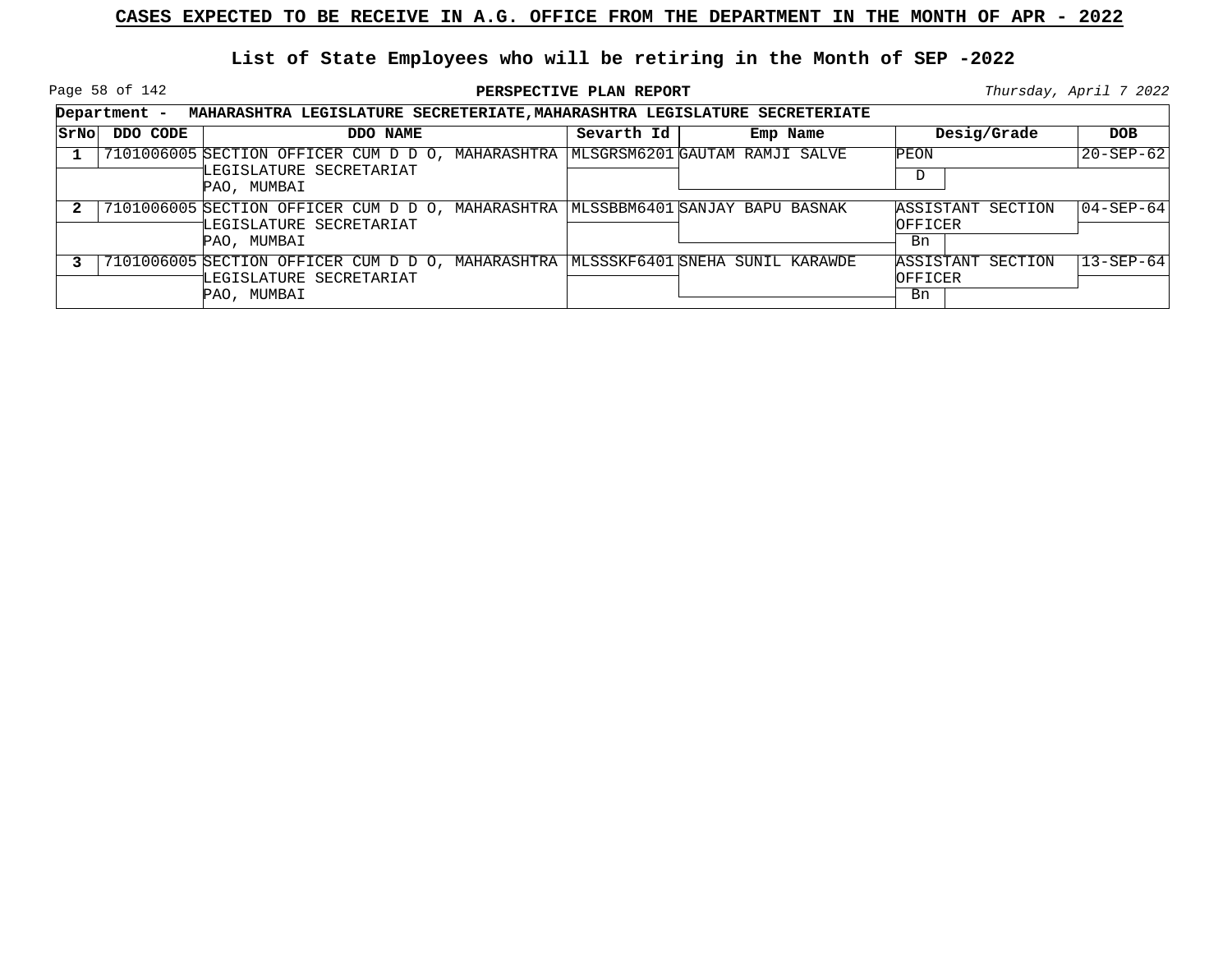**List of State Employees who will be retiring in the Month of SEP -2022**

Page 59 of 142

**PERSPECTIVE PLAN REPORT Thursday**, April 7 2022

| Department -          | MEDICAL EDUCATION AND DRUGS DEPARTMENT., DIRECTOR - PROFESSOR MAHARASHTRA INSTITUTE OF MENT |            |          |             |                 |
|-----------------------|---------------------------------------------------------------------------------------------|------------|----------|-------------|-----------------|
| $ SrNo $ DDO CODE $ $ | DDO NAME                                                                                    | Sevarth Id | Emp Name | Desig/Grade | <b>DOB</b>      |
|                       | 2201006160 ACCOUNT OFFICER, DIRECTOR - PROFESSOR   MIMARSF6401 AYASHA RAFIO SHAIKH          |            |          | STAFF NURSE | $10 - SEP - 64$ |
|                       | MAHARASHTRA INSTITUTE OF MENTAL HEALTH  <br>PUNE , DISTRICT TREASURY OFFICE                 |            |          | $\sim$      |                 |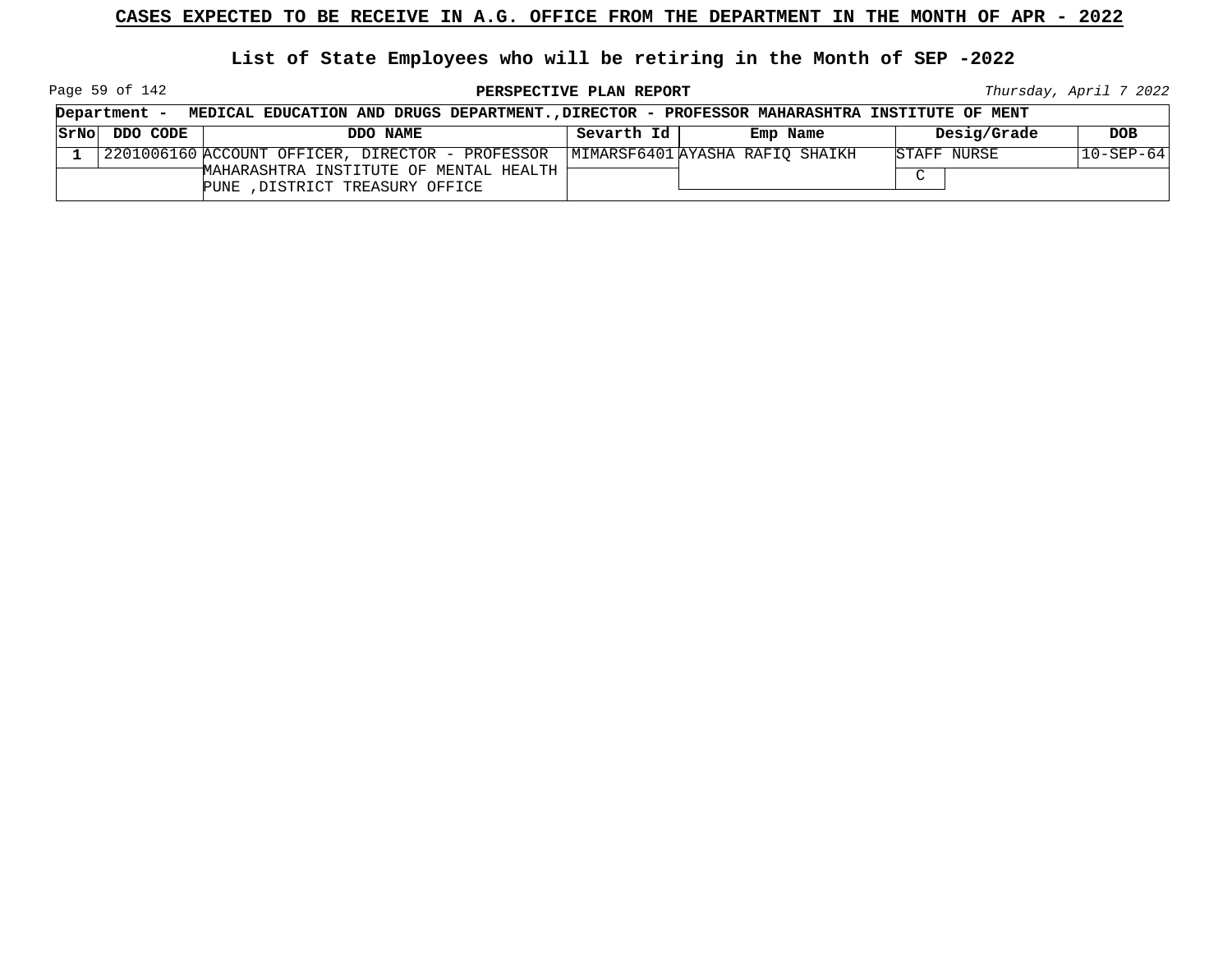Page 60 of 142

**PERSPECTIVE PLAN REPORT Thursday**, April 7 2022

┑

|              | Department - | MEDICAL EDUCATION AND DRUGS DEPARTMENT., DIRECTORATE OF AYURVED                                                  |            |                                   |             |            |  |  |
|--------------|--------------|------------------------------------------------------------------------------------------------------------------|------------|-----------------------------------|-------------|------------|--|--|
| SrNo         | DDO CODE     | DDO NAME                                                                                                         | Sevarth Id | Emp Name                          | Desig/Grade | <b>DOB</b> |  |  |
| $\mathbf{1}$ |              | 7101002395 ADMINISTRATIVE OFFICER, R.A.PODAR<br>MEDICAL COLLEGE (AYU), DR. ANNIE<br>BESEANT ROAD, WORLI, MUMBAI. |            | DAYGYKM5801 GOVIND YADAVRAO KHATI | DEAN<br>Α   | 25-SEP-58  |  |  |
|              |              | PAO, MUMBAI                                                                                                      |            |                                   |             |            |  |  |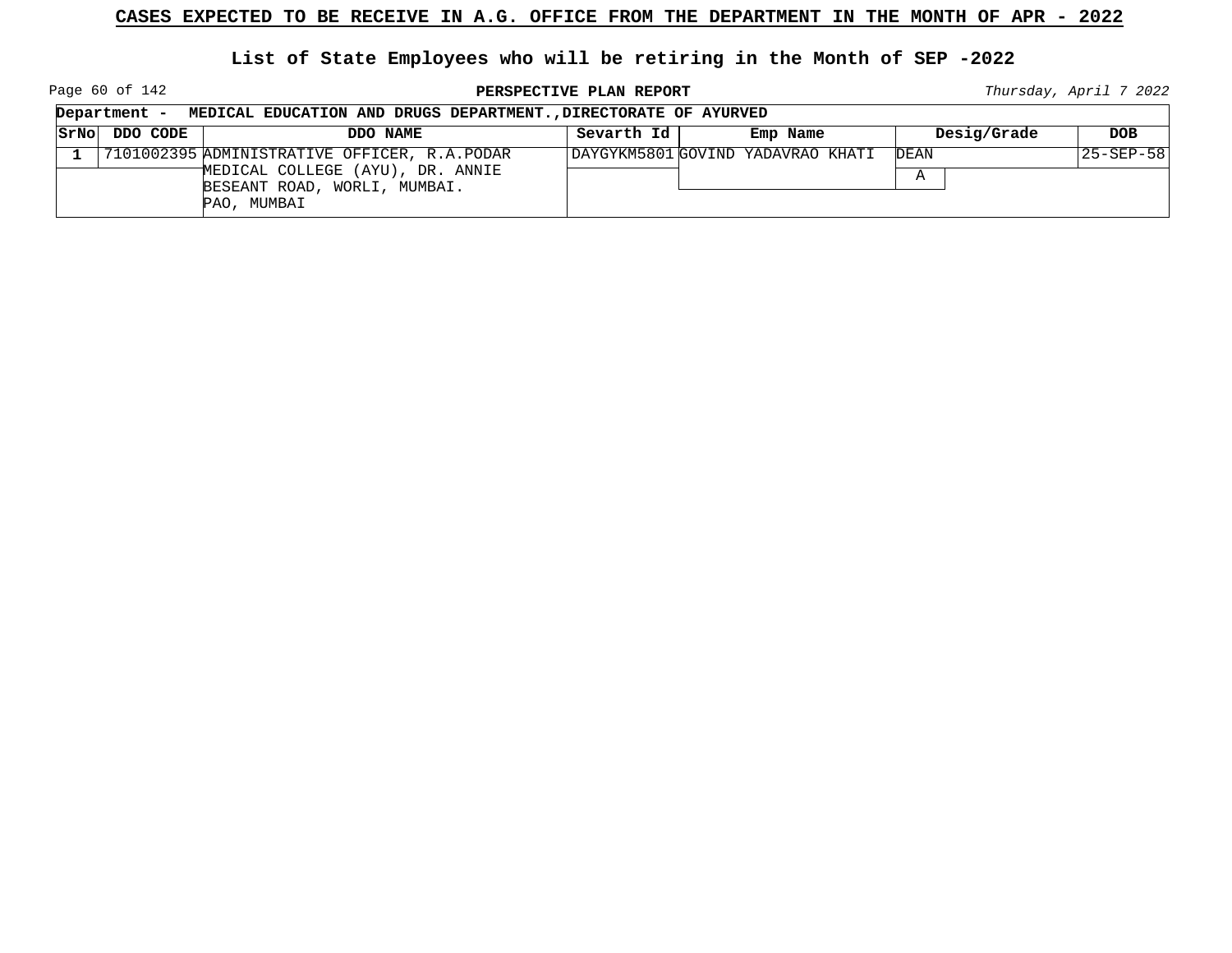Page 61 of 142

|                 |               | Department - MEDICAL EDUCATION AND DRUGS DEPARTMENT., DIRECTORATE OF MEDICAL EDUCATION AND RESERCH                                                          |            |                                           |                                                  |                 |
|-----------------|---------------|-------------------------------------------------------------------------------------------------------------------------------------------------------------|------------|-------------------------------------------|--------------------------------------------------|-----------------|
|                 | SrNo DDO CODE | DDO NAME                                                                                                                                                    | Sevarth Id | Emp Name                                  | Desig/Grade                                      | <b>DOB</b>      |
| 1               |               | 2201002389 ADMINISTRATIVE OFFICER, SASOON GENERAL DMESTGM6201 SHASHIKANT TUKARAM<br>HOSPITAL, PUNE<br>PUNE , DISTRICT TREASURY OFFICE                       |            | GAIKWAD                                   | CLASS IV SERVANT<br>$\mathcal{D}$                | $16-SEP-62$     |
| $\overline{2}$  |               | 2201002389 ADMINISTRATIVE OFFICER, SASOON GENERAL DMERRJM6201 RAMESH RAGHUNATH JADHAVTHEATER ASSISTANT<br>HOSPITAL, PUNE<br>PUNE , DISTRICT TREASURY OFFICE |            |                                           | D                                                | 03-SEP-621      |
| 3               |               | 2201002389 ADMINISTRATIVE OFFICER, SASOON GENERAL DMEKSJF6201 KANTA SURESH GUND<br>HOSPITAL, PUNE<br>PUNE , DISTRICT TREASURY OFFICE                        |            |                                           | TAILOR<br>$\mathcal{D}$                          | $28 - SEP - 62$ |
| 4               |               | 2212002673 ASSOCIATE PROFESSOR, ASSOCIATE<br>PROFESSOR, PREVENTIVE AND SOCIAL<br>MEDICINE, HEALTH UNIT, SHIRUR DIST PUNE<br>SHIRUR, SUB TREASURY OFFICE     |            | DMEABGM6201 ASHOK BARAKU GAIKWAD          | SANITORY ORDERLY<br>$\mathbf D$                  | $12 - SEP - 62$ |
| .5.             |               | 2406012398 ADMINISTRATIVE OFFICER, GOVT. MEDICAL<br>COLLEGE AND HOSPITAL MIRAJ<br>MIRAJ, SUB TREASURY OFFICE                                                |            | DMERMKM6204 RAVINDRA MEGHAJI KAMBLEMALI   | D                                                | $13 - SEP - 62$ |
| 6               |               | 5201002398 ADMINISTRATIVE OFFICER,<br>'S.B.H.GOVT.MEDICAL COLLEGE DHULE<br>DHULE , DISTRICT TREASURY OFFICE                                                 |            | DMESSCM6401 SANTOSH SAKHARAM<br>CHAUDHARI | <b>BLOOD BANK</b><br>TECHNICIAN<br>$\mathcal{C}$ | $05 - SEP - 64$ |
|                 |               | 7101002372 ADMINISTRATIVE OFFICER, GRANT MEDICAL<br>COLLEGE MUMBAI<br>PAO, MUMBAI                                                                           |            | DMESSGF6401 SUSHMA SHAMSUDAR<br>GAWANDE   | SENIOR ASSISTANT<br>$\mathcal{C}$                | $02 - SEP - 64$ |
| 8               |               | 7101002379 ADMINISTRATIVE OFFICER, GOKULDAS TEJPAL DMESSGF6402 SMITA SUNIL GAITONDE<br>HOSPITAL, MUMBAI<br>PAO, MUMBAI                                      |            |                                           | SISTER INCHARGE<br>$\mathcal{C}$                 | $24 - SEP - 64$ |
| 9               |               | 7101002396 ADMINISTRATIVE OFFICER, GOVT. DENTAL<br>COLLEGE AND HOSPITAL, MUMBAI<br>PAO, MUMBAI                                                              |            | DMESAPM6401 SHANKAR ARJUN PARKAR          | SENIOR CLERK<br>C                                | $04 - SEP - 64$ |
| 10 <sup>1</sup> |               | 7101002418 ADMINISTRATIVE OFFICER, SIR J. J. GROUP DMERMWM6201 RAMAN MANGAL WAGHELA<br>OF HOSPITAL<br>PAO, MUMBAI                                           |            |                                           | SWEEPER<br>$\mathcal{D}$                         | $06 - SEP - 62$ |
| 11              |               | 7101002419 ADMINISTRATIVE OFFICER, SIR J. J. GROUP DMEPVPF6401 PRATIBHA VASANT PATHAK PEADIATRIC SISTER<br>OF HOSPITAL (NURSING SECTION)<br>PAO, MUMBAI     |            |                                           | $\mathcal{C}$                                    | $23 - SEP - 64$ |
| 12              |               | 7101002419 ADMINISTRATIVE OFFICER, SIR J. J. GROUP DMEAGDF6401 ASHA GOPINATH DETHE<br>OF HOSPITAL (NURSING SECTION)<br>PAO, MUMBAI                          |            |                                           | LINEN KEEPER<br>$\mathcal{C}$                    | $17 - SEP - 64$ |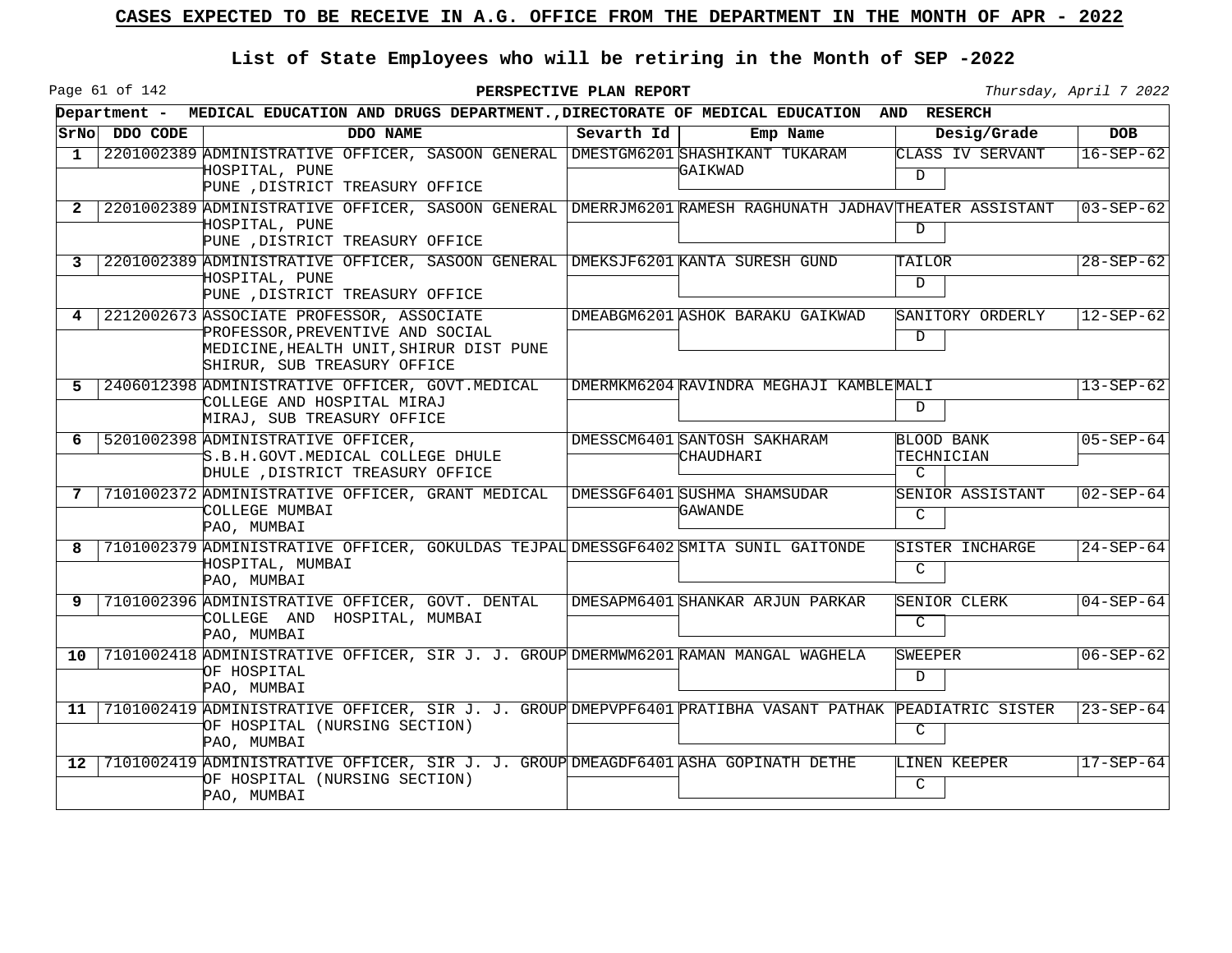**List of State Employees who will be retiring in the Month of SEP -2022**

Page 62 of 142

**PERSPECTIVE PLAN REPORT Thursday**, April 7 2022

|      | Department -<br>MINORITIES DEVELOPMENT DEPARTMENT, MINORITIES DEVELOPMENT DEPARTMENT |  |             |                         |          | <b>MANTRALAYA</b>                                                                  |          |             |                               |
|------|--------------------------------------------------------------------------------------|--|-------------|-------------------------|----------|------------------------------------------------------------------------------------|----------|-------------|-------------------------------|
| SrNo | DDO CODE                                                                             |  |             |                         | DDO NAME | Sevarth Id                                                                         | Emp Name | Desig/Grade | <b>DOB</b>                    |
|      |                                                                                      |  |             |                         |          | 7101005401 UNDER SECRETARY, MINORITIES DEVELOPMENT MMNJMUF6201 JAYASHREE MUKHERJEE |          |             | ADDL CHIEF SECRETAY 25-SEP-62 |
|      |                                                                                      |  | PAO, MUMBAI | DEPARTMENT (MANTRALAYA) |          |                                                                                    |          |             |                               |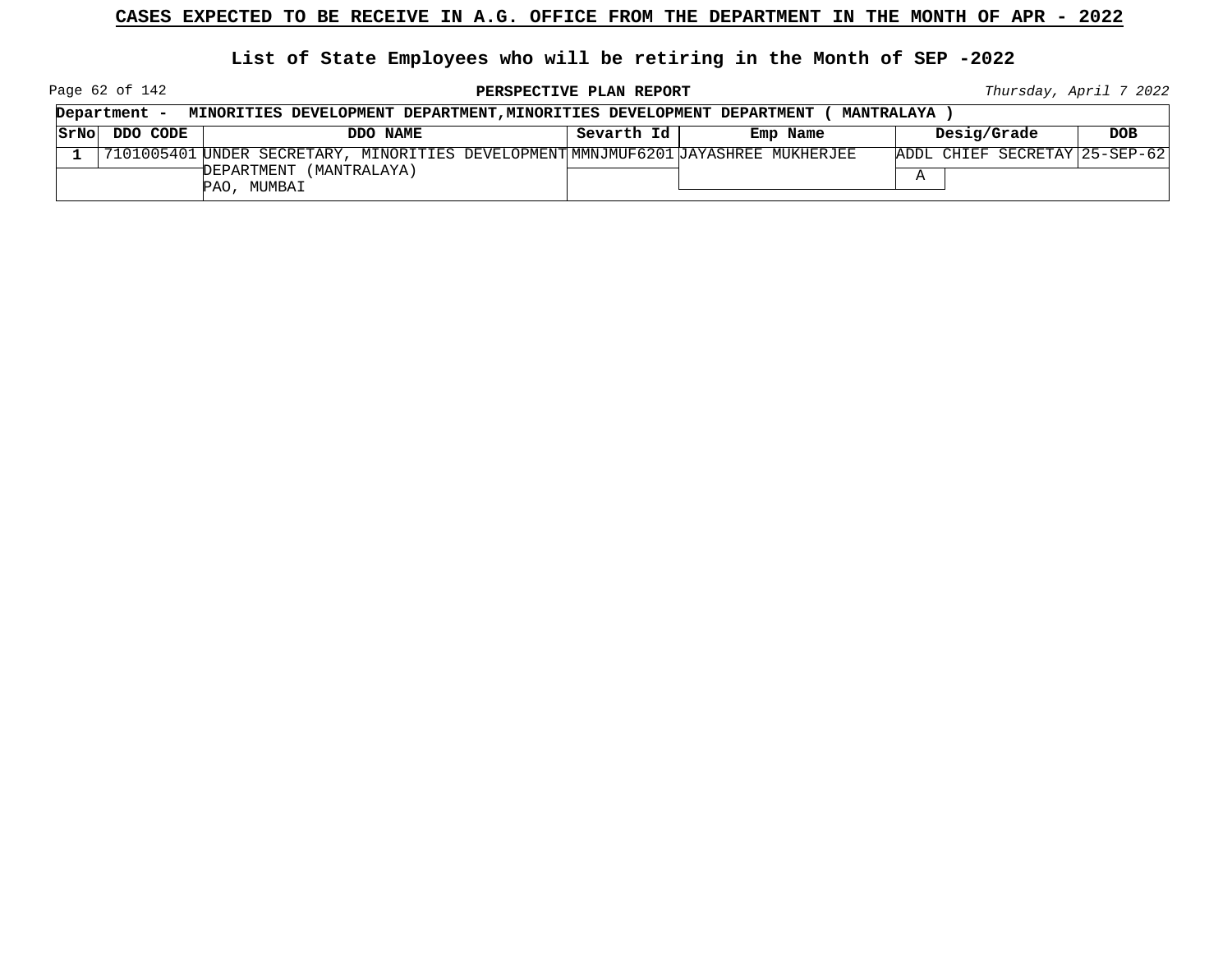Page 63 of 142

**PERSPECTIVE PLAN REPORT Thursday**, April 7 2022

┑

|      | Department - | PLANNING DEPARTMENT., DIRECTORATE OF ECONOMICS AND STATISTICS                                                                                                                          |            |          |             |                 |
|------|--------------|----------------------------------------------------------------------------------------------------------------------------------------------------------------------------------------|------------|----------|-------------|-----------------|
| SrNo | DDO CODE     | DDO NAME                                                                                                                                                                               | Sevarth Id | Emp Name | Desig/Grade | <b>DOB</b>      |
|      |              | 2301001039 ASSTT. DIST. PLANNING OFFICER, DISTRICT REVPBUM6201 PRAMOD BALWANT UGALE<br>PLANNING COMMITTEE, COLLECTOR OFFICE,<br>SATARA<br>SATARA TREASURY, DISTRICT TREASURY<br>OFFICE |            |          | PEON<br>D   | $24 - SEP - 62$ |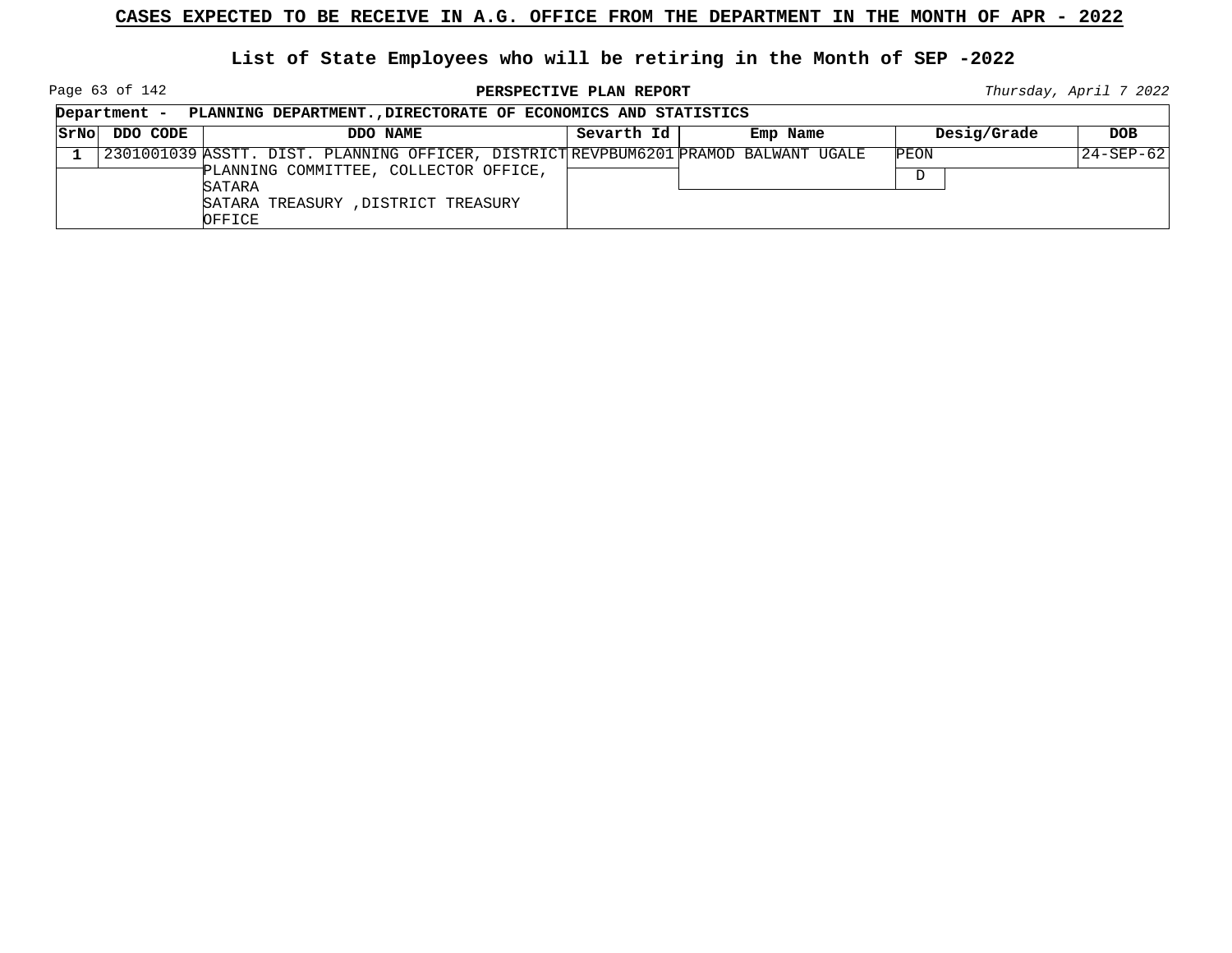#### **List of State Employees who will be retiring in the Month of SEP -2022**

Page 64 of 142

**PERSPECTIVE PLAN REPORT Thursday**, April 7 2022

|      | Department - | PLANNING DEPARTMENT., PLANNING DEPARTMENT (MANTRALAYA) |            |                                              |             |                 |
|------|--------------|--------------------------------------------------------|------------|----------------------------------------------|-------------|-----------------|
| SrNo | DDO CODE     | DDO NAME                                               | Sevarth Id | Emp Name                                     | Desig/Grade | DOB             |
|      |              | 7101005802 DESK OFFICER, PLANNING DEPARTMNET           |            | ESTDDSF6401 DEEPALI DIGAMBAR SAWANTASSISTANT |             | $17 - SEP - 64$ |
|      |              | (MANTRALAYA<br>PAO, MUMBAI                             |            |                                              | Bn          |                 |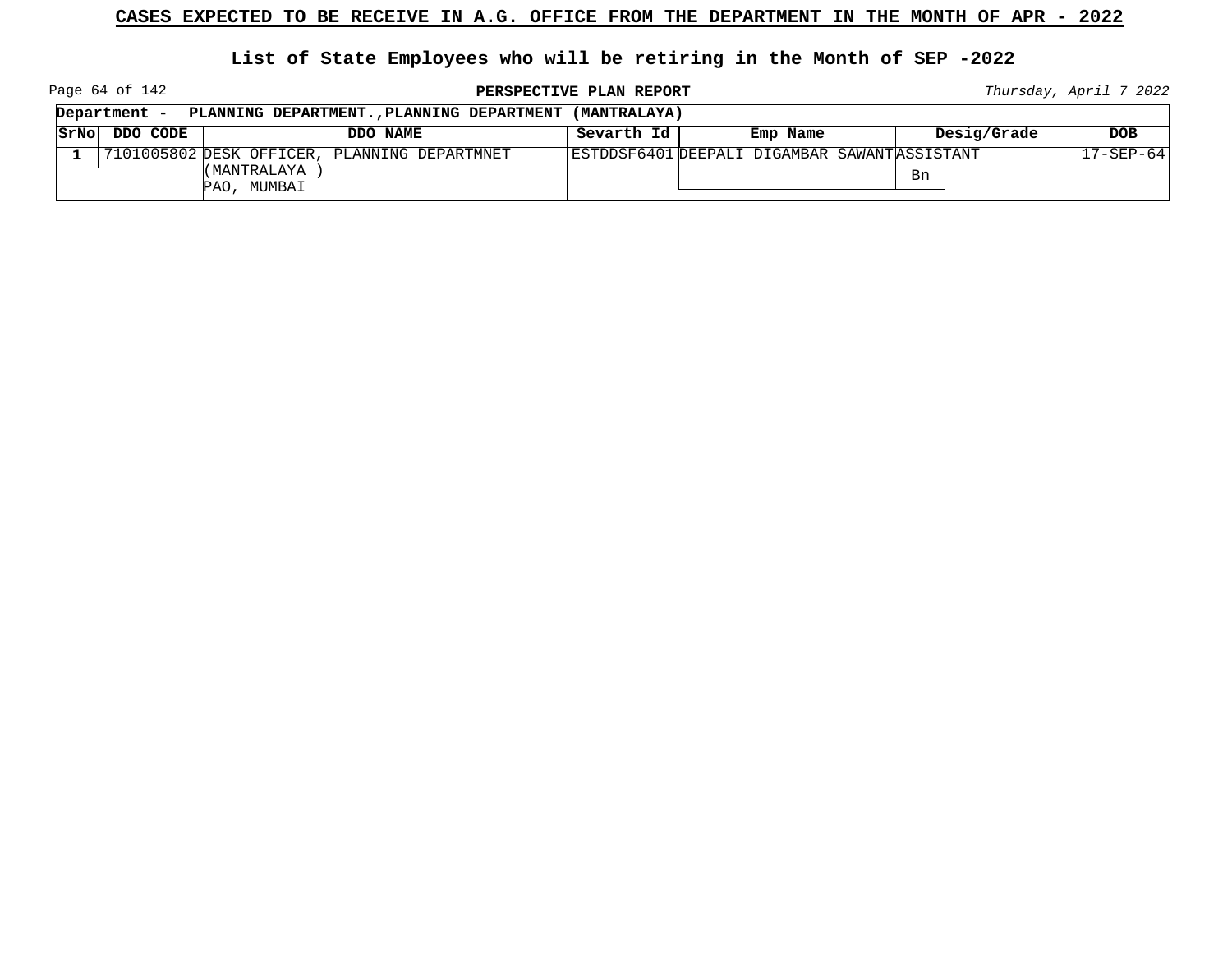Page 65 of 142

|      | Department - PUBLIC HEALTH DEPARTMENT., COMMISSIONERATE OF EMPLOYEES STATE INSURANCE SCHEM |                                                                                                                                                 |            |                                   |                             |                          |  |  |  |
|------|--------------------------------------------------------------------------------------------|-------------------------------------------------------------------------------------------------------------------------------------------------|------------|-----------------------------------|-----------------------------|--------------------------|--|--|--|
| SrNo | DDO CODE                                                                                   | DDO NAME                                                                                                                                        | Sevarth Id | Emp Name                          | Desig/Grade                 | <b>DOB</b>               |  |  |  |
|      |                                                                                            | 2201012590 ADMINISTRATIVE OFFICER, MEDICAL<br>SUPERINTENDENT, ESIS<br>HOSPITAL, MOHANNAGAR CHINCHWAD PUNE 19<br>PUNE , DISTRICT TREASURY OFFICE |            | ESIGRRM6401 GOPAL RAMRAO RANE     | UUNIOR CLERK<br>C           | $22 - SEP - 64$          |  |  |  |
|      |                                                                                            | 2201012590 ADMINISTRATIVE OFFICER, MEDICAL<br>SUPERINTENDENT, ESIS<br>HOSPITAL, MOHANNAGAR CHINCHWAD PUNE 19<br>PUNE , DISTRICT TREASURY OFFICE |            | ESIMAGF6401 MEDHA AVINASH GUMASTE | <b>SUPERINTENDENT</b><br>Bn | $ 09 - \text{SEP} - 64 $ |  |  |  |
|      |                                                                                            | 7101022582 ASSTT. ACCOUNTS OFFICER, ADMINISTRATIVE ESIDKPM6201 DAYANAND KESHAV PATIL<br>MEDICAL OFFICER, ESI SCHEME, MUMBAI<br>PAO, MUMBAI      |            |                                   | PEON<br>D                   | $25 - SEP - 62$          |  |  |  |
|      |                                                                                            | 7101032580 ADMINISTRATIVE OFFICER, MEDICAL<br>SUPERINTENDENT, ESIS HOSPITAL,<br>KANDIVALI<br>PAO, MUMBAI                                        |            | ESILJWF6201 LEELA JASU WAGHELA    | SWEEPER<br>D                | $05 - SEP - 62$          |  |  |  |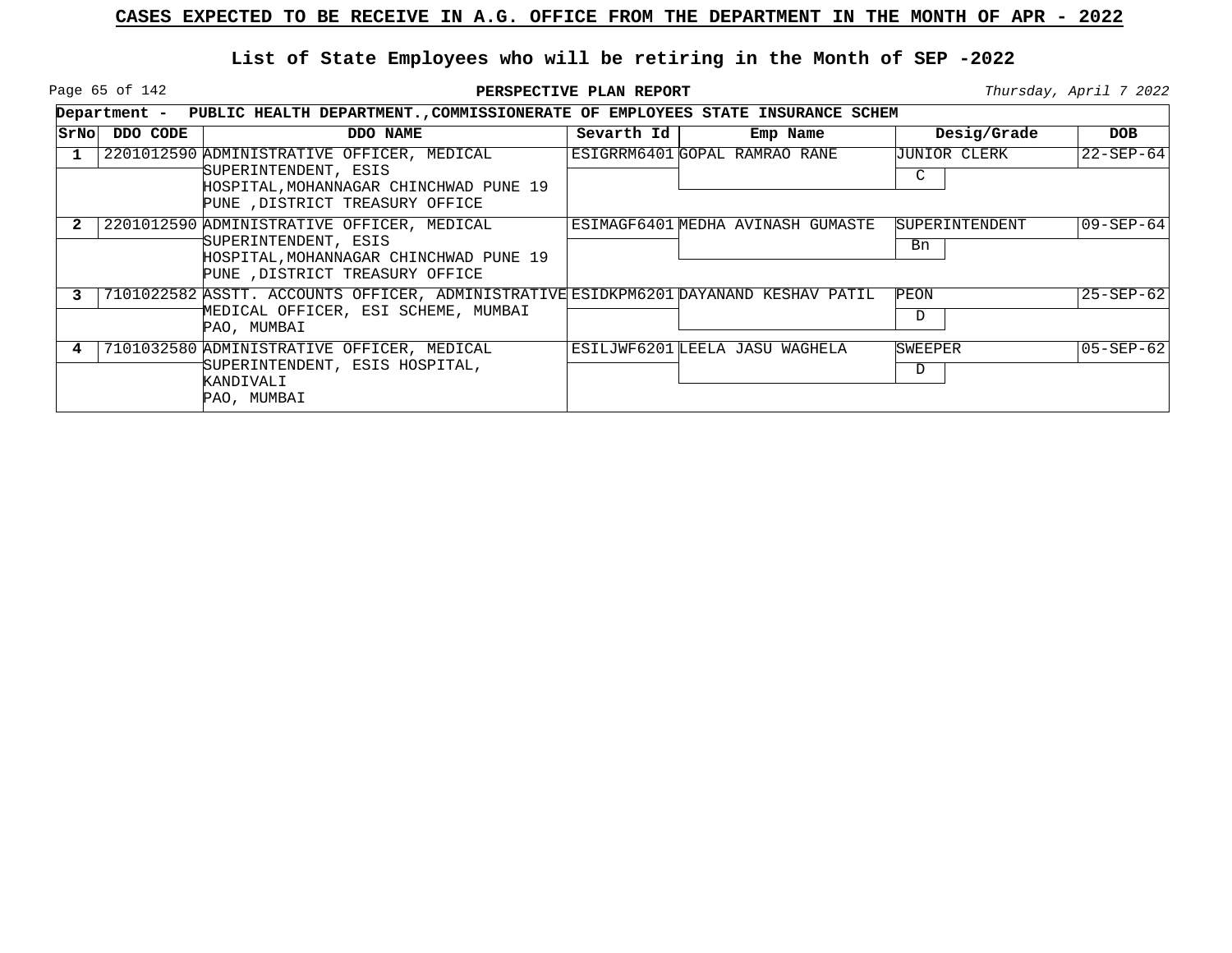Page 66 of 142

|              |               | Department - PUBLIC HEALTH DEPARTMENT., DIRECTORATE OF HEALTH SERVICES                                                                                                                  |            |                                                                 |                                               |                 |
|--------------|---------------|-----------------------------------------------------------------------------------------------------------------------------------------------------------------------------------------|------------|-----------------------------------------------------------------|-----------------------------------------------|-----------------|
|              | SrNo DDO CODE | DDO NAME                                                                                                                                                                                | Sevarth Id | Emp Name                                                        | Desig/Grade                                   | <b>DOB</b>      |
| $\mathbf{1}$ |               | 1201002459 DISTRICT MALERIA OFFICER, DISTRICT<br>MALARIA OFFICE THANE<br>THANE , DISTRICT TREASURY OFFICE                                                                               |            | DHSCPBM6201 CHANDAR PANDU BHOYE                                 | FIELD WORKER<br>$\mathcal{D}$                 | $01 - OCT - 62$ |
| 2            |               | 1201002459 DISTRICT MALERIA OFFICER, DISTRICT<br>MALARIA OFFICE THANE<br>THANE , DISTRICT TREASURY OFFICE                                                                               |            | DHSHLGM6401 HANUMANT LAXMAN GADGE                               | HEALTH ASSISTANT<br>$\mathcal{C}$             | $03 - SEP - 64$ |
| 3            |               | 1201002460 CHIEF ADMINISTRATIVE OFFICER, VITHTHAL DHSSRCF6401 SHOBHANA ROHIDAS CHAVANMEDICAL OFFICER<br>SAYANNA GENERAL HOSPITAL, THANE<br>THANE , DISTRICT TREASURY OFFICE             |            |                                                                 | $\mathbb A$                                   | $12 - SEP - 64$ |
| 4            |               | 1201002536 ADMINISTRATIVE OFFICER, MEDICAL<br>SUPERINTENDENT, REGIONAL MENTAL<br>HOSPITAL, THANE<br>THANE , DISTRICT TREASURY OFFICE                                                    |            | DHSSSJF6201 SHUBHANGI SURESH JADHAVMALE/FEMALE ATT GR 27-SEP-62 | I C GR<br>$\mathcal{C}$                       |                 |
| 5.           |               | 1212002505 MEDICAL SUPERINTENDENT, CL.I, GOVT.<br>MATERNITY HOME<br>ULHASNAGAR, SUB TREASURY OFFICE                                                                                     |            | DHSSANF6402 SHRADDHA ANILKUMAR<br>NIKATE                        | ASSISTANT<br>SUPERINTENDENT<br>$\cap$         | $11 - SEP - 64$ |
| 6            |               | 1301002460 ADMINISTRATIVE OFFICER, CIVIL HOSPITAL, DHSNNNF6401 NAMRATA NANDAKUMAR NAIK SISTER<br>ALIBAG-RAIGAD<br>RAIGAD-ALIBAG , DISTRICT TREASURY OFFICE                              |            |                                                                 | Bn                                            | $11 - SEP - 64$ |
| 7            |               | 1301002460 ADMINISTRATIVE OFFICER, CIVIL HOSPITAL, DHSDBYM6201 DILIP BABURAO YELJALE<br>ALIBAG-RAIGAD<br>RAIGAD-ALIBAG , DISTRICT TREASURY OFFICE                                       |            |                                                                 | CASUALTY SERVANT<br>D                         | $07 - SEP - 62$ |
| 8            |               | 1301002460 ADMINISTRATIVE OFFICER, CIVIL HOSPITAL, DHSSSDF6403 SUJATA SHARAD DHARAP<br>ALIBAG-RAIGAD<br>RAIGAD-ALIBAG , DISTRICT TREASURY OFFICE                                        |            |                                                                 | SISTER<br>Bn                                  | $03 - SEP - 64$ |
| 9            |               | 1312002537 MEDICAL SUPERINTENDENT, MEDICAL<br>SUPERINTENDENT, RURAL HOSPITAL, ROHA<br>ROHA, SUB TREASURY OFFICE                                                                         |            | DHSBRPM6201 BHALCHANDRA RAMCHANDRA<br>PATIL                     | OPERATION THEATRE<br>SERVANT<br>$\mathcal{D}$ | $08 - SEP - 62$ |
| 10           |               | 1401002457 DISTRICT MALARIA OFFICER, DISTRIC<br>MALARIA OFFICER, RATNAGIRI<br>RATNAGIRI , DISTRICT TREASURY OFFICE                                                                      |            | DHSDDKM6401 DILIP DHONDIRAM KADAM                               | HEALTH ASSISTANT<br>C                         | $27 - SEP - 64$ |
| 11           |               | 1501002460 ADMINISTRATIVE OFFICER, ADMINISTRATIVE DHSSSBF6403 SUNITA SUDHAKAR BADHE<br>OFFICER CL-II OFFICE OF THE CIVIL<br>SURGEON SINDHUDURG<br>SINDHUDURG , DISTRICT TREASURY OFFICE |            |                                                                 | MEDICAL OFFICER CL- 22-SEP-64<br>Α            |                 |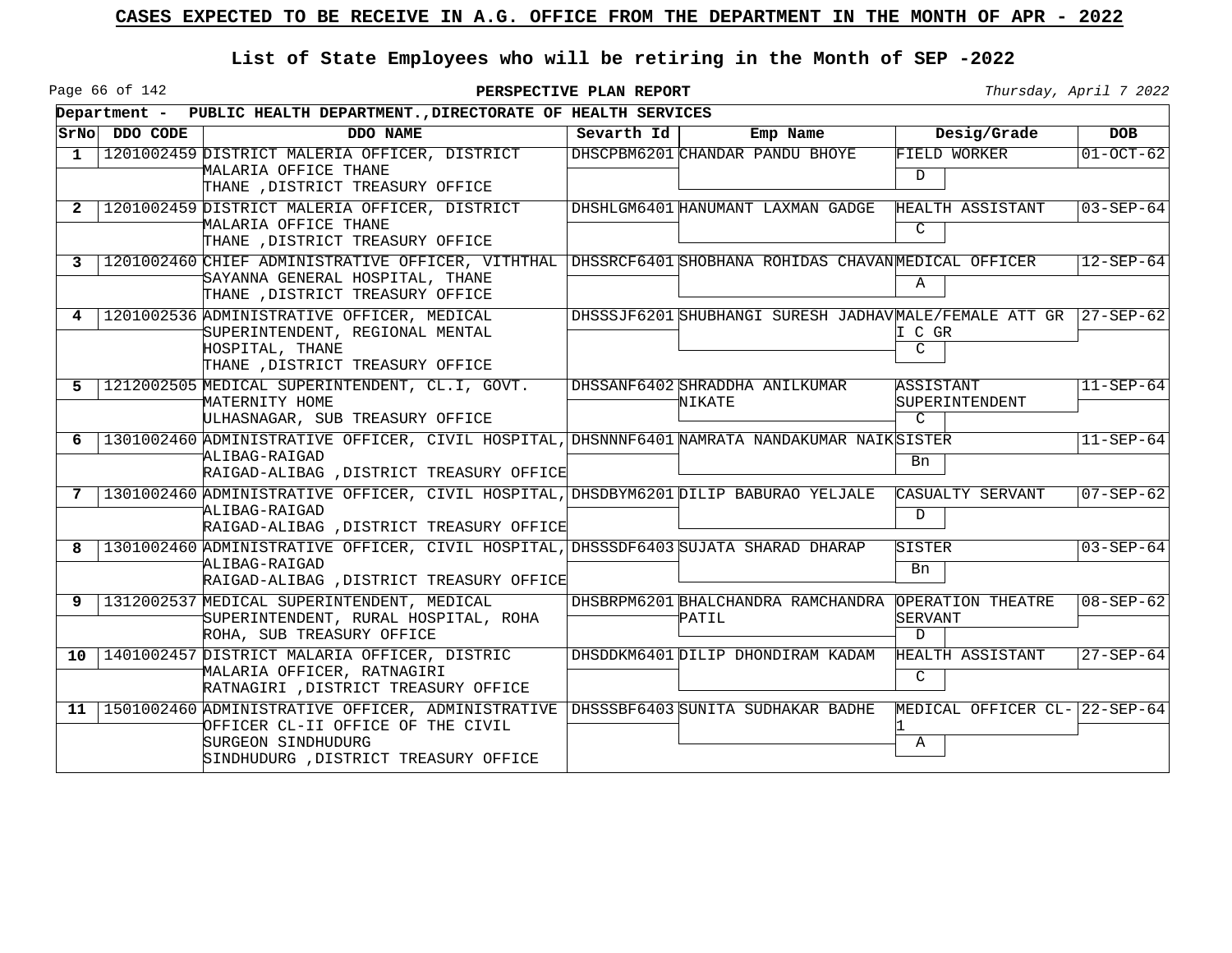Page 67 of 142

|                 |               | Department - PUBLIC HEALTH DEPARTMENT., DIRECTORATE OF HEALTH SERVICES                                                                                                                 |            |                                                |                                        |                 |
|-----------------|---------------|----------------------------------------------------------------------------------------------------------------------------------------------------------------------------------------|------------|------------------------------------------------|----------------------------------------|-----------------|
|                 | SrNo DDO CODE | DDO NAME                                                                                                                                                                               | Sevarth Id | Emp Name                                       | Desig/Grade                            | <b>DOB</b>      |
| 12              |               | 1501002460 ADMINISTRATIVE OFFICER, ADMINISTRATIVE DHSMMVF6201 MANSI MANGESH VEZARE<br>OFFICER CL-II OFFICE OF THE CIVIL<br>SURGEON SINDHUDURG<br>SINDHUDURG , DISTRICT TREASURY OFFICE |            |                                                | SWEEPER<br>D                           | $22 - SEP - 62$ |
| 13 <sup>1</sup> |               | 1503002537 MEDICAL SUPERINTENDENT, MEDICAL<br>SUPERINTENDENT RURAL HOSPITAL KANKAVLI<br>KANKAOLI, SUB TREASURY OFFICE                                                                  |            | DHSSSPM6208 SAHADEV SHIVGONDA PATILMEDICAL     | SUPERINTENDENT,<br>CL.I<br>A           | $21 - SEP - 62$ |
| 14 <sup>1</sup> |               | 1601002530 DISTRICT HEALTH OFFICER, DISTRICT<br>HEALTH OFFICER ZILLA PARISAD PALGHAR<br>PALGHAR TREASURY OFFICE                                                                        |            | DHSDDSM6401 DILIP DHANAJI SONAWANE             | STATISTICAL<br><b>SUPERVISOR</b><br>Bn | $20 - SEP - 64$ |
| 15 <sub>1</sub> |               | 2201002357 ADMINISTRATIVE OFFICER, DY.DIRECTOR OF DHSKNRF6401 KALPANA NAMDEO RAUT<br>HEALTH SERVICES, STATE PUBLIC HEALTH<br>LAB.<br>PUNE , DISTRICT TREASURY OFFICE                   |            |                                                | SUPERINTENDENT<br>Bn                   | $02 - SEP - 64$ |
| 16 l            |               | 2201002357 ADMINISTRATIVE OFFICER, DY.DIRECTOR OF DHSCRJF6401 CHITRA RAJEEV JOSHI<br>HEALTH SERVICES, STATE PUBLIC HEALTH<br>LAB.<br>PUNE , DISTRICT TREASURY OFFICE                   |            |                                                | LABORATORY<br>TECHNICIAN<br>C.         | $14 - SEP - 64$ |
| 17 <sup>1</sup> |               | 2201002383 ASSISTANT DIRECTOR (LEP),<br>ADMINISTRATOR, DR. BANDORWALA LEPROSY<br>HOSPITAL, KONDHWA, PUNE-48<br>PUNE , DISTRICT TREASURY OFFICE                                         |            | DHSVYYM6401 WINAY YASHVWANT VAIDYA             | PHARMACIST<br>C                        | $06 - SEP - 64$ |
| 18 l            |               | 2201002442 ADMINISTRATIVE OFFICER, SUPERITENDENT,<br>REGIONAL MENTAL HOSPITAL YERAWADA PUNE<br>PUNE , DISTRICT TREASURY OFFICE                                                         |            | DHSBNSM6401 BHARAT NATHUJI SARODE              | PSYCHIATRIST (<br>MENTAL)<br>Α         | $19 - SEP - 64$ |
| 19 I            |               | 2201002471 ADMINISTRATIVE OFFICER, ADMINISTRATIVE<br>OFFICER DIST FAMILY WELFARE BUREAU<br>ZILLHA PARISHAD PUNE (SUB OFFICE)<br>PUNE , DISTRICT TREASURY OFFICE                        |            | DHSSNBM6001 SHAM NARAYAN BANKAR                | MEDICAL OFFICER<br>Α                   | $30 - SEP - 60$ |
| 20 <sub>1</sub> |               | 2201002471 ADMINISTRATIVE OFFICER, ADMINISTRATIVE<br>OFFICER DIST FAMILY WELFARE BUREAU<br>ZILLHA PARISHAD PUNE (SUB OFFICE)<br>PUNE , DISTRICT TREASURY OFFICE                        |            | DHSMBBM6201 MACHCHHINDRANATH<br>BALSHIRAM BHOR | MEDICAL OFFICER<br>Α                   | $26 - SEP - 62$ |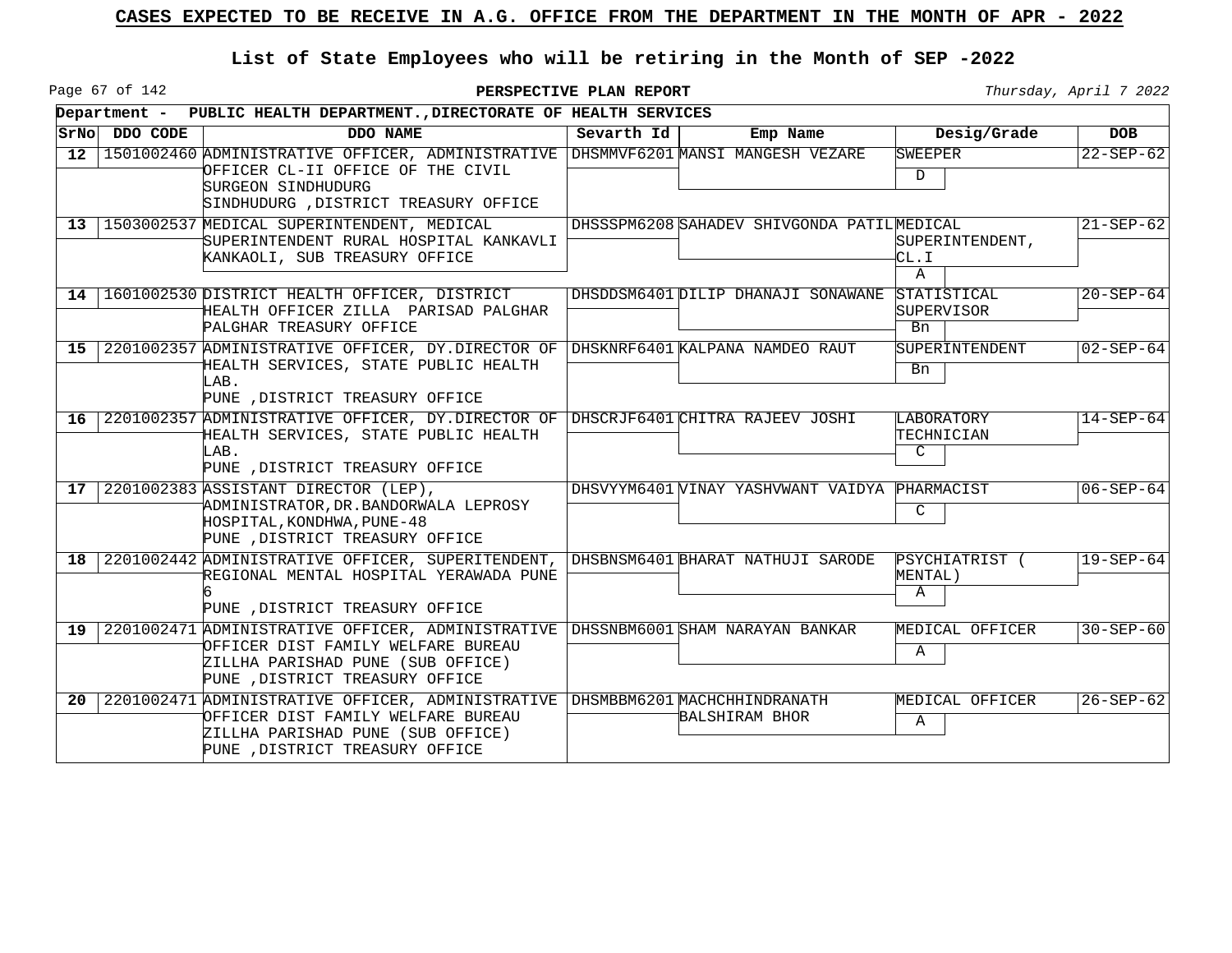Page 68 of 142

**PERSPECTIVE PLAN REPORT Thursday**, April 7 2022

┑

|                 |          | Department - PUBLIC HEALTH DEPARTMENT., DIRECTORATE OF HEALTH SERVICES                                                                                   |            |                                                 |                                                 |                 |
|-----------------|----------|----------------------------------------------------------------------------------------------------------------------------------------------------------|------------|-------------------------------------------------|-------------------------------------------------|-----------------|
| SrNo            | DDO CODE | DDO NAME                                                                                                                                                 | Sevarth Id | Emp Name                                        | Desig/Grade                                     | <b>DOB</b>      |
| 21              |          | 2203002537 MEDICAL SUPERINTENDENT, CL.I, MEDICAL<br>SUPERINTENDENT RURAL HOSPITAL RUI TAL.<br>BARAMATI DIST. PUNE                                        |            | DHSSADM6401 SUNILDATTA ATMARAM<br>DARADE        | MEDICAL<br>SUPERINTENDENT,<br>CL.I              | $05 - SEP - 64$ |
|                 |          | BARAMATI, SUB TREASURY OFFICE                                                                                                                            |            |                                                 | $\mathbf{A}$                                    |                 |
| 22 <sub>1</sub> |          | 2204002537 MEDICAL SUPERINTENDENT, MEDICAL<br>SUPERITENDENT, SUB DIST<br>HOSPITAL, BHOR, DIST PUNE<br>BHOR, SUB TREASURY OFFICE                          |            | DHSPHCM6001 PRAVEEN HARIBHAU<br>CHOUDHARI       | MEDICAL<br>OFFICER, (GYNAC.)CL.<br>ΙI<br>A      | $17 - SEP - 60$ |
| 23 <sub>1</sub> |          | 2205002544 MEDICAL SUPERINTENDENT, CL.I, MEDICAL<br>SUPERINTENDENT, SUB DIST.<br>HOSPITAL, DAUND, PUNE<br>DHAUND, SUB TREASURY OFFICE                    |            | DHSSBSF6201 SHAKUNTALA BALU SALUNKEWARD SERVANT | D                                               | $01-0CT-62$     |
|                 |          | 24 2301002457 DISTRICT MALARIA OFFICER, DISTRICT<br>MALARIA OFFICE, SATARA<br>SATARA TREASURY , DISTRICT TREASURY<br>OFFICE                              |            | DHSDCGM6401 DIPAK CHANDRAKANT<br>GAIKWAD        | LABORATORY<br>TECHNICIAN<br>$\mathcal{C}$       | $12 - SEP - 64$ |
| 25 <sub>1</sub> |          | 2405002537 MEDICAL SUPDT. ALL HOSPITAL, RURAL<br>HOSPITAL VITA, DIST. SANGLI<br>VITA, SUB TREASURY OFFICE                                                |            | DHSSVMF6201 SANJIVANI VINAYAK<br>MOHITE         | WARD SERVANT<br>D                               | $13 - SEP - 62$ |
| $26-1$          |          | 2409002537 MEDICAL SUPERINTENDENT, SUB DIST.<br>HOSPITAL ISLAMPUR<br>ISLAMPUR, SUB TREASURY OFFICE                                                       |            | DHSSBSM6404 SUNIL BHALCHANDRA<br>SAMDOLE        | OPTHALMIC ASSISTANT 14-SEP-64 <br>$\mathcal{C}$ |                 |
| 27              |          | 2601002457 DISTRICT MALERIA OFFICER, DISTRICT<br>MALARIA OFFICE<br>KOLHAPUR , DISTRICT TREASURY OFFICE                                                   |            | DHSPBWM6401 PRAKASH BALAWANT<br>WAINGADE        | MULTI PURPOSE<br>HEALTH WORKER<br>$\mathcal{C}$ | $17 - SEP - 64$ |
| 28 I            |          | 2601002457 DISTRICT MALERIA OFFICER, DISTRICT<br>MALARIA OFFICE<br>KOLHAPUR , DISTRICT TREASURY OFFICE                                                   |            | DHSBPCM6401 BAJIRAO PANDURANG<br>CHOUGALE       | HEALTH ASSISTANT<br>$\mathsf{C}$                | $02 - SEP - 64$ |
| 29              |          | 2601002457 DISTRICT MALERIA OFFICER, DISTRICT<br>MALARIA OFFICE<br>KOLHAPUR , DISTRICT TREASURY OFFICE                                                   |            | DHSSSAM6401 SUNIL SHAMRAO ALASKAR               | MULTI PURPOSE<br>HEALTH WORKER<br>$\mathcal{C}$ | $04 - SEP - 64$ |
| 30 I            |          | 2601002485 MEDICAL SUPERINTENDENT, COLONY HOSPITAL DHSMBSF6201 MALAN BALKRISHNA SHINDEWARD SERVANT<br>GANDHINAGAR<br>KOLHAPUR , DISTRICT TREASURY OFFICE |            |                                                 | D                                               | $10 - SEP - 62$ |
| 31              |          | 2601002485 MEDICAL SUPERINTENDENT, COLONY HOSPITAL DHSSVCF6401 PRANITA VIVEK CHAVAN<br>GANDHINAGAR<br>KOLHAPUR , DISTRICT TREASURY OFFICE                |            |                                                 | INCHARGE SISTER<br>Bn                           | $15 - SEP - 64$ |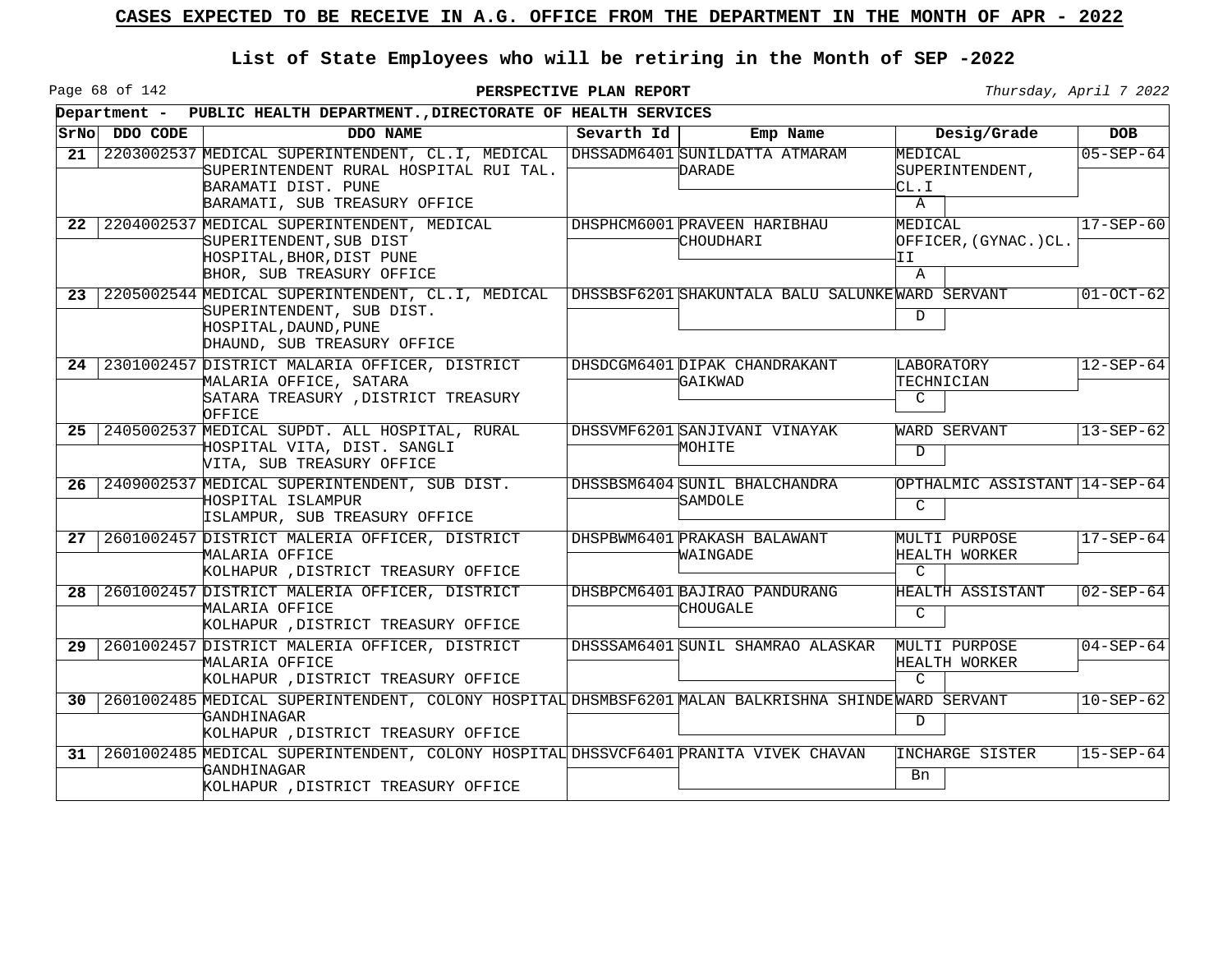Page 69 of 142

**PERSPECTIVE PLAN REPORT Thursday**, April 7 2022

|                 |          | Department - PUBLIC HEALTH DEPARTMENT., DIRECTORATE OF HEALTH SERVICES                                                                                 |            |                                          |                                    |                 |
|-----------------|----------|--------------------------------------------------------------------------------------------------------------------------------------------------------|------------|------------------------------------------|------------------------------------|-----------------|
| SrNol           | DDO CODE | DDO NAME                                                                                                                                               | Sevarth Id | Emp Name                                 | Desig/Grade                        | <b>DOB</b>      |
| 32 <sup>2</sup> |          | 2601002537 MEDICAL SUPDT. ALL HOSPITAL, RURAL<br>HOSPITAL PARGAON TAL HATKANGALE DIST<br>KOLHAPUR<br>KOLHAPUR , DISTRICT TREASURY OFFICE               |            | DHSURSF6401 USHA RAJAN SAMUDRE           | STAFF NURSE<br>C                   | $20 - SEP - 64$ |
|                 |          | 33 5101002431 ADMINISTRATIVE OFFICER, PRINCIPAL<br>HEALTH AND FAMILY WALFARE TRAINING<br>CENTER NASHIK<br>NASHIK , DISTRICT TREASURY OFFICE            |            | DHSMGHM6201 MANOHAR GOPAL HINDE          | <b>HELPER</b><br>D                 | $03 - SEP - 62$ |
| 34 <sup>1</sup> |          | 5101002457 DISTRICT MALARIA OFFICER, DISTRICT<br>MALARIA OFFICE<br>NASHIK , DISTRICT TREASURY OFFICE                                                   |            | DHSDSBM6402 DATTATRYA SADASHIV<br>BIRARI | HEALTH ASSISTANT<br>C              | $01-0CT-64$     |
| 35 <sub>1</sub> |          | 5106002561 ADMINISTRATIVE OFFICER, ADMINISTRATIVE DHSAVSF6401 ALKA VASANT SARJE<br>OFFICER SUB DISTRICT HOSPITAL KALWAN<br>KALWAN, SUB TREASURY OFFICE |            |                                          | STAFF NURSE<br>C                   | $01-0CT-64$     |
| 36              |          | 5301002460 ADMINISTRATIVE OFFICER, CIVIL HOSPITAL DHSSSCM6202 SURESH SHANKARRAO<br>JALGAON<br>JALGAON , DISTRICT TREASURY OFFICE                       |            | <b>CHAUDHARI</b>                         | WARD SERVANT<br>D                  | $01-0CT-62$     |
| 37              |          | 5306002488 MEDICAL SUPERINTENDENT, MEDICAL<br>SUPERINDENDENT CL-1 COTTGAE HOSPITAL<br>CHOPDA<br>CHOPADA, SUB TREASURY OFFICE                           |            | DHSLRWF6401 LATA RUPCHAND WAGH           | STOREKEEPER-<br>LINNENKEEPER<br>Bn | $22 - SEP - 64$ |
| 38              |          | 5401002460 ADMINISTRATIVE OFFICER, CIVIL SURGEON,<br>GENERAL HOSPITAL AHEMDNAGAR<br>AHMEDNAGAR , DISTRICT TREASURY OFFICE                              |            | DHSSPSF6401 SHAILAJA PETER SONWANE       | INCHARGE SISTER<br>Bn              | $29 - SEP - 64$ |
| 39 <sup>1</sup> |          | 5413002544 MEDICAL SUPERINTENDENT, MEDI. SUPDT. CL-1 DHSVPDM6201 VILAS POPATRAO DAHIWAL<br>RURAL HOSPITAL LONI<br>SHRIRAMPUR, SUB TREASURY OFFICE      |            |                                          | WARD SERVANT<br>D                  | $15 - SEP - 62$ |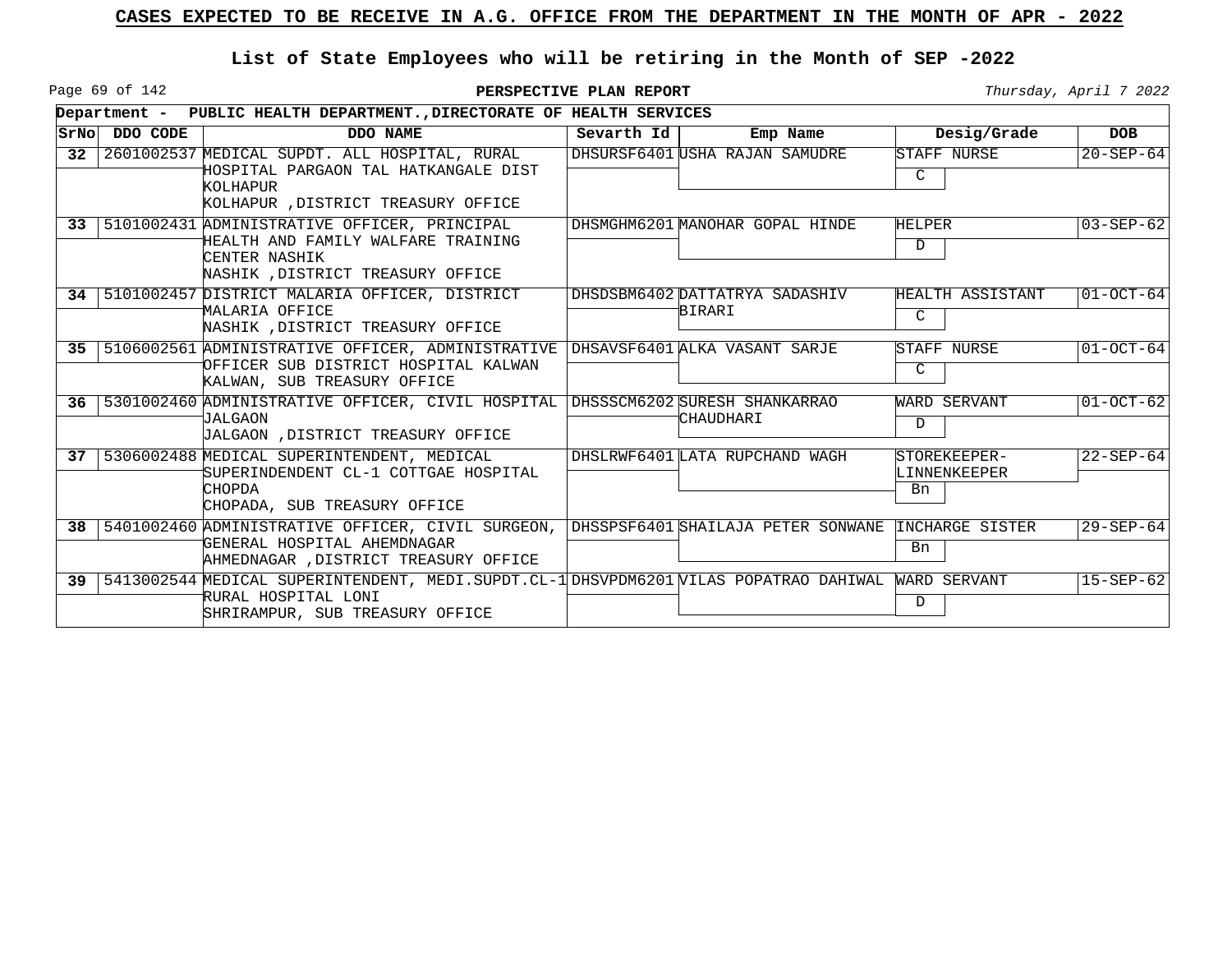**List of State Employees who will be retiring in the Month of SEP -2022**

Page 70 of 142

**PERSPECTIVE PLAN REPORT Thursday**, April 7 2022

| Department -  | PUBLIC HEALTH DEPARTMENT., PUBLIC HEALTH DEPARTMENT. (MANTRALAYA) |            |                                                    |             |             |
|---------------|-------------------------------------------------------------------|------------|----------------------------------------------------|-------------|-------------|
| SrNo DDO CODE | DDO NAME                                                          | Sevarth Id | Emp Name                                           | Desig/Grade | <b>DOB</b>  |
|               | 2602002544 MEDICAL SUPERITENDENT, MEDICAL                         |            | MPHASFM6401 ASHOK SHIMAO FERNANDES MEDICAL OFFICER |             | 101-OCT-641 |
|               | SUPERTENDENT RURAL HOSPATIL AJARA<br>AJARA, SUB TREASURY OFFICE   |            |                                                    |             |             |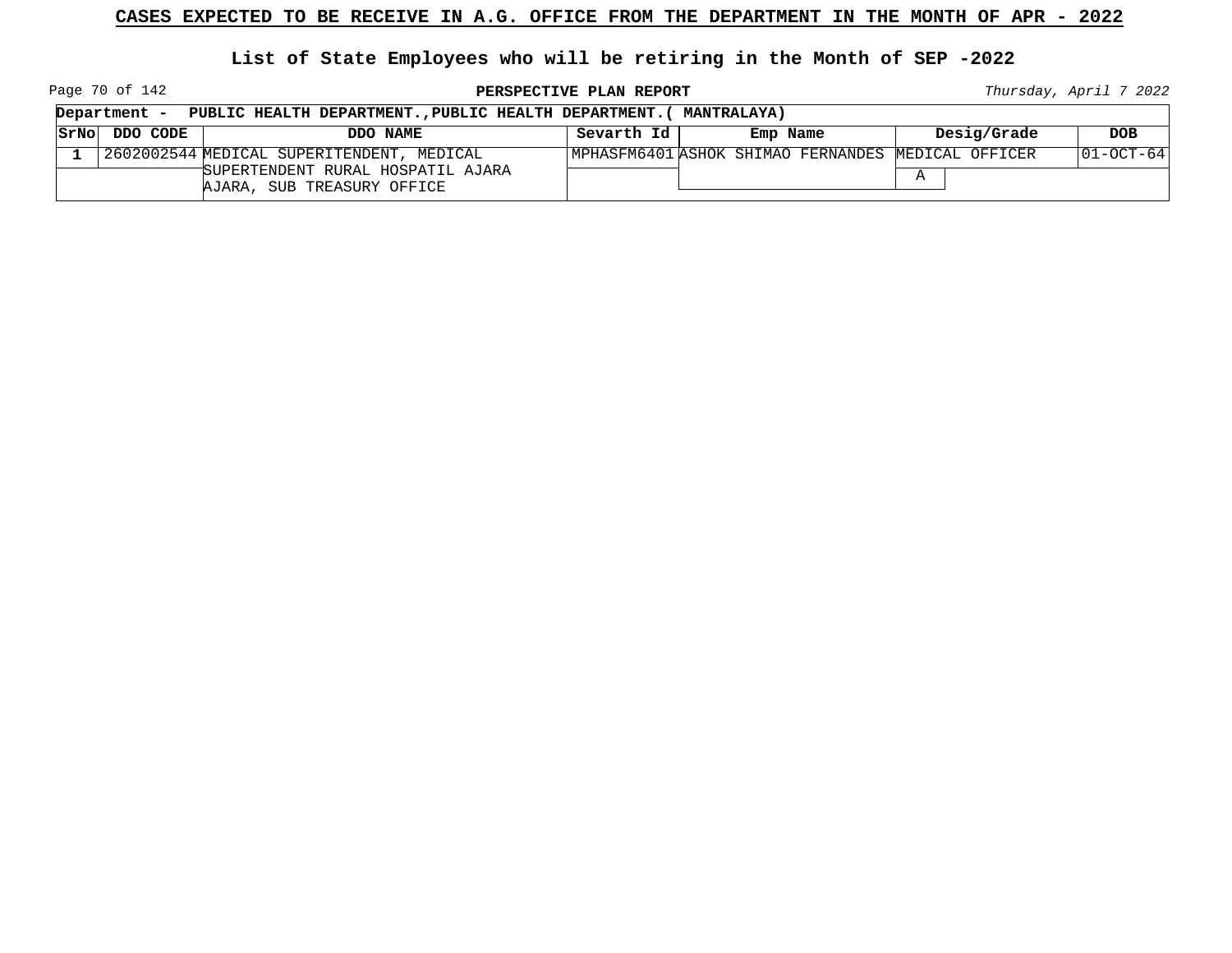Page 71 of 142

|    |               | Department - PUBLIC WORKS DEPATMENT., P W D FIELD ESTABLISHMENT                                                                     |                        |                                                 |                                 |                 |
|----|---------------|-------------------------------------------------------------------------------------------------------------------------------------|------------------------|-------------------------------------------------|---------------------------------|-----------------|
|    | SrNo DDO CODE | DDO NAME                                                                                                                            | Sevarth Id             | Emp Name                                        | Desig/Grade                     | <b>DOB</b>      |
| 1  |               | 1201003421 DEPUTY EXECUTIVE ENGINEER, EXECUTIVE<br>ENGINEER, P.W.DIVISION NO.1, THANE<br>THANE , DISTRICT TREASURY OFFICE           |                        | PWFASPM6201 ARUN SHANKAR PATIL                  | PEON<br>$\mathcal{D}$           | $27 - SEP - 62$ |
| 2  |               | 1201003421 DEPUTY EXECUTIVE ENGINEER, EXECUTIVE<br>ENGINEER, P.W.DIVISION NO.1, THANE<br>THANE , DISTRICT TREASURY OFFICE           |                        | PWFRAMM6401 RAJESH ARJANDAS MANKANISENIOR CLERK | $\mathsf{C}$                    | $30 - SEP - 64$ |
| 3  |               | 1201003456 DEPUTY ENGINEER, EXECUTIVE ENGINEER,<br>THANE ELEC. DIVN., THANE<br>THANE , DISTRICT TREASURY OFFICE                     | PWFANSM6401 A N SAWANT |                                                 | WIREMAN<br>$\mathcal{C}$        | $05 - SEP - 64$ |
| 4  |               | 1201903505 SUB DIVISIONAL ENGINEER, SU-DIVISIONAL<br>ENGINEER, N.H.SUB DIVISION NO.9,THANE<br>THANE , DISTRICT TREASURY OFFICE      |                        | PWFASHM6201 ASHOK SHANKAR HARAD                 | MAZDOOR<br>$\mathbb{D}$         | $25 - SEP - 62$ |
| 5  |               | 1401913465 SUB DIVISIONAL ENGINEER, PUBLICE WORKS<br>SUB DIVISION NO.1, RATNAGIRI<br>RATNAGIRI , DISTRICT TREASURY OFFICE           |                        | PWFPGSM6202 PRAKASH GANGARAM<br>SAMBARE         | MILE MAJOOR<br>D.               | $15 - SEP - 62$ |
| 6  |               | 1503003421 DEPUTY EXECUTIVE ENGINEER, EXECUTIVE<br>ENGINEER, P. W. DIVISION, KUDAL AT<br>KANKAVALI<br>KANKAOLI, SUB TREASURY OFFICE |                        | PWFMRPM6401 MANOJ RAJARAM PARAB                 | <b>STOREKEEPER</b><br>C         | $02 - SEP - 64$ |
| 7  |               | 1601003444 DEPUTY EXECUTIVE ENGINEER, EXECUTIVE<br>ENGINEER , PUBLIC WORKS DIVISION,<br>PALGHAR<br>PALGHAR TREASURY OFFICE          |                        | PWFBJDM6401 BENJAMIN JOSEPH DCUNHA              | <b>SENIOR CLERK</b><br>C        | $28 - SEP - 64$ |
| 8  |               | 2201003420 ASSTT SUPERINTENDING ENGINEER,<br>SUPERINTENDING ENGINEER P W CIRCLE,<br>PUNE<br>PUNE , DISTRICT TREASURY OFFICE         |                        | PWFNJPM6401 NANDKUMAR JAGANNATH<br>POTDAR       | HEAD DRAFTSMAN<br>Bn            | $14 - SEP - 64$ |
| 9  |               | 2201003421 DEPUTY EXECUTIVE ENGINEER, EXECUTIVE<br>ENGINEER P.W.DIVISION PUNE<br>PUNE , DISTRICT TREASURY OFFICE                    |                        | PWFSVPM6402 SUMANT VASANTRAO<br>PALASKAR        | <b>KARKOON</b><br>$\mathcal{C}$ | $09 - SEP - 64$ |
| 10 |               | 2201003465 DEPUTY EXECUTIVE ENGINEER, EXECUTIVE<br>ENGINEER, P W ( NORTH) DIVISION, PUNE<br>PUNE , DISTRICT TREASURY OFFICE         |                        | PWFRNCM6201 RAJANDRA NANASASHB<br>CHIVE         | NAIK<br>$\mathcal{D}$           | $13 - SEP - 62$ |
| 11 |               | 2201003542 DEPUTY ENGINEER, EXECUTIVE ENGINEER<br>PUNE ELECTRICAL DIVISION PUNE<br>PUNE , DISTRICT TREASURY OFFICE                  |                        | PWFMMJM6401 MAHENDRA MOHAN JOSHI                | HEAD WIREMAN<br>$\mathcal{C}$   | $09 - SEP - 64$ |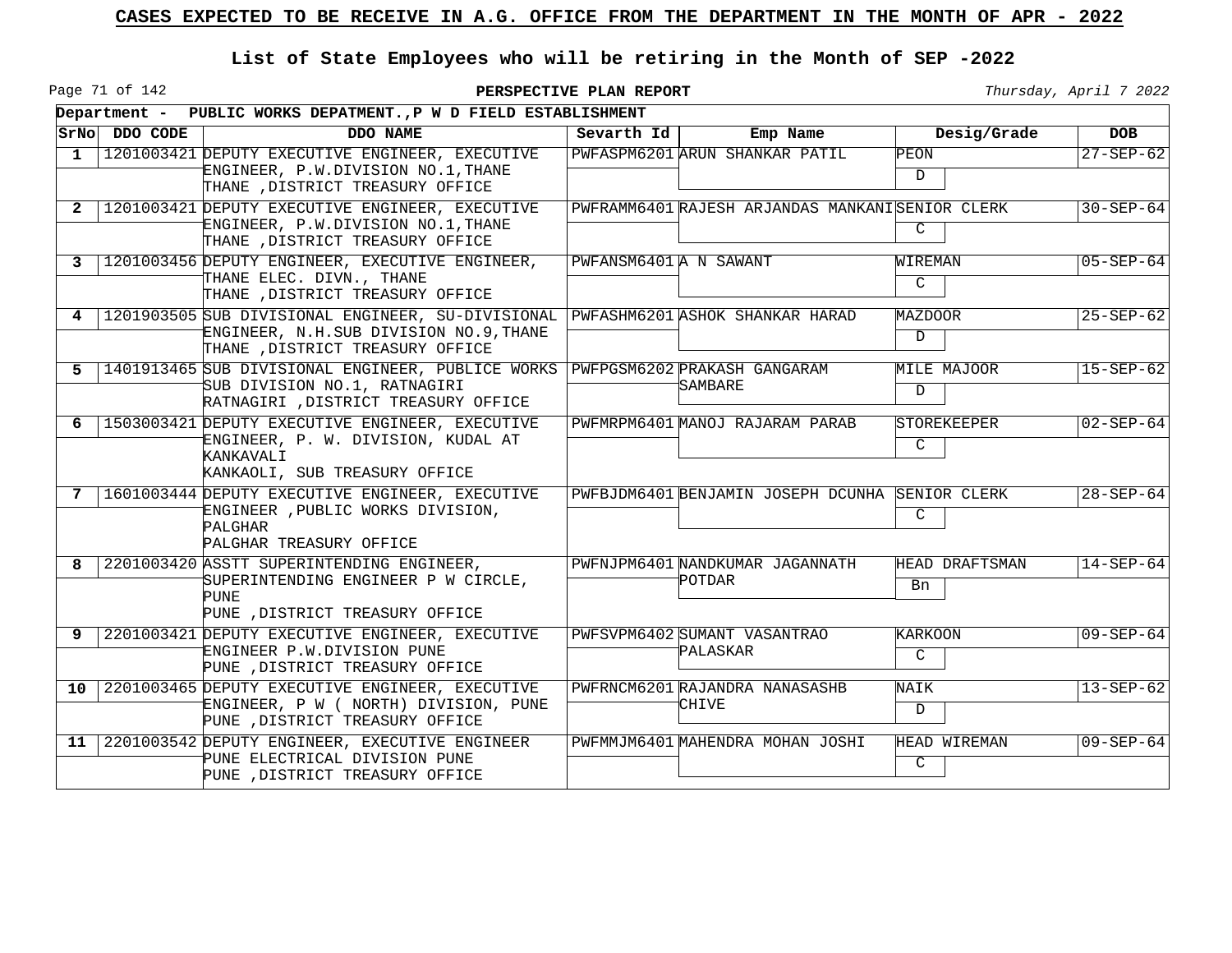Page 72 of 142

|                 |          | Department - PUBLIC WORKS DEPATMENT., P W D FIELD ESTABLISHMENT                                                                                                    |            |                                              |                                             |                 |
|-----------------|----------|--------------------------------------------------------------------------------------------------------------------------------------------------------------------|------------|----------------------------------------------|---------------------------------------------|-----------------|
| SrNo            | DDO CODE | DDO NAME                                                                                                                                                           | Sevarth Id | Emp Name                                     | Desig/Grade                                 | <b>DOB</b>      |
| 12 <sup>1</sup> |          | 2301003437 DEPUTY EXECUTIVE ENGINEER, EX. ENGR.,<br>PUBLIC WORKS (WEST) DIVISION, SATARA<br>SATARA TREASURY , DISTRICT TREASURY                                    |            | PWFSMSM6201 SHANKAR MAHADEV SHELAR CHOWKIDAR | $\mathcal{D}$                               | $10 - SEP - 62$ |
|                 |          | OFFICE<br>13 2307903421 DEPUTY ENGINEER, DEPUTY ENGINEER P W<br>SUB DIVN MAHABALESHWAR<br>MAHABALESH, SUB TREASURY OFFICE                                          |            | PWFLYDM6201 LAXMAN YASHWANT<br>DHAMUNSE      | MAZDOOR<br>$\overline{D}$                   | $12 - SEP - 62$ |
|                 |          | 14 2409003437 DEPUTY ENGINEER, EX. ENGR. P.W. (WEST)<br>DN.SANGLI<br>ISLAMPUR, SUB TREASURY OFFICE                                                                 |            | PWFSASM6403 SARJERAO AKARAM SHINDE           | TYPIST<br>$\mathsf{C}$                      | $05 - SEP - 64$ |
| 15 <sub>1</sub> |          | 2501003421 DEPUTY EXECUTIVE ENGINEER, EXECUTIVE<br>ENGINEER, PUBLIC WORKS DIVISION, SOLAPUR<br>SOLAPUR , DISTRICT TREASURY OFFICE                                  |            | PWFPIJM6401 PRAMOD ISHWAR JADHAV             | DRIVER<br>$\mathsf{C}$                      | $14 - SEP - 64$ |
| 16 <sup>1</sup> |          | 2501913421 DEPUTY ENGINEER, PUBLIC WORK SUB-<br>DIVISION, NORTH SOLAPUR<br>SOLAPUR, DISTRICT TREASURY OFFICE                                                       |            | PWFMSGM6201 MALKU SAYABA GAIKWAD             | MAZDOOR<br>D                                | $05 - SEP - 62$ |
| 17 <sup>1</sup> |          | 2601003421 DEPUTY EXECUTIVE ENGINEER, EX ENGR. P W PWFRBBM6401 RAMCHANDRA BAPU BHARTHI DRIVER<br>DIVISION, KOLHAPUR<br>KOLHAPUR , DISTRICT TREASURY OFFICE         |            |                                              | C                                           | $29 - SEP - 64$ |
|                 |          | 18 2601903444 DEPUTY ENGINEER, DEPUTY ENGR P W SUB<br>DIV PANAHALA<br>KOLHAPUR , DISTRICT TREASURY OFFICE                                                          |            | PWFBDCM6201 BALASO DATTU PATIL               | MAZDOOR<br>$\mathcal{D}$                    | $01-0CT-62$     |
|                 |          | 19 2605903424 DEPUTY ENGINEER, DEPUTY ENGINEER, P W<br>SUB DIV CHANDGAD<br>CHANDGAD, SUB TREASURY OFFICE                                                           |            | PWFVBGM6201 VITHOBA BAYAPPA GAWADE MAZDOOR   | D                                           | $10 - SEP - 62$ |
|                 |          | 20   5101013428 DEPUTY EXECUTIVE ENGINEER, EX. ENGR. P   PWFHBKM6401 HANSRAJ BHIKANRAO<br>W ( NORTH ) DIVISION, NASHIK<br>NASHIK , DISTRICT TREASURY OFFICE        |            | KHAIRNAR                                     | ASST/ SEC./ JR.<br>ENGINEER<br>$\mathbf{B}$ | $22 - SEP - 64$ |
|                 |          | 21   5201003428 DEPUTY EXECUTIVE ENGINEER, E G S (PW)   PWFSSJF6201 SUNANDA SURESH JAGTAP<br>DIVISION, DHULE (PH.0256-2288763)<br>DHULE , DISTRICT TREASURY OFFICE |            |                                              | PEON<br>D                                   | $09 - SEP - 62$ |
|                 |          | 22 5301003502 DEPUTY EXECUTIVE ENGINEER, EXECUTIVE<br>ENGINEER, PUBLIC WORKS DIVISION NO. 2<br>JALGAON<br>JALGAON , DISTRICT TREASURY OFFICE                       |            | PWFGUPM6401 GANESH UKHARDU PATIL             | DEPUTY ENGINEER<br>Α                        | $09 - SEP - 64$ |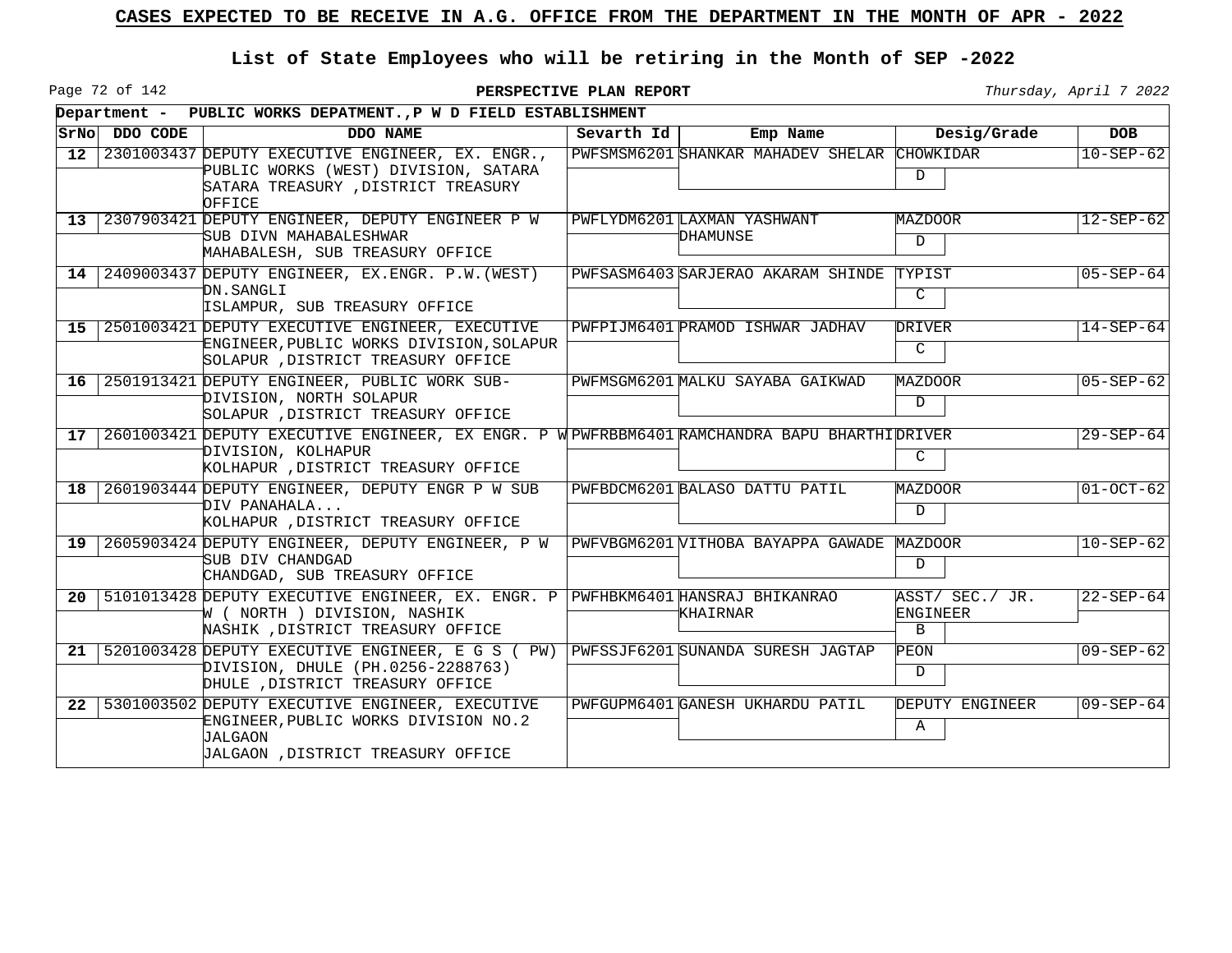Page 73 of 142

|                 |          | Department - PUBLIC WORKS DEPATMENTP W D FIELD ESTABLISHMENT                                                                                                                 |            |                                          |                                          |                 |
|-----------------|----------|------------------------------------------------------------------------------------------------------------------------------------------------------------------------------|------------|------------------------------------------|------------------------------------------|-----------------|
| SrNo            | DDO CODE | DDO NAME                                                                                                                                                                     | Sevarth Id | Emp Name                                 | Desig/Grade                              | <b>DOB</b>      |
| 23              |          | 5309903421 SUB DIVISIONAL ENGINEER, SUB DIVISIONAL PWFGAMM6201 GAJANAN AMADAS MARATHE<br>ENGINEER, PUBLIC WORKS SUB DIVISION<br><b>JAMNER</b><br>JAMNER, SUB TREASURY OFFICE |            |                                          | CLEANER<br>D                             | $04 - SEP - 62$ |
| 24              |          | 5310903421 SUB DIVISIONAL ENGINEER, SUB DIVISIONAL PWFRPPM6202 RAVINDRANATH PANDIT<br>OFFICER P.W.SUB DIVISION PACHORA<br>PACHORA, SUB TREASURY OFFICE                       |            | PATIL                                    | MAZDOOR<br>D                             | $26 - SEP - 62$ |
| 25 <sub>1</sub> |          | 5401003427 DEPUTY EXECUTIVE ENGINEER, EX.ENGINEER PWFSYAM6401 SUDHAKAR YADAVRAO AUTI<br>P.W.D.DIVN-2 AHMEDNAGAR<br>AHMEDNAGAR , DISTRICT TREASURY OFFICE                     |            |                                          | DEPUTY EXECUTIVE<br><b>ENGINEER</b><br>A | $23 - SEP - 64$ |
| 26              |          | 5506903421 ASSTT. ENGINEER GRADE - I, ASSISTANT<br>ENGINEER GR.I PUBLIC WORK SUB DIVISION<br><b>SHAHADA</b><br>SHAHADA, SUB TREASURY OFFICE                                  |            | PWFDRNM6201DYANESHWAR RANGRAO<br>NIKUMBH | MILE MAJOOR<br>D                         | $16 - SEP - 62$ |
| 27              |          | 7101003426 SUPERINTENDENT, SUPERINTENDENT, M L A<br>HOSTEL SUB DIVISION, MUMBAI<br>PAO, MUMBAI                                                                               |            | PWFTMWF6201 TARABAI MOTI WAGHELA         | <b>SWEEPER</b><br>D                      | $30 - SEP - 62$ |
| 28              |          | 7101003456 DEPUTY EXECUTIVE ENGINEER, EXECUTIVE<br>ENGINEER, SOUTH MUMBAI ELECTRICAL<br>DIVISION, MUMBAI<br>PAO, MUMBAI                                                      |            | PWFUGSM6201 UTTAM GANPAT SANAP           | LIFTMAN<br>D                             | $23 - SEP - 62$ |
| 29              |          | 7101923696 DEPUTY ENGINEER, DEPUTY ENGINEER, WEST PWFRKBM6201 RAJARAM KESHAV BANE<br>( P. W) SUB DIVISION, MALBAR HILL<br>PAO, MUMBAI                                        |            |                                          | MAZDOOR<br>D                             | $01-0CT-62$     |
| 30              |          | 7101933696 DEPUTY ENGINEER, DEPUTY ENGINEER,<br>CENTRAL SUB DIVISION, MUMBAI<br>PAO, MUMBAI                                                                                  |            | PWFRBGM6201 ROHIDAS BHIWA GAIKAWAD       | MUKADAM<br>D                             | $17 - SEP - 62$ |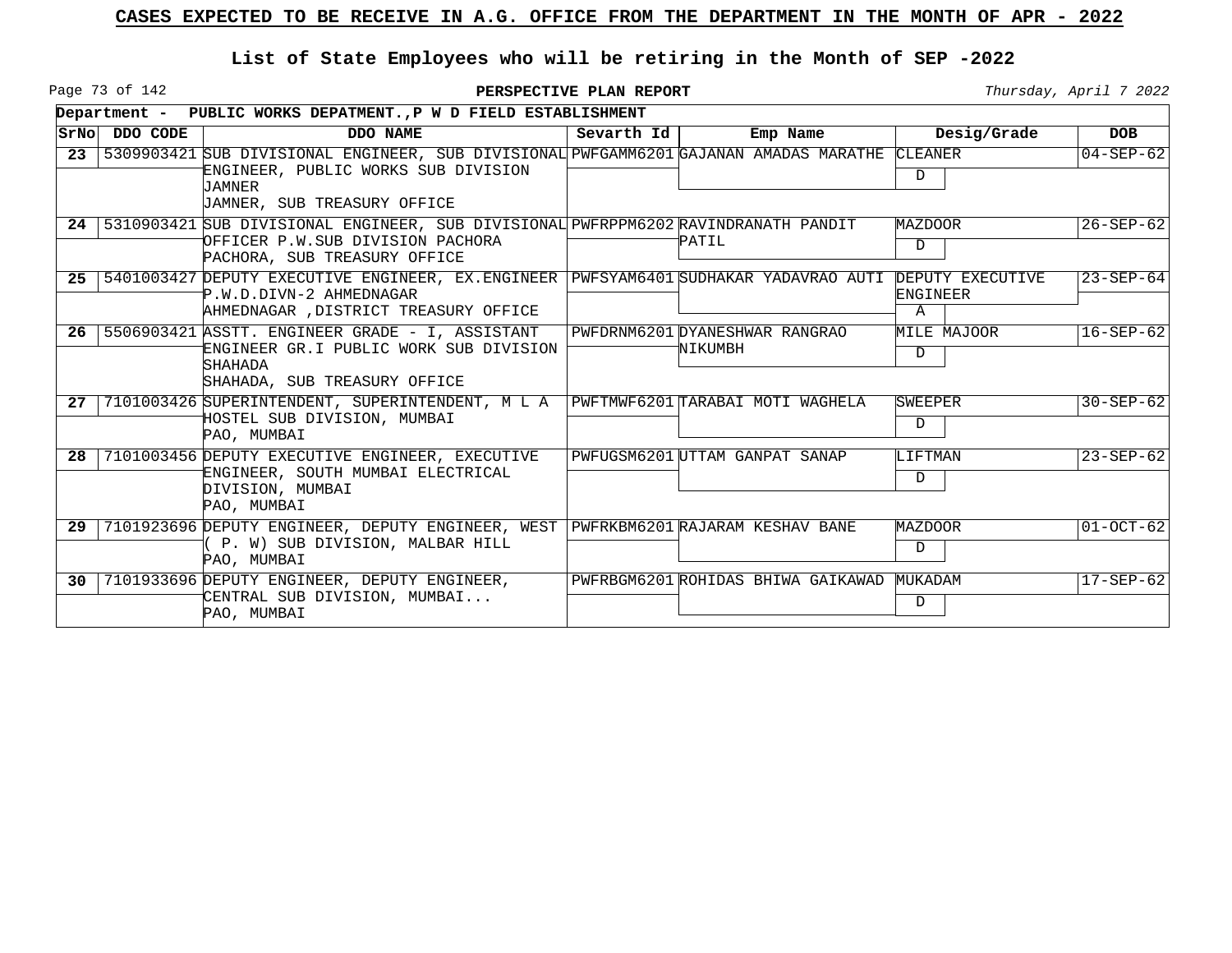Page 74 of 142

**PERSPECTIVE PLAN REPORT Thursday**, April 7 2022

┑

|      |          | Department - REVENUE AND FORESTS DEPARTMENT., INSPECTOR GENERAL OF REGISTRATION                                                             |            |                                  |                                                  |                 |
|------|----------|---------------------------------------------------------------------------------------------------------------------------------------------|------------|----------------------------------|--------------------------------------------------|-----------------|
| SrNo | DDO CODE | DDO NAME                                                                                                                                    | Sevarth Id | Emp Name                         | Desig/Grade                                      | <b>DOB</b>      |
|      |          | 2201001076 JOINT DISTRICT REGISTRAR CL 2, DEPUTY<br>INSPECTOR GENERAL OF REGISTRATION, PUNET<br>DIVISION<br>PUNE , DISTRICT TREASURY OFFICE |            | IGRAGYM6401 AVINASH GOVIND YADAV | JOINT DISTRICT<br>REGISTRAR CL 2<br><sub>B</sub> | $28 - SEP - 64$ |
|      |          | 7101000757 JOINT DISTRICT REGISTRAR CL- 1, JOINT<br>DISTRICT REGISTRAR CL. 1, MUMBAI<br>SUBURBAN DIST<br>PAO, MUMBAI                        |            | IGRAGTM6401 ANIL GUNAJI TAMBE    | SENIOR CLERK<br>$\sim$                           | 26-SEP-64       |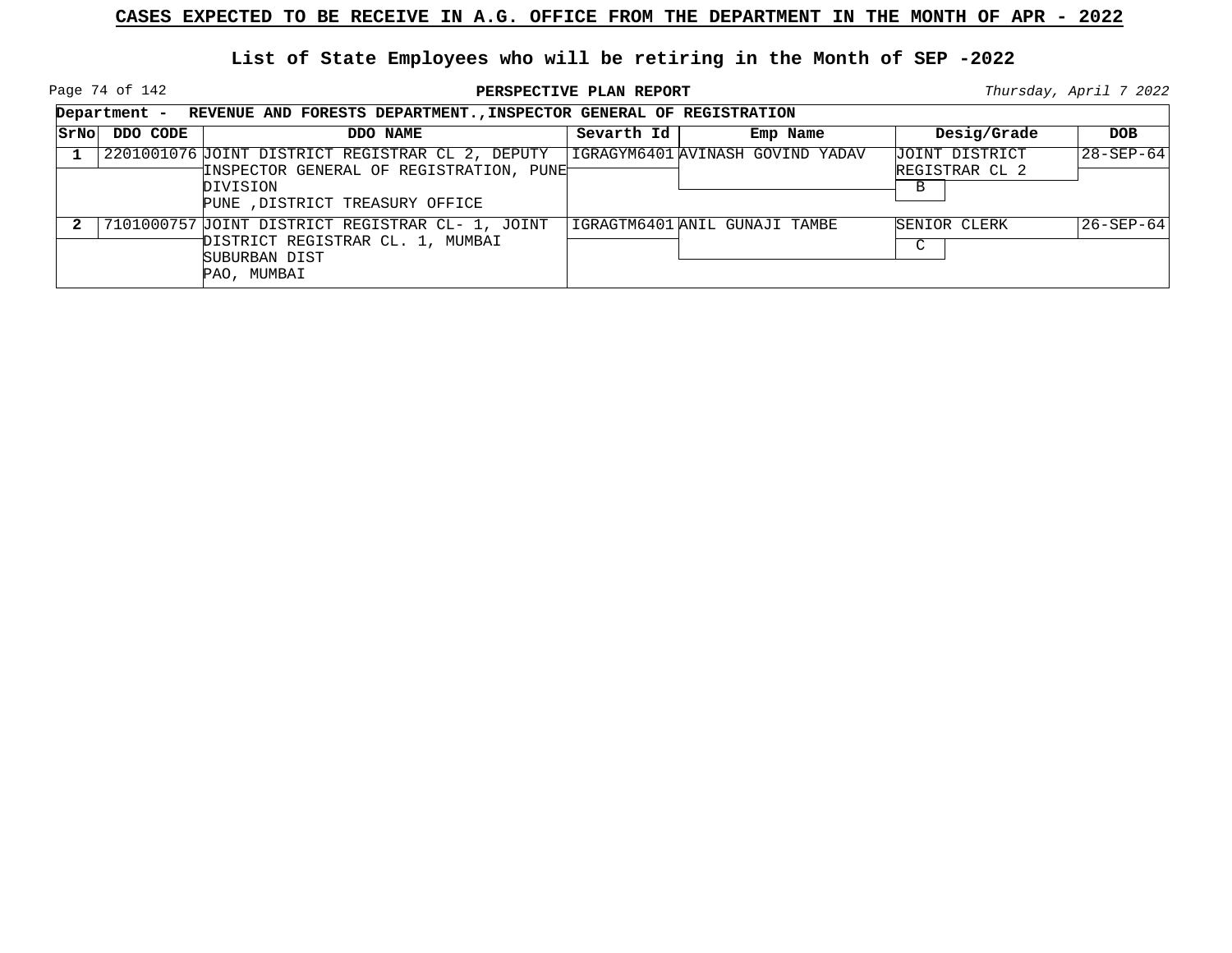Page 75 of 142

|              |               | Department - REVENUE AND FORESTS DEPARTMENT., PRINCIPAL CHIEF CONSERVATOR OF FORESTS                                                                   |            |                                                     |                                                        |                   |  |  |  |  |  |
|--------------|---------------|--------------------------------------------------------------------------------------------------------------------------------------------------------|------------|-----------------------------------------------------|--------------------------------------------------------|-------------------|--|--|--|--|--|
|              | SrNo DDO CODE | DDO NAME                                                                                                                                               | Sevarth Id | Emp Name                                            | Desig/Grade                                            | <b>DOB</b>        |  |  |  |  |  |
| $\mathbf{1}$ |               | 1201001134 RANGE FORESTS OFFICER, RANGE FOREST<br>OFFICER, SOCIAL FORESTRY, THANE<br>THANE , DISTRICT TREASURY OFFICE                                  |            | DSFTSMM6201 TUKARAM SADASHIV MALI                   | S.V.MATION<br>$\mathbf D$                              | $14 - SEP - 62$   |  |  |  |  |  |
| 2            |               | 1201011167 ADMINISTRATIVE OFFICER, ADDITIONAL<br>PRINCIPAL CHIEF CONSERVATOR OF FORESTS<br>(WILDLIFE) WEST, MUMBAI<br>THANE , DISTRICT TREASURY OFFICE |            | IFSSBLM6201 SUNIL BHALCHANDRA<br>LIMAYE             | A P C C F ( WILD<br>LIFE )<br>Α                        | $14 - SEP - 62$   |  |  |  |  |  |
| 3            |               | 1201081100 RANGE FORESTS OFFICER, RANGE FOREST<br>OFFICER (PROTECTION AND ENCROACHMENT<br>REMOVAL) KALYAN AT THANE<br>THANE , DISTRICT TREASURY OFFICE |            | CCFSSSM6401 SHASHIKANT SHIVAJI<br>SHILWANT          | FORESTER<br>C                                          | $02 - SEP - 64$   |  |  |  |  |  |
| 4            |               | 1210011100 RANGE FORESTS OFFICER, DY. CONSERVATOR CCFSDKM6401 SANTOSH DAMODAR KADAM<br>OF THE FOREST<br>SHAHAPUR, SUB TREASURY OFFICE                  |            |                                                     | FORESTER<br>C                                          | $26 - SEP - 64$   |  |  |  |  |  |
| 5            |               | 1505001134 RANGE FORESTS OFFICER, RANGE FOREST<br>OFFICER SOCIAL FORESTRY SAWANTWADI DIST<br>SINDHUDURG<br>SAVANTWADI, SUB TREASURY OFFICE             |            | CCFSVPM6401 SAKHARAM VITHOBA PANGULASST. PLANTATION | OFFICER<br>C                                           | $05 - SEP - 64$   |  |  |  |  |  |
| 6            |               | 1601011100 RANGE FORESTS OFFICER, RANGE FOREST<br>OFFICE, MANOR (P)<br>PALGHAR TREASURY OFFICE                                                         |            | CCFMRPM6401 MORESHWAR RAGHUNATH<br>PATIL            | FORESTER<br>C                                          | $01-0CT-64$       |  |  |  |  |  |
| 7            |               | 2201001094 C F ( WORKING PLAN DIVISION ),<br>CONSERVATOR OF FORESTS, WORKING PLAN<br>DIVISION, PUNE<br>PUNE , DISTRICT TREASURY OFFICE                 |            | CCFSVDM6201 VITTHAL DADASAHEB<br>SURYAWANSHI        | C F ( WORKING PLAN<br>DIVISION )<br>Α                  | $ 05 - SEP - 62 $ |  |  |  |  |  |
| 8            |               | 2201001162 ASSTT CONSERVATOR OF FORESTS,<br>DIRECTORATE OF SOCIAL FORESTRY<br>PUNE , DISTRICT TREASURY OFFICE                                          |            | CCFNMKM6401 NITIN MADHAV KOSHTI                     | SR.STATISTICAL<br>ASSISTANT<br>B                       | $20 - SEP - 64$   |  |  |  |  |  |
| 9            |               | 2201001174 C C F (EDUCATION AND TRAINING), CHIEF<br>CONSERVATOR OF FORESTS, FOREST<br>(EDUCATION<br>PUNE , DISTRICT TREASURY OFFICE                    |            | CCFRKWM6201 RAVINDRA KRUSHNRAO<br>WANKHEDE          | C F ( EDUCATION )<br>A                                 | $28 - SEP - 62$   |  |  |  |  |  |
| 10           |               | 2207021100 RANGE FORESTS OFFICER, RANGE FOREST<br>OFFICE, JUNNER<br>JUNNAR, SUB TREASURY OFFICE                                                        |            | CCFVDTM6201 VITTHAL DHONDIBA THORAT SUPER NUMERARY  | FOREST LABOUR<br>$\mathbf D$                           | $01-0CT-62$       |  |  |  |  |  |
| 11           |               | 2210001200 RANGE FORESTS OFFICER, RANGE FOREST<br>OFFICE SASWAD WAGH DONGAR<br>PURANDHAR, SUB TREASURY OFFICE                                          |            | CCFSSJM6201 SAMPAT SHANKAR JADHAV                   | SUPER NUMERARY<br><b>FOREST LABOUR</b><br>$\mathbb{D}$ | $12 - SEP - 62$   |  |  |  |  |  |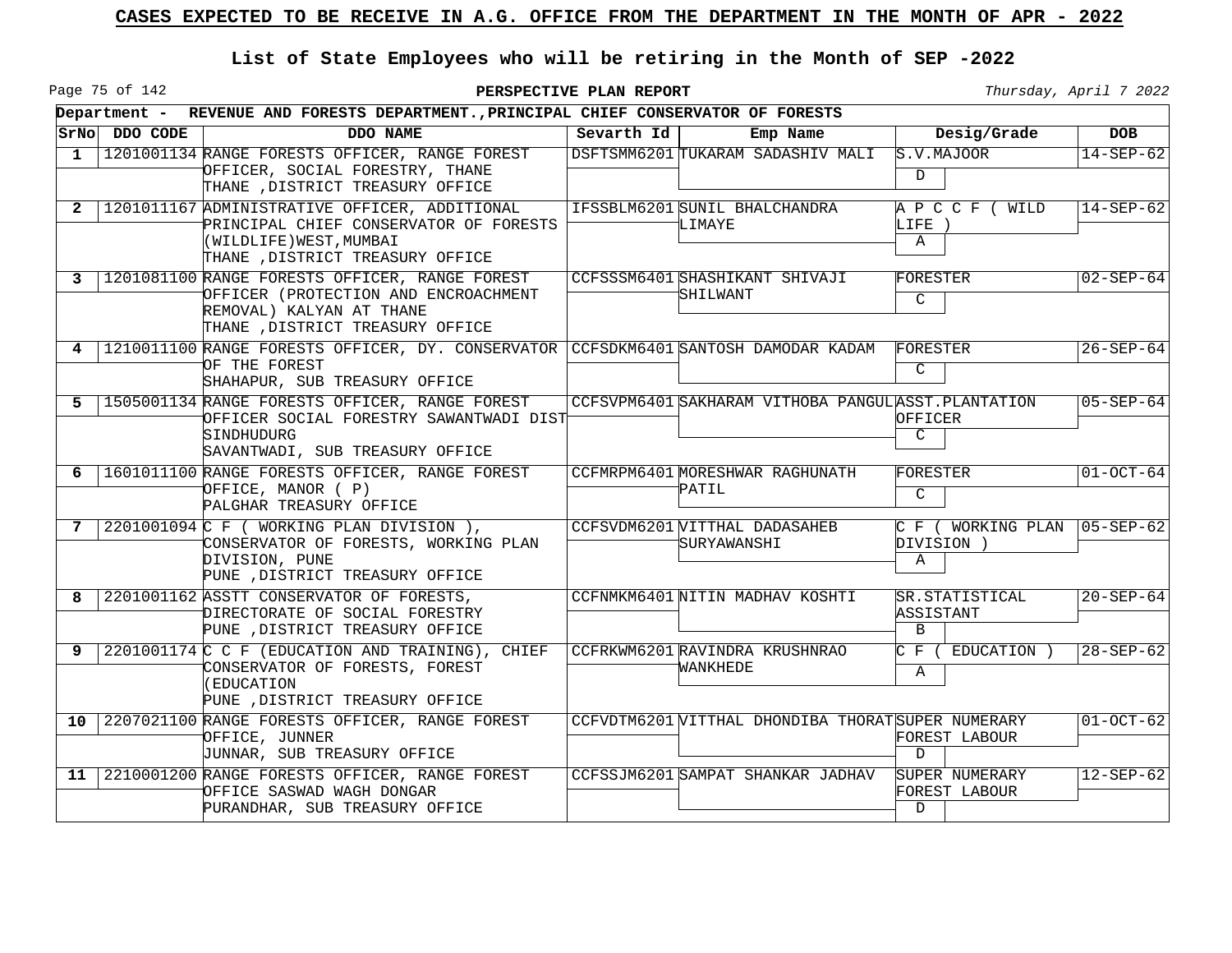Page 76 of 142

|                 |          | Department - REVENUE AND FORESTS DEPARTMENT., PRINCIPAL CHIEF CONSERVATOR OF FORESTS                                                          |            |                                                    |                                      |                 |
|-----------------|----------|-----------------------------------------------------------------------------------------------------------------------------------------------|------------|----------------------------------------------------|--------------------------------------|-----------------|
| SrNo            | DDO CODE | DDO NAME                                                                                                                                      | Sevarth Id | Emp Name                                           | Desig/Grade                          | <b>DOB</b>      |
| 12 <sup>°</sup> |          | 2601001173 DEPUTY CONSERVATOR OF FORESTS,<br>DY.CONSERVATOR OF FORESTS, KOLHAPUR<br>DN.KOLHAPUR<br>KOLHAPUR ,DISTRICT TREASURY OFFICE         |            | CCFPPKM6401 PRAVIN PANDURANG KAKADEFOREST ENGINEER | A                                    | $08 - SEP - 64$ |
| 13 <sup>°</sup> |          | 5306001134 PLANTATION OFFICER, PLANTATION OFFICER DSFAMRM6201 ASHOK MANGAL RAISINGH<br>SOCIAL FORESTRY CHOPDA<br>CHOPADA, SUB TREASURY OFFICE |            |                                                    | S.V.MAJOOR<br>D                      | $20 - SEP - 62$ |
| 14              |          | 5312011100 RANGE FORESTS OFFICER, RANGER FOREST<br>OFFICER, RAVER<br>RAVER, SUB TREASURY OFFICE                                               |            | CCFYVPM6401 YESHWANT VAMAN PATIL                   | <b>FOREST GUARD</b><br>C             | $16-SEP-64$     |
| 15              |          | 5401011200 RANGE FORESTS OFFICER, RANGE FOREST<br>OFFICE, AHMEDNAGAR (T)<br>AHMEDNAGAR ,DISTRICT TREASURY OFFICE                              |            | CCFSDVM6201 SUBHASH DASHRATH VIDHTESUPER NUMERARY  | FOREST LABOUR<br>D.                  | $20 - SEP - 62$ |
| 16 <sup>1</sup> |          | 5501011100 RANGE FORESTS OFFICER, RANGE FOREST<br>OFFICE, NANDURBAR<br>NANDURBAR , DISTRICT TREASURY OFFICE                                   |            | DSFMKRM6401 MANOJKUMAR KANHAIYALAL<br>RAGHUWANSHI  | RANGE FORESTS<br>OFFICER<br>B        | $17 - SEP - 64$ |
| 17              |          | 5505021100 RANGE FORESTS OFFICER, RANGE FOREST<br>OFFICE, NAWAPUR<br>NAVAPUR, SUB TREASURY OFFICE                                             |            | CCFAJGM6201 ARJUN JETHYA GAVIT                     | SUPER NUMERARY<br>FOREST LABOUR<br>D | $05 - SEP - 62$ |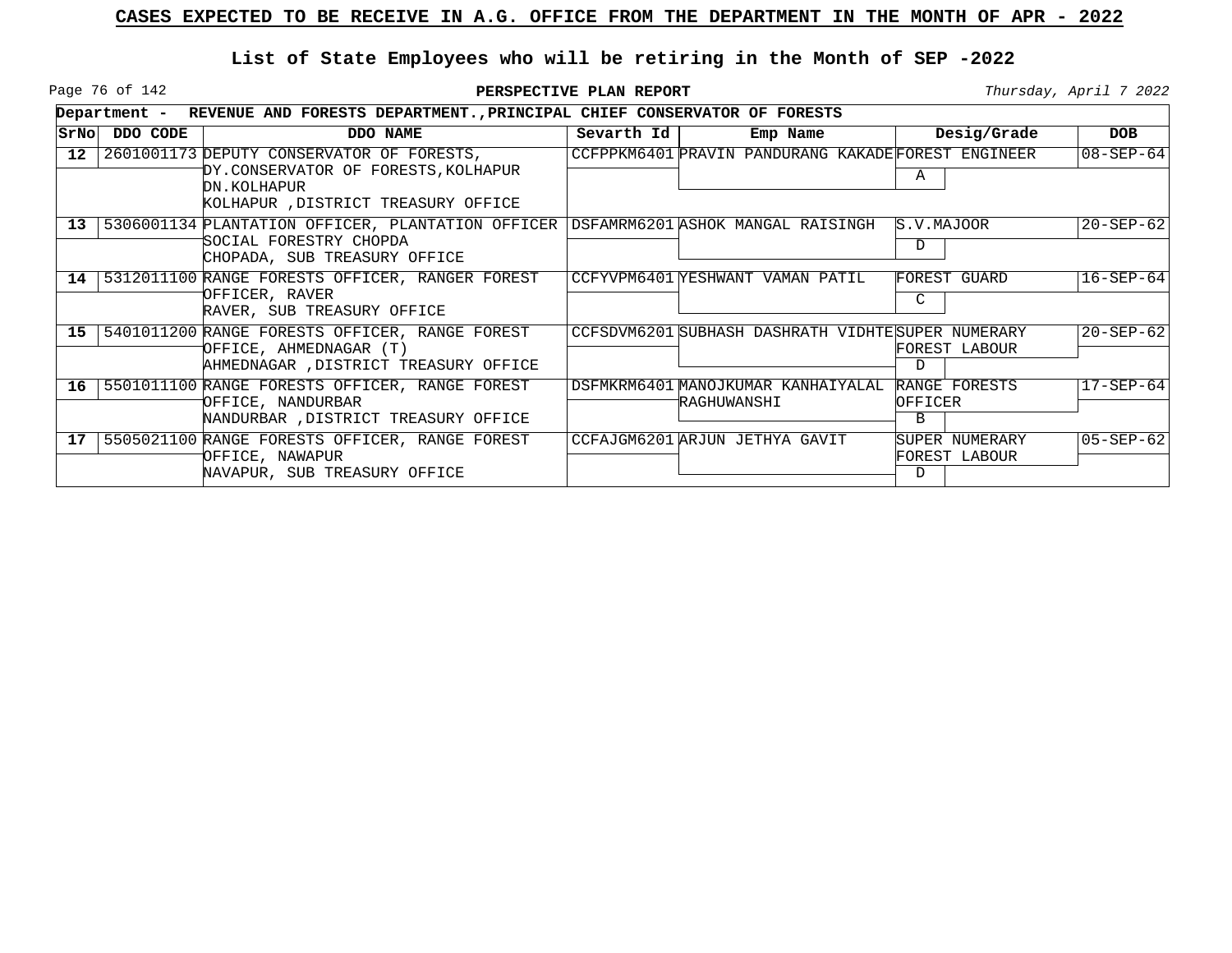Page 77 of 142

|      | Department - REVENUE AND FORESTS DEPARTMENT., REVENUE AND FORESTS DEPARTMENT ( |                                                                             |            | <b>MANTRALAYA)</b>                                  |               |                   |
|------|--------------------------------------------------------------------------------|-----------------------------------------------------------------------------|------------|-----------------------------------------------------|---------------|-------------------|
| SrNo | DDO CODE                                                                       | DDO NAME                                                                    | Sevarth Id | Emp Name                                            | Desig/Grade   | <b>DOB</b>        |
|      |                                                                                | 7101000800 SECTION OFFICER, REVENEU AND FOREST<br>DEPARTMENT<br>PAO, MUMBAI |            | MRFDPDM6201 DATTATRAYA PANDURANG<br>DHOTRE          | HAWALDAR<br>D | $ 01-OCT-62 $     |
|      |                                                                                | 7101000800 SECTION OFFICER, REVENEU AND FOREST<br>DEPARTMENT<br>PAO, MUMBAI |            | ESTAJSM6401 ANANT JAGANNATH SHETYE UNDER SECRETARTY | Α             | $ 20 - SEP - 64 $ |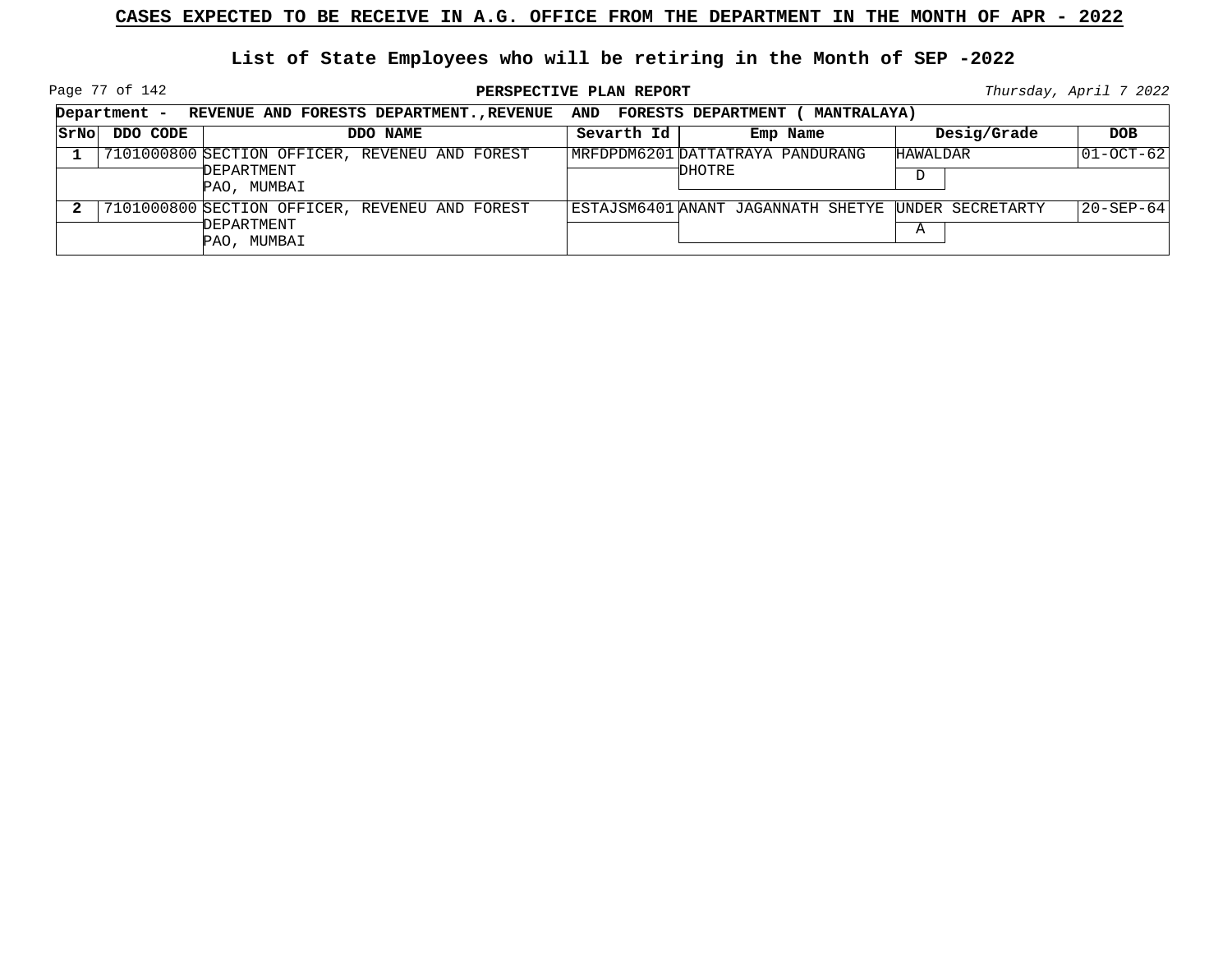Page 78 of 142

|                  |          | Department - REVENUE AND FORESTS DEPARTMENT., REVENUE DEPARTMENT                                                                           |            |                                                  |                        |                 |
|------------------|----------|--------------------------------------------------------------------------------------------------------------------------------------------|------------|--------------------------------------------------|------------------------|-----------------|
| SrNol            | DDO CODE | DDO NAME                                                                                                                                   | Sevarth Id | Emp Name                                         | Desig/Grade            | DOB             |
| $\mathbf{1}$     |          | 1303000956 TEHSILDAR, TAHASILDAR OFFICE KHALAPUR. REVRGBM6401 RAMESH GOPINATH                                                              |            |                                                  | TALATHI                | $25 - SEP - 64$ |
|                  |          | KHALAPUR, SUB TREASURY OFFICE                                                                                                              |            | BHALERAO                                         | $\mathcal{C}$          |                 |
| $\mathbf{2}$     |          | 1308000956 TAHSILDAR, TAHASILDAR OFFICE MURUD-                                                                                             |            | REVSVBM6401 SANJAY VIDYADHAR BHAGATTALATHI       |                        | $14 - SEP - 64$ |
|                  |          | JANJIRA.<br>MURUD, SUB TREASURY OFFICE                                                                                                     |            |                                                  | C                      |                 |
|                  |          |                                                                                                                                            |            | REVHRMM6201 HARISHACHANDRA                       | PEON                   | $10 - SEP - 62$ |
| 3                |          | 1309000956 TAHSILDAR, TAHASILDAR OFFICE PANVEL                                                                                             |            | RAGHUNATH MIRAVANKAR                             | $\mathbf D$            |                 |
|                  |          | PANVEL, SUB TREASURY OFFICE<br>1313000956 TAHSILDAR, TAHSILDAR OFFICE SHRIVARDHAN REVSDMM6201 SHRIRAM DASHARATH                            |            |                                                  | KOTWAL                 | $25 - SEP - 62$ |
| 4                |          |                                                                                                                                            |            | MAYEKAR                                          |                        |                 |
|                  |          | SHRIWARDHA, SUB TREASURY OFFICE                                                                                                            |            |                                                  | $\mathcal{D}$          |                 |
| 5.               |          | 1401011191 DY. COLLECTOR (LAND ACQUISITION), SPECIAL REVPPKF6401 PRATIKSHA PRADIP KINARETALATHI<br>LAND ACOUITION KOKAN RAILWAY1 RATNAGIRI |            |                                                  |                        | $01-0CT-64$     |
|                  |          | RATNAGIRI , DISTRICT TREASURY OFFICE                                                                                                       |            |                                                  | C                      |                 |
| 6                |          | 1503000956 TAHSILDAR, TAHASILDAR OFFICE KANKAVLI. REVGBTM6201 GANPAT BALKRISHNA TELI KOTWAL                                                |            |                                                  |                        | $03 - SEP - 62$ |
|                  |          | KANKAOLI, SUB TREASURY OFFICE                                                                                                              |            |                                                  | $\mathcal{D}$          |                 |
| 7                |          | 1503000956 TAHSILDAR, TAHASILDAR OFFICE KANKAVLI. REVASPM6401 ARJUN SAKHARAM PANDIT                                                        |            |                                                  | TALATHI                | $08 - SEP - 64$ |
|                  |          | KANKAOLI, SUB TREASURY OFFICE                                                                                                              |            |                                                  | $\overline{C}$         |                 |
| 8                |          | 1601000956 TAHSILDAR, TAHASILDAR PALGHAR                                                                                                   |            | REVNRJM6201 NAVSHYA RAMU JAHDAV                  | KOTWAL                 | $30 - SEP - 62$ |
|                  |          | PALGHAR TREASURY OFFICE                                                                                                                    |            |                                                  | $\mathbf D$            |                 |
| 9                |          | 1602000956 TAHSILDAR, TAHASIDAR VASAI.                                                                                                     |            | REVSAMM6401 SHASHIKANT ASHOK MHASKE AVVAL KARKUN |                        | $02 - SEP - 64$ |
|                  |          | VASAI, SUB TREASURY OFFICE                                                                                                                 |            |                                                  | $\mathcal{C}$          |                 |
| 10               |          | 2206001044 NAIB TAHSILDAR, TAHSIL OFFICE INDAPUR                                                                                           |            | REVPBWF6401 PRIYANKA BALASAHEB                   | <b>NAIB TAHASILDAR</b> | $26 - SEP - 64$ |
|                  |          | INDAPUR, SUB TREASURY OFFICE                                                                                                               |            | WAIKAR                                           | B                      |                 |
| 11               |          | 2213000956 TAHSILDAR, TAHSIL VELHE                                                                                                         |            | REVCNKM6401 CHINTAMANI NARAYAN                   | CIRCLE OFFICER         | $23 - SEP - 64$ |
|                  |          | VELHA, SUB TREASURY OFFICE                                                                                                                 |            | KHALDKAR                                         | $\overline{C}$         |                 |
| 12 <sup>12</sup> |          | 2213000956 TAHSILDAR, TAHSIL VELHE                                                                                                         |            | REVDBBM6202 DNYANOBA BABAN BORANE                | KOTWAL                 | $04 - SEP - 62$ |
|                  |          | VELHA, SUB TREASURY OFFICE                                                                                                                 |            |                                                  | $\mathbb{D}$           |                 |
| 13               |          | 2303000956 TAHSILDAR, TAHASIL OFFICE KARAD                                                                                                 |            | REVVDBM6202 VIJAY DADASO BHOSALE                 | PEON                   | $30 - SEP - 62$ |
|                  |          | KARAD, SUB TREASURY OFFICE                                                                                                                 |            |                                                  | D                      |                 |
| 14               |          | 2306000956 TEHSILDAR, TAHASILDAR OFFICE KOREGAON                                                                                           |            | REVSRSF6201 SEETA RAMCHANDRA SATHE               | KOTWAL                 | $14 - SEP - 62$ |
|                  |          | KOREGAON, SUB TREASURY OFFICE                                                                                                              |            |                                                  | D                      |                 |
| 15               |          | 2502000956 TAHSILDAR, TAHSIL OFFICE AKKALKOT                                                                                               |            | REVBBKM6201 BALAPPA BHIMASHA KOLI                | KOTWAL                 | $05 - SEP - 62$ |
|                  |          | AKKALKOT, SUB TREASURY OFFICE                                                                                                              |            |                                                  | $\overline{D}$         |                 |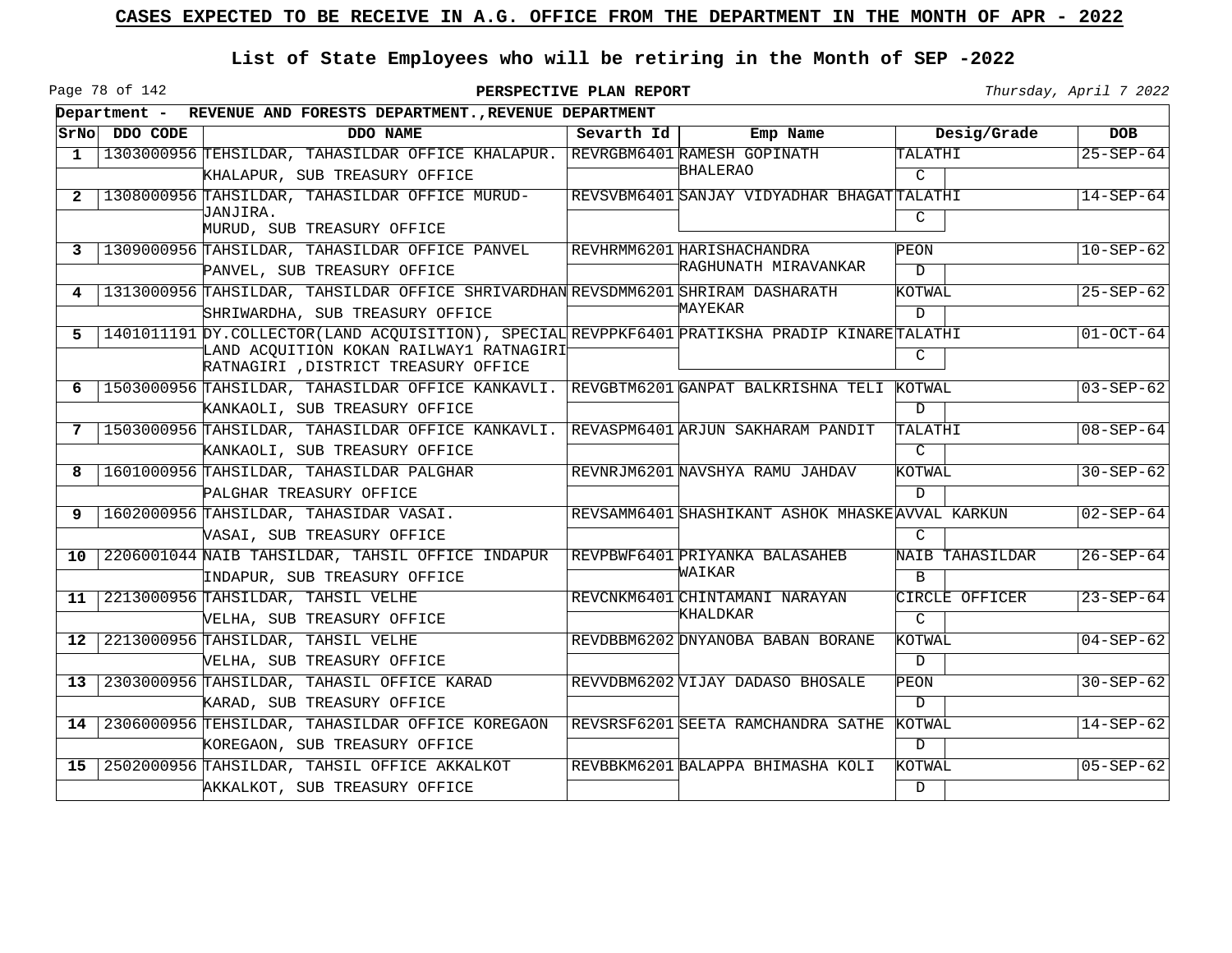Page 79 of 142

|      |          | Department - REVENUE AND FORESTS DEPARTMENT., REVENUE DEPARTMENT                                |            |                                                  |                                         |                 |
|------|----------|-------------------------------------------------------------------------------------------------|------------|--------------------------------------------------|-----------------------------------------|-----------------|
| SrNo | DDO CODE | DDO NAME                                                                                        | Sevarth Id | Emp Name                                         | Desig/Grade                             | <b>DOB</b>      |
| 16   |          | 5115000956 TAHSILDAR, TAHSIL OFFICE DEOLA<br>DEOLA, SUB TREASURY OFFICE                         |            | REVRYGM6401 RAGHUNATH YESHWANT<br><b>GAIKWAD</b> | NAIB TAHASILDAR<br>ELECTION<br>B        | $11 - SEP - 64$ |
| 17   |          | 5303000956 TAHSILDAR, TASHIL OFFICE, BHADGAON<br>DIST. JALGAON<br>BHADGAON, SUB TREASURY OFFICE |            | REVMJBM6401 MILIND JAYWANTRAO<br>BACHHAV         | TALATHI<br>C                            | $01-0CT-64$     |
| 18   |          | 5315000956 TAHSILDAR, TAHSIL OFFICE BODWAD<br>BODVAD, SUB TREASURY OFFICE                       |            | REVRGDM6201 RAMRAO GUNVANTRAO<br>DESHMUKH        | KOTWAL<br>$\mathbf D$                   | $17 - SEP - 62$ |
| 19   |          | 5406001044 NAIB TAHASILDAR, NAIB TAHSILDAR,<br>(S.G.Y.), NEWASA<br>NEWASA, SUB TREASURY OFFICE  |            | REVRGWF6401 RAJNI GANGADHAR<br>WAGHMARE          | AWWAL KARKUN<br>C                       | $04 - SEP - 64$ |
| 20   |          | 5411000956 TAHSILDAR, TAHSILDAR, SHEVGAON<br>SHEVGAON, SUB TREASURY OFFICE                      |            | REVSLSM6401 SHIVAJI LALJI SUSARE                 | NAIB TAHASILDAR<br><b>ELECTION</b><br>B | $03 - SEP - 64$ |
| 21   |          | 5505000956 TAHSILDAR, TAHASILDAR NAWAPUR<br>NAVAPUR, SUB TREASURY OFFICE                        |            | REVRKOF6201 RANJANA KESHAV OGALE                 | PEON<br>D                               | $20 - SEP - 62$ |
| 22   |          | 7101000255 ORGN METHOD OFFICER, COLLECTOR MUMBAI<br>CITY.<br>PAO, MUMBAI                        |            | DPSDVHM6401 DEVENDRA VIJAY HAJARE                | ACCOUNT OFFICER<br>В                    | $30 - SEP - 64$ |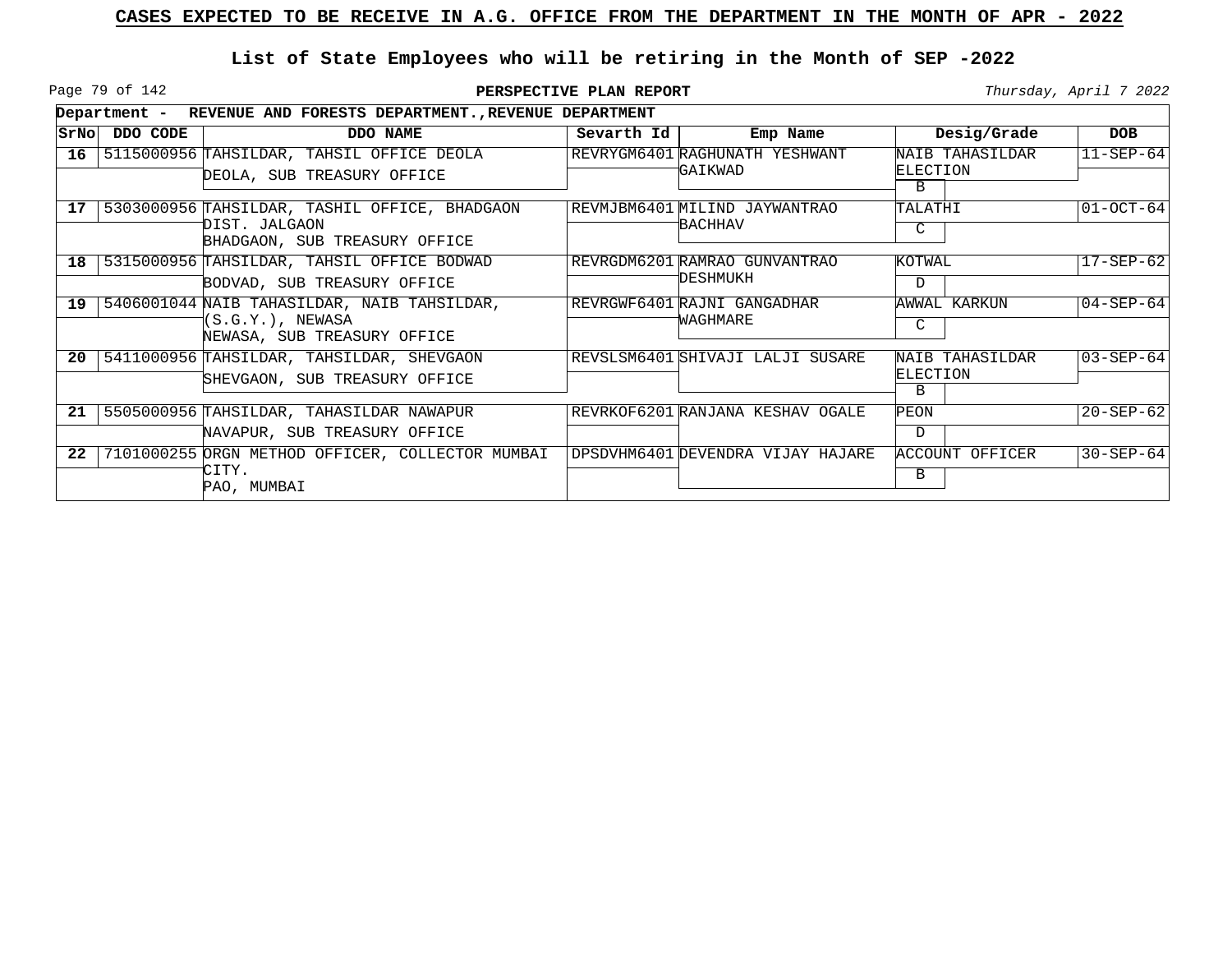Page 80 of 142

|      |          | Department - REVENUE AND FORESTS DEPARTMENT., SETTLEMENT COMMISSIONER AND DIRECTOR OF LAND RECOR                         |            |                                    |                                            |                 |
|------|----------|--------------------------------------------------------------------------------------------------------------------------|------------|------------------------------------|--------------------------------------------|-----------------|
| SrNo | DDO CODE | DDO NAME                                                                                                                 | Sevarth Id | Emp Name                           | Desig/Grade                                | <b>DOB</b>      |
|      |          | 1215000771 DY SUPERINTENDENT OF L. R., DEPUTY                                                                            |            | DLRVSPF6201 WIJAYA SURESH PAGARE   | PEON                                       | $30 - SEP - 62$ |
|      |          | SUPERINTENDENT OF LAND RECORD,<br>AMBERNATH<br>AMBERNATH, SUB TREASURY OFFICE                                            |            |                                    | D                                          |                 |
|      |          | 1404000771 DY SUPERINTENDENT OF L. R., DEPUTY<br>SUPERINTENDENT OF LAND RECORDS RAJAPUR<br>RAJAPUR, SUB TREASURY OFFICE  |            | REVGLGM6401 GAJANAN LAXMAN GIJBILE | DY SUPERINTENDENT<br>OF L. R.<br>B         | 108-SEP-641     |
|      |          | 1506000771 DY SUPERINTENDENT OF L. R., DEPUTY<br>SUPERINTENDENT OF LAND RECORD VENGURLA<br>VENGURLA, SUB TREASURY OFFICE |            | DLRSEWM6401 SONU EKA WAGHAMARE     | <b>SHIRASTEDAR</b><br>C                    | $22 - SEP - 64$ |
|      |          | 5406000771 DY SUPERINTENDENT OF L. R., TALUKA<br>INSPECTOR OF LAND RECORD, NEWASA<br>NEWASA, SUB TREASURY OFFICE         |            | DLRUSDF6401 USHA SADASHIV DALVI    | HEAD OUARTER<br>ASSISTANT<br>$\mathcal{C}$ | $30 - SEP - 64$ |
|      |          | 7101020842 CITY SURVEY OFFICER, CITY SURVEY OFFICE DLRSMJM6201 SURESH MAHADEV JAVIR<br>GOREGAON<br>PAO, MUMBAI           |            |                                    | PEON<br>D                                  | $01-0CT-62$     |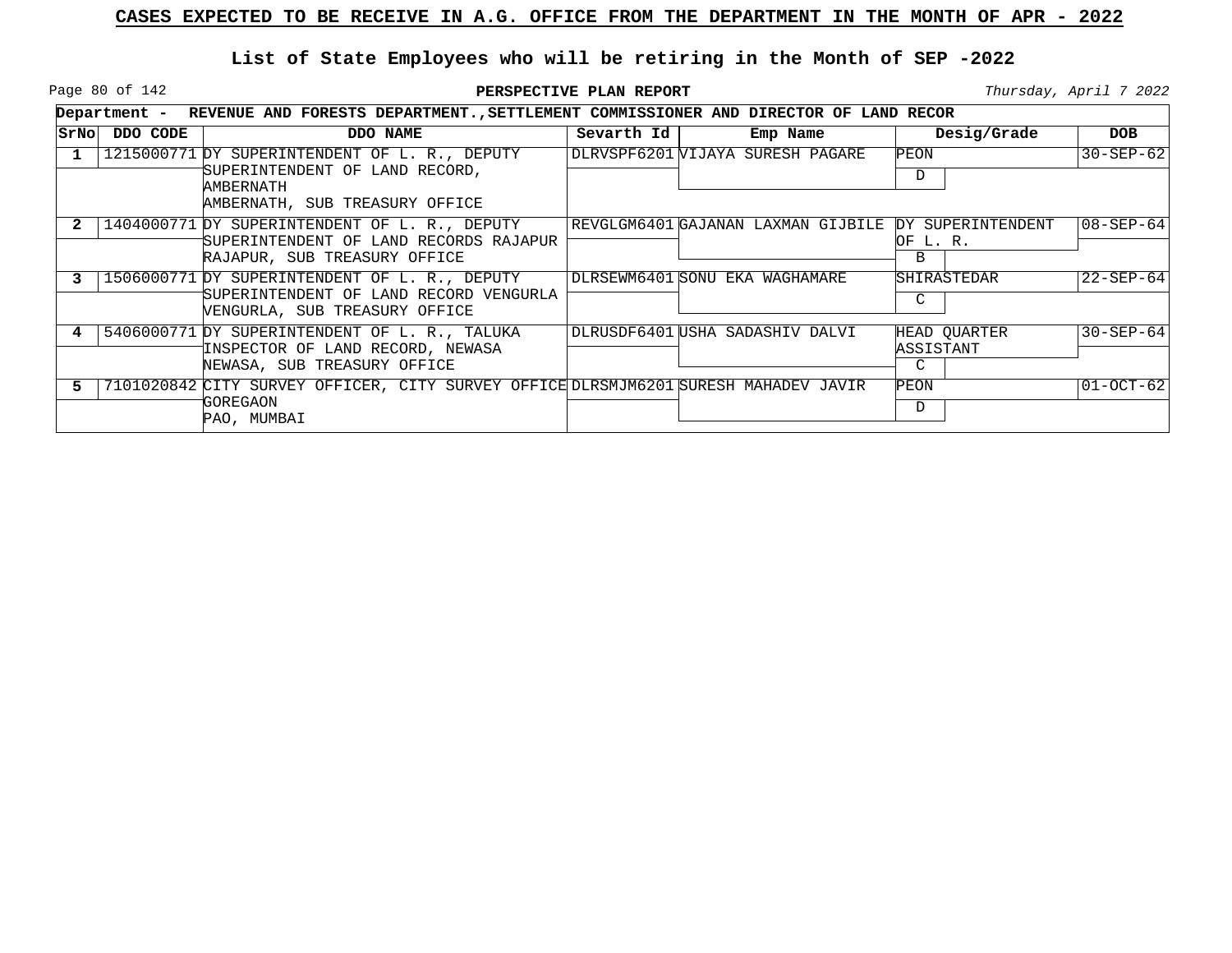Page 81 of 142

**PERSPECTIVE PLAN REPORT Thursday**, April 7 2022

┑

|      | Department - | RURAL DEVELOPMENT DEPARTMENT., CHIEF ENGINEER, PRADHAN MANTRI GRAM SADAK YOJANA                                                                                                              |            |                                  |                      |                   |
|------|--------------|----------------------------------------------------------------------------------------------------------------------------------------------------------------------------------------------|------------|----------------------------------|----------------------|-------------------|
| SrNo | DDO CODE     | DDO NAME                                                                                                                                                                                     | Sevarth Id | Emp Name                         | Desig/Grade          | <b>DOB</b>        |
|      |              | 2301005191 EXECUTIVE ENGINEER, OFFICE OF THE<br>EXECUTIVE ENGINEER, PMGSY, MRRDA<br>SATARA, Z.P. EXTENTION BUILDING, GROUND<br>FLOOR, SATARA<br>SATARA TREASURY, DISTRICT TREASURY<br>OFFICE |            | MRWVBPM6401WILAS BABURAO PANSKAR | DEPUTY ENGINEER<br>B | $ 02 - SEP - 64 $ |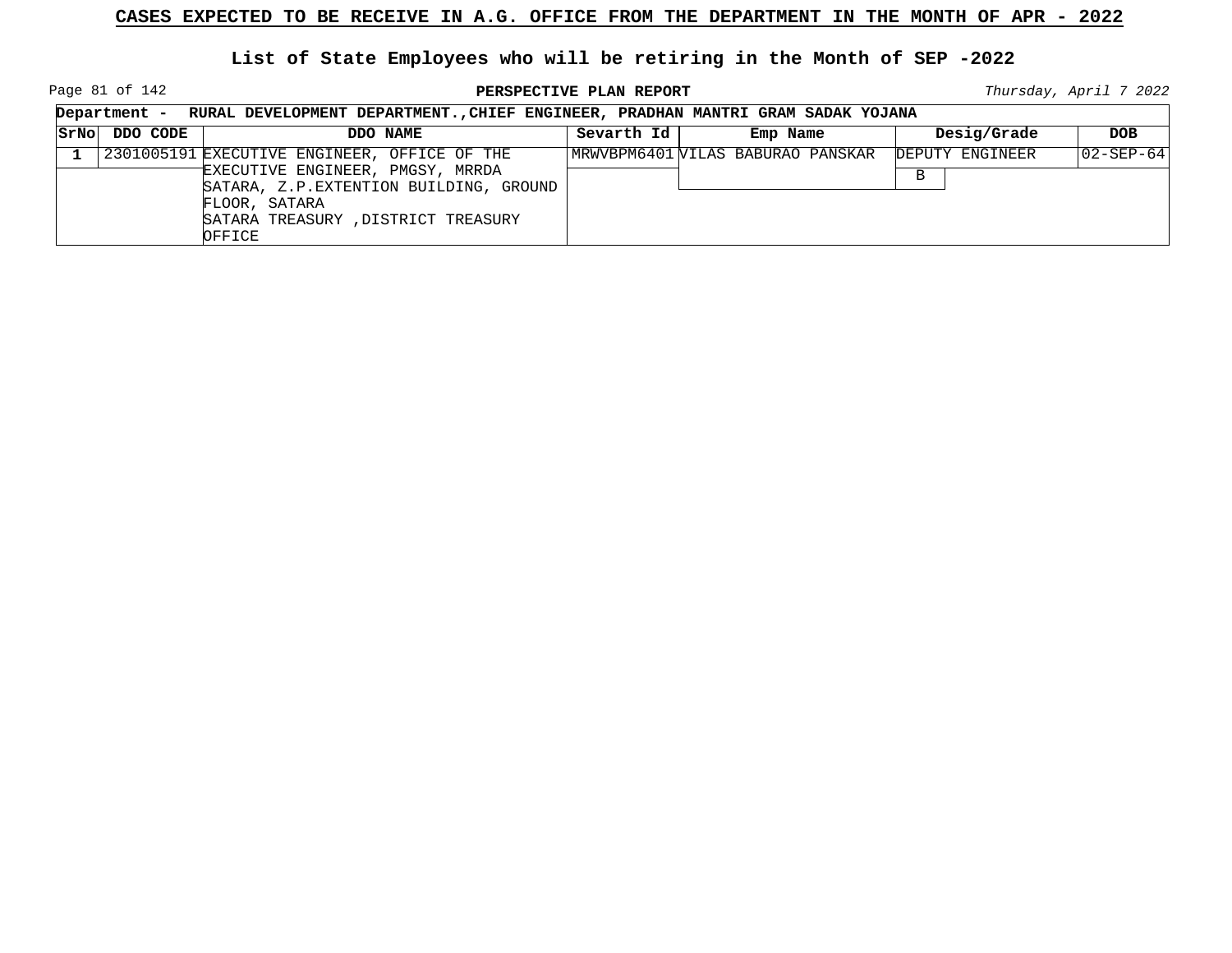**List of State Employees who will be retiring in the Month of SEP -2022**

Page 82 of 142

**PERSPECTIVE PLAN REPORT Thursday**, April 7 2022

┑

|      | Department -<br>RURAL DEVELOPMENT DEPARTMENT., RURAL DEVELOPMENT AND WATER CONSERVATION DEPARTMEN |                                                 |            |                                  |                    |                   |  |  |
|------|---------------------------------------------------------------------------------------------------|-------------------------------------------------|------------|----------------------------------|--------------------|-------------------|--|--|
| SrNo | DDO CODE                                                                                          | DDO NAME                                        | Sevarth Id | Emp Name                         | Desig/Grade        | <b>DOB</b>        |  |  |
|      |                                                                                                   | 7101005101 SECTION OFFICER, DESK OFFICER, RURAL |            | ESTSSSF6402 SEEMA SAMPAT SALUNKE | STENOGRAPHER (SELE | $ 27 - SEP - 64 $ |  |  |
|      |                                                                                                   | DEVELOPMENT DEPARTMENT                          |            |                                  | GRADE              |                   |  |  |
|      |                                                                                                   | PAO, MUMBAI                                     |            |                                  |                    |                   |  |  |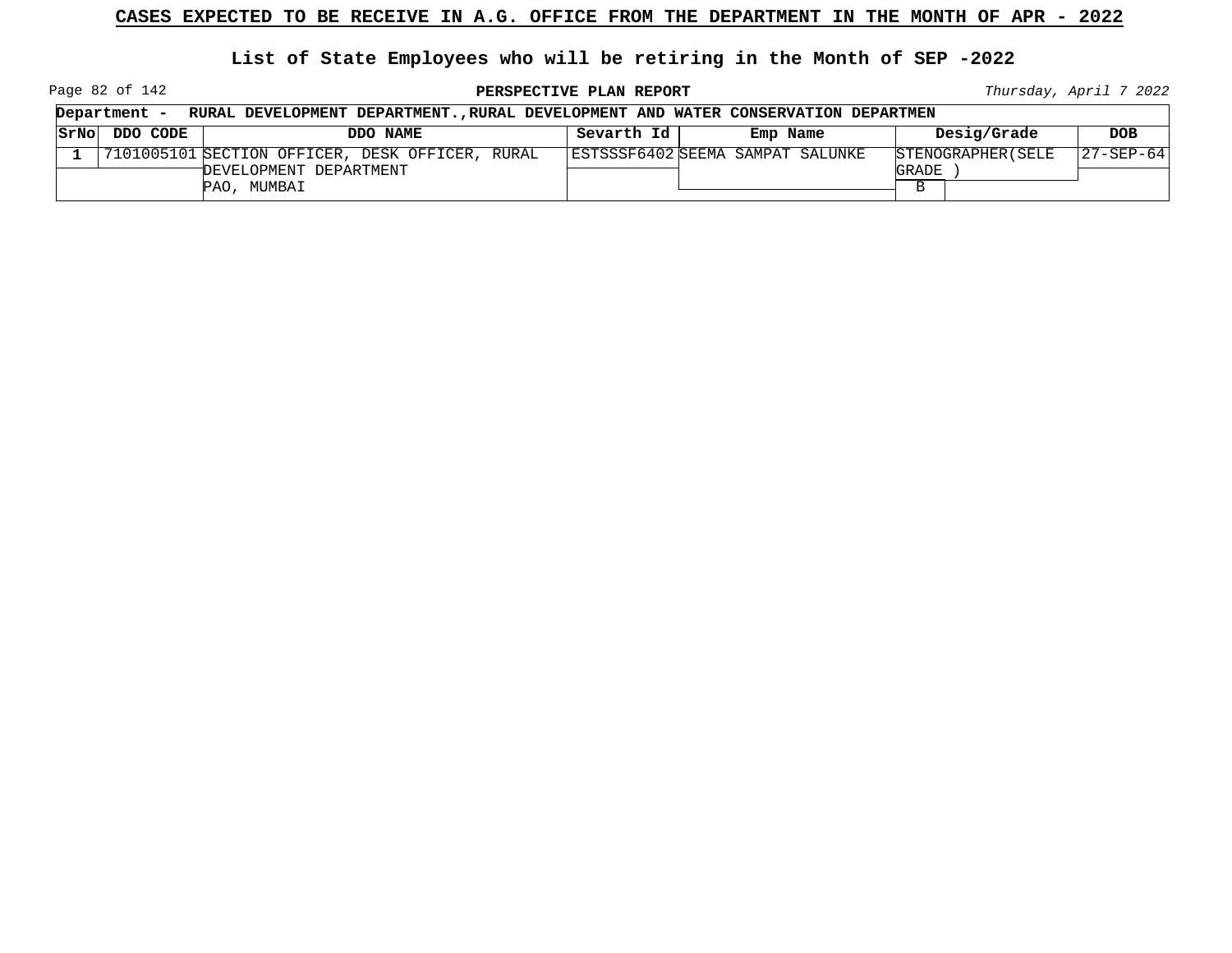Page 83 of 142

|      | Department - | SCHOOL EDUCATION AND SPORTS DEPARTMENT., DIRECTORATE OF EDUCATION                                                                                       |            |                                                       |                                 |                   |
|------|--------------|---------------------------------------------------------------------------------------------------------------------------------------------------------|------------|-------------------------------------------------------|---------------------------------|-------------------|
| SrNo | DDO CODE     | DDO NAME                                                                                                                                                | Sevarth Id | Emp Name                                              | Desig/Grade                     | <b>DOB</b>        |
| 1    |              | 1215002191 PRINCIPAL (D. I. E. T.), DISTRICT<br>INSTITUTE OF EDUCATION AND<br>TRAINING<br>RAHATOLI - THANE<br>AMBERNATH, SUB TREASURY OFFICE            |            | DEDRLJM6401 RAVINDRA LAKSHMAN<br>JAWALE               | SENIOR LECTURER<br>A            | $19 - SEP - 64$   |
|      |              | 1301002080 SUPERINTENDENT ( M. E. S.),<br>SUPERINTENDENT PAY AND PROVIDENT FUND<br>UNIT PRIMARY RAIGAD ALIB<br>RAIGAD-ALIBAG , DISTRICT TREASURY OFFICE |            | DEDMPSM6401 MILIND PRABHAKAR<br><b>SHOBHANE</b>       | SUPERINTENDENT<br>PRIMARY)<br>В | $03 - SEP - 64$   |
| 3    |              | 2201001821 ASSISTANT DIRECTOR (ACCOUNTS),<br>DIRECTORATE OF EDUCATION ( SECONDARY<br>AND HIGHER SECONDARY)<br>PUNE , DISTRICT TREASURY OFFICE           |            | DEDKJFM6401 KIRAN JAGANNATH<br>FULPAGAR               | HEAD CLERK<br>C                 | $11-SEP-64$       |
|      |              | 5101001829 ACCOUNTS OFFICER, DY.DIRECTOR OF<br>EDUCATION, NASHIK DIVISION NASHIK<br>NASHIK , DISTRICT TREASURY OFFICE                                   |            | DEDRBGM6201 RAVINDRA BABURAO GURAO                    | PEON<br>D                       | $10 - SEP - 62$   |
|      |              | 5101001898 E. O. SECONDARY, EDUCATION OFFICER<br>SECONDARY ZILLA PARISHAD NASHIK<br>NASHIK , DISTRICT TREASURY OFFICE                                   |            | DEDAMBM6402 ASHOK MADHAV BAGUL                        | ASST DY, EDN INSP<br>C          | $23 - SEP - 64$   |
|      |              | 5201001898 EDUCATION OFFICER SECONDARY, EDUCATION<br>OFFICER SECONDARY ZILLA PARISHAD DHULE<br>DHULE , DISTRICT TREASURY OFFICE                         |            | DEDMSJM6401 MAHENDRA SHRIDHAR JOSHISUBJECT SPECIALIST | В                               | $ 23 - SEP - 64 $ |
|      |              | 5401001894 E. O. PRIMARY, EDUCATION OFFICER<br>PRIMARY ZILLA PARISHAD AHMADNAGAR<br>AHMEDNAGAR .DISTRICT TREASURY OFFICE                                |            | DEDSPPF6401 SULOCHANA PANDHARINATH<br>PATARE          | BLOCK EDUCATION<br>OFFICER<br>B | $27 - SEP - 64$   |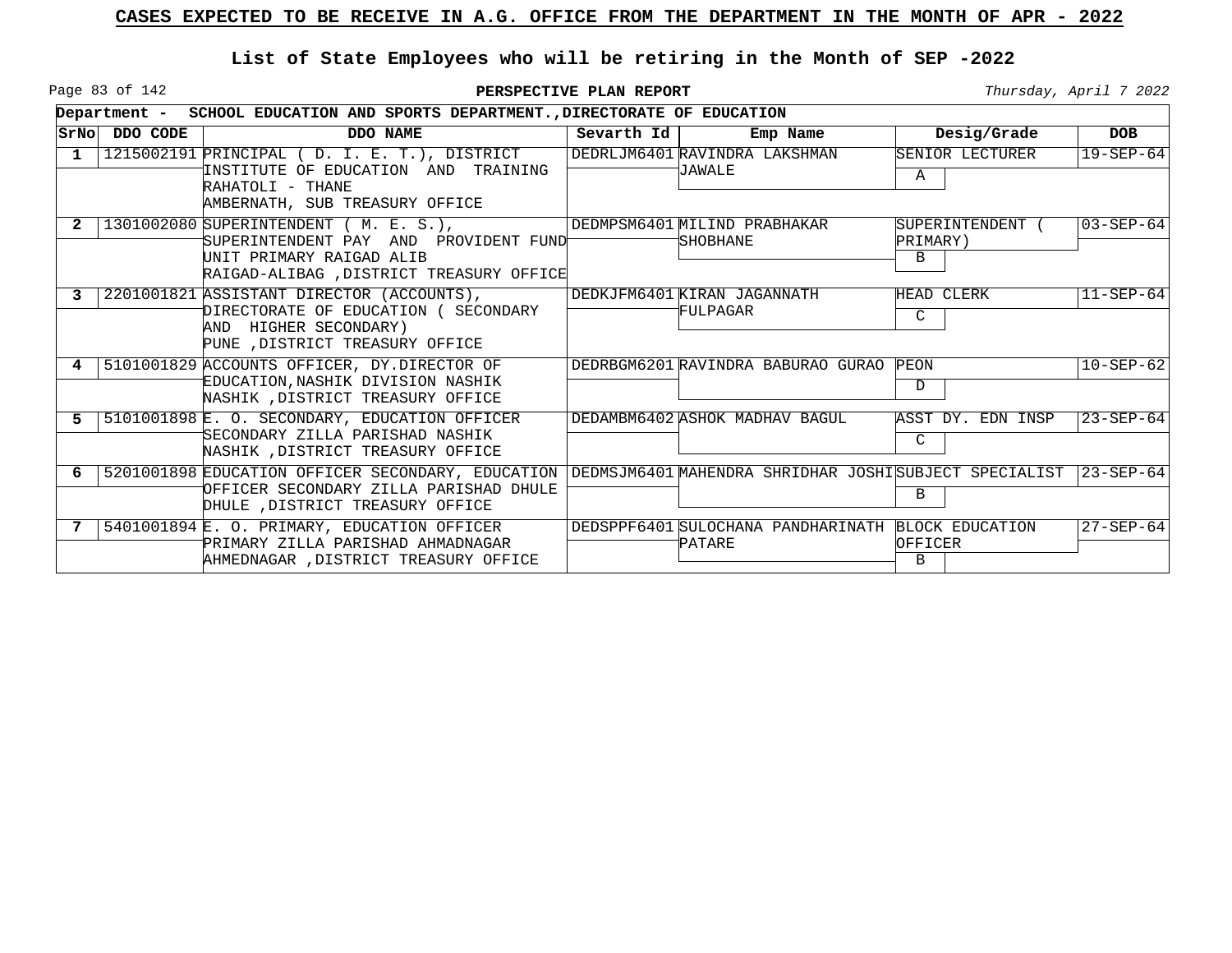**List of State Employees who will be retiring in the Month of SEP -2022**

Page 84 of 142

**PERSPECTIVE PLAN REPORT Thursday**, April 7 2022

 $\overline{\phantom{0}}$ 

|      | SCHOOL EDUCATION AND SPORTS DEPARTMENT., DIRECTORATE OF SPORTS AND YOUTH SERVICES<br>Department - |                                                  |                                                                                               |            |          |          |             |            |
|------|---------------------------------------------------------------------------------------------------|--------------------------------------------------|-----------------------------------------------------------------------------------------------|------------|----------|----------|-------------|------------|
| SrNo | DDO CODE                                                                                          |                                                  | DDO NAME                                                                                      | Sevarth Id | Emp Name |          | Desig/Grade | <b>DOB</b> |
|      |                                                                                                   |                                                  | 2201031949 OFFICER COMMANDING, SECOND MAHARASHTRA  DOSDDBM6201 DILIP DHONDIBA BARGUJE LASCARS |            |          |          |             | 05-SEP-62  |
|      |                                                                                                   | BATTALION NCC<br>PUNE , DISTRICT TREASURY OFFICE |                                                                                               |            |          | $\Gamma$ |             |            |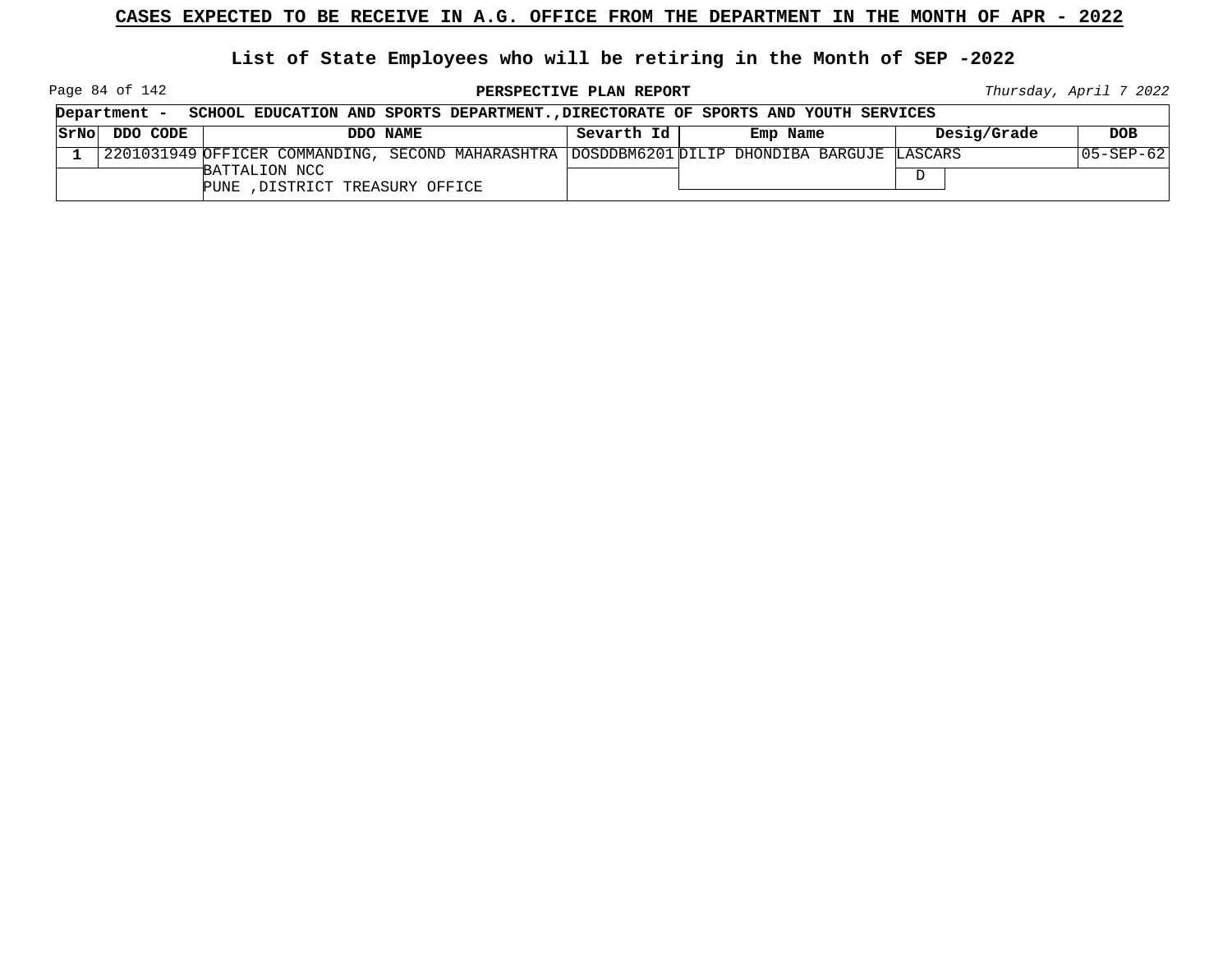**List of State Employees who will be retiring in the Month of SEP -2022**

Page 85 of 142

**PERSPECTIVE PLAN REPORT Thursday**, April 7 2022

| Department -<br>SCHOOL EDUCATION AND SPORTS DEPARTMENT., SCHOOL EDUCATION DEPARTMENT. |          |                                                    |            |                                | <b>MANTRALAYA</b> |            |
|---------------------------------------------------------------------------------------|----------|----------------------------------------------------|------------|--------------------------------|-------------------|------------|
| SrNo                                                                                  | DDO CODE | DDO NAME                                           | Sevarth Id | Emp Name                       | Desig/Grade       | <b>DOB</b> |
|                                                                                       |          | 7101001803 SECTION OFFICER, SCHOOL EDUCATION       |            | ESTJDJF6401 JAYASHREE DHONDIBA | ASSISTANT         | 22-SEP-64  |
|                                                                                       |          | MANTRALAYA) MUMBAI<br>DEPARTMENT. (<br>PAO, MUMBAI |            | JADHAV                         | Bn                |            |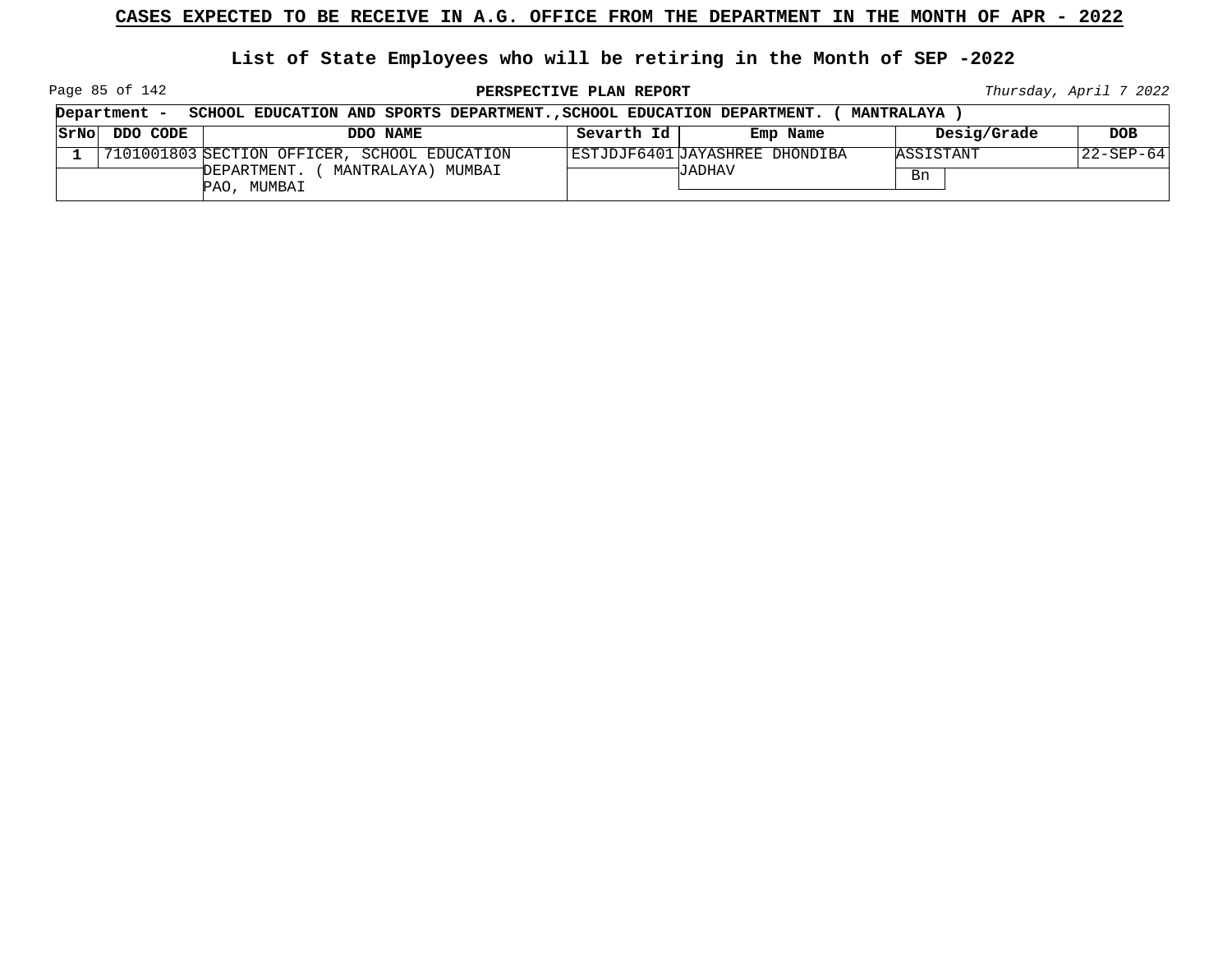**List of State Employees who will be retiring in the Month of SEP -2022**

Page 86 of 142

|      | Department | SKILL DEVELOPMENT AND ENTREPRENEURSHIP DEPARTMENT, DIRECTORATE OF SKILL DEVELOPMENT AND ENTREPRENEURSHIP   |            |                                  |                    |                   |
|------|------------|------------------------------------------------------------------------------------------------------------|------------|----------------------------------|--------------------|-------------------|
|      |            | <b>DEPARTMENT</b>                                                                                          |            |                                  |                    |                   |
| SrNo | DDO CODE   | DDO NAME                                                                                                   | Sevarth Id | Emp Name                         | Desig/Grade        | <b>DOB</b>        |
|      |            | 1201004913 ASSISTANT DIRECTOR, DISTRICT SKILL                                                              |            | CEMKHJF6401 KAVITA HARISHCHANDRA | ASSISTANT DIRECTOR | $ 26 - SEP - 64 $ |
|      |            | DEVELOPMENT, EMPLOYMENT AND<br>ENTREPRENEURSHIP GUIDANCE CENTRE, THANE<br>THANE , DISTRICT TREASURY OFFICE |            | <b>UAVALE</b>                    | Α                  |                   |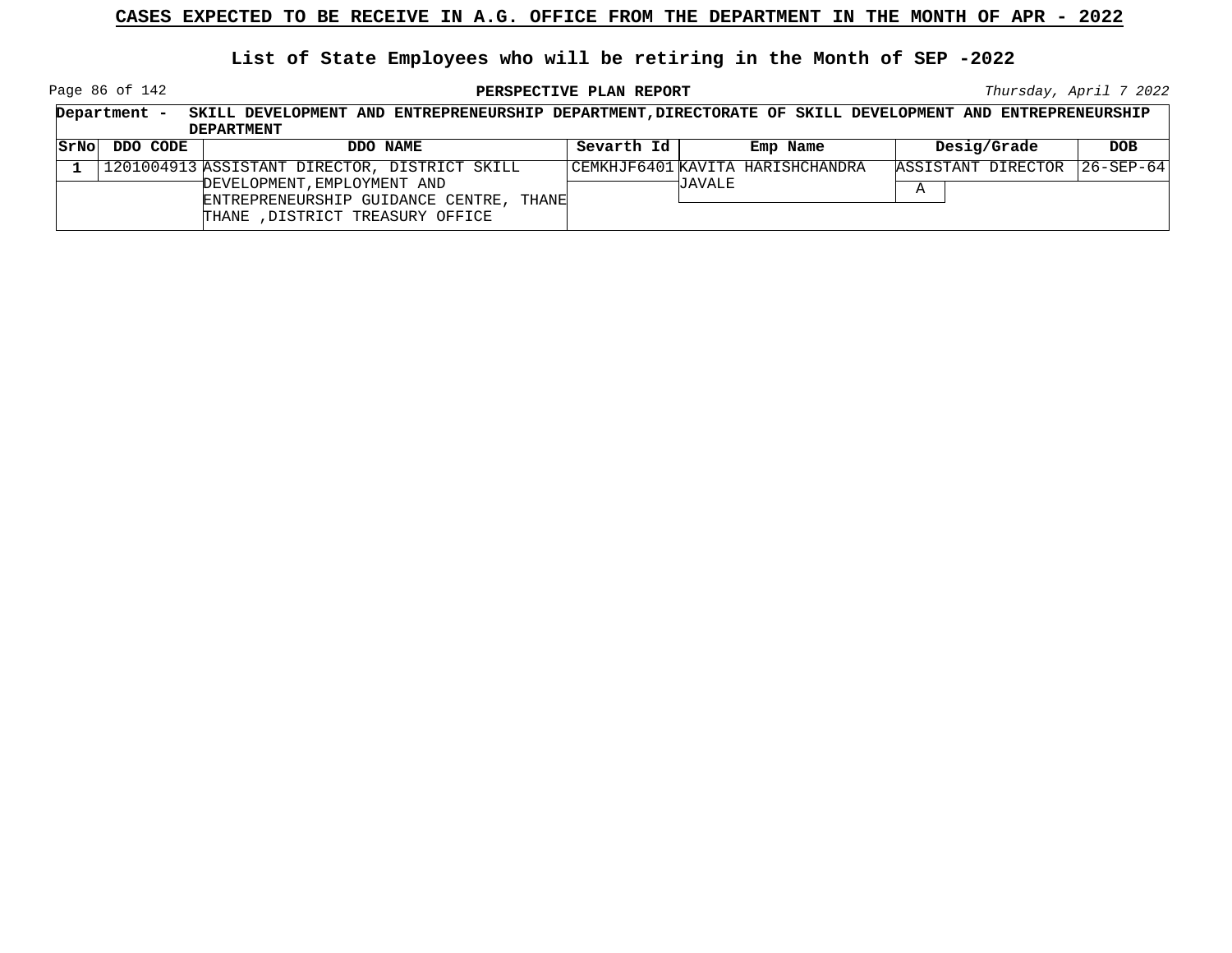Page 87 of 142

|              |               | Department - SKILL DEVELOPMENT AND ENTREPRENEURSHIP DEPARTMENT, DIRECTORATE OF VOCATIONAL EDUCATION AND TRANING                                                                     |            |                                                      |                                               |                   |  |  |
|--------------|---------------|-------------------------------------------------------------------------------------------------------------------------------------------------------------------------------------|------------|------------------------------------------------------|-----------------------------------------------|-------------------|--|--|
|              | SrNo DDO CODE | DDO NAME                                                                                                                                                                            | Sevarth Id | Emp Name                                             | Desig/Grade                                   | <b>DOB</b>        |  |  |
| $\mathbf{1}$ |               | 1301002070 DIST. VOC. EDN. AND TRNG. OFFICER, DIRSTICT DVEDBVM6201 DEEPAK BALARAM VARTAK<br>VOCATIONAL EDUCATION AND TRINING<br>OFFICER<br>RAIGAD-ALIBAG , DISTRICT TREASURY OFFICE |            |                                                      | CLASS IV EMPLOYEE<br>D.                       | $09 - SEP - 62$   |  |  |
| 2            |               | 1402002016 PRINCIPAL, PRINCIPAL, INDUSTRIAL<br>TRAINING INSTITUTE<br>CHIPLUN, SUB TREASURY OFFICE                                                                                   |            | DVEVSCM6401 VIJAY SHANTARAM<br><b>CHAKRADEV</b>      | CRAFT INSTRUCTOR<br>$\mathcal{C}$             | 27-SEP-64         |  |  |
|              |               | 2303002016 REGISTRAR, PRINCIPAL, INDUSTRIAL<br>TRAINING INSTITUTE , KARAD<br>KARAD, SUB TREASURY OFFICE                                                                             |            | DVEMSWM6401 MOHAN SHAMRAO WADAR                      | CRAFT INSTRUCTOR<br>$\mathcal{C}$             | $ 15 - SEP - 64 $ |  |  |
| 4            |               | 2501002016 PRINCIPAL, PRINCIPAL, INDUSTRIAL<br>TRAINING INSTITUTE, SOLAPUR<br>SOLAPUR , DISTRICT TREASURY OFFICE                                                                    |            | DVESMHM6401 SHRAVANKUMAR<br>M.HAINALKAR              | REGISTRAR<br>Bn                               | $05 - SEP - 64$   |  |  |
| 5.           |               | 2601002016 PRINCIPAL, PRINCIPAL, INDUSTRIAL<br>TRAINING INSTITUTE, KOLHAPUR<br>KOLHAPUR , DISTRICT TREASURY OFFICE                                                                  |            | DVEMGSM6201 MOULA GULABS SHAIKH                      | CLASS IV EMPLOYEE<br>D.                       | $27 - SEP - 62$   |  |  |
| 6            |               | 2601002053 HEAD MASTER, HEAD MASTER, SHIVAJI<br>TECH.HIGH SCHOOL, KOLHAPUR<br>KOLHAPUR , DISTRICT TREASURY OFFICE                                                                   |            | DVESRKF6201 SAVITA RAJARAM KAMBALE CLASS IV SERVANT  | D                                             | $24 - SEP - 62$   |  |  |
| 7            |               | 5201002016 PRINCIPAL, PRINCIPAL, INDUSTRIAL<br>TRAINING INSTITUTE, DHULE<br>DHULE , DISTRICT TREASURY OFFICE                                                                        |            | DVEPAVM6401 PRADIP ARVIND VIBHANDIK CRAFT INSTRUCTOR | $\mathcal{C}$                                 | $25 - SEP - 64$   |  |  |
| 8            |               | 5304002016 PRINCIPAL, PRINCIPAL, INDUSTRAIL<br>TRAINING INSTITUTE, BHUSAWAL<br>BHUSAWAL, SUB TREASURY OFFICE                                                                        |            | DVERNCM6401 RAVINDRA NARAYAN<br>CHAUDHARI            | CRAFT INSTRUCTOR<br>(TURNER)<br>$\mathcal{C}$ | $27 - SEP - 64$   |  |  |
| 9            |               | 5304002047 HEAD MASTER, HEAD MASTER GOVT TECHNICAL DVETGKM6401 TRAMBAK GANPATRAO<br>HIGH SCHOOL BHUSAWAL<br>BHUSAWAL, SUB TREASURY OFFICE                                           |            | KHAPEKAR                                             | FULL TIME TEACHER<br>Bn                       | $01-OCT-64$       |  |  |
| $10-1$       |               | 7101002012 ACCOUNTS OFFICER, JOINT DIRECTOR,<br>VOC.EDU. AND TRAINING, REGIONAL OFFICE,<br>MUMBAI<br>PAO, MUMBAI                                                                    |            | DVESTBF6401 SUCHETA TUSHAR BHOLE                     | HEAD CLERK<br>C                               | $11 - SEP - 64$   |  |  |
| 11           |               | 7101002069 LEATHER EXPERT AND SUPDT., GOVT.LEATHER DTEVNCM6401 VILAS NARAYAN CHAUDHARI LEATHER EXPERT AND  13-SEP-64<br>WORKING SCHOOL<br>PAO, MUMBAI                               |            |                                                      | SUPDT.<br>$\mathbb A$                         |                   |  |  |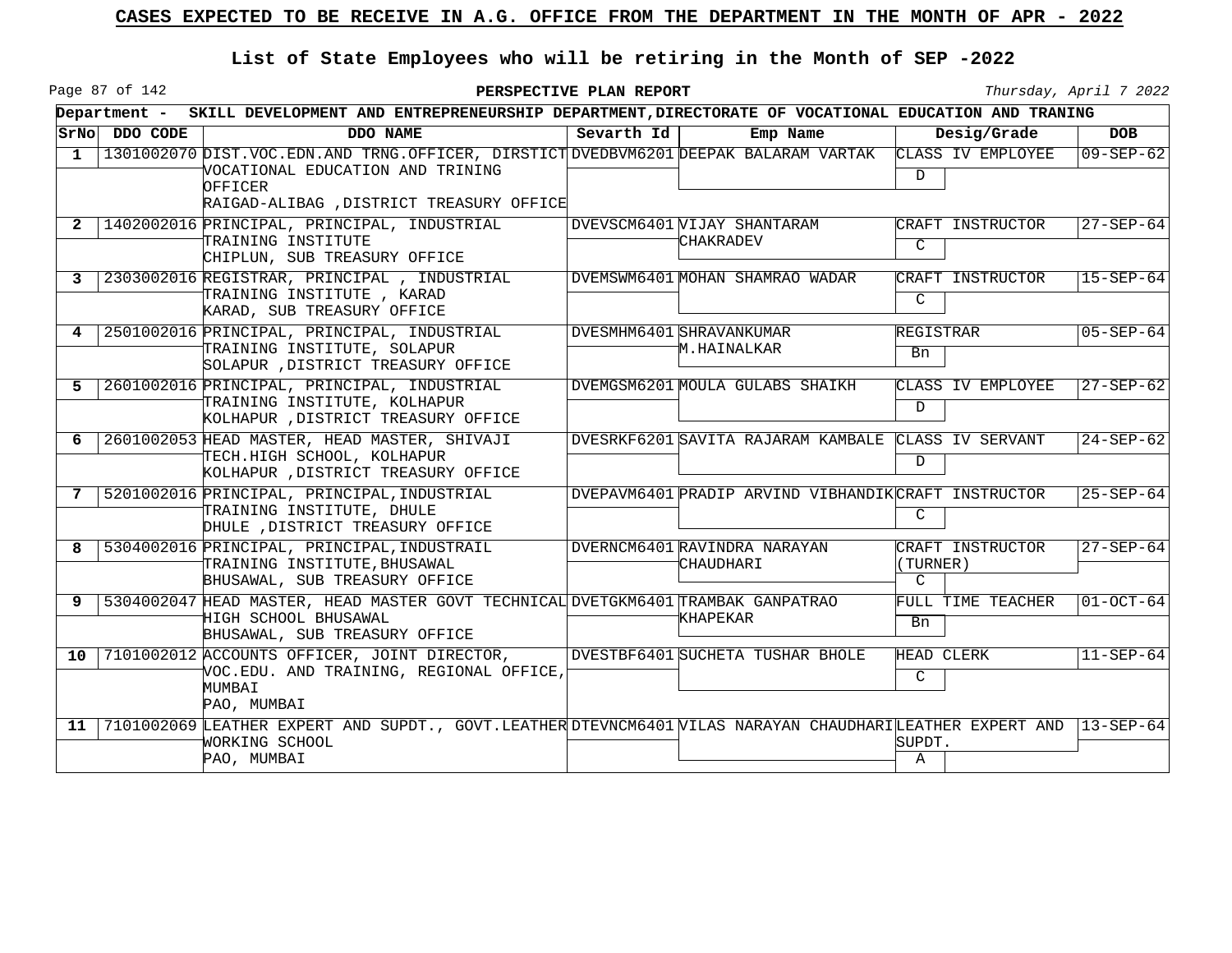**List of State Employees who will be retiring in the Month of SEP -2022**

Page 88 of 142

**PERSPECTIVE PLAN REPORT Thursday**, April 7 2022

| Department -<br>SOCIAL JUSTICE AND SP ASST DEPT, COMMISSIONER FOR PERSONS WITH DISABILITIES, M. S. |                                                                                   |            |          |            |             |             |  |
|----------------------------------------------------------------------------------------------------|-----------------------------------------------------------------------------------|------------|----------|------------|-------------|-------------|--|
| STNO DDO CODE                                                                                      | DDO NAME                                                                          | Sevarth Id | Emp Name |            | Desig/Grade | <b>DOB</b>  |  |
|                                                                                                    | 1602005515 DIST.HANDICAPPEDREHABOFFR, HANDICAPPED  CPDPBVM6401 PRAVIN BHALCHANDRA |            |          | EAR MOULD  |             | 108-SEP-641 |  |
|                                                                                                    | REHABILITATION CENTRE                                                             |            | WARTAK   | TECHNICIAN |             |             |  |
|                                                                                                    | <b>VASAI, SUB TREASURY OFFICE</b>                                                 |            |          | $\sim$     |             |             |  |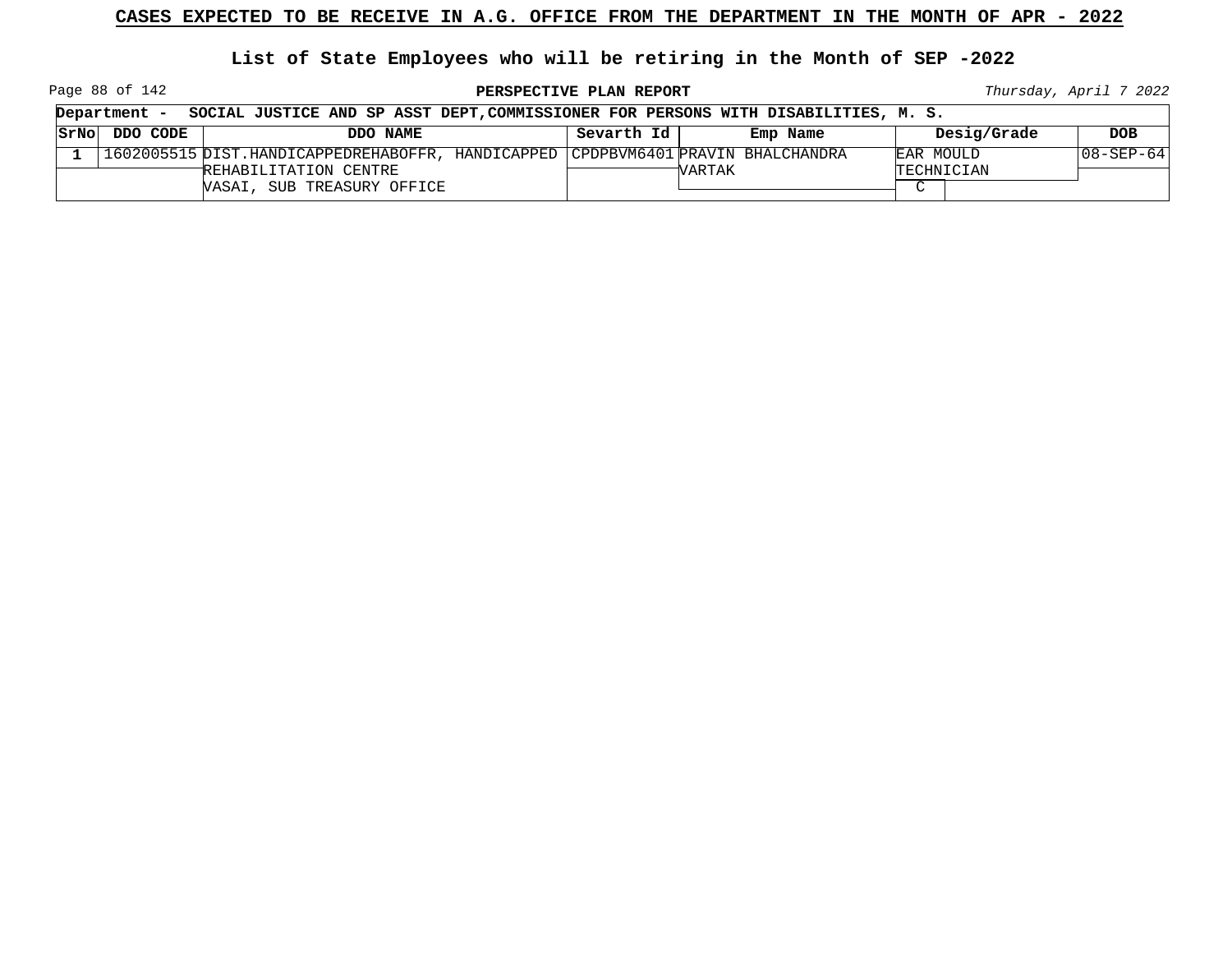Page 89 of 142

**PERSPECTIVE PLAN REPORT Thursday**, April 7 2022

┑

|      |          | Department - SOCIAL JUSTICE AND SP ASST DEPT, DIRECTORATE OF SOCIAL WELFARE                                                                   |            |                                           |              |                          |  |  |
|------|----------|-----------------------------------------------------------------------------------------------------------------------------------------------|------------|-------------------------------------------|--------------|--------------------------|--|--|
| SrNo | DDO CODE | DDO NAME                                                                                                                                      | Sevarth Id | Emp Name                                  | Desig/Grade  | <b>DOB</b>               |  |  |
|      |          | 1201005565 ACCOUNTS OFFICER, REGIONAL DEPUTY<br>COMMISSIONER , SOCIAL WELFARE, MUMBAI<br>DIVISION, MUMBAI<br>THANE , DISTRICT TREASURY OFFICE |            | DSWPPTM6401 PRADIP PARSHURAM THAVAIDRIVER | C            | $ 02 - SEP - 64 $        |  |  |
|      |          | 2205005646 WARDEN, WARDEN BACKWARD CLASS GIRLS<br>GOVT HOSTEL<br>DHAUND, SUB TREASURY OFFICE                                                  |            | DSWVDCF6201 VIDYA DADA CHAVAN             | SWEEPER<br>D | $ 10 - \text{SEP} - 62 $ |  |  |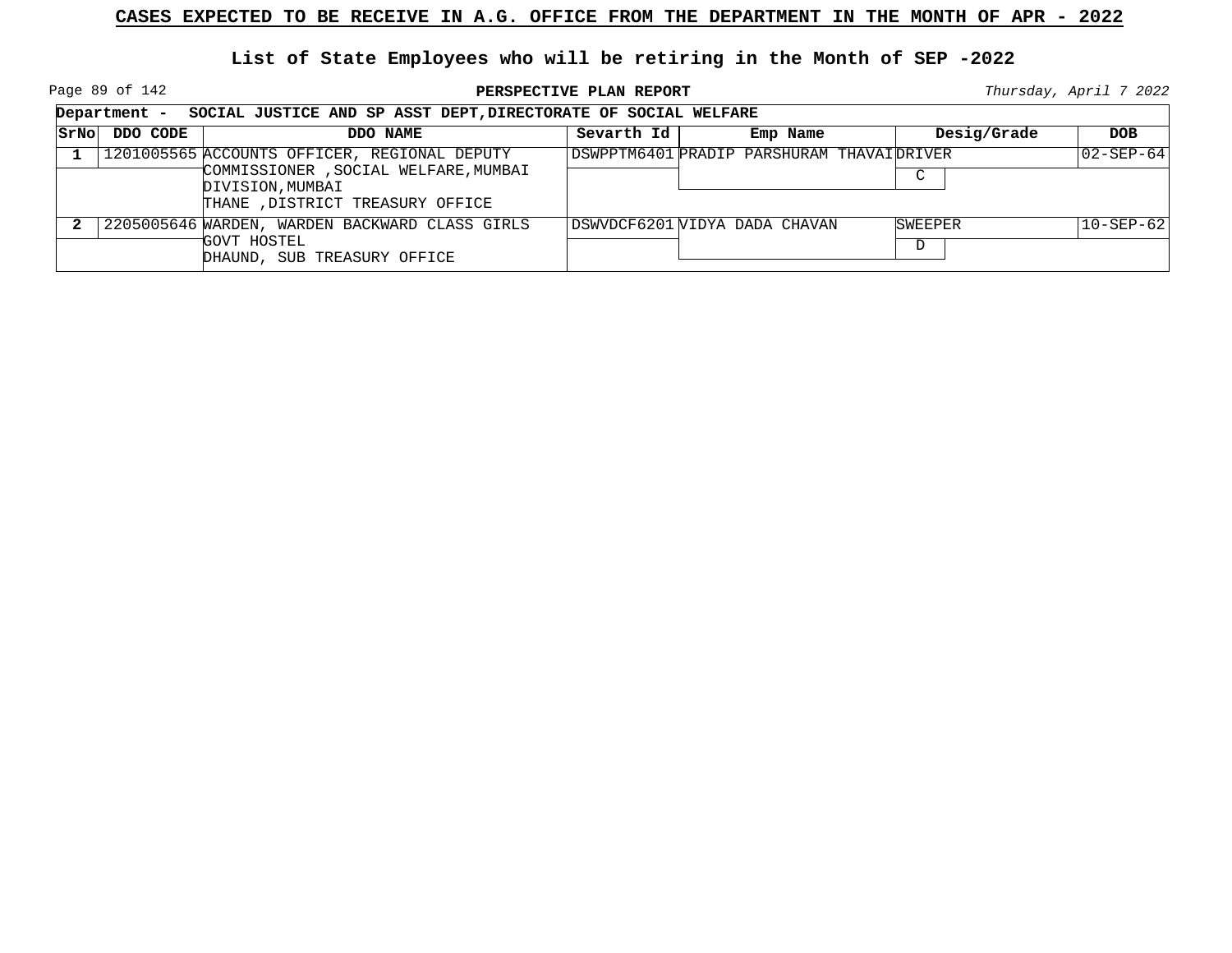Page 90 of 142

|                 |               | Department - TRIBAL DEVELOPMENT DEPARTMENT., COMMISSIONER TRIBAL DEVELOPMENT                                                                                                     |            |                                                     |                                       |                 |  |  |
|-----------------|---------------|----------------------------------------------------------------------------------------------------------------------------------------------------------------------------------|------------|-----------------------------------------------------|---------------------------------------|-----------------|--|--|
|                 | SrNo DDO CODE | DDO NAME                                                                                                                                                                         | Sevarth Id | Emp Name                                            | Desig/Grade                           | <b>DOB</b>      |  |  |
| $\mathbf{1}$    |               | 1203037201 HEAD MASTER PRIMARY, GOVERNMENT ASHRAM TDCVSNM6401 VILAS SAKHARAM NICHITE GRADUATE PRIMARY<br>SCHOOL PISE<br>BHIWANDI, SUB TREASURY OFFICE                            |            |                                                     | TEACHER<br>Bn                         | $13 - SEP - 64$ |  |  |
| -2              |               | 1303007201 HEAD MASTER SECONDARY, OFFICE OF THE<br>HEADMASTER GOVERNMENT SECONDARY ASHRAM<br>SCHOOL DOLIVALI TALUKA KHALAPUR<br>DISTRICT RAIGAD<br>KHALAPUR, SUB TREASURY OFFICE |            | TDCSDPM6401 SURESHKUMAR DAMODAR<br>PATIL            | <b>HEAD MASTER</b><br>SECONDARY<br>Bn | $13 - SEP - 64$ |  |  |
| 3               |               | 1603097201 HEAD MASTER SECONDARY, HEAD MASTER GOVT TDCVGVM6201 VISHNU GANA VALVI<br>SECONDARY ASHRAM SCHOOL MURBAD<br>DAHANU, SUB TREASURY OFFICE                                |            |                                                     | MAID SERVANT<br>D                     | $03 - SEP - 62$ |  |  |
| 4               |               | 1607067201 HEAD MASTER PRIMARY, GOVERNMENT ASHRAM TDCDKDM6201 DATTATRAY KALU DIWATE<br>SCHOOL DHANVAL TAL. MOKHADA DIST.<br>PALGHAR PIN 401604<br>MOKHADA, SUB TREASURY OFFICE   |            |                                                     | KAMATHI<br>$\mathbf D$                | $05 - SEP - 62$ |  |  |
| 5               |               | 2202027202 HEAD MASTER SECONDARY, H.M.GOVT.POST<br>BASIC ASHRAM SCHOOL TERUNGAN<br>AMBEGAON, SUB TREASURY OFFICE                                                                 |            | TDCVHDF6201 VIMALBAI HEMANT DANGAT                  | COOK<br>D                             | $11 - SEP - 62$ |  |  |
| 6               |               | 2501007201 HEAD MASTER SECONDARY, HEADMASTER GOVT. TDCSSTF6401 SINDHU SAMPATRAO<br>SECONDARY ASHRAM SCHOOL, HOTAGI<br>SOLAPUR , DISTRICT TREASURY OFFICE                         |            | TARANGE                                             | PRIMARY TEACHER<br>$\mathcal{C}$      | $20 - SEP - 64$ |  |  |
| 7               |               | 2506007201 HEAD MASTER SECONDARY, H.M.GOVT. ASHRAM TDCTSWF6201 TULSABAI SIDRAM<br>'SCHOOL.SAVATGAVHAN<br>MALSHIRAS, SUB TREASURY OFFICE                                          |            | WAGHMODE                                            | COOK<br>$\mathbb{D}$                  | $20 - SEP - 62$ |  |  |
| 8               |               | 5102077201 HEAD MASTER PRIMARY, H.M.GOVT PRIMARY   TDCDJMM6401 DAULAT JAYRAM MORE<br>ASHRAM SCHOOL VIRGAO PADE<br>Satana_BAG, SUB TREASURY OFFICE                                |            |                                                     | PRIMARY TEACHER<br>$\mathcal{C}$      | $05 - SEP - 64$ |  |  |
| 9               |               | 5104057202 HEAD MASTER SECONDARY, GOVT POST BASIC TDCSLPM6201 SHIVAJI LAKHU PADVI<br>ASHRAM SCHOOL NIGDOL<br>DINDORI, SUB TREASURY OFFICE                                        |            |                                                     | SWEEPER<br>$\mathbf D$                | $05 - SEP - 62$ |  |  |
|                 |               | 10   5105027201 HEAD MASTER SECONDARY, H.M. GOVT.<br>ASHRAM SCHOOL SHENWAD, TAL. IGATPURI<br>DIST. NASHIK<br>IGATPURI, SUB TREASURY OFFICE                                       |            | TDCSVPF6401 SHOBHA VISHWANATH PAWAR PRIMARY TEACHER | C                                     | $27 - SEP - 64$ |  |  |
| 11 <sub>1</sub> |               | 5110047201 HEAD MASTER SECONDARY, HEADMASTER GOVT. TDCBIMM6401 BILAL IBRAHIM MANIYAR<br>SEC. ASHRAM SCHOOL RAYATE<br>PETH, SUB TREASURY OFFICE                                   |            |                                                     | GRADUATE PRIMARY<br>TEACHER<br>Bn     | $01 - OCT - 64$ |  |  |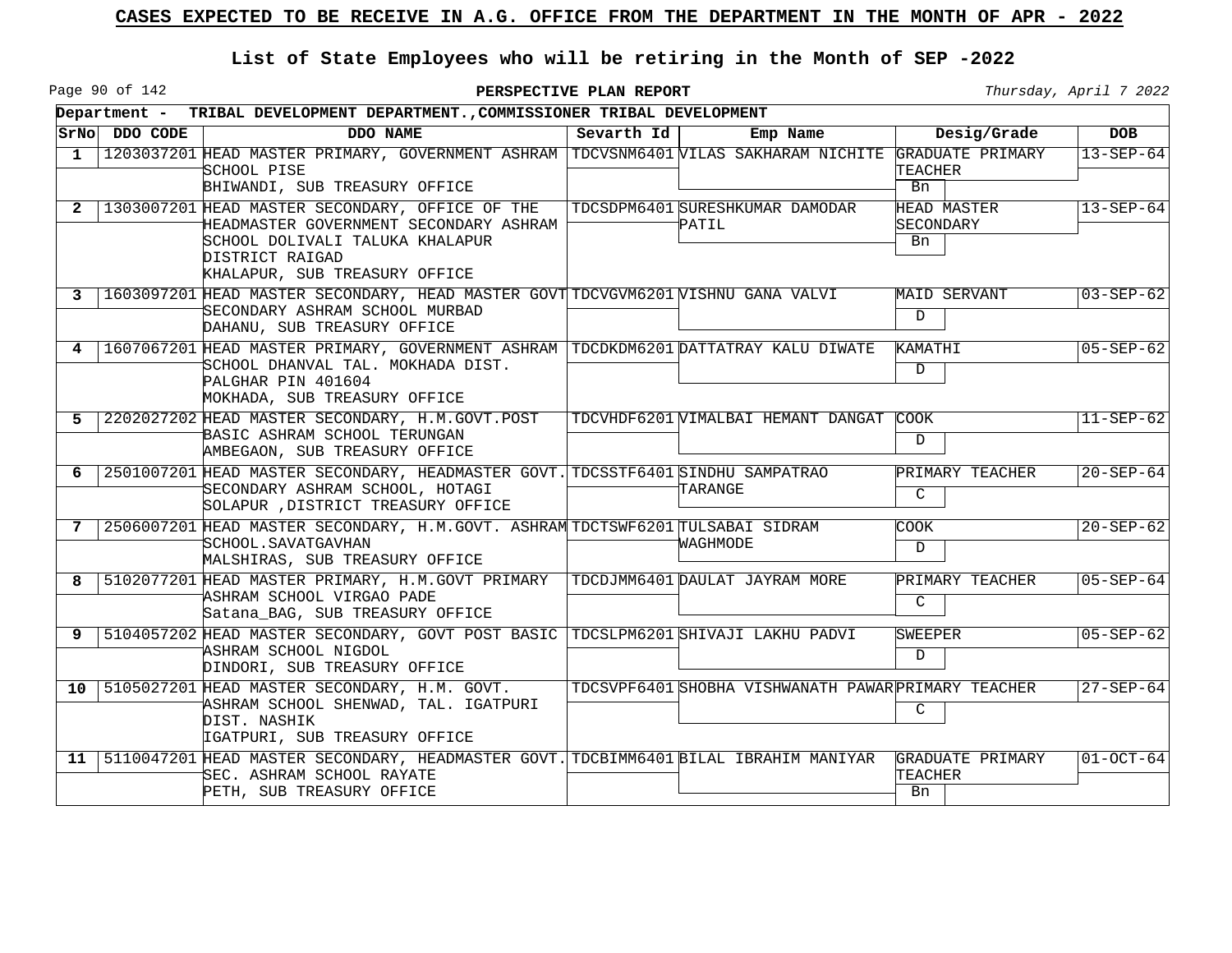Page 91 of 142

|                 |          | Department - TRIBAL DEVELOPMENT DEPARTMENT., COMMISSIONER TRIBAL DEVELOPMENT                                                                                 |            |                                              |                                |                 |  |  |  |
|-----------------|----------|--------------------------------------------------------------------------------------------------------------------------------------------------------------|------------|----------------------------------------------|--------------------------------|-----------------|--|--|--|
| SrNol           | DDO CODE | DDO NAME                                                                                                                                                     | Sevarth Id | Emp Name                                     | Desig/Grade                    | <b>DOB</b>      |  |  |  |
| 12 <sup>°</sup> |          | 5206037201 SECONDARY TEACHER, H.M.GOVT.ASHRAM<br>SCHOOL ROHOD<br>SAKRI, SUB TREASURY OFFICE                                                                  |            | TDCMRGF9001 MAYA RAMAN GANGURDE              | SECONDARY TEACHER<br>Bn        | 09-JUN-90       |  |  |  |
|                 |          | 13   5402117201 HEAD MASTER SECONDARY, HEAD MASTER GOVT TDCBBBF6201 BHORABAI BALKRUSHNA<br>POST BASIC ASHRAM SCHOOL PIMPARKANE<br>AKOLE, SUB TREASURY OFFICE |            | BHANGARE                                     | <b>COOK</b><br>D               | $12 - SEP - 62$ |  |  |  |
|                 |          | 14 5505117202 HEAD MASTER SECONDARY, H.M.GOVT POST<br>BASIC ASHRAM SCHOOL BHADWAD<br>NAVAPUR, SUB TREASURY OFFICE                                            |            | TDCNDJM6401 NANDLAL DEVABA JADHAV            | HEAD MASTER<br>SECONDARY<br>Bn | $19 - SEP - 64$ |  |  |  |
|                 |          | 15   5506057202 HEAD MASTER SECONDARY, H.M.GOVT. POST<br>BASIC ASHRAM SCHOOL RANIPUR<br>SHAHADA, SUB TREASURY OFFICE                                         |            | TDCCTSM6401 CHANDRAKANT TUKARAM<br>'SONAWANE | HEAD MASTER<br>SECONDARY<br>Bn | $23 - SEP - 64$ |  |  |  |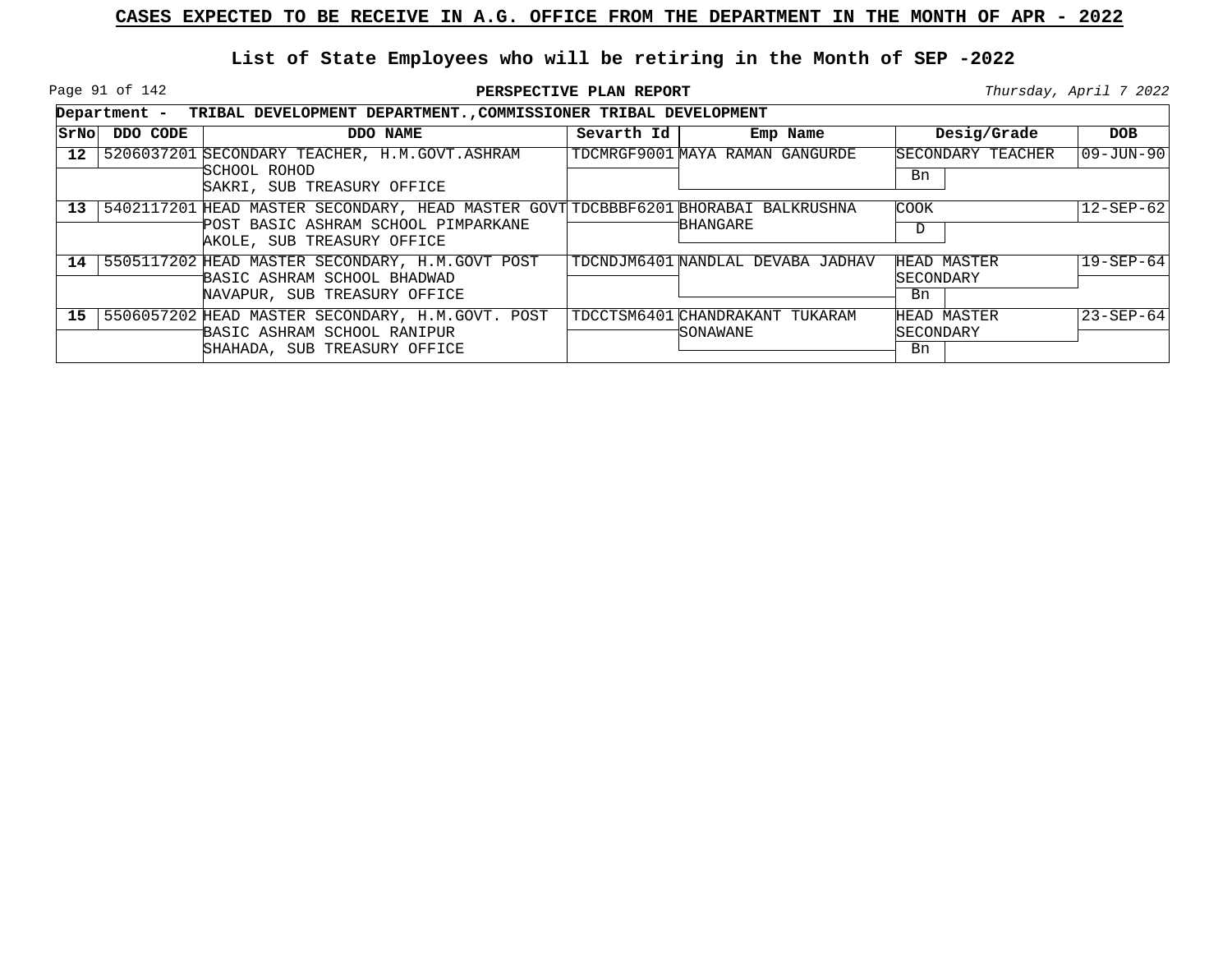Page 92 of 142

**PERSPECTIVE PLAN REPORT Thursday**, April 7 2022

| Department -  | URBAN DEVELOPMENT DEPARTMENT., DIRECTORATE OF TOWN PLANNING AND VALUATION                                                       |            |                                                 |             |                 |
|---------------|---------------------------------------------------------------------------------------------------------------------------------|------------|-------------------------------------------------|-------------|-----------------|
| STNO DDO CODE | DDO NAME                                                                                                                        | Sevarth Id | Emp Name                                        | Desig/Grade | <b>DOB</b>      |
|               | 1401002327 TOWN PLANNER, TOWN PLANNER, ASSISTANT<br>DIRECTOR OF TOWN PLANNING RATNAGIRI<br>RATNAGIRI , DISTRICT TREASURY OFFICE |            | DTPNMMM6401 NASHIR MEHUBUB MOKASHI SR.CLERK     | C           | $16 - SEP - 64$ |
|               | 2601002327 TOWN PLANNER, ASSISTANT DIRECTOR OF<br>TOWN PLANNING KOLHAPUR<br>KOLHAPUR, DISTRICT TREASURY OFFICE                  |            | DTPUJTM6401 UDAY JANARDAN TARALEKARTOWN PLANNER | A           | $09 - SEP - 64$ |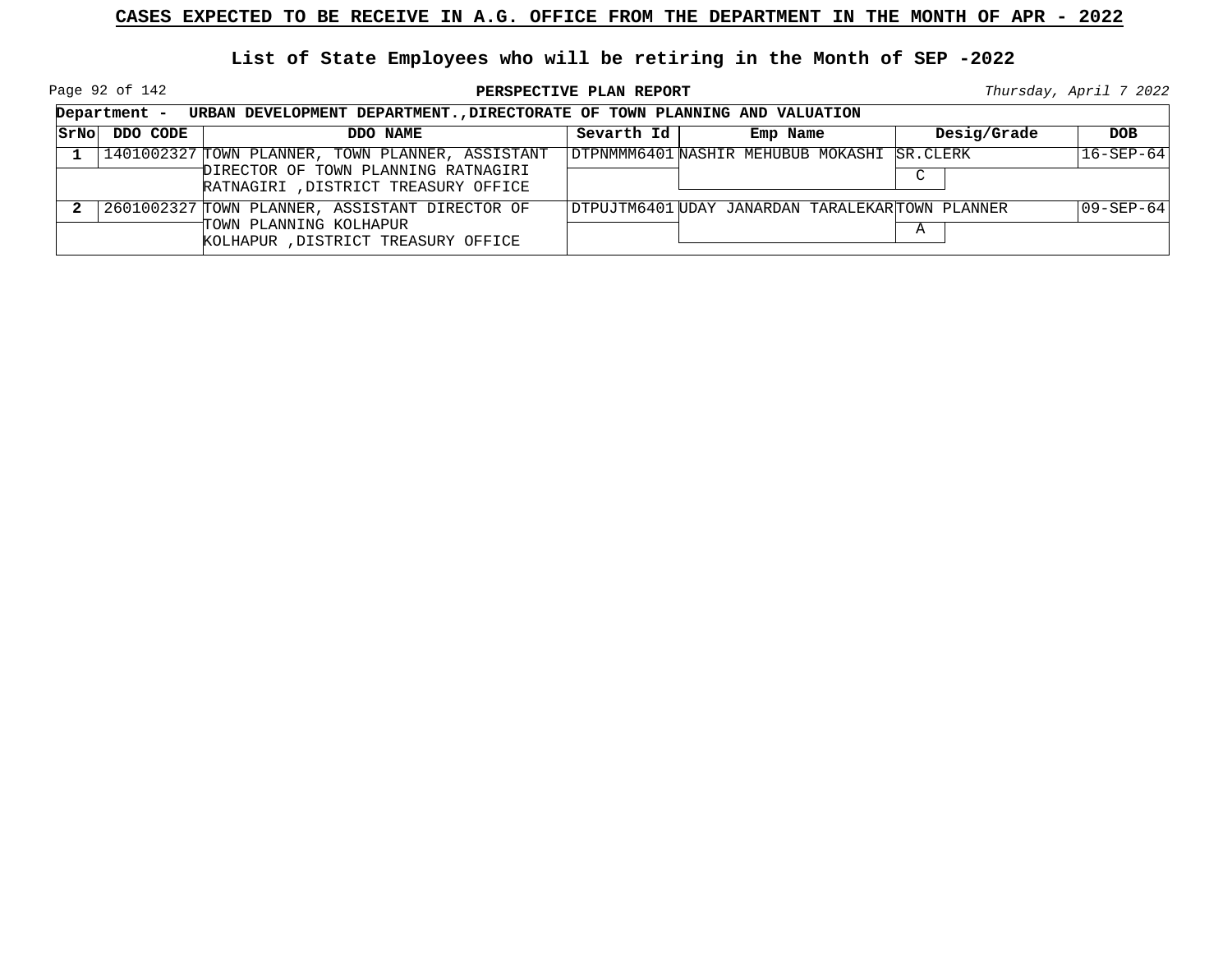Page 93 of 142

|                 |               | Department - WATER RESOURCES DEPARTMENT., IRRIGATION DEPARTMENT INCLUSIVE OF C. D. O. AND ALL                                                                                   |            |                                                    |                                                         |                 |
|-----------------|---------------|---------------------------------------------------------------------------------------------------------------------------------------------------------------------------------|------------|----------------------------------------------------|---------------------------------------------------------|-----------------|
|                 | STNO DDO CODE | DDO NAME                                                                                                                                                                        | Sevarth Id | Emp Name                                           | Desig/Grade                                             | <b>DOB</b>      |
| 1               |               | 1201003921 DEPUTY EXECUTIVE ENGINEER,<br>EX.ENGR.THANE IRRIGATION DIVISION,<br>KALWA, THANE<br>THANE , DISTRICT TREASURY OFFICE                                                 |            | IRRMMPF6401 MANALI MANOHAR PURALKARUUNIOR CLERK    | $\mathcal{C}$                                           | $09 - SEP - 64$ |
| $\mathbf{2}$    |               | 1201004012 DEPUTY EXECUTIVE ENGINEER, EXECUTIVE<br>ENGINEER HYDROLOGY PROJECT DIVISION.<br>KALWA (THANE)<br>THANE , DISTRICT TREASURY OFFICE                                    |            | IRMSDVM6401 SURYAKANT DATTATREY<br>VIRKAR          | JUNIOR ENGINEER<br>C                                    | $02 - SEP - 64$ |
| 3               |               | 1201004051 DEPUTY EXECUTIVE ENGINEER, EX. ENGR.<br>MECHANICAL STORE AND DEVELPMENT<br>DIVISION KALWA-THANE<br>THANE , DISTRICT TREASURY OFFICE                                  |            | IRMPNPM6401 PRALHAD NARAYAN PATIL                  | <b>KARKOON</b><br>$\mathsf{C}$                          | $09 - SEP - 64$ |
| 4               |               | 1401003906 DEPUTY EXECUTIVE ENGINEER, EXECUTIVE<br>ENGINEER RATNAGIRI IRRIGATION<br>DIVISION, RATNAGIRI<br>RATNAGIRI , DISTRICT TREASURY OFFICE                                 |            | IRRRHMM6201 RAMESH HARI MAHADAVE                   | <b>LABOUR</b><br>D                                      | $30 - SEP - 62$ |
| 5               |               | 1401003906 DEPUTY EXECUTIVE ENGINEER, EXECUTIVE<br>ENGINEER RATNAGIRI IRRIGATION<br>DIVISION, RATNAGIRI<br>RATNAGIRI , DISTRICT TREASURY OFFICE                                 |            | IRRDSSM6202 DILIP SHANTARAM<br><i>'</i> SONAVADKAR | <b>LABOUR</b><br>D                                      | $01-0CT-62$     |
| 6               |               | 1401003906 DEPUTY EXECUTIVE ENGINEER, EXECUTIVE<br>ENGINEER RATNAGIRI IRRIGATION<br>DIVISION, RATNAGIRI<br>RATNAGIRI , DISTRICT TREASURY OFFICE                                 |            | IRRSDSM6202 SUBHASH DHONDU SALVI                   | CHOWKIDAR<br>D                                          | $10 - SEP - 62$ |
| 7               |               | 1402004043 EXECUTIVE ENGINEER, EXECUTIVE ENGINEER, IRRPDBM6201 PRAKASH DHONDU BOLADE<br>MECHANICAL DIVISION (K.R.)<br>CHIPLUN, SUB TREASURY OFFICE                              |            |                                                    | WATCHMAN<br>D                                           | $01 - OCT - 62$ |
| 8               |               | 1402004043 EXECUTIVE ENGINEER, EXECUTIVE ENGINEER, IRRPGSM6402 PREMANAND GANGARAM<br>MECHANICAL DIVISION (K.R.)<br>CHIPLUN, SUB TREASURY OFFICE                                 |            | <i>'</i> SAVANT                                    | HEAVY DUTY OPERATOR 28-SEP-64<br>GR. 3<br>$\mathcal{C}$ |                 |
| 9               |               | 1402004043 EXECUTIVE ENGINEER, EXECUTIVE ENGINEER, IRRPRSM6401 PANDURANG RAGHUNATH<br>MECHANICAL DIVISION (K.R.)<br>CHIPLUN, SUB TREASURY OFFICE                                |            | SHINDE                                             | FITTER<br>$\mathsf{C}$                                  | $10 - SEP - 64$ |
| 10 <sup>1</sup> |               | 1501003918 EXECUTIVE ENGINEER, EXICUTIVE ENGINEER IRRVKSM6401 VASUDEV KRISHNA<br>SINDHUDURG KHARLAND DEVELOPMENT<br>DIVISION SINDHUDUG<br>SINDHUDURG , DISTRICT TREASURY OFFICE |            | SADVELKAR                                          | TRACER<br>$\mathsf{C}$                                  | $24 - SEP - 64$ |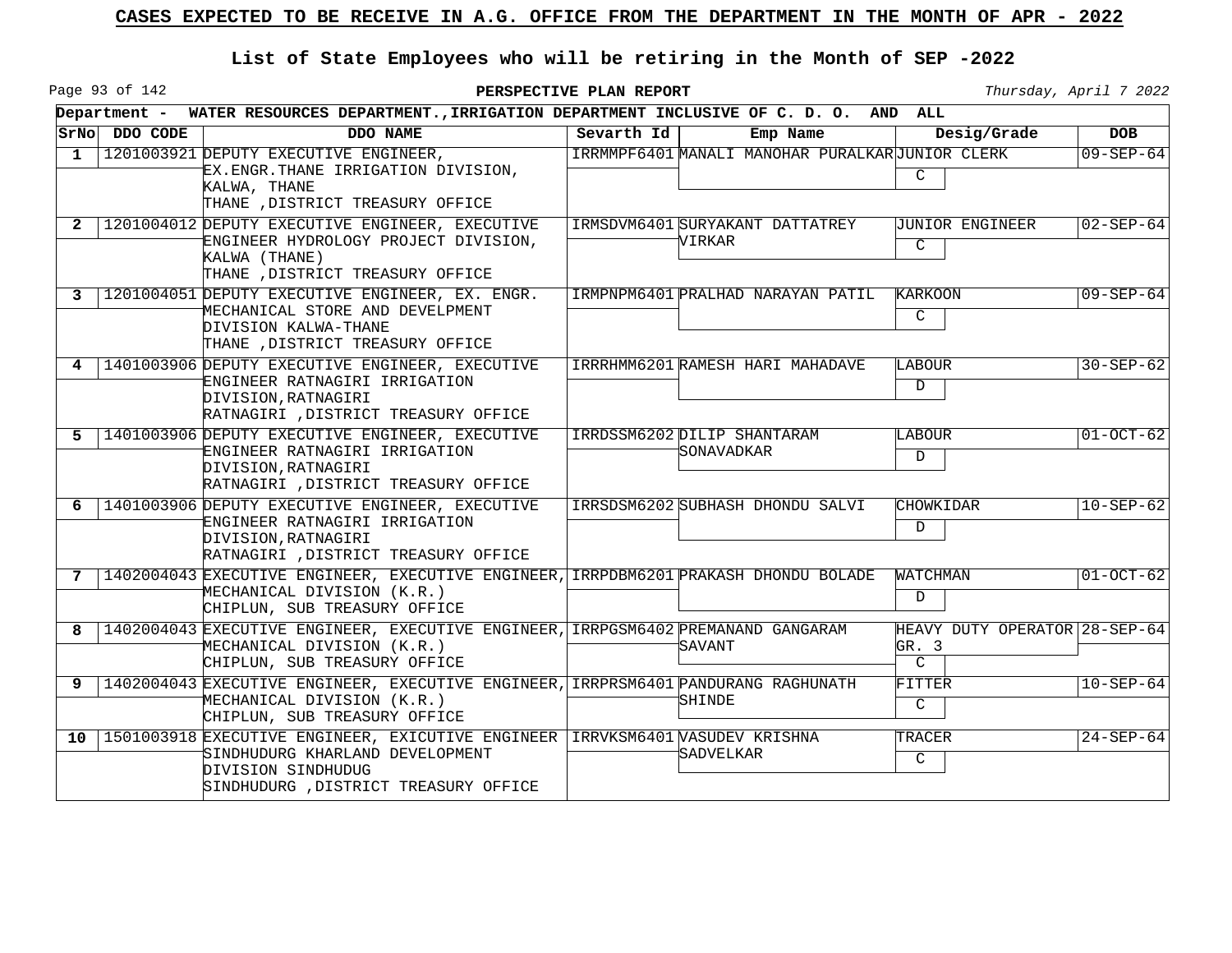Page 94 of 142

|                 |               | Department - WATER RESOURCES DEPARTMENT., IRRIGATION DEPARTMENT INCLUSIVE OF C. D. O. AND ALL                                                                                                  |            |                                                     |                                                   |                 |
|-----------------|---------------|------------------------------------------------------------------------------------------------------------------------------------------------------------------------------------------------|------------|-----------------------------------------------------|---------------------------------------------------|-----------------|
|                 | SrNo DDO CODE | DDO NAME                                                                                                                                                                                       | Sevarth Id | Emp Name                                            | Desig/Grade                                       | <b>DOB</b>      |
| 11              |               | 2201003908 EXECUTIVE ENGINEER, SUPTD ENGR. KRISHNA IRRVRWF6401 VANDANA RAGHUNATH<br>WATER DISPUTE TRIBUNAL SPL CELL, PUNE<br>PUNE , DISTRICT TREASURY OFFICE                                   |            | WAIKAR                                              | SUB DIVISIONAL<br><b>ENGINEER</b><br>$\mathbf{A}$ | $21 - SEP - 64$ |
| $12-1$          |               | 2201003948 EXECUTIVE ENGINEER, EXECUTIVE ENGINEER, IRRADTM6401 AZIZ DAUDBHAI TAMBOLI<br>GOVERNANCE COMPUTERISATION DIVISION,<br>JALSAMPATTI BHAVAN, KOTHRUD<br>PUNE , DISTRICT TREASURY OFFICE |            |                                                     | DEPUTY EXECUTIVE<br>ENGINEER<br>A                 | $01-0CT-64$     |
| $13-1$          |               | 2201003963 DEPUTY EXECUTIVE ENGINEER, CHASKAMAN<br>IRRIGATION DIVISION<br>PUNE , DISTRICT TREASURY OFFICE                                                                                      |            | IRRRGSM6401 RAFIK GULAB SHAIKH                      | DRIVER<br>$\overline{C}$                          | $17 - SEP - 64$ |
|                 |               | 14 2201004052 DEPUTY EXECUTIVE ENGINEER, EXECUTIVE<br>ENGINEER MECHANICAL DIVISION NO2<br>SWARGATE PUNE37<br>PUNE , DISTRICT TREASURY OFFICE                                                   |            | IRRMNDM6401 MANOJ NARAYAN DANDEKAR DRAFTSMAN GRADE2 | C                                                 | $13 - SEP - 64$ |
|                 |               | 15 2201004052 DEPUTY EXECUTIVE ENGINEER, EXECUTIVE<br>ENGINEER MECHANICAL DIVISION NO2<br>SWARGATE PUNE37<br>PUNE , DISTRICT TREASURY OFFICE                                                   |            | IRRMPKF6401 MANGAL PREMNATH KAMBLE                  | SENIOR CLERK<br>C                                 | $03 - SEP - 64$ |
| 16 <sup>1</sup> |               | 2201004365 DEPUTY EXECUTIVE ENGINEER, EX. ENGR.<br>OUALITY CONTROL DIVISION, PUNE<br>PUNE , DISTRICT TREASURY OFFICE                                                                           |            | IRRDTKM6201 DILIP TUKARAM KAMBALE                   | NAIK<br>D                                         | $21 - SEP - 62$ |
| 17              |               | 2201013905 DEPUTY EXECUTIVE ENGINEER, EX. ENGR.<br>KHADAKWASLA IRRIGATION DIVISION, PUNE<br>PUNE , DISTRICT TREASURY OFFICE                                                                    |            | IRRVCGF6401 VIJAYA CHANDRAKANT<br>GAWALI            | KARKOON<br>$\mathcal{C}$                          | $29 - SEP - 64$ |
| 18              |               | 2201013905 DEPUTY EXECUTIVE ENGINEER, EX. ENGR.<br>KHADAKWASLA IRRIGATION DIVISION, PUNE<br>PUNE , DISTRICT TREASURY OFFICE                                                                    |            | IRRSRDM6201 SAMPAT RAMCHANDRA<br>DEVKAR             | MAZDOOR<br>$\mathbf D$                            | $01-0CT-62$     |
| 19 <sup>1</sup> |               | 2201013905 DEPUTY EXECUTIVE ENGINEER, EX. ENGR.<br>KHADAKWASLA IRRIGATION DIVISION, PUNE<br>PUNE , DISTRICT TREASURY OFFICE                                                                    |            | IRRRKBM6202 RAMESH KERABA BHOSALE                   | CANAL CHOWKIDAR<br>$\mathbf D$                    | $21 - SEP - 62$ |
| 20              |               | 2201013905 DEPUTY EXECUTIVE ENGINEER, EX. ENGR.<br>KHADAKWASLA IRRIGATION DIVISION, PUNE<br>PUNE , DISTRICT TREASURY OFFICE                                                                    |            | IRRMRDM6203 MURLIDHAR RAMCHANDRA<br>DUDHAL          | CHOWKIDAR<br>D                                    | $08 - SEP - 62$ |
| 21              |               | 2201903881 DEPUTY EXECUTIVE ENGINEER, EX. ENGR.<br>IRRIGATION RESEARCH DIVISION, PUNE<br>PUNE , DISTRICT TREASURY OFFICE                                                                       |            | IRRSRWM6401 SANJAY RAMCHANDRA<br>WALUNJKAR          | DRIVER<br>$\mathcal{C}$                           | $07 - SEP - 64$ |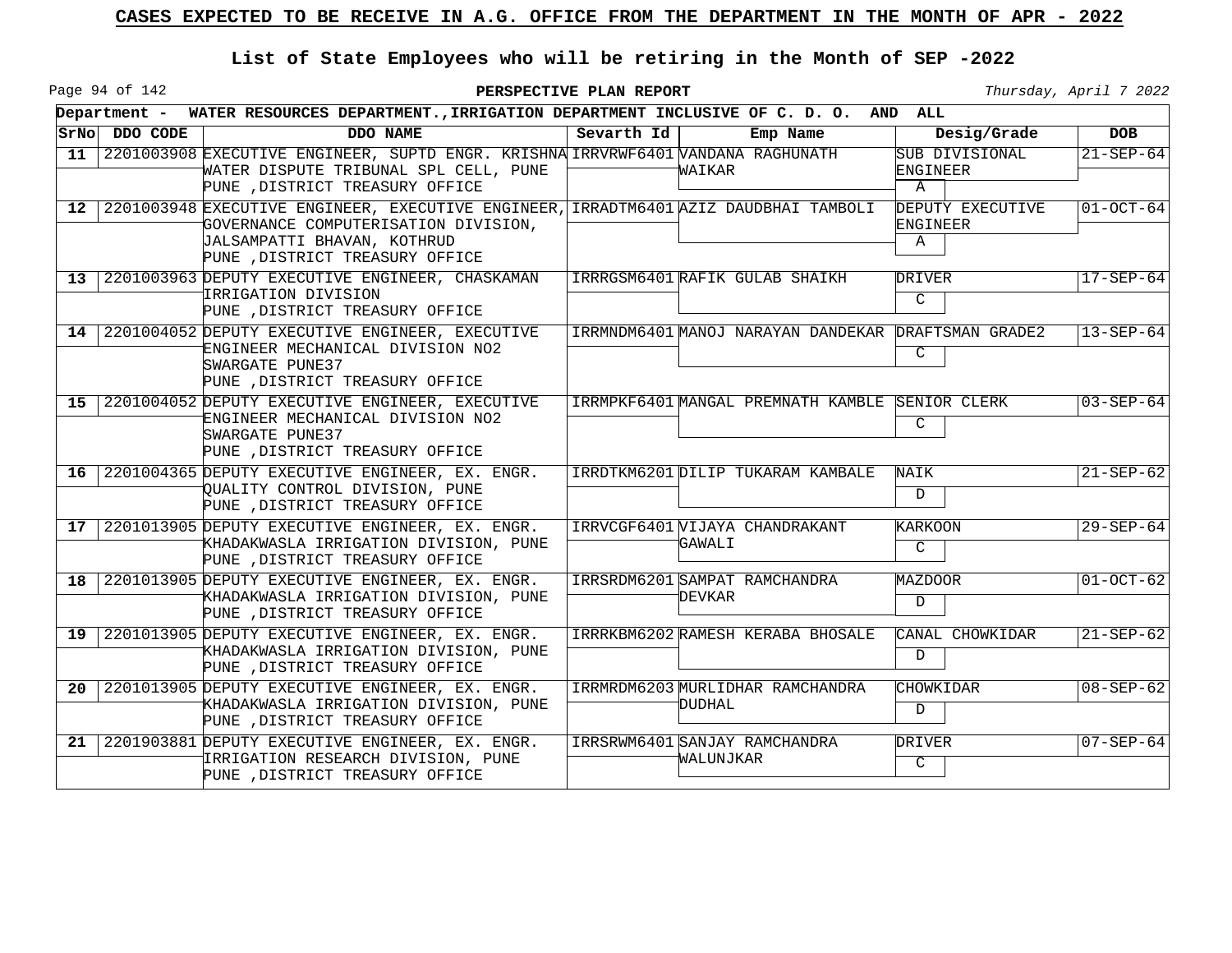Page 95 of 142

|                 |               | Department - WATER RESOURCES DEPARTMENT., IRRIGATION DEPARTMENT INCLUSIVE OF C. D. O. AND ALL                                      |            |                                                     |                                    |                 |
|-----------------|---------------|------------------------------------------------------------------------------------------------------------------------------------|------------|-----------------------------------------------------|------------------------------------|-----------------|
|                 | SrNo DDO CODE | DDO NAME                                                                                                                           | Sevarth Id | Emp Name                                            | Desig/Grade                        | <b>DOB</b>      |
| 22 <sub>2</sub> |               | 2201903881 DEPUTY EXECUTIVE ENGINEER, EX. ENGR.<br>IRRIGATION RESEARCH DIVISION, PUNE<br>PUNE , DISTRICT TREASURY OFFICE           |            | IRRASPM6401 ANGAD SHRIDHAR PAWAR                    | DRIVER<br>C                        | $02 - SEP - 64$ |
| 23              |               | 2206004119 EXECUTIVE ENGINEER, EX. ENGR. UJJANI<br>DAM MANAGEMET DIVISION, BHIMANAGAR<br>INDAPUR, SUB TREASURY OFFICE              |            | IRRVBDM6401 VILAS BRAHMDEO DHAWALE                  | <b>KARKOON</b><br>$\mathsf{C}$     | $04 - SEP - 64$ |
| 24              |               | 2206004119 EXECUTIVE ENGINEER, EX. ENGR. UJJANI<br>DAM MANAGEMET DIVISION, BHIMANAGAR<br>INDAPUR, SUB TREASURY OFFICE              |            | IRRBSBM6202 BAPU SADASHIV BHALERAO                  | PEON<br>D                          | $24 - SEP - 62$ |
| 25              |               | 2206004119 EXECUTIVE ENGINEER, EX. ENGR. UJJANI<br>DAM MANAGEMET DIVISION, BHIMANAGAR<br>INDAPUR, SUB TREASURY OFFICE              |            | IRRBNMM6402 BHIMA NARSINGH MORE                     | TRACER<br>$\mathsf{C}$             | $19 - SEP - 64$ |
| 26              |               | 2207004287 SUB DIVISIONAL ENGINEER, EX. ENGR.<br>KUKADI IRRIGATION DIVISION NO.1,<br>NARAYANGAON<br>JUNNAR, SUB TREASURY OFFICE    |            | WCEVSHF6401 VIJAYA SHARADRAO HINGE SENIOR CLERK     | C                                  | $04 - SEP - 64$ |
| 27              |               | 2301004166 EXECUTIVE ENGINEER, EX. ENGR. SATARA<br>IRRIGATION DIVISION, SATARA<br>SATARA TREASURY , DISTRICT TREASURY<br>OFFICE    |            | IRRNSPM6201 NAMDEO SHANKAR PAWAR                    | MAZDOOR<br>D                       | $15 - SEP - 62$ |
| 28              |               | 2301004166 EXECUTIVE ENGINEER, EX. ENGR. SATARA<br>IRRIGATION DIVISION, SATARA<br>SATARA TREASURY , DISTRICT TREASURY<br>OFFICE    |            | IRRAMKM6401 ASHOK MONHAR KAMBLE                     | ASSISTANT DRAFTSMAN 15-SEP-64<br>C |                 |
| 29              |               | 2301004277 EXECUTIVE ENGINEER, EX. ENGR. QUALITY<br>CONTROL DIVISION NO.2, SATARA<br>SATARA TREASURY , DISTRICT TREASURY<br>OFFICE |            | IRRGVTM6201 GAJANANA VITTAL TAKALE WATCHMAN         | D                                  | $04 - SEP - 62$ |
| 30              |               | 2309004109 EXECUTIVE ENGINEER, EX. ENGR. KOYNA<br>IRRIGATION DIVISION, KOYNANAGAR<br>PATAN, SUB TREASURY OFFICE                    |            | IRRPYMM6201 PRABHAKAR YASHWANT MORE CANAL CHOWKIDAR | D                                  | $30 - SEP - 62$ |
| 31              |               | 2309004296 DEPUTY EXECUTIVE ENGINEER,<br>EX.ENGR.KOYNA CONSTRUCTION DIVISION<br>NO.1, KOYNANAGAR<br>PATAN, SUB TREASURY OFFICE     |            | IRMCMDM6201 CHANDRAKANT MANU<br>DESHMUKH            | MAZDOOR<br>D                       | $20 - SEP - 62$ |
| 32              |               | 2310003975 DEPUTY EXECUTIVE ENGINEER,<br>EX.ENGR.NEERA RIGHT BANK CANAL DIVISION<br>PHALTAN<br>PHALTAN, SUB TREASURY OFFICE        |            | IRRMNMM6201 MILIND NAMDEO MORE                      | CHOWKIDAR<br>D                     | $29 - SEP - 62$ |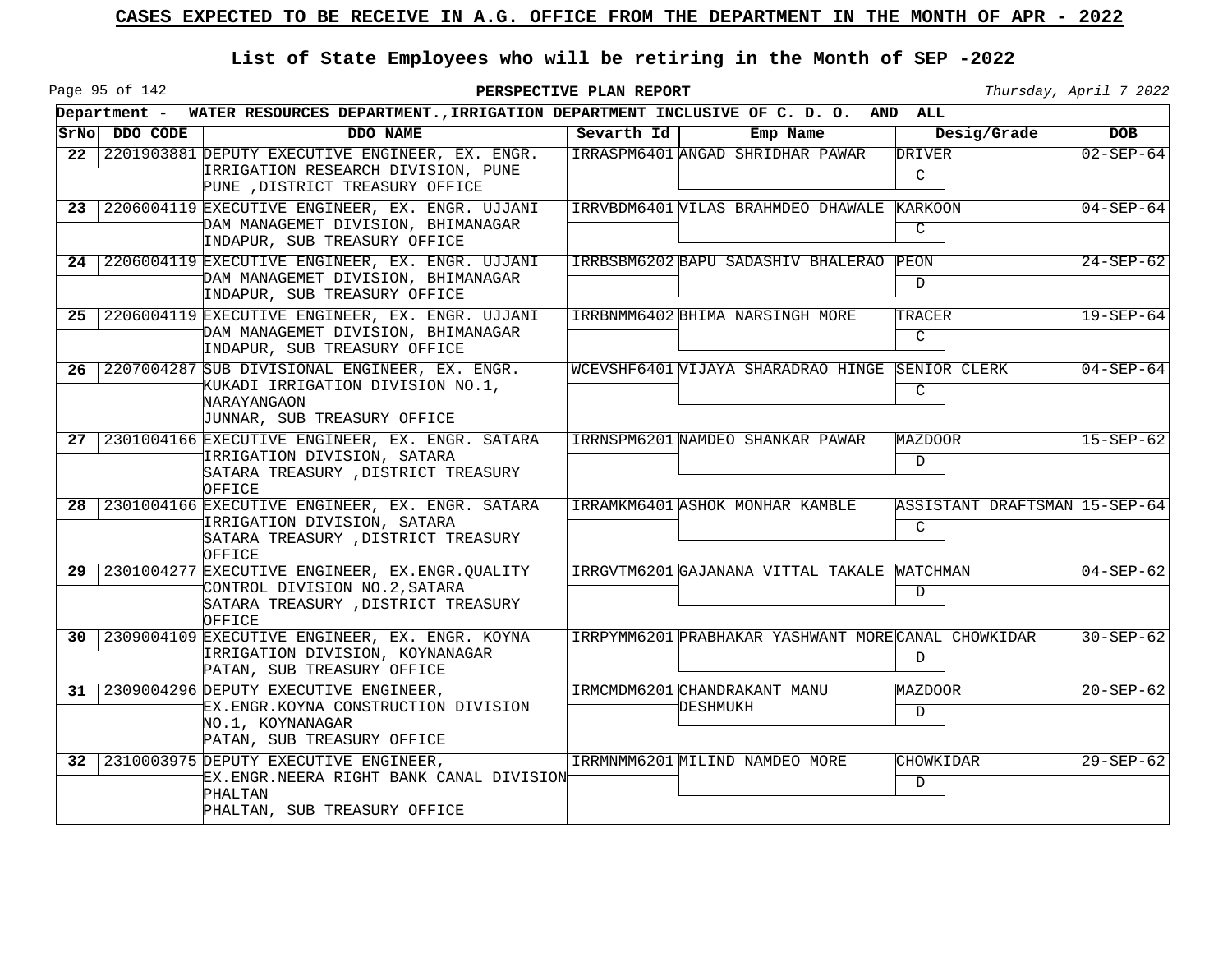Page 96 of 142

|    |               | Department - WATER RESOURCES DEPARTMENT., IRRIGATION DEPARTMENT INCLUSIVE OF C. D. O. AND ALL                                                                   |            |                                                       |                                   |                 |
|----|---------------|-----------------------------------------------------------------------------------------------------------------------------------------------------------------|------------|-------------------------------------------------------|-----------------------------------|-----------------|
|    | STNO DDO CODE | DDO NAME                                                                                                                                                        | Sevarth Id | Emp Name                                              | Desig/Grade                       | <b>DOB</b>      |
| 33 |               | 2401003905 EXECUTIVE ENGINEER, EX. ENGR. SANGLI<br>IRRIGATION DIVISION, SANGLI<br>SANGLI , DISTRICT TREASURY OFFICE                                             |            | IRRTRKM6401 TANAJI RAMCHANDRA KALE SECTIONAL ENGINEER | $\mathbf{B}$                      | $02 - SEP - 64$ |
| 34 |               | 2601003905 DEPUTY EXECUTIVE ENGINEER, EX. ENGR.<br>KOLHAPUR IRRIGATION DIVISION<br>KOLHAPUR (NORTH)<br>KOLHAPUR , DISTRICT TREASURY OFFICE                      |            | IRRDBGM6402 DHARMARAJ BALKRISHNA<br>GHORPADE          | TYPIST<br>$\mathsf{C}$            | $25 - SEP - 64$ |
| 35 |               | 2601903921 DEPUTY EXECUTIVE ENGINEER, EXECUTIVE<br>ENGINEER, KOLHAPUR IRRIGATION DIVISION<br>SOUTH KOLHAPUR<br>KOLHAPUR , DISTRICT TREASURY OFFICE              |            | IRRDSBM6401 DILIPKUMAR SHAMRAO BHOICANAL INSPECTOR    | C                                 | $02 - SEP - 64$ |
| 36 |               | 2601903921 DEPUTY EXECUTIVE ENGINEER, EXECUTIVE<br>ENGINEER, KOLHAPUR IRRIGATION DIVISION<br>SOUTH KOLHAPUR<br>KOLHAPUR , DISTRICT TREASURY OFFICE              |            | IRRPBKM6402 PRADEEP BAPURAO KADAM                     | DEPUTY EXECUTIVE<br>ENGINEER<br>Α | $15 - SEP - 64$ |
|    |               | 37 2601903921 DEPUTY EXECUTIVE ENGINEER, EXECUTIVE<br>ENGINEER, KOLHAPUR IRRIGATION DIVISION<br>SOUTH KOLHAPUR<br>KOLHAPUR , DISTRICT TREASURY OFFICE           |            | IRRSLGM6401 SHASHIKANT LINGAPPA<br>GHANERI            | CANAL INSPECTOR<br>$\overline{C}$ | $04 - SEP - 64$ |
|    |               | 38   5101003820 SUB DIVISIONAL ENGINEER,<br>SUPTD.ENGR.CENTRAL DESIGN ORGN. (LIFT<br>IRRIGATION SCHEME) NASHIK-4<br>NASHIK , DISTRICT TREASURY OFFICE           |            | IRRDRSM6401 DILIP RATAN SASANE                        | LOWER GRADE<br>STENOGRAPHER<br>C  | $19 - SEP - 64$ |
|    |               | 39   5101003842 DEPUTY ENGINEER (ADM-1), DIRECTOR<br>GENERAL, DESIGN, TRAINING<br>NASHIK , DISTRICT TREASURY OFFICE                                             |            | IRRDSGM6201 DNYANESHAWAR SAKHARAM<br>GANGURDE         | MAZDOOR<br>D                      | $04 - SEP - 62$ |
| 40 |               | 5101003905 DEPUTY EXECUTIVE ENGINEER, EX. ENGR.<br>NASHIK IRRIGATION DIVISION, NASHIK<br>NASHIK , DISTRICT TREASURY OFFICE                                      |            | IRRSBSM6206 SOMPAL BANGALI SAUDE                      | CANAL TAPALI<br>D                 | $08 - SEP - 62$ |
| 41 |               | 5301004177 DEPUTY EXECUTIVE ENGINEER, EX. ENGR.<br>GIRNA IRRIGATION DIVISION, JALGAON<br>JALGAON , DISTRICT TREASURY OFFICE                                     |            | IRRVJVM6201 VISHVANATH JAGANNATH<br>VISPUTE           | PEON<br>D                         | $25 - SEP - 62$ |
| 42 |               | 5301004177 DEPUTY EXECUTIVE ENGINEER, EX. ENGR.<br>GIRNA IRRIGATION DIVISION, JALGAON<br>JALGAON , DISTRICT TREASURY OFFICE                                     |            | IRRDSPM6403 DIGAMBAR SANTOSH PATIL MEASURER           | $\mathsf{C}$                      | $01-OCT-64$     |
| 43 |               | 5305924177 SUB DIVISIONAL OFFICER, S. D. E., GIRNA IRRNTPM6201 NAGARAJ TRYAMBAK PATIL<br>IRRIGATION SUB-DIVISION, CHALISGAON<br>CHALISGAON, SUB TREASURY OFFICE |            |                                                       | <b>CHOWKIDAR</b><br>D             | $22-SEP-62$     |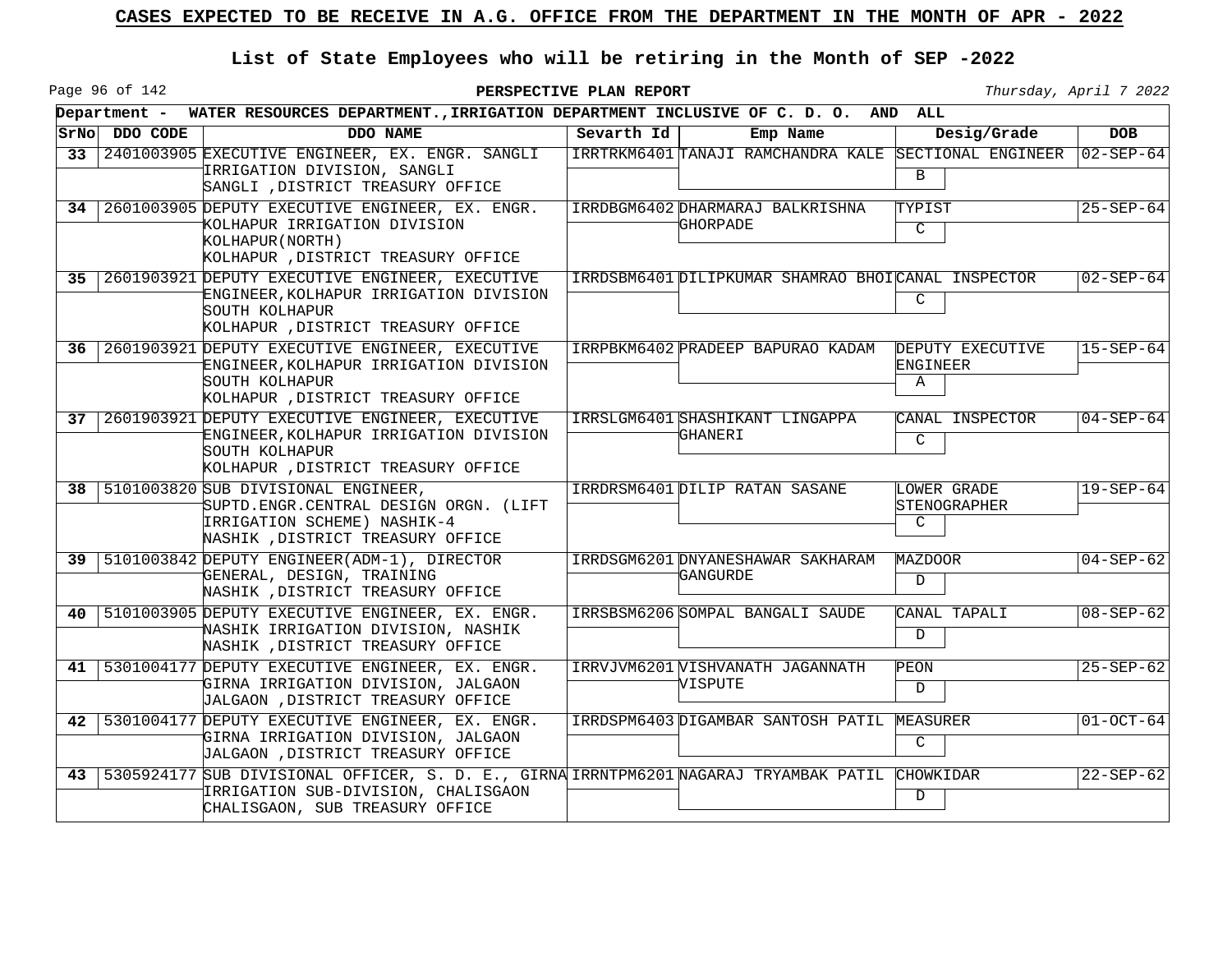Page 97 of 142

|      |          | Department - WATER RESOURCES DEPARTMENT., IRRIGATION DEPARTMENT INCLUSIVE OF C. D. O. AND ALL                                                   |            |                                           |              |                   |
|------|----------|-------------------------------------------------------------------------------------------------------------------------------------------------|------------|-------------------------------------------|--------------|-------------------|
| SrNo | DDO CODE | DDO NAME                                                                                                                                        | Sevarth Id | Emp Name                                  | Desig/Grade  | <b>DOB</b>        |
|      |          | 44 5312923905 SUB DIVISIONAL OFFICER, S. D. E.,<br>TIRRIGATION SUB-DIVISION, SAVADA<br>RAVER, SUB TREASURY OFFICE                               |            | IRRAGPM6201 ARUN GAMBHIR PATIL            | MAZDOOR<br>D | $ 01-OCT-62 $     |
|      |          | 45 5412004288 DEPUTY EXECUTIVE ENGINEER, EXECUTIVE<br>ENGINEER, KUKADI IRRIGATION DIVISION<br>NO.2, SHRIGONDA<br>SHRIGONDA, SUB TREASURY OFFICE |            | IRRGBBM6204 GORAKSHA BHAUSAHEB<br>BHAPKAR | MAZDOOR<br>D | $ 27 - SEP - 62 $ |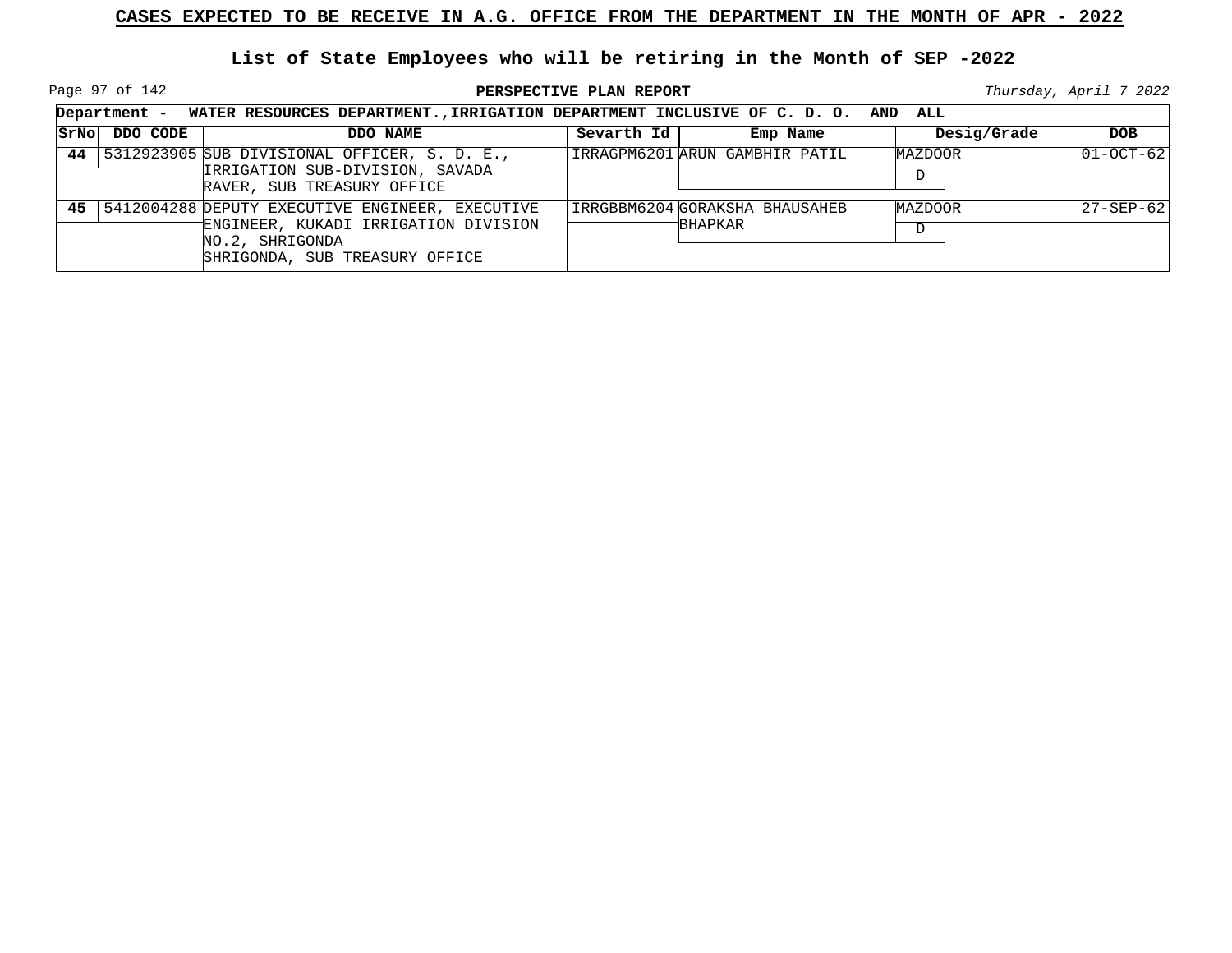**List of State Employees who will be retiring in the Month of SEP -2022**

Page 98 of 142

**PERSPECTIVE PLAN REPORT Thursday**, April 7 2022

┑

|      | Department - | WATER RESOURCES DEPARTMENTWATER RESOURCES DEPARTMENT (MANTRALAYA) |            |                                |                 |            |
|------|--------------|-------------------------------------------------------------------|------------|--------------------------------|-----------------|------------|
| SrNo | DDO CODE     | DDO NAME                                                          | Sevarth Id | Emp Name                       | Desig/Grade     | <b>DOB</b> |
|      |              | 7101003801 SECTION OFFICER, WATER RESOURCES                       |            | IRRDLGM6402DILIP LAXMAN GHOLAP | DEPUTY ENGINEER | 20-SEP-64  |
|      |              | DEPARTMENT<br>PAO, MUMBAI                                         |            |                                |                 |            |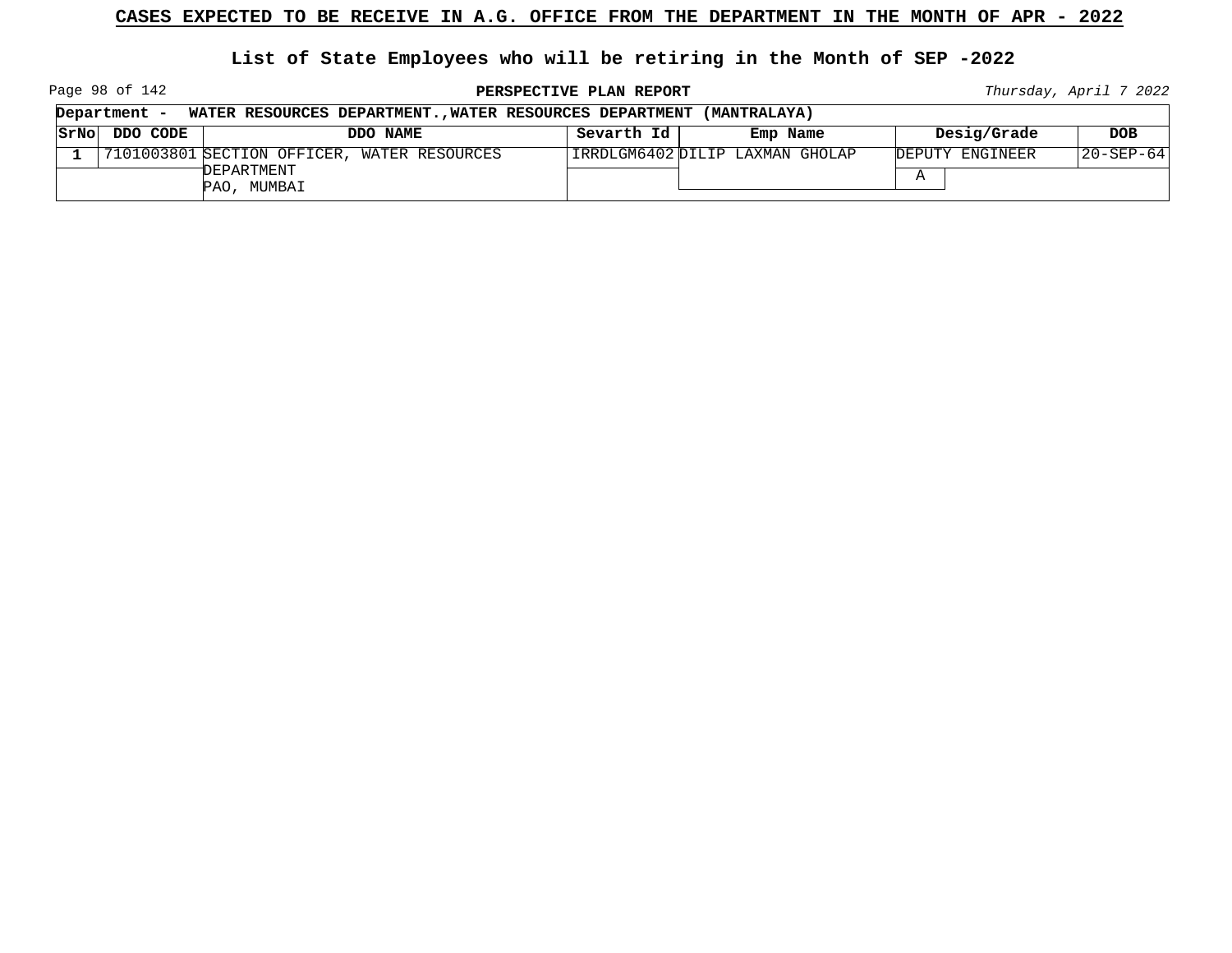**List of State Employees who will be retiring in the Month of SEP -2022**

Page 99 of 142

|      | Department - |                |                                 |                                                                                                      |          |         | WATER SUPPLY AND SANITATION DEPARTMENT, DIRECTORATE OF GROUNDWATER SURVEYS AND DEVELOPMENT A |                 |
|------|--------------|----------------|---------------------------------|------------------------------------------------------------------------------------------------------|----------|---------|----------------------------------------------------------------------------------------------|-----------------|
| SrNo | DDO CODE     |                | DDO NAME                        | Sevarth Id                                                                                           | Emp Name |         | Desig/Grade                                                                                  | <b>DOB</b>      |
|      |              |                |                                 | 2201005153 EXECUTIVE ENGINEER, EX.ENGR.RURAL WATERWSDBNSM6401 BABASAHEB NATHAJI SANAPDEPUTY ENGINEER |          |         |                                                                                              | $12 - SEP - 64$ |
|      |              | SUPPLY DEPT ZP |                                 |                                                                                                      |          | CIVIL', |                                                                                              |                 |
|      |              |                | PUNE , DISTRICT TREASURY OFFICE |                                                                                                      |          |         |                                                                                              |                 |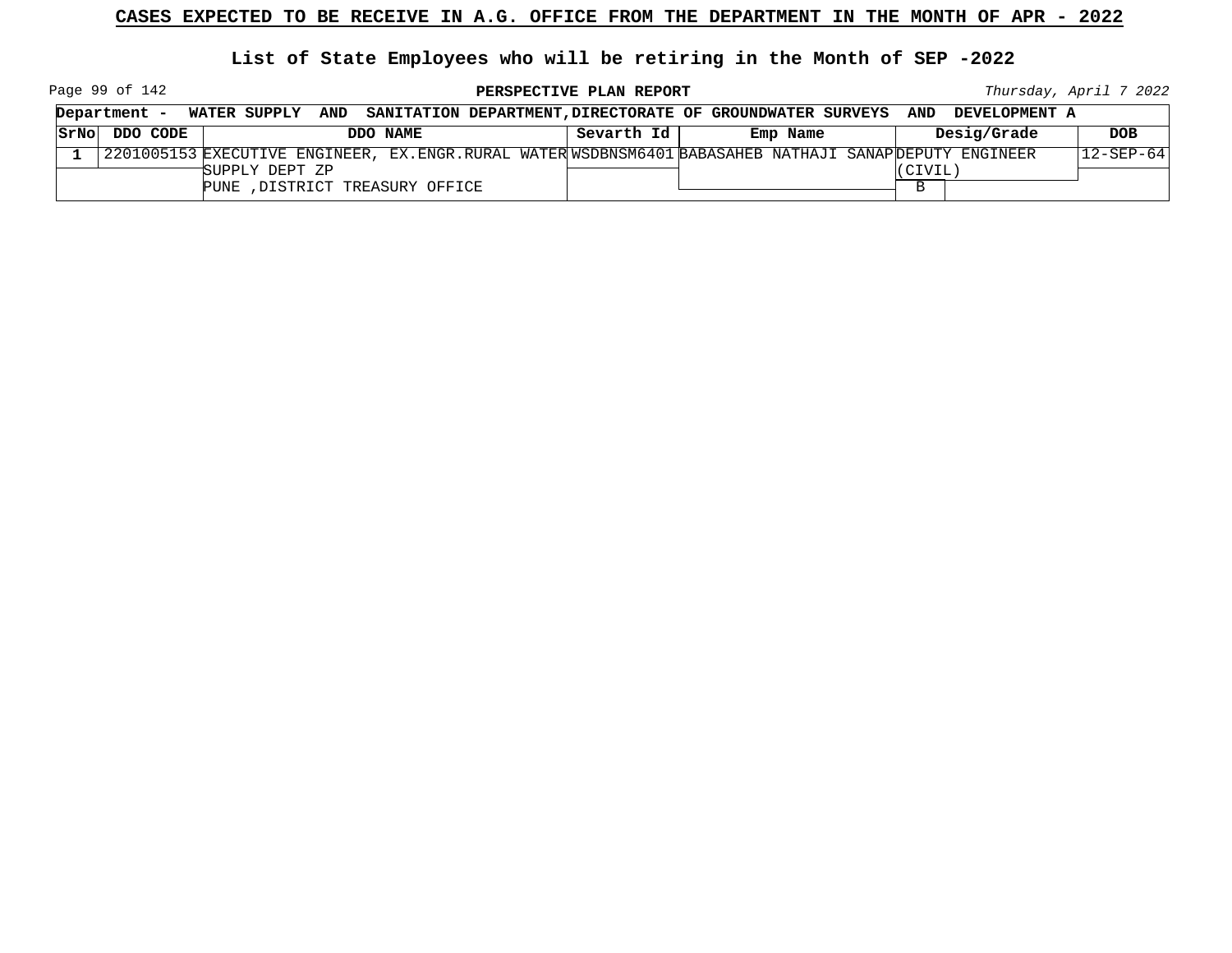Page 100 of 142

|      |          | Department - WATER SUPPLY AND SANITATION DEPARTMENT, WATER SUPPLY AND SANITATION DEPARTMENT (MANTRALAYA)                                 |            |                                              |             |                   |
|------|----------|------------------------------------------------------------------------------------------------------------------------------------------|------------|----------------------------------------------|-------------|-------------------|
| SrNo | DDO CODE | DDO NAME                                                                                                                                 | Sevarth Id | Emp Name                                     | Desig/Grade | <b>DOB</b>        |
|      |          | 1201005153 EXECUTIVE ENGINEER, RURAL WATER SUPPLY WSDDRKM6401 DAGDU RAMCHANDRA KAMBLEDEPUTY ENGINEER<br>DEPARTMENT ZILLHA PARISHAD THANE |            |                                              | A           | $ 05 - SEP - 64 $ |
|      |          | THANE , DISTRICT TREASURY OFFICE                                                                                                         |            |                                              |             |                   |
|      |          | 7101005228 UNDER SECRETARY, WATER SUPPLY AND                                                                                             |            | ESTPDMM6401 PRAVIN DATTARAM MAYEKARASSISTANT |             | $18 - SEP - 64$   |
|      |          | SANITATION DEPARTMENT (MANTRALAYA)<br>PAO, MUMBAI                                                                                        |            |                                              | Bn          |                   |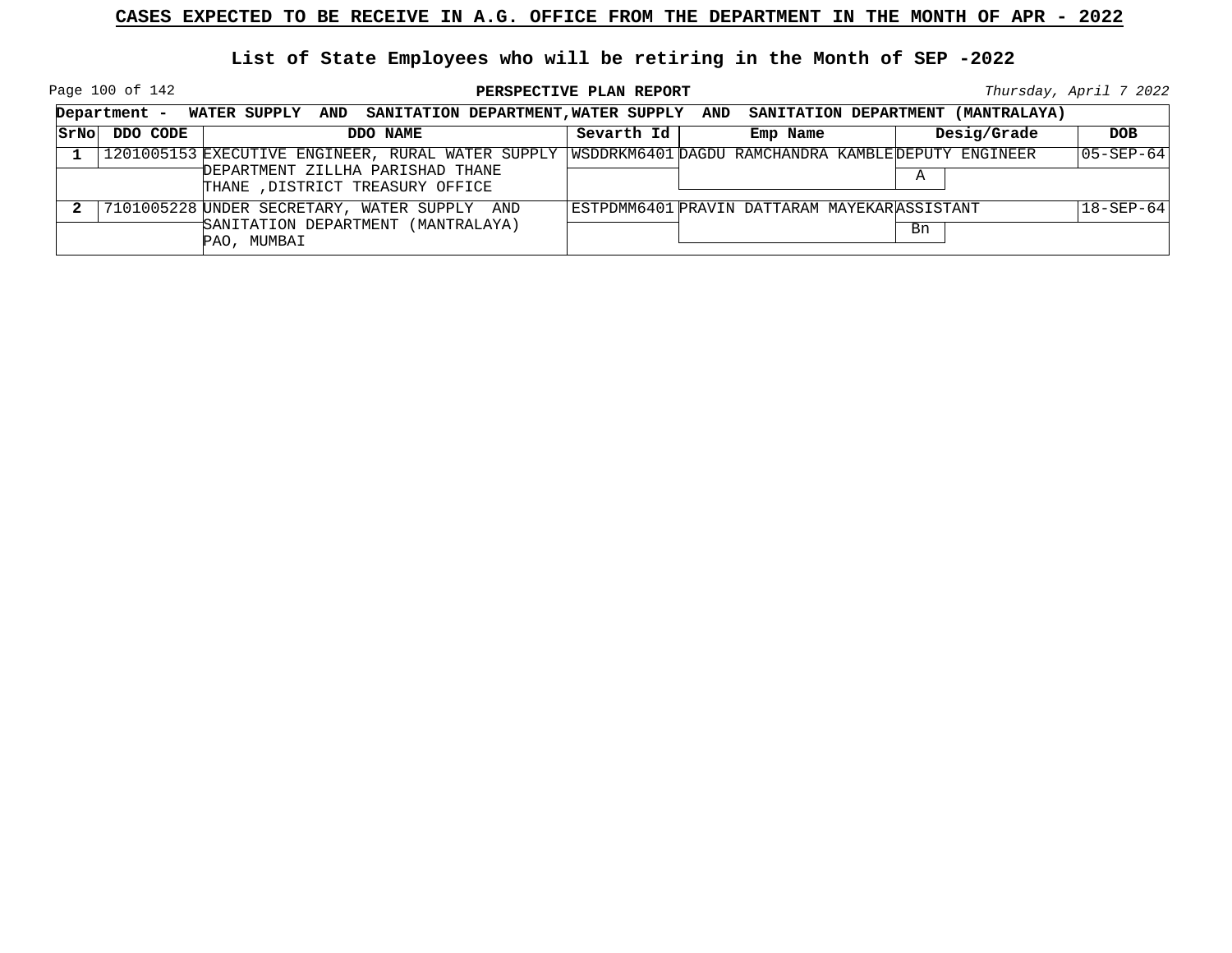Page 101 of 142

|      |          | Department - WOMEN AND CHILD WELFARE DEPARTMENT., COMMISSIONER INTEGRATED CHILD DEVELOPMENT SCHEME N                                                            |            |                                                 |                                             |                 |
|------|----------|-----------------------------------------------------------------------------------------------------------------------------------------------------------------|------------|-------------------------------------------------|---------------------------------------------|-----------------|
| SrNo | DDO CODE | DDO NAME                                                                                                                                                        | Sevarth Id | Emp Name                                        | Desig/Grade                                 | <b>DOB</b>      |
|      |          | 1201015643 CHILD DEVELOPMENT PROJECT OFF., CHILD<br>DEVELOPMENT PROJECT OFFICER THANE 3<br>(URBAN)<br>THANE , DISTRICT TREASURY OFFICE                          |            | CICPPSF6401 PRATIBHA PRABHAKAR<br>SATAVI        | MUKHYA SEVIKA<br>C                          | $02 - SEP - 64$ |
|      |          | 1201015713 ACCOUNTS OFFICER, COMMISSIONERATE<br>INTEGRATED CHILD DEVELOPMENT SCHEME, 1ST<br>FLOOR RAIGAD BHAVAN NAVI MUMBAI<br>THANE , DISTRICT TREASURY OFFICE |            | DWCSPBM6401 SHASHIKANT PRALHAD<br>BORATE        | STENOGRAPHER HIGHER 20-SEP-64<br>GRADE<br>B |                 |
|      |          | 1212005774 CHILD DEVELOPMENT PROJECT OFF., CHILD<br>DEVELPOMENT PROJECT OFFICEER URBAN<br>ULHASNAGAR<br>ULHASNAGAR, SUB TREASURY OFFICE                         |            | DWCDJJM6401 DEEPAK JAGNNATH JADHAV SENIOR CLERK | C                                           | $19 - SEP - 64$ |
|      |          | 5301005774 CHILD DEVELOPMENT PROJECT OFF., CHILD<br>DEVE PROJECT OFFICER URBON JALGAON<br>JALGAON , DISTRICT TREASURY OFFICE                                    |            | CICSNNF6401 SUNITA NARAYAN NERKAR               | SUPERVISOR<br>C                             | $29 - SEP - 64$ |
| 5    |          | 5304015733 CHILD DEVELOPMENT PROJECT OFF., CHILD<br>DEVE PROJECT OFFICER (URBAN PRO<br>BHUSAWAL DIST JAL<br>BHUSAWAL, SUB TREASURY OFFICE                       |            | CICBNPF6401 BHARTI VINAYAKRAO<br>DESHMUKH       | <b>SUPERVISOR</b><br>C                      | $29 - SEP - 64$ |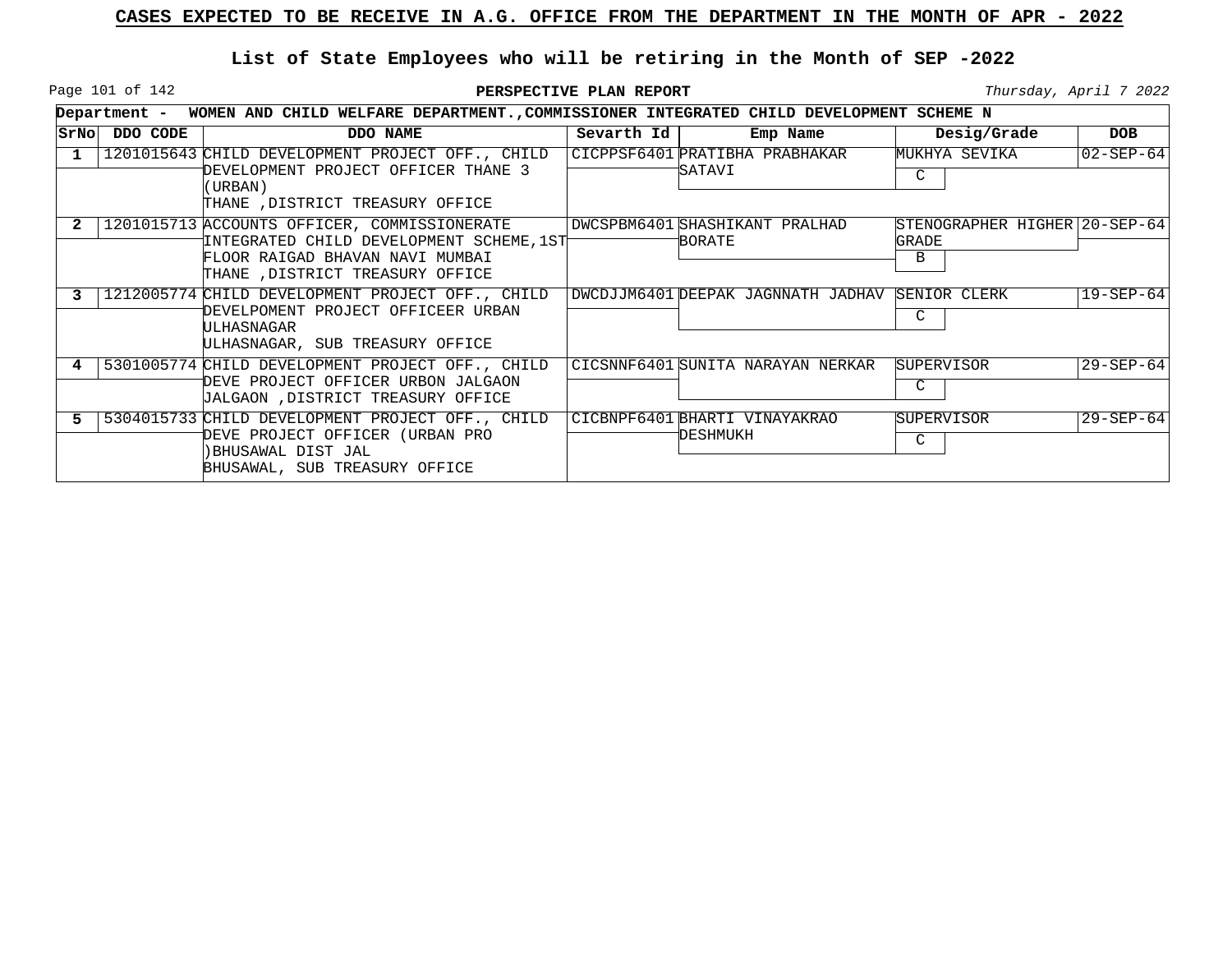Page 102 of 142

**PERSPECTIVE PLAN REPORT Thursday**, April 7 2022

|      | Department - WOMEN AND CHILD WELFARE DEPARTMENT., DIRECTORATE OF WOMEN AND CHILD WELFARE |                                                                                                                                                             |            |          |              |                   |  |
|------|------------------------------------------------------------------------------------------|-------------------------------------------------------------------------------------------------------------------------------------------------------------|------------|----------|--------------|-------------------|--|
| SrNo | DDO CODE                                                                                 | DDO NAME                                                                                                                                                    | Sevarth Id | Emp Name | Desig/Grade  | <b>DOB</b>        |  |
|      |                                                                                          | 1206005589 SUPERINTENDENT, GOVERNMENT BEGGARS HOME DWCRNCM6201 ROHIDAS NATHA CHAVAN<br>FOR MALE, JAMBHUL DIST. THANE<br>KALYAN, SUB TREASURY OFFICE         |            |          | SWEEPER<br>D | $13 - SEP - 62$   |  |
|      |                                                                                          | 1302005748 SUPERINTENDENT, GOVERNMENT KRUPA HOSTEL DWCSMJF6201 SUREKHA MAHADEV JADHAV JUNIOR CARE TAKER<br>FOR WOMEN, KARJAT<br>KARJAT, SUB TREASURY OFFICE |            |          | D            | $ 02 - SEP - 62 $ |  |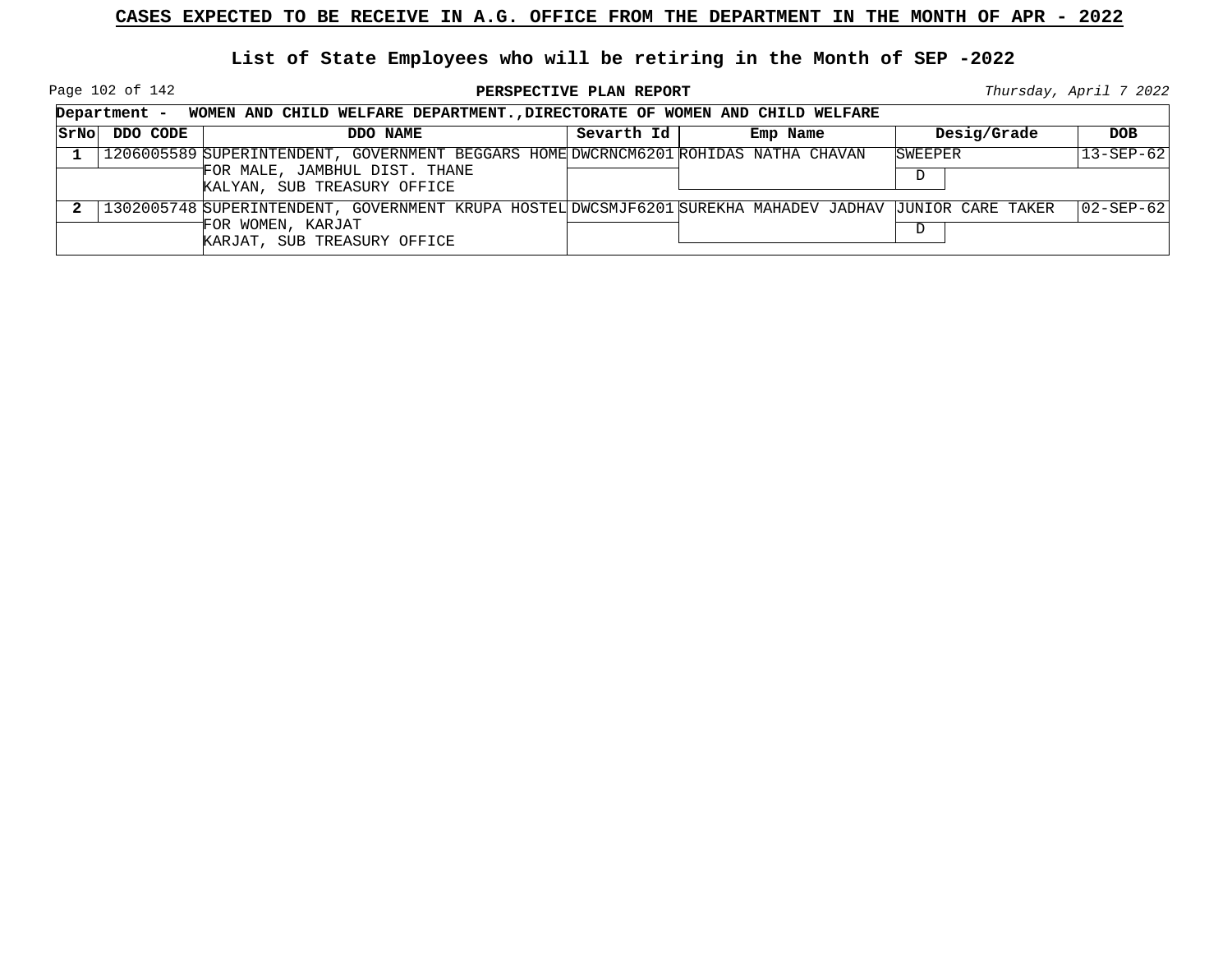### **List of State Employees who will be retiring in the Month of SEP -2022**

Page 103 of 142

|              | Department -  |                                                                                                                                     |            |                                                   |                                                    |                 |
|--------------|---------------|-------------------------------------------------------------------------------------------------------------------------------------|------------|---------------------------------------------------|----------------------------------------------------|-----------------|
|              | SrNo DDO CODE | DDO NAME                                                                                                                            | Sevarth Id | Emp Name                                          | Desig/Grade                                        | <b>DOB</b>      |
| 1            |               | 1201000359 OFFICE SUPERINTENDENT, SUPERINTENDENT<br>OF POLICE THANE RURAL THANE<br>KONKAN                                           |            | DGPSVBM6402 SHAMDAS VITTHALDAS<br>BAIRAGI         | HEAD CONSTABLE<br>C                                | $08 - SEP - 64$ |
| $\mathbf{2}$ |               | 1201000359 OFFICE SUPERINTENDENT, SUPERINTENDENT<br>OF POLICE THANE RURAL THANE<br>KONKAN                                           |            | DGPBDTF6401 BHARTI DILIP THANEKAR                 | SENIOR GRADE CLERK<br>$\mathcal{C}$                | $13-SEP-64$     |
| 3            |               | 1201000450 OFFICE SUPERINTENDENT, COMMISSIONER OF DGPASSM6406 ASHOK SAHEBRAO SAKPAL<br>POLICE, THANE CITY<br>KONKAN                 |            |                                                   | POLICE INSPECTOR<br>$\mathbf{A}$                   | $26 - SEP - 64$ |
| 4            |               | 1201000450 OFFICE SUPERINTENDENT, COMMISSIONER OF DGPVAPM6401 VINOD ABHIMANYU PATIL<br>POLICE, THANE CITY<br>KONKAN                 |            |                                                   | HEAD CONSTABLE<br>C                                | $11 - SEP - 64$ |
| 5.           |               | 1201000454 OFFICE SUPERINTENDENT, OFFICE OF THE<br>ADDITIONAL COMMISSIONER OF POLICE WEST<br>REGION, THANE<br>KONKAN                |            | DGPNDTM6401 NAZIR DAGADU TADVI                    | POLICE NAIK<br>$\mathsf{C}$                        | $03 - SEP - 64$ |
| 6            |               | 1201000454 OFFICE SUPERINTENDENT, OFFICE OF THE<br>ADDITIONAL COMMISSIONER OF POLICE WEST<br>REGION, THANE<br>KONKAN                |            | DGPSHMM6402 SUDHAKAR HAIBATRAO MOREHEAD CONSTABLE | C                                                  | $02 - SEP - 64$ |
| 7            |               | 1201000454 OFFICE SUPERINTENDENT, OFFICE OF THE<br>ADDITIONAL COMMISSIONER OF POLICE WEST<br>REGION, THANE<br>KONKAN                |            | DGPBDAM6401 BHAGWAN DATTATRAY AUTI                | HEAD CONSTABLE<br>C                                | $15 - SEP - 64$ |
| 8            |               | 1201000454 OFFICE SUPERINTENDENT, OFFICE OF THE<br>ADDITIONAL COMMISSIONER OF POLICE WEST<br>REGION, THANE<br>KONKAN                |            | DGPSSSM6417 SUDHAKAR SADASHIV<br>SHINDE           | POLICE NAIK<br>$\mathcal{C}$                       | $20 - SEP - 64$ |
| 9            |               | 1201000675 OFFICE SUPERINTENDENT, COMMISSIONER OF DGPSSSM6409 SURESH SUPADU SALUNKE<br>POLICE NAVI MUMBAI<br>KONKAN                 |            |                                                   | <b>ASSISTANT SUB</b><br>INSPECTOR<br>$\mathcal{C}$ | $01-0CT-64$     |
| 10           |               | 1201000675 OFFICE SUPERINTENDENT, COMMISSIONER OF DGPPMNM6401 PRADEEP MAHESHWAR NABARHEAD CONSTABLE<br>POLICE NAVI MUMBAI<br>KONKAN |            |                                                   | C                                                  | $15 - SEP - 64$ |
| 11           |               | 1201000675 OFFICE SUPERINTENDENT, COMMISSIONER OF DGPPMIM6401 POPAT MARUTI INGAWALE<br>POLICE NAVI MUMBAI<br>KONKAN                 |            |                                                   | <b>HEAD CONSTABLE</b><br>C                         | $25 - SEP - 64$ |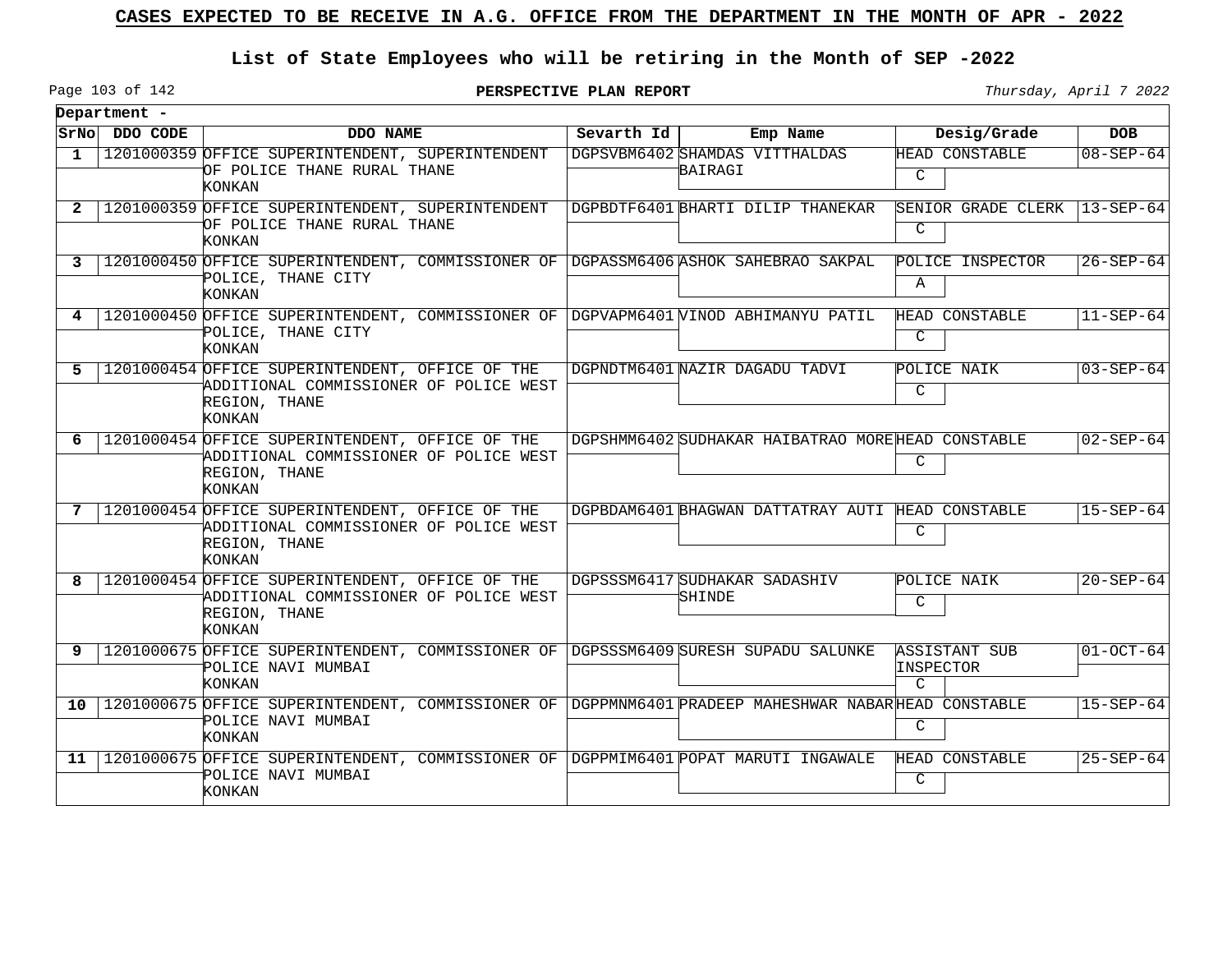### **List of State Employees who will be retiring in the Month of SEP -2022**

Page 104 of 142

**PERSPECTIVE PLAN REPORT Thursday**, April 7 2022

 $\overline{\phantom{0}}$ 

|                 | Department -  |                                                                                                                          |                        |                                                       |                                                 |                 |
|-----------------|---------------|--------------------------------------------------------------------------------------------------------------------------|------------------------|-------------------------------------------------------|-------------------------------------------------|-----------------|
|                 | SrNo DDO CODE | DDO NAME                                                                                                                 | Sevarth Id             | Emp Name                                              | Desig/Grade                                     | <b>DOB</b>      |
|                 |               | 12   1201000675 OFFICE SUPERINTENDENT, COMMISSIONER OF   ACBRDVM6401 RAJU DEORAM VANJARI<br>POLICE NAVI MUMBAI<br>KONKAN |                        |                                                       | POLICE INSPECTOR<br>$\mathbf{A}$                | $05 - SEP - 64$ |
|                 |               | 13 1201001167 ADMINISTRATIVE OFFICER, CHIEF<br>CONSERVATOR OF FORESTS ( TERRITORIAL )<br>THANE<br>KONKAN                 |                        | IFSKPSM6201 KAUSHLESH PRATAP SINGH C C F ( TERITORIAL | Α                                               | $ 01-0CT-62 $   |
|                 |               | 14   1201002345 CHIEF ADMINISTRATIVE OFFICER, DEPUTY<br>DIRECTOR OF HEALTH SERVICES, MUMBAI<br>CIRCLE, THANE<br>KONKAN   |                        | DHSSANF6402 SHRADDHA ANILKUMAR<br>NIKATE              | SENIOR CLERK<br>C                               | $11 - SEP - 64$ |
|                 |               | 15   1201002459 DISTRICT MALERIA OFFICER, DISTRICT<br>MALARIA OFFICE THANE<br>KONKAN                                     |                        | DHSHLGM6401 HANUMANT LAXMAN GADGE                     | MULTI PURPOSE<br>HEALTH WORKER<br>$\mathcal{C}$ | $03 - SEP - 64$ |
|                 |               | 16   1201003261 ASSISTANT DIRECTOR, DIRECTORATE LOCAL<br>FUND ACCOUNTS AUDIT<br>KONKAN                                   |                        | DATAMSM6401 ASHOK MAHADEV SHINDE                      | ASSISTANT AUDIT<br>OFFICER<br>BnGz              | $10 - SEP - 64$ |
|                 |               | 17   1201003421 DEPUTY EXECUTIVE ENGINEER, EXECUTIVE<br>ENGINEER, THANE P. W. DIVISION, THANE<br>KONKAN                  |                        | PWFRAMM6401 RAJESH ARJANDAS MANKANIUUNIOR CLERK       | C                                               | $30 - SEP - 64$ |
| 18 <sup>1</sup> |               | 1201003456 DEPUTY ENGINEER, EXECUTIVE ENGINEER,<br>THANE ELEC. DIVN., THANE<br>KONKAN                                    | PWFANSM6401 A N SAWANT |                                                       | WIREMAN<br>C                                    | $05 - SEP - 64$ |
|                 |               | 19   1201003917 DEPUTY EXECUTIVE ENGINEER, EX. ENGR.<br>KHARLAND DEVELOPMENT DN. KALWA, THANE<br><b>KONKAN</b>           |                        | IRRDLGM6402 DILIP LAXMAN GHOLAP                       | <b>JUNIOR ENGINEER</b><br>C.                    | $20 - SEP - 64$ |
|                 |               | 20   1201003921 DEPUTY EXECUTIVE ENGINEER, DEPUTY<br>EX.ENGR.THANE MINOR IRRIGATION<br>DIVISION, KALWA, THANE<br>KONKAN  |                        | IRRMMPF6401 MANALI MANOHAR PURALKARUUNIOR CLERK       | C                                               | $09 - SEP - 64$ |
|                 |               | 21   1201004012 DEPUTY EXECUTIVE ENGINEER, EXECUTIVE<br>ENGINEER HYDROLOGY PROJECT DIVISION,<br>KALWA (THANE)<br>KONKAN  |                        | IRRVRWF6401 VANDANA RAGHUNATH<br>WAIKAR               | SUB DIVISIONAL<br>OFFICER<br>B                  | $21 - SEP - 64$ |
| 22 <sub>1</sub> |               | 1201004051 DEPUTY EXECUTIVE ENGINEER, EX. ENGR.<br>MECHANICAL STORE AND DEVELPMENT<br>DIVISION KALWA-THANE<br>KONKAN     |                        | IRMPNPM6401 PRALHAD NARAYAN PATIL                     | KARKOON<br>C                                    | $09 - SEP - 64$ |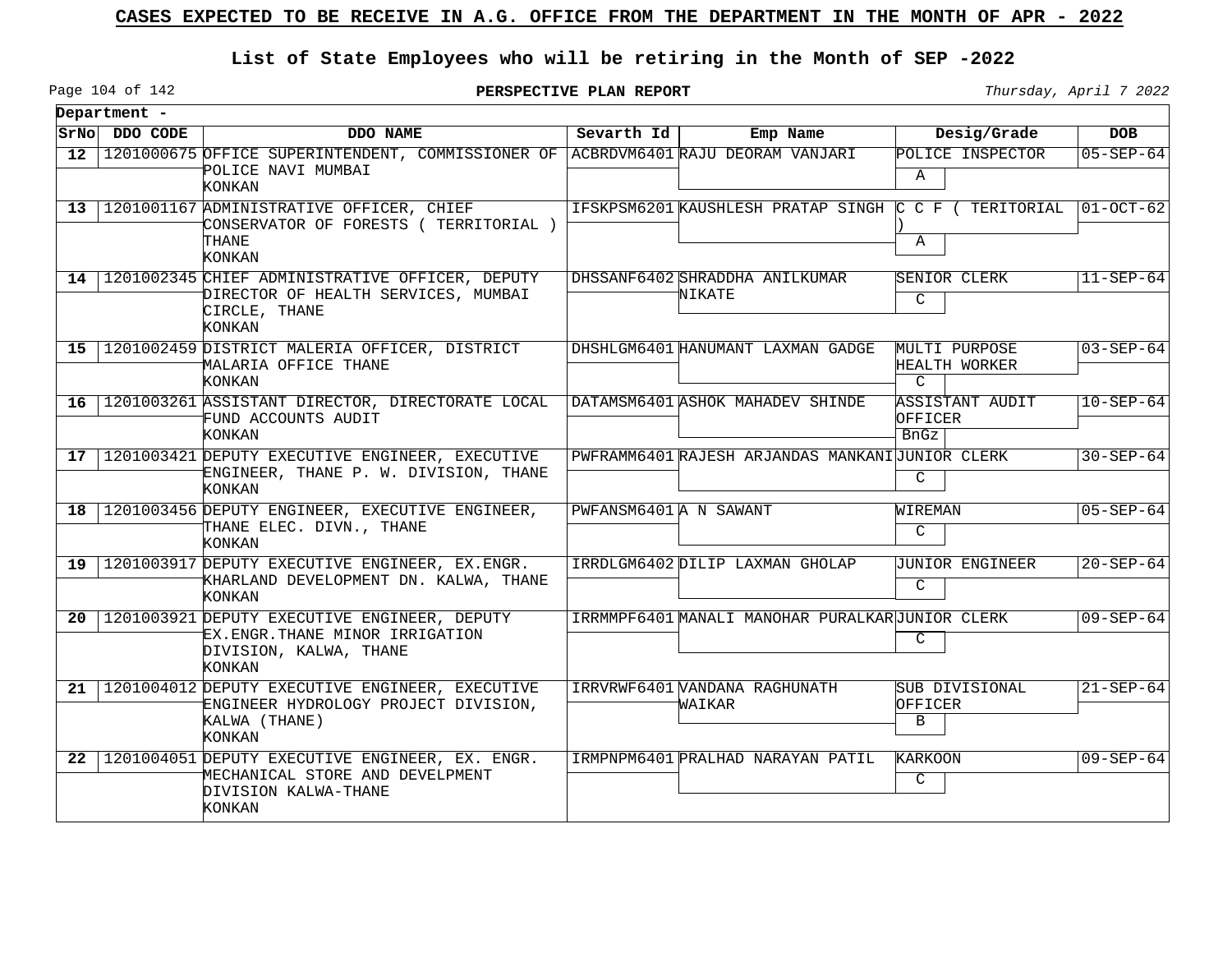### **List of State Employees who will be retiring in the Month of SEP -2022**

Page 105 of 142

**PERSPECTIVE PLAN REPORT Thursday**, April 7 2022

 $\overline{\phantom{0}}$ 

|                 | Department -  |                                                                                                                                            |            |                                                   |                                                |                   |
|-----------------|---------------|--------------------------------------------------------------------------------------------------------------------------------------------|------------|---------------------------------------------------|------------------------------------------------|-------------------|
|                 | SrNo DDO CODE | DDO NAME                                                                                                                                   | Sevarth Id | Emp Name                                          | Desig/Grade                                    | <b>DOB</b>        |
| 23              |               | 1201004523 CIVIL JUDGES SR. DIVISION, CIVIL COURT, HCDGRTF6401 GEETA RAMCHANDRA TIKHE<br>'S.D., THANE<br>KONKAN                            |            |                                                   | SENIOR CLERK<br>C                              | $05 - SEP - 64$   |
|                 |               | 24   1201004910 ASSISTANT DIRECTOR, DIRECTORATE OF<br>SKILL DEVELOPMENT EMPLOYMENT AND<br>ENTREPRENEURSHIP<br>KONKAN                       |            | CEMKHJF6401 KAVITA HARISHCHANDRA<br><b>JAVALE</b> | ASSISTANT DIRECTOR<br>Α                        | $ 26 - SEP - 64 $ |
|                 |               | 25   1201005184 SENIOR GEOLOGIST, SENIOR GEOLOGIST<br>GROUNDWATER SURVEYS<br>KONKAN                                                        |            | GSDMDMF6401 MEGHA DILIP MALVADKAR                 | SENIOR CLERK<br>$\mathcal{C}$                  | $22 - SEP - 64$   |
|                 |               | 26   1201015713 ACCOUNTS OFFICER, COMMISSIONERATE<br>INTEGRATED CHILD DEVELOPMENT SCHEME, 1ST<br>FLOOR RAIGAD BHAVAN NAVI MUMBAI<br>KONKAN |            | DWCSPBM6401 SHASHIKANT PRALHAD<br><b>BORATE</b>   | STENOGRAPHER HIGHER 20-SEP-64<br>GRADE<br>B    |                   |
|                 |               | 27   1201031712 DEPUTY REGISTRAR, DEPUTY REGISTRAR, CO- CCRJJXF6401 JAYMALA JOHN XEVIER<br>OP.SOC. L WARD, MUMBAI<br><b>KONKAN</b>         |            |                                                   | CO-OPERATIVE<br>OFFICER GR.-1<br>$\mathcal{C}$ | $16 - SEP - 64$   |
| 28              |               | 1203017201 HEAD MASTER SECONDARY, H.M.GOVT.ASHRAM TDCVSNM6401 VILAS SAKHARAM NICHITE<br>SCHOOL.BHINAR<br>KONKAN                            |            |                                                   | GRADUATE PRIMARY<br>TEACHER<br>BnGz            | $13 - SEP - 64$   |
|                 |               | 29   1206000454 OFFICE SUPERINTENDENT, OFFICE OF THE<br>ADDITIONAL COMMISSIONER OF POLICE EAST<br>REGION KALYAN<br>KONKAN                  |            | DGPSUNM6401 SANJAY UDAYBHAN<br>NIMBALKAR          | POLICE NAIK<br>C                               | $13 - SEP - 64$   |
|                 |               | 30   1206000454 OFFICE SUPERINTENDENT, OFFICE OF THE<br>ADDITIONAL COMMISSIONER OF POLICE EAST<br>REGION KALYAN<br><b>KONKAN</b>           |            | DGPRJPM6402 RAMESH JAYSING PAWAR                  | HEAD CONSTABLE<br>C                            | $23 - SEP - 64$   |
| 31              |               | 1206000454 OFFICE SUPERINTENDENT, OFFICE OF THE<br>ADDITIONAL COMMISSIONER OF POLICE EAST<br>REGION KALYAN<br><b>KONKAN</b>                |            | DGPRDPM6403 RAJENDRA DUTTATRAY<br>POTDAR          | HEAD CONSTABLE<br>C                            | $04 - SEP - 64$   |
| 32 <sup>2</sup> |               | 1206000454 OFFICE SUPERINTENDENT, OFFICE OF THE<br>ADDITIONAL COMMISSIONER OF POLICE EAST<br>REGION KALYAN<br>KONKAN                       |            | DGPPNGM6402 PANDURANG NARAYAN GHAG                | ASSISTANT SUB<br>INSPECTOR<br>C                | $08 - JAN - 64$   |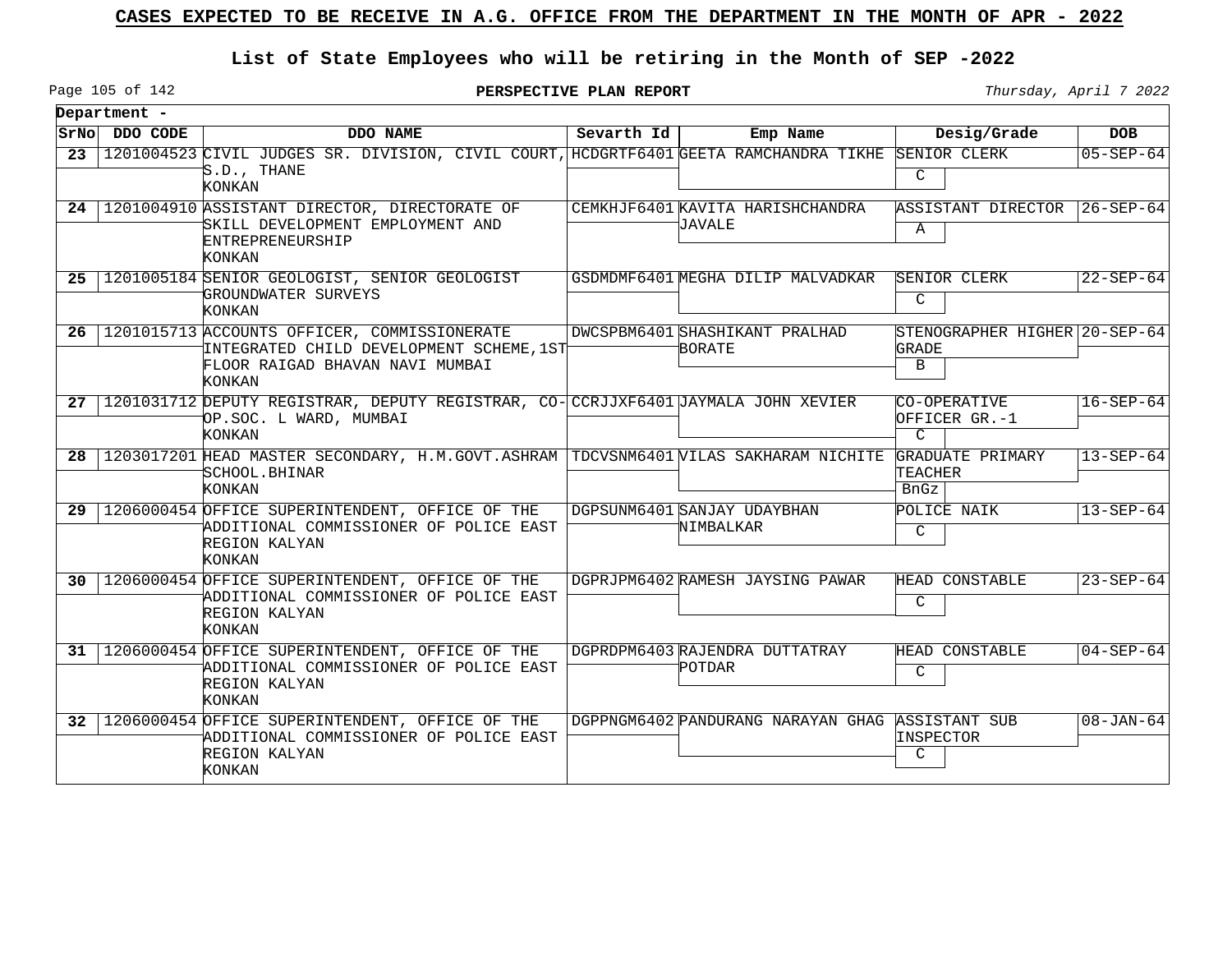### **List of State Employees who will be retiring in the Month of SEP -2022**

Page 106 of 142

**PERSPECTIVE PLAN REPORT** Thursday, April 7 2022

 $\overline{\phantom{a}}$ 

|                 | Department - |                                                                                                                      |            |                                            |                                           |                 |
|-----------------|--------------|----------------------------------------------------------------------------------------------------------------------|------------|--------------------------------------------|-------------------------------------------|-----------------|
| SrNol           | DDO CODE     | DDO NAME                                                                                                             | Sevarth Id | Emp Name                                   | Desig/Grade                               | <b>DOB</b>      |
| 33 <sup>2</sup> |              | 1206000454 OFFICE SUPERINTENDENT, OFFICE OF THE<br>ADDITIONAL COMMISSIONER OF POLICE EAST<br>REGION KALYAN<br>KONKAN |            | DGPIRTM6401 IBRAHIM ROSHAN TADVI           | HEAD CONSTABLE<br>C                       | $10 - SEP - 64$ |
|                 |              | 34   1206002970 ESTABLISHMENT OFFICER,<br>E.O.DY.COMMR.(VAT ADMN)SALES TAX,<br>KALYAN, DIST-THANE<br>KONKAN          |            | STDTNPF6401 TARA NATWAR PARMAR             | CLERK CUM TYPIST<br>C                     | $25 - SEP - 64$ |
| 35 <sub>1</sub> |              | 1206004542 DISTRICT JUDGE AND ADD JUDGE,<br>ADDITIONAL DISTRICT AND SESSIONS COURT,<br>KALYAN<br>KONKAN              |            | HCDSRDM6401 SURESH RAMCHANDRA<br>DABHEKAR  | SENIOR CLERK<br>$\mathsf{C}$              | $23 - SEP - 64$ |
| 36              |              | 1215002191 PRINCIPAL (D. I. E. T.), DISTRICT<br>INSTITUTE OF EDUCATION AND TRAINING<br>RAHATOLI - THANE<br>KONKAN    |            | DEDRLJM6401 RAVINDRA LAKSHMAN<br>JAWALE    | SENIOR LECTURER<br>Α                      | $19 - SEP - 64$ |
| 37              |              | 1301000362 OFFICE SUPERINTENDENT, SUPERINTENDENT<br>OF POLICE, RAIGAD-ALIBAG<br>KONKAN                               |            | DGPORMM6401 ONIL RAMESH MAYEKAR            | <b>ASSTT POLICE</b><br>INSPECTOR<br>B     | $04 - SEP - 64$ |
| 38              |              | 1301000362 OFFICE SUPERINTENDENT, SUPERINTENDENT<br>OF POLICE, RAIGAD-ALIBAG<br>KONKAN                               |            | DGPPBYM6401 PRADIP BALKRUSHNA<br>YERUNKAR  | POLICE NAIK<br>$\mathcal{C}$              | $04 - SEP - 64$ |
|                 |              | 39   1301000362 OFFICE SUPERINTENDENT, SUPERINTENDENT<br>OF POLICE, RAIGAD-ALIBAG<br>KONKAN                          |            | DGPVNPM6401 VISHAWNATH NAMADEV<br>PATIL    | HEAD CONSTABLE<br>C                       | $27 - SEP - 64$ |
| 40              |              | 1301000362 OFFICE SUPERINTENDENT, SUPERINTENDENT<br>OF POLICE, RAIGAD-ALIBAG<br>KONKAN                               |            | DGPDJPM6403DILIP JANARDAN PATIL            | HEAD CONSTABLE<br>C                       | $05 - SEP - 64$ |
| 41              |              | 1301000362 OFFICE SUPERINTENDENT, SUPERINTENDENT<br>OF POLICE, RAIGAD-ALIBAG<br><b>KONKAN</b>                        |            | DGPPVPM6402 PRADRRP VITTAL PATIL           | POLICE SUB<br>INSPECTOR<br>$\mathcal{C}$  | $23 - SEP - 64$ |
| 42              |              | 1301000956 TAHSILDAR, TAHASILDAR OFFICE ALIBAG.<br>KONKAN                                                            |            | REVSVBM6401 SANJAY VIDYADHAR BHAGATTALATHI | $\mathcal{C}$                             | $14 - SEP - 64$ |
| 43              |              | 1301001065 JOINT DISTRICT REGISTRAR CL- 1, JOINT<br>DISTRICT REGISTRAR, RAIGAD-ALIBAG<br>KONKAN                      |            | IGRAGYM6401 AVINASH GOVIND YADAV           | SUB - REGISTRAR<br>GRD. I<br>$\mathsf{C}$ | $28 - SEP - 64$ |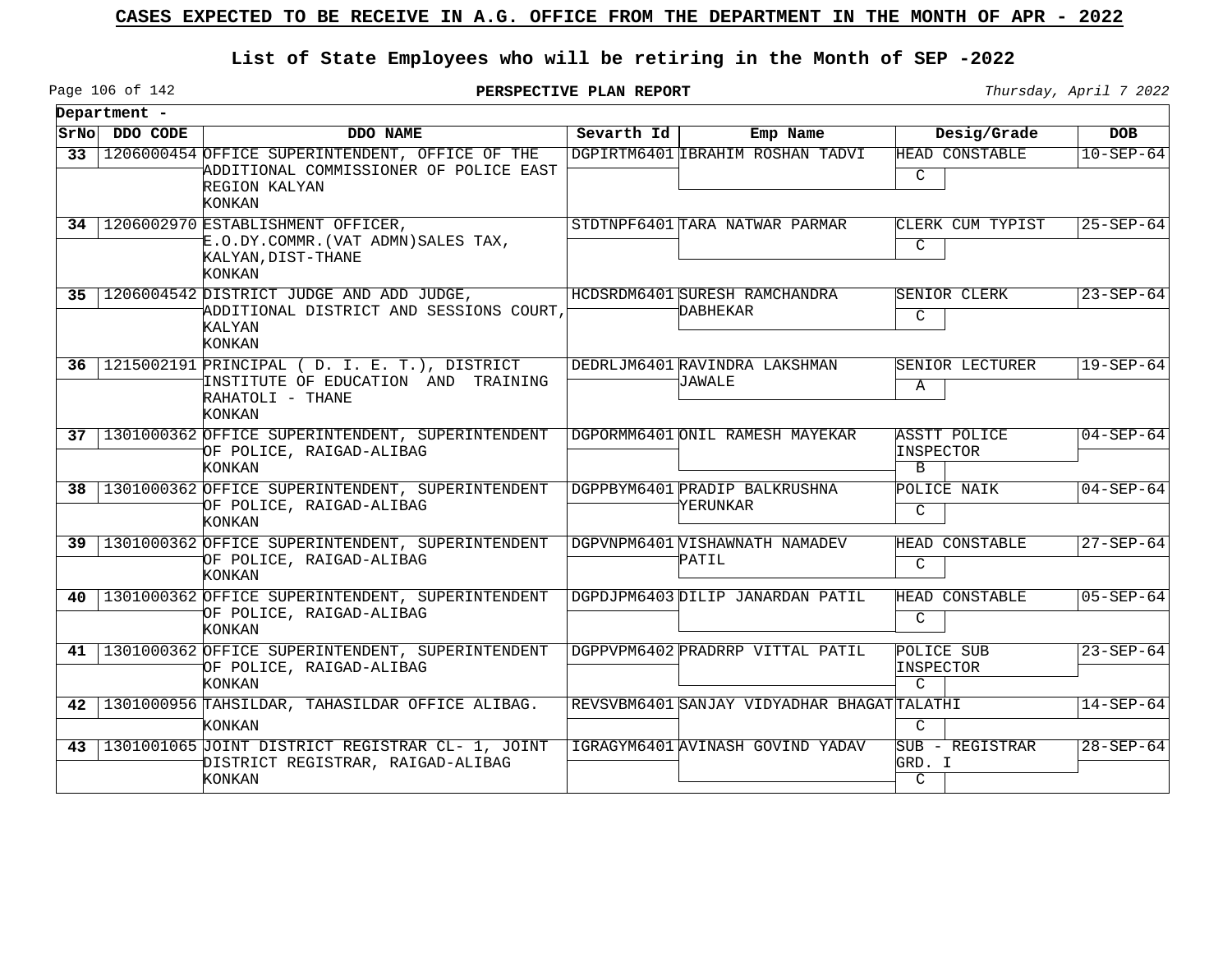### **List of State Employees who will be retiring in the Month of SEP -2022**

Page 107 of 142

|      | Department -   |                                                                                                                                        |            |                                                   |                                                |                 |
|------|----------------|----------------------------------------------------------------------------------------------------------------------------------------|------------|---------------------------------------------------|------------------------------------------------|-----------------|
|      | SrNo  DDO CODE | DDO NAME                                                                                                                               | Sevarth Id | Emp Name                                          | Desig/Grade                                    | <b>DOB</b>      |
| 44   |                | 1301003270 TREASURY OFFICER, TREASURY OFFICE,<br>RAIGAD<br>KONKAN                                                                      |            | DATBVLM6401 BALU VITHAL LOHAKARE                  | SUB-TREASURY<br>OFFICER (HR GR)<br><b>BnGz</b> | $18 - SEP - 64$ |
|      |                | 45   1302000956 TEHSILDAR, TAHASILDAR OFFICE KARJAT.<br><b>KONKAN</b>                                                                  |            | REVRGBM6401 RAMESH GOPINATH<br><b>BHALERAO</b>    | TALATHI<br>$\mathcal{C}$                       | $25 - SEP - 64$ |
| 46   |                | 1302017201 HEAD MASTER SECONDARY, HEAD MASTER GOVT TDCSDPM6401 SURESHKUMAR DAMODAR<br>SECONDARY ASHRAM SCHOOL PINGLAS<br><b>KONKAN</b> |            | PATIL                                             | HEAD MASTER<br>SECONDARY<br><b>BnGz</b>        | $13 - SEP - 64$ |
| 47 I |                | 1305002380 MEDICAL SUPERINTENDENT, MEDICAL<br>SUPERINTENDENT, SUBDISTRICT HOSPITAL,<br>MANGAON<br>KONKAN                               |            | DHSSSDF6403 SUJATA SHARAD DHARAP                  | STAFF NURSE<br>$\mathcal{C}$                   | $03 - SEP - 64$ |
|      |                | 48   1308002537 MEDICAL SUPERINTENDENT, MEDICAL SUPDT.   DHSNNNF6401 NAMRATA NANDAKUMAR NAIK STAFF NURSE<br>R. H. MURUD<br>KONKAN      |            |                                                   | C                                              | $11 - SEP - 64$ |
|      |                | 49   1312003905 DEPUTY EXECUTIVE ENGINEER,<br>EXECUTIVE.ENGINEER. RAIGAD IRRIGATION<br>DIVISION, KOLAD<br><b>KONKAN</b>                |            | IRMSDVM6401 SURYAKANT DATTATREY<br>VIRKAR         | CIVIL ENGINEER<br>ASSISTANT<br>C               | $02 - SEP - 64$ |
| 50 I |                | 1315004476 CIVIL J. JR. DIV.AND J. M. F.C, CIVIL<br>COURT, JUNIOR DIVISION, URAN.<br><b>KONKAN</b>                                     |            | HCDPHNF6401 PRABHAVATI HASHA<br>NANDGAONKAR       | CLERK<br>C                                     | $07 - SEP - 64$ |
|      |                | 51   1401000362 PERSONAL ASSISTANT, SUPERINTENDENT OF<br>POLICE RATNAGIRI<br>KONKAN                                                    |            | DGPASCM6402 ANANT SHANKAR CHAVAN                  | HEAD CONSTABLE<br>C                            | $06 - SEP - 64$ |
|      |                | 52   1401000362 PERSONAL ASSISTANT, SUPERINTENDENT OF<br>POLICE RATNAGIRI<br>KONKAN                                                    |            | DGPNSSF6401 NIVEDITA SHRINIWAS<br>SHETE           | <b>JUNIOR GRADE CLERK</b><br>C                 | $13 - SEP - 64$ |
|      |                | 53   1401000362 PERSONAL ASSISTANT, SUPERINTENDENT OF<br>POLICE RATNAGIRI<br><b>KONKAN</b>                                             |            | DGPHGKM6401 HARI GOVIND KOCHAREKAR HEAD CONSTABLE | C                                              | $10 - SEP - 64$ |
|      |                | 54   1401000948 TAHSILDAR, COLLECTOR OFFICE RATNAGIRI<br>KONKAN                                                                        |            | REVSSGF6401 SAMPADA SUNIL GAIKWAD                 | AVVAL KARKUN<br>$\mathcal{C}$                  | $18 - SEP - 64$ |
|      |                | 55   1401002327 TOWN PLANNER, TOWN PLANNER, RATNAGIRI<br><b>BRANCH</b><br>KONKAN                                                       |            | DTPNMMM6401 NASHIR MEHUBUB MOKASHI                | SR.CLERK<br>$\mathsf{C}$                       | $16 - SEP - 64$ |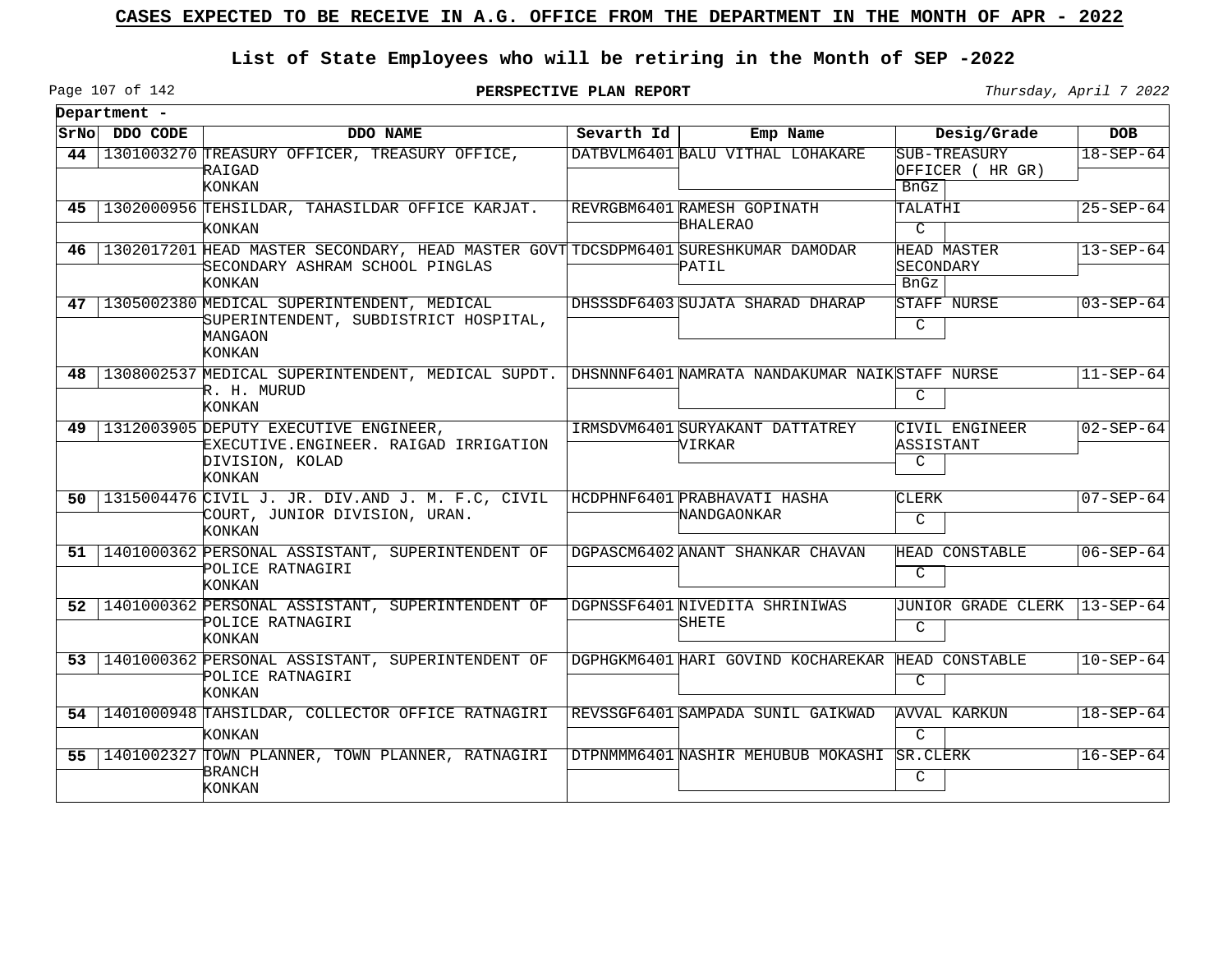### **List of State Employees who will be retiring in the Month of SEP -2022**

**PERSPECTIVE PLAN REPORT** Thursday, April 7 2022

|      | Department - |                                                                                                                                                             |            |                                                 |                                       |                 |
|------|--------------|-------------------------------------------------------------------------------------------------------------------------------------------------------------|------------|-------------------------------------------------|---------------------------------------|-----------------|
| SrNo | DDO CODE     | DDO NAME                                                                                                                                                    | Sevarth Id | Emp Name                                        | Desig/Grade                           | <b>DOB</b>      |
| 56   |              | 1401002457 DISTRICT MALARIA OFFICER, DISTRIC<br>MALARIA OFFICER, RATNAGIRI<br><b>KONKAN</b>                                                                 |            | DHSDDKM6401 DILIP DHONDIRAM KADAM               | HEALTH ASSISTANT<br>C                 | $27 - SEP - 64$ |
| 57   |              | 1401003917 EXECUTIVE ENGINEER, EX. ENGR. SOUTH<br>RATNAGIRI KHARLAND DEVELOPMENT<br>DN.KUWARBAV<br>KONKAN                                                   |            | IRRVKVM6401 VIJAYKUMAR KRISHNA<br>VANARASE      | CIVIL ENGINEER<br>ASSISTANT<br>C      | $02 - SEP - 64$ |
| 58.  |              | 1401004470 PRINCIPAL DISTRICT JUDGE, DISTRICT AND HCDAAKF6401 ADITI ADINATH KOTHAVALE SENIOR CLERK<br>SESSIONS COURT, RATNAGIRI.<br>KONKAN                  |            |                                                 | C                                     | $27 - SEP - 64$ |
| 59   |              | 1401011191 DY. COLLECTOR (LAND ACQUISITION), SPECIAL REVPPKF6401 PRATIKSHA PRADIP KINARETALATHI<br>LAND ACQUITION KOKAN RAILWAY1 RATNAGIRI<br><b>KONKAN</b> |            |                                                 | C                                     | $01-OCT-64$     |
| 60   |              | 1402002016 PRINCIPAL, PRINCIPAL, INDUSTRIAL<br>TRAINING INSTITUTE<br>KONKAN                                                                                 |            | DVEVSCM6401 VIJAY SHANTARAM<br>CHAKRADEV        | CRAFT INSTRUCTOR<br>C                 | $27 - SEP - 64$ |
| 61   |              | 1402004043 EXECUTIVE ENGINEER, EXECUTIVE<br>ENGINEER, MECHANICAL DIVISION (K.R.)<br>ALORE<br><b>KONKAN</b>                                                  |            | IRRPRSM6401 PANDURANG RAGHUNATH<br>SHINDE       | FITTER<br>$\mathsf{C}$                | $10-SEP-64$     |
| 62   |              | 1404000771 DY SUPERINTENDENT OF L. R., DEPUTY<br>SUPERINTENDENT OF LAND RECORDS RAJAPUR<br>KONKAN                                                           |            | REVGLGM6401 GAJANAN LAXMAN GIJBILE HEAD QUARTER | ASSISTANT<br>$\mathcal{C}$            | $08 - SEP - 64$ |
| 63   |              | 1501000362 DY. SUPDT.OF POLICE- UNARMED, OFFICE OF DGPSYNM6401 SURYAJI YASHAVANT NAIK HEAD CONSTABLE<br>THE SUPDT.OF POLICE<br>KONKAN                       |            |                                                 | $\mathsf{C}$                          | $15 - SEP - 64$ |
| 64   |              | 1501000362 DY. SUPDT.OF POLICE- UNARMED, OFFICE OF DGPAARM6402 AMOL ANANT RAORANE<br>THE SUPDT.OF POLICE<br><b>KONKAN</b>                                   |            |                                                 | POLICE NAIK<br>$\mathcal{C}$          | $16 - SEP - 64$ |
| 65.  |              | 1501003918 EXECUTIVE ENGINEER, EXICUTIVE ENGINEER IRRVKSM6401 WASUDEV KRISHNA<br>SINDHUDURG KHARLAND DEVELOPMENT<br>DIVISION SINDHUDUG<br>KONKAN            |            | SADVELKAR                                       | TRACER<br>C                           | $24 - SEP - 64$ |
| 66   |              | 1503001356 ASSTT COMM AH / DAHO (ZP), ASSISTANT<br>COMMISSIONER OF ANIMAL HUSBANDRY<br>KONKAN                                                               |            | AHDAMKM6401 ARVIND MURLIDHAR<br>KULKARNI        | LIVESTOCK<br>DEVELOPEMNT OFFICER<br>Α | $05 - SEP - 64$ |

Page 108 of 142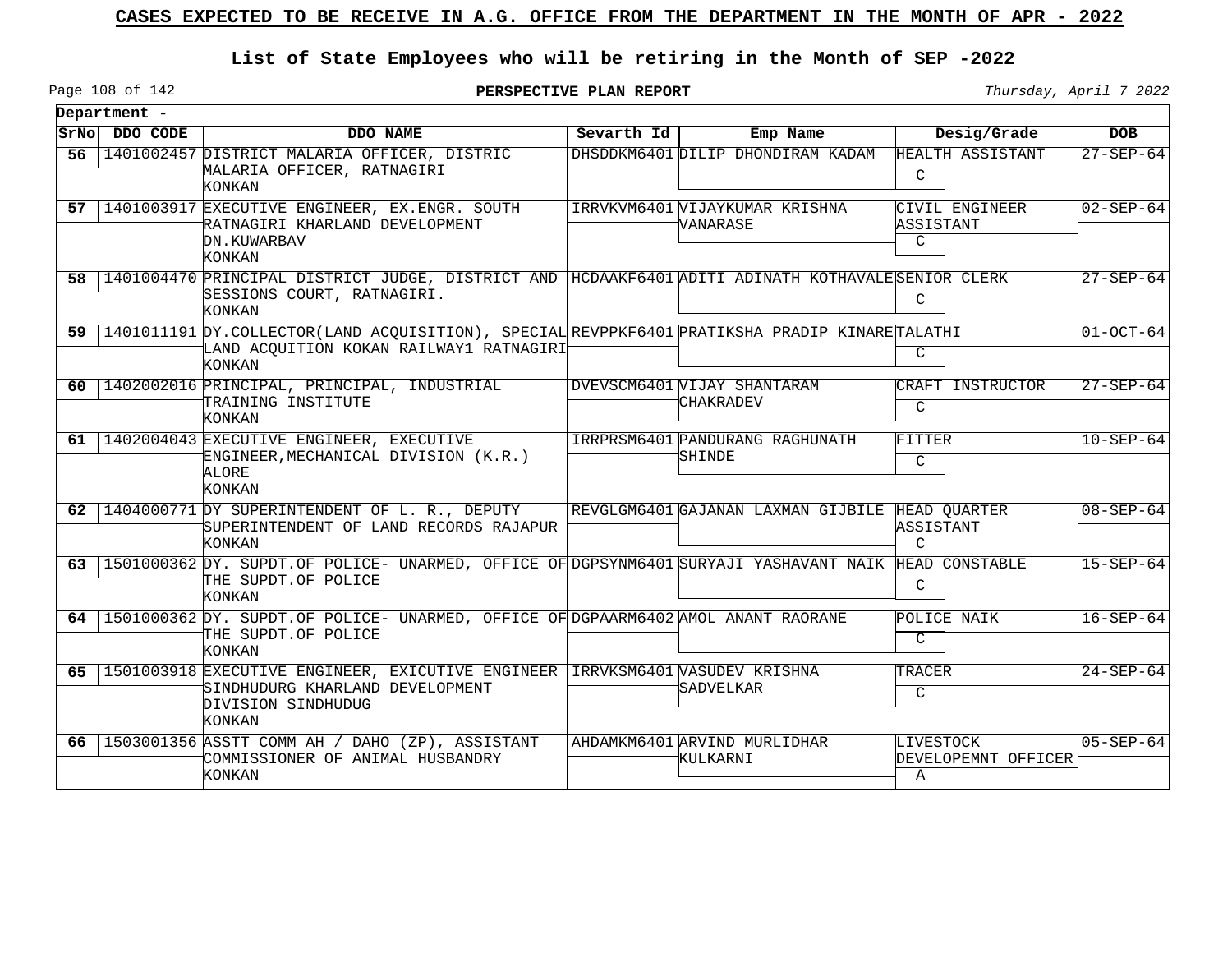## **List of State Employees who will be retiring in the Month of SEP -2022**

Page 109 of 142

**PERSPECTIVE PLAN REPORT Thursday**, April 7 2022

 $\overline{\phantom{0}}$ 

|      | Department -  |                                                                                                                                    |            |                                                   |                                               |                 |
|------|---------------|------------------------------------------------------------------------------------------------------------------------------------|------------|---------------------------------------------------|-----------------------------------------------|-----------------|
|      | SrNo DDO CODE | DDO NAME                                                                                                                           | Sevarth Id | Emp Name                                          | Desig/Grade                                   | <b>DOB</b>      |
| 67   |               | 1503003421 EXECUTIVE ENGINEER, EXECUTIVE ENGINEER, PWFMRPM6401 MANOJ RAJARAM PARAB<br>P. W. DIVISION, KUDAL AT KANKAVALI<br>KONKAN |            |                                                   | STOREKEEPER<br>$\mathcal{C}$                  | $02 - SEP - 64$ |
|      |               | 68   1601001570 FISHERIES TRAINING OFFICER, FISHERIES<br>TRAINING OFFIC, SATPATI<br>KONKAN                                         |            | FISSVSF6401 SUJATA VIJAY SALUNKHE                 | FISHERIES TRAINING<br>OFFICER<br>$\mathbf{B}$ | 21-SEP-64       |
|      |               | 69   1601011100 RANGE FORESTS OFFICER, RANGE FOREST<br>OFFICE, MANOR ( P)<br>KONKAN                                                |            | CCFMRPM6401 MORESHWAR RAGHUNATH<br>PATIL          | FORESTER<br>$\overline{C}$                    | $01-0CT-64$     |
|      |               | 70   1604001669 TALUKA AGRICULTURE OFFICER, TALUKA<br>AGRICULTURAL OFFICER, TALASARI<br><b>KONKAN</b>                              |            | AGRJSGM6401 JAGAN SUBHAN GAWALI                   | TRACER<br>$\mathsf{C}$                        | $13 - SEP - 64$ |
|      |               | 71 2201000359 OFFICE SUPERINTENDENT, SUPERINTENDENT<br>OF POLICE, PUNE ( RURAL )<br><b>PUNE</b>                                    |            | DGPRSNM6403 RAMESH SITARAM NIKAM                  | HEAD CONSTABLE<br>$\mathsf{C}$                | $01-0CT-64$     |
| 72   |               | 2201000359 OFFICE SUPERINTENDENT, SUPERINTENDENT<br>OF POLICE, PUNE ( RURAL )<br><b>PUNE</b>                                       |            | DGPDYSM6401 DHANANJAY YASHWANT<br>SAVANT          | HEAD CONSTABLE<br>$\mathcal{C}$               | $16 - SEP - 64$ |
| 73   |               | 2201000359 OFFICE SUPERINTENDENT, SUPERINTENDENT<br>OF POLICE, PUNE (RURAL)<br><b>PUNE</b>                                         |            | DGPSMSM6412 SURENDRA MADHUKAR SALVIHEAD CONSTABLE | C                                             | $28 - SEP - 64$ |
| 74 I |               | 2201000359 OFFICE SUPERINTENDENT, SUPERINTENDENT<br>OF POLICE, PUNE ( RURAL )<br><b>PUNE</b>                                       |            | DGPJVJM6401 JAY VASANTRAO JADHAV                  | SUPDT.OF POLICE -<br><b>SR SCALE</b><br>A     | $02 - SEP - 64$ |
| 75   |               | 2201000381 OFFICE SUPERINTENDENT, SUPDT. OF POLICE DGPABDM6403 ANKUSH BABURAO DODAMISE POLICE NAIK<br>RAILWAYS PUNE<br>PUNE        |            |                                                   | $\mathsf{C}$                                  | $10 - SEP - 64$ |
| 76   |               | 2201000381 OFFICE SUPERINTENDENT, SUPDT. OF POLICE DGPARDM6404 ANIL RAJARAM DABADE<br>RAILWAYS PUNE<br><b>PUNE</b>                 |            |                                                   | POLICE INSPECTOR-<br>UNARMED<br>$\mathbb A$   | $01 - OCT - 64$ |
| 77 I |               | 2201000413 ADDL. D. C. P/ADDL. S.P., ADDL SP C-<br>BARRACK, CENTRAL BLDG., PUNE<br><b>PUNE</b>                                     |            | DGPVRMM6403 VIJAY RAMCHANDRA MALI                 | HEAD CONSTABLE<br>C                           | $11 - SEP - 64$ |
| 78   |               | 2201000450 OFFICE SUPERINTENDENT, COMMISSIONER OF DGPSSGM6409 SUNIL SAMBHAJI GAIKWAD<br>POLICE PUNE CITY<br><b>PUNE</b>            |            |                                                   | HEAD CONSTABLE<br>C                           | $22 - SEP - 64$ |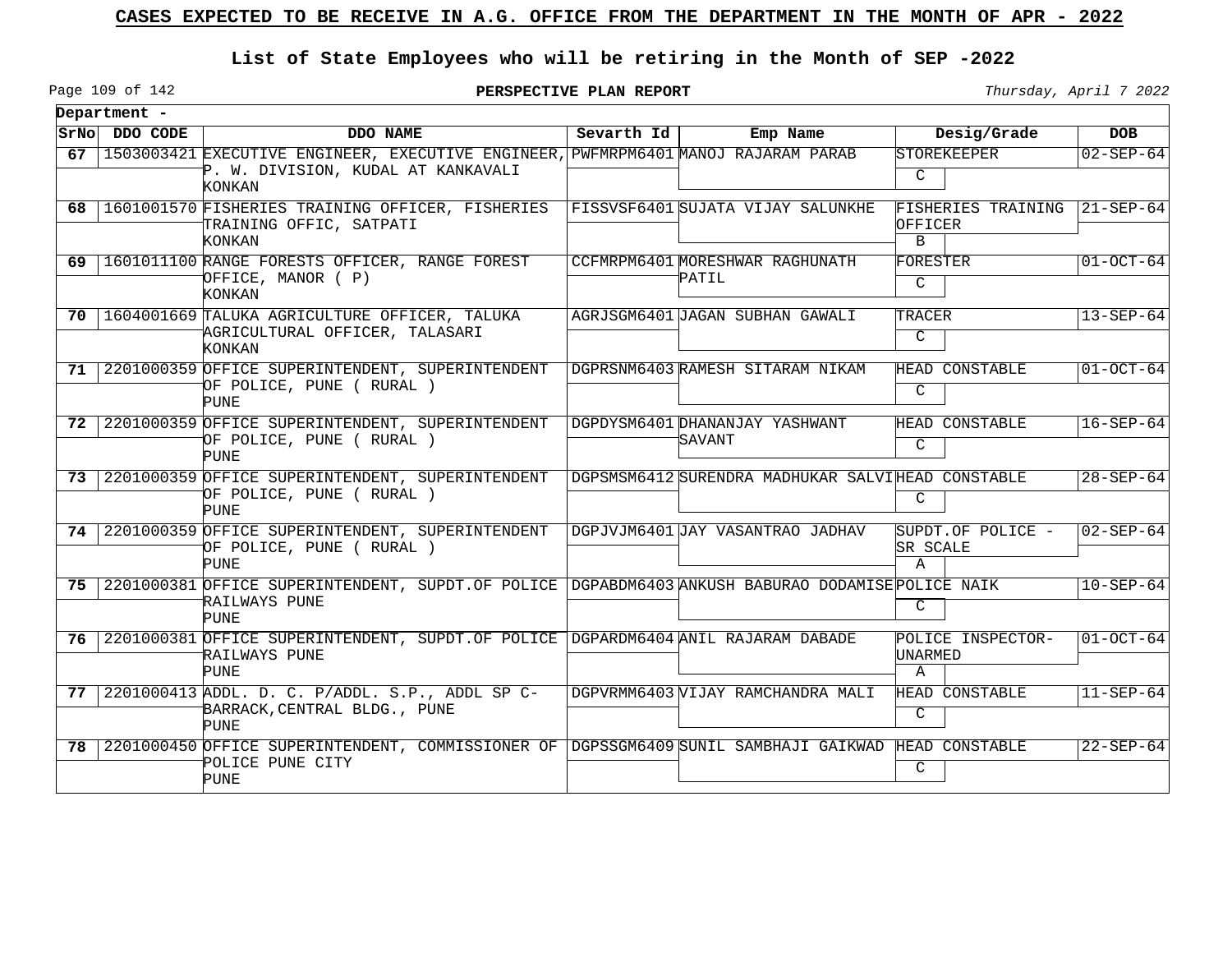## **List of State Employees who will be retiring in the Month of SEP -2022**

**PERSPECTIVE PLAN REPORT Thursday**, April 7 2022

 $\overline{\phantom{0}}$ 

|    | Department -  |                                                                                                                                      |            |                                                   |                                          |                 |
|----|---------------|--------------------------------------------------------------------------------------------------------------------------------------|------------|---------------------------------------------------|------------------------------------------|-----------------|
|    | SrNo DDO CODE | DDO NAME                                                                                                                             | Sevarth Id | Emp Name                                          | Desig/Grade                              | <b>DOB</b>      |
| 79 |               | 2201000450 OFFICE SUPERINTENDENT, COMMISSIONER OF DGPDMKM6403 DEVIDAS MADHUKAR KUNGARASSTT POLICE<br>POLICE PUNE CITY<br><b>PUNE</b> |            |                                                   | INSPECTOR<br>B.                          | $02 - SEP - 64$ |
| 80 |               | 2201000450 OFFICE SUPERINTENDENT, COMMISSIONER OF DGPSNPM6404 SAMPATRAO NARAYAN PAWARASSTT POLICE<br>POLICE PUNE CITY<br><b>PUNE</b> |            |                                                   | INSPECTOR<br>B                           | $01-0CT-64$     |
| 81 |               | 2201000450 OFFICE SUPERINTENDENT, COMMISSIONER OF DGPGAKM6402 GANESH ARJUN KAMBLE<br>POLICE PUNE CITY<br><b>PUNE</b>                 |            |                                                   | <b>HEAD CONSTABLE</b><br>C               | $08 - SEP - 64$ |
| 82 |               | 2201000450 OFFICE SUPERINTENDENT, COMMISSIONER OF DGPVBPM6401 VINAYAK BHIMRAO PAWAR<br>POLICE PUNE CITY<br><b>PUNE</b>               |            |                                                   | HEAD CONSTABLE<br>C                      | $09 - SEP - 64$ |
| 83 |               | 2201000450 OFFICE SUPERINTENDENT, COMMISSIONER OF DGPVBGM6405 WILAS BABURAO GUJAR<br>POLICE PUNE CITY<br>PUNE                        |            |                                                   | POLICE SUB<br>INSPECTOR<br>$\mathcal{C}$ | $06 - SEP - 64$ |
| 84 |               | 2201000450 OFFICE SUPERINTENDENT, COMMISSIONER OF DGPBJKM6402 BHIMRAO JOGU KHARAT<br>POLICE PUNE CITY<br><b>PUNE</b>                 |            |                                                   | POLICE NAIK<br>C                         | $10-SEP-64$     |
| 85 |               | 2201000450 OFFICE SUPERINTENDENT, COMMISSIONER OF DGPSBYM6401 SUNIL BHAGVAN YADAV<br>POLICE PUNE CITY<br><b>PUNE</b>                 |            |                                                   | POLICE INSPECTOR<br>$\mathbb{A}$         | 02-SEP-64       |
| 86 |               | 2201000462 OFFICE SUPERINTENDENT, ADDITIONAL<br>COMMISSIONER OF POLICE SOUTH REGION<br><b>PUNE</b><br><b>PUNE</b>                    |            | DGPABHM6403 ASHOK BABURAO HUNDEKARIHEAD CONSTABLE | C                                        | $20 - SEP - 64$ |
| 87 |               | 2201000462 OFFICE SUPERINTENDENT, ADDITIONAL<br>COMMISSIONER OF POLICE SOUTH REGION<br><b>PUNE</b><br><b>PUNE</b>                    |            | DGPABSM6407 ARIF BABAMIYAN SHAIKH                 | <b>ASSISTANT SUB</b><br>INSPECTOR<br>C   | $17 - SEP - 64$ |
| 88 |               | 2201000462 OFFICE SUPERINTENDENT, ADDITIONAL<br>COMMISSIONER OF POLICE SOUTH REGION<br><b>PUNE</b><br><b>PUNE</b>                    |            | DGPNJNM6401 NARAYAN JANMANJAY NANDE POLICE NAIK   | C                                        | $20 - SEP - 64$ |
| 89 |               | 2201000512 ASSISTANT DEPUTY CONTROLLER, DEPUTY<br>CONTROLLER OF CIVIL DEFENCE, PUNE<br><b>PUNE</b>                                   |            | DCDSBNF6401 SAVITA BHASKAR NIKALAJE STOREMAN      | $\mathsf{C}$                             | $19 - SEP - 64$ |

Page 110 of 142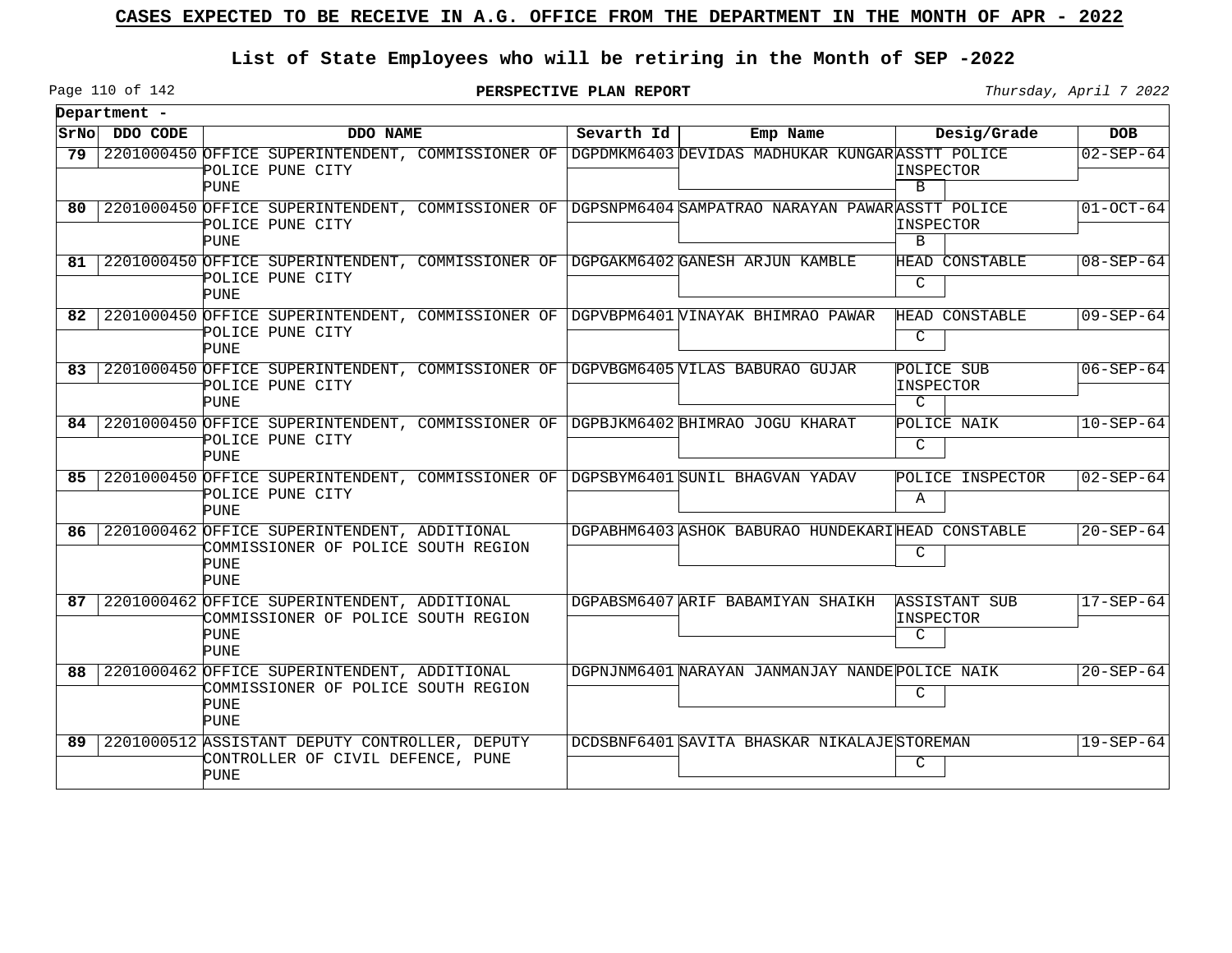## **List of State Employees who will be retiring in the Month of SEP -2022**

Page 111 of 142

**PERSPECTIVE PLAN REPORT** Thursday, April 7 2022

|    | Department -  |                                                                                                                                        |            |                                                |                                               |                 |
|----|---------------|----------------------------------------------------------------------------------------------------------------------------------------|------------|------------------------------------------------|-----------------------------------------------|-----------------|
|    | SrNo DDO CODE | DDO NAME                                                                                                                               | Sevarth Id | Emp Name                                       | Desig/Grade                                   | <b>DOB</b>      |
| 90 |               | 2201000574 ADJUTANT, COMMANDANT, S. R. P. FORCE,<br>GROUP-1 PUNE<br><b>PUNE</b>                                                        |            | DGPSMHM6402 SAKHARAM MARUTI HILE               | ASSISTANT SUB<br>INSPECTOR<br>C               | $04 - SEP - 64$ |
| 91 |               | 2201000921 DEPUTY COMMISSIONER, DIVISIONAL<br>COMMISSIONER OFFICE PUNE<br><b>PUNE</b>                                                  |            | REVPBWF6401 PRIYANKA BALASAHEB<br>WAIKAR       | AWWAL KARKUN<br>C                             | $26 - SEP - 64$ |
| 92 |               | 2201001108 C C F ( WILDLIFE ), OFFICE OF THE CHIEF IFSSBLM6201 SUNIL BHALCHANDRA<br>CONSERVATOR OF FOREST WILDLIFE PUNE<br><b>PUNE</b> |            | LIMAYE                                         | C C F (<br>WILDLIFE )<br>Α                    | $14 - SEP - 62$ |
| 93 |               | 2201001132 C C F AND D D GEN, CHIEF CONSERVATOR OF CCFNMKM6401 NITIN MADHAV KOSHTI<br>FORESTS<br>PUNE                                  |            |                                                | UR.STAT.ASSISTANT<br>$\mathcal{C}$            | $20 - SEP - 64$ |
| 94 |               | 2201001211 ASST DIRECTOR ACCOUNTS, COMMISSIONERATE AGRSNMF6401 SUVARNA SHRINIWAS ITTAMSENIOR CLERK<br>OF AGRICULTURE<br><b>PUNE</b>    |            |                                                | C                                             | $03 - SEP - 64$ |
| 95 |               | 2201001213 ACCOUNT OFFICER, DISTRICT<br>SUPERINTENDING AGRICULTURAL OFFICER.<br><b>PUNE</b><br><b>PUNE</b>                             |            | AGRRDBM6401 RAJKUMAR DHONDIBA<br><b>BORADE</b> | SENIOR CLERK<br>$\mathcal{C}$                 | $27 - SEP - 64$ |
| 96 |               | 2201001360 ADMINISTRATIVE OFFICER, INSTITUTE OF<br>VETERINARY BIOLOGICAL PRODUCT,<br>PUNEGANESHKHIND ROAD AUNDH PUNE<br><b>PUNE</b>    |            | AHDRHNM6401 RIYAJAHMED HASANSO<br>NADAF        | SENIOR ASSISTANT<br>C                         | $19 - SEP - 64$ |
| 97 |               | 2201001600 DIST.DAIRY DEV. OFFICER., DISTRICT<br>DAIRY DEVELOPMENT OFFICER, PUNE.<br><b>PUNE</b>                                       |            | DDDAAPF6401 APEKSHA AVINASH PATIL              | CLERK CUM TYPIST<br>C                         | $09 - SEP - 64$ |
| 98 |               | 2201001821 ASSISTANT DIRECTOR (ACCOUNTS),<br>DIRECTORATE OF EDUCATION ( SECONDARY<br>AND HIGHER SECONDARY)<br>PUNE                     |            | DEDKJFM6401 KIRAN JAGANNATH<br>FULPAGAR        | SENIOR CLERK<br>$\overline{C}$                | $11-SEP-64$     |
| 99 |               | 2201002016 PRINCIPAL, INDUSTRIAL TRAINING<br>INSTITUTE, AUNDH, PUNE-7<br><b>PUNE</b>                                                   |            | DVEBDPM6401 BHAUSAHEB DNYANOBA<br>PANHALE      | CRAFT INSTRUCTOR<br>(MMTM)<br>$\mathcal{C}$   | $18 - SEP - 64$ |
|    |               | 100 2201002347 CHIEF ADMN. OFFICER, ADDITIONAL<br>DIRECTOR OF HEALTH SERVICES (FAMILY<br>WELFARE) PUNE-1.<br><b>PUNE</b>               |            | DHSKNRF6401 KALPANA NAMDEO RAUT                | ASSISTANAT<br>SUPERINTENDENT<br>$\mathcal{C}$ | $02 - SEP - 64$ |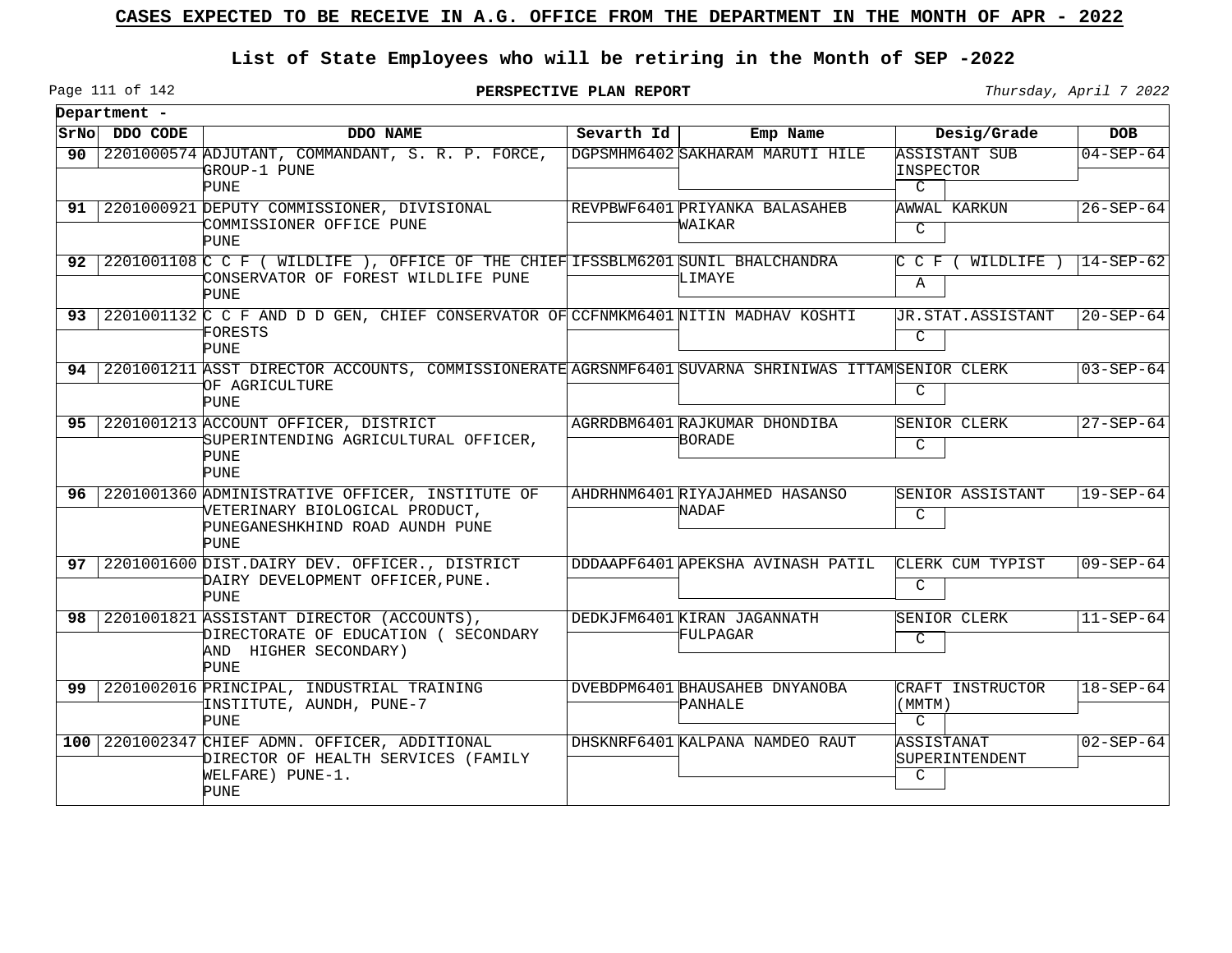## **List of State Employees who will be retiring in the Month of SEP -2022**

Page 112 of 142

**PERSPECTIVE PLAN REPORT Thursday**, April 7 2022

 $\overline{\phantom{0}}$ 

|     | Department -   |                                                                                                                                                  |            |                                            |                                      |                   |  |  |  |
|-----|----------------|--------------------------------------------------------------------------------------------------------------------------------------------------|------------|--------------------------------------------|--------------------------------------|-------------------|--|--|--|
|     | SrNo  DDO CODE | DDO NAME                                                                                                                                         | Sevarth Id | Emp Name                                   | Desig/Grade                          | <b>DOB</b>        |  |  |  |
| 101 |                | 2201002357 ADMINISTRATIVE OFFICER, DY.DIRECTOR OF<br>HEALTH SERVICES, STATE PUBLIC HEALTH<br>LAB.<br><b>PUNE</b>                                 |            | DHSCRJF6401 CHITRA RAJEEV JOSHI            | LABORATORY<br>TECHNICIAN<br>C        | $14 - SEP - 64$   |  |  |  |
|     |                | 102 2201002383 ASSISTANT DIRECTOR (LEP),<br>ADMINISTRATOR, DR. BANDORWALA LEPROSY<br>HOSPITAL, KONDHWA, PUNE-48<br><b>PUNE</b>                   |            | DHSVYYM6401 WINAY YASHVWANT VAIDYA         | PHARMACIST<br>C                      | $06 - SEP - 64$   |  |  |  |
|     |                | 103 2201003265 ASSISTANT DIRECTOR, JOINT DIRECTOR<br>ACCOUNTS AND TREASURIES, PUNE<br>PUNE                                                       |            | DEDSBPF6401 SWATI BALWANT PHAPALE          | ACCOUNTS OFFICER<br>B                | $ 07 - SEP - 64 $ |  |  |  |
|     |                | 104 2201003506 DEPUTY EXECUTIVE ENGINEER, EXECUTIVE<br>ENGINEER, N. H. DIVISION NO. 6, PUNE<br>PUNE                                              |            | PWFNJPM6401 NANDKUMAR JAGANNATH<br>POTDAR  | ASSISTANT DRAFTSMAN   14-SEP-64<br>C |                   |  |  |  |
|     |                | 105 2201003542 DEPUTY ENGINEER, EX ENGINEER PUNE<br>ELECTRIC DIVISION PUNE<br>PUNE                                                               |            | PWFMMJM6401 MAHENDRA MOHAN JOSHI           | WIREMAN<br>C                         | $09 - SEP - 64$   |  |  |  |
|     |                | 106 2201003908 EXECUTIVE ENGINEER, SUPTD ENGR. KRISHNA IRRADTM6401 AZIZ DAUDBHAI TAMBOLI<br>WATER DISPUTE TRIBUNAL SPL CELL, PUNE<br><b>PUNE</b> |            |                                            | SECTIONAL ENGINEER<br>B              | $ 01-OCT-64 $     |  |  |  |
|     |                | 107 2201003958 DEPUTY EXECUTIVE ENGINEER, EXECUTIVE<br>ENGINEER SMALL SCALE IRRIGATION (WATERT<br>CONSERVATION) DIVISION, PUNE<br><b>PUNE</b>    |            | WCEVSHF6401 VIJAYA SHARADRAO HINGE         | SENIOR CLERK<br>C                    | $ 04 - SEP - 64 $ |  |  |  |
|     |                | 108 2201004062 DEPUTY EXECUTIVE ENGINEER, EX. ENGR.<br>SLUICE GATE MANUFACTURING DIVISION,<br>DAPODI, PUNE<br><b>PUNE</b>                        |            | IRRMNDM6401 MANOJ NARAYAN DANDEKAR         | TRACER<br>C                          | $13 - SEP - 64$   |  |  |  |
|     |                | 109 2201004066 DEPUTY EXECUTIVE ENGINEER, EX. ENGR.<br>HOIST DESIGN AND MANUFACTURING<br>DIVISION, DAPODI<br><b>PUNE</b>                         |            | IRRMPKF6401 MANGAL PREMNATH KAMBLE         | <b>JUNIOR CLERK</b><br>C             | $03 - SEP - 64$   |  |  |  |
|     |                | 110 2201004297 SENIOR GEOLOGIST, SENIOR GEOLOGIST,<br>GEOLOGICAL UNIT, KOTHRUD, PUNE-38<br>PUNE                                                  |            | IRRSRWM6401 SANJAY RAMCHANDRA<br>WALUNJKAR | <b>DRIVER</b><br>$\mathcal{C}$       | 07-SEP-64         |  |  |  |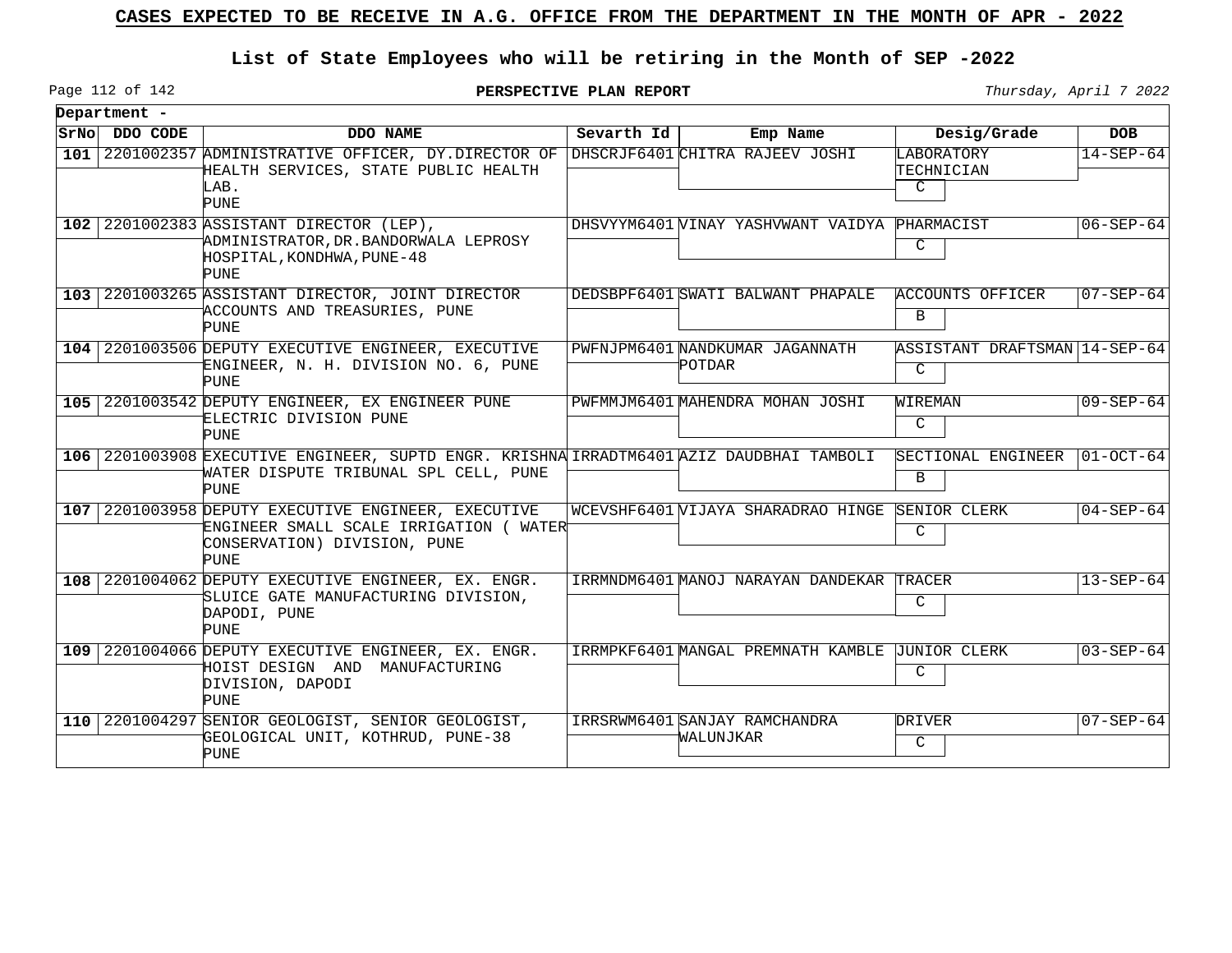## **List of State Employees who will be retiring in the Month of SEP -2022**

Page 113 of 142

**PERSPECTIVE PLAN REPORT** Thursday, April 7 2022

|                  | Department -  |                                                                                                                             |                        |                                                        |                                                              |                 |
|------------------|---------------|-----------------------------------------------------------------------------------------------------------------------------|------------------------|--------------------------------------------------------|--------------------------------------------------------------|-----------------|
|                  | SrNo DDO CODE | DDO NAME                                                                                                                    | Sevarth Id             | Emp Name                                               | Desig/Grade                                                  | <b>DOB</b>      |
| 111              |               | 2201004471 DISTRICT JUDGE AND ADD JUDGE, IIND<br>EXT.JT.DIST.JUDGE AND MEMBER M. A. C.<br>T., PUNE<br><b>PUNE</b>           | HCDSHKM6401 SHASHIKANT | HARISHCHANDRA KAMBLE                                   | AVVAL KARKUN<br>$\mathcal{C}$                                | $07 - SEP - 64$ |
|                  |               | 112 2201004798 MANAGER, YERWADA PRISON PRESS, PUNE<br><b>PUNE</b>                                                           |                        | DPSSPWM6401 SUNIL PUNDALIK WAGHMARE ATTENDENT (OFFSET) | $\mathcal{C}$                                                | $22 - SEP - 64$ |
|                  |               | 113 2201004798 MANAGER, YERWADA PRISON PRESS, PUNE<br><b>PUNE</b>                                                           |                        | DPSCAMM6401 CHANDRAKANT ANNA<br>MAHAMUNKAR             | CLERK TYPIST<br>$\mathcal{C}$                                | $15 - SEP - 64$ |
|                  |               | 114 2201004798 MANAGER, YERWADA PRISON PRESS, PUNE<br>PUNE                                                                  |                        | DPSJYGM6401 UAGGANATH YAMAJI<br>GABHALE                | MACHINEMAN (OFFSET)   18-SEP-64<br>GRADE 1<br>$\overline{C}$ |                 |
|                  |               | 115 2201004820 ASSISTANT COMMISSINER, ADDITIONAL<br>COMMISSIONER OF LABOUR<br><b>PUNE</b>                                   |                        | LABALKM6401 ASHOK LAXMANRAO KAMBLE                     | SUPERINTENDENT<br>C                                          | $30 - SEP - 64$ |
| 116              |               | 2201005373 ASSISTANT CONTROLLER OF LEGAL,<br>ASSISTANT CONTROLLER OF LEGAL<br>METROLOGY, PUNE DISTRICT<br>PUNE              |                        | CLMNGTM6201 NATHU GABAJI TIKONE                        | FIELD ASSISTANT<br>C                                         | $04 - SEP - 62$ |
| 117              |               | 2201006160 ACCOUNT OFFICER, DIRECTOR - PROFESSOR<br>MAHARASHTRA INSTITUTE OF MENTAL HEALTH<br>PUNE                          |                        | MIMARSF6401 AYASHA RAFIO SHAIKH                        | STAFF NURSE<br>C                                             | $10 - SEP - 64$ |
| 1181             |               | 2201010462 OFFICE SUPERINTENDENT, ADDITIONAL<br>COMMISSIONER OF POLICE NORTH REGION<br><b>PUNE</b><br><b>PUNE</b>           |                        | DGPMADM6401 MOHAN ANNA DHAGARE                         | ASSISTANT SUB<br>INSPECTOR<br>C                              | $14 - SEP - 64$ |
|                  |               | 119 2201010462 OFFICE SUPERINTENDENT, ADDITIONAL<br>COMMISSIONER OF POLICE NORTH REGION<br>PUNE<br><b>PUNE</b>              |                        | DGPSAKM6406 SANJAY ANANDRAO KALE                       | HEAD CONSTABLE<br>C                                          | $06 - SEP - 64$ |
| 120 <sub>1</sub> |               | 2201010462 OFFICE SUPERINTENDENT, ADDITIONAL<br>COMMISSIONER OF POLICE NORTH REGION<br>PUNE<br>PUNE                         |                        | DGPBABM6401 BALASAHEB AANADRAO<br>BARGE                | HEAD CONSTABLE<br>C                                          | $19 - SEP - 64$ |
| 121              |               | 2201012590 ADMINISTRATIVE OFFICER, MEDICAL<br>SUPERINTENDENT, ESIS<br>HOSPITAL, MOHANNAGAR CHINCHWAD PUNE 19<br><b>PUNE</b> |                        | ESIMAGF6401 MEDHA AVINASH GUMASTE                      | SENIOR CLERK<br>C                                            | $09 - SEP - 64$ |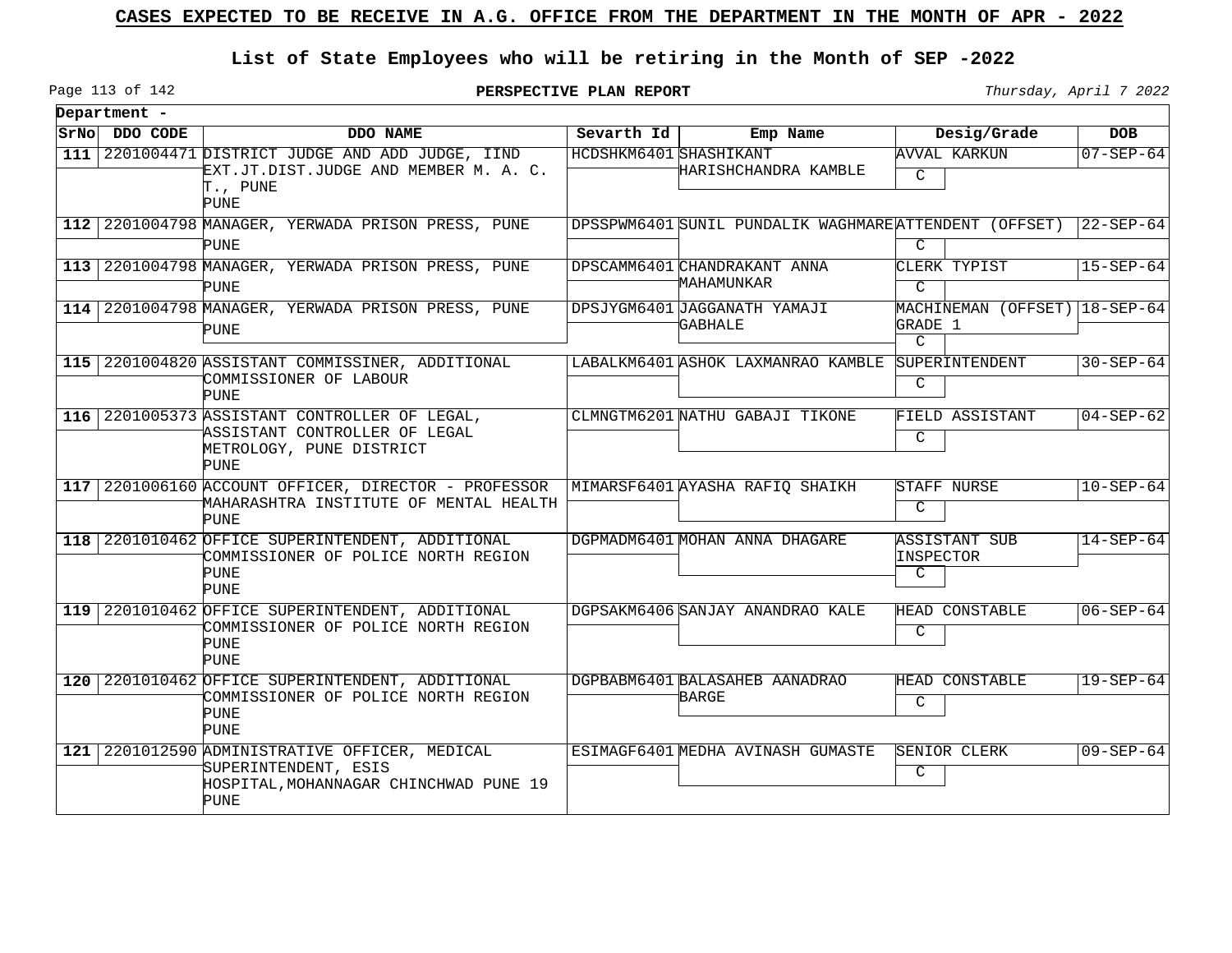## **List of State Employees who will be retiring in the Month of SEP -2022**

Page 114 of 142

**PERSPECTIVE PLAN REPORT** Thursday, April 7 2022

|      | Department - |                                                                                                                               |            |                                                                  |                                                         |                 |
|------|--------------|-------------------------------------------------------------------------------------------------------------------------------|------------|------------------------------------------------------------------|---------------------------------------------------------|-----------------|
| SrNo | DDO CODE     | DDO NAME                                                                                                                      | Sevarth Id | Emp Name                                                         | Desig/Grade                                             | <b>DOB</b>      |
| 122  |              | 2201012970 ESTABLISHMENT OFFICER, ESTABLISHMENT<br>OFFICER, JOINT COMMR.OF SALES TAX, (VAT)<br><b>PUNE</b>                    |            | STDDYDM6401 DHANANJAY YESHWANT<br>DEODHAR                        | SALES TAX INSPECTOR 14-SEP-64<br>BnGz                   |                 |
|      |              | PUNE                                                                                                                          |            |                                                                  |                                                         |                 |
|      |              | 123 2201012970 ESTABLISHMENT OFFICER, ESTABLISHMENT<br>OFFICER, JOINT COMMR.OF SALES TAX, (VAT)<br>PUNE                       |            | STDSSNF6401 SWATI SHANTARAM NIRGUDESALES TAX INSPECTOR 01-OCT-64 | BnGz                                                    |                 |
|      |              | <b>PUNE</b>                                                                                                                   |            |                                                                  |                                                         |                 |
|      |              | 124 2201013905 DEPUTY EXECUTIVE ENGINEER, EX. ENGR.<br>KHADAKWASLA IRRIGATION DIVISION, PUNE<br>PUNE                          |            | IRRVCGF6401 VIJAYA CHANDRAKANT<br>GAWALI                         | KARKOON<br>$\mathcal{C}$                                | $29 - SEP - 64$ |
| 125  |              | 2201013905 DEPUTY EXECUTIVE ENGINEER, EX. ENGR.<br>KHADAKWASLA IRRIGATION DIVISION, PUNE<br>PUNE                              |            | IRRRGSM6401 RAFIK GULAB SHAIKH                                   | DRIVER<br>$\mathsf{C}$                                  | $17 - SEP - 64$ |
| 126  |              | 2201901075 JOINT DISTRICT REGISTRAR CL 2, JOINT<br>DISTRICT REGISTRAR CLASS I PUNE CITY<br><b>PUNE</b>                        |            | IGRAPPM6401 ANIL PANDURANG PARKHE                                | <b>JOINT DISTRICT</b><br>REGISTRAR CL- 1<br>$\mathbb A$ | $05 - SEP - 64$ |
|      |              | 127 2201903881 DEPUTY EXECUTIVE ENGINEER, EX. ENGR.<br>IRRIGATION RESEARCH DIVISION, PUNE<br>PUNE                             |            | IRRASPM6401 ANGHAD SHRIDHAR PAWAR                                | DRIVER<br>$\mathsf{C}$                                  | $02 - SEP - 64$ |
| 128  |              | 2203002537 MEDICAL SUPERINTENDENT, CL.I, MEDICAL<br>SUPERINTENDENT RURAL HOSPITAL RUI TAL.<br>BARAMATI DIST. PUNE             |            | DHSSADM6401 DR. SUNILDATTA ATMARAM<br>DARADE                     | MEDICAL<br>SUPERINTENDENT,<br>kг. I                     | $05 - SEP - 64$ |
|      |              | PUNE<br>129 2206004119 EXECUTIVE ENGINEER, EX. ENGR. UJJANI<br>DAM MANAGEMET DIVISION, BHIMANAGAR<br>PUNE                     |            | IRRVBDM6401 VILAS BRAHMDEO DHAWALE                               | A<br>KARKOON<br>C                                       | $04 - SEP - 64$ |
|      |              | 130 2208000401 OFFICE SUPERINTENDENT, PRINCIPAL, POLICE DGPNDKM6406 NANDU DNYNOBA KHULPE<br>TRAINING CENTRE, KHANDALA<br>PUNE |            |                                                                  | HEAD CLERK<br>C                                         | $12 - SEP - 64$ |
| 131  |              | 2209001669 TALUKA AGRICULTURE OFFICER, TALUKA<br>AGRICULTURE OFFICE MULSHI<br>PUNE                                            |            | AGRGKTM6401 GANESH KHANDUJI TAMBE                                | TALUKA AGRICULTURE<br>OFFICER<br><b>BnGz</b>            | $10 - SEP - 64$ |
|      |              | 132 2213001044 NAIB TAHASILDAR, NAIB TAHSILDAR S.G.Y. REVCNKM6401 CHINTAMANI NARAYAN<br>VELHE<br><b>PUNE</b>                  |            | KHALDKAR                                                         | <b>AVVAL KARKUN</b><br>$\mathcal{C}$                    | $23 - SEP - 64$ |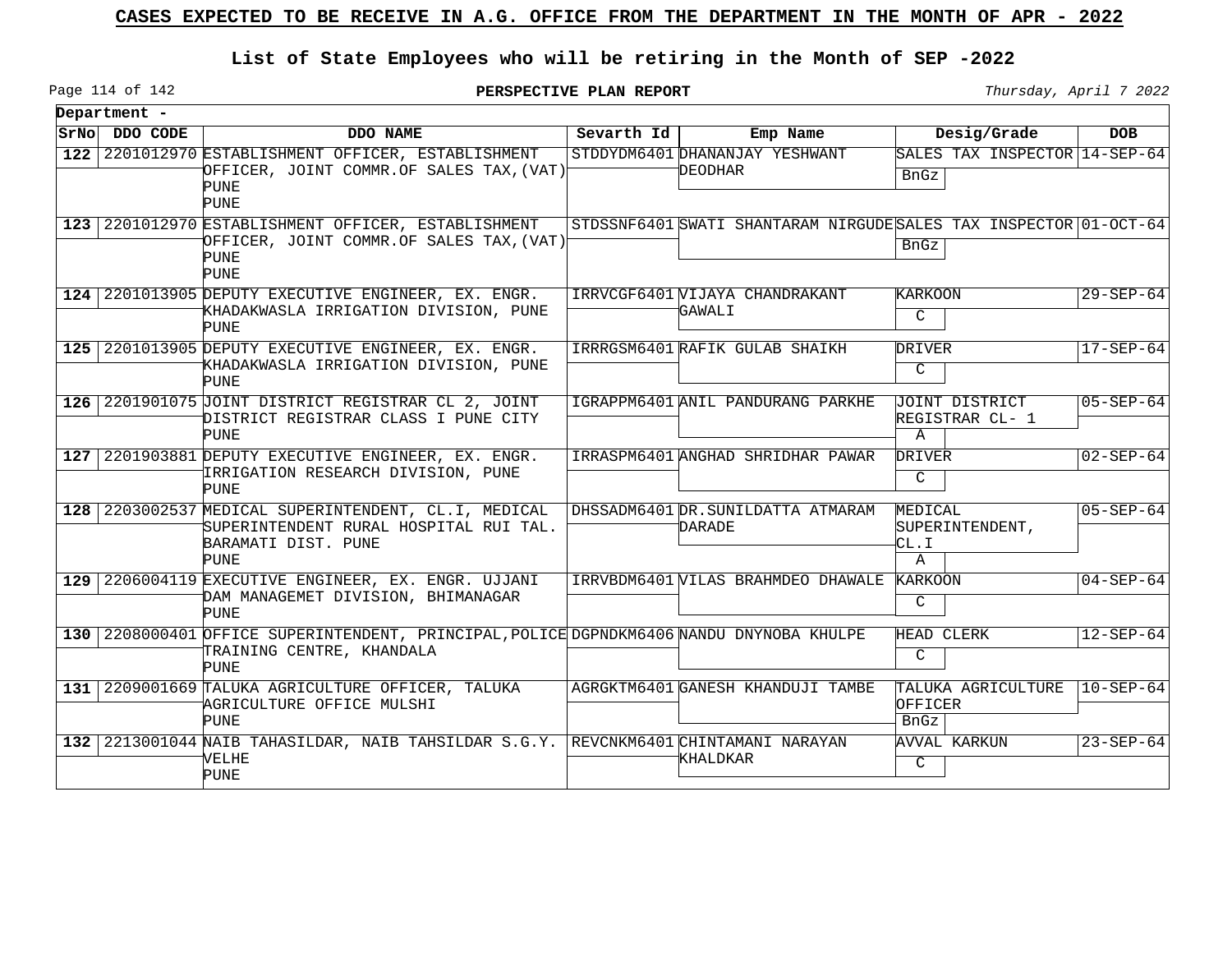## **List of State Employees who will be retiring in the Month of SEP -2022**

**PERSPECTIVE PLAN REPORT** Thursday, April 7 2022

|      | Department - |                                                                                                                                                        |            |                                                    |                                          |                 |
|------|--------------|--------------------------------------------------------------------------------------------------------------------------------------------------------|------------|----------------------------------------------------|------------------------------------------|-----------------|
| SrNo | DDO CODE     | DDO NAME                                                                                                                                               | Sevarth Id | Emp Name                                           | Desig/Grade                              | <b>DOB</b>      |
| 133  |              | 2301000362 PERSONAL ASSISTANT, SUPERINTENDENT OF<br>POLICE, SATARA<br>PUNE                                                                             |            | DGPGBBM6402 GAJANAN BABASAHEB BHISEHEAD CONSTABLE  | C                                        | $15 - SEP - 64$ |
|      |              | 134 2301000362 PERSONAL ASSISTANT, SUPERINTENDENT OF<br>POLICE, SATARA<br><b>PUNE</b>                                                                  |            | DGPMPDM6402 MADHUKAR PANDURANG<br>DHUMAL           | POLICE NAIK<br>$\mathcal{C}$             | $29 - SEP - 64$ |
|      |              | 135 2301000362 PERSONAL ASSISTANT, SUPERINTENDENT OF<br>POLICE, SATARA<br>PUNE                                                                         |            | DGPDHBM6402 DATTATARY HANMANTRAO<br><b>BULUNGE</b> | HEAD CONSTABLE<br>$\mathcal{C}$          | $03 - SEP - 64$ |
|      |              | 136 2301001669 TALUKA AGRICULTURE OFFICER, TALUKA<br>'AGRICULTURE OFFICE SATARA<br>PUNE                                                                |            | AGRPLGM6401 PRAMOD LAXMAN GURAV                    | TRACER<br>$\mathcal{C}$                  | $13 - SEP - 64$ |
|      |              | 137 2301002426 ADMINISTRATIVE OFFICER, CIVIL<br>SURGEON, GENERAL HOSPITAL, 467, SADAR<br>BAZAR SATARA<br>PUNE                                          |            | DHSPJKM6402 PADMAKAR JAGANNATH<br>KADAM            | <b>BLOOD TRANSFUSION</b><br>OFFICER<br>A | $09 - SEP - 64$ |
|      |              | 138 2301002457 ASSISTANT DISTRICT MALERIA OFF,<br>DISTRICT MALARIA OFFICE, SATARA<br><b>PUNE</b>                                                       |            | DHSGNKM6401 GANPAT NARAYAN KASHID                  | HEALTH ASSISTANT<br>C                    | $03 - SEP - 64$ |
|      |              | 139 2301002457 ASSISTANT DISTRICT MALERIA OFF,<br>DISTRICT MALARIA OFFICE, SATARA<br><b>PUNE</b>                                                       |            | DHSDCGM6401 DIPAK CHANDRAKANT<br>GAIKWAD           | LABORATORY<br>TECHNICIAN<br>C            | $12 - SEP - 64$ |
|      |              | 140 2301004166 EXECUTIVE ENGINEER, EX. ENGR. KANHER<br>DEVELOPMENT DIVISION, SATARA<br>PUNE                                                            |            | IRRAMKM6401 ASHOK MONHAR KAMBLE                    | ASSISTANT DRAFTSMAN 15-SEP-64<br>C       |                 |
|      |              | 141 2301005113 DY. CHIEF EXE. OFFICER GAN/GRM, GENERAL MDSRPSM6401 RAVINDRA PANDURANG<br>ADMINISTRATIVE OFFICE ZILLA PARISHAD<br>SATARA<br><b>PUNE</b> |            | SHIVDAS                                            | DY.CHIEF EXE.<br>OFFICER GAN/GRM<br>Α    | $01-0CT-64$     |
|      |              | 142 2303004476 CIVIL J. JR. DIV. AND J. M. F.C. CIVIL<br>COURT JUNIOR DIVISION KARAD<br><b>PUNE</b>                                                    |            | HCDRRPM6401 RAVISHANKAR RAMADHAR<br>PARDESHI       | <b>BAILIFF</b><br>$\mathsf{C}$           | $22 - SEP - 64$ |
| 1431 |              | 2305004476 JT. CIVIL J. JR. DIV. J. M. F., CIVIL<br>COURT, VADUJ<br><b>PUNE</b>                                                                        |            | HCDRDTM6401 RAJENDRAKUMAR DIGAMBAR<br>TIKOLE       | CLERK<br>$\mathcal{C}$                   | $16 - SEP - 64$ |
|      |              | 144 2401000362 PERSONAL ASSISTANT, SUPERINTENDENT OF<br>POLICE, SANGLI<br><b>PUNE</b>                                                                  |            | DGPSAMM6403 SHANKAR ANANDRAO<br>MANDALE            | HEAD CONSTABLE<br>C                      | $02 - SEP - 64$ |

Page 115 of 142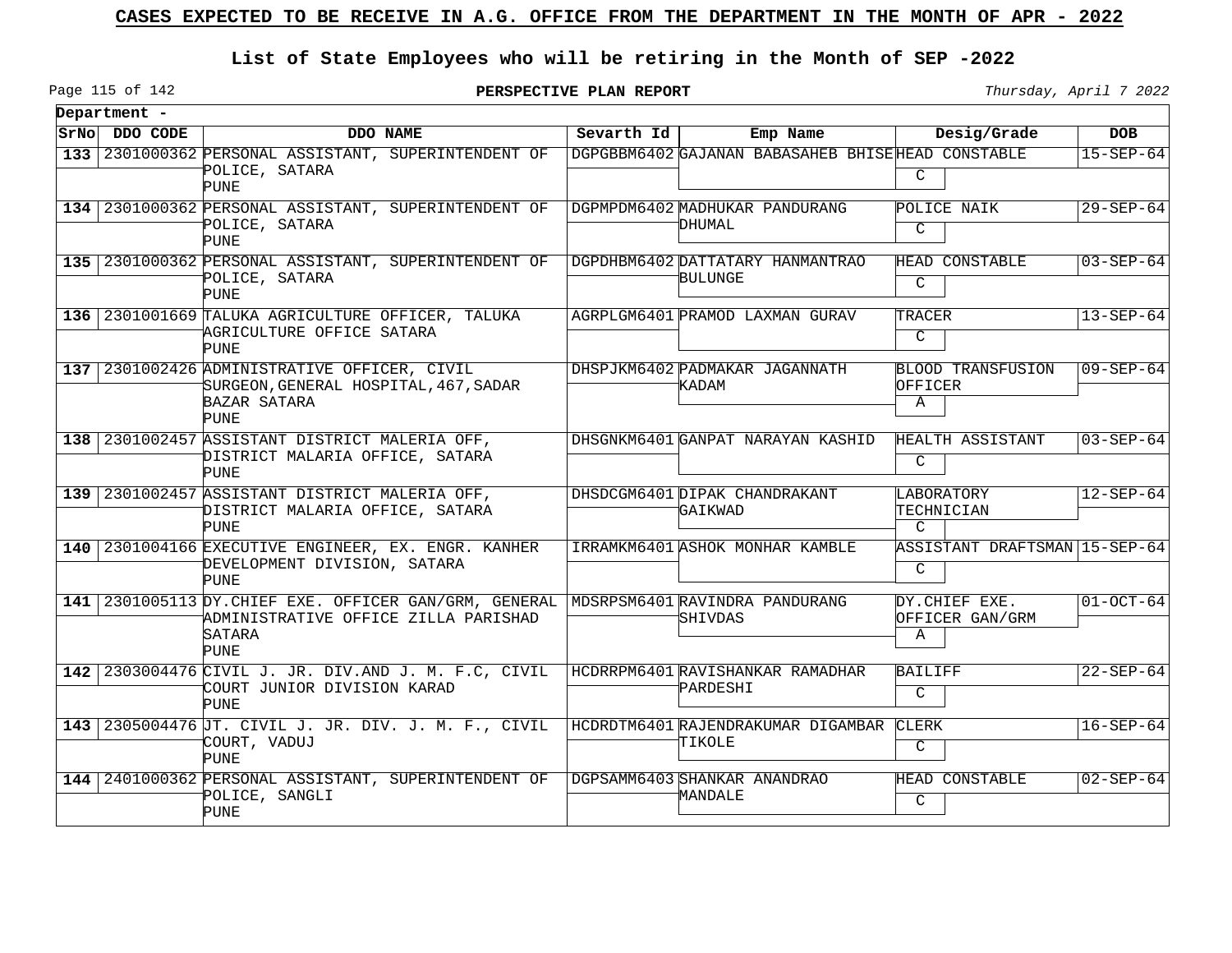## **List of State Employees who will be retiring in the Month of SEP -2022**

Page 116 of 142

**PERSPECTIVE PLAN REPORT** Thursday, April 7 2022

| Department -  |                                                                                                                               |              |                                                       |                                             |                  |
|---------------|-------------------------------------------------------------------------------------------------------------------------------|--------------|-------------------------------------------------------|---------------------------------------------|------------------|
| SrNo DDO CODE | DDO NAME                                                                                                                      | Sevarth $Id$ | Emp Name                                              | Desig/Grade                                 | <b>DOB</b>       |
|               | 145 2401000479 SUPDT. D. P CL- I I, SUPERINTENDENT,<br>SANGLI DISTRICT PRISON, CL- I I<br>PUNE                                |              | IGPSGGM6401 SHRIKANT GOVIND GATANE                    | AVVAL KARKUN<br>C                           | $13 - SEP - 64$  |
|               | 146 2401002426 ADMINISTRATIVE OFFICER, PADMABUSHAN<br>VASANTDADA PATIL GOVERNMENT HOSPITAL,<br>SANGLI<br><b>PUNE</b>          |              | DHSSBSM6404 SUNIL BHALCHANDRA<br>SAMDOLE              | OPTHALMIC ASSISTANT 14-SEP-64<br>C          |                  |
|               | 147 2401003905 EXECUTIVE ENGINEER, EX. ENGR. SANGLI<br>IRRIGATION DIVISION, SANGLI<br>PUNE                                    |              | IRRTRKM6401 TANAJI RAMCHANDRA KALE SECTIONAL ENGINEER | B                                           | $102 - SEP - 64$ |
|               | 148 2401004523 CIVIL JUDGES SR. DIVISION, CIVIL COURT DSCSSPF6401 SMITA SUHAS PANDIT<br>'SR. DN. SANGLI<br><b>PUNE</b>        |              |                                                       | STENOGRAPHER ( L G) 07-SEP-64<br>BnGz       |                  |
|               | 149 2407003437 DEPUTY ENGINEER, EX. ENGR. P.W. (WEST)<br>DN.SANGLI<br><b>PUNE</b>                                             |              | PWFSASM6403 SARJERAO AKARAM SHINDE JUNIOR CLERK       | C                                           | $05 - SEP - 64$  |
|               | 150 2408001669 TALUKA AGRICULTURE OFFICER, TALUKA<br>AGRICULTURAL OFFICER, TASGAON<br><b>PUNE</b>                             |              | AGRVJJM6401 VINAYAK JAGNATT JAGTAP                    | AGRICULTURAL<br>ASSISTANT<br>$\mathcal{C}$  | $23 - SEP - 64$  |
|               | 151 2501000321 DEPUTY SUPERINTENDENT, SUPERINTENDENT<br>STATE EXCISE, SOLAPUR<br>PUNE                                         |              | EXCMNSM6401 MEHBUB NURUDDIN SHAIKH SUB-INSPECTOR      | C                                           | $04 - SEP - 64$  |
|               | 152 2501000345 DEPUTY R. T. O., DY. REGIONAL TRANSPORT RTOUMNM6401 ULHAS MOHANRAO NARGUND<br>OFFICE, SOLAPUR<br><b>PUNE</b>   |              |                                                       | M. V. INSPECTOR<br>BnGz                     | $29 - SEP - 64$  |
|               | 153 2501000362 OFFICE SUPERINTENDENT, SUPERINTENDENT<br>OF POLICE SOLAPUR RURAL<br><b>PUNE</b>                                |              | DGPNPPM6402 NARAYAN PUNDALIK<br>PARCHANDRAO           | ASSISTANT SUB<br>INSPECTOR<br>$\mathcal{C}$ | $01-OCT-64$      |
|               | 154   2501000362 OFFICE SUPERINTENDENT, SUPERINTENDENT<br>OF POLICE SOLAPUR RURAL<br><b>PUNE</b>                              |              | DGPNKPM6402 NARAYAN KUDLIK<br>PRACHANDRAO             | ASSISTANT SUB<br>INSPECTOR<br>$\mathcal{C}$ | $01-0CT-64$      |
|               | 155 2501000362 OFFICE SUPERINTENDENT, SUPERINTENDENT<br>OF POLICE SOLAPUR RURAL<br><b>PUNE</b>                                |              | DGPNSUM6401 NAGNATH SHANKAR UKALE                     | ASSISTANT SUB<br>INSPECTOR<br>$\mathcal{C}$ | $30 - SEP - 64$  |
|               | 156 2501000450 OFFICE SUPERINTENDENT, COMMISSIONER OF DGPAKCM6401 ANIL KONDIBA CHAUGULE<br>POLICE SOLAPUR CITY<br><b>PUNE</b> |              |                                                       | $P S I - UNARMED$<br>$\mathcal{C}$          | $02 - SEP - 64$  |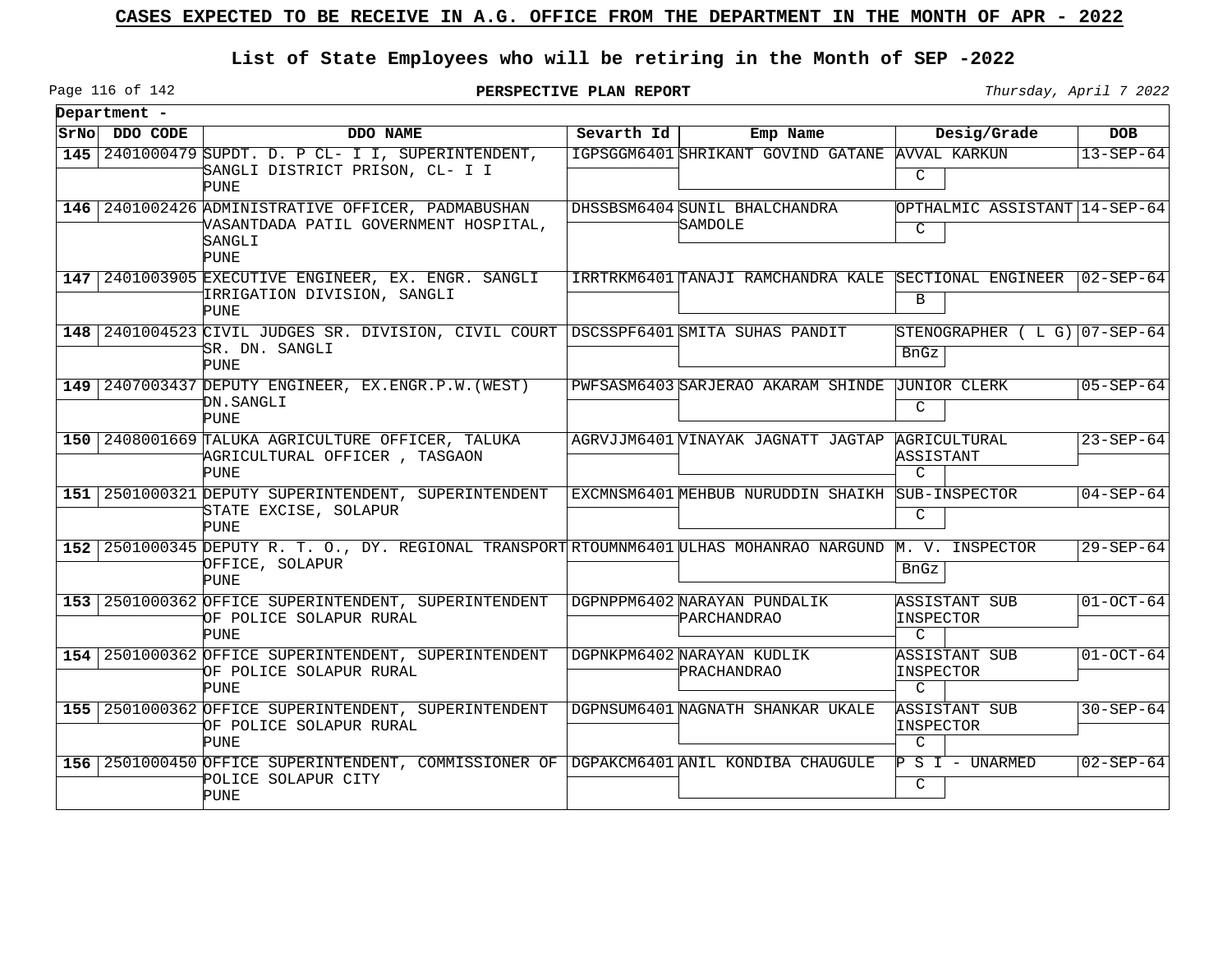# **List of State Employees who will be retiring in the Month of SEP -2022**

Page 117 of 142

**PERSPECTIVE PLAN REPORT Thursday**, April 7 2022

| Department -  |                                                                                                                                |            |                                           |                                                |                 |
|---------------|--------------------------------------------------------------------------------------------------------------------------------|------------|-------------------------------------------|------------------------------------------------|-----------------|
| SrNo DDO CODE | DDO NAME                                                                                                                       | Sevarth Id | Emp Name                                  | Desig/Grade                                    | <b>DOB</b>      |
|               | 157 2501000450 OFFICE SUPERINTENDENT, COMMISSIONER OF DGPSJCF6401 SANGITA JAGDISH<br>POLICE SOLAPUR CITY<br>PUNE               |            | CHANDRASHEKHAR                            | POLICE NAIK<br>C                               | $19 - SEP - 64$ |
|               | 158 2501002016 REGISTRAR, REGISTRAR, INDUSTRIAL<br>TRAINING INSTITUTE, SOLAPUR<br>PUNE                                         |            | DVESMHM6401 SHRAVANKUMAR<br>M.HAINALKAR   | REGISTRAR<br><b>BnGz</b>                       | $05 - SEP - 64$ |
|               | 159 2501002970 ESTABLISHMENT OFFICER, JOINT<br>COMMISSIONER OF SALES TAX (VAT ADMN)<br>SOLAPUR DIVISION, SOLAPUR<br>PUNE       |            | STDRRVM6401 RAJENDRAKUMAR RAVAJI<br>VALVI | SALES TAX OFFICER<br>B                         | $21 - SEP - 64$ |
|               | 160 2501004189 DEPUTY EXECUTIVE ENGINEER, EX. ENGR.<br>BHIMA DEVELOPMENT DIVISION NO.2,<br>SOLAPUR<br>PUNE                     |            | IRRNAVM6401 NAGENDRA AMGONDA<br>VHANSURE  | SIGNALLER<br>C                                 | $13 - SEP - 64$ |
|               | 161 2501005712 DISTRICT WOMEN, DISTRICT WOMEN AND<br>CHILD DEVELOPMENT OFFICE, SOLAPUR<br>PUNE                                 |            | CICRMPM6401 ROHIDAS MAHADEO PAWAR         | DRIVER<br>C                                    | $24 - SEP - 64$ |
|               | 162 2501007201 HEAD MASTER SECONDARY, HEADMASTER GOVT. TDCSSTF6401 SINDHU SAMPATRAO<br>SECONDARY ASHRAM SCHOOL, HOTAGI<br>PUNE |            | TARANGE                                   | PRIMARY TEACHER<br>C                           | $20 - SEP - 64$ |
|               | 163 2505001517 ASSISTANT REGISTRAR, ASSISTANT<br>REGISTRAR COOPERATIVE SOCIETIES MADHA<br>PUNE                                 |            | CCRVMTF6401 VANITA MARUTI THOPATE         | CO-OPERATIVE<br>OFFICER GR.-1<br>$\mathcal{C}$ | $07 - SEP - 64$ |
|               | 164 2506004476 JT. CIVIL J. JR. DIV. J. M. F., CIVIL<br>COURT JUNIOR DIVN. AND JMFC MALSHIRAS<br>PUNE                          |            | HCDSKSM6401 SANJAY KASHINATH<br>SARSAMBI  | SENIOR CLERK<br>C                              | $25 - SEP - 64$ |
|               | 165 2601000362 OFFICE SUPERINTENDENT, SUPDT.OF POLICE, DGPBAPM6402 BAPUSO APPASO PATIL<br>KOLHAPUR<br>PUNE                     |            |                                           | HEAD CONSTABLE<br>C                            | $07 - SEP - 64$ |
|               | 166 2601000362 OFFICE SUPERINTENDENT, SUPDT.OF POLICE, DGPSBGM6404 SHIVAJI BANDU GADAWE<br>KOLHAPUR<br>PUNE                    |            |                                           | POLICE NAIK<br>C                               | $02 - SEP - 64$ |
|               | 167 2601000362 OFFICE SUPERINTENDENT, SUPDT.OF POLICE, DGPPGKM6403 PRAKASH GOVINDRAO<br>KOLHAPUR<br>PUNE                       |            | KAMBLE                                    | HEAD CONSTABLE<br>C                            | $04 - SEP - 64$ |
|               | 168 2601000362 OFFICE SUPERINTENDENT, SUPDT.OF POLICE, DGPRHJM6401 RAVINDRA HINDURAO<br>KOLHAPUR<br><b>PUNE</b>                |            | <b>TADHAV</b>                             | POLICE NAIK<br>$\mathcal{C}$                   | $04 - SEP - 64$ |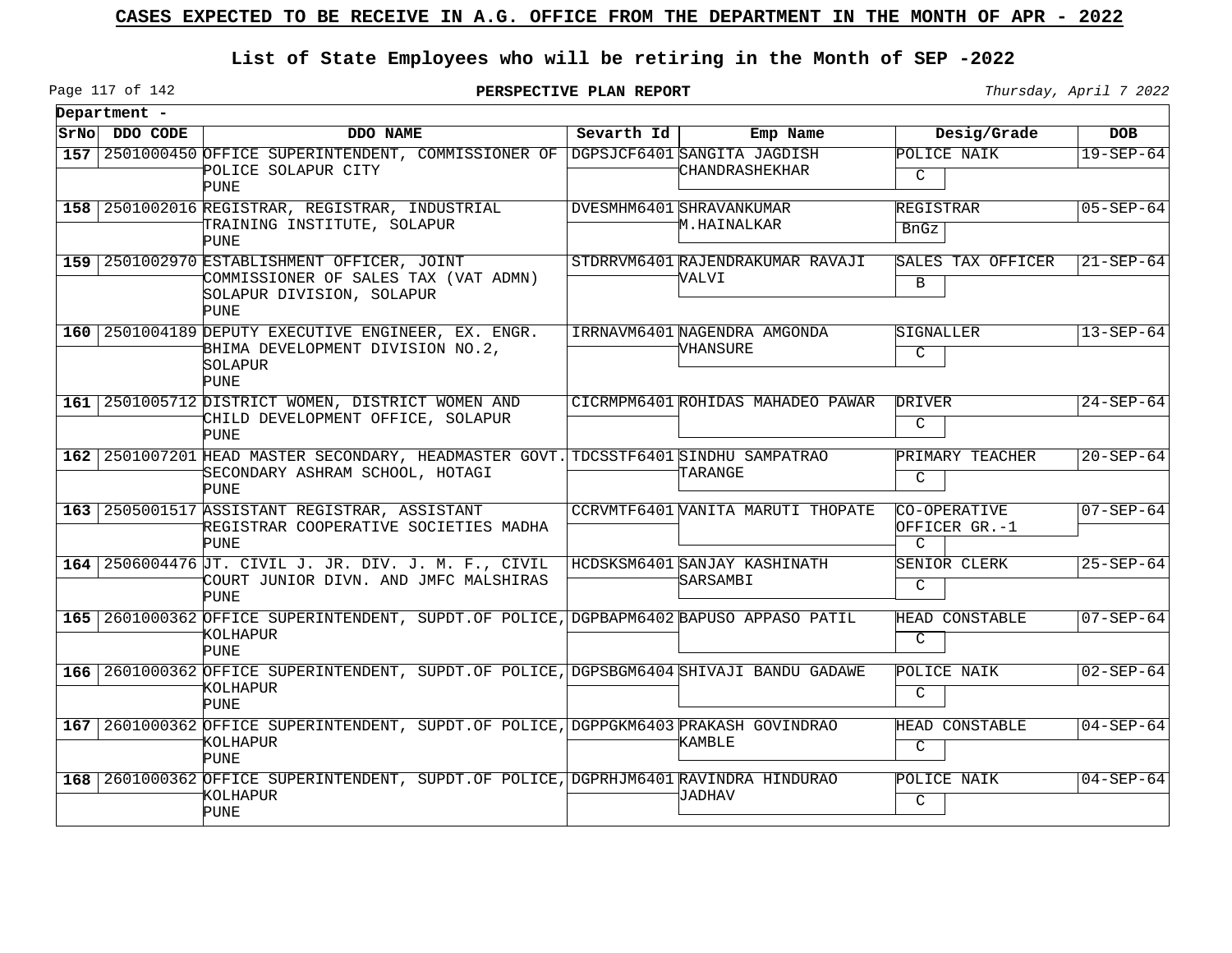## **List of State Employees who will be retiring in the Month of SEP -2022**

Page 118 of 142

| Department -  |                                                                                                                                           |              |                                                    |                                                 |                 |
|---------------|-------------------------------------------------------------------------------------------------------------------------------------------|--------------|----------------------------------------------------|-------------------------------------------------|-----------------|
| SrNo DDO CODE | <b>DDO NAME</b>                                                                                                                           | Sevarth $Id$ | Emp Name                                           | Desig/Grade                                     | <b>DOB</b>      |
|               | 169 2601000362 OFFICE SUPERINTENDENT, SUPDT.OF POLICE, DGPASDM6403 ABASAHEB SHANKARRAO<br>kolhapur<br>PUNE                                |              | DHARPAWAR                                          | HEAD CONSTABLE<br>$\mathcal{C}$                 | $25 - SEP - 64$ |
|               | 170 2601000362 OFFICE SUPERINTENDENT, SUPDT. OF POLICE, DGPSASM6410 SHAKIL ADAM SHAIKH<br>KOLHAPUR<br>PUNE                                |              |                                                    | POLICE NAIK<br>$\mathcal{C}$                    | $26 - SEP - 64$ |
|               | 171 2601001851 PRINCIPAL, RAJARAM COLLEGE, KOLHAPUR<br>PUNE                                                                               |              | DHENGIM6401 NANDKUMAR GANPATRAO<br><b>INGAVALE</b> | LABORATORY<br>ASSISTANT<br>$\mathcal{C}$        | $26 - SEP - 64$ |
|               | 172 2601002457 DISTRICT MALERIA OFFICER, DISTRICT<br>MALARIA OFFICE<br>PUNE                                                               |              | DHSBPCM6401 BAJIRAO PANDURANG<br>CHOUGALE          | HEALTH ASSISTANT<br>C                           | $02 - SEP - 64$ |
|               | 173 2601002457 DISTRICT MALERIA OFFICER, DISTRICT<br>MALARIA OFFICE<br>PUNE                                                               |              | DHSSSAM6401 SUNIL SHAMRAO ALASKAR                  | MULTI PURPOSE<br>HEALTH WORKER<br>$\mathcal{C}$ | $04 - SEP - 64$ |
|               | 174 2601002485 MEDICAL SUPERINTENDENT, COLONY HOSPITAL DHSSVCF6401 SUMAN VIVEK CHAVAN<br>GANDHINAGAR<br><b>PUNE</b>                       |              |                                                    | STAFF NURSE<br>C                                | $15 - SEP - 64$ |
|               | 175 2601002537 MEDICAL SUPDT. ALL HOSPITAL, RURAL<br>HOSPITAL PARGAON TAL HATKANGALE DIST<br>KOLHAPUR<br>PUNE                             |              | DHSURSF6401 USHA RAJAN SAMUDRE                     | STAFF NURSE<br>C                                | $20 - SEP - 64$ |
|               | 176 2601003444 DEPUTY EXECUTIVE ENGINEER, EX. ENGR.<br>SPECIAL PROJECT ( P W) DIVISION,<br>KOLHAPUR<br>PUNE                               |              | PWFRBBM6401 RAMCHANDRA BAPU BHARTHI DRIVER         | C                                               | $29 - SEP - 64$ |
|               | 177 2601003905 DEPUTY EXECUTIVE ENGINEER, EX. ENGR.<br>KOLHAPUR IRRIGATION DIVISION KOLHAPUR<br>PUNE                                      |              | IRRPBKM6402 PRADEEP BAPURAO KADAM                  | SECTIONAL ENGINEER<br>B                         | $15 - SEP - 64$ |
|               | 178 2601003905 DEPUTY EXECUTIVE ENGINEER, EX. ENGR.<br>KOLHAPUR IRRIGATION DIVISION KOLHAPUR<br>PUNE                                      |              | IRRDBGM6402 DHARMARAJ BALKRISHNA<br>'GHORPADE      | TYPIST<br>$\mathsf{C}$                          | $25 - SEP - 64$ |
|               | 179 2601004470 DISTRICT JUDGE AND ADD JUDGE, DISTRICT HCDPPMM6401 PRAKASH PRABHUDAS MISAL DRIVER<br>AND SESSIONS COURT, KOLHAPUR.<br>PUNE |              |                                                    | C                                               | $27 - SEP - 64$ |
|               | 180 2601004523 CIVIL JUDGES SR. DIVISION, THE CIVIL<br>COURT, SR. DN. KOLHAPUR.<br>PUNE                                                   |              | HCDVMTM6401 VIVEK MUKUND TAMBE                     | <b>BAILIFF</b><br>$\mathcal{C}$                 | $12 - SEP - 64$ |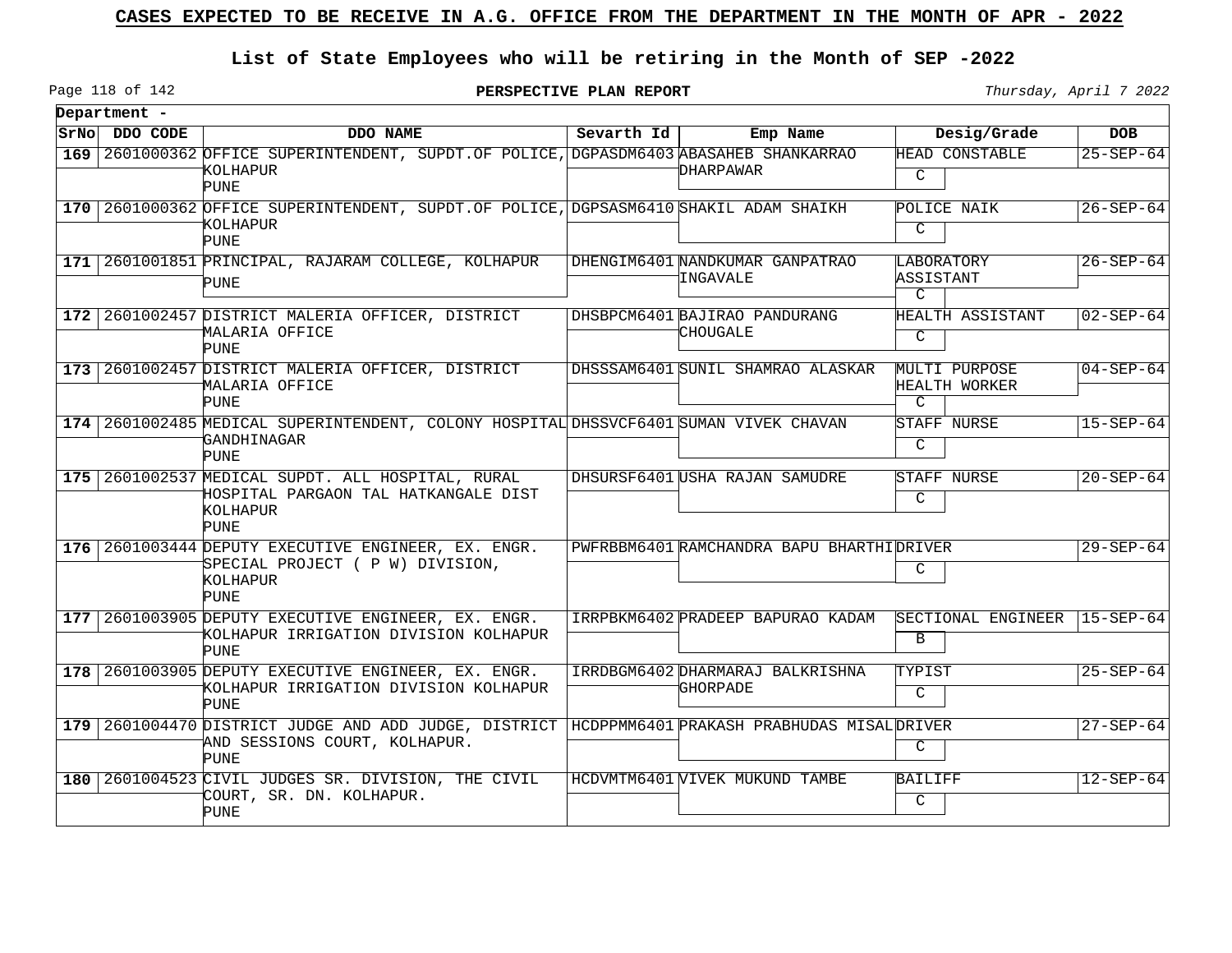# **List of State Employees who will be retiring in the Month of SEP -2022**

Page 119 of 142

**PERSPECTIVE PLAN REPORT Thursday**, April 7 2022

|     | Department -  |                                                                                                                                    |            |                                                    |                                     |                   |
|-----|---------------|------------------------------------------------------------------------------------------------------------------------------------|------------|----------------------------------------------------|-------------------------------------|-------------------|
|     | SrNo DDO CODE | DDO NAME                                                                                                                           | Sevarth Id | Emp Name                                           | Desig/Grade                         | <b>DOB</b>        |
| 181 |               | 2601004884 ASSISTANT REGISTRAR, INDUSTRIAL COURT<br>KOLHPAUR<br><b>PUNE</b>                                                        |            | CWCDABM6401 DEVIDAS ANNAJI BIDAVE                  | SENIOR CLERK<br>C                   | $11-SEP-64$       |
|     |               | 182 2601011356 ASSTT COMM AH / DAHO (ZP), ASSISTANT<br>COMMISSIONER OF ANIMAL HUSBANDRY<br>CENTRAL HATCHERY KOLHAPUR<br>PUNE       |            | AHDJSKM6401 JITENDRA SHAMSUNDAR<br>KURUNDKAR       | SENIOR CLERCK<br>C                  | $25 - SEP - 64$   |
|     |               | 183 2601903921 DEPUTY EXECUTIVE ENGINEER, EXECUTIVE<br>ENGINEER, SOUTH DIVSION KOLHAPUR<br><b>PUNE</b>                             |            | IRRDSBM6401 DILIPKUMAR SHAMRAO BHOICANAL INSPECTOR | $\mathcal{C}$                       | $02 - SEP - 64$   |
|     |               | 184 2601903921 DEPUTY EXECUTIVE ENGINEER, EXECUTIVE<br>ENGINEER, SOUTH DIVSION KOLHAPUR<br><b>PUNE</b>                             |            | IRRSLGM6401 SHASHIKANT LINGAPPA<br>GHANERI         | CANAL INSPECTOR<br>C                | $04 - SEP - 64$   |
|     |               | 185 2601934043 DEPUTY ENGINEER, DEPUTY ENGINEER,<br>REGIONAL WORKSHOP SUB-DIVISION NO.2<br>KOLHAPUR<br><b>PUNE</b>                 |            | IRRPGSM6402 PREMANAND GANGARAM<br>SAVANT           | HEAVY DUTY MACHINE<br>OPERATOR<br>C | $ 28 - SEP - 64 $ |
|     |               | 186   2602002544 MEDICAL SUPERITENDENT, MEDICAL<br>SUPERTENDENT RURAL HOSPATIL AJARA<br>PUNE                                       |            | MPHASFM6401 ASHOK SHIMAO FARNADIS                  | MEDICAL OFFICER<br>Α                | $01-OCT-64$       |
|     |               | 187 2603002016 PRINCIPAL, PRINCIPAL INDUSTRIAL<br>TRAINING INSTITUTE GAGANBAWADA<br><b>PUNE</b>                                    |            | DVEMSWM6401 MOHAN SHAMRAO WADAR                    | CRAFT INSTRUCTOR<br>C               | $15 - SEP - 64$   |
|     |               | 188 5101000362 OFFICE SUPERINTENDENT, SUPDT. OF POLICE DGPGDBM6401 GORAKHANATH DADA BALAK HEAD CONSTABLE<br>NASHIK RURAL<br>NASHIK |            |                                                    | C                                   | $15 - SEP - 64$   |
|     |               | 189 5101000362 OFFICE SUPERINTENDENT, SUPDT. OF POLICE DGPRSCM6401 RAMESH SKHARAM<br>NASHIK RURAL<br>NASHIK                        |            | CHAUDHARI                                          | <b>HEAD CONSTABLE</b><br>C          | $24 - SEP - 64$   |
|     |               | 190   5101000362 OFFICE SUPERINTENDENT, SUPDT. OF POLICE DGPDWWM6401 DASHRATH WAMAN WAGH<br>NASHIK RURAL<br>NASHIK                 |            |                                                    | POLICE NAIK<br>C                    | $01-0CT-64$       |
|     |               | 191   5101000362 OFFICE SUPERINTENDENT, SUPDT. OF POLICE DGPSSAM6402 SANJAY SUKDEO AHIRE<br>NASHIK RURAL<br>NASHIK                 |            |                                                    | <b>HEAD CONSTABLE</b><br>C          | $21 - SEP - 64$   |
|     |               | 192 5101000430 ADDL SUPDT OF POLICE - S P S, SUPT.OF<br>POLICE, C.I.D. CRIME NASHIK RANGE<br>NASHIK                                |            | DGPMMSM6408 MASUD MUSHIRODHHIN<br>SHAIKH           | HEAD CONSTABLE<br>C                 | $27 - SEP - 64$   |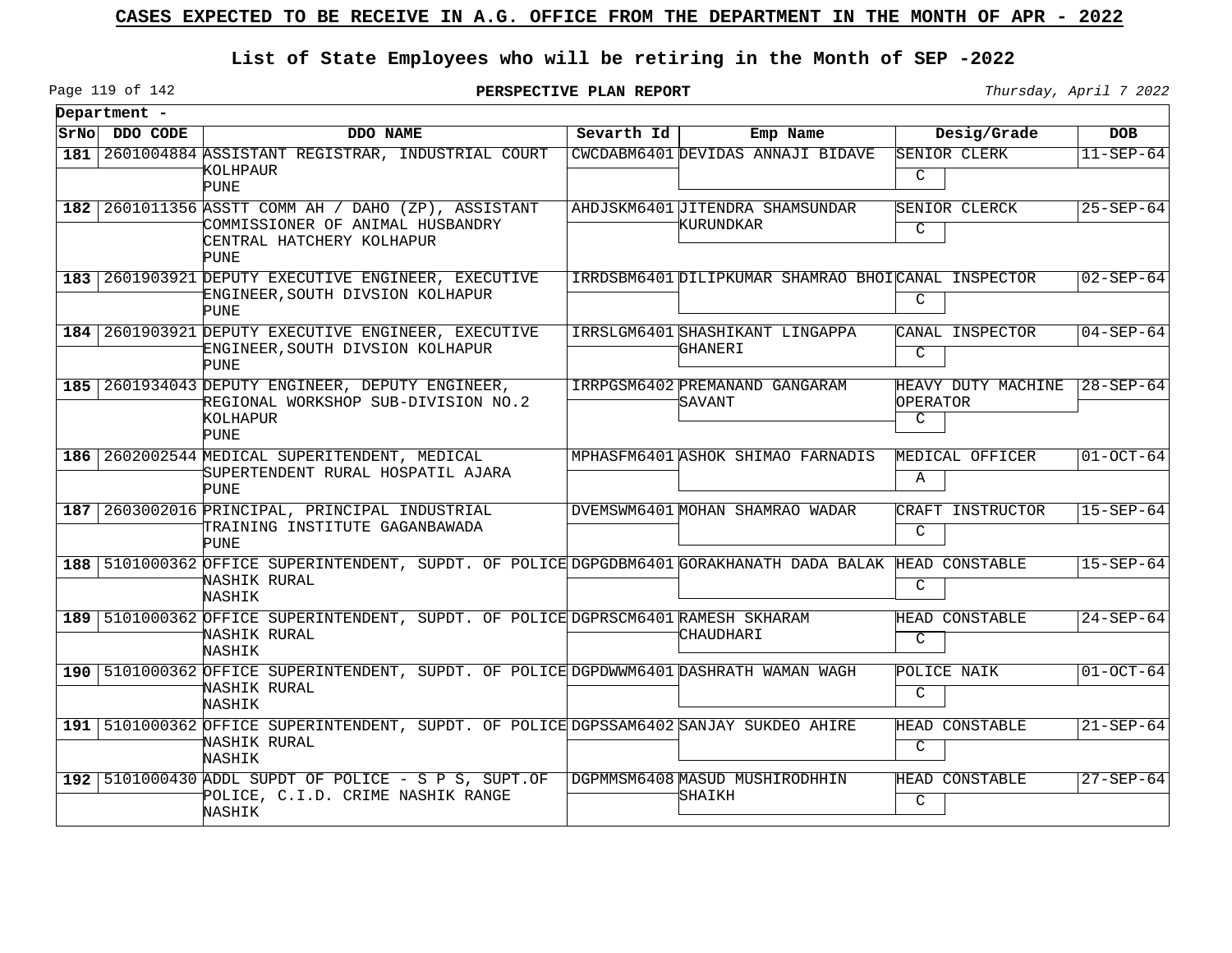## **List of State Employees who will be retiring in the Month of SEP -2022**

Page 120 of 142

**PERSPECTIVE PLAN REPORT** Thursday, April 7 2022

|      | Department - |                                                                                                                               |            |                                                      |                                              |                 |
|------|--------------|-------------------------------------------------------------------------------------------------------------------------------|------------|------------------------------------------------------|----------------------------------------------|-----------------|
| SrNo | DDO CODE     | DDO NAME                                                                                                                      | Sevarth Id | Emp Name                                             | Desig/Grade                                  | <b>DOB</b>      |
|      |              | 193   5101000450 ADMINISTRATIVE OFFICER, OFFICE OF THE<br>COMMISSIONER OF POLICE<br>NASHIK                                    |            | DGPNDKM6404 NANDU DAULAT KADAM                       | <b>HEAD CONSTABLE</b><br>C                   | $04 - SEP - 64$ |
|      |              | 194   5101000450 ADMINISTRATIVE OFFICER, OFFICE OF THE<br>COMMISSIONER OF POLICE<br>NASHIK                                    |            | DGPGDKM6402 DNYANESHWAR DASHRATH<br>KADVE            | <b>HEAD CONSTABLE</b><br>C                   | $24 - SEP - 64$ |
|      |              | 195   5101000450 ADMINISTRATIVE OFFICER, OFFICE OF THE<br>COMMISSIONER OF POLICE<br>NASHIK                                    |            | DGPJBAM6401 JAGANNATH BABURAO AJABEPOLICE NAIK       | $\mathcal{C}$                                | $13 - SEP - 64$ |
|      |              | 196   5101000476 SUPDT. D. P CL- I I, SUPERINTENDENT,<br>NASHIK ROAD CENTRAL PRISON<br>NASHIK                                 |            | IGPBSKM6401 BHARAT SUKHDEO KAPADNISHAVILDAR          | C                                            | $10 - SEP - 64$ |
|      |              | 197   5101001829 ACCOUNTS OFFICER, DY.DIRECTOR OF<br>EDUCATION, NASHIK DIVISION NASHIK<br>NASHIK                              |            | DEDAMBM6402 ASHOK MADHAV BAGUL                       | ASST DY. EDN INSP<br>$\mathcal{C}$           | $23 - SEP - 64$ |
|      |              | 198   5101002016 REGISTRAR, PRINCIPAL INDUSTRIAL<br>TRAINING INSTITUTE NASHIK<br>NASHIK                                       |            | DVEPAVM6401 PRADIP ARVIND VIBHANDIK CRAFT INSTRUCTOR | C                                            | $25 - SEP - 64$ |
|      |              | 199   5101002457 DISTRICT MALERIA OFFICER, DISTRICT<br>MALARIA OFFICE<br>NASHIK                                               |            | DHSDSBM6402 DATTATRYA SADASHIV<br>BIRARI             | HEALTH ASSISTANT<br>C                        | $01-0CT-64$     |
|      |              | 200   5101003842 DEPUTY ENGINEER (ADM-1), DIRECTOR<br>GENERAL, DESIGN, TRAINING<br>NASHIK                                     |            | IRRDRSM6401 DILIP RATAN SASANE                       | STENO TYPIST<br>C                            | $19 - SEP - 64$ |
|      |              | 201 5101013428 DEPUTY EXECUTIVE ENGINEER, EX. ENGR. P PWFHBKM6401 HANSRAJ BHIKANRAO<br>W ( NORTH ) DIVISION, NASHIK<br>NASHIK |            | KHAIRNAR                                             | ASST/ SEC./ JR.<br>ENGINEER<br>$\mathbf{B}$  | $22 - SEP - 64$ |
|      |              | 202 5101014504 CIVIL J. JR. DIV.AND J. M. F.C.<br>JUDICIAL MAGISTRATE F.C., II COURT,<br>NASHIK<br>NASHIK                     |            | HCDSDWM6401 SUNIL DATTATRAY WAKADE                   | SENIOR CLERK<br>C                            | $11 - SEP - 64$ |
|      |              | 203   5102000956 TEHSILDAR, TAHSILDAR BAGLAN<br>NASHIK                                                                        |            | REVRYGM6401 RAGHUNATH YESHWANT<br>GAIKWAD            | SUPPLY INSPECTING<br>OFFICER<br>BnGz         | $11 - SEP - 64$ |
|      |              | 204   5102012537 MEDICAL SUPERINTENDENT, CL.I, MEDICAL<br>SUPERINTENDENTCL-1 RURAL HOSPITAL<br>NASHIK                         |            | DHSAPAF6401 ASHA PUNDLIK AHIRE                       | ASSISTANT<br>SUPERINTENDENT<br>$\mathcal{C}$ | $05 - SEP - 64$ |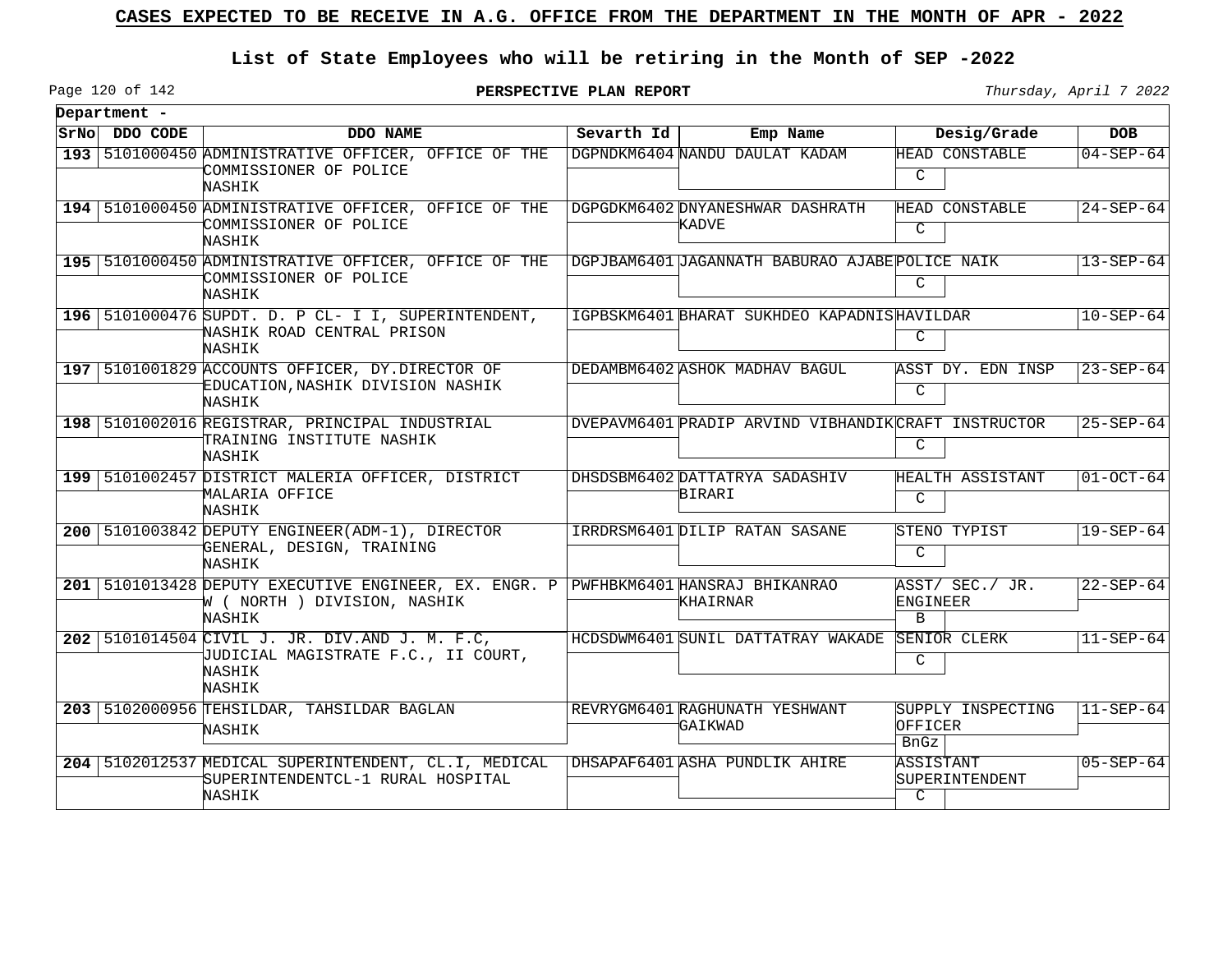# **List of State Employees who will be retiring in the Month of SEP -2022**

Page 121 of 142

**PERSPECTIVE PLAN REPORT Thursday**, April 7 2022

 $\overline{\phantom{0}}$ 

| Department -  |                                                                                                                                                       |            |                                                     |                                            |                 |
|---------------|-------------------------------------------------------------------------------------------------------------------------------------------------------|------------|-----------------------------------------------------|--------------------------------------------|-----------------|
| SrNo DDO CODE | DDO NAME                                                                                                                                              | Sevarth Id | Emp Name                                            | Desig/Grade                                | <b>DOB</b>      |
|               | 205 5102017201 HEAD MASTER SECONDARY, HEAD MASTER<br>GOVT. SECONDARY ASHRAM SCHOOL DAHINDULE <sup>1</sup><br>NASHIK                                   |            | TDCDJMM6401 DAULAT JAYRAM MORE                      | PRIMARY TEACHER<br>$\mathcal{C}$           | $05 - SEP - 64$ |
|               | 206 5104000771 DY SUPERINTENDENT OF L. R., TALUKA<br>INSPECTOR OF LAND RECORD, DINDORI<br>NASHIK                                                      |            | DLRUSDF6401 USHA SADASHIV DALVI                     | SURVEYOR<br>$\mathcal{C}$                  | $30 - SEP - 64$ |
|               | 207 5105027201 HEAD MASTER SECONDARY, H.M. GOVT.<br>ASHRAM SCHOOL SHENWAD, TAL. IGATPURI<br>DIST. NASHIK<br>NASHIK                                    |            | TDCSVPF6401 SHOBHA VISHWANATH PAWAR PRIMARY TEACHER | C                                          | $27 - SEP - 64$ |
|               | 208 5106002016 PRINCIPAL, PRINCIPAL, INDUSTRIAL<br>TRAINING INSTITUTE, KALWAN<br>NASHIK                                                               |            | DVERNCM6401 RAVINDRA NARAYAN<br>CHAUDHARI           | CRAFT INSTRUCTOR<br>C                      | $27 - SEP - 64$ |
|               | 209   5107001669 TALUKA AGRICULTURE OFFICER, TALUKA<br>AGRICULTURAL OFFICER, MALEGAON<br>NASHIK                                                       |            | AGRDFPM6401 DADAJI FULA PAGAR                       | AGRICULTURE<br>SUPERVISOR<br>$\mathcal{C}$ | $02 - SEP - 64$ |
|               | 210 5107004542 DISTRICT JUDGE AND ADD JUDGE, DISTRICT HCDSRJM6401 SANJIV RAJARAM JOGI<br>JUDGE I AND ADDITIONAL SESSIONS JUDGE,<br>MALEGAON<br>NASHIK |            |                                                     | <b>SENIOR CLERK</b><br>C                   | $14-SEP-64$     |
|               | 211 5108004476 CIVIL J. JR. DIV. AND J. M. F.C. CIVIL<br>UUDGE, J. D. AND J. M. F. C.<br>NASHIK                                                       |            | HCDNMBM6401 NITIN MADHAV BHAVSAR                    | CLERK<br>C                                 | $12 - SEP - 64$ |
|               | 212   5110027201 HEAD MASTER SECONDARY, H. M. GOVT<br>ASHRAM SCHOOL BHUVAN<br>NASHIK                                                                  |            | TDCBIMM6401 BILAL IBRAHIM MANIYAR                   | PRIMARY TEACHER<br>C                       | $01-0CT-64$     |
|               | 213 5201000362 OFFICE SUPERINTENDENT, SUPERINTENDENT<br>OF POLICE DHULE<br>NASHIK                                                                     |            | DGPCMDM6402 CHANDRAKANT MADHAVRAO<br>DEORE          | <b>HEAD CONSTABLE</b><br>C                 | $23 - SEP - 64$ |
|               | 214   5201000362 OFFICE SUPERINTENDENT, SUPERINTENDENT<br>OF POLICE DHULE<br>NASHIK                                                                   |            | DGPDDKM6405 DIVAKAR DAGDU KOLI                      | HEAD CONSTABLE<br>C                        | $01-OCT-64$     |
|               | 215 5201000362 OFFICE SUPERINTENDENT, SUPERINTENDENT<br>OF POLICE DHULE<br>NASHIK                                                                     |            | DGPSNPM6407 SUNILDATTA NARAYAN<br>PANPATIL          | HEAD CONSTABLE<br>C                        | $09 - SEP - 64$ |
|               | 216 5201000362 OFFICE SUPERINTENDENT, SUPERINTENDENT<br>OF POLICE DHULE<br>NASHIK                                                                     |            | DGPKHCM6402 KASHIRAM HAUSHIRAM<br>CHAURE            | POLICE NAIK<br>$\mathcal{C}$               | $13 - SEP - 64$ |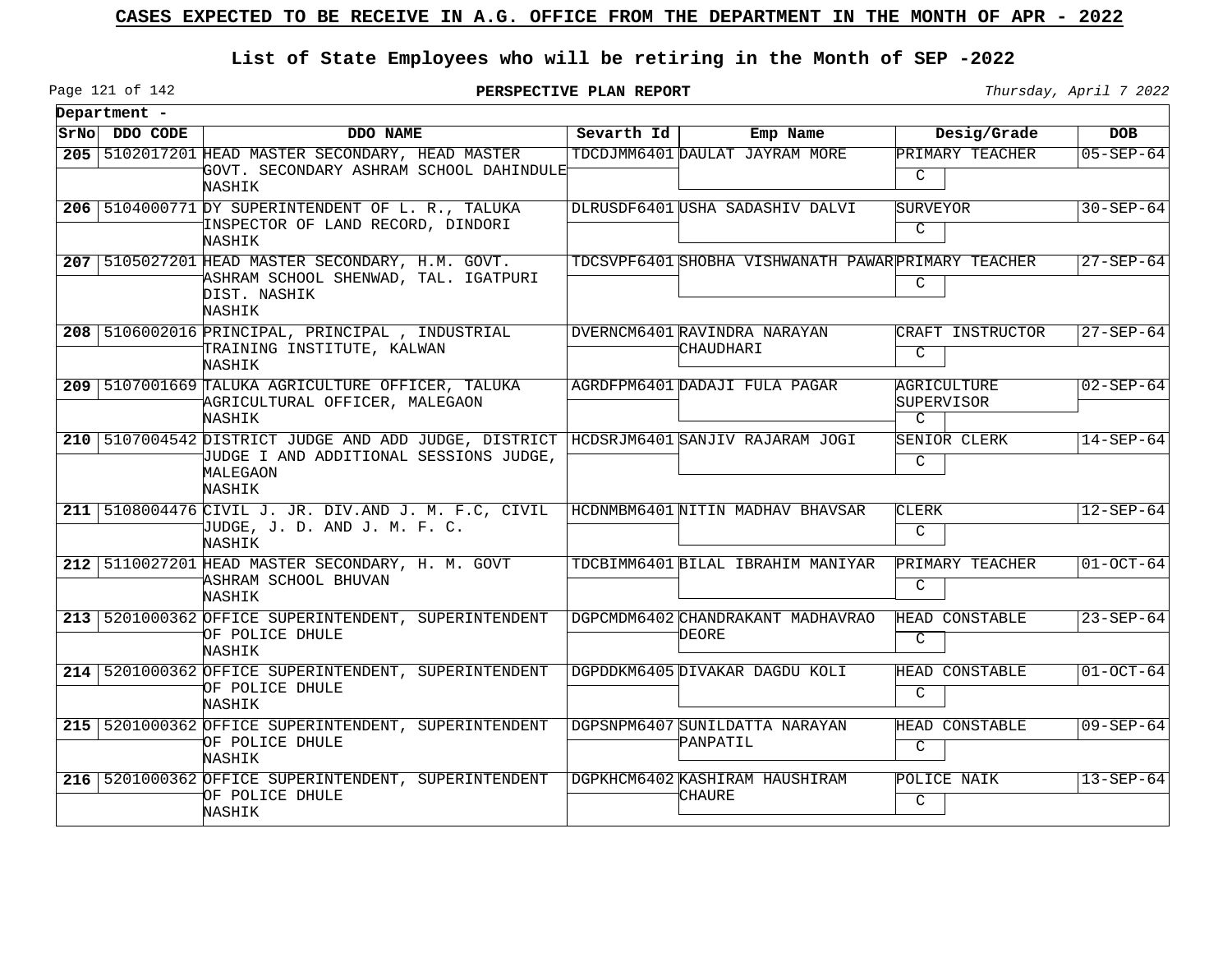## **List of State Employees who will be retiring in the Month of SEP -2022**

Page 122 of 142

**PERSPECTIVE PLAN REPORT** Thursday, April 7 2022

| Department -  |                                                                                                                                          |            |                                                    |                                                    |                 |
|---------------|------------------------------------------------------------------------------------------------------------------------------------------|------------|----------------------------------------------------|----------------------------------------------------|-----------------|
| SrNo DDO CODE | DDO NAME                                                                                                                                 | Sevarth Id | Emp Name                                           | Desig/Grade                                        | <b>DOB</b>      |
|               | 217 5201000570 ADJUTANT, STATE RESERVE POLICE FORCE<br>GROUP 6, DHULE<br>NASHIK                                                          |            | DGPDGSM6401 DILIP GOPICHAND SHINDE                 | <b>ASSISTANT SUB</b><br>INSPECTOR<br>$\mathcal{C}$ | $23 - SEP - 64$ |
|               | 218   5201001213 ACCOUNT OFFICER, DISTRICT<br>SUPERINTENDING AGRICULTURAL OFFICER,<br>DHULE<br>NASHIK                                    |            | AGRPSJM6401 PRAKASH SHIVAJI JOGI                   | STENOGRAPHER $(L G)$ 16-SEP-64<br>C                |                 |
|               | $219$ 5201001903 A.O. MUNICIPAL EDUCATION BOARD,<br>ADM.OFFICER MUNICIPAL SCHOOL BOARD<br>DHULE<br>NASHIK                                |            | DEDMSJM6401 MAHENDRA SHRIDHAR JOSHI ADMINISTRATIVE | OFFICER<br>Α                                       | $23 - SEP - 64$ |
|               | 220   5201002398 ADMINISTRATIVE OFFICER,<br>S.B.H.GOVT.MEDICAL COLLEGE DHULE<br>NASHIK                                                   |            | DMESSCM6401 SANTOSH SAKHARAM<br>CHAUDHARI          | BLOOD BANK<br>TECHNICIAN<br>$\mathcal{C}$          | $05 - SEP - 64$ |
|               | 221   5201003958 DEPUTY EXECUTIVE ENGINEER, EXECUTIVE<br>ENGINEER MINOR IRRIGATION ( L S ) DHULE<br>NASHIK                               |            | IRRRRGM6401 RAJAN RATU GAVIT                       | SECTIONAL ENGINEER<br>BnGz                         | $21 - SEP - 64$ |
|               | 222 5201004470 DISTRICT JUDGE AND ADD JUDGE, DISTRICT HCDVNKM6401 VIKAS NARAYAN KAPOLE<br>UUDGE 1 AND ADDL.SESSION JUDGE DHULE<br>NASHIK |            |                                                    | SENIOR CLERK<br>$\mathsf{C}$                       | $11-SEP-64$     |
|               | 223 5201004523 CIVIL JUDGE (SENIOR DIVISION), CIVIL<br>JUDGE S. D., DHULE<br>NASHIK                                                      |            | HCDPRSM6401 PRALAHAD RAVAN SHIRSATHCLERK/TYPIST    | C                                                  | $11 - SEP - 64$ |
|               | 224 5201014478 CIVIL JUD. (J.D.)/JUD.MAG.F.C, 3RD JT<br>CJJD AND JMFC COURT, DHULE<br>NASHIK                                             |            | HCDRBCM6402 RAVINDRA BHIMSING<br>CHAVAN            | NAZIR<br>C                                         | $06 - SEP - 64$ |
|               | 225 5201014478 CIVIL JUD. (J.D.)/JUD.MAG.F.C, 3RD JT<br>CJJD AND JMFC COURT, DHULE<br>NASHIK                                             |            | HCDSDDM6403 SUDHIR DATTATRAY<br>DESHPANDE          | SENIOR CLERK<br>(HIGHER GRADE)<br>$\mathcal{C}$    | $01-0CT-64$     |
|               | 226 5301000362 OFFICE SUPERINTENDENT, SUPDT.OF<br>POLICE, JALGAON<br>NASHIK                                                              |            | DGPIGRM6401 IQBAL SHAIKH GULAM<br>RAHIM            | HEAD CONSTABLE<br>C                                | $05 - SEP - 64$ |
|               | 227 5301000362 OFFICE SUPERINTENDENT, SUPDT.OF<br>POLICE, JALGAON<br>NASHIK                                                              |            | DGPJDNM6401 JAGANNATH DHANAJI<br>NARKHEDE          | HEAD CONSTABLE<br>$\overline{C}$                   | $19 - SEP - 64$ |
|               | 228 5301000362 OFFICE SUPERINTENDENT, SUPDT.OF<br>POLICE, JALGAON<br>NASHIK                                                              |            | DGPYPJM6401 YOGESH PRABHAKAR JOSHI HEAD CONSTABLE  | C                                                  | $13 - SEP - 64$ |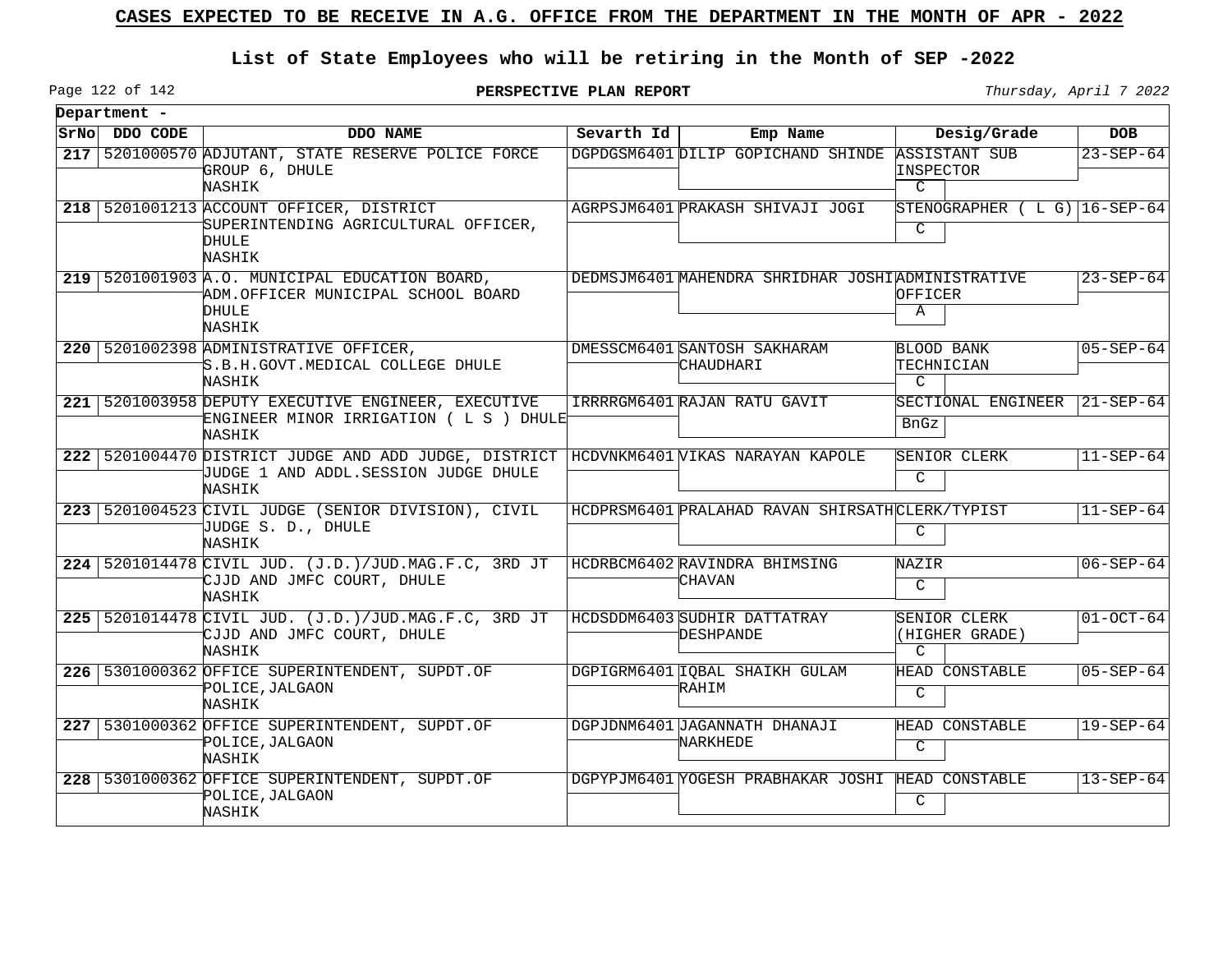## **List of State Employees who will be retiring in the Month of SEP -2022**

Page 123 of 142

|       | Department - |                                                                                                                                                |            |                                          |                                            |                 |
|-------|--------------|------------------------------------------------------------------------------------------------------------------------------------------------|------------|------------------------------------------|--------------------------------------------|-----------------|
| SrNol | DDO CODE     | DDO NAME                                                                                                                                       | Sevarth Id | Emp Name                                 | Desig/Grade                                | <b>DOB</b>      |
|       |              | 229 5301000362 OFFICE SUPERINTENDENT, SUPDT.OF<br>POLICE, JALGAON<br>NASHIK                                                                    |            | DGPAMSM6405 AHAMAD MUNIR SHAIKH          | POLICE NAIK<br>C                           | $21 - SEP - 64$ |
|       |              | 230   5301000362 OFFICE SUPERINTENDENT, SUPDT.OF<br>POLICE, JALGAON<br>NASHIK                                                                  |            | DGPBINM6401 BHATU IRBHAN NERKAR          | HEAD CONSTABLE<br>C                        | $10 - SEP - 64$ |
|       |              | 231 5301002016 REGISTRAR, INDUSTRIAL TRAINING<br>INSTITUTE , JALGAON<br>NASHIK                                                                 |            | DVESSJM6402 SHRISH SHARAD JOSHI          | JUNIOR CLERK<br>C                          | $19 - SEP - 64$ |
|       |              | 232   5301003420 ASSTT SUPERINTENDING ENGINEER,<br>SUP.ENGR.P.W.CIRCLE, JALGAON<br>NASHIK                                                      |            | PWFGUPM6401 GANESH UKHARDU PATIL         | ASST/ SEC./ JR.<br>ENGINEER<br>B           | $09 - SEP - 64$ |
|       |              | 233 5301004177 DEPUTY EXECUTIVE ENGINEER, EX. ENGR.<br>GIRNA IRRIGATION DIVISION, JALGAON<br>NASHIK                                            |            | IRRDSPM6403 DIGAMBAR SANTOSH PATIL       | MEASURER<br>C                              | $01-OCT-64$     |
|       |              | 234 5301004720 ASSTT. ELECTRICAL INSPECTOR, ELECTRICAL PWFGEMM6401 GANESH EKNATH MAHURKAR<br>INSPECTOR, INSPECTION DIVISION, JALGAON<br>NASHIK |            |                                          | ASST/ SEC./ JR.<br>ENGINEER<br>$\mathbf B$ | $09 - SEP - 64$ |
|       |              | 235 5303001669 TALUKA AGRICULTURE OFFICER, TALUKA<br>AGRICULTURAL OFFICER, BHADGOAN<br>NASHIK                                                  |            | AGRPKMM6401 PRADIPKUMAR KHEMA<br>MAHAJAN | AGRICULTURE<br>SUPERVISOR<br>$\mathcal{C}$ | $29 - SEP - 64$ |
|       |              | 236 5304002047 HEAD MASTER, HEAD MASTER GOVT TECHNICAL DVETGKM6401 TRAMBAK GANPATRAO<br>HIGH SCHOOL BHUSAWAL<br>NASHIK                         |            | <b>KHAPEKAR</b>                          | FULL TIME TEACHER<br>BnGz                  | $01 - OCT - 64$ |
|       |              | 237 5310000956 TAHSILDAR, TASHIL OFFICE, PACHORA DIST. REVMJBM6401 MILIND JAYWANTRAO<br><b>JALGAON</b><br>NASHIK                               |            | <b>BACHHAV</b>                           | TALATHI<br>C                               | $01-0CT-64$     |
|       |              | 238 5312004476 CIVIL J. JR. DIV.AND J. M. F.C, CIVIL<br>AND CRIMINAL COURT RAVER<br>NASHIK                                                     |            | HCDKRWF6401 KALPANA RAJENDRA WANI        | AVVAL KARKUN<br>C                          | $01-0CT-64$     |
|       |              | 239   5401000362 OFFICE SUPERINTENDENT, SUPERINTENDENT<br>OF POLICE, AHMEDNAGAR<br>NASHIK                                                      |            | DGPVCKM6401 VILAS CHINTAMAN KHULE        | <b>HEAD CONSTABLE</b><br>C                 | $25 - SEP - 64$ |
|       |              | 240   5401000362 OFFICE SUPERINTENDENT, SUPERINTENDENT<br>OF POLICE, AHMEDNAGAR<br>NASHIK                                                      |            | DGPSEKM6401 SANJU EKNATH KATHAWATE       | HEAD CONSTABLE<br>C                        | $11 - SEP - 64$ |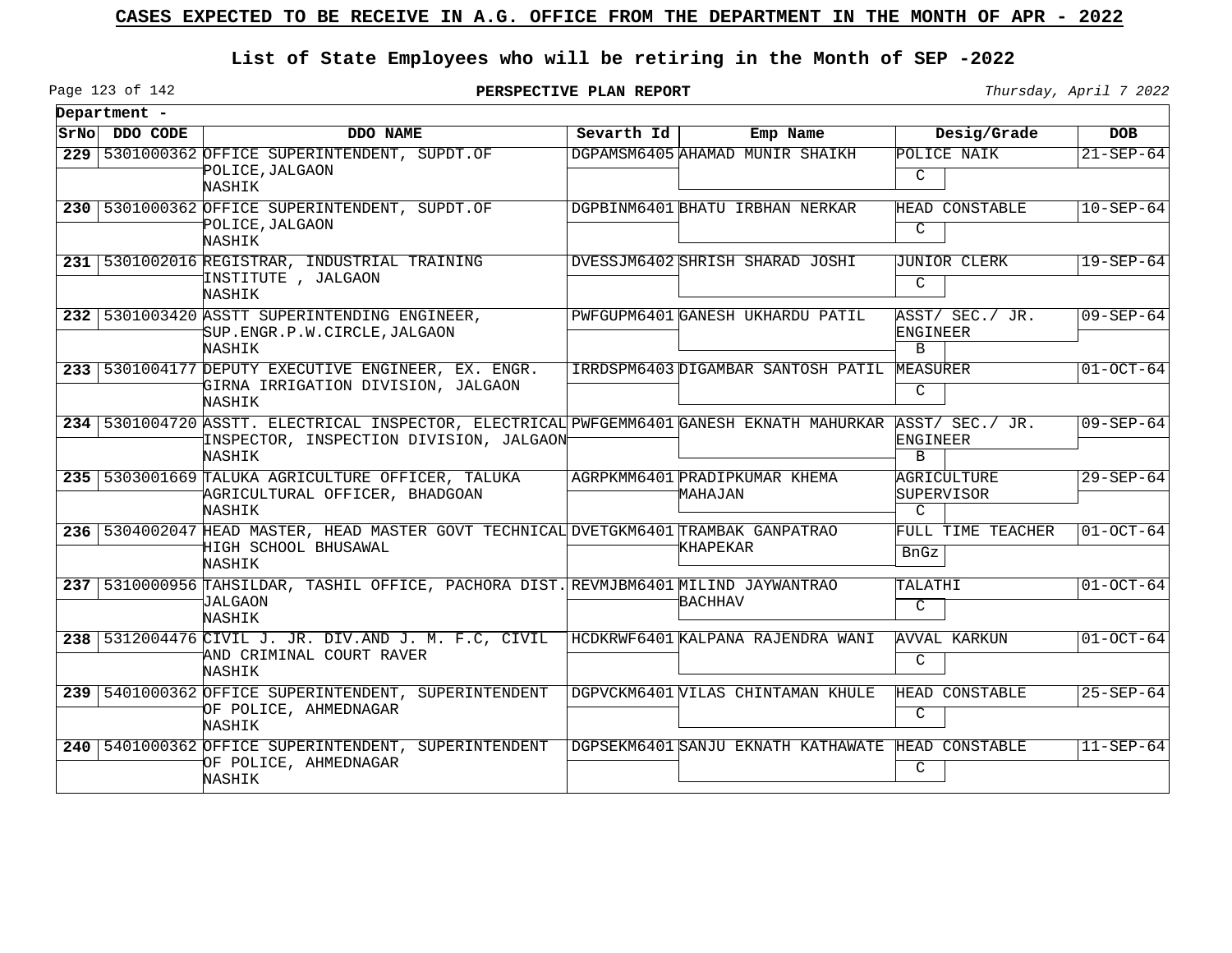# **List of State Employees who will be retiring in the Month of SEP -2022**

**PERSPECTIVE PLAN REPORT Thursday**, April 7 2022

Page 124 of 142

 $\overline{\phantom{0}}$ 

| Department -  |                                                                                                                   |            |                                                               |                        |                                   |                        |
|---------------|-------------------------------------------------------------------------------------------------------------------|------------|---------------------------------------------------------------|------------------------|-----------------------------------|------------------------|
| SrNo DDO CODE | DDO NAME                                                                                                          | Sevarth Id | Emp Name                                                      |                        | Desig/Grade                       | <b>DOB</b>             |
|               | 241   5401000362 OFFICE SUPERINTENDENT, SUPERINTENDENT<br>OF POLICE, AHMEDNAGAR<br>NASHIK                         |            | DGPMSSM6404 MADHUKAR SUKHDEO SHINDE HEAD CONSTABLE            | C                      |                                   | $22 - SEP - 64$        |
|               | 242 5401000362 OFFICE SUPERINTENDENT, SUPERINTENDENT<br>OF POLICE, AHMEDNAGAR<br>NASHIK                           |            | DGPBVHM6401 BALU VISHWANATH HAPSE                             | C                      | HEAD CONSTABLE                    | $01 - OCT - 64$        |
|               | 243 5401000362 OFFICE SUPERINTENDENT, SUPERINTENDENT<br>OF POLICE, AHMEDNAGAR<br>NASHIK                           |            | DGPBSJM6401 BALU SONA JADHAV                                  | C                      | HEAD CONSTABLE                    | $15 - SEP - 64$        |
|               | 244   5401000362 OFFICE SUPERINTENDENT, SUPERINTENDENT<br>OF POLICE, AHMEDNAGAR<br>NASHIK                         |            | DGPKISM6401 KHALIL IBRAHIM SHAIKH                             | C                      | <b>JUNIOR GRADE CLERK</b>         | $119 - SEP - 64$       |
|               | 245   5401000362 OFFICE SUPERINTENDENT, SUPERINTENDENT<br>OF POLICE, AHMEDNAGAR<br>NASHIK                         |            | DGPJLKM6401 JAGANNATH LAXMAN KUSKARHEAD CLERK                 | C                      |                                   | $30 - SEP - 64$        |
|               | 246 5401000948 TAHSILDAR, TAHSILDAR GENERAL<br>ADMINISTRATION COLLECTOR OFFICE<br>AHMEDNAGAR<br>NASHIK            |            | FDSNBDM6401 NAVNATH BABANRAO DATE                             | C                      | AWWAL KARKUN                      | $17 - \text{AUG} - 63$ |
|               | 247 5401001541 JUDGE COOPERATIVE COURT, JUDGE CO-<br>OPERATIVE COURT AHMEDNAGAR<br>NASHIK                         |            | CCRDVGM6201 DATTATRAYA VITHAL<br><b>GAVATE</b>                | COURT<br>$\mathbf{A}$  | JUDGE COOPERATIVE                 | $01-0CT-62$            |
|               | 248 5401001894 E. O. PRIMARY, EDUCATION OFFICER<br>PRIMARY ZILLA PARISHAD AHMADNAGAR<br>NASHIK                    |            | DEDSPPF6401 SULOCHANA PANDHARINATH DEPUTY EDUCATION<br>PATARE | OFFICER<br>B           |                                   | $27 - SEP - 64$        |
|               | 249 5401003270 TREASURY OFFICER, DISTRICT TREASURY<br>OFFICE, AHMEDNAGAR<br>NASHIK                                |            | DATVSGF6401 WARSHA SUNIL GORKAR                               | $\mathcal{C}$          | SUB TREASURY<br>OFFICR-LOWR GRADE | $11 - SEP - 64$        |
|               | 250   5401003421 DEPUTY EXECUTIVE ENGINEER, EXECUTIVE<br>ENGINEER, PUBLIC WORKS DIVISION,<br>AHMEDNAGAR<br>NASHIK |            | PWFSYAM6401 SUDHAKAR YADAVRAO AUTI                            | ENGINEER<br>B          | ASST/ SEC./ JR.                   | $23 - SEP - 64$        |
|               | 251 5401005346 ASSI. DIST SUPPLY OFFICER, DISTRICT<br>SUPPLY OFFICE<br><b>NASHIK</b>                              |            | REVSLSM6401 SHIVAJI LALJI SUSARE                              | OFFCER<br>BnGz         | SUPPLY INSPECTING                 | $03 - SEP - 64$        |
|               | 252 5407001669 TALUKA AGRICULTURE OFFICER, TALUKA<br>AGRICULTRAL OFFICER<br>NASHIK                                |            | AGRRNDM6402 RAMDAS NAMDEO DAREKAR                             | OFFICER<br><b>BnGz</b> | TALUKA AGRICULTURE                | $ 01-OCT-64 $          |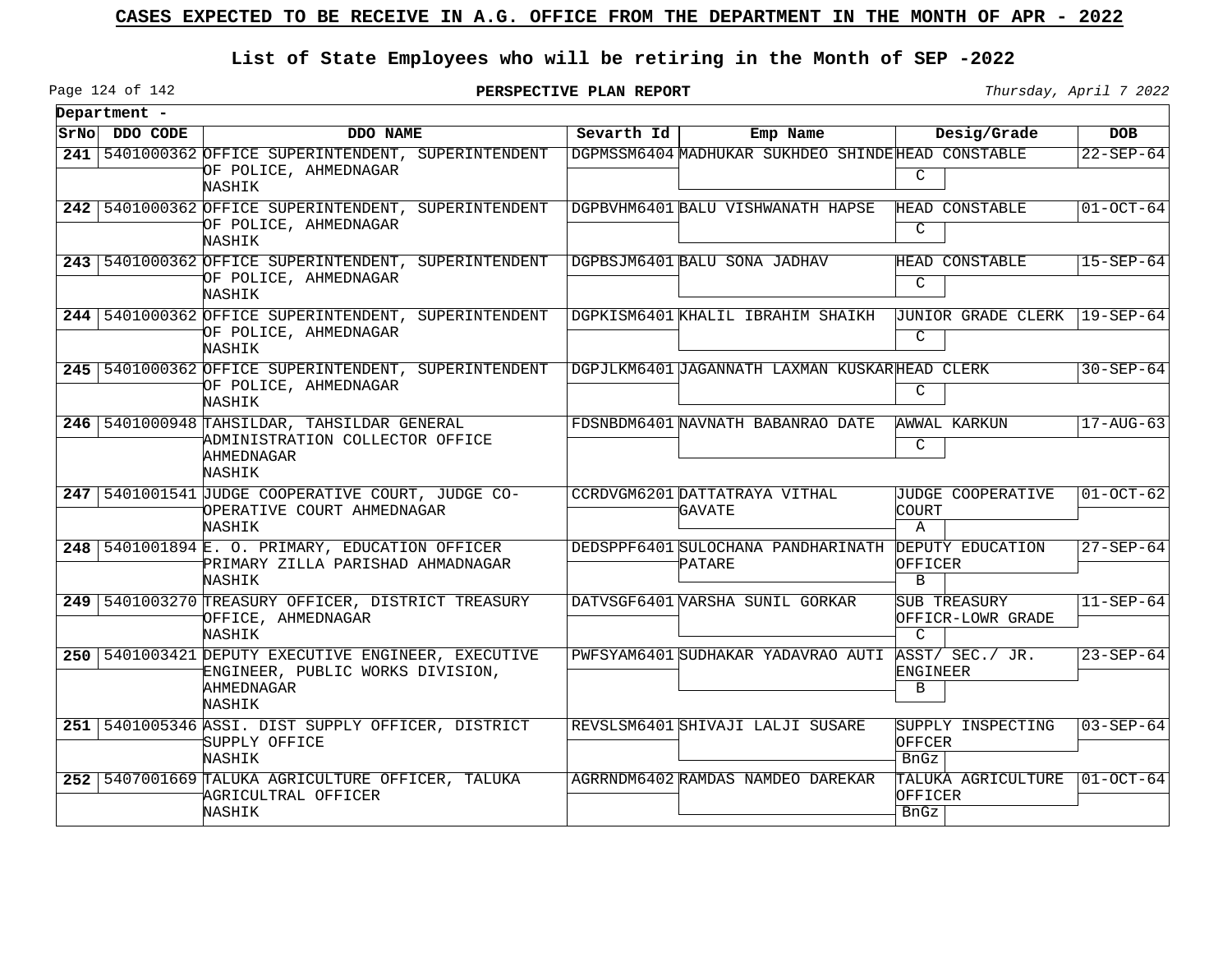# **List of State Employees who will be retiring in the Month of SEP -2022**

Page 125 of 142

**PERSPECTIVE PLAN REPORT Thursday**, April 7 2022

| Department -  |                                                                                                                            |            |                                                       |                                                    |                 |
|---------------|----------------------------------------------------------------------------------------------------------------------------|------------|-------------------------------------------------------|----------------------------------------------------|-----------------|
| SrNo DDO CODE | DDO NAME                                                                                                                   | Sevarth Id | Emp Name                                              | Desig/Grade                                        | <b>DOB</b>      |
|               | 253 5410004476 JT CIVILJUDGE JD AND JMFC, JT.CIVIL<br>JUDGE JUNIOR DIVISION, SANGAMNER<br>NASHIK                           |            | HCDPRGM6401 POPAT RAMCHANDRA GARAD                    | <b>CLERK</b><br>C                                  | $18 - SEP - 64$ |
|               | 254 5410004542 ADDI. DISTRIC JUDGE, ADDITIONAL<br>DISTRICT AND SESSIONS COURT, SANGAMNER,<br>DISTRICT AHMEDNAGAR<br>NASHIK |            | HCDUCTM6401 UDDHAV CHANGDEO<br>TRYAMBAKE              | <i><b>STENOGRAPHER</b></i><br>(HIGHER GRADE)<br>B  | $26 - SEP - 64$ |
|               | 255   5411002544 MEDICAL SUPERINTENDENT, CL.I, MEDICAL<br>SUPERILTENDENT RURAL HOSPITAL SHEVGAON<br>NASHIK                 |            | DHSSPSF6401 SHAILAJA PETER SONWANE                    | STAFF NURSE<br>$\mathcal{C}$                       | $29 - SEP - 64$ |
|               | 256 5413001044 NAIB TAHSILDAR, NAIB TAHSILDAR, SANJAY REVRGWF6401 RAJNI GANGADHAR<br>GANDHI YOJNA<br>NASHIK                |            | WAGHMARE                                              | <b>AVVAL KARKUN</b><br>C                           | $04 - SEP - 64$ |
|               | 257 5413002325 ARBITRATOR, ARBITRATOR, TOWN PLANNING<br>SCHEME, SHRIRAMPUR<br>NASHIK                                       |            | DTPUJTM6401 UDAY JANARDAN TARALEKAR ASST.TOWN PLANNER | BnGz                                               | $09 - SEP - 64$ |
|               | 258   5413004542 DISTRICT JUDGE AND ADD JUDGE,<br>ADDITIONAL DISTRICT AND SESSIONS<br>COURT, SHRIRAMPUR<br>NASHIK          |            | HCDSRSM6402 SANJAY RANGNATH SATPUTE BAILIFF           | C                                                  | $24 - SEP - 64$ |
|               | 259 5501000357 OFFICE SUPERINTENDENT, SUPERINTENDENT<br>OF POLICE NANDURBAR<br>NASHIK                                      |            | DGPRSWM6404 RAJU SUKLAL WANKHEDE                      | <b>ASSISTANT SUB</b><br>INSPECTOR<br>$\mathcal{C}$ | $12 - SEP - 64$ |
|               | 260 5501000476 ADMINISTRATIVE OFFICER, NANDURBAR<br>DISTRICT PRISON CLASS-1<br>NASHIK                                      |            | IGPPPBM6401 PRADIP PANDIT BAVISKAR HAVILDAR           | C                                                  | $23 - SEP - 64$ |
|               | 261 5502037202 HEAD MASTER SECONDARY, GOVT. POST BASIC TDCCTSM6401 CHANDRAKANT TUKARAM<br>ASHRAM SCHOOL, RANIPUR<br>NASHIK |            | SONAWANE                                              | HEAD MASTER<br>SECONDARY<br>BnGz                   | $23 - SEP - 64$ |
|               | 262 5506047202 HEAD MASTER SECONDARY, H.M., GOVT.POST<br>BASIC ASHRAM SCHOOL, RAMPUR<br>NASHIK                             |            | TDCNDJM6401 NANDLAL DEVABA JADHAV                     | HEAD MASTER<br>SECONDARY<br>BnGz                   | $19 - SEP - 64$ |
|               | 263 7101000020 ACCOUNTS OFFICER, MAHARASHTRA PUBLIC<br>SERVICE COMMISSION<br>KONKAN                                        |            | MPSDHSM6401 DINKAR HANMANT SHINDE                     | ASSISTANT<br>BnGz                                  | $17 - SEP - 64$ |
|               | 264 7101000020 ACCOUNTS OFFICER, MAHARASHTRA PUBLIC<br>SERVICE COMMISSION<br>KONKAN                                        |            | MPSLRBF6401 LEENA RAVINDRA BHOSALE ASSISTANT          | BnGz                                               | $24 - SEP - 64$ |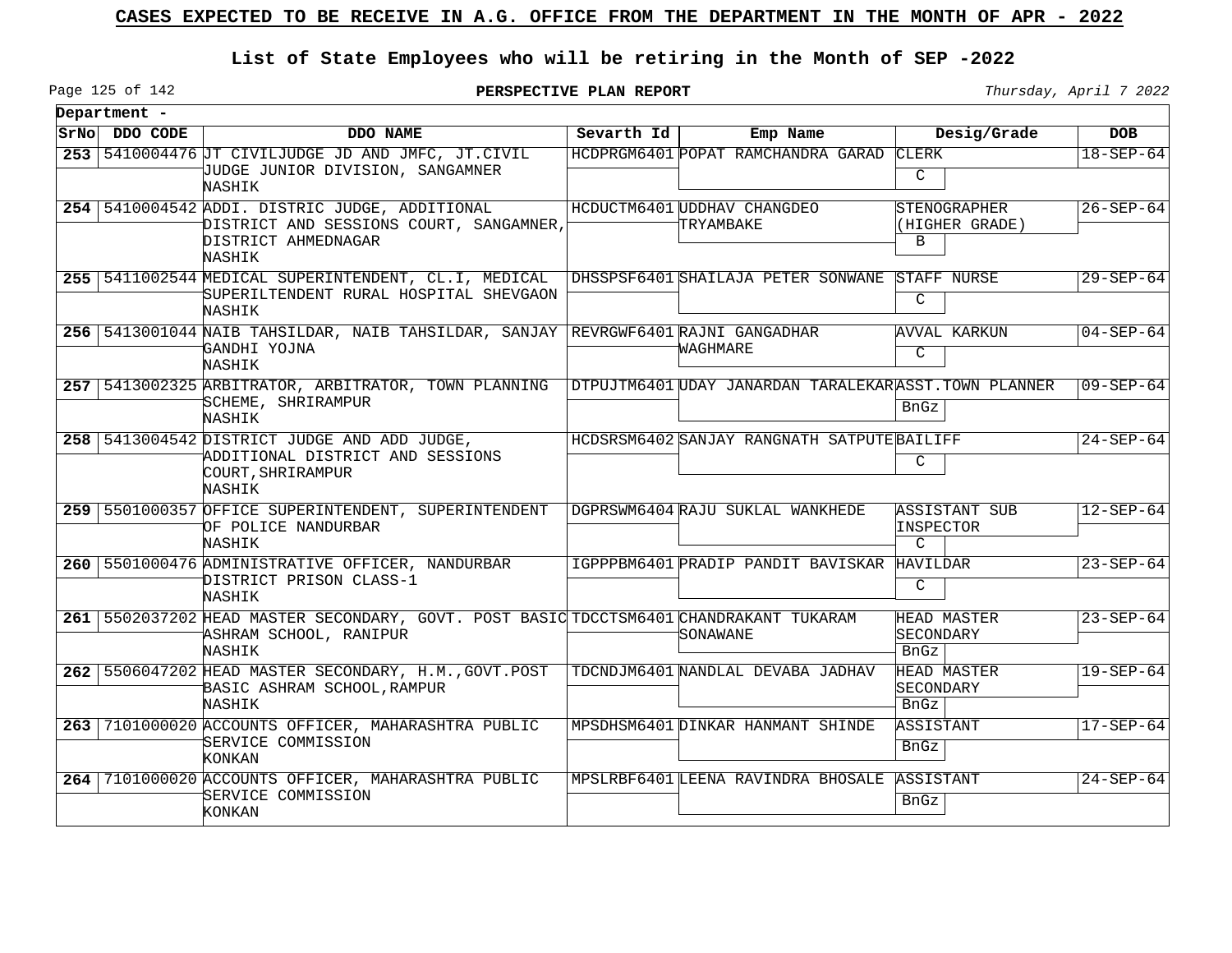## **List of State Employees who will be retiring in the Month of SEP -2022**

**PERSPECTIVE PLAN REPORT** Thursday, April 7 2022

Page 126 of 142

|            | Department -  |                                                                                                                                             |            |                                    |                                                   |                 |
|------------|---------------|---------------------------------------------------------------------------------------------------------------------------------------------|------------|------------------------------------|---------------------------------------------------|-----------------|
|            | SrNo DDO CODE | DDO NAME                                                                                                                                    | Sevarth Id | Emp Name                           | Desig/Grade                                       | <b>DOB</b>      |
| $265 \mid$ |               | 7101000047 GENERAL MANAGER, MANTRALAYA SQUARE MEAL DPSDVHM6401 DEVENDRA VIJAY HAJARE<br>AND CANTEEN<br>KONKAN                               |            |                                    | ASSISTANT AUDIT<br>OFFICER<br><b>BnGz</b>         | $30 - SEP - 64$ |
| 266        |               | 7101000148 ACCOUNT OFFICER, DIRECTORATE GENERAL OF IPRSANM6401 SURYAKANT AKARAM NAGAP<br>INFORMATION AND PUBLIC RELATION<br>KONKAN          |            |                                    | CLERK -TYPIST<br>C                                | $07 - SEP - 64$ |
|            |               | 267 7101000302 UNDER SECRETARY, HOME DEPT (MANTRALAYA) ESTSMKM6401 SURESH MAHADEO KHADE<br>KONKAN                                           |            |                                    | DEPUTY SECRETARY<br>Α                             | $04 - SEP - 64$ |
| 268        |               | 7101000354 DY ASSTT TO THE I G P, DIRECTOR GENERAL DGPKBKM6401 KISHOR BABURAO KALE<br>OF POLICE<br>KONKAN                                   |            |                                    | OFFICE<br>SUPERINTENDENT - N<br>GZ<br><b>BnGz</b> | $24 - SEP - 64$ |
|            |               | 269 7101000354 DY ASSTT TO THE I G P, DIRECTOR GENERAL DGPPTMM6401 PRADEEP TANAJI MORE<br>OF POLICE<br>KONKAN                               |            |                                    | SENIOR GRADE CLERK<br>C                           | $17 - SEP - 64$ |
|            |               | 270 7101000393 OFFICE SUPERINTENDENT, COMMISSIONER OF DGPSSRM6404 SHIVAJI SHANTARAM RANE<br>POLICE RAILWAYS MUMBAI<br>KONKAN                |            |                                    | HEAD CONSTABLE<br>$\mathcal{C}$                   | $06 - SEP - 64$ |
|            |               | 271 7101000393 OFFICE SUPERINTENDENT, COMMISSIONER OF DGPABSM6401 AMIR BABALAL SHAIKH<br>POLICE RAILWAYS MUMBAI<br>KONKAN                   |            |                                    | HEAD CONSTABLE<br>C                               | $01-OCT-64$     |
|            |               | 272 7101000393 OFFICE SUPERINTENDENT, COMMISSIONER OF DGPSVUM6401 SURENDRA VASANT UPADHYEHEAD CONSTABLE<br>POLICE RAILWAYS MUMBAI<br>KONKAN |            |                                    | C                                                 | $05 - SEP - 64$ |
|            |               | 273 7101000393 OFFICE SUPERINTENDENT, COMMISSIONER OF DGPASKM6404 ANIL SHANKAR KALAL<br>POLICE RAILWAYS MUMBAI<br>KONKAN                    |            |                                    | POLICE NAIK<br>C                                  | $24 - SEP - 64$ |
|            |               | 274 7101000393 OFFICE SUPERINTENDENT, COMMISSIONER OF DGPAJMM6401 ASHOK JOTIRAM MANE<br>POLICE RAILWAYS MUMBAI<br>KONKAN                    |            |                                    | HEAD CONSTABLE<br>$\mathcal{C}$                   | $09 - SEP - 64$ |
|            |               | 275 7101000432 OFFICE SUPERINTENDENT, SPECIAL<br>I.G.P. (V.I.P. SECURITY) SPECIAL<br>PROTECTION UNIT DADAR MUMBAI<br>KONKAN                 |            | DGPSNGM6401 SANJAY NAMDEO GOGAWALE | ASSTT POLICE<br>INSPECTOR<br>B                    | $16 - SEP - 64$ |
| $276 \mid$ |               | 7101000454 SENIOR ADMINISTRATIVE OFFICER, JOINT<br>COMMISSIONER OF POLICE CRIME BRANCH<br>MUMBAI<br>KONKAN                                  |            | DGPNSSM6401 NAMDEO SHRIRAM SAWANT  | SENIOR GRADE CLERK<br>C                           | $02 - SEP - 64$ |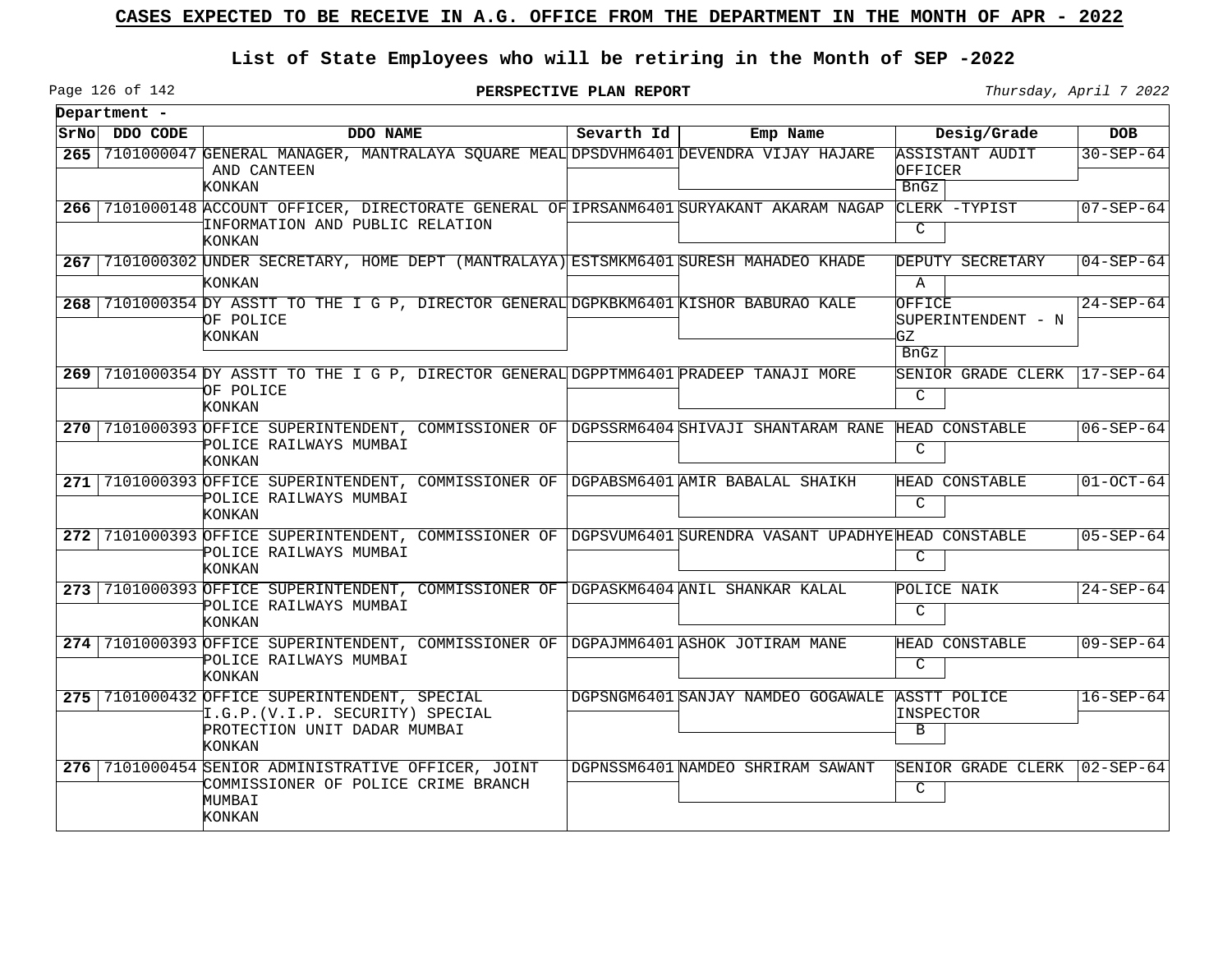## **List of State Employees who will be retiring in the Month of SEP -2022**

**PERSPECTIVE PLAN REPORT** Thursday, April 7 2022

|       | Department - |                                                                                                                                   |            |                                                |                                |                 |
|-------|--------------|-----------------------------------------------------------------------------------------------------------------------------------|------------|------------------------------------------------|--------------------------------|-----------------|
| SrNol | DDO CODE     | DDO NAME                                                                                                                          | Sevarth Id | Emp Name                                       | Desig/Grade                    | <b>DOB</b>      |
| 277   |              | 7101000454 SENIOR ADMINISTRATIVE OFFICER, JOINT<br>COMMISSIONER OF POLICE CRIME BRANCH<br>MUMBAI<br>KONKAN                        |            | DGPPNGM6401 PRADIP NARAYAN GAIKWAD             | $P S I - UNARMED$<br>C         | $25 - SEP - 64$ |
|       |              | 278 7101000454 SENIOR ADMINISTRATIVE OFFICER, JOINT<br>COMMISSIONER OF POLICE CRIME BRANCH<br>MUMBAI<br>KONKAN                    |            | DGPJKSM6401 JALINDAR KRUSHNA SHINDEPOLICE NAIK | $\mathsf{C}$                   | $26 - SEP - 64$ |
|       |              | 279 7101000454 SENIOR ADMINISTRATIVE OFFICER, JOINT<br>COMMISSIONER OF POLICE CRIME BRANCH<br>MUMBAI<br>KONKAN                    |            | DGPDBSM6411 DILIP BHALCHANDRA<br>SAWANT        | POLICE INSPECTOR<br>Α          | $01-OCT-64$     |
|       |              | 280 7101000454 SENIOR ADMINISTRATIVE OFFICER, JOINT<br>COMMISSIONER OF POLICE CRIME BRANCH<br>MUMBAI<br>KONKAN                    |            | DGPCNDM6401 CHANDRAKANT NARAYAN<br>DALVI       | ASSTT POLICE<br>INSPECTOR<br>В | $21 - SEP - 64$ |
| 281   |              | 7101000455 ADMINISTRATIVE OFFICER, JOINT<br>COMISSIONER OF POLICE, TRAFFIC MUMBAI<br><b>KONKAN</b>                                |            | DGPCBMM6401 CHANDRAKANT BHAGOJI<br>MOHITE      | $P S I - UNARMED$<br>C         | $20 - SEP - 64$ |
|       |              | 282 7101000455 ADMINISTRATIVE OFFICER, JOINT<br>COMISSIONER OF POLICE, TRAFFIC MUMBAI<br>KONKAN                                   |            | DGPARSM6408 ANAND RAGHUNATH SALVE              | HEAD CONSTABLE<br>C            | $24 - SEP - 64$ |
|       |              | 283 7101000455 ADMINISTRATIVE OFFICER, JOINT<br>COMISSIONER OF POLICE, TRAFFIC MUMBAI<br>KONKAN                                   |            | DGPSNVM6401 SHASHIKANT NARAYAN<br>VANJARE      | POLICE NAIK<br>C               | $ 01-OCT-64$    |
|       |              | 284 7101000455 ADMINISTRATIVE OFFICER, JOINT<br>COMISSIONER OF POLICE, TRAFFIC MUMBAI<br><b>KONKAN</b>                            |            | DGPVSJM6403 VITTHAL SHANKAR JAGTAP             | HEAD CONSTABLE<br>C            | $01-OCT-64$     |
|       |              | 285 7101000455 ADMINISTRATIVE OFFICER, JOINT<br>COMISSIONER OF POLICE, TRAFFIC MUMBAI<br>KONKAN                                   |            | DGPMNBM6401 MOHAN NIVRUTI BHILLARE             | HEAD CONSTABLE<br>C            | $08 - SEP - 64$ |
|       |              | 286 7101000455 ADMINISTRATIVE OFFICER, JOINT<br>COMISSIONER OF POLICE, TRAFFIC MUMBAI<br>KONKAN                                   |            | DGPRGTM6401 RAJAN GANPAT TARKAR                | HEAD CONSTABLE<br>C            | $08 - SEP - 64$ |
|       |              | 287 7101000456 ASSTT COMMISSIONER, ASSTT. COMMISSIONER DGPPAAM6401 PRASHANT ANANT ADHATE<br>OF POLICE, S.B. I I, MUMBAI<br>KONKAN |            |                                                | HEAD CONSTABLE<br>C            | $08 - SEP - 64$ |

Page 127 of 142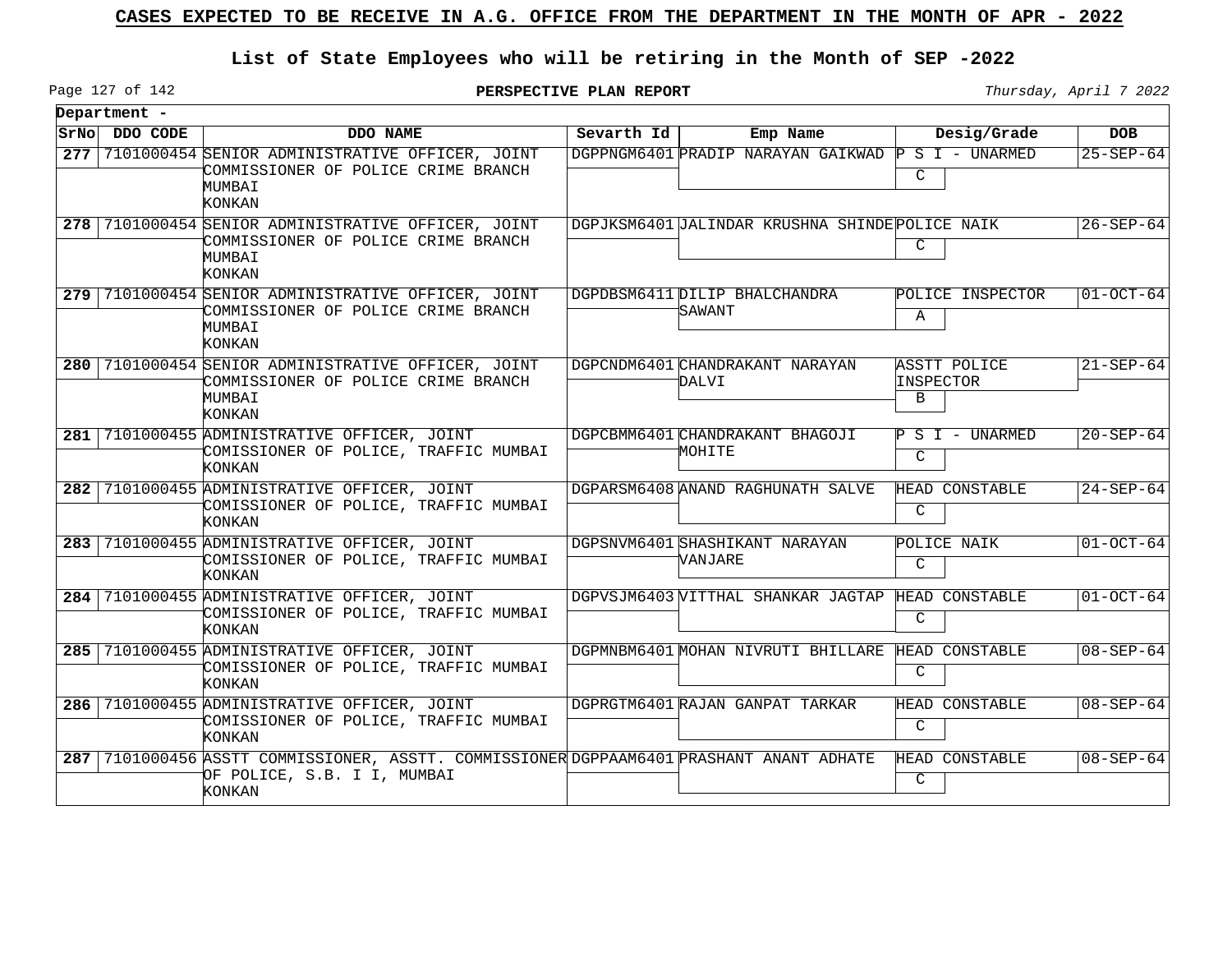## **List of State Employees who will be retiring in the Month of SEP -2022**

Page 128 of 142

**PERSPECTIVE PLAN REPORT Thursday**, April 7 2022

| Department -  |                                                                                                                   |              |                                                   |                                 |                 |
|---------------|-------------------------------------------------------------------------------------------------------------------|--------------|---------------------------------------------------|---------------------------------|-----------------|
| SrNo DDO CODE | DDO NAME                                                                                                          | Sevarth $Id$ | Emp Name                                          | Desig/Grade                     | <b>DOB</b>      |
|               | 288 7101000457 ADMINISTRATIVE OFFICER, DY.<br>COMMISSIONER OF POLICE, MUMBAI<br>KONKAN                            |              | DGPSVSF6401 SMITA VIJAY SATAM                     | HEAD CLERK<br>C                 | $07 - SEP - 64$ |
|               | 289 7101000597 ADMINISTRATIVE OFFICER, ADDL<br>COMMISSIONER OF POLICE, SPECIAL BRANCH,<br>MUMBAI<br><b>KONKAN</b> |              | DGPRLJM6401 RAVINDRA LAXMAN JADHAV                | HEAD CONSTABLE<br>C             | $05 - SEP - 64$ |
|               | 290 7101000597 ADMINISTRATIVE OFFICER, ADDL<br>COMMISSIONER OF POLICE, SPECIAL BRANCH,<br>MUMBAI<br>KONKAN        |              | DGPDYKM6401DEEPAK YASHWANT<br>KALGUTKAR           | HEAD CONSTABLE<br>$\mathcal{C}$ | $03 - SEP - 64$ |
|               | 291 7101000597 ADMINISTRATIVE OFFICER, ADDL<br>COMMISSIONER OF POLICE, SPECIAL BRANCH,<br>MUMBAI<br><b>KONKAN</b> |              | DGPRAKM6404 RAMESH AKENATH<br>KATARNAVARE         | POLICE NAIK<br>$\mathcal{C}$    | $26 - SEP - 64$ |
|               | 292 7101000597 ADMINISTRATIVE OFFICER, ADDL<br>COMMISSIONER OF POLICE, SPECIAL BRANCH,<br>MUMBAI<br>KONKAN        |              | DGPRDWM6401 RAJENDRA DATTARAM WALKEHEAD CONSTABLE | C                               | $11 - SEP - 64$ |
|               | 293 7101000599 ADMINISTRATIVE OFFICER, ADDL<br>COMMISSIONER OF POLICE ARMED POLICE<br>MUMBAI<br>KONKAN            |              | DGPRHKM6402 RAJAN HANUMANT KAMBALE ASSISTANT SUB  | INSPECTOR<br>C                  | $08 - SEP - 64$ |
|               | 294 7101000599 ADMINISTRATIVE OFFICER, ADDL<br>COMMISSIONER OF POLICE ARMED POLICE<br>MUMBAI<br>KONKAN            |              | DGPMVPF6401 MIRA VASANT PABALE                    | POLICE NAIK<br>C                | $19 - SEP - 64$ |
|               | 295 7101000599 ADMINISTRATIVE OFFICER, ADDL<br>COMMISSIONER OF POLICE ARMED POLICE<br>MUMBAI<br><b>KONKAN</b>     |              | DGPCGZM6401 CHARUDATTA GANESH ZHAD                | POLICE NAIK<br>C                | $25 - SEP - 64$ |
|               | 296 7101000599 ADMINISTRATIVE OFFICER, ADDL<br>COMMISSIONER OF POLICE ARMED POLICE<br>MUMBAI<br>KONKAN            |              | DGPBDDM6402 BHAGWAN DHONDIBA DHOLE                | POLICE NAIK<br>C                | $01-OCT-64$     |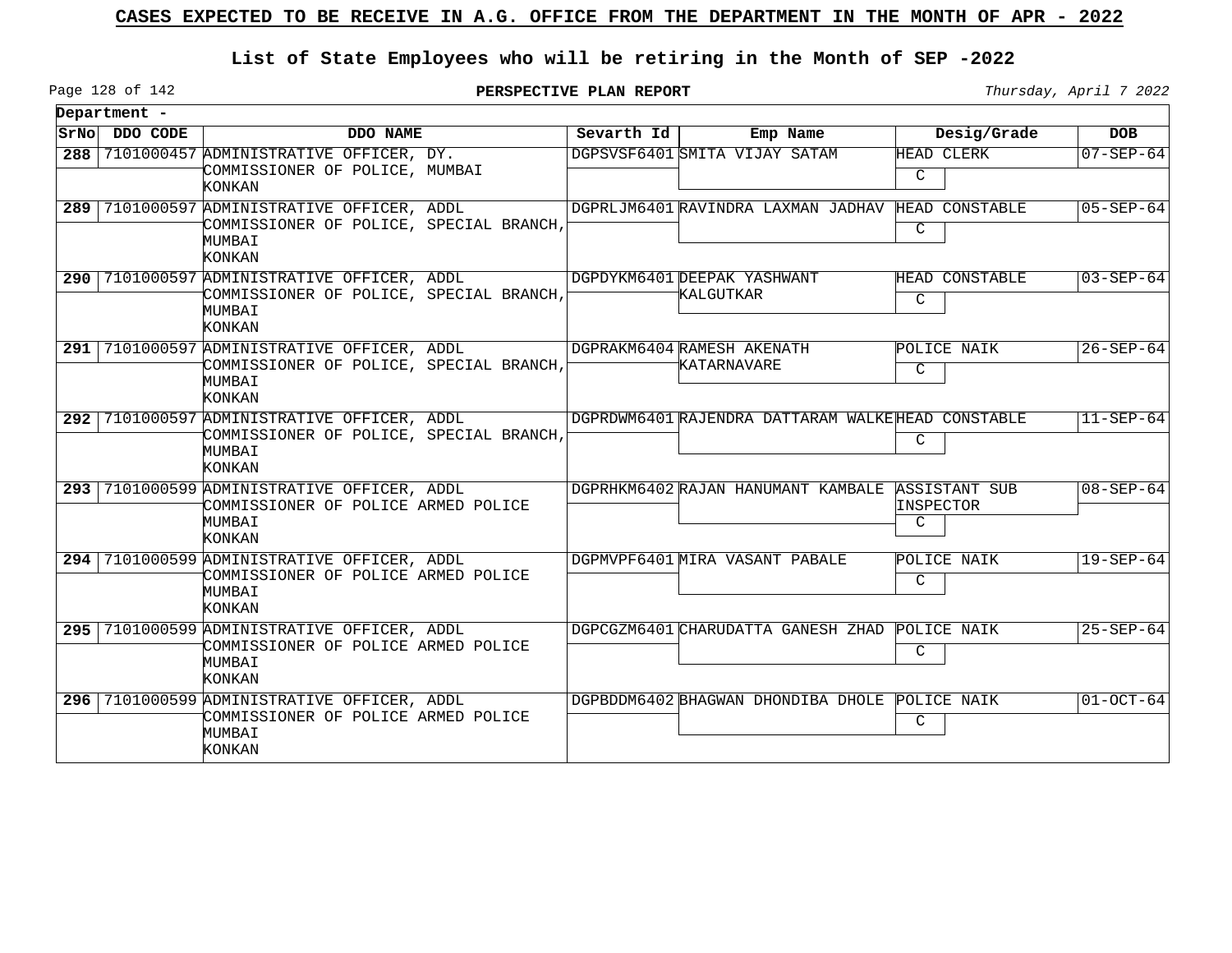## **List of State Employees who will be retiring in the Month of SEP -2022**

Page 129 of 142

**PERSPECTIVE PLAN REPORT** Thursday, April 7 2022

|       | Department - |                                                                                                                  |            |                                                   |                            |                   |
|-------|--------------|------------------------------------------------------------------------------------------------------------------|------------|---------------------------------------------------|----------------------------|-------------------|
| SrNol | DDO CODE     | DDO NAME                                                                                                         | Sevarth Id | Emp Name                                          | Desig/Grade                | <b>DOB</b>        |
| 297   |              | 7101000599 ADMINISTRATIVE OFFICER, ADDL<br>COMMISSIONER OF POLICE ARMED POLICE<br>MUMBAI                         |            | DGPHBDM6402 HARISHCHANDRA BALU<br>DEVALEKAR       | POLICE NAIK<br>C           | $30 - SEP - 64$   |
|       |              | KONKAN<br>298 7101000599 ADMINISTRATIVE OFFICER, ADDL<br>COMMISSIONER OF POLICE ARMED POLICE<br>MUMBAI<br>KONKAN |            | DGPNGSM6402 NANDKUMAR GULABRAO<br>SHINDE          | HEAD CONSTABLE<br>C        | $23 - SEP - 64$   |
|       |              | 299 7101000599 ADMINISTRATIVE OFFICER, ADDL<br>COMMISSIONER OF POLICE ARMED POLICE<br>MUMBAI<br>KONKAN           |            | DGPSYPM6401 SHIVAJI YESHWANT PADWALHEAD CONSTABLE | C                          | $01-OCT-64$       |
|       |              | 300 7101000599 ADMINISTRATIVE OFFICER, ADDL<br>COMMISSIONER OF POLICE ARMED POLICE<br>MUMBAI<br>KONKAN           |            | DGPDBCM6403 DIPAK BALA CHIPKAR                    | HEAD CONSTABLE<br>C        | $09 - SEP - 64$   |
| 301 l |              | 7101000599 ADMINISTRATIVE OFFICER, ADDL<br>COMMISSIONER OF POLICE ARMED POLICE<br>MUMBAI<br>KONKAN               |            | DGPSKKM6401 SURESH KASHIRAM KADAM                 | POLICE CONSTABLE<br>C      | $15 - SEP - 64$   |
| 302   |              | 7101000599 ADMINISTRATIVE OFFICER, ADDL<br>COMMISSIONER OF POLICE ARMED POLICE<br>MUMBAI<br><b>KONKAN</b>        |            | DGPNGSM6401 NARENDRA GANPAT SAWANT                | HEAD CONSTABLE<br>C        | $11 - SEP - 64$   |
| 303   |              | 7101000599 ADMINISTRATIVE OFFICER, ADDL<br>COMMISSIONER OF POLICE ARMED POLICE<br>MUMBAI<br>KONKAN               |            | DGPMKBM6403 MOHAN KASHIRAM BHANDE                 | <b>HEAD CONSTABLE</b><br>C | $30 - SEP - 64$   |
|       |              | 304 7101000599 ADMINISTRATIVE OFFICER, ADDL<br>COMMISSIONER OF POLICE ARMED POLICE<br>MUMBAI<br>KONKAN           |            | DGPGPRM6401 GANESH PANDURANG RANE                 | HEAD CONSTABLE<br>C        | $15 - SEP - 64$   |
|       |              | 305 7101000599 ADMINISTRATIVE OFFICER, ADDL<br>COMMISSIONER OF POLICE ARMED POLICE<br>MUMBAI<br>KONKAN           |            | DGPDTTM6401 DHARMAGUPT TUKARAM<br>TAMBE           | POLICE CONSTABLE<br>C      | $ 03 - SEP - 64 $ |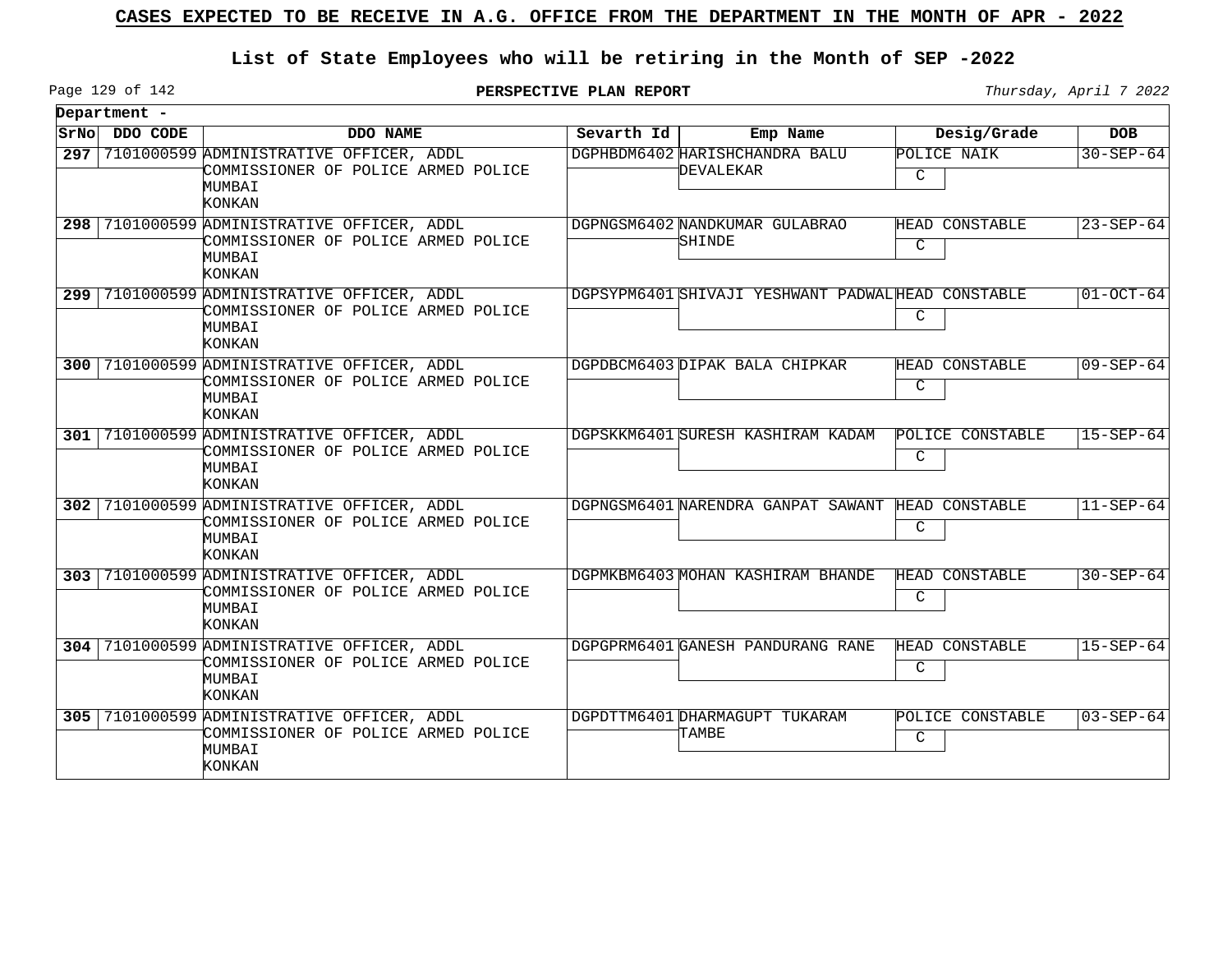## **List of State Employees who will be retiring in the Month of SEP -2022**

Page 130 of 142

**PERSPECTIVE PLAN REPORT** Thursday, April 7 2022

٦

|     | Department -  |                                                                                                                                                  |              |                                          |                                               |                 |
|-----|---------------|--------------------------------------------------------------------------------------------------------------------------------------------------|--------------|------------------------------------------|-----------------------------------------------|-----------------|
|     | SrNo DDO CODE | DDO NAME                                                                                                                                         | Sevarth $Id$ | Emp Name                                 | Desig/Grade                                   | <b>DOB</b>      |
| 306 |               | 7101000599 ADMINISTRATIVE OFFICER, ADDL<br>COMMISSIONER OF POLICE ARMED POLICE<br>MUMBAI<br>KONKAN                                               |              | DGPDGHM6401 DHANRAJ GOVIND<br>HUMRASAKAR | HEAD CONSTABLE<br>C                           | $02 - SEP - 64$ |
|     |               | 307 7101000622 ASTT. DIR.AND PUBLIC PROSECUTO,<br>ASSISTANT DIRECTOR AND PUBLIC<br>PROSECUTOR, BRIHANMUMBAI<br>KONKAN                            |              | DPPNPPF6401 NEETA RAGHUNATH<br>PASARAKAR | ASSISTANT PUBLIC<br>PROSECUTOR<br>$\mathbb A$ | $17 - SEP - 64$ |
|     |               | 308 7101000672 DY. SUPDT.OF POLICE- UNARMED, PRINCIPAL DGPASSM6410 ASHOK SAHEBRAO SAPKAL<br>POLICE TRAINING SCHOOL MAROL MUMBAI<br><b>KONKAN</b> |              |                                          | POLICE INSPECTOR-<br>UNARMED<br>$\mathbf{A}$  | $26 - SEP - 64$ |
|     |               | 309 7101000757 JOINT DISTRICT REGISTRAR CL- 1, JOINT<br>DISTRICT REGISTRAR CL. 1, MUMBAI<br>SUBURBAN DIST<br><b>KONKAN</b>                       |              | IGRAGTM6401 ANIL GUNAJI TAMBE            | JUNIOR CLERK<br>C                             | $26 - SEP - 64$ |
|     |               | 310 7101000800 UNDER SECRETARTY, REVENUE AND FOREST<br>DEPARTMENT MANTRALAYA<br>KONKAN                                                           |              | ESTJDJF6401 JAYASHREE DHONDIBA<br>TADHAV | ASSISTANT<br>BnGz                             | $22 - SEP - 64$ |
|     |               | 311 7101000800 UNDER SECRETARTY, REVENUE AND FOREST<br>DEPARTMENT MANTRALAYA<br>KONKAN                                                           |              | ESTSPKF6401 SADHANA PRAKASH KADAM        | STENOGRAPHER (L G)<br><b>BnGz</b>             | $14 - SEP - 64$ |
|     |               | 312 7101000800 UNDER SECRETARTY, REVENUE AND FOREST<br>DEPARTMENT MANTRALAYA<br>KONKAN                                                           |              | ESTAJSM6401 ANANT JAGANNATH SHETYE       | SECTION OFFICER<br>B                          | $20 - SEP - 64$ |
|     |               | 313 7101000800 UNDER SECRETARTY, REVENUE AND FOREST<br>DEPARTMENT MANTRALAYA<br>KONKAN                                                           |              | ESTRDPM6401 RAJENDRA DASHARATHA<br>PISAT | CLERK CUM TYPIST<br>$\mathcal{C}$             | 17-SEP-64       |
|     |               | 314 7101001563 REGIONAL DEPUTY COMMISSIONER, REGIONAL FISYLPM6401 YUVARAJ LAXMAN PAWAR<br>DEPUTY COMMISSIONER OF FISH MUMBAI<br><b>KONKAN</b>    |              |                                          | ADMINISTRATIVE<br>OFFICER<br>$\mathbf{B}$     | $14 - SEP - 64$ |
|     |               | 315 7101001779 ACCOUNTS OFFICER, DAIRY MANAGER, WORLI<br>DAIRY, (AO2)<br>KONKAN                                                                  |              | DDDNSPM6401 NANDAKISHOR SHAMRAO<br>PARAB | DAIRY CHEMIST<br>B                            | $16 - SEP - 64$ |
|     |               | 316 7101001779 ACCOUNTS OFFICER, DAIRY MANAGER, WORLI<br>DAIRY, (AO2)<br>KONKAN                                                                  |              | DDDVVMM6401WIVEK VISHNU MANE             | ASSTT.QLTY.CTRL.OFF 03-SEP-64<br>ICER<br>BrGz |                 |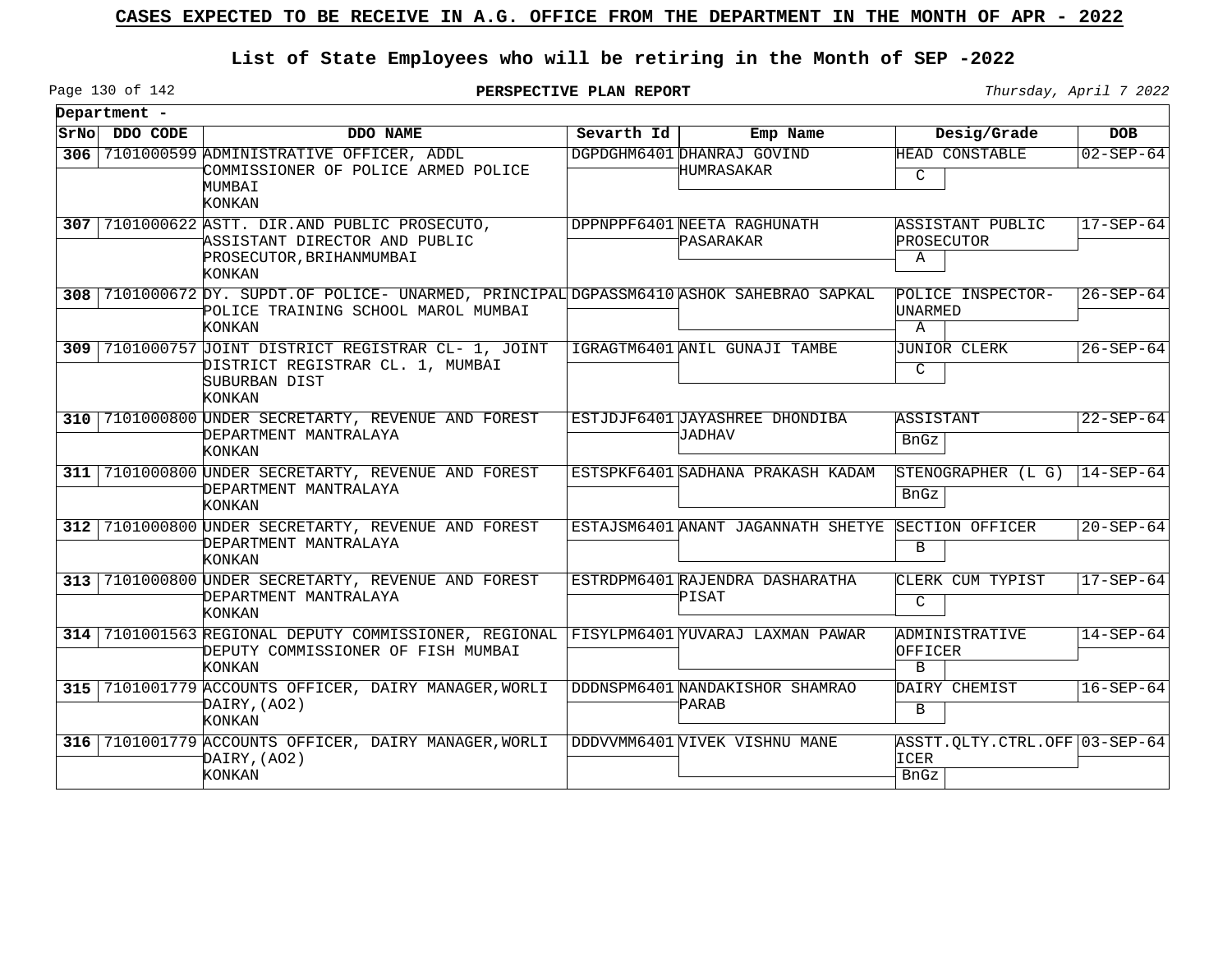## **List of State Employees who will be retiring in the Month of SEP -2022**

**PERSPECTIVE PLAN REPORT** Thursday, April 7 2022

Page 131 of 142

|                  | Department - |                                                                                                                                                        |            |                                                 |                                              |                 |
|------------------|--------------|--------------------------------------------------------------------------------------------------------------------------------------------------------|------------|-------------------------------------------------|----------------------------------------------|-----------------|
| SrNo             | DDO CODE     | DDO NAME                                                                                                                                               | Sevarth Id | Emp Name                                        | Desig/Grade                                  | <b>DOB</b>      |
| 317              |              | 7101001938 DIRECTOR, SYDENHAM INSTITUTE OF<br>MANAGEMENT STUDIES RESEARCH<br>KONKAN                                                                    |            | DHESMKF6401 SNEHALATA MANOHAR KADAMUUNIOR CLERK | C                                            | $23 - SEP - 64$ |
| 318              |              | 7101002100 PRINCIPAL, GOVERNMENT POLYTECHNIC,<br>MUMBAI<br>KONKAN                                                                                      |            | DTEVNCM6401 VILAS NARAYAN CHAUDHARICRAFTSMAN    | INSTRUCTOR<br>$\mathcal{C}$                  | $13 - SEP - 64$ |
| 319              |              | 7101002100 PRINCIPAL, GOVERNMENT POLYTECHNIC,<br>MUMBAI<br>KONKAN                                                                                      |            | DTEGTJM6401 GANESH TATOBA JADHAV                | LABORATORY ASSTT.<br>(TECH)<br>$\mathcal{C}$ | $10-SEP-64$     |
| ا 320            |              | 7101002182 ACCOUNTS OFFICER, DIRECTORATE OF<br>LIBRARIES<br>KONKAN                                                                                     |            | LIBKHPF6401 KRUTIKA HEMANT PARAB                | SENIOR CLERK<br>C                            | $08 - SEP - 64$ |
| 321 I            |              | 7101002201 SECTION OFFICER, HIGHER AND TECHNICAL<br>EDUCATION DEPARTMENT<br>KONKAN                                                                     |            | ESTKRPF6401 KAMINI RAMCHANDRA<br>PILANKAR       | SECTION OFFICER<br>B                         | $29 - SEP - 64$ |
| 322              |              | 7101002301 SECTION OFFICER, URBAN DEVELOPMENT<br>DEPARTMENT<br><b>KONKAN</b>                                                                           |            | ESTCRAM6401 CHANDRAKANT RAJARAM<br>ADAM         | CLERK TYPIST<br>C                            | $12 - SEP - 64$ |
| 323 <sub>1</sub> |              | 7101002372 ADMINISTRATIVE OFFICER, GRANT MEDICAL<br>COLLEGE MUMBAI<br>KONKAN                                                                           |            | DMESDTF6001 SAROJ DILIP TURBADKAR               | LECTURARE<br>$\mathbf{B}$                    | $04 - SEP - 60$ |
| 324              |              | 7101002372 ADMINISTRATIVE OFFICER, GRANT MEDICAL<br>COLLEGE MUMBAI<br>KONKAN                                                                           |            | DMESSGF6401 SUSHMA SHAMSUDAR<br>GAWANDE         | SENIOR CLERK<br>C                            | $02 - SEP - 64$ |
| 325              |              | 7101002379 ADMINISTRATIVE OFFICER, GOKULDAS TEJPAL DMESSGF6402 SMITA SUNIL GAITONDE<br>HOSPITAL, MUMBAI<br><b>KONKAN</b>                               |            |                                                 | STAFF NURSE<br>C                             | $24 - SEP - 64$ |
| 326              |              | 7101002396 ADMINISTRATIVE OFFICER, GOVT. DENTAL<br>COLLEGE AND HOSPITAL, MUMBAI<br>KONKAN                                                              |            | DMESAPM6401 SHANKAR ARJUN PARKAR                | SENIOR CLERK<br>$\mathcal{C}$                | $04 - SEP - 64$ |
|                  |              | 327 7101002419 ADMINISTRATIVE OFFICER, SIR J. J. GROUP DMEPVPF6401 PRATIBHA VASANT PATHAK PEADIATRIC SISTER<br>OF HOSPITAL (NURSING SECTION)<br>KONKAN |            |                                                 | $\mathcal{C}$                                | $23 - SEP - 64$ |
| 328              |              | 7101002419 ADMINISTRATIVE OFFICER, SIR J. J. GROUP DMEAGDF6401 ASHA GOPINATH DETHE<br>OF HOSPITAL (NURSING SECTION)<br>KONKAN                          |            |                                                 | LINEN KEEPER<br>C                            | $17 - SEP - 64$ |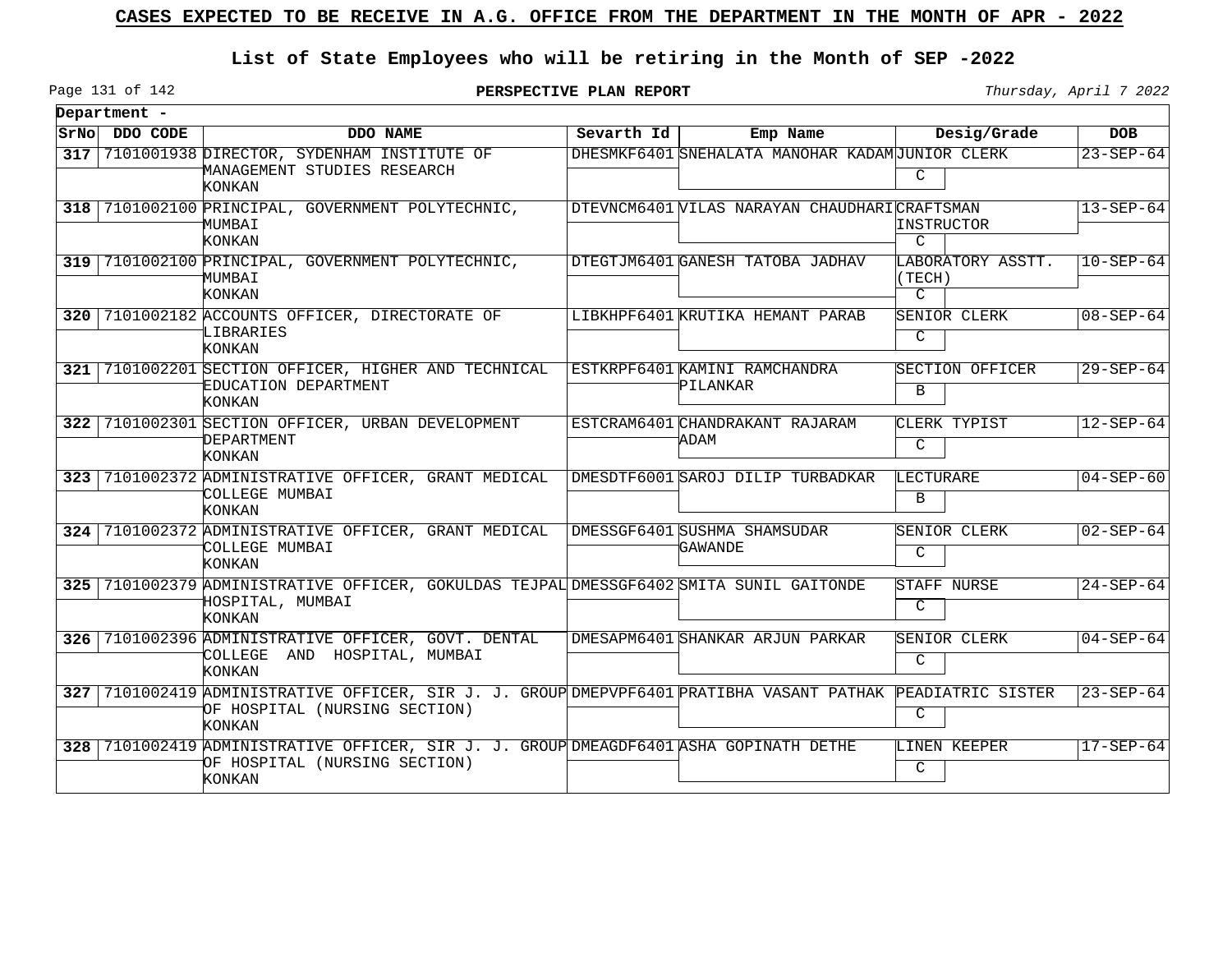## **List of State Employees who will be retiring in the Month of SEP -2022**

**PERSPECTIVE PLAN REPORT Thursday**, April 7 2022

 $\overline{\phantom{0}}$ 

|                  | Department -  |                                                                                                                                                   |                    |                                                    |                                                |                 |
|------------------|---------------|---------------------------------------------------------------------------------------------------------------------------------------------------|--------------------|----------------------------------------------------|------------------------------------------------|-----------------|
|                  | SrNo DDO CODE | DDO NAME                                                                                                                                          | Sevarth Id $\vert$ | Emp Name                                           | Desig/Grade                                    | <b>DOB</b>      |
|                  |               | 329 7101002970 ESTABLISHMENT OFFICER, COMMISSIONERATE STDRVDM6401 RANGNATH VITTHAL DHAMDE SALES TAX INSPECTOR 10-SEP-64<br>OF SALES TAX<br>KONKAN |                    |                                                    | BnGz                                           |                 |
|                  |               | 330 7101003238 ACCOUNT OFFICER, DEPUTY DIRECTOR (F<br><b>KONKAN</b>                                                                               |                    | DATSSAF6401 SUCHITA SUNIL ANKOLA                   | DEPUTY ACCOUNTANT<br>$\mathcal{C}$             | 29-SEP-64       |
| 331 l            |               | 7101003264 ASSISTANT PAY AND ACCS OFFICER, PAY AND DATAVMF6401 ANJANI VITHAL MEDHEKAR<br>ACCOUNTS OFFICE<br>KONKAN                                |                    |                                                    | SENIOR ACCOUNTANT<br>$\mathcal{C}$             | $01-0CT-64$     |
| 332 <sub>1</sub> |               | 7101003264 ASSISTANT PAY AND ACCS OFFICER, PAY AND DATCBBM6401 CHANDRASHEKHAR<br>ACCOUNTS OFFICE<br>KONKAN                                        |                    | BALKRISHNA BIWALKAR                                | PAY AND ACCOUNTS<br>OFFICER<br>$\mathbb A$     | $07 - SEP - 64$ |
|                  |               | 333 7101003264 ASSISTANT PAY AND ACCS OFFICER, PAY AND DATNMBF6401 NIRMALA MENGHRAJ BHATIASENIOR ACCOUNTANT<br>ACCOUNTS OFFICE<br>KONKAN          |                    |                                                    | C                                              | $23 - SEP - 64$ |
| 334              |               | 7101003473 DEPUTY ENGINEER, EXECUTIVE ENGINEER<br>PUBLIC WORKS SPECIAL PROJECT DIVISION<br><b>BANDRA</b><br>KONKAN                                |                    | PWFBJDM6401 BENJAMIN JOSEPH DCUNHA SENIOR CLERK    | C                                              | $28 - SEP - 64$ |
|                  |               | 335 7101004431 ASSISTANT REGISTRAR, HIGH COURT,<br>APPELLATE SIDE, BOMBAY<br>KONKAN                                                               |                    | HCDVVPF6401 VAISHALI VIJAY<br><b>PRABHULKAR</b>    | SECTION OFFICER<br>B                           | $30 - SEP - 64$ |
|                  |               | 336 7101004440 MASTER AND ASTT. PROTHO. (ADM,<br>REGISTRAR O S / PROTHONOTARY AND SENIOR <sup>L</sup><br>MASTER HIGH COURT<br>KONKAN              |                    | HCDPGKM6401 PRASHANT GANGADHAR<br>KULKARNI         | PVT. SECT. TO<br>HONOURABLE JUDGE<br>Α         | $02 - SEP - 64$ |
|                  |               | 337 7101004443 OFFICIAL ASSIGNEE, OFFICE OF THE<br>OFFICIAL ASSIGNEE, HIGH COURT, BOMBAY.<br>KONKAN                                               |                    | HCDVVSM6401 WIKAS VISHWANATH SHENOYSECTION OFFICER | B                                              | $04 - SEP - 64$ |
|                  |               | 338 7101004453 REGISTRAR, CHIEF JUDGE, SMALL CAUSES<br>COURT, BOMBAY<br>KONKAN                                                                    |                    | SCCALMM6401 ABHAY LAXMAN MAINKAR                   | TRANSLATOR AND<br>INTERPRETER<br>$\mathcal{C}$ | $09 - SEP - 64$ |
|                  |               | 339 7101004701 UNDER SECRETARTY, INDUSTRIES, ENERGY<br>AND LABOUR DEPARTMENT ( MANTRALAYA )<br>KONKAN                                             |                    | MIDARAM6401 APURVA CHANDRA                         | PRINCIPLE SECRETARY 19-SEP-64<br>Α             |                 |
| 340              |               | 7101004724 ASSTT. ELECTRICAL INSPECTOR, E. I.<br>(LIFTS, MUMBAI) I E AND L DEPTT, MUMBAI<br>KONKAN                                                |                    | PWFPGMM6401 PRADEEP GOPAL MOGHE                    | CLERK CUM TYPIST<br>$\mathcal{C}$              | $26 - SEP - 64$ |

Page 132 of 142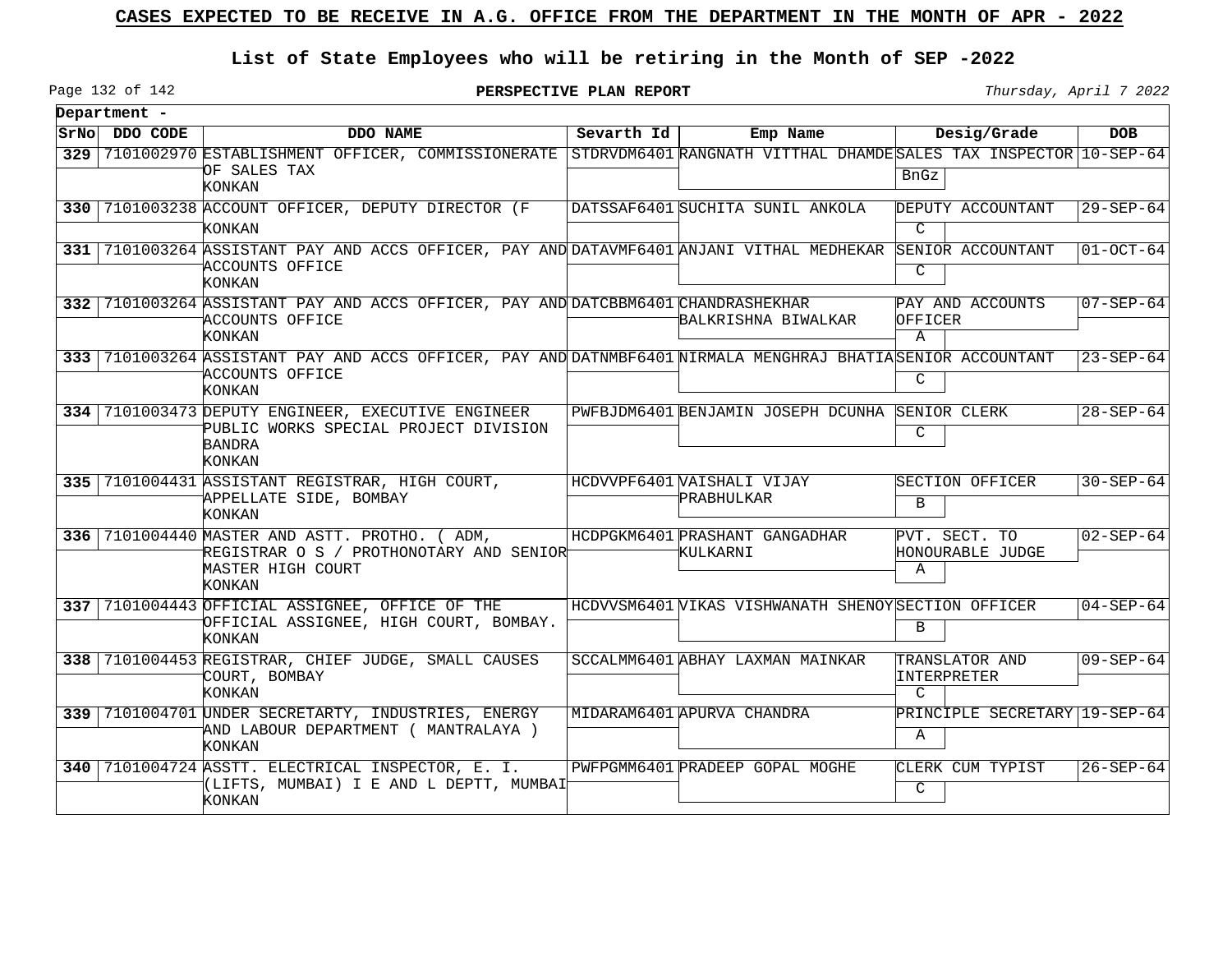## **List of State Employees who will be retiring in the Month of SEP -2022**

Page 133 of 142

| Department -  |                                                                                                                             |              |                                                                  |                                                  |                 |
|---------------|-----------------------------------------------------------------------------------------------------------------------------|--------------|------------------------------------------------------------------|--------------------------------------------------|-----------------|
| SrNo DDO CODE | DDO NAME                                                                                                                    | Sevarth $Id$ | Emp Name                                                         | Desig/Grade                                      | <b>DOB</b>      |
|               | 341 7101004736 DY DIR OF INDUSTRIES (TECH ), JOINT<br>DIRECTOR OF INDUSTRIES M M R. MUMBAI<br>KONKAN                        |              | INDUUGF6401 UNMITA UDAY GAMRE                                    | NOTING ASSISTANT<br>C                            | $19 - SEP - 64$ |
|               | 342 7101004791 ESTABLISHMENT OFFICER, GOVERNMENT<br>CENTRAL PRESS, MUMBAI.<br><b>KONKAN</b>                                 |              | DPSSBKM6401 SURENDRA BALKRISHNA<br>KASHID                        | SENIOR CLERK<br>C                                | $18 - SEP - 64$ |
|               | 343 7101004791 ESTABLISHMENT OFFICER, GOVERNMENT<br>CENTRAL PRESS, MUMBAI.<br>KONKAN                                        |              | DPSACJM6401 ARUN CHANDRAKANT JAGTAPBINDER                        | C                                                | $01-0CT-64$     |
|               | 344 7101004821 ASSISTANT COMMISSINER, COMMISSIONER OF LABASPF6401 ASHA SURYAKANT POPERE<br>LABOUR<br>KONKAN                 |              |                                                                  | STENOGRAPHER HIGHER 22-SEP-64<br>GRADE<br>$\cap$ |                 |
|               | 345 7101005315 DEPUTY CONTROLLER OF RATIONING,<br>CONTROLLER OF RATIONING<br>KONKAN                                         |              | RTNSSPM6401 SUNIL SAVALARAM PADHYE RATIONING INSPECTOR 20-SEP-64 | $\mathcal{C}$                                    |                 |
|               | 346 7101005341 ASSISTANT DIRECTOR, DIRECTORATE OF<br>CIVIL SUPPLIES (WAREHOUSING AND<br>MOVEMENT)<br>KONKAN                 |              | DCSPTPF6401 PRABHAVATI TUKARAM<br>PAWAR                          | HEAD CLERK / DY C I 08-SEP-64<br>n.<br>C         |                 |
|               | 347 7101005401 UNDER SECRETARY, MINORITIES DEVELOPMENT MMNJMUF6201 JAYASHREE MUKHERJEE<br>DEPARTMENT (MANTRALAYA)<br>KONKAN |              |                                                                  | PRINCIPAL SECRETARY 25-SEP-62<br>A               |                 |
|               | 348 7101005501 UNDER SECRETARTY, SOCIAL JUSTICE AND<br>SPECIAL ASSISTANCE DEPARTMENT<br>(MANTRALAYA)<br>KONKAN              |              | ESTNGGF6401 NISHA GANESH GAMRE                                   | HIGHER GRADE<br>STENOGRAPHER<br>BnGz             | $04 - SEP - 64$ |
|               | 349 7101006005 SECTION OFFICER CUM D D O, MAHARASHTRA MLSSBBM6401 SANJAY BAPU BASNAK<br>LEGISLATURE SECRETARIAT<br>KONKAN   |              |                                                                  | ASSISTANT<br><b>BnGz</b>                         | $04 - SEP - 64$ |
|               | 350 7101006005 SECTION OFFICER CUM D D O, MAHARASHTRA MLSSSKF6401 SNEHA SUNIL KARAWDE<br>LEGISLATURE SECRETARIAT<br>KONKAN  |              |                                                                  | ASSISTANT<br>BnGz                                | $13 - SEP - 64$ |
|               | 351 7101010036 MANAGER, PROTOCOL, SAHYADRI AND<br>HIGHMOUNT STATE GUEST HOUSE EST<br>KONKAN                                 |              | PROVMMM6401 VINAYAK MAHADEV<br>MANDREKAR                         | TELEPHONE OPERATOR<br>$\mathsf{C}$               | $08 - SEP - 64$ |
|               | 352 7101010316 ADMIN OFFICER, ADDL.COMMISSONAR OF<br>POLICE, WEST REGION, MUMBAI<br>KONKAN                                  |              | DGPSVPM6402 SANJAY VITHAL PANASKAR POLICE CONSTABLE              | C                                                | $02 - SEP - 64$ |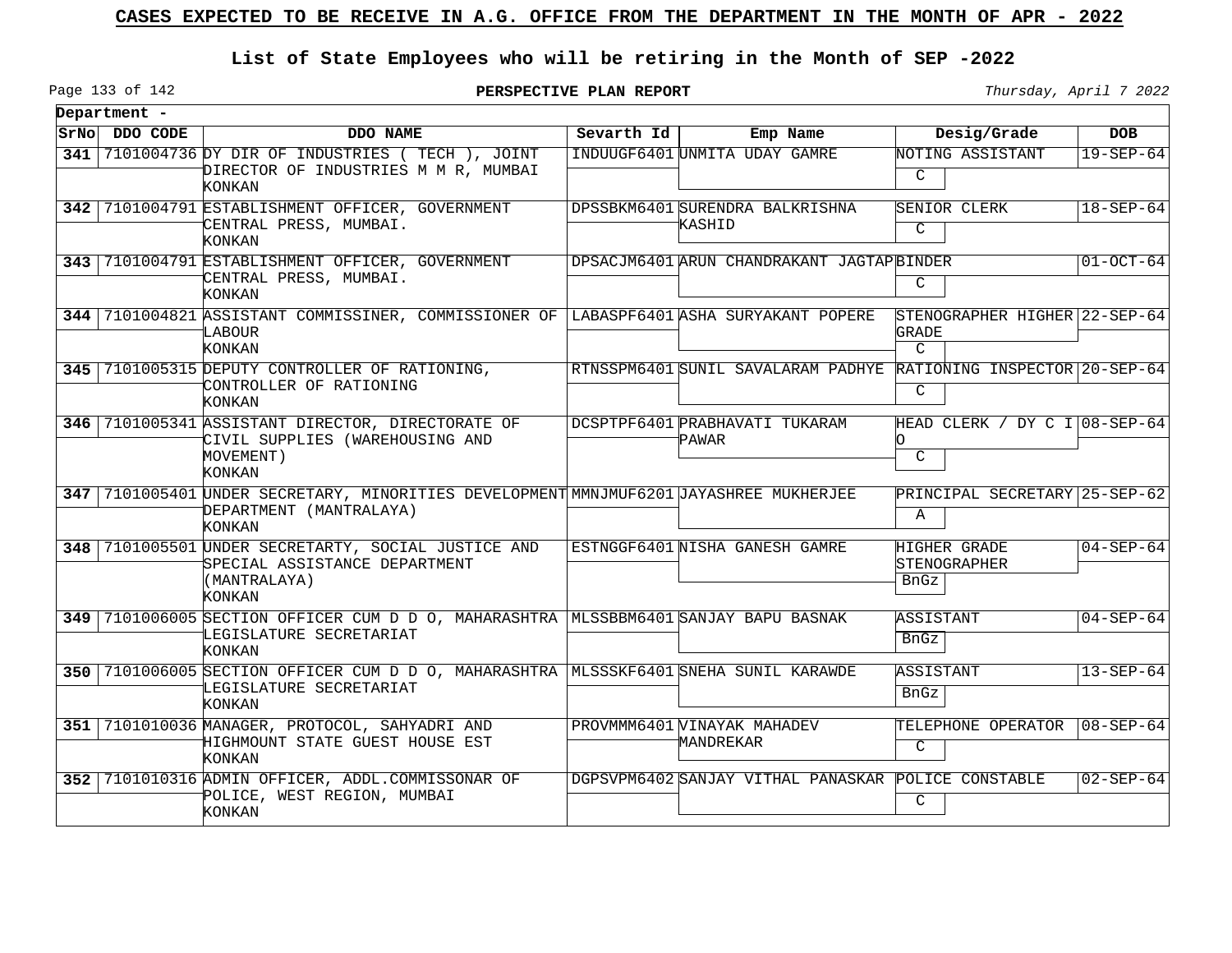## **List of State Employees who will be retiring in the Month of SEP -2022**

Page 134 of 142

|            | Department -  |                                                                                                                                 |            |                                                   |                                        |                 |
|------------|---------------|---------------------------------------------------------------------------------------------------------------------------------|------------|---------------------------------------------------|----------------------------------------|-----------------|
|            | SrNo DDO CODE | DDO NAME                                                                                                                        | Sevarth Id | Emp Name                                          | Desig/Grade                            | <b>DOB</b>      |
| 353        |               | 7101010316 ADMIN OFFICER, ADDL.COMMISSONAR OF<br>POLICE, WEST REGION, MUMBAI<br>KONKAN                                          |            | DGPVVTM6401 VIJAY VITTHAL THORAT                  | HEAD CONSTABLE<br>$\mathcal{C}$        | $26 - SEP - 64$ |
|            |               | 354 7101010316 ADMIN OFFICER, ADDL.COMMISSONAR OF<br>POLICE, WEST REGION, MUMBAI<br><b>KONKAN</b>                               |            | DGPJBDM6401 JANARDAN BABU DIVEKAR                 | HEAD CONSTABLE<br>C                    | $28 - SEP - 64$ |
|            |               | 355 7101010316 ADMIN OFFICER, ADDL.COMMISSONAR OF<br>POLICE, WEST REGION, MUMBAI<br>KONKAN                                      |            | DGPDAGM6402 DATTATRAY ANKUSH<br>GAONKAR           | <b>HEAD CONSTABLE</b><br>$\mathcal{C}$ | $05 - SEP - 64$ |
|            |               | 356 7101010316 ADMIN OFFICER, ADDL.COMMISSONAR OF<br>POLICE, WEST REGION, MUMBAI<br>KONKAN                                      |            | DGPPRAM6401 PANDHARINATH RAMU ALDARHEAD CONSTABLE | C                                      | $06 - SEP - 64$ |
|            |               | 357 7101010316 ADMIN OFFICER, ADDL.COMMISSONAR OF<br>POLICE, WEST REGION, MUMBAI<br>KONKAN                                      |            | DGPVKSM6402 VILAS KASHIRAM SAWANT                 | HEAD CONSTABLE<br>C                    | $23 - SEP - 64$ |
| 358        |               | 7101010316 ADMIN OFFICER, ADDL.COMMISSONAR OF<br>POLICE, WEST REGION, MUMBAI<br>KONKAN                                          |            | DGPATMM6401 ANANT TUKARAM MHASKE                  | HEAD CONSTABLE<br>C                    | $01-0CT-64$     |
| 359        |               | 7101010316 ADMIN OFFICER, ADDL.COMMISSONAR OF<br>POLICE, WEST REGION, MUMBAI<br>KONKAN                                          |            | DGPKNGM6403 KRISHNA NIVRUTI GAWADE                | POLICE NAIK<br>C                       | $27 - SEP - 64$ |
| 360        |               | 7101010316 ADMIN OFFICER, ADDL.COMMISSONAR OF<br>POLICE, WEST REGION, MUMBAI<br>KONKAN                                          |            | DGPSBNM6401 SATISH BALAJI NAIK                    | POLICE NAIK<br>C                       | $18 - SEP - 64$ |
| 361 I      |               | 7101010316 ADMIN OFFICER, ADDL.COMMISSONAR OF<br>POLICE, WEST REGION, MUMBAI<br>KONKAN                                          |            | DGPANKM6402 ANIL NARAYAN KHANKAL                  | HEAD CONSTABLE<br>C                    | $01-0CT-64$     |
| $362 \mid$ |               | 7101010344 ACCOUNTS OFFICER-1, REGINAL TRANSPORT<br>OFFICE<br>KONKAN                                                            |            | RTOVBKM6401 WIJAY BABURAO KIRTANE                 | SR.CLERK<br>C                          | $25 - SEP - 64$ |
|            |               | 363 7101010454 ADMINISTRATIVE OFFICER, OFFICE OF THE<br>SP[ECIAL INSPECTOR GENERAL OF POLICE,<br>ANTI TERRORISM SQUAD<br>KONKAN |            | DGPBKKM6405 BHARAT KRUSHNA KINDRE                 | <b>ASSTT POLICE</b><br>INSPECTOR<br>B  | $25 - SEP - 64$ |
|            |               | 364   7101010590 ACCOUNT OFFICER, MOTOR ACCIDENTS CLAIMS MACKNGM6201 KAILAS NAMDEO GHOLAP<br>TRIBUNAL MUMBAI<br>KONKAN          |            |                                                   | CLERK CUM TYPIST<br>C                  | $07 - SEP - 62$ |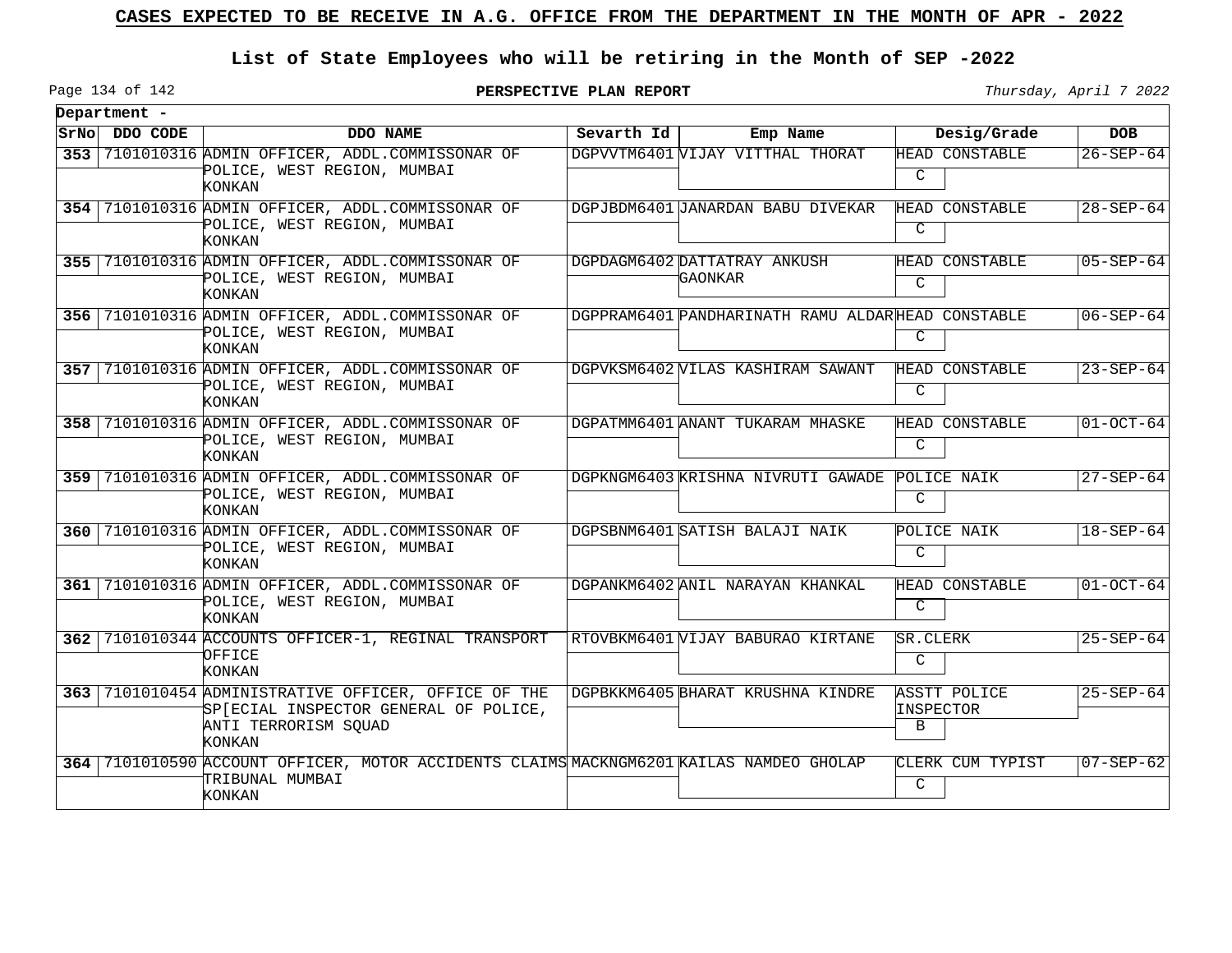## **List of State Employees who will be retiring in the Month of SEP -2022**

Page 135 of 142

|       | Department -  |                                                                                                                       |            |                                             |                                             |                 |
|-------|---------------|-----------------------------------------------------------------------------------------------------------------------|------------|---------------------------------------------|---------------------------------------------|-----------------|
|       | SrNo DDO CODE | DDO NAME                                                                                                              | Sevarth Id | Emp Name                                    | Desig/Grade                                 | <b>DOB</b>      |
| 365   |               | 7101010597 ADMINISTRATIVE OFFICER, ADDIONAL<br>COMMISSIONER OF POLICE PROTECTION AND<br>SECURITY MUMBAI<br>KONKAN     |            | DGPSVSM6405 SATYAWAN VISHNU SAWANT          | HEAD CONSTABLE<br>C                         | $16 - SEP - 64$ |
|       |               | 366 7101010597 ADMINISTRATIVE OFFICER, ADDIONAL<br>COMMISSIONER OF POLICE PROTECTION AND<br>SECURITY MUMBAI<br>KONKAN |            | DGPSBGM6403 SANTOSH BARKYA GANDHI           | HEAD CONSTABLE<br>C                         | $08 - SEP - 64$ |
|       |               | 367 7101010597 ADMINISTRATIVE OFFICER, ADDIONAL<br>COMMISSIONER OF POLICE PROTECTION AND<br>SECURITY MUMBAI<br>KONKAN |            | DGPRPKM6404 RAVINDRA PUNAJI KHOT            | HEAD CONSTABLE<br>C                         | $09 - SEP - 64$ |
| 368   |               | 7101010597 ADMINISTRATIVE OFFICER, ADDIONAL<br>COMMISSIONER OF POLICE PROTECTION AND<br>SECURITY MUMBAI<br>KONKAN     |            | DGPDBKM6401 DEEPAK BALWANT KADAM            | HEAD CONSTABLE<br>C                         | $15 - SEP - 64$ |
| 369   |               | 7101010599 ADMINISTRATIVE OFFICER, DEPUTY<br>COMMISSIONER OF POLICE ARMED POLICE<br>WORLI MUMBAI<br><b>KONKAN</b>     |            | DGPSKKM6410 SURESH KASHIRAM KADAM           | POLICE CONSTABLE<br>C                       | $16 - SEP - 64$ |
| 370   |               | 7101010599 ADMINISTRATIVE OFFICER, DEPUTY<br>COMMISSIONER OF POLICE ARMED POLICE<br>WORLI MUMBAI<br>KONKAN            |            | DGPPSSM6403 PRAFULLKIRAN SADANAND<br>SAWANT | POLICE NAIK<br>C                            | $10 - SEP - 64$ |
| 371 I |               | 7101010599 ADMINISTRATIVE OFFICER, DEPUTY<br>COMMISSIONER OF POLICE ARMED POLICE<br>WORLI MUMBAI<br>KONKAN            |            | DGPPMKM6401 PRAKASH MAHADEO KADAM           | WRITER H C<br>C                             | $28 - SEP - 64$ |
| 372   |               | 7101010599 ADMINISTRATIVE OFFICER, DEPUTY<br>COMMISSIONER OF POLICE ARMED POLICE<br>WORLI MUMBAI<br>KONKAN            |            | DGPAYCM6401 AJMAL YAMAJI CHAVAN             | POLICE NAIK<br>$\mathsf{C}$                 | $24 - SEP - 64$ |
|       |               | 373 7101011889 EDUCATION INSPECTOR, EDUCATIONAL<br>INSPECTOR BRUHAN MUMBAI WEST ZONE<br>MUMBAI<br>KONKAN              |            | DEDMPSM6401 MILIND PRABHAKAR<br>SHOBHANE    | SUPERINTENDENT ( M. 03-SEP-64<br>E. S.<br>B |                 |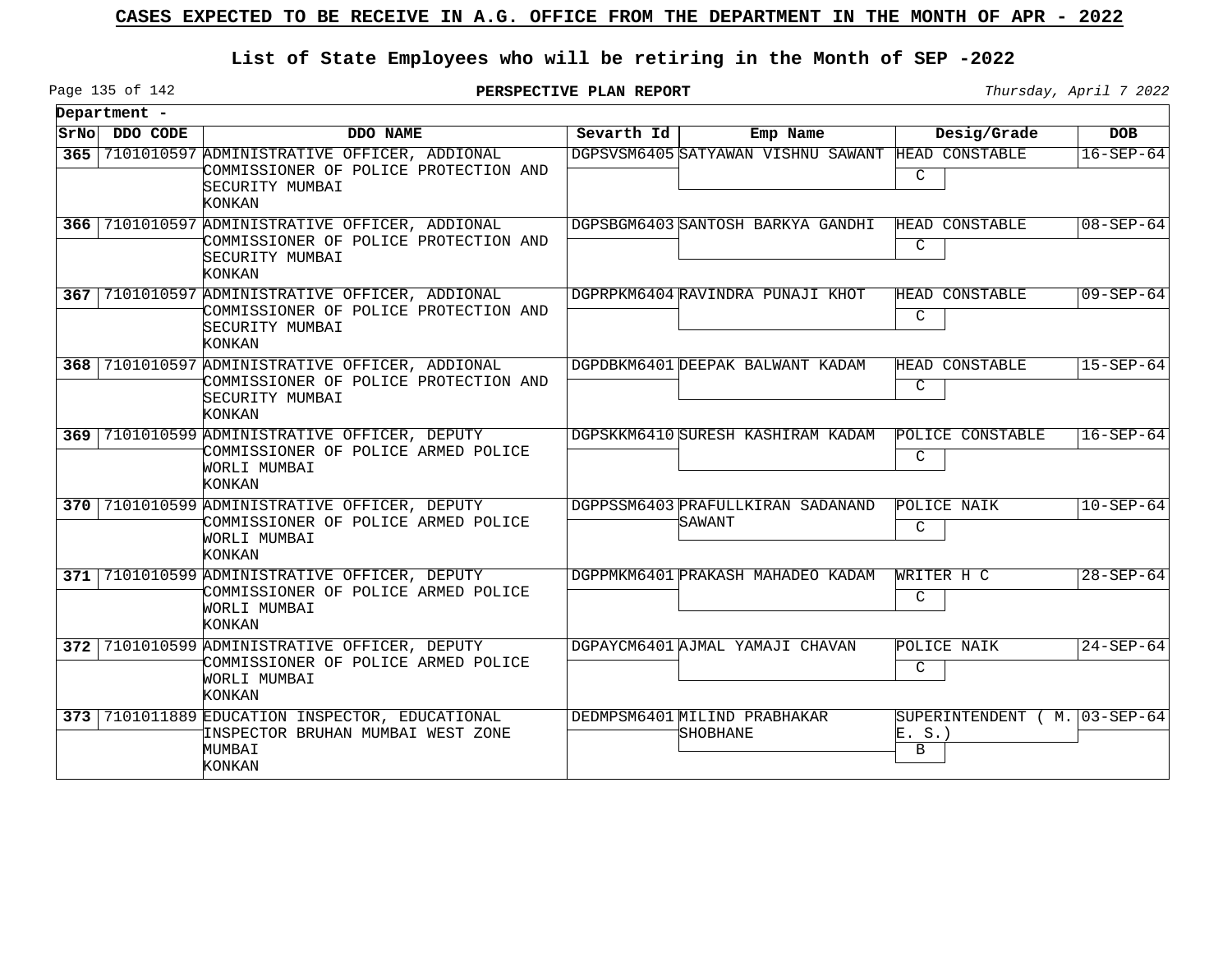## **List of State Employees who will be retiring in the Month of SEP -2022**

Page 136 of 142

**PERSPECTIVE PLAN REPORT** Thursday, April 7 2022

 $\overline{\phantom{a}}$ 

| Department -  |                                                                                                                                                                         |              |                                                   |                                             |                          |
|---------------|-------------------------------------------------------------------------------------------------------------------------------------------------------------------------|--------------|---------------------------------------------------|---------------------------------------------|--------------------------|
| SrNo DDO CODE | DDO NAME                                                                                                                                                                | Sevarth $Id$ | Emp Name                                          | Desig/Grade                                 | <b>DOB</b>               |
|               | 374 7101012070 DIST. VOC. EDN. AND TRNG. OFFICER, DISTRICT DVESTBF6401 SUCHETA TUSHAR BHOLE<br>VOCATIONAL EDUCATION AND TRAINNING<br>OFFICER, MUMBAI SUBURBAN<br>KONKAN |              |                                                   | AUDITOR<br>$\mathcal{C}$                    | $11 - SEP - 64$          |
|               | 375 7101012970 ESTABLISHMENT OFFICER, SPECIAL<br>COMMISSIONER OF SALES TAX MAHARASHTRA<br>STATE MUMBAI<br>KONKAN                                                        |              | STDSVKF6401 SUSHMA VINAY KOKANE                   | SALES TAX INSPECTOR 30-SEP-64<br>BnGz       |                          |
|               | 376 7101014453 DEPUTY REGISTRAR, PRINCIPAL JUDGE,<br>BOMBAY CITY CIVIL AND SESSIONS COURT<br>KONKAN                                                                     |              | BCCSSSM6401 SHIVANAND SHRINIVAS<br>SHENOY         | SUPRINTENDENT<br>BnGz                       | $27 - SEP - 64$          |
|               | 377 7101014453 DEPUTY REGISTRAR, PRINCIPAL JUDGE,<br>BOMBAY CITY CIVIL AND SESSIONS COURT<br>KONKAN                                                                     |              | BCCVVMF6401 VRUTIKA VILAS MODAK                   | CLERK CUM TYPIST<br>$\mathcal{C}$           | $ 18 - \text{SEP} - 64 $ |
|               | 378 7101014453 DEPUTY REGISTRAR, PRINCIPAL JUDGE,<br>BOMBAY CITY CIVIL AND SESSIONS COURT<br>KONKAN                                                                     |              | BCCRSBF6401 REWATI SHARANBASAPPA<br><b>BHALE</b>  | CLERK CUM TYPIST<br>C                       | $ 12 - SEP - 64 $        |
|               | 379 7101014453 DEPUTY REGISTRAR, PRINCIPAL JUDGE,<br>BOMBAY CITY CIVIL AND SESSIONS COURT<br><b>KONKAN</b>                                                              |              | BCCBMDF6401BHARATI MAHADEV<br>DIGHIKAR            | CLERK CUM TYPIST<br>$\mathcal{C}$           | $ 11 - \text{SEP} - 64 $ |
|               | 380 7101014453 DEPUTY REGISTRAR, PRINCIPAL JUDGE,<br>BOMBAY CITY CIVIL AND SESSIONS COURT<br>KONKAN                                                                     |              | BCCSHNM6901 SANJAY HEMCHANDRA<br>NERURKAR         | SHERISTEDAR<br>BnGz                         | $19 - SEP - 64$          |
|               | 381 7101020316 SENIOR ADMINISTRATIVE OFFICER, ADDL.<br>COMMISSIONER OF POLICE, EAST REGION<br>MUMBAI<br>KONKAN                                                          |              | DGPMSLM6404 MARUTI SOMA LANGE                     | ASSISTANT SUB<br>INSPECTOR<br>$\mathcal{C}$ | $26 - SEP - 64$          |
|               | 382 7101020316 SENIOR ADMINISTRATIVE OFFICER, ADDL.<br>COMMISSIONER OF POLICE, EAST REGION<br>MUMBAI<br>KONKAN                                                          |              | DGPDTPM6401 DNYANESHWAR TUKARAM<br>PALAYEKAR      | POLICE NAIK<br>$\mathsf{C}$                 | $07 - SEP - 64$          |
|               | 383 7101020316 SENIOR ADMINISTRATIVE OFFICER, ADDL.<br>COMMISSIONER OF POLICE, EAST REGION<br>MUMBAI<br>KONKAN                                                          |              | DGPSRPM6408 SHIVAJI RAOSAHEB PATIL HEAD CONSTABLE | C                                           | $ 01-$ OCT-64            |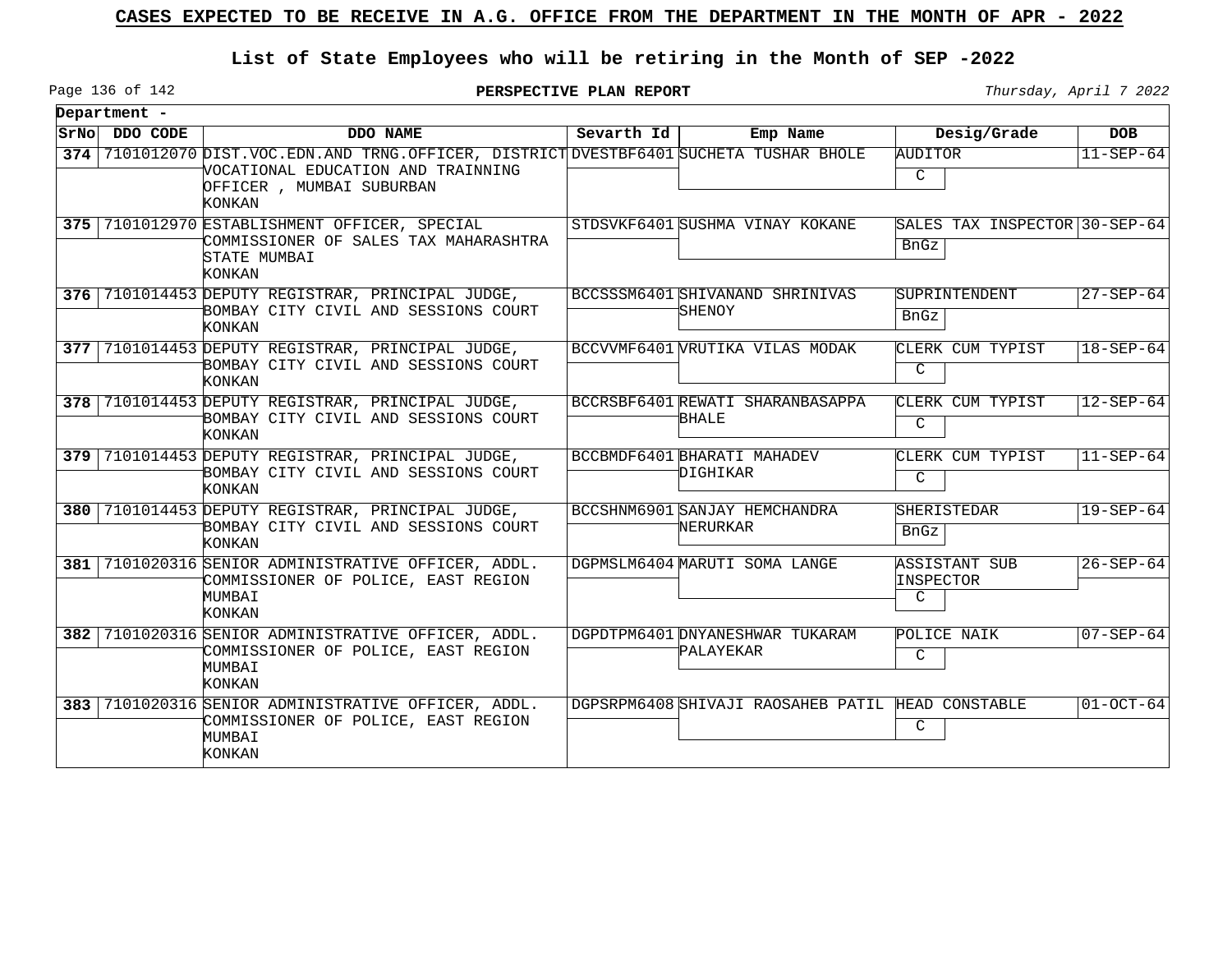## **List of State Employees who will be retiring in the Month of SEP -2022**

Page 137 of 142

**PERSPECTIVE PLAN REPORT** Thursday, April 7 2022

|      | Department - |                                                                                                              |            |                                                   |                                            |                 |
|------|--------------|--------------------------------------------------------------------------------------------------------------|------------|---------------------------------------------------|--------------------------------------------|-----------------|
| SrNo | DDO CODE     | DDO NAME                                                                                                     | Sevarth Id | Emp Name                                          | Desig/Grade                                | <b>DOB</b>      |
| 384  |              | 7101020316 SENIOR ADMINISTRATIVE OFFICER, ADDL.<br>COMMISSIONER OF POLICE, EAST REGION<br>MUMBAI<br>KONKAN   |            | DGPSDUM6401 SATYAWAN DAGDU UTEKAR                 | HEAD CONSTABLE<br>C                        | $27 - SEP - 64$ |
| 385  |              | 7101020316 SENIOR ADMINISTRATIVE OFFICER, ADDL.<br>COMMISSIONER OF POLICE, EAST REGION<br>MUMBAI<br>KONKAN   |            | DGPAGMM6404 ASHOK GAJANAN MUNDHE                  | HEAD CONSTABLE<br>C                        | $11 - SEP - 64$ |
| 386  |              | 7101020316 SENIOR ADMINISTRATIVE OFFICER, ADDL.<br>COMMISSIONER OF POLICE, EAST REGION<br>MUMBAI<br>KONKAN   |            | DGPAJNM6401 ANANT JAYRAM NAIK                     | HEAD CONSTABLE<br>C                        | $20 - SEP - 64$ |
| 387  |              | 7101020316 SENIOR ADMINISTRATIVE OFFICER, ADDL.<br>COMMISSIONER OF POLICE, EAST REGION<br>MUMBAI<br>KONKAN   |            | DGPRRNF6401 RUPALI RAVINDRA NAIK                  | POLICE NAIK<br>C                           | $03 - SEP - 64$ |
| 388  |              | 7101020316 SENIOR ADMINISTRATIVE OFFICER, ADDL.<br>COMMISSIONER OF POLICE, EAST REGION<br>MUMBAI<br>KONKAN   |            | DGPSJPM6402 SURESH JANU PATIL                     | WRITER H C<br>$\mathsf{C}$                 | $08 - SEP - 64$ |
| 389  |              | 7101030316 ADMINISTRATIVE OFFICER,<br>ADDL.COMMISSIONER OF POLICE, SOUTH<br>REGION NAGPADA, MUMBAI<br>KONKAN |            | DGPCGZM6402 CHARUDATTA GANESH ZAD                 | HEAD CONSTABLE<br>C                        | $25 - SEP - 64$ |
| 390  |              | 7101030316 ADMINISTRATIVE OFFICER,<br>ADDL.COMMISSIONER OF POLICE, SOUTH<br>REGION NAGPADA, MUMBAI<br>KONKAN |            | DGPBRKM6410 BHARAT RAGHUNATH KADAM HEAD CONSTABLE | C                                          | $04 - SEP - 64$ |
| 391  |              | 7101030316 ADMINISTRATIVE OFFICER,<br>ADDL.COMMISSIONER OF POLICE, SOUTH<br>REGION NAGPADA, MUMBAI<br>KONKAN |            | DGPBDSM6406 BHAGWAN DEORAM SANGLE                 | POLICE NAIK<br>C                           | $07 - SEP - 64$ |
| 392  |              | 7101030316 ADMINISTRATIVE OFFICER,<br>ADDL.COMMISSIONER OF POLICE, SOUTH<br>REGION NAGPADA, MUMBAI<br>KONKAN |            | DGPRVJM6401 RAJENDRA VASANT JAGTAP                | OFFICE<br>SUPERINTENDENT - N<br>GZ<br>BnGz | $11 - SEP - 64$ |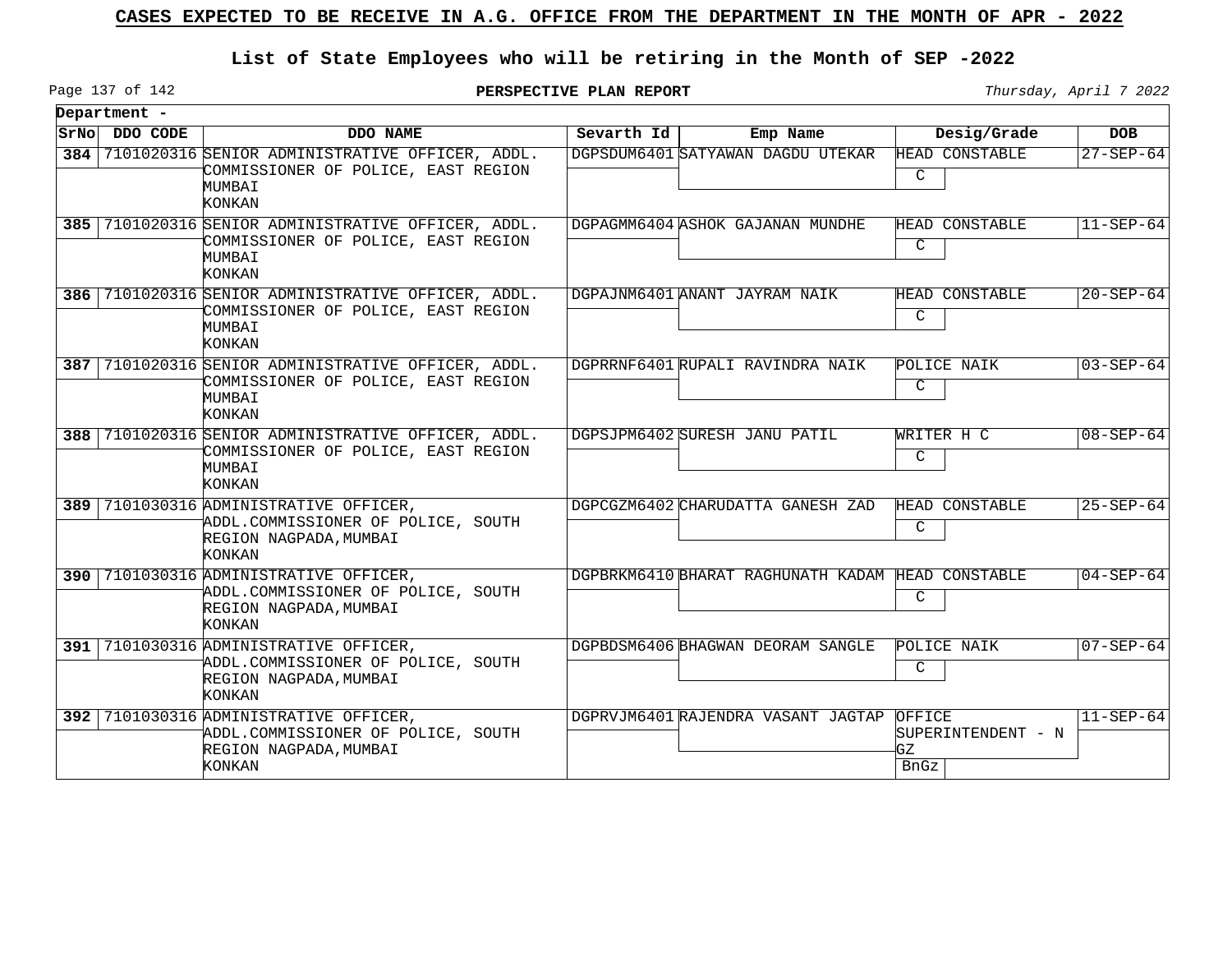## **List of State Employees who will be retiring in the Month of SEP -2022**

Page 138 of 142

|       | Department - |                                                                                                                          |            |                                                    |                                    |                 |
|-------|--------------|--------------------------------------------------------------------------------------------------------------------------|------------|----------------------------------------------------|------------------------------------|-----------------|
| SrNol | DDO CODE     | DDO NAME                                                                                                                 | Sevarth Id | Emp Name                                           | Desig/Grade                        | <b>DOB</b>      |
| ا 393 |              | 7101030316 ADMINISTRATIVE OFFICER,<br>ADDL.COMMISSIONER OF POLICE, SOUTH<br>REGION NAGPADA, MUMBAI<br>KONKAN             |            | DGPRRTM6401 RAVIKANT RAJARAM<br>TODANKAR           | <b>HEAD CONSTABLE</b><br>C         | $20 - SEP - 64$ |
|       |              | 394 7101030316 ADMINISTRATIVE OFFICER,<br>ADDL.COMMISSIONER OF POLICE, SOUTH<br>REGION NAGPADA, MUMBAI<br><b>KONKAN</b>  |            | DGPVCWM6401 VILAS CHANGDEO WAGHMARE HEAD CONSTABLE | C                                  | $07 - SEP - 64$ |
|       |              | 395 7101030316 ADMINISTRATIVE OFFICER,<br>ADDL.COMMISSIONER OF POLICE, SOUTH<br>REGION NAGPADA, MUMBAI<br>KONKAN         |            | DGPDKNM6401 DILEEP KUSHALI NAIK                    | HEAD CONSTABLE<br>C                | 02-SEP-64       |
|       |              | 396 7101035318 RATIONING OFFICER, DY CONTROLLER OF<br>RATIONING, E REGION<br><b>KONKAN</b>                               |            | RTNPRMM6401 PRAVIN RAMDAS MHATRE                   | RATIONING INSPECTOR 09-SEP-64<br>C |                 |
|       |              | 397 7101040316 SENIOR ADMINISTRATIVE OFFICER, ADDL.<br>COMMISSIONER OF POLICE, CENTRAL REGION<br>MUMBAI<br>KONKAN        |            | DGPCBCM6403 CHADRAKANT BALU<br>CHIKHALKAR          | WRITER H C<br>C                    | $27 - SEP - 64$ |
|       |              | 398 7101040316 SENIOR ADMINISTRATIVE OFFICER, ADDL.<br>COMMISSIONER OF POLICE, CENTRAL REGION<br>MUMBAI<br>KONKAN        |            | DGPGKGM6402 GANESH KRISHNA GAVHANE                 | HEAD CONSTABLE<br>C                | $09 - SEP - 64$ |
|       |              | 399 7101040316 SENIOR ADMINISTRATIVE OFFICER, ADDL.<br>COMMISSIONER OF POLICE, CENTRAL REGION<br>MUMBAI<br><b>KONKAN</b> |            | DGPDJCM6401 DEEPAK JAYRAM CHAVAN                   | POLICE NAIK<br>C                   | $01-OCT-64$     |
| 400   |              | 7101040316 SENIOR ADMINISTRATIVE OFFICER, ADDL.<br>COMMISSIONER OF POLICE, CENTRAL REGION<br>MUMBAI<br>KONKAN            |            | DGPMPGM6403 MANGESH POPAT GANGURDE                 | HEAD CONSTABLE<br>C                | $28 - SEP - 64$ |
| 401 I |              | 7101040316 SENIOR ADMINISTRATIVE OFFICER, ADDL.<br>COMMISSIONER OF POLICE, CENTRAL REGION<br>MUMBAI<br>KONKAN            |            | DGPARGM6404 ARUN RAJARAM GAONKAR                   | HEAD CONSTABLE<br>C                | 17-SEP-64       |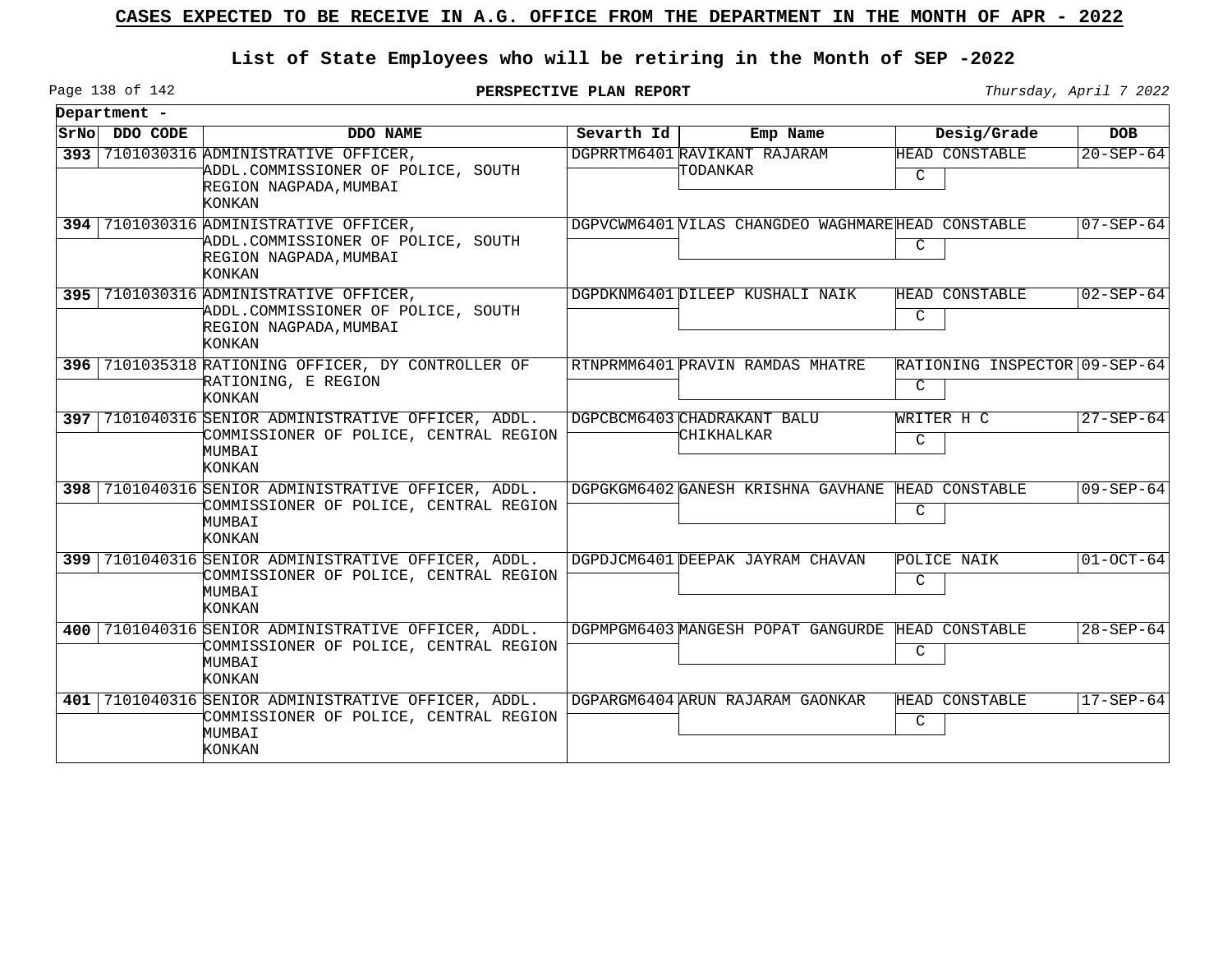## **List of State Employees who will be retiring in the Month of SEP -2022**

Page 139 of 142

**PERSPECTIVE PLAN REPORT** Thursday, April 7 2022

|      | Department - |                                                                                                                   |            |                                                 |                                                   |                 |
|------|--------------|-------------------------------------------------------------------------------------------------------------------|------------|-------------------------------------------------|---------------------------------------------------|-----------------|
| SrNo | DDO CODE     | DDO NAME                                                                                                          | Sevarth Id | Emp Name                                        | Desig/Grade                                       | <b>DOB</b>      |
| 402  |              | 7101040316 SENIOR ADMINISTRATIVE OFFICER, ADDL.<br>COMMISSIONER OF POLICE, CENTRAL REGION<br>MUMBAI<br>KONKAN     |            | DGPAMDM6403 ANWAR MEHBOOB DAFEDAR               | POLICE NAIK<br>C                                  | $18 - SEP - 64$ |
| 403  |              | 7101040316 SENIOR ADMINISTRATIVE OFFICER, ADDL.<br>COMMISSIONER OF POLICE, CENTRAL REGION<br>MUMBAI<br>KONKAN     |            | ACBSVSM6401 SANTOSH VINAYAK SHIRKE              | HEAD CONSTABLE<br>C                               | $19 - SEP - 64$ |
| 404  |              | 7101040316 SENIOR ADMINISTRATIVE OFFICER, ADDL.<br>COMMISSIONER OF POLICE, CENTRAL REGION<br>MUMBAI<br>KONKAN     |            | DGPBSJM6403 BALU SHANKAR JADHAV                 | HEAD CONSTABLE<br>$\mathsf{C}$                    | $04 - SEP - 64$ |
|      |              | 405 7101040316 SENIOR ADMINISTRATIVE OFFICER, ADDL.<br>COMMISSIONER OF POLICE, CENTRAL REGION<br>MUMBAI<br>KONKAN |            | DGPVNSM6403 VILAS NARAHARI SALVI                | HEAD CONSTABLE<br>C                               | $01 - OCT - 64$ |
| 406  |              | 7101040316 SENIOR ADMINISTRATIVE OFFICER, ADDL.<br>COMMISSIONER OF POLICE, CENTRAL REGION<br>MUMBAI<br>KONKAN     |            | DGPRDSF6401 REKHA DILIP SAHARE                  | POLICE NAIK<br>C                                  | $01-0CT-64$     |
| 407  |              | 7101040316 SENIOR ADMINISTRATIVE OFFICER, ADDL.<br>COMMISSIONER OF POLICE, CENTRAL REGION<br>MUMBAI<br>KONKAN     |            | DGPPKSM6406 PANDURANG KASHIRAM<br>SAWANT        | POLICE NAIK<br>C                                  | $07 - SEP - 64$ |
| 408  |              | 7101040316 SENIOR ADMINISTRATIVE OFFICER, ADDL.<br>COMMISSIONER OF POLICE, CENTRAL REGION<br>MUMBAI<br>KONKAN     |            | DGPGPPM6401 GANESH PITHYA PEDAMKAR              | HEAD CONSTABLE<br>C                               | $01-0CT-64$     |
| 409  |              | 7101040842 CITY SURVEY OFFICER, CITY SURVEY<br>OFFICER, MULUND<br>KONKAN                                          |            | DLRDLGM6401 DATTATRAYA LAXMANRAO<br>GODBOLE     | NIMTANDAR/<br>MAINTENANCE SURYER<br>$\mathcal{C}$ | $29 - SEP - 64$ |
| 410  |              | 7101050316 ADMIN OFFICER, ADDL COMMISSIONER OF<br>POLICE, NORTH REGION, MUMBAI<br>KONKAN                          |            | DGPSGKM6407 SURYKANT GIRDHAR KOLHE              | POLICE NAIK<br>C                                  | $03 - SEP - 64$ |
| 411  |              | 7101050316 ADMIN OFFICER, ADDL COMMISSIONER OF<br>POLICE, NORTH REGION, MUMBAI<br>KONKAN                          |            | DGPMKSM6404 MANOJ KASHIRAM SATARKARASSTT POLICE | INSPECTOR<br>B                                    | $05 - SEP - 64$ |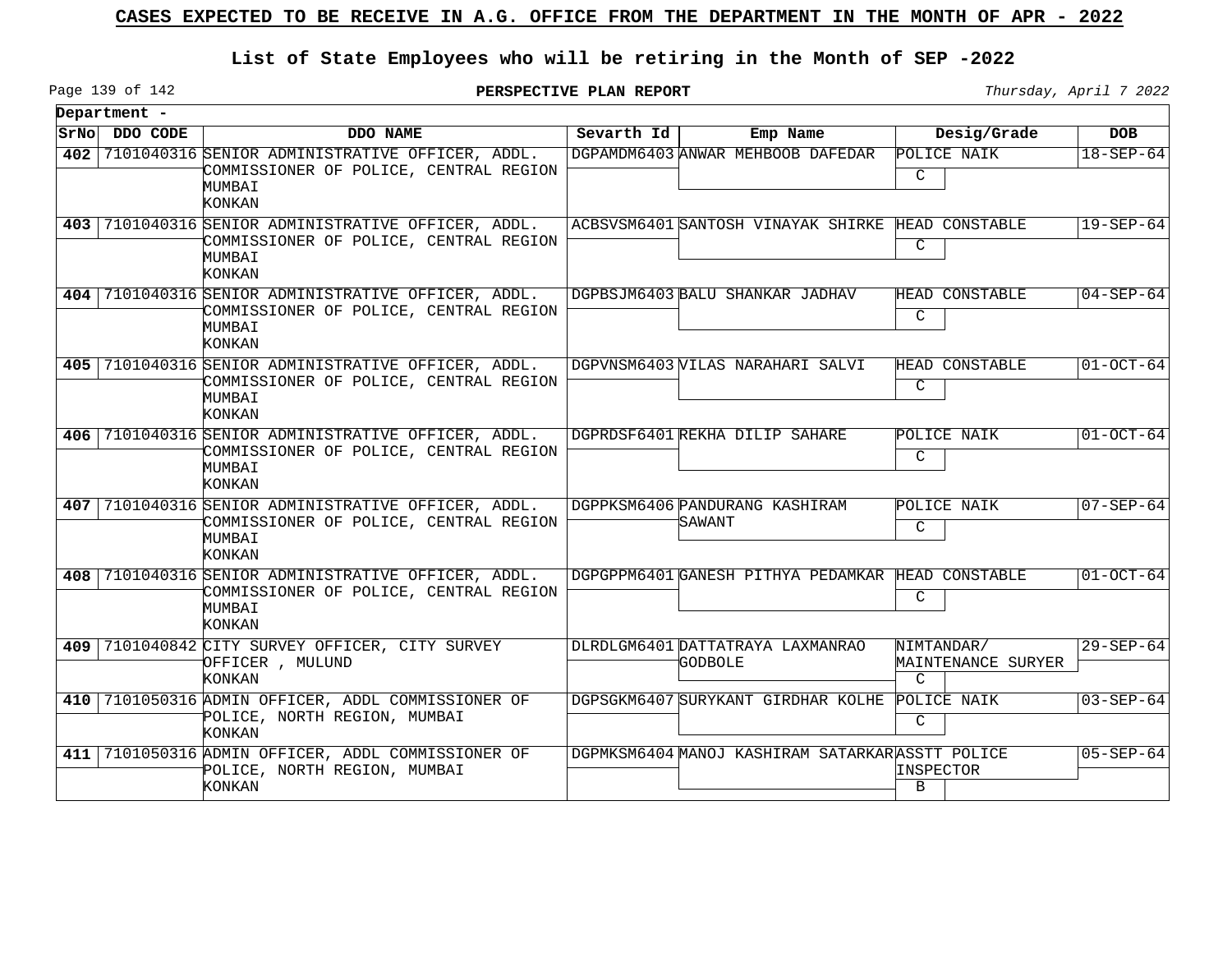## **List of State Employees who will be retiring in the Month of SEP -2022**

**PERSPECTIVE PLAN REPORT** Thursday, April 7 2022

Page 140 of 142

|     | Department -  |                                                                                                                |            |                                          |                                 |                 |
|-----|---------------|----------------------------------------------------------------------------------------------------------------|------------|------------------------------------------|---------------------------------|-----------------|
|     | SrNo DDO CODE | DDO NAME                                                                                                       | Sevarth Id | Emp Name                                 | Desig/Grade                     | <b>DOB</b>      |
|     |               | 412 7101050316 ADMIN OFFICER, ADDL COMMISSIONER OF<br>POLICE, NORTH REGION, MUMBAI<br>KONKAN                   |            | DGPDNSM6402 DEVIDAS NAMDEO SHINDE        | HEAD CONSTABLE<br>C             | $07 - SEP - 64$ |
|     |               | 413 7101050316 ADMIN OFFICER, ADDL COMMISSIONER OF<br>POLICE, NORTH REGION, MUMBAI<br>KONKAN                   |            | DGPNDBM6402 NANDAN DHARMAJI BABAR        | ASSISTANT SUB<br>INSPECTOR<br>C | $01-OCT-64$     |
|     |               | 414 7101050316 ADMIN OFFICER, ADDL COMMISSIONER OF<br>POLICE, NORTH REGION, MUMBAI<br>KONKAN                   |            | DGPNKNM6401 NANDA KRISHNA NAIK           | <b>HEAD CONSTABLE</b><br>C      | $26 - SEP - 64$ |
|     |               | 415 7101050316 ADMIN OFFICER, ADDL COMMISSIONER OF<br>POLICE, NORTH REGION, MUMBAI<br>KONKAN                   |            | DGPVMSM6402 VIJAY MAHADEO SAWANT         | HEAD CONSTABLE<br>C             | $04 - SEP - 64$ |
|     |               | 416 7101050316 ADMIN OFFICER, ADDL COMMISSIONER OF<br>POLICE, NORTH REGION, MUMBAI<br>KONKAN                   |            | DGPDBSM6406 DATTARAM BHAGWAN SAPLE       | HEAD CONSTABLE<br>C             | $11 - SEP - 64$ |
|     |               | 417 7101050316 ADMIN OFFICER, ADDL COMMISSIONER OF<br>POLICE, NORTH REGION, MUMBAI<br>KONKAN                   |            | DGPSABM6406 SANJAY ANANT BHAAT           | HEAD CONSTABLE<br>C             | $29 - SEP - 64$ |
|     |               | 418 7101050316 ADMIN OFFICER, ADDL COMMISSIONER OF<br>POLICE, NORTH REGION, MUMBAI<br>KONKAN                   |            | DGPDDRM6401 DEEPAK DURYODHAN RANE        | WRITER H C<br>C                 | $22 - SEP - 64$ |
|     |               | 419 7101050599 ADMINISTRATIVE OFFICER, DEPUTY<br>COMMISSIONER OF POLICE ARMED POLICE<br>MAROL MUMBAI<br>KONKAN |            | DGPSBSM6413 SUSHIL BABAJI SURVE          | POLICE NAIK<br>C                | $30 - SEP - 64$ |
|     |               | 420 7101050599 ADMINISTRATIVE OFFICER, DEPUTY<br>COMMISSIONER OF POLICE ARMED POLICE<br>MAROL MUMBAI<br>KONKAN |            | DGPAGSM6402 ANIL GANPAT SURVE            | POLICE NAIK<br>$\mathsf{C}$     | $18 - SEP - 64$ |
| 421 |               | 7101050599 ADMINISTRATIVE OFFICER, DEPUTY<br>COMMISSIONER OF POLICE ARMED POLICE<br>MAROL MUMBAI<br>KONKAN     |            | DGPSDAM6409 SANJAY DATTARAM AYARE        | POLICE NAIK<br>C                | $03 - SEP - 64$ |
|     |               | 422 7101050599 ADMINISTRATIVE OFFICER, DEPUTY<br>COMMISSIONER OF POLICE ARMED POLICE<br>MAROL MUMBAI<br>KONKAN |            | DGPDYKM6403 DINKAR YASHWANT<br>KALGUTKAR | HEAD CONSTABLE<br>C             | $25 - SEP - 64$ |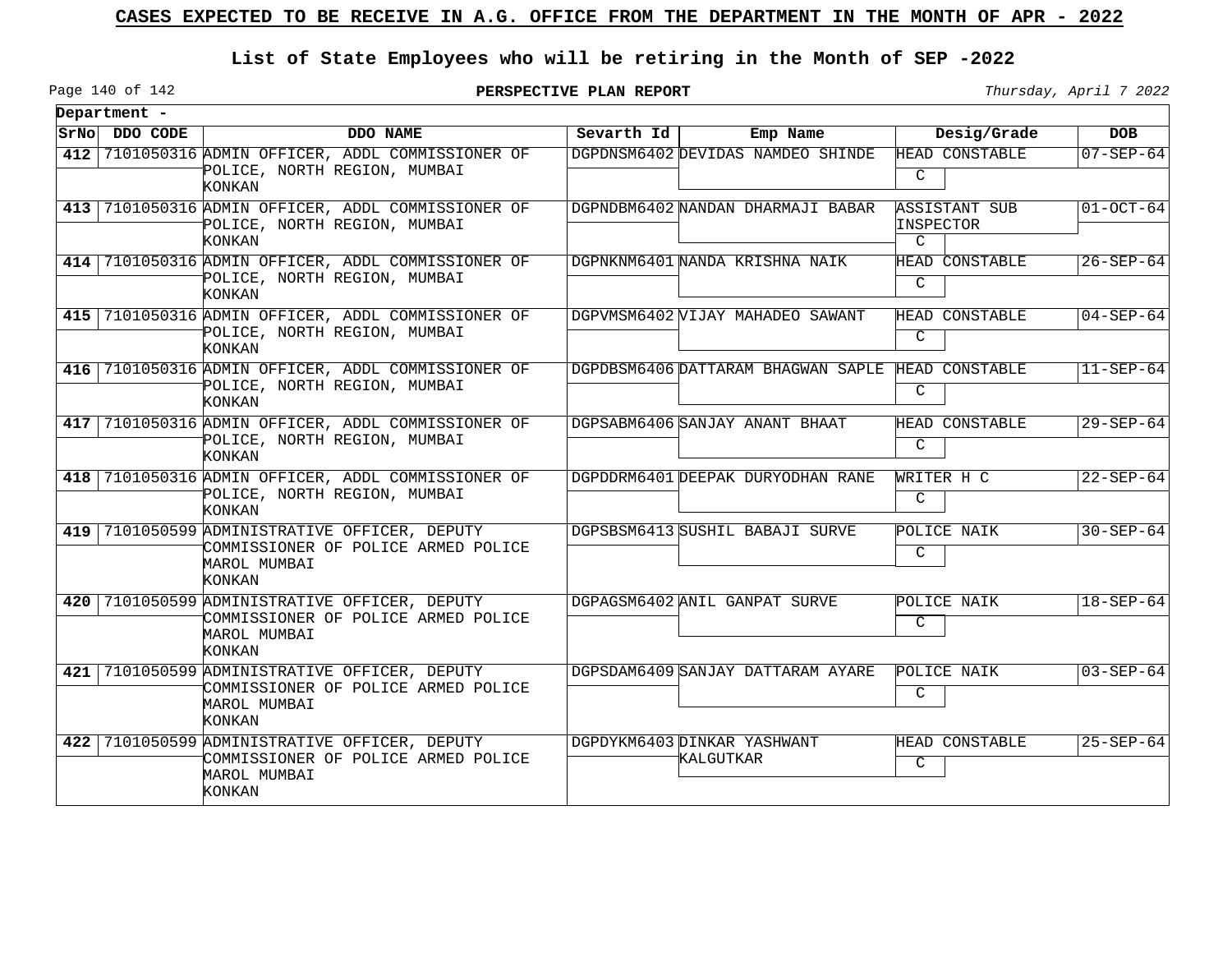## **List of State Employees who will be retiring in the Month of SEP -2022**

Page 141 of 142

**PERSPECTIVE PLAN REPORT** Thursday, April 7 2022

|       | Department - |                                                                                                                        |            |                                                                  |                                              |                          |
|-------|--------------|------------------------------------------------------------------------------------------------------------------------|------------|------------------------------------------------------------------|----------------------------------------------|--------------------------|
| SrNol | DDO CODE     | DDO NAME                                                                                                               | Sevarth Id | Emp Name                                                         | Desig/Grade                                  | <b>DOB</b>               |
| 423   |              | 7101050599 ADMINISTRATIVE OFFICER, DEPUTY<br>COMMISSIONER OF POLICE ARMED POLICE<br>MAROL MUMBAI<br>KONKAN             |            | DGPSSKM6417 SURYAKANT SHANTARAM<br>KARANGUTKAR                   | HEAD CONSTABLE<br>C                          | $23 - SEP - 64$          |
|       |              | 424 7101051630 ACCOUNTS OFFICER, OFFICE OF THE<br>INCHARGE MANAGER, CENTRAL DAIRY,<br>AAREY. (AOI)<br>KONKAN           |            | DDDDDBF6401 DISHA DINESH BANAVALKARUUNIOR DATA                   | PROCESSING ASSTT.<br>$\mathcal{C}$           | $ 10 - \text{SEP} - 64 $ |
|       |              | 425 7101052970 ESTABLISHMENT OFFICER, ESTABLISHMENT<br>OFFICER, REFUND AUDIT AND CROSS CHECK<br>CELL MUMBAI.<br>KONKAN |            | STDSDPF6401 SUNITA DHANANJAY<br>PANSARE                          | SALES TAX INSPECTOR 30-SEP-64<br><b>BnGz</b> |                          |
|       |              | 426 7101060316 ADMINISTRATIVE OFFICER, DEPUTY<br>COMMISSIONER OF POLICE, M. T. SECTION,<br>MUMBAI<br>KONKAN            |            | DGPMGUM6401 MANOHAR GENUBHAI UKIRDEDRIVER - H C                  | C                                            | $16 - SEP - 64$          |
|       |              | 427   7101060316 ADMINISTRATIVE OFFICER, DEPUTY<br>COMMISSIONER OF POLICE, M. T. SECTION,<br>MUMBAI<br><b>KONKAN</b>   |            | DGPNRMM6401 NANDKUMAR RAJARAM<br>MAHADIK                         | DRIVER - H C<br>C                            | $30 - SEP - 64$          |
| 428   |              | 7101060316 ADMINISTRATIVE OFFICER, DEPUTY<br>COMMISSIONER OF POLICE, M. T. SECTION,<br>MUMBAI<br>KONKAN                |            | DGPAZSM6401 ASHOK ZIPRA SAKPAL                                   | DRIVER - H C<br>C                            | $11 - SEP - 64$          |
| 429   |              | 7101060316 ADMINISTRATIVE OFFICER, DEPUTY<br>COMMISSIONER OF POLICE, M. T. SECTION,<br>MUMBAI<br>KONKAN                |            | DGPVVPM6402 VINAYCHANDRA VISHWANATHDRIVER - H C<br>PRABHU        | C                                            | $18 - SEP - 64$          |
| 430   |              | 7101060316 ADMINISTRATIVE OFFICER, DEPUTY<br>COMMISSIONER OF POLICE, M. T. SECTION,<br>MUMBAI<br>KONKAN                |            | DGPSSKM6420 SANJAY SHANTARAM KADAM TECHNICIAN- A S I             | C                                            | $01-0CT-64$              |
|       |              | 431 7101072970 ESTABLISHMENT OFFICER, ESTABLISHMENT<br>OFFICER, INVESTIGATION, SALES TAX<br>OFFICE, MUMBAI<br>KONKAN   |            | STDPPBF6401 PRAJYOTI PRAKASH BIDOO SALES TAX INSPECTOR 25-SEP-64 | <b>BnGz</b>                                  |                          |